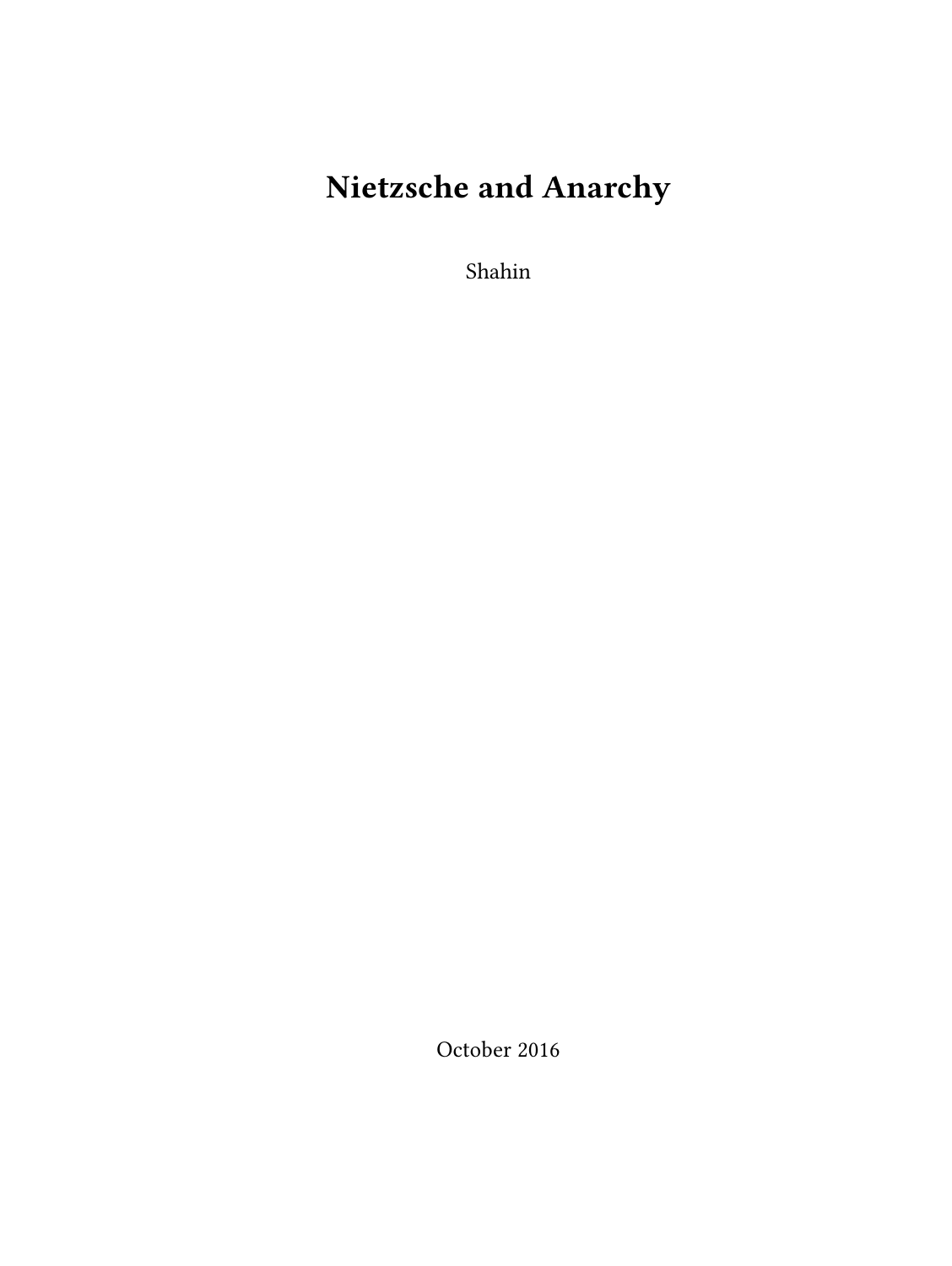# **Contents**

| Chapter 1. Introduction: to live free                                                                              | 5  |
|--------------------------------------------------------------------------------------------------------------------|----|
|                                                                                                                    | 6  |
|                                                                                                                    | 6  |
|                                                                                                                    | 8  |
| A note on references                                                                                               | 11 |
| Part 1: Psychology for Free Spirits                                                                                | 12 |
| <b>Chapter 2. Bodies of drives</b>                                                                                 | 13 |
|                                                                                                                    | 14 |
|                                                                                                                    | 16 |
|                                                                                                                    | 17 |
|                                                                                                                    | 19 |
| (v) Dividualism: we are many $\ldots \ldots \ldots \ldots \ldots \ldots \ldots \ldots \ldots \ldots \ldots \ldots$ | 22 |
|                                                                                                                    | 24 |
| <b>Chapter 3. Incorporation</b>                                                                                    | 26 |
|                                                                                                                    | 27 |
|                                                                                                                    | 29 |
|                                                                                                                    | 30 |
|                                                                                                                    | 31 |
| Chapter 4. The herd and the norms                                                                                  | 35 |
|                                                                                                                    | 35 |
|                                                                                                                    | 36 |
|                                                                                                                    | 38 |
|                                                                                                                    | 38 |
|                                                                                                                    | 39 |
| Chapter 5. Becoming an individual                                                                                  | 41 |
| The sovereign individual $\dots \dots \dots \dots \dots \dots \dots \dots \dots \dots \dots \dots \dots$           | 41 |
| The right to make promises $\ldots \ldots \ldots \ldots \ldots \ldots \ldots \ldots \ldots \ldots \ldots \ldots$   | 41 |
|                                                                                                                    | 43 |
|                                                                                                                    | 44 |
|                                                                                                                    | 45 |
|                                                                                                                    | 47 |
|                                                                                                                    | 48 |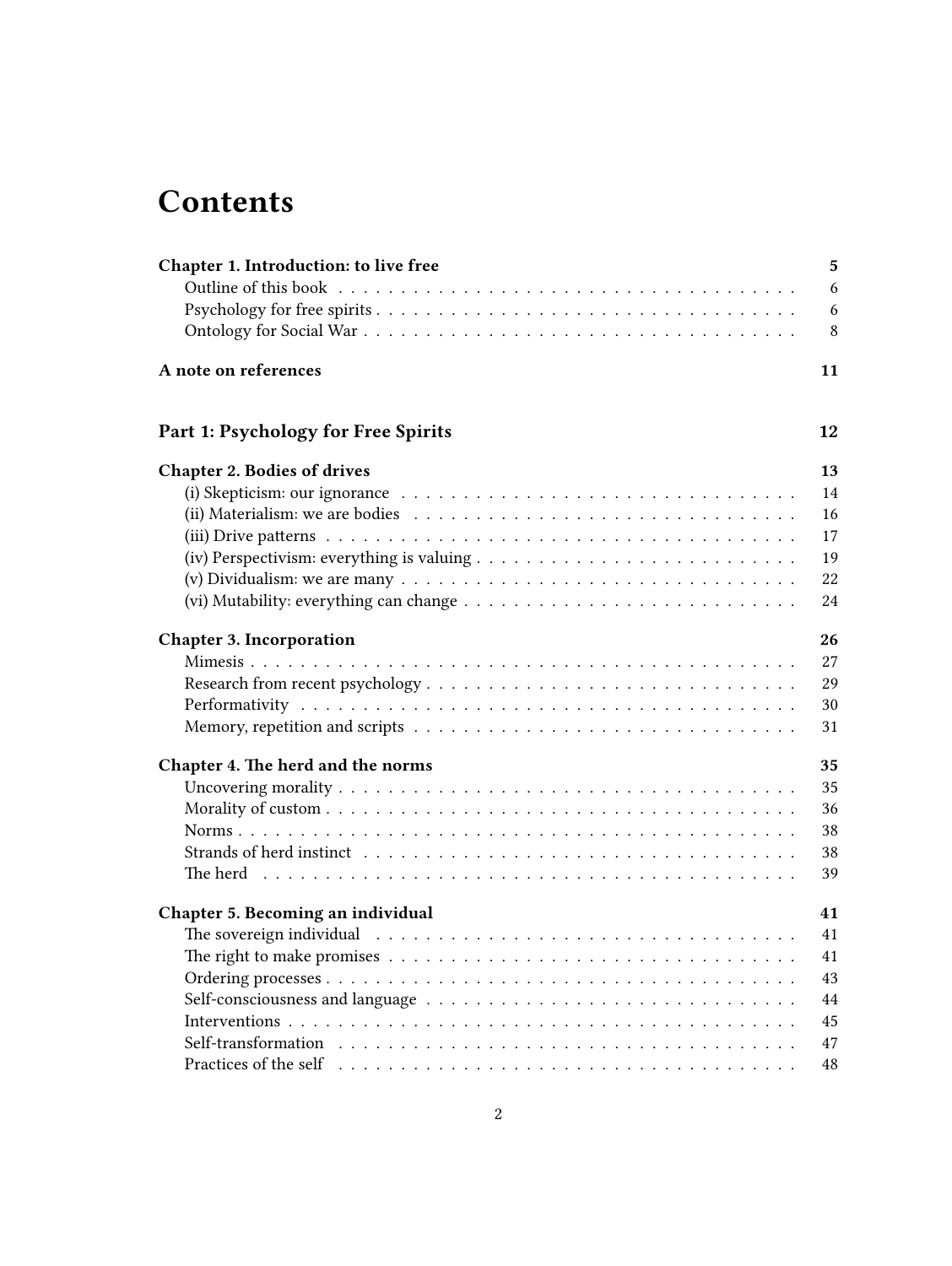| <b>Chapter 6. Slave morality</b>                                                                                | 49 |
|-----------------------------------------------------------------------------------------------------------------|----|
|                                                                                                                 | 49 |
|                                                                                                                 | 51 |
|                                                                                                                 | 52 |
| The priests: managers of revolt $\dots \dots \dots \dots \dots \dots \dots \dots \dots \dots \dots \dots \dots$ | 55 |
|                                                                                                                 | 56 |
| <b>Chapter 7. Free spirits</b>                                                                                  | 58 |
|                                                                                                                 | 58 |
|                                                                                                                 | 60 |
|                                                                                                                 | 61 |
|                                                                                                                 | 62 |
| Part 2: Ontology for Social War                                                                                 | 64 |
| Chapter 8. Individuals against domination                                                                       | 65 |
|                                                                                                                 | 65 |
|                                                                                                                 | 66 |
| Chapter 9. Social ontology for social war                                                                       | 68 |
|                                                                                                                 | 69 |
|                                                                                                                 | 70 |
|                                                                                                                 | 71 |
|                                                                                                                 | 73 |
|                                                                                                                 | 73 |
|                                                                                                                 | 74 |
|                                                                                                                 | 75 |
|                                                                                                                 | 75 |
|                                                                                                                 | 76 |
|                                                                                                                 | 77 |
|                                                                                                                 | 78 |
|                                                                                                                 | 79 |
|                                                                                                                 | 80 |
|                                                                                                                 | 83 |
|                                                                                                                 | 84 |
|                                                                                                                 | 84 |
|                                                                                                                 | 85 |
| Chapter 10. Power and domination                                                                                | 86 |
|                                                                                                                 | 86 |
|                                                                                                                 | 88 |
|                                                                                                                 | 89 |
|                                                                                                                 | 90 |
|                                                                                                                 | 91 |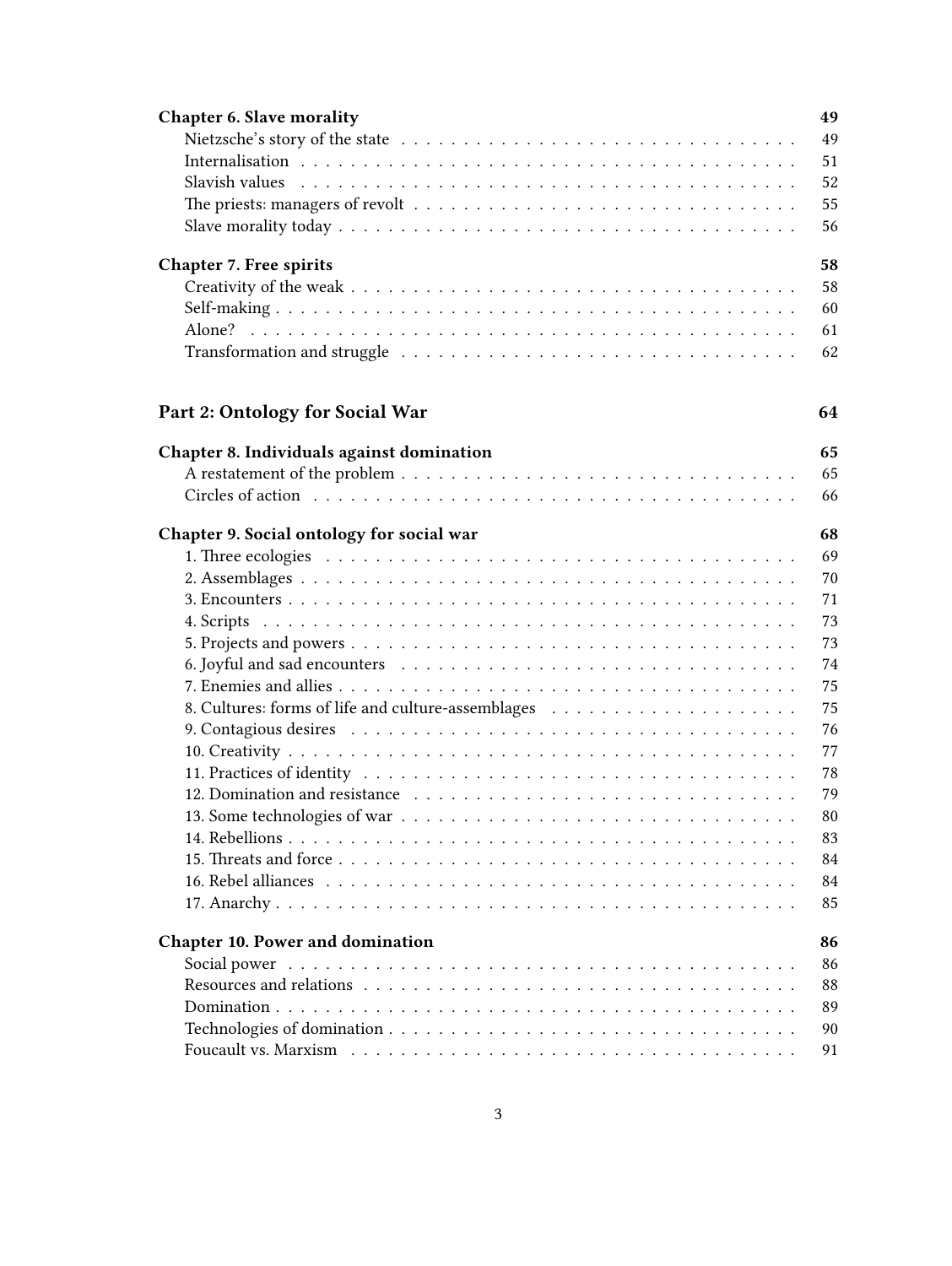|                                                                                                                                                                                                                                | 92  |
|--------------------------------------------------------------------------------------------------------------------------------------------------------------------------------------------------------------------------------|-----|
| Chapter 11. Capitalism as a culture of domination                                                                                                                                                                              | 94  |
| Capitalism: the economy and below $\ldots \ldots \ldots \ldots \ldots \ldots \ldots \ldots \ldots \ldots$                                                                                                                      | 94  |
| Capitalism as a system of domination $\dots \dots \dots \dots \dots \dots \dots \dots \dots \dots \dots$                                                                                                                       | 96  |
|                                                                                                                                                                                                                                | 96  |
|                                                                                                                                                                                                                                | 98  |
| Chapter 12. Against voluntary servitude                                                                                                                                                                                        | 102 |
|                                                                                                                                                                                                                                | 103 |
| In the dark workshop: James Scott on the arts of resistance                                                                                                                                                                    | 104 |
| Resilience: Judith Herman on resisting trauma<br>                                                                                                                                                                              | 107 |
| The depth of capitalist domination $\ldots \ldots \ldots \ldots \ldots \ldots \ldots \ldots \ldots \ldots$                                                                                                                     | 108 |
| Chapter 13. Packs vs. herds                                                                                                                                                                                                    | 110 |
|                                                                                                                                                                                                                                | 110 |
|                                                                                                                                                                                                                                | 110 |
|                                                                                                                                                                                                                                | 112 |
|                                                                                                                                                                                                                                | 113 |
|                                                                                                                                                                                                                                | 114 |
| <b>Chapter 14. Spreading Anarchy</b>                                                                                                                                                                                           | 115 |
|                                                                                                                                                                                                                                | 115 |
|                                                                                                                                                                                                                                | 116 |
|                                                                                                                                                                                                                                | 117 |
|                                                                                                                                                                                                                                | 119 |
| Chapter 15. Projectual Life                                                                                                                                                                                                    | 121 |
|                                                                                                                                                                                                                                | 122 |
|                                                                                                                                                                                                                                | 125 |
|                                                                                                                                                                                                                                | 126 |
|                                                                                                                                                                                                                                | 127 |
|                                                                                                                                                                                                                                |     |
| <b>Appendix: Nietzsche vs. Anarchism</b>                                                                                                                                                                                       | 130 |
|                                                                                                                                                                                                                                | 131 |
|                                                                                                                                                                                                                                | 133 |
|                                                                                                                                                                                                                                | 133 |
|                                                                                                                                                                                                                                | 134 |
|                                                                                                                                                                                                                                | 135 |
| <b>Bibliography</b>                                                                                                                                                                                                            | 141 |
| Friedrich Nietzsche (Charles Leiter, Leiter, Leiter, Leiter, Leiter, Leiter, Leiter, Leiter, Leiter, Leiter, L                                                                                                                 | 141 |
| Michel Foucault responses in the service of the service of the service of the service of the service of the service of the service of the service of the service of the service of the service of the service of the service o | 141 |
| Other authors                                                                                                                                                                                                                  | 142 |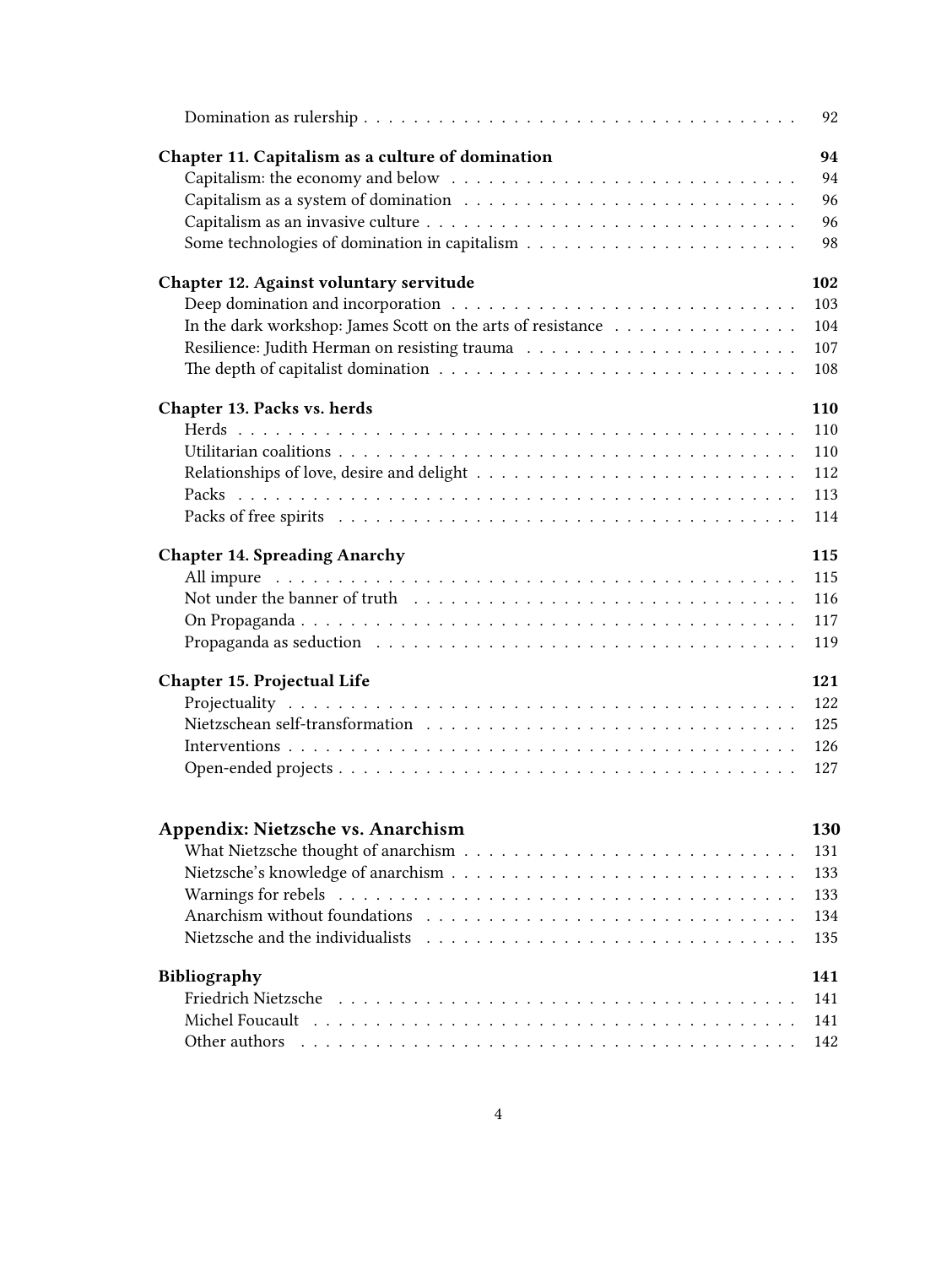# <span id="page-4-0"></span>**Chapter 1. Introduction: to live free**

My starting point is a desire for life. I want to live free, and I want to live joyfully.

What is anarchy? An idea that helps guide this desire. Anarchy means: no rulers. No domination. No one is a master and no one is a slave.<sup>1</sup>

But we live in a world of domination. The overwhelming force of the state, the all-pervading power of the market, the ever-present oppressions of species, gender, race, class, religion, down to the petty hierarchies and degradations of our everyday lives and personal relationships, the social norms of status, submission, isolation dug deep into our bodies. In totality: a system of shit.

So how can I possibly live free in this world? If freedom means utopia, a world with no more domination, then it's a hopeless quest. By now we know that no god, no great revolution, is going to appear and take us to the promised land.

Instead, living freely can only mean living fighting. It means seizing what moments and cracks of freedom I can. It means attacking and uprooting as much as I can the forces of domination around and within me.

And again: I want to live joyfully. I have had enough of sadness, fear, and despair.

Does it sound like there's a contradiction here? Growing up in this thing called liberal democracy, they tried to teach me that struggle is bitter. At best, conflict is something nasty you have to face up to sometimes, while dreaming of a world of perpetual peace.

This way of thinking can't work for us now, if it ever did.There is no end in sight, no new world to come. There is only this world, with its pain and cruelty and loneliness. And also: its delights, all its sensations, encounters, friendships, loves, discoveries, tenderness, wildness, beauty, and possibilities.

This is the key idea of Nietzsche's philosophy: affirm life, say yes to life, here and now. Don't try to hide from struggle in fantasy worlds and imaginary futures. Embrace life's conflict, and yes you can live freely and joyfully.

Of course, it's not easy. It involves danger, and also hard work. We face enemies in the world around us, institutions and individuals that set out to oppress and exploit us. And we also face forces within ourselves that work to keep us passive, conformist, confused, anxious, sad, selfdestructive, weak.

To fight these forces effectively, we need to make ourselves stronger, both as individuals and as groups of comrades, friends and allies. And one part of this is striving to better understand

 $1$  What is the relationship between "anarchy" and "anarchists"? Maybe we can identify two different meanings of "anarchist". One, the most general, is this: anarchists are all those who love and pursue anarchy. One is more specific and situated: anarchists are those who belong to a particular historical tradition, a movement or lineage of thought and action that is very diverse and multi-form, but which we can identify as "anarchism", which emerged in Europe and elsewhere in the 19<sup>th</sup> century, and still lives and fights in some forms today. In the second sense, you don't have to be an "anarchist" to fight for anarchy: in fact, maybe many of its most active and passionate proponents never even heard of these words. I will say a bit more about anarchism and its relation to Nietzsche in the appendix to this book. For the most part, though, what I am interested in here is anarchy, under whatever names and guises it comes to life.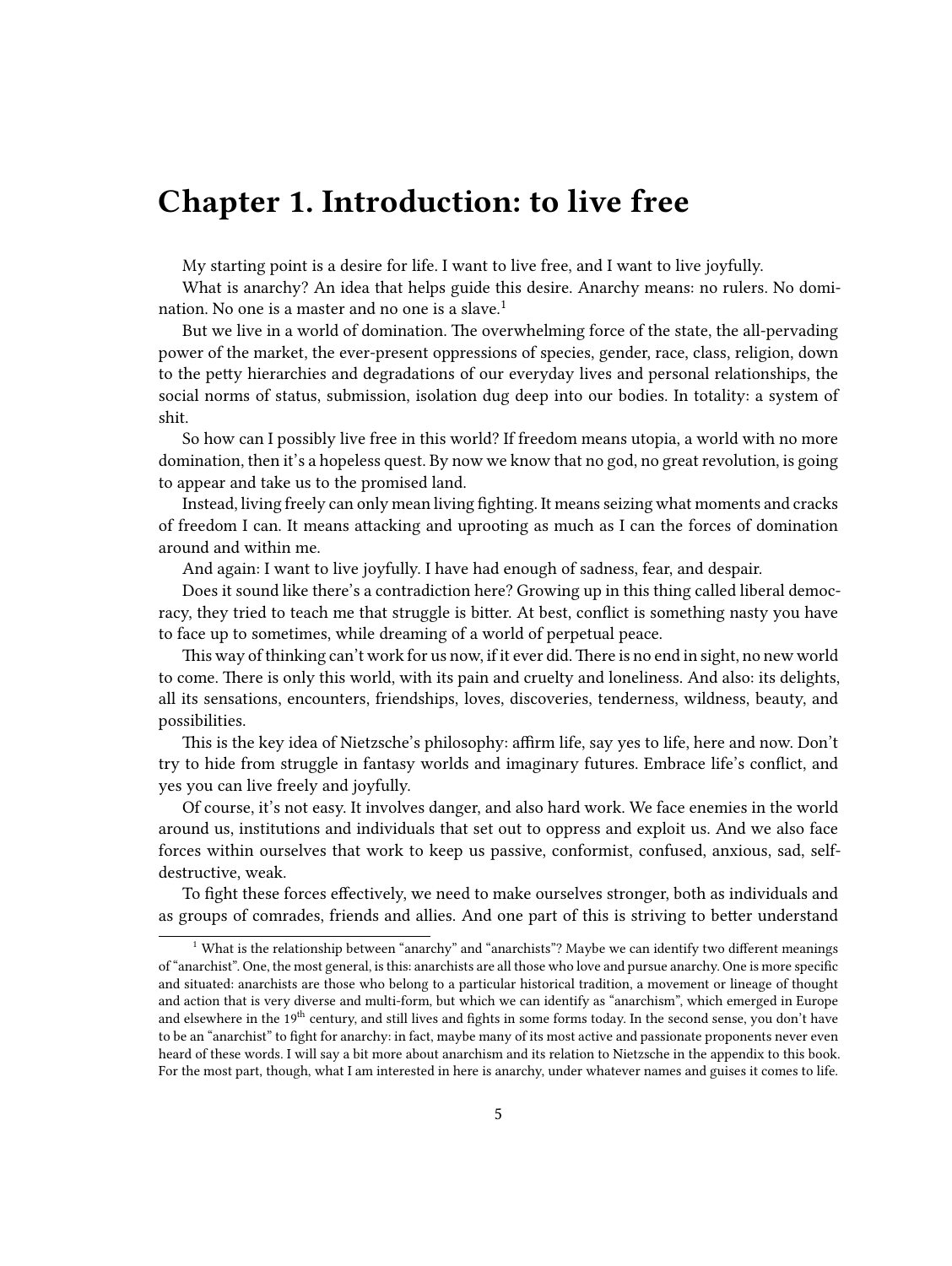ourselves and the social worlds we are part of. Ideas are tools – or weapons. But many of the ideas we learn in contemporary capitalist society are blunt or broken, or actively hold us back. We need new ways of thinking, and developing these can involve exploring the work of past thinkers – not as sacred masters but as 'arsenals to be looted'.<sup>2</sup>

One source of idea-weapons, which I at least have found very helpful, is Nietzsche. I am writing this book to explain some of these Nietzschean ideas, as I understand them, both to clarify my own thinking and to share them with others.

## <span id="page-5-0"></span>**Outline of this book**

I have divided this book into two parts. Part one looks at key ideas from Nietzsche's approach to psychology, i.e., to the workings of the human mind or 'psyche'. It looks at questions like: what are human beings? How do we develop and become what we are? What psychological ties bind us to the norms and habits of the conformist 'herd'? How can we become 'free spirits'?

The second part moves from the psyche to the social world. It looks at some Nietzschean ideas about how human beings interact, fight, dominate, love, form alliances and groups, and in doing so create, destroy and transform social institutions and systems. It tries to understand some of the mechanics, if you like, of power, and so how we can develop different kinds of projects for fighting against domination.

I try not to get too bogged down in scholarly detail. I take ideas from Nietzsche and from other people too, mix them together, reshape and develop them. But to do this it has helped me to try and understand in some more depth what Nietzsche was thinking and the context of his own work. The first part of the book works quite closely with Nietzsche's own texts; the second part takes these ideas, adds in some more from other writers, and runs away with them. The endnotes include some more scholarly observations about my particular take on Nietzsche, and some reading suggestions for those who want to explore his texts further.

In the Appendix, I look a bit at the historical interaction between Nietzsche and the anarchists: what Nietzsche knew and thought about the anarchism of his time, and how anarchists picked up his ideas. This is just an introductory sketch: to give any decent account of the interactions between Nietzschean ideas and anarchist thought and practice over the last 120 years would be a big project of its own.

The rest of this introductory chapter gives a quick overview of the main ideas of this book: if you don't want to read the whole thing, this should at least give you a snapshot.

# <span id="page-5-1"></span>**Psychology for free spirits**

Scratch a political ideal and you can uncover a view of human nature. In medieval Europe, thinkers of the Catholic Church justified the feudal system with stories about how human beings are born to play fixed roles in a God-given hierarchy. In the "modern" era, as capitalism gathered steam, philosophers developed new pictures of human nature alongside new institutions. The greats of modern philosophy from Hobbes to Locke to Hume, Machiavelli to Rousseau to Kant,

 $2$  The phrase 'arsenals to be looted' is from the anarchist Wolfi Landstreicher. We get a very similar point, too, from the philosopher Michel Foucault: 'For myself, I prefer to utilise the writers I like. The only valid tribute to thought such as Nietzsche's is precisely to use it, to deform it, to make it groan and protest.' (Foucault PT)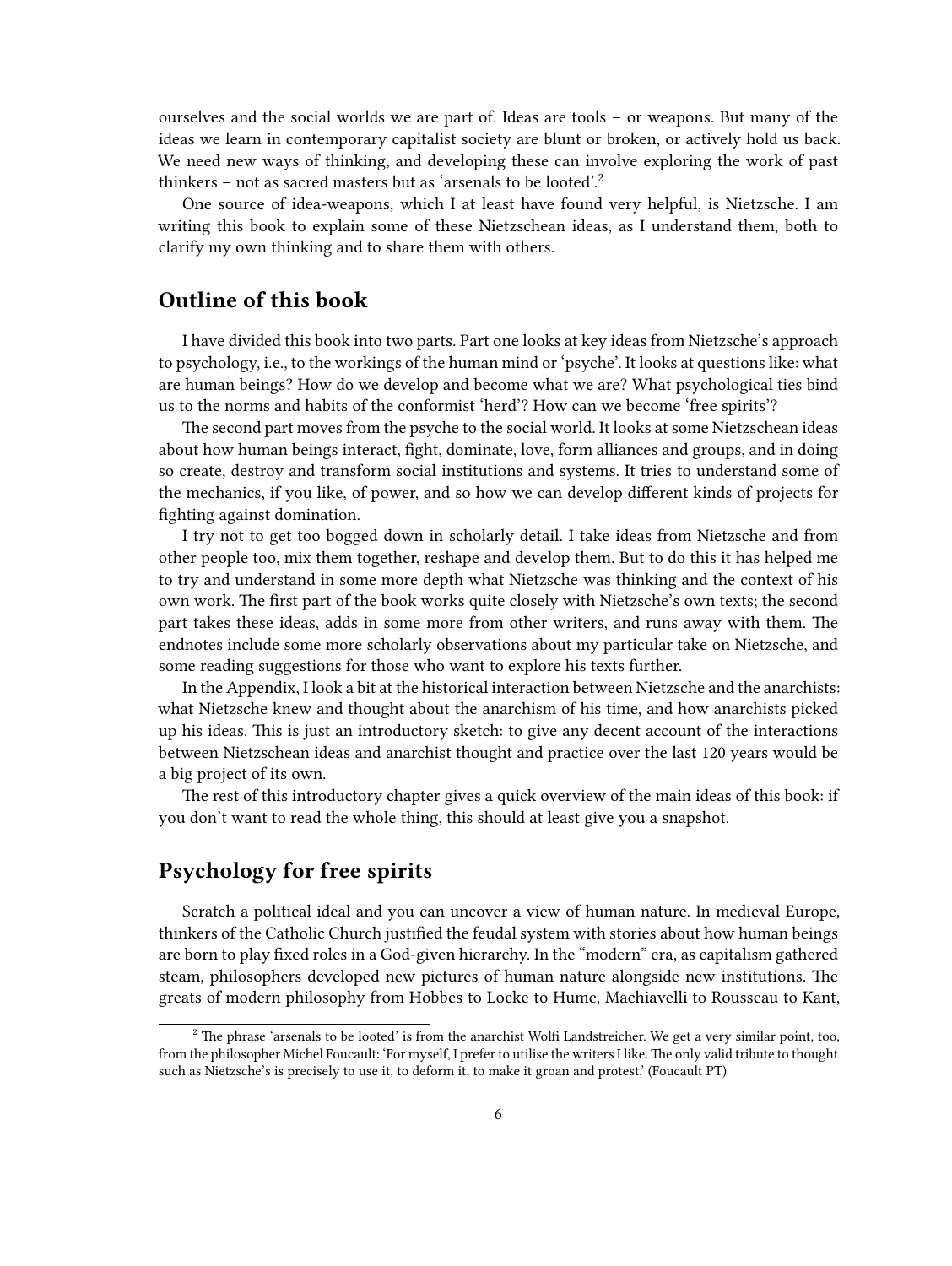down to 19<sup>th</sup> century Utilitarians or Hegelians, rooted their political claims in theories about the basic structures of human perception, motivation and action, in the process inventing the new science of psychology.

Many of the stories these enlightenment philosophers told are now deeply embedded in the "common sense" of capitalist culture. One is the idea that humans are "economic agents", citizenconsumers who spend our lives pursuing comfort, wealth, or profit – our "self-interest". Even more basic is the idea that we are "rational subjects" at all, individuals who can, or at least should, make decisions by consciously calculating from a range of options, and can be held responsible for those choices – in a courtroom if necessary. A few hundred years ago these were wild and strange ideas. It's not that they are completely unchallenged today, but they have spread far in our everyday thinking, and play dominant roles in economics, law, politics, psychiatry, education and other disciplines.

Revolutionary movements against capitalism have also used these "enlightenment" views of psychology, developing them in their own ways. For example, Marxist strands of socialism took on the same ideas of economic self-interest, and also the idea that work or productive labour is fundamental to our being. While nineteenth century anarchist thought often relied heavily on a view close to that famously linked to Rousseau, the philosopher of the French Revolution: humans share an underlying peace-loving and cooperative nature that only needs to be set free from the artificial corruption of state domination.

Nietzsche's psychological investigations attack many of these conventional myths. He says: if we look closely and honestly at how we are, we see that we are very far from being coherent rational subjects dedicated to the pursuit of peace, happiness and economic accumulation.

Chapter 2 introduces the main lines of Nietzsche's radically different view. The most general picture of a human being is not an individual but a "dividual": that is, a complex mind-body with multiple motivations, which may pull us in very different directions in different contexts. Nietzsche sometimes uses the name 'drive' (*Trieb*, in German) for the myriad patterns of valuing, desiring and acting that move us. These patterns are often unconscious and deeply embodied – Nietzsche attacks the enlightenment "mind / body distinction", seeing everything as body, as 'physiology'.

We could sum up Nietzsche's psycho-physiology by saying: it is one of radical difference. The values and desires that 'drive' us are not universal, they can vary widely across individuals and cultures. Indeed, they can be very different even "within" the same individual. And they can be very different across time: our psychologies have been shaped through our lives; and they are never fixed for good, but are always *mutable*, open to change.

This doesn't mean that human psyches are pure random chaos. Maybe the key point is: our mind-bodies are not given by timeless universals, but shaped by *contingent* processes. I.e., they have been formed, in certain ways, by particular conjunctions of events – and they could have been different.

For example, capitalist societies may well have succeeded, to some extent, in creating individuals who are obsessively driven to accumulate profits or consumer goods. But this is not because human beings are "naturally" so: it took particular historical processes involving war, colonisation, starvation, torture, policing, schooling, advertising, and more to make us this way.

Thus Nietzschean psychology is largely about uncovering the processes that have shaped us into what we are – and so understanding how we can become different. Chapter 3 starts by looking at some basic processes that shape psyches. Nietzsche thinks that our values, desires and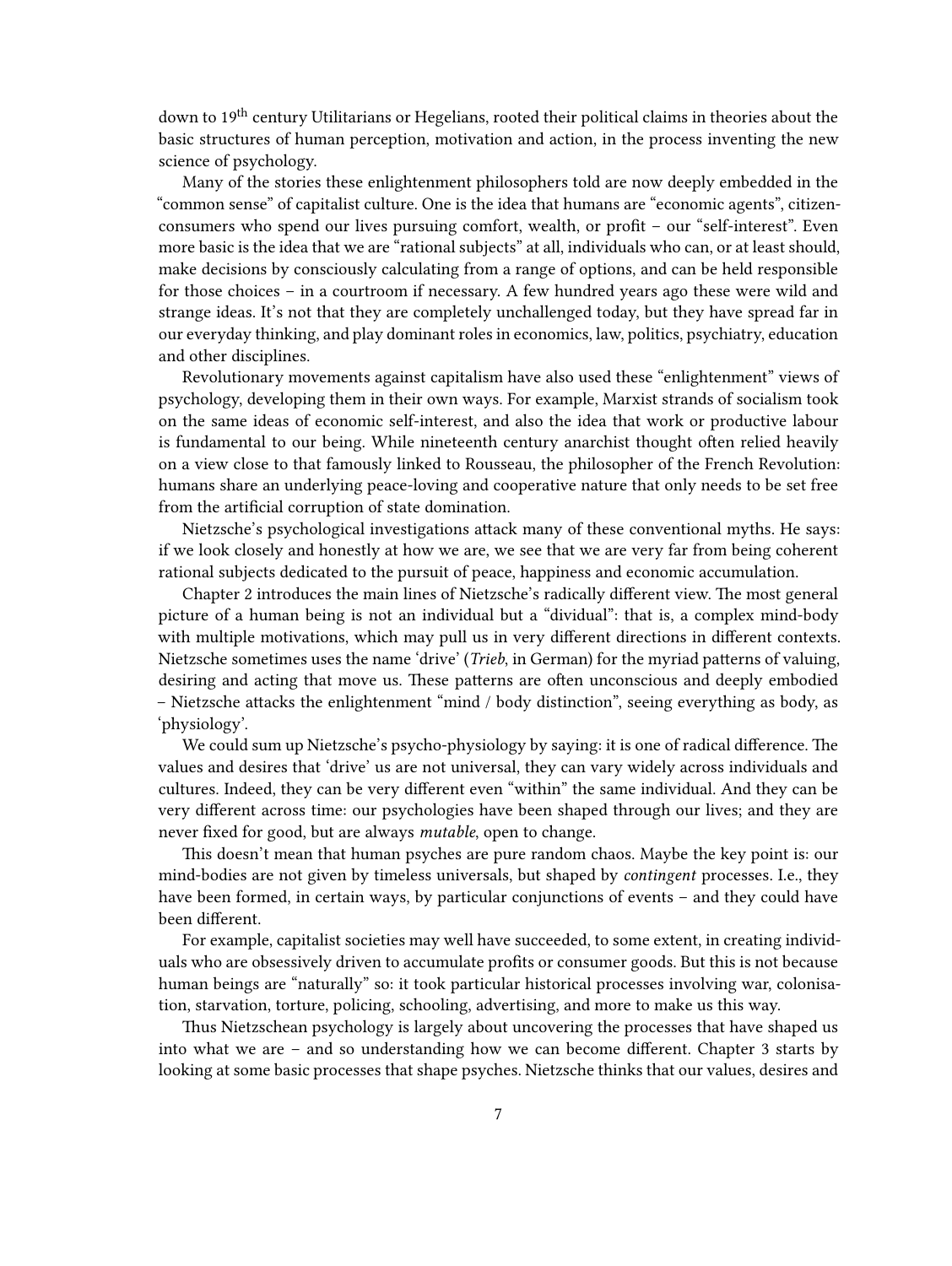practices are largely 'adopted' from others in the social worlds around us. This adoption is largely unconscious. There is a deep human tendency to unconscious imitation – "mimesis" – that starts in infancy but stays with us all our lives. Then, after imitating or otherwise picking up social patterns, we 'incorporate' them, make them into 'our own nature' through repetition, habituation, performance. This chapter also brings in some ideas from recent research in developmental psychology, which back up a lot of Nietzsche's early insights.

These processes underlie what Nietzsche calls the 'herd instinct': a strong human tendency to cling together in conformist groups. This is the subject of Chapter 4. 'As long as there have been humans, there have also been human herds (clans, communities, tribes, peoples, states, churches)' (BGE199). And there are other forces at work here: patterns of fear, shame, punishment, and also comfort. So, although we have the potential for radical difference, there are strong tendencies that can shape us into uniform animals tied to the *norms* of the social groups around us.

But we can be individuals: relatively coherent beings who can start to reflect on themselves, and shape and re-make themselves, setting their own projects. As we see in Chapter 5, a key Nietzschean point is that an individual is not born but made: we have to *become* individuals. And, however paradoxical it may seem, becoming an individual is not something we can do all alone, it also involves social processes.

Chapter 6 looks at a disease that Nietzsche thinks has infected human psyches over generations: the pathology of *ressentiment* and *slave morality*. The state, and systematic domination in general, traumatises us, twisting our values and desires into patterns that weaken and torment us even more. Slavish valuing takes changing forms over history. Nietzsche particularly analyses the religious submission of Christianity, and also its inheritance in democratic, socialist, and indeed anarchist practices today.

In Chapter 7, we come to Nietzsche's ideal of the 'free spirit': an individual who starts to break away from the rigid herd life of the norm and to challenge the sick patterns of slave morality, and so begins to create new ways of living. But, as with all Nietzsche's characters, this is not a simple hero figure, the free spirit is a complex image. How is it possible to become free, flexible, open for new possibilities and experiments, but at the same time strong and stable enough not to lose oneself and be destroyed?

## <span id="page-7-0"></span>**Ontology for Social War**

The second part of this book moves from the individual to the social. If we take up the Nietzschean idea of a free-spirited individual as a starting point for our life projects, what does this mean for how we live with others? Chapter 8 sets out some questions about different kinds of social encounters: relations of affinity and alliance; relations with strangers; and relations with enemies. How do we form groups that are not conformist herds? How do we fight, without becoming cruel or cold? How do we care, without becoming priests or charity workers? How do we spread anarchic desires, without becoming advertisers or missionaries?

To start to answer these questions, first we need some better idea-weapons for thinking about social worlds. Ontology (from the Greek *Ontos*, "being") is the study of what is, of what kinds of beings make up the world. Just as with psychology, if we don't examine our ideas about social ontology, we risk getting stuck in dominant models.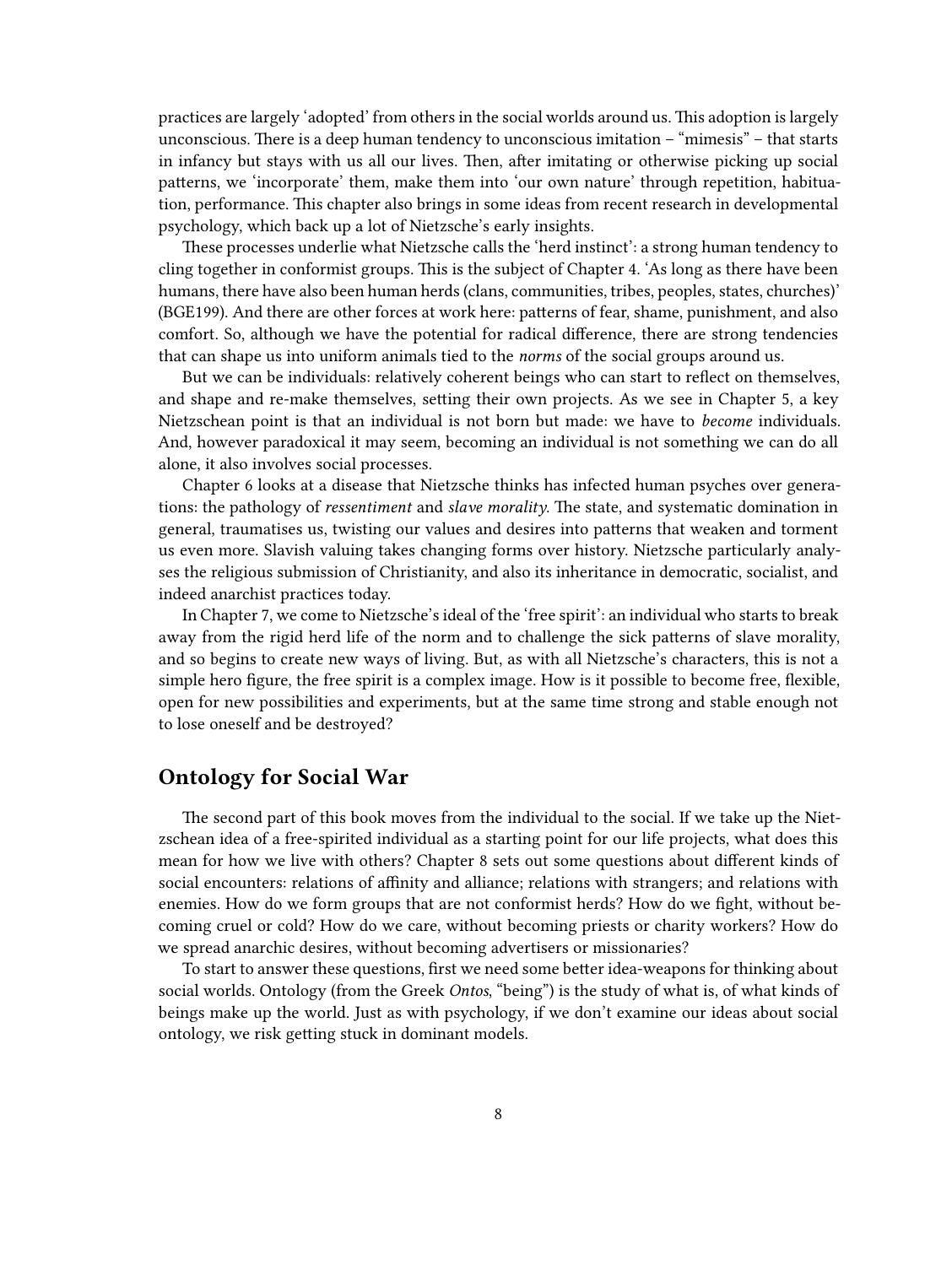For example, common theories of the social and natural world in capitalist culture often embed an implicit social ontology something like this: the world is made up of two basic kinds of beings, on the one hand, human individuals; on the other, mere things, whether living or inanimate. Human individuals are "subjects" who make free decisions. Non-human things are "objects" to be produced, owned, hoarded, exchanged, destroyed. Human subjects are all different, but also all alike, because they share the same basic nature, the same basic structures of rationality, and the same needs and "interests". These shared reasons and interests lead them to come together and form enduring social institutions. These basic ontological structures can be found not just in liberal theory – e.g., the presumptions of orthodox economics – but also in some Marxist and other "radical" versions.

Chapter 9 is the longest chapter in this book. It sketches some main lines of a Nietzschean social ontology; later chapters fill in more detail. The ideas here don't come just from Nietzsche, but also plunder more recent thinkers including "post-structuralists" such as Gilles Deleuze, Felix Guattari, and Michel Foucault – all of them following Nietzschean paths – and others from quite different traditions.

A Nietzschean social ontology flows from the core points of Nietzschean psycho-physiology: mind-bodies are diverse, multiple, and mutable. Now the focus is on what happens when these bodies meet: their conflicts and alliances, the groups and institutions and other relationships they form, the wars they fight, and how these transform them anew.

I start by thinking of these encounters as taking place within '*three ecologies*', psychic, social, and material. All of these are complex and largely unpredictable worlds (or, ways of viewing the world) made up of many different bodies. As bodies meet, they form new *assemblages*, contingent relationships and structures that can be more or less permanent or fleeting, while old structures are dis-assembled. These assemblages may be enmities, loose alliances or close affinities, hierarchies and states of domination, groups held together by shared forms of life, cultures and practices of identity. Bodies, themselves assemblages, are transformed by their encounters: spurred to create new values, catching each others' desires and other patterns, forming projects, increasing and decreasing in their power to pursue them.

Chapter 10 zooms in on one crucial aspect of these encounters: they are relations of power. Here I use some ideas from Foucault. Power, in the broadest sense, means the ability of any being to cause – or to resist or block – changes in the world. *Social* power, more specifically, is the ability to affect changes by shaping other bodies' possibilities of action. Power is not evil, but can be involved in every kind of social encounter: e.g., finding a comrade, making a friend, forming an alliance, can increase our power; so can escaping a relation of dependency or captivity or exploitation. Domination means fixing an unequal relationship of power, crystallising it into a hierarchy – where some are masters and some are slaves. Domination does not have to involve force or coercion, and – unlike Marxist "radical" theories – we do not have to understand it as contravening human beings' supposed "real interests".

Chapter 11 analyses capitalism as a *culture of domination*. Certain individuals and groups pursue forms of life – shared complexes of values, desires, and practices – that lead them to dominate others; while others are trained to submit and obey. Of course, as humans are complex assemblages, often both dominating and submissive patterns will exist in the same body simultaneously. Capitalist culture has built up around particular practices or *technologies of domination.* These can include techniques of invasion and conquest, e.g., traumatic colonial and gender violence or economic "shock therapy"; techniques of contagion, from nationalist race panics to modern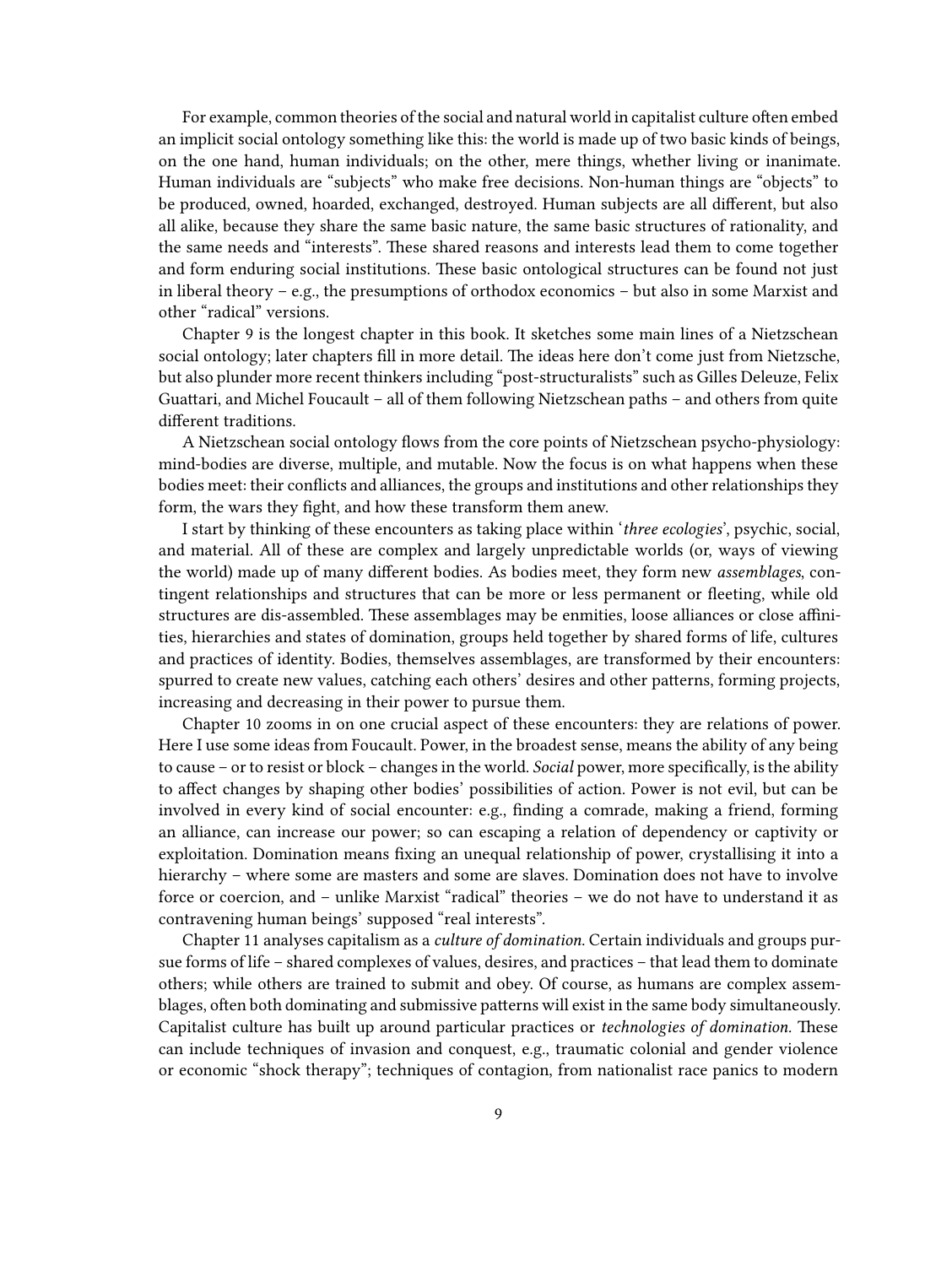advertising; and techniques of control such as aid, disaster management, education, and more. Although these have developed in particular forms, they are not far from the classic patterns of domination traced by Nietzsche's stories of the masters, slaves and priests in the *Genealogy*.

Chapter 12 applies Nietzschean thinking to the old question of 'voluntary servitude'. In Nietzschean terms, the 'logic of submission' (as Wolfi Landstreicher calls it) means incorporating values, desires and practices that support states of domination – until they even become 'one's own nature'. Human beings have strong tendencies to incorporate even submissive values – but we can also resist them, and hold onto and strengthen our own values and identities. This chapter also brings in ideas from the feminist psychiatrist of trauma Judith Herman, and from James Scott, a political scientist who has studied the 'arts of resistance' to domination amongst peasants and slaves.

The last three chapters turn these Nietzschean ideas to questions I find pressing for the ways I want to live and fight now.

Chapter 13 asks: how can we form different kinds of collectives that break with the power of the norms, that are 'packs' of free spirits and fighters, rather than 'herds' of fearful conformists? I think of a pack as a group of friends and comrades brought together both by shared projects, and by love and delight.

Chapter 14 asks: how we can spread rebellious and anarchic projects and desires more widely – but without creating new patterns of domination and conformity? I affirm my values – not because they are "true" or "right", but because I love them. I make propaganda to spread my ideas through seduction, incitement and contagion. The anarchic propaganda I like aims to attract more comrades and allies: but also to provoke and encourage others to break with the logic of submission and become active as individuals, developing their own initiatives which may even conflict with mine.

Chapter 15 is about the anarchist idea of living a projectual life (the term comes from anarchists including Alfredo Bonanno and Wolfi Landstreicher). The point is: stop complaining resentfully about the world as it is, stop casting ourselves as victims, go from 'reactive' to 'active' and grasp hold of our lives, living joyfully and freely while fighting to and beyond the limits of our powers. The projects I want to make will involve both individual self-transformation and collective insurrectionary struggle.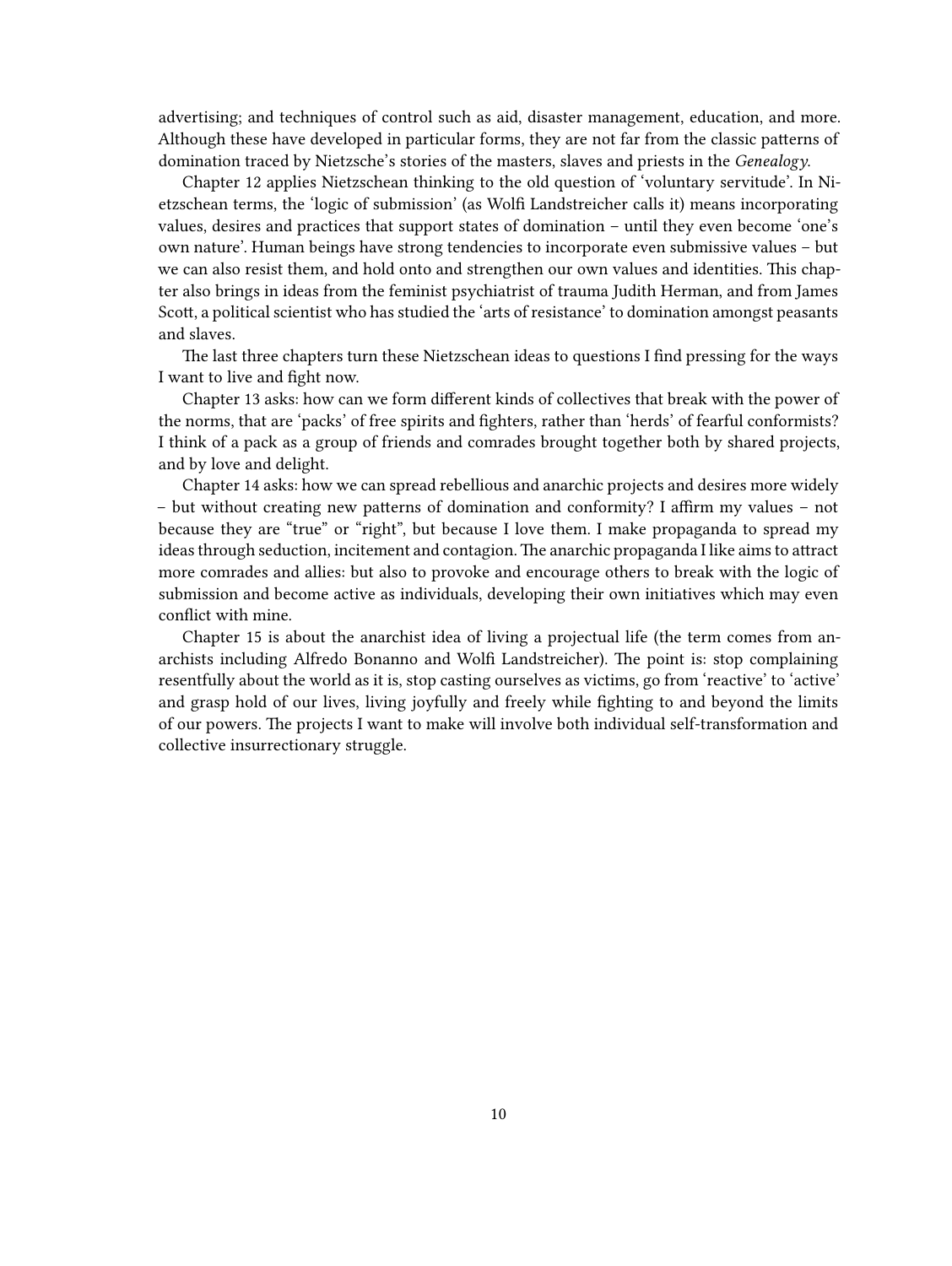# <span id="page-10-0"></span>**A note on references**

There are a lot of quotes from Nietzsche in this book. I have used the referencing system now followed by most specialist books about Nietzsche. In brackets after each quote you will see an abbreviation (see list below) followed by a number. Nietzsche wrote mostly in short numbered sections or "aphorisms", and the numbers refer to these rather than to pages. This is helpful, because then it doesn't matter which translation or edition you have in your hands. All of Nietzsche's works, letters and unpublished notes in the original German are available freely online, and searchable, at Nietzschesource.org. There are numerous English translations available online, but some are much better than others, and often the ones that are easiest to find online aren't so good. The translations I like most are listed in the bibliography at the end, many of them by Walter Kaufmann. They can all be downloaded if you look around a bit.

For other authors I follow a standard academic system: they are listed in the bibliography by author name and year of publication. Except for Foucault, who also gets quoted enough to have his own abbreviations (see list in the bibliography).

#### **Published books by Nietzsche:**

**A**. *The Antichrist* **AOM**. *Assorted Opinions and Maxims*. (Or: *Human, All Too Human* volume 2 Part 1) **BGE**. *Beyond Good and Evil* **BT**. *The Birth of Tragedy* **CW**. *The Case of Wagner* **D**. *Dawn* **EH**. *Ecce Homo* **GM**. *On the Genealogy of Morals* (NB: references give essay number 1 to 3, then section number) **GS**. *The Gay Science*, trans. Walter Kaufmann. New York: Vintage Books. 1974. **HH**. *Human, All Too Human*

**TI**. *The Twilight of the Idols*

**WS**. *The Wanderer and his Shadow* (Or: *Human, All Too Human* volume 2 Part 2)

**Z**. *Thus Spoke Zarathustra*

**Published after Nietzsche's death:**

**WP**. *The Will to Power* (NB: this book is in fact a compilation of unpublished notes edited under the guidance of Nietzsche's nazi-loving sister)

**KSA**. *Sämtliche Werke*. *Kritische Studienausgabe in 15 Bänden.* ("Official" collection in German of all Nietzsche's work, including notebooks and scraps of paper found lying in his room etc., references give volume and page number).

**KSB**. *Sämtliche Briefe*. *Kritische Studienausgabe in 8 Bänden.* ("Official" collection in German of Nietzsche's letters, references give volume and page number.)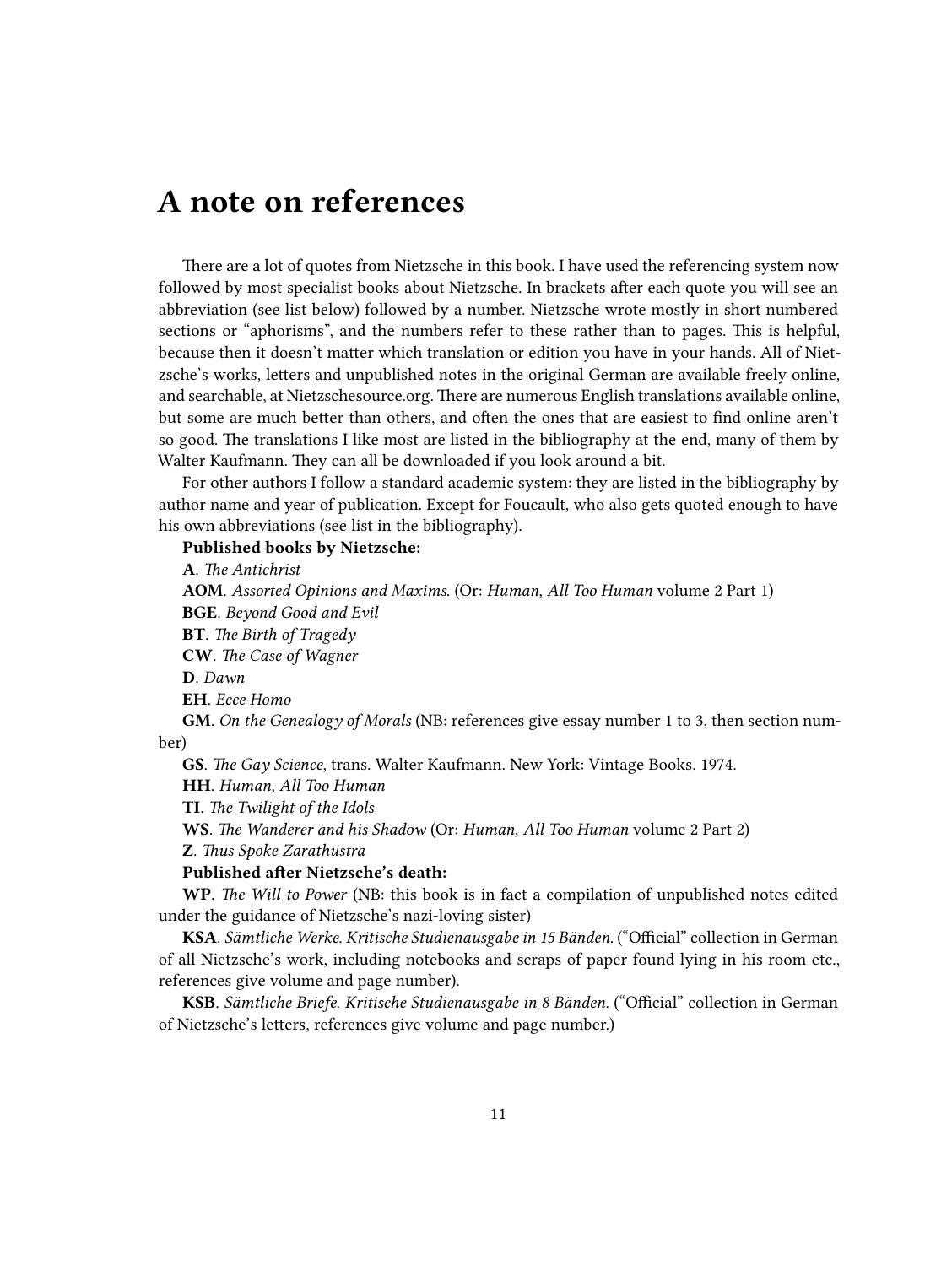# <span id="page-11-0"></span>**Part 1: Psychology for Free Spirits**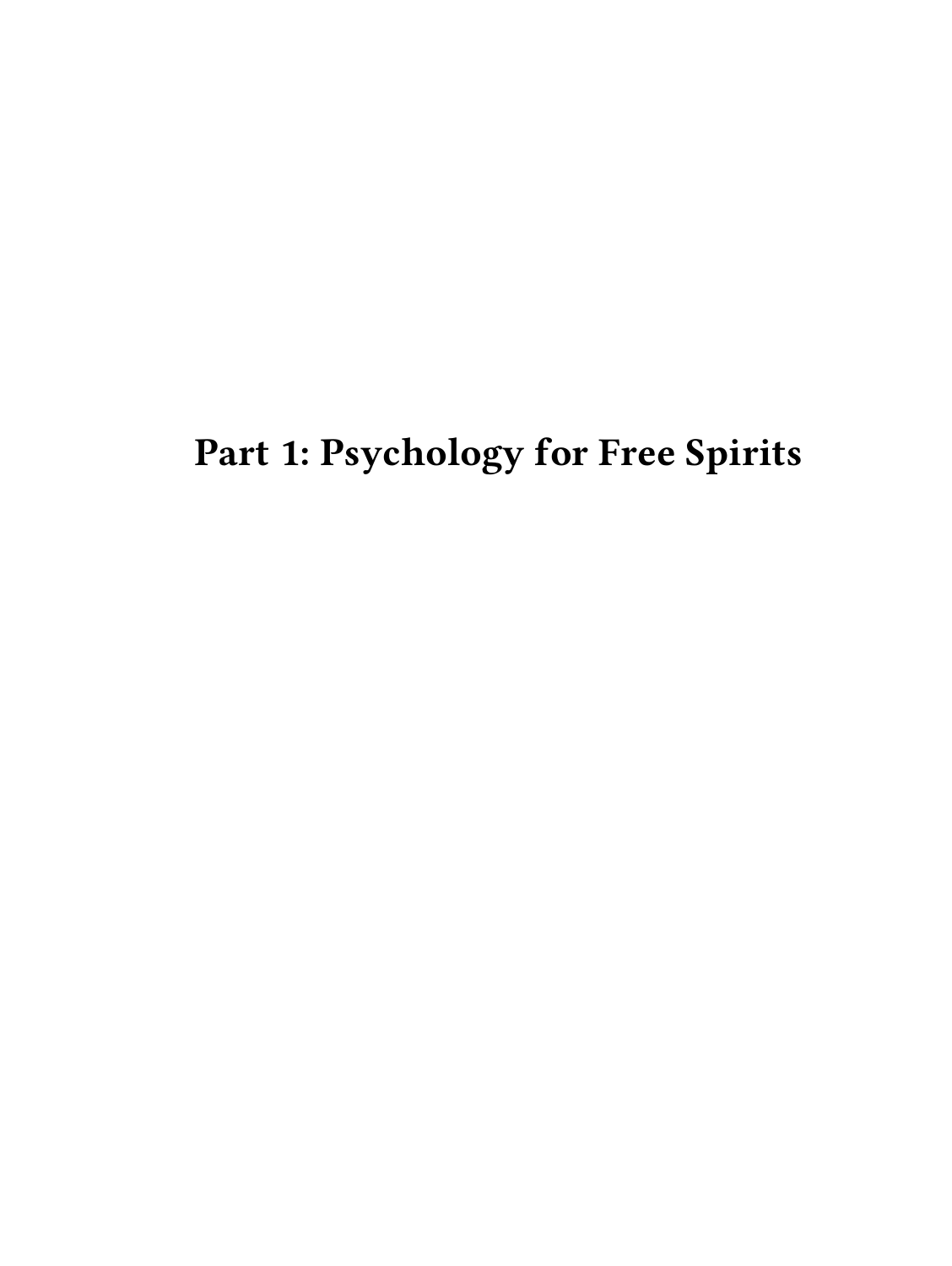# <span id="page-12-0"></span>**Chapter 2. Bodies of drives**

Nietzschean psychology attacks many orthodox ideas about what human beings are, ideas that have become deeply embedded in the common sense of capitalist culture. It attacks the core enlightenment idea that we are by nature rational subjects. More basically still, it attacks the very idea of any fixed human nature.

Nietzschean psychology says: we are bodies, not detached minds. And we have multiple, diverse and often conflicting, values and desires, which are continually open to change. To the limited extent that we are rational or responsible individuals, this is because we have been made this way by specific processes of education and training. Even as some of these ideas have been absorbed by theories such as Freud's, Nietzsche's psychology is still a radical challenge. It opens up ways of thinking that can be powerful for projects of anarchy.

Nietzsche developed his psychological approach in three books that make up what is sometimes called his middle or Free Spirit period: *Human, All Too Human* (1878–80), *Dawn* (1881) and *The Gay Science* (1882). In these works Nietzsche broke away from the influence of his early mentors: the romantic composer and right-wing ideologue Richard Wagner, and the great philosopher of pessimism Arthur Schopenhauer. He rejected romanticism, grand conceptions of art and artistic genius, and enlightenment ideals of humanity as the pinnacle of evolution.

He declares his new critical attitude in the opening passages of *Human, All Too Human* (HH1- 3), calling for a rejection of 'metaphysical philosophy'. Instead, he says here, we need a new kind of 'historical philosophy' which recognises that there are no 'eternal facts' about human nature, as all 'moral, religious and aesthetic conceptions and sensations' have developed through historical processes. To understand how our values and instincts have been formed, we have to look hard at our everyday lives, engaging in psychological 'close observation'. This is far from easy: it requires a painful honesty and modesty to give up 'errors, which blind us and make us happy', and be prepared to recognise that it may be that 'the most glorious colours are derived from base, indeed from despised materials'.

Nietzsche's experiments in close observation lead him to a new conception of human psychology. Here are some of its main ideas, which I will look at one by one in this chapter:

**Skepticism.** We know much less than we usually think about the largely unconscious processes that shape our lives.

**Embodiment.** We are bodies, not disembodied minds: we need to undo the prejudices of centuries of religion and philosophy and stop despising the body.

**Always valuing.** All life and activity, even perception and unconscious activity, involves value judgements.

**Multiplicity and diversity.** We are not, in general, unified or coherent individuals: there are many different, and often conflicting, patterns of valuing and desiring at work in our bodies (which Nietzsche often calls 'drives').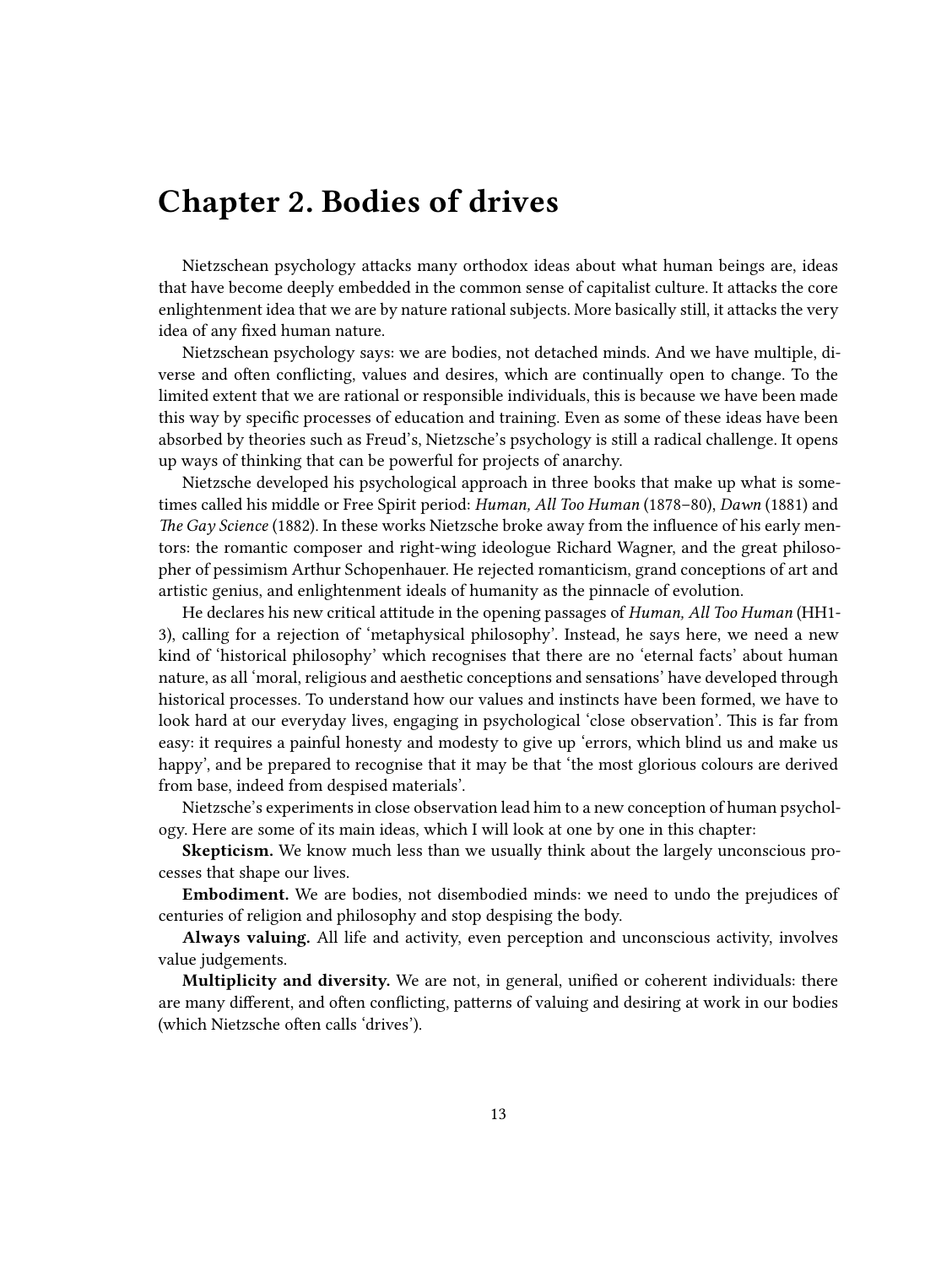**Mutability, or continual becoming.** These patterns are mutable – continually open to change: our values and desires have been shaped by particular processes through our life histories … and they can still change some more.

## <span id="page-13-0"></span>**(i) Skepticism: our ignorance**

Why do we perceive, think, feel, and act in the ways that we do? For example: why did I obey that policeman's order? Because I consciously decided that it was right to do so? Or were there other forces – desires, habits, fears, instincts, whims, whatever they may be – at work in me?

Was I aware of all these forces and processes? Can I become aware of them now, looking back, by reflecting on what I was thinking and feeling? Or are at least some of the processes that move me deeply unconscious, altogether out of reach of introspection?

Nietzsche is highly skeptical about psychological self-understanding. 'No matter how hard a person struggles for self-knowledge, nothing can be more incomplete than the image of all the drives taken together that constitute his being.' (D119). We are taught to think that 'one knows, knows just exactly in every instance how human action comes about' (D116); but this is just an 'age-old delusion' that we cling on to rather than face the 'terrifying truth' that 'all actions are essentially unknown' (ibid).

Why is it so hard to understand ourselves? The problems go deep. Some are built into the foundations of language. For example, take a basic subject-verb-object sentence like this: 'I love you'. Grammatical structures like this help train us to see the world as made up of stable and unified 'things'. There is one active subject 'I'; another stable passive object of desire, 'you'; and one identifiable action or feeling, 'love'. This common sense way of thinking in terms of subjects and objects is very useful in navigating many aspects of everyday life. But it can cause problems in thinking deeper about psychological processes: it supports the illusion that I am a unified being with one lasting set of values, desires and needs, rather than a complex body with many constantly transforming, and often conflicting, motivations.<sup>1</sup>

Consciousness, and our faith in it, is another problem. We cling on to the comforting idea that we are aware of what is going on "inside" us. But only a small part of our psychological life will ever 'enter our consciousness' (GS354). Rather, 'by far the greatest part of our spirit's activity remains unconscious and unfelt' (GS333); 'the thinking that rises to consciousness is only the smallest part of all this – the most superficial and worst part' (GS354). Many psychological processes are altogether unconscious: e.g., muscular and nervous reflexes, like when you catch a ball or shrink from a blow, or the deep processes that shape our perceptions of the world. Others we may be aware of, but in non-reflective ways that we can hardly describe in words: e.g., many

<sup>&</sup>lt;sup>1</sup> I will look more at Nietzsche's account of language and consciousness, their errors and their relationship to human "subjectivity", in Chapter 5. But Nietzsche doesn't think that all the trouble starts with language. In HH18 he writes: 'it is from the period of the lower organisms that man has inherited the belief that there are identical things' and that 'belief in the freedom of will is a primary error committed by everything organic'. The 'errors' are dug right into perception and other basic physiological functions. Our linguistically shaped folk psychology, and still later scientific understanding of causation, are more recent and particularly human developments of this ancient 'organic' necessary erring. These ideas are developed through the first book of HH, and again in GS103-115.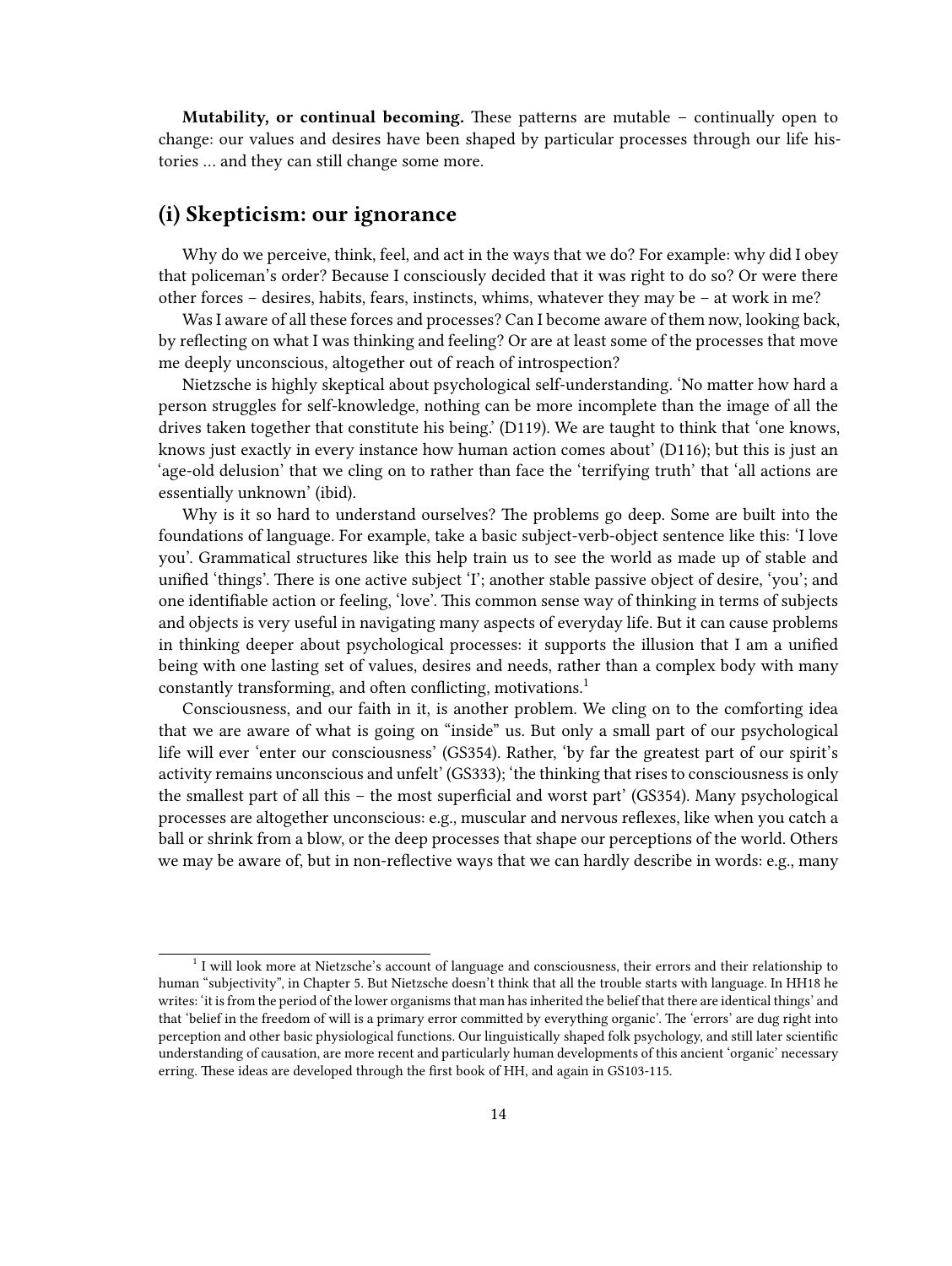emotions, passions, feelings. And when we do have conscious awareness of thoughts, reasons, motives, decisions, etc., this awareness may be vague or confused, or downright misleading.<sup>2</sup>

For example, consider the paradigm case of conscious agency: you take time to think hard about a problem, and so arrive at a deliberate decision to act in a certain way. But even then, says Nietzsche, although this decision may well play a role in shaping your action, it is really only 'one motive' that works alongside a range of other factors. Just as important may be:

'the way we customarily expend our energy, or a slight provocation from a person whom we fear or honour or love, or indolence [...] or the excitation of our imagination brought on by whatever trivial occurrence comes our way at the decisive moment; completely incalculable somatic factors […] the surge of some distress or other […]' (D129).

In short: even the most deliberate action is the result of a 'clash of motives' featuring many 'motives that we in part do not recognise at all and in part recognise only very dimly' (ibid).

On top of all that, conventional theories in philosophy and psychology only make things worse by encouraging these 'errors'. The enlightenment tradition running through philosophers like Descartes and Kant reinforces the idea of the human being as a unified and self-conscious "transcendental subject". For Nietzsche, this is also connected to Christian 'slave morality' (see Chapter 6): if individuals are coherent self-conscious actors then they can be held responsible, blamed, and expected to feel guilty for their actions.

To sum up, in general we are much less aware of the psychological processes at work in us than we are usually led to believe, both by the "folk psychology" built into everyday language and common sense, and by high theory.

None of this means that we should just give up trying to understand our psyches. We can develop better pictures of the psychological processes that shape our lives. But this involves, first of all, starting to let go of comfortable myths. We shouldn't think of ourselves as self-knowing subjects, but rather as 'experimenters' who have to look with new eyes at even the most familiar aspects of our everyday lives – the 'nearest things' (WS5-6, WS16).

Careful self-observation isn't an easy task: 'How many people know how to observe something? Of the few who do, how many observe themselves?' (GS335). To take it on you need the 'virtue of modesty' (HH2), and a rigorous honesty or 'integrity' (in German, '*Redlichkeit*', GS335). And conscious introspection certainly isn't enough. Nietzsche's own psychological observation also involved paying careful attention to 'physiological' conditions of diet, climate, etc.; and the study of history, including the everyday histories of how our feelings, actions, and other patterns change over time.<sup>3</sup>

<sup>2</sup> Recent psychology and neuroscience backs up Nietzsche's view about our very limited conscious grasp of motivation. Daniel Wegner's book *The Illusion of Conscious Will* (2002) gives a good survey of much of this research. Wegner doesn't mention Nietzsche, but his conclusions are strikingly similar: 'The unique human convenience of conscious thoughts that preview our actions gives us the privilege of feeling we willfully cause what we do. In fact, however, unconscious and inscrutable mechanisms create both conscious thought about action and the action, and also produce the sense of will we experience by perceiving the thought as cause of the action.' (2002:98). The Nietzsche scholar Brian Leiter (2009:122–4) discusses some of Wegner's findings in relation to Nietzsche.

<sup>3</sup> Nietzsche first calls for a turn to close psychological observation in *Human, All Too Human*, notably in the sequence HH35-8. He sees psychological observation as a difficult and time-consuming, 'modest labour' requiring 'perseverance in labour that does not weary of heaping stone upon stone, brick upon brick' (HH37) – a theme he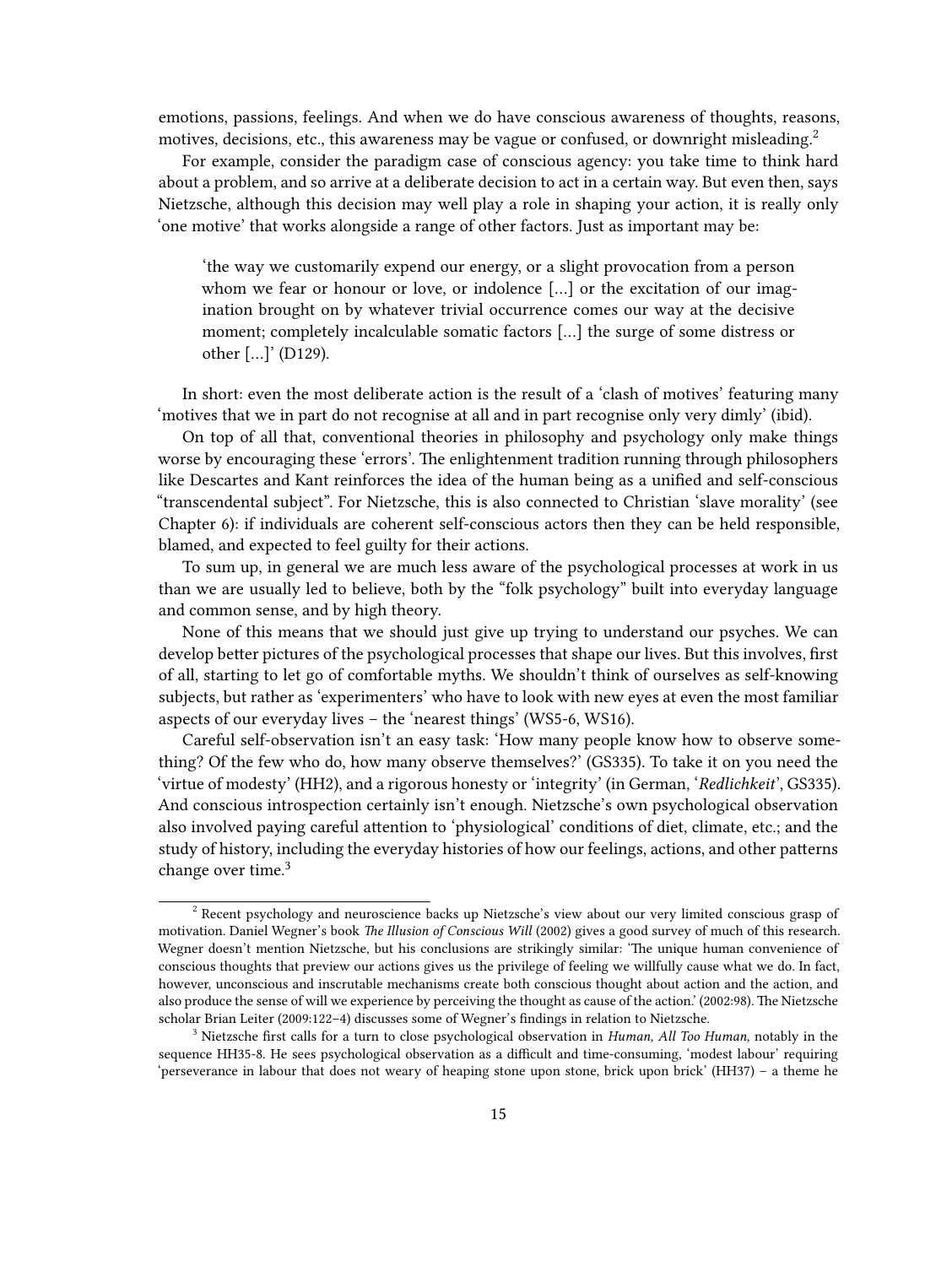But however carefully we investigate and experiment, our evaluations and actions are still shaped by 'physiological process[es] we know nothing of' (D119). Although the sciences of the brain have developed beyond recognition since Nietzsche's time, this point still holds. Ultimately, it means that even the best understanding of psychology is 'all a matter of talking in images' (D119). We can identify patterns and tendencies, and try to find *better* images, *less* misleading ways of describing them, concepts that will help us understand and take control of our lives. But all of the images we use for describing psychological life – including Nietzsche's favourite images of 'drives' – remain makeshift and imperfect tools, which have their powers but also their limits.<sup>4</sup>

## <span id="page-15-0"></span>**(ii) Materialism: we are bodies**

Nietzsche's philosophy is materialist, and anti-dualist. That is, he attacks traditional oppositions of mind vs. body, psychological vs. physical.<sup>5</sup>

Take these three kinds or levels of psychological processes: on the one hand, reflective conscious processes of thinking, reasoning, deliberation; on the other, unconscious "automatic" or "reflex" processes of muscles and nerves; and somewhere in between, processes involving emotions that you deeply "feel" in the body. For Nietzsche, all three kinds of processes are psychological and, at the same time, also, bodily or 'physiological'. To emphasise this unity, he sometimes talks not about psychology but about 'psycho-physiology' (BGE23).

Mind/body dualism is another of the strongest myths of orthodox philosophy and psychology. It is deeply connected to religious notions of spirit and afterworld, and to humanist ideas that human beings occupy a privileged position distinct from other life-forms. Philosophy and religion traditionally teaches us to 'despise' and look down on our bodies, to see ourselves as intellectual

continues to develop throughout this period, for example in the preface of *Dawn.* Nietzsche associates this approach with the French '*moraliste*' writers of the 17<sup>th</sup> and 18<sup>th</sup> centuries, who were a big influence on him in this period. In HH35 he cites La Rochefoucauld, whom he follows through HH in uncovering hidden egoistic impulses behind moral masks; Montaigne and Pascal are also regularly referenced throughout the Free Spirit books. For more on Nietzsche and the moralistes see Pippin (2009). Nietzsche expands on this message with the call to turn to 'the closest things' in the *Wanderer and His Shadow* (WS5, WS6, WS16), which ties psychological observation to a concern for physiology and everyday matters of diet and climate – a point Nietzsche develops right through to the detailed physiological self-analysis as he looks back on his life in *Ecce Homo*. But we should also note in this context Nietzsche's warning in AOM223: 'direct self-observation is not nearly sufficient for us to know ourselves: we require history, for the past continues to flow within us in a hundred waves […]'

<sup>&</sup>lt;sup>4</sup> Nietzsche wrote in an unpublished note some years earlier: 'In general the word drive is only a convenience and will be used everywhere that regular effects [regelmässige Wirkungen] in organisms are still not reducible to their chemical and mechanical laws.' (KSA 8.23[9] [1876–1877]). This remains fundamentally his view in *Dawn*. Drives are images, fantasies, 'conventional fictions' (BGE21, there in a different context referring to causes) that we can use to describe our psychological states and patterns, whilst we remain radically ignorant about the actual 'physiological processes' or 'laws' that produce them.

 $^5$  In these points, including the emphasis on 'physiology', Nietzsche is strongly influenced by the tradition of 19th century 'German Materialism'. A key text of this lineage is Friedrich Lange's 1866 *History of Materialism*, which Nietzsche read avidly. This idea of materialism is a strong theme in *Dawn*, and remains constant throughout Nietzsche's work in the middle and later periods. To note just a few examples: in GS39 he connects differences in powerful individuals' 'tastes and feelings' to 'lifestyle, nutrition or digestion, perhaps a deficit or excess of inorganic salts in their blood or brain; in brief, in their physis.' In the third essay of the *Genealogy* he treats *ressentiment* as a physiological condition (GM3:15). In *Twilight of the Idols* he understands 'sympathy' as an expression of 'physiological overexcitability' (TI IX:37). In *Ecce Homo* he studies in detail the physiological factors behind his own philosophical career, addressing questions of 'place', 'climate' and 'nutrition' (EH 'Why I am so clever' 2).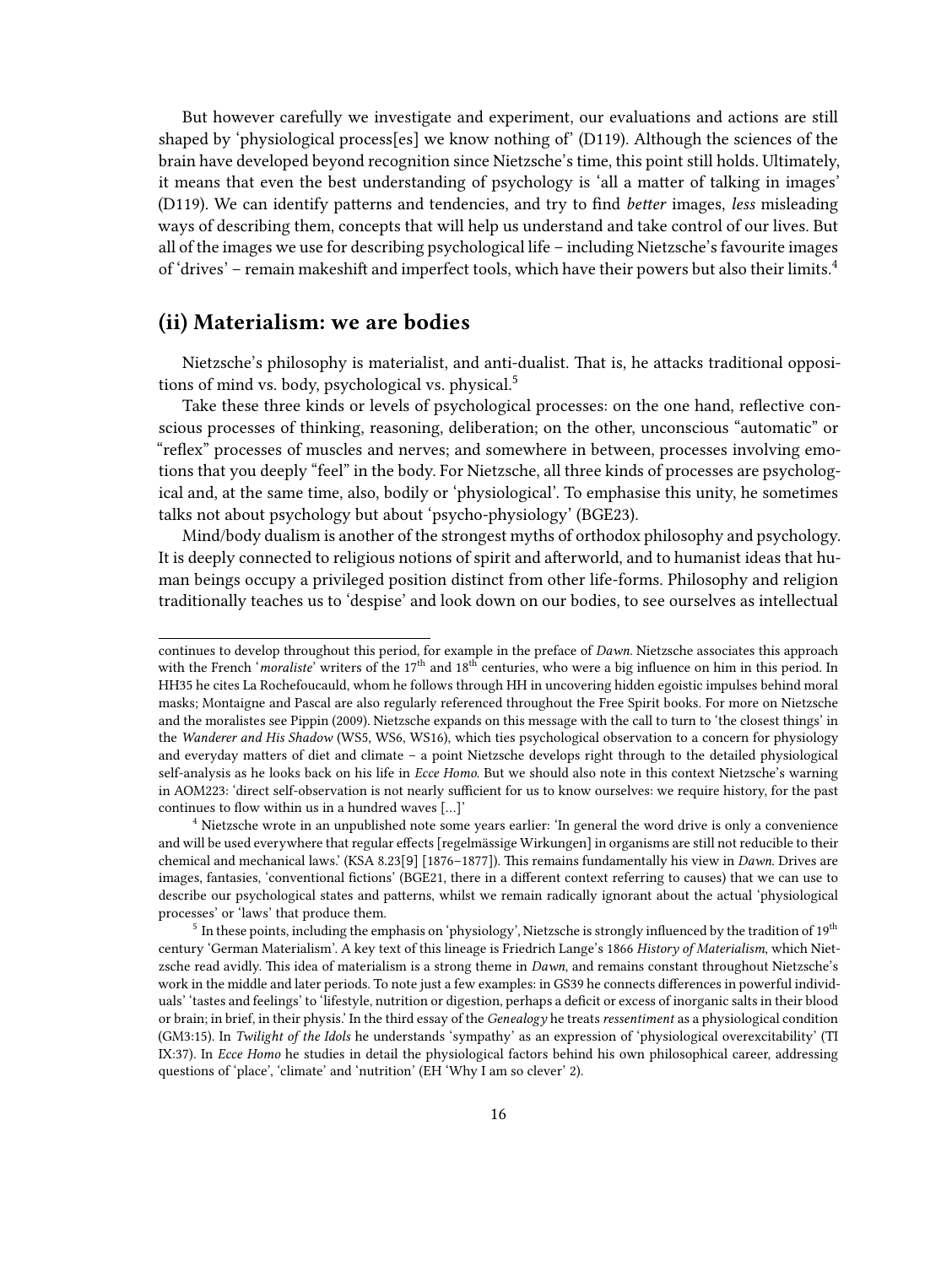or spiritual beings distinct from flesh and matter. Nietzsche aims to attack this myth: bodies are not 'things' that we own, containers that we occupy; we *are* bodies – 'body am I entirely, and nothing else; and soul is only a word for something about the body' (Z: On The Despisers of the Body).

# <span id="page-16-0"></span>**(iii) Drive patterns**

Nietzsche's central psychological image or concept is the drive (*Trieb*, in German). Nietzsche uses the idea of drive to understand some crucial recurring patterns in the psycho-physiological life of humans. He mentions many examples throughout his work. For example, there are very common drives to eat, sleep, have sex, etc. But there are also drives to philosophise, drives to knowledge and self-knowledge, aggressive drives, dominating drives and submissive drives, drives to benevolence or to feeling morally superior to others, drives to climb mountains, and many more. Again, some of these might seem more refined, mental, psychological, human, and others more instinctive, embodied, basic, physiological, animal: but for Nietzsche, this distinction is usually a problem.<sup>6</sup>

Most basically, a drive is a particular kind of *pattern* of psycho-physiological activity. Drives are patterns of motivation and action, of how our bodies are led to move in particular ways – e.g., to climb mountains or philosophise. But at the same time, drives are also patterns of significance, of how we interpret and value the world around us. It is a key insight of Nietzsche's psychology that these two elements – acting, and meaning-giving – go inseparably together.  $[A]$ ll actions may be traced back to evaluations' (D104). '[A] drive without some kind of knowing evaluation of the worth of its objective, does not exist in man' (HH32).

Nietzsche most detailed discussion of his theory of drives is in section 119 of *Dawn.* Here he develops this example: you are walking in a marketplace, and you hear someone laughing at you. And then:

'… depending on whether this or that drive happens to be surging in us at the moment, the event will assume for us this or that meaning – and depending on the type of person we are, it will be a completely different event. One person takes it like a drop of rain, another shakes it off like an insect, one tries to pick a fight, another checks his clothes to see if there's a reason to laugh ..' (D119).

<sup>6</sup> Warning: Nietzsche is never someone to get hung up on using terms consistently. I am going to consistently use the word 'drive', but things in Nietzsche's own texts aren't so neat. In *Dawn* and other works he uses terms including 'drive' (Trieb), 'instinct' (Instinkt), 'desire' (Begierde), 'affect' (Affekt), 'will' (Wille), 'impulse' (Antrieb) and more in overlapping ways. For example: he often seems to use 'Instinkt' (instinct) and 'Trieb' as synonyms; but in other places, 'Instinkt' often does seem to refer more particularly to the most deeply embodied and unconscious of drive patterns.

There is a fair amount of recent academic discussion on Nietzsche's psychology of drives. There are two writers I have found particularly helpful, and who have influenced my views. One is Graham Parkes (1994), whose book *Composing the Soul* goes into loving detail on the development of Nietzsche's psychological thinking, particularly focusing on how Nietzsche uses*images* in his explorations of the psyche. The other is John Richardson, whose analysis of drives as 'characteristic activity patterns' in his *Nietzsche's System* (1996) is close to mine and has helped shape my understanding. His later book *Nietzsche's New Darwinism* (2006), which looks at drives as evolutionary 'units of selection', is also interesting, although I have fundamental problems with his attempt to make Nietzsche's evolutionary thinking square with orthodox 'Neo-Darwinism'. Another recent writer who has interesting things to say about Nietzsche's drive theory is Paul Katsafanas (2012), although I disagree with quite a lot of his conclusions.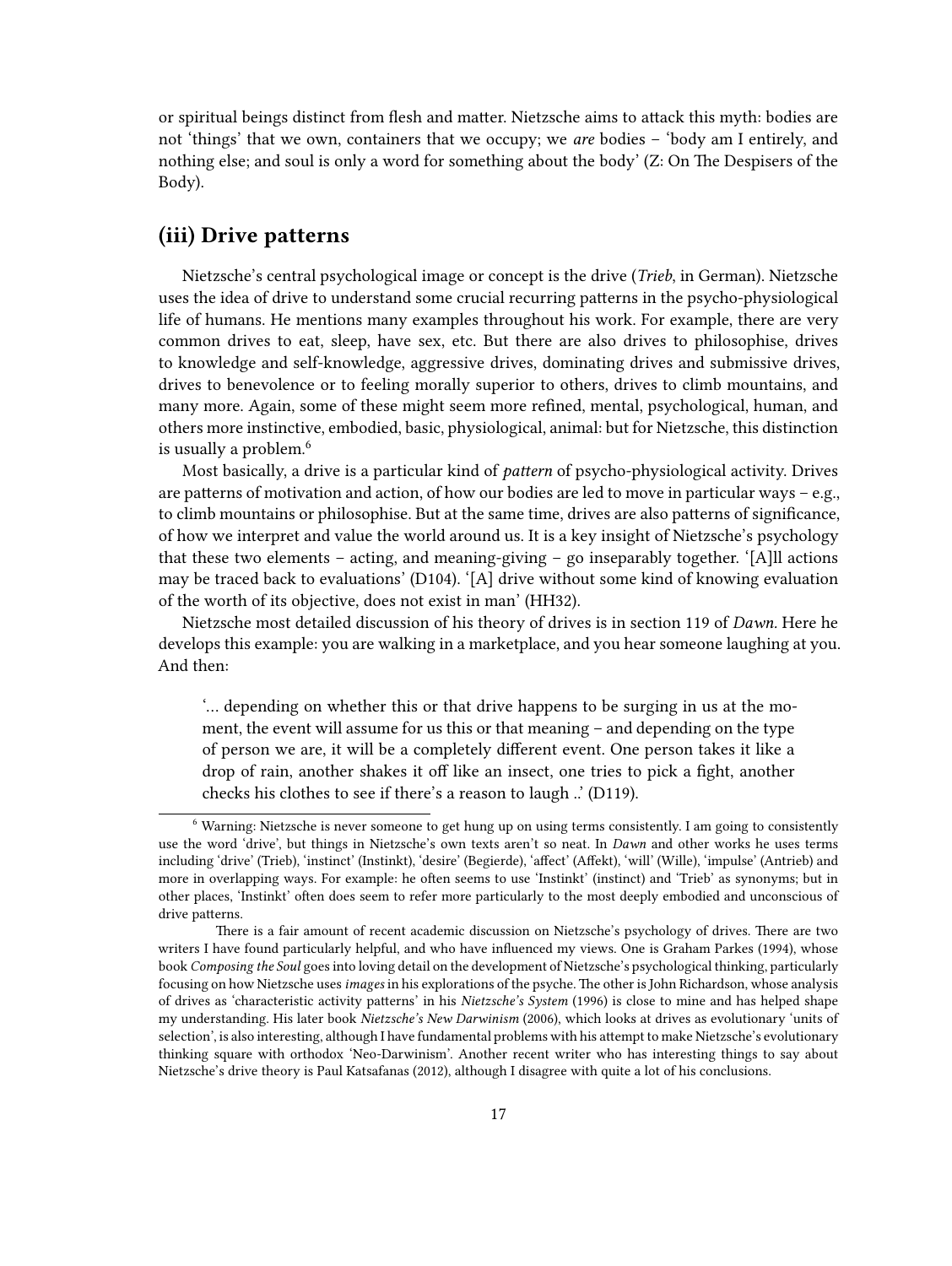In each case, first of all, you interpret a situation – laughter in the marketplace – in a particular way. Here are three features of this meaning-giving aspect of drives:

First, some particular events, objects, aspects, e.g., the laughter, are identified, they stand out and draw your attention, whereas others may go unnoticed.

Second, the things that are identified are at the same time given a meaning – e.g., the laughter is interpreted as a threat, a joke, etc.

Third, when something is identified and given a meaning, this also involves giving it a value. That is, it is identified positively or negatively, in some sense. There may be numerous ways of valuing something – for example, as good or bad, right or wrong, beautiful or ugly, tasty or bland, or in some other way. But the interpretation is never entirely "neutral", always evaluative in some way.

At the same time as a drive gives meaning and value to a situation, this also creates a tendency or *disposition*, to action. To use a more obvious, if heavily loaded, term: a *desire*. 7 If you interpret the laughter as hostile, and value it negatively as a threat or danger, then this calls for a certain kind of response: e.g., a fight, or a flight. If you interpret it as a harmless joke, or as completely irrelevant, then this will lead to a quite different pattern of action. Certainly, not all desires are realised. But it is a key idea of Nietzsche's psychology that evaluations do generally lead to some kind of response or action – even if not in the most direct or obvious way.

Here maybe we need to pause and ask: just what do we mean by an 'action'? Nietzsche's idea of action is broad. For example, he thinks that at least some thoughts are also actions: e.g., 'your deciding, for instance, that [something] is right, is also an action', as is an ensuing deliberative inference "therefore it must be done"' (GS335). I will employ a somewhat crude distinction between "external" and "internal" actions. By external actions I mean movements of a body that impinge on the world beyond, and so may immediately affect other bodies: for example, when

<sup>7</sup> I'll try to say a bit more about the desiring aspect of Nietzsche's drives. In D119 Nietzsche uses a range of images: a drive 'desires gratification – or the exercise of its energy, or the discharge of it, or the satiation of an emptiness – its all a matter of speaking in images'. These images of discharge, hunger, preying, etc., recur through Nietzsche's discussions of drives and motives. Beyond *Dawn*, they come to play a key role in the *Genealogy*, where the efforts of drives and instincts to 'discharge' or 'vent' their energy (e.g., GM2.4, 2.5, 2.18, BGE13), and the obstacles they meet in doing so, are central to the dynamics of transforming value systems.

In general, although Nietzsche sometimes seems to use 'desire' (Begierde) and 'affect' (Affekt) almost interchangeably with 'drive' (Trieb), we can broadly make a distinction between (a) a drive and (b) an affect or desire as an element of the overall drive pattern. As the Nietzsche scholar Christopher Janaway (2009:55) sums up: 'a drive is a relatively stable tendency to active behaviour of some kind, while an affect, to put it roughly, is what it feels like when a drive is active inside oneself'.

But the affect in question is not just any kind of affective state; it is, at least in part, a feeling of desiring. That is, it involves the particular kind of felt experience of being disposed or moved towards action – to recall Spinoza's classic definition of desire, an 'appetite together with consciousness of the appetite' (Ethics III.p9.schol).

And yet, as I argued above, some drives may not involve any experiencing or feeling at all. So when I say that a drive pattern involves desiring, I understand desire in a broad sense, to include also desires which may not be felt at all, dispositions of which we may be entirely unaware. I'm not going to discuss philosophy and psychology of desire in any depth here, but would make the following suggestion. It may be that the first, affective, concept of desire is in some ways more basic and immediate; perhaps we typically develop an idea of desires as dispositions only after developing an understanding of what it is like to feel a desire. But we can then abstract or analogise from this to think about desires that may never be felt. We might also pursue the same thought with respect to values, and indeed to drive patterns as a whole: perhaps our first-personal experience of valuing and other drive elements typically plays an important role in allowing us to frame the very idea of valuing, and of drives; but once we have developed these concepts, we are then able to think about wholly unconscious values, and drives, whose activity in our own or other bodies can only be inferred.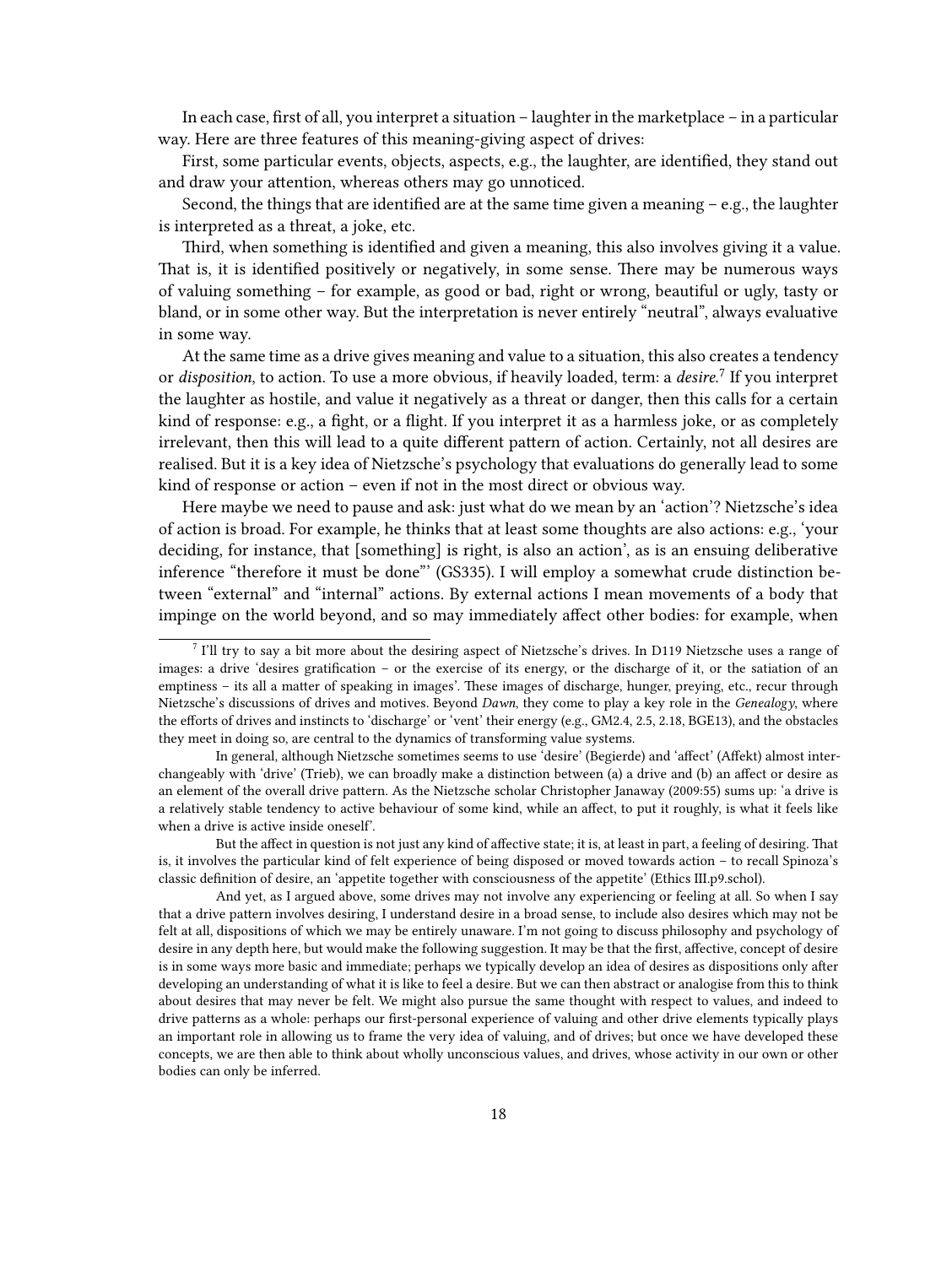in *On The Genealogy of Morals* Nietzsche tells us that 'noble' natures can respond to attacks with 'the true reaction, that of deeds' (GM1:10). By contrast, an internal action is one that is enacted only within an 'inner world' (GM2:16) and does not directly impinge on others. Internal actions can include thoughts, dreams, fantasies, etc.

This point comes to play a central role in Nietzsche's psychology. It begins in D119, where he suggests that dreams may be a way of 'compensating' for drives that fail to be 'nourished' with action in waking life – an idea that was to be massively influential on Freud.<sup>8</sup> Later, this basic idea that drive patterns can be redirected from external to internal activity will be one of the key themes of the *Genealogy –* the theory of 'internalisation', which leads to the development of diseased 'slave morality' (see Chapter 6). In this story, the enslaved are unable to express their 'aggressive instincts' openly against the oppression of the masters – but these desires don't just disappear. Instead, they play out in an 'inner world' of revenge fantasies and 'ressentiment'.<sup>9</sup>

To sum up, then, a drive is a pattern of meaning-giving, valuing, desiring, and acting. That is, it involves (a) giving meaning to the world around you; (b) which includes valuing things positively or negatively; and so (c) forming desires or tendencies to action; which will (d) indeed lead you to act in some way, even if not in the most obvious or immediate ways.

# <span id="page-18-0"></span>**(iv) Perspectivism: everything is valuing**

There is a lot more that could be said about Nietzsche's ideas of drives, but I am just going to zoom in on a few points. The first is the idea of 'valuing'. This is central not only to Nietzsche's psychology but to all his philosophical thought: he will come to describe his overall life project as the 'revaluation of all values'.<sup>10</sup>

Nietzsche's idea of value is radically different from the philosophical mainstream, in at least two important ways. First, there are no such things for Nietzsche as "intrinsic" values belonging

<sup>&</sup>lt;sup>8</sup> The most in-depth work on the relationship between Nietzsche and Freud, and their comparative ideas of drives and instincts, is probably Assoun (2000; especially see pages 51–95). Which is not to say that I agree with his approach: Assoun pretty well Freudianises Nietzsche, reading Nietzsche's 'will to power' a bit like an over-arching Freudian basic drive such as 'libido'.

<sup>9</sup> Nietzsche's idea of action is also broad in a second way. Unlike much of modern philosophy, he doesn't think that an 'action' needs to be intentional in any sense. An action is a movement of the body, however external or internal, whether it comes from conscious deliberation, or from 'instinct', habit, motor response, etc. Nietzsche's discussion of the 'clash of motives' (D129) makes any distinction between intentional acts and involuntary motions untenable. If I can never identify 'which motive' (or combination of motives) caused the action, then I can never identify whether an action was the result of, e.g., a consciously formed intention, or some unconscious 'somatic factor'.

For a different view defending a Nietzschean distinction between a stronger sense of action and mere bodily events see Ken Gemes (2009). On Gemes' reading, 'most humans, being merely members of the herd, are merely passive conduits for various disparate forces already existing and operating around them' (2009:42). Such individuals would not 'act' in a strong sense. But there are some individuals, those whom Nietzsche in GM Essay 2 calls 'sovereign individuals', who have ordered their drives in such a way that they 'deserve the honorific person, who by imposing their strong will exercise a form of free will and genuine agency' (ibid). I will look at sovereign individuals in Chapter 5.

<sup>10</sup> Nietzsche refers to his project as the 'revaluation of all values' in his late books of 1888. *The Antichrist* (A) is the first volume of a work to be titled 'The Revaluation of Values', and throughout *Ecce Homo* (EH) Nietzsche uses this term to describe his life's project. The idea was already there in at least a nascent form in the *Genealogy*. In the preface of that book Nietzsche writes: 'Let us articulate this new demand: we need a critique of moral values, the value of these values themselves must be called in question – and for that there is needed a knowledge of the conditions and circumstances in which they grew, under which they evolved and changed […]' (GM:P6) .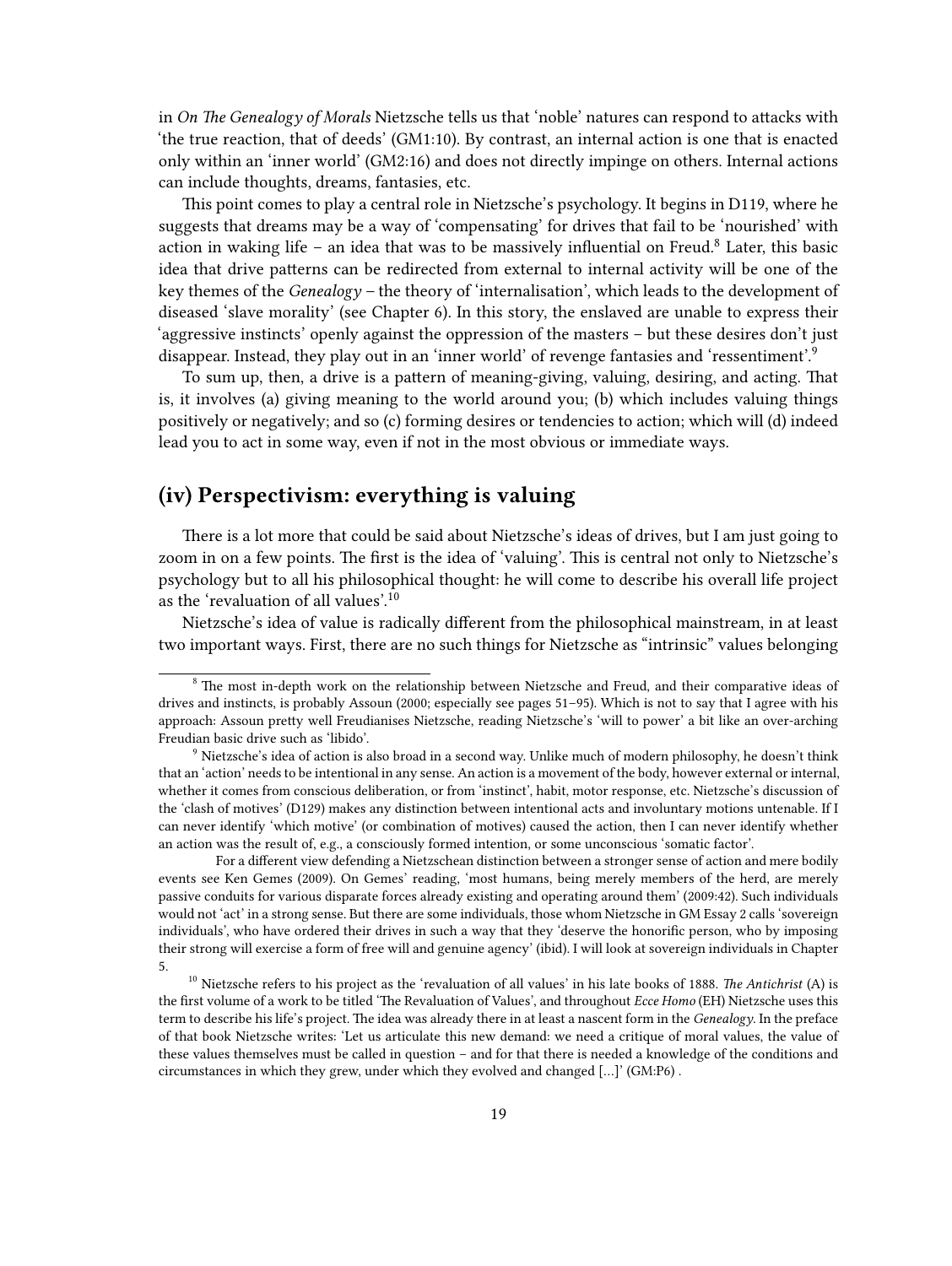to things "in themselves", and certainly not as universal or timeless values. A thing – an object, an action, an event, an idea, money, human labour, a moral code, laughter in the marketplace, or whatever – has no meaning or value 'in its own right'. If it has a value, this is because it has been given it 'as a gift' (GS301) by someone who values.

That is: there will always be (a) a particular valuer who 'gives' (b) a value to something in (c) a particular act of valuation. And a thing can be given many different meanings and values, be valued in many different ways, by different valuers at different times. I might take the laughter in the marketplace as a threat, but you take it as a joke. Or maybe first I take it as a threat but then later, looking back, see it as a joke.

We can sum up some of this by saying: an evaluation is always made from a particular viewpoint, a *perspective*. 'From each of our basic drives there is a different perspectival assessment of all events and experiences' (KSA 12.1[58] [1885]). This is what is often called Nietzsche's "perspectivism" (or "perspectivalism"), and is of central importance in his philosophy.

For example, in the *Genealogy*, Nietzsche argues against conventional stories about how moral codes and political systems have developed. Liberal thinkers project (or retro-ject) their own valuing perspectives, shaped by Christian slave morality, back in time, assuming that human beings have always shared their own needs, desires, and views of good and evil: 'One has taken the value of these values as given, as factual, as beyond all question; one has hitherto never doubted or hesitated in the slightest degree in supposing "the good man" to be of greater value than the "evil man"  $[...]'$  (GM:P6).<sup>11</sup>

Nietzsche, in contrast, argues that we cannot understand the history of moral or political systems until we see that different individuals, groups, and cultures have very different 'modes of valuation', which are often in conflict, and have been transforming throughout historical time. '[H]ow differently men's instincts have grown, and might yet grow, depending on different moral climates' (GS7).

Nietzsche's second radical point about valuing is that it is everywhere. Philosophers traditionally understand values in terms of reasons and conscious, deliberative judgments. But Nietzsche thinks that conscious judgment is a rare, and not the most important, form of valuation. Values are also embedded in our feelings, emotions, 'instincts', gut reactions, in a range of forms of judgment that may be more or less conscious, more or less cold or passionate. And we also value even at the very moment of perceiving something – perception is not just a matter of receiving neutral information or "sense data" from the world for later processing, but always comes already loaded with meaning and positive or negative judgments.

To give some obvious examples: when I perceive or notice the colour of someone's skin, or the shape of a body gendered as male or female, these perceptions are already heavy with value judgments. Nietzsche sees this as true generally for all sensory experience: 'All experiences are moral experiences, even in the realm of sense perception' (GS114); 'all sense perceptions are wholly permeated with value judgments'. (WP505). This idea is now well established in at least

 $11$  This is Nietzsche's critique of the moral theorists he calls the 'English Genealogists'. Exactly who these characters are is debated, but they certainly include his ex-friend Paul Ree (actually a German), who drew on Darwin to write a book on the origins of morality which was initially a big influence on Nietzsche's own views. In any case, the key point is that these bad theorists, although they start off okay by trying to take a historical approach to the development of values, then go awry because they assume that other (ancient) humans also shared 'all the typical traits of the idiosyncrasy of the English psychologists' (GM1.2), the typical values and moral stances of Victorian gentlemen in the nation of shopkeepers. In assuming that others value just like them, they lack 'historical sense' (ibid).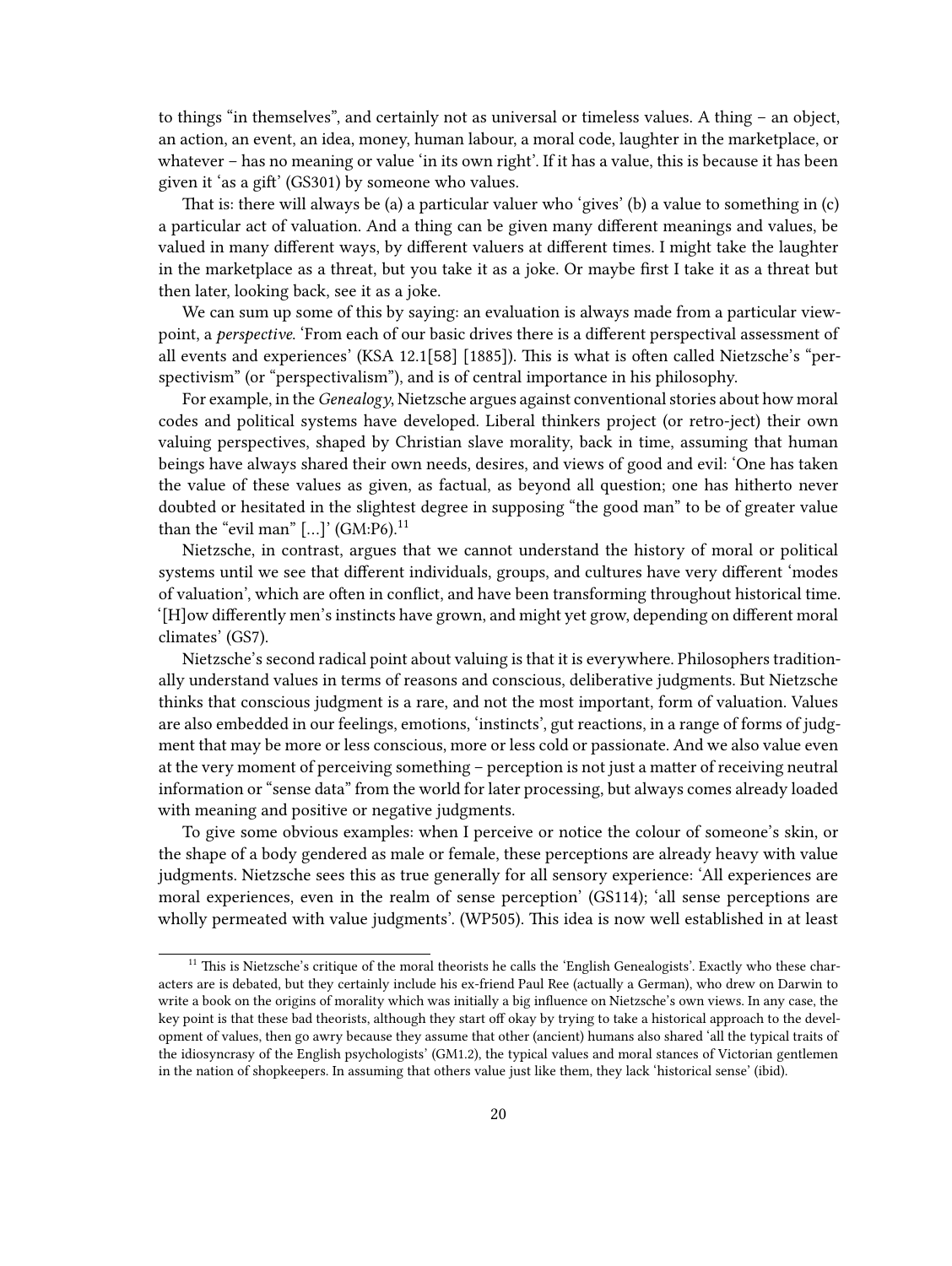some strands of philosophy and psychology – for example, as developed in the  $20^{th}$  century 'phenomenological' tradition by Maurice Merleau-Ponty's influential philosophy of perception, or in recent "embodied" or "enactive" forms of cognitive science.<sup>12</sup>

But Nietzsche goes even deeper: he also thinks that we value even in purely unconscious or 'automatic' bodily processes – there are not just judgements of the mind or judgements of the eyes, but even 'judgments of the muscles' (WP314; see also WP388). When I flinch from an attack, or jerk my hand away from fire, or unconsciously lean towards someone I like, these are also acts of valuing. Finally, given that valuing does not need language, consciousness, or other 'higher' psychological structures, Nietzsche at least sometimes sees it everywhere in all 'organic being' (KSA11.26[72] [1884]): '"Higher" and "lower", the selecting of the more important, more useful, more pressing arises already in the lowest organisms. "Alive": that means already valuing …' (KSA11.25[433] [1884).

Although this last idea is still a radical one for mainstream philosophy, some biologists and ecologists have developed similar thoughts in the  $20<sup>th</sup>$  and  $21<sup>st</sup>$  centuries. The early  $20<sup>th</sup>$  century biologist Jakob von Uexküll elaborated a 'theory of meaning' in which all animal life creates meaning by identifying the features of its environment that are relevant to its specific needs and activities – its '*Umwelt',* or local and perspectival world of significance.<sup>13</sup>

More recently, Francisco Varela (1991) argued in the 1990s that even single-celled organisms are 'sense-making' as they interact and manoeuvre in environments – a view that has become influential for new ideas in biology and cognitive sciences.<sup>14</sup> Certainly, there are differences between the valuing practices of different organisms, and complex multi-cellular organisms such as human bodies have intricate perceptual and cognitive systems involving multiple layers of processes. But ultimately, on this view, when philosophers and priests discourse on good and evil they are just engaged in more complex and bizarre forms of the same tendency of all lifeforms to value and give meaning to the worlds around them, from dogs salivating over food to sunflowers turning to the sun.

To sum up: there are no values in 'nature' without valuers; but nature is full of valuers.<sup>15</sup>

<sup>12</sup> Maurice Merleau-Ponty's *The Phenomenology of Perception* (1945) is one of the seminal texts of the phenomenological school in philosophy, whose other major writers were Edmund Husserl and Martin Heidegger. Merleau-Ponty's ideas on perception have also been very influential on recent "embodied" and/or "enactive" approaches to cognitive science and philosophy of mind, which explore quite Nietzschean ideas of how value (and other) judgements are embedded in bodily action. A couple of modern classics in this field are: Andy Clark's *Being There* (1997), and Horst Hendriks-Jansen's *Catching Ourselves in the Act: Situated Activity, Interactive Emergence, Evolution, and Human Thought* (1996)*.*

<sup>13</sup> Jakob von Uexküll: *The Theory of Meaning* (1985), also *A Stroll Through the Worlds of Animals and Men* (1957).

<sup>14</sup> For recent discussions of 'sense-making' see also Evan Thompson's *Mind in Life: Biology, Phenomenology, and the Sciences of Mind* (2007) and John Protevi's *Political Affect* (2009), which gives a philosophical discussion relating these ideas specifically to Nietzsche and also Spinoza (see pages 16–18).

<sup>&</sup>lt;sup>15</sup> In this note I'm going to defend this point about value and nature a bit more, as it is important and not always clear to see from Nietzsche's various statements.

To start with, here is the full quote from GS301, where Nietzsche talks about a value as a 'gift': 'Whatever has value in the current world, has it not in itself, from nature — nature is always valueless — but one has once given it a value, as a gift' (GS301) . There is a related statement in *Thus Spoke Zarathustra* ('On the Thousand and One Goals'): 'Verily, men gave themselves all their good and evil. Verily, they did not take it, they did not find it, nor did it come to them as a voice from heaven. Only man placed value in things […]'. But also note this unpublished note: 'all evaluation is made from a definite perspective […] a single individual contains within him a vast confusion of contradictory valuations and consequently of contradictory drives' ( WP259 [1884]).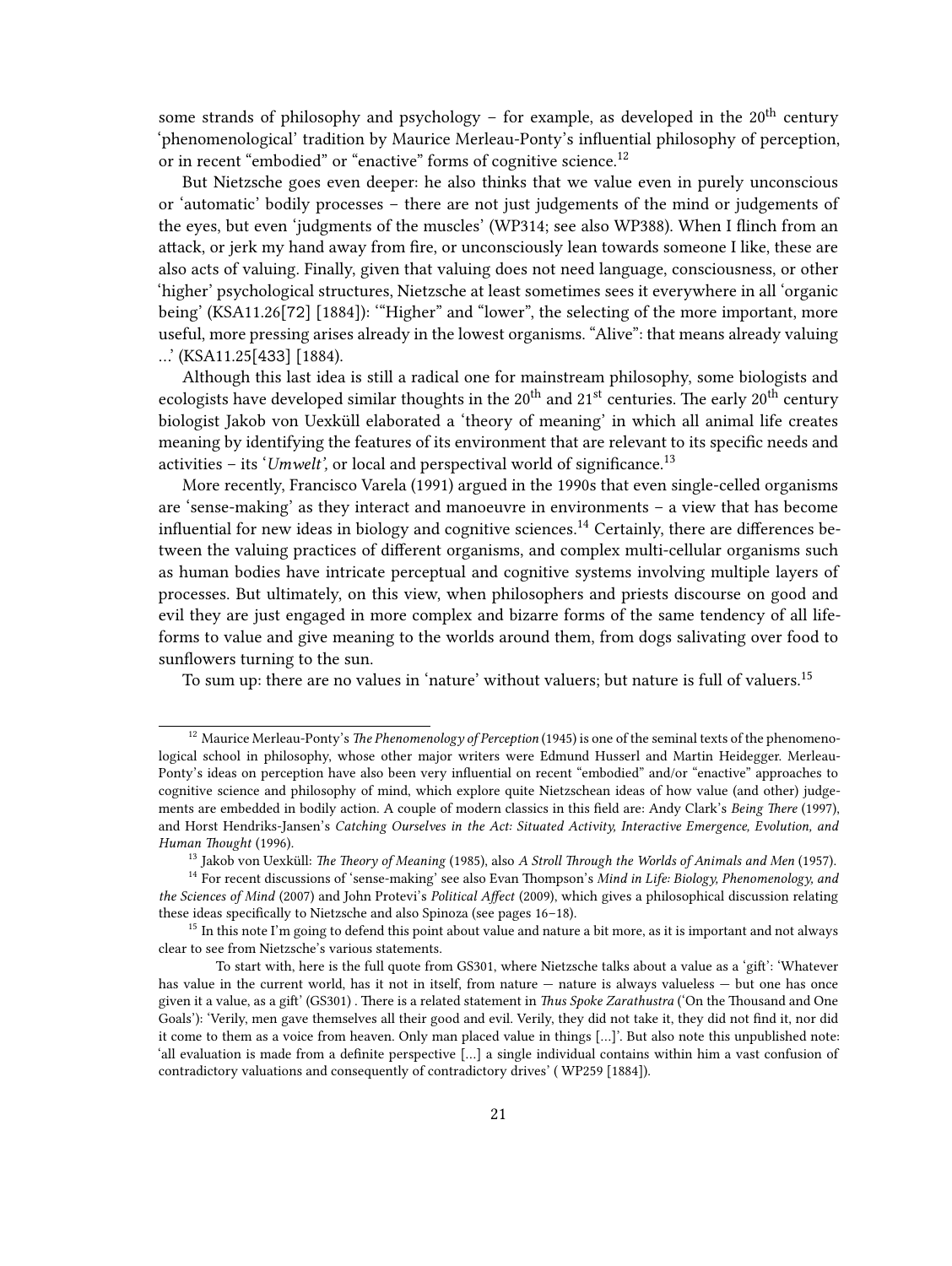# <span id="page-21-0"></span>**(v) Dividualism: we are many**

So, a drive is a pattern of how a body interprets, values, desires, and acts in the world. The next crucial point is that any 'individual' body has many different drive patterns.

First of all, different patterns may shape a body's valuing and acting at different times, or in different contexts. For example, the same person may value and act very differently at work, in front of the boss or with workmates, at home, on a night out with a gang of friends, alone with a lover, surrounded by strong comrades, in isolation, in a familiar or strange environment, ill and tired or healthy and well-rested, sober or under the influence of different drugs, etc.

In different environments, different contexts, at different moments in my life, I may not only act very differently, but also the world may appear very differently, have very different meanings and values. To go back to Nietzsche's marketplace discussion, we interpret and respond to the same event very differently depending on what 'drive is surging in us at that moment' (D119). In turn, what drive pattern is active at a given moment is certainly not random, but strongly affected by the chemicals in my bloodstream, by the physical and social worlds around me, by my personal history and development.

First, despite the above citation from Zarathustra, Nietzsche does not – or at least, not always – think that valuing is unique to humans. This is particularly clear in later texts, where he repeatedly affirms fundamentally evaluative 'will to power' as the principle of all life – or even, sometimes, also of non-living matter. The point with respect to values is made more explicit in unpublished notes: E.g., 'Valuations [Werthschätzungen] lie in all functions of the organic being' (11.26[72] [1884]), cited in Richardson 2004:72)); or WP505 [1885–6] where Nietzsche attributes value judgements (built into colour perceptions) to ants and other insects; or WP567 [1888]) where values are 'viewpoint[s] of utility in regard to the preservation and enhancement of the power of a certain species of animal.' So, as I read it, the key point is that there are no values without 'valuers' – but these valuers don't necessarily have to be human.

Then what does Nietzsche mean by the valuelessness of 'nature'? Here is one small suggestion. In early texts, notably the essay "Schopenhauer as Educator" (SE, collected as one of the *Untimely Meditations (*UM)), Nietzsche personified nature as an 'artist' with its own values, goals and purposes. But he makes a decisive break from this approach with his leap away from 'metaphyiscal philosophy' in the 'free spirit' books. Now he calls for nature's 'de-deification' (GS109). I think we have to read GS301 in this context: it is crucial to break with the 'mystical' (or 'pneumatological' – see HH9) view that nature 'as a whole' has a set of purposes, values, meanings – or, indeed, 'laws' (see AOM9, where Nietzsche rejects the 'superstition' of 'laws of nature'). This does not mean that we cannot see nature as containing multiple 'organic' and 'material' valuings from many partial perspectives – which is I think the position Nietzsche is moving towards. In short: there is no one valuing stance of "nature" taken as a whole, as some kind of metaphysical agent; but there are many different valuing stances in human and non-human "nature".

Not all readers of Nietzsche agree with me. Again, my position is close to John Richardson, who writes that Nietzsche 'takes the role of valuing away from a central ego-will-mind, and disperses it among a multitude of drives' (2004:74), and his more detailed discussion is worth looking at for those interested. For the other side, Peter Poellner (2009) tries to keep Nietzsche's idea of valuing within the mainstream of contemporary analytical philosophy. He interprets Nietzsche as having a much narrower idea of value: a value, in contrast with a 'mere desire', must be 'grounded' by possessing 'some kind of objectivity' (2009:157–8). Poellner then argues that non-reflective affective stances can give 'minimally objective' groundings for values insofar as they involve 'a constraint upon impulses which make these intelligible to the subject and to others as preferences' (ibid:158). This implies, amongst other things, (a) that there can be no fully unconscious valuings and (b) that valuings are 'for' (i.e., from the perspective of) subjects rather than drives.

Both of these points are at odds with my reading of Nietzsche, as I think there are plentiful references in which Nietzsche ascribes valuings to sub-personal drives and to bodies that are not ordered as conscious subjects (see Chapter 5 for a discussion of subjectivity). Perhaps Nietzsche did sometimes understand 'values' in the narrower way suggested by Poellner. But I don't think it's the only or main way he understood valuing – and certainly it's not the most interesting way.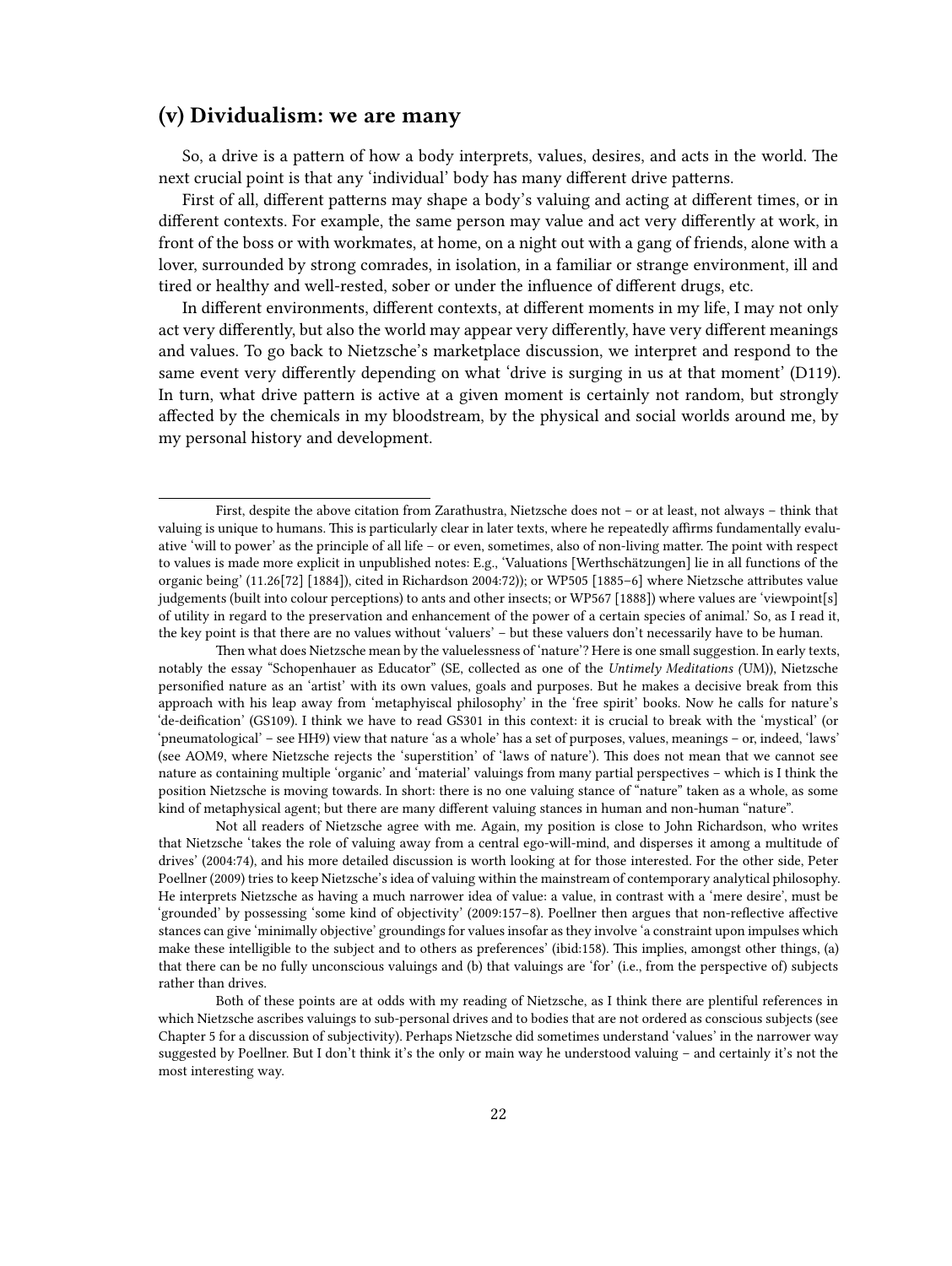But there is a second, still deeper, level of Nietzsche's picture of the multiple body. It's not just that we value and act differently at different times, but also multiple patterns of valuing and acting are at work in the same body *simultaneously*. In general, actions result from a 'clash of motives' (D129) in which a number of different valuing patterns and tendencies are at work, often competing, at the same time. And, as discussed above, many of these may be more or less deeply unconscious, motive forces that we 'in part do not recognise at all and in part recognise only very dimly' (D129).

Nietzsche tends to see *conflict* everywhere, and he sees it within as well as between bodies. He often sees a body as a playground or battlefield of 'rival' drives each trying to become a psychophysiological 'tyrant'. If we practice close observation, he thinks, we start to see that cases of inner turmoil, split personalities, mixed motives, hypocrisy, are much more common than we like to admit.

And yet the play of drive patterns within a body is not always conflictual: different values and desires can not only clash but also work together and support each other. For example, in his analysis of supposed 'compassion', Nietzsche thinks that a range of so-called 'altruistic' and 'egoistic' motives may all be involved together when I act to help, or perhaps to pity, another. The general point is that 'we never do something of this sort from one motive' (D133) – multiple thoughts, impulses, drives are at work simultaneously, some more openly than others.

So, both over time and even simultaneously, Nietzsche thinks that it is a rare achievement for a human body to be a coherent individual, with one unique and consistent set of values, desires, motives and patterns of action. More often, to use a more recent neologism, human beings are more like "dividuals" than "*in*dividuals". That is, if we get past the conventional myths and observe closely, we can see multiple patterns of valuing and acting that may sometimes contradict, other times support, each other. In an unpublished note from 1883 Nietzsche writes: 'As cell stands beside cell physiologically, so drive beside drive. The most general picture of our being is an association of drives, with ongoing alliances and rivalries with one another.' (KSA 10.7[94] [1883]).

To sum up this point, Nietzsche uses the image of a 'social structure'. He writes: 'our body is only a social structure composed of many souls' (BGE19); or, we can think of the 'soul as a social structure of the drives and emotions' (BGE12). A social structure is a grouping composed of many different elements. And it can be "organised" in many different ways. For example, individual parts in the structure may be relatively separate and diverse. Or perhaps they come together to coordinate their action through affinity and shared desires. Or perhaps they are "ordered", tyrannized, disciplined, governed, trained and made to conform.

In political philosophy, there is a strong tradition of understanding social structures by analogy with the individual organism. There is also another line, going back to Greek philosophy, of seeing individuals by analogy with societies. Nietzsche picks up and radicalizes this second position. A key point, for him, is that social structures have to be made, organized in particular ways, through particular historical processes – for example, processes of ordering, or dis-ordering. The same applies to "individuals": we need to study the "social" processes through which bodies can be trained, ordered, made into more or less coherent "subjects".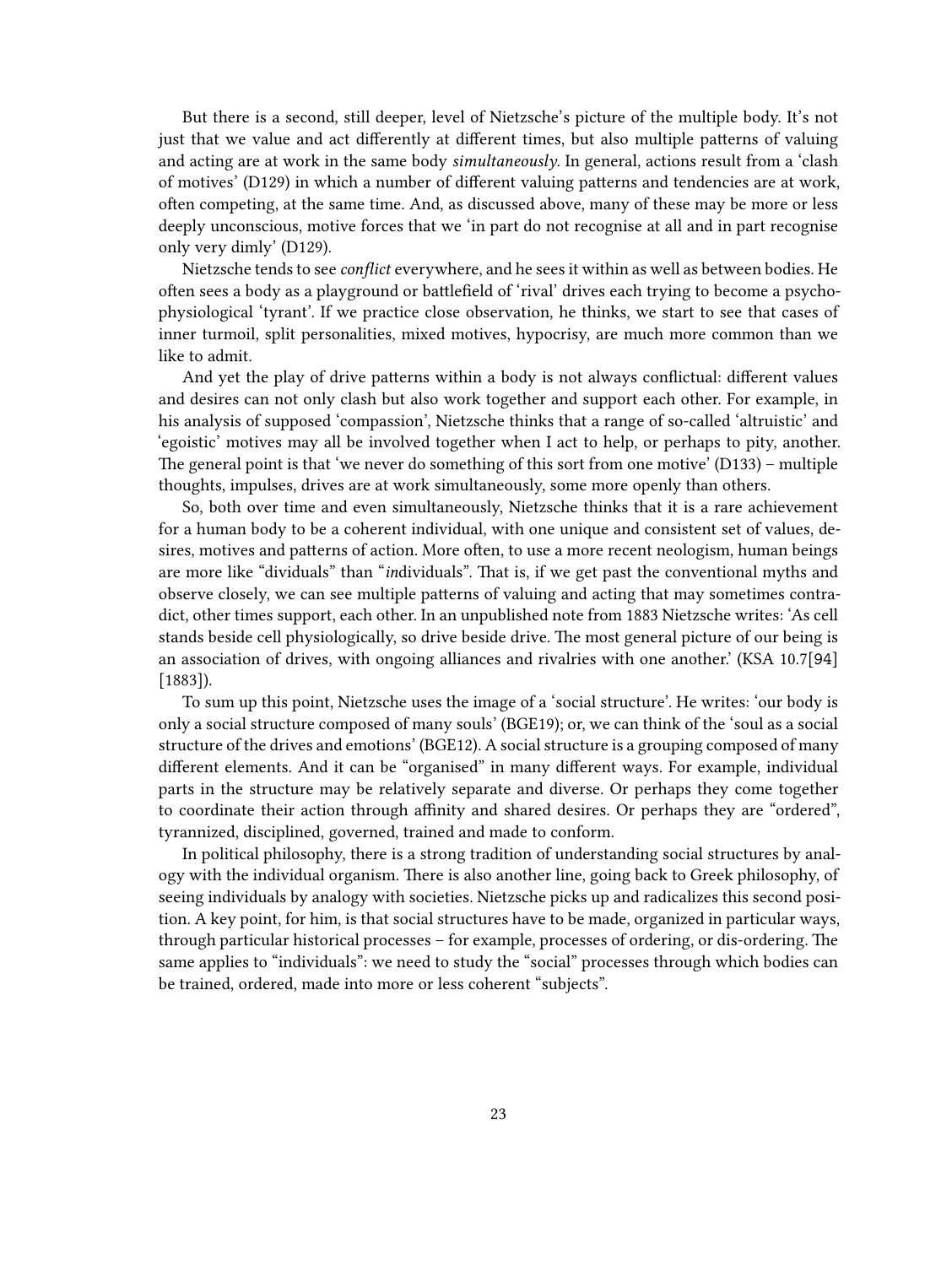# <span id="page-23-0"></span>**(vi) Mutability: everything can change**

Perhaps the best known theory of drives is Freud's. Although Freud was strongly influenced by Nietzsche, his psychology moves in a different direction. For Freud, a drive is a constant and universal force – all humans everywhere, and throughout their lives, are shaped by the same basic motivational patterns, ultimately the 'Libido' drive for life and self-preservation, and (in Freud's later work) also the negative 'death drive'. These basic drives take different forms and action paths in different stages of our lives, and are manifested in distinct ways in different cultures. But ultimately the basic forces always remain the same.

Nietzschean psychology is not like this. Our patterns of valuing and acting are not only multiple and diverse, but also constantly open to change in unexpected and unpredictable ways.<sup>16</sup>

Simplifying a lot, we can think about two dimensions of change of drive patterns. First, drives change over the long term, in historical time, and across bodies, evolving with groups, institutions, social conflicts, cultures – and indeed, over the very long term, with the evolution of biological species.

A lot of Nietzsche's work is about these long-term transformations of patterns of valuing and acting shared in social groups. For example, in the *Genealogy*, he argues that modern European value systems and practices have largely developed out of Christian moral patterns, which themselves had dramatically reshaped and transformed patterns common in ancient and prehistoric times. So, this is an account of how common patterns of valuing and acting have transformed across several thousand years of European social history. There is plenty to debate about the details of Nietzsche's historical stories, but the key psychological idea stands out: even the deepest human values are not fixed, but are transforming through history, sometimes gradually, other times rapidly, dramatically and traumatically, alongside political and social conflicts and shifts.

But these historical shifts in common patterns of valuing and acting are really just a zoomedout view of changes taking place at the level of individual bodies, and during our lifetimes. E.g., to say that a new form of 'slave morality' spreads through a conquered population is to say that the same kind of psycho-physiological shifts are taking place in the bodies of many people undergoing shared conditions of captivity, and influencing each others' ways of reacting to this domination.

Many of the strongest and fastest changes in our psychological patterns take place in childhood. As Nietzsche puts it, as children we 'adopt' many of our basic values, desires, and ways of acting (D104), absorbing them from the social models and worlds around us as we grow. But change certainly doesn't stop there. Throughout our lives we remain open to 'adopting' – absorbing, imitating, learning, etc. – new patterns from others. Our existing patterns are also constantly subject to change as we meet new environments. We can also – although Nietzsche thinks this is rare – become self-transforming individuals who deliberately set out to reshape the drives within us, to revolutionise the 'social structures' that are our bodies.

Just *how* our drive patterns change – what are the processes of their development – is one of the biggest, and most interesting and important, questions for Nietzsche's psychological approach. I will dive into it in more depth in the next few chapters.

<sup>&</sup>lt;sup>16</sup> Or at least, not most of the time: there are places where Nietzsche sees the 'will to power' as a kind of fundamental drive similar to Freudian libido. But I think this is not his main, and certainly not his most important and helpful, way of thinking.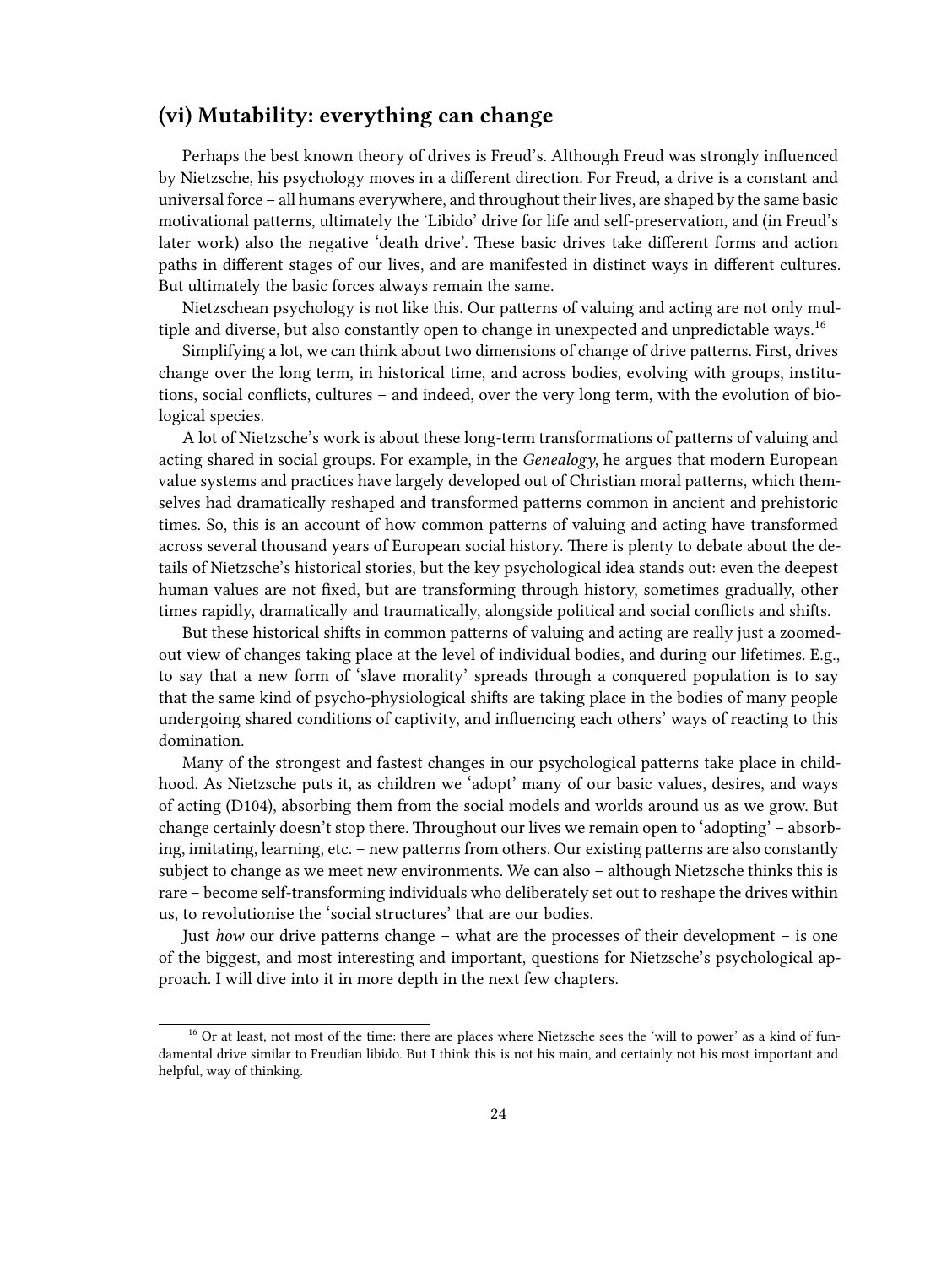For now, one key point to emphasise is that patterns and their transformations are *contingent*. That is: a particular drive pattern didn't have to develop in just the way it did, it could have been otherwise. This is how Nietzsche puts it in a famous and central passage of the *Genealogy*:

'the entire history of a "thing", an organ, a custom can in this way be a continuous sign-chain of ever new interpretations and adaptations whose causes do not even have to be related to one another but, on the contrary, in some cases succeed and alternate with one another in a purely chance fashion' (GM2:12)

For example, it wasn't ordained by fate that particular sets of values and practices would coalesce and eventually develop into male domination, state society, racialised colonialism, nineteenth century Christian morality, consumer capitalism, and other complex social forms (See Chapter 6). It might not have happened, or happened very differently – and then we might have developed and inherited very different patterns of valuing and acting, and been very different kinds of human beings. The paths that values and practices take as they are transformed and transmitted are very often unpredictable: they depend on a vast and complex range of factors, local conditions, accidents.

In this respect Nietzsche's thinking is very different to liberal political philosophy, which typically sees state society as a natural and inevitable development for all human beings. It is also very different from most Marxist thought, which similarly sees historical change as driven in predictable directions by a few basic factors of economic production and common human nature. These differences have big implications for thinking about how to transform ourselves and the worlds around us.<sup>17</sup>

<sup>17</sup> In the conclusion to his book *Nietzsche and Philosophy*, Gilles Deleuze makes the famous polemical statement that 'there can be no compromise between Nietzsche and Hegel' (1962:184) – we could say, between Nietzschean genealogy and Hegelian (or Marxist) dialectic. At least one part of what he means is summed up quite neatly by Raymond Geuss, with reference to the contingency of encounters in Nietzsche's view of history: 'A process can be described as "dialectical" if it unfolds endogenously according to an inherent logic. For Nietzsche the "wills" that come to struggle over a form of life characteristically come from outside that form and their encounter is contingent in that no outcome of it is more inherently "logical" than any other' (Geuss 2001: 333, fn.).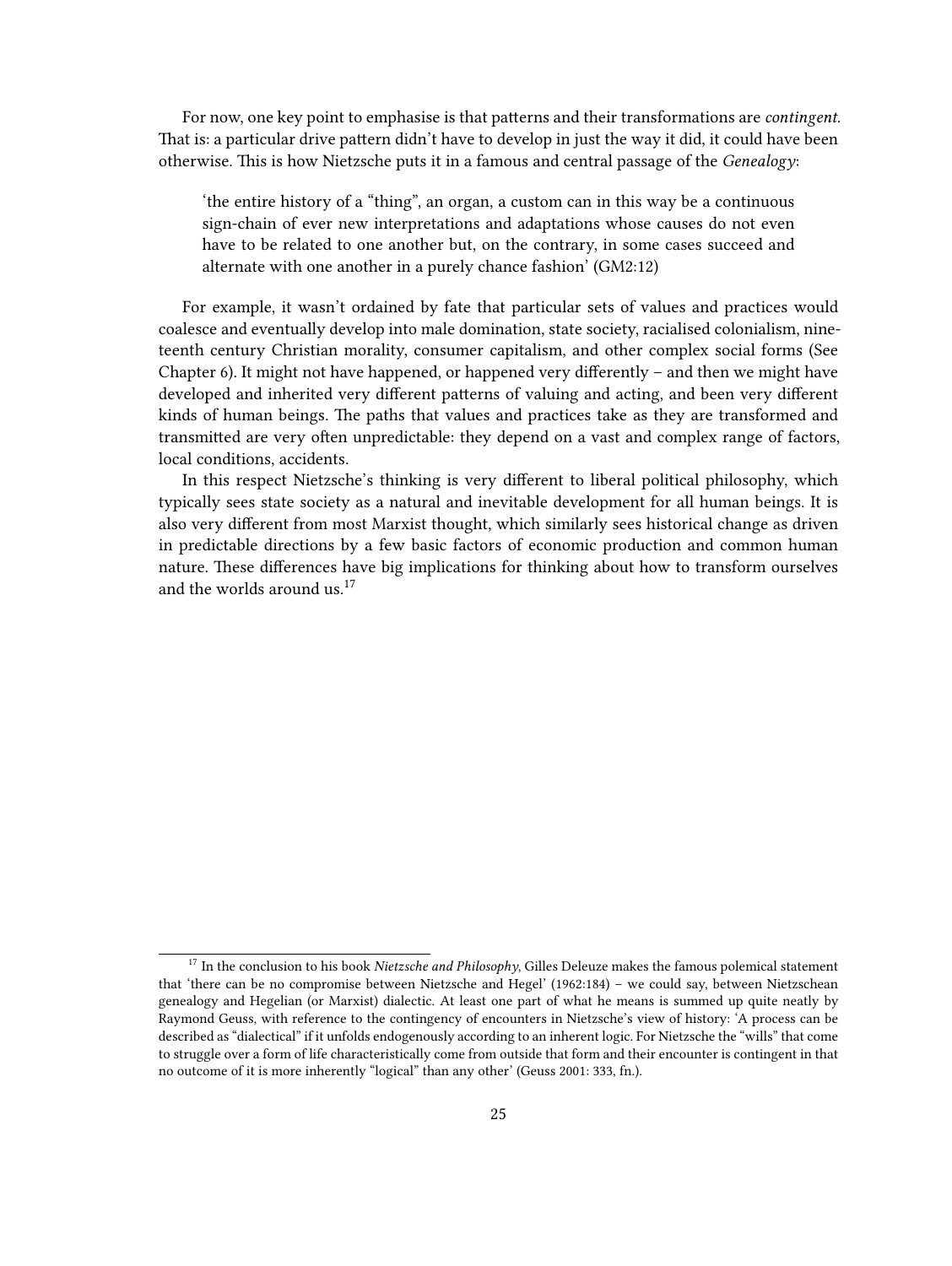# <span id="page-25-0"></span>**Chapter 3. Incorporation**

Why do we have the values we do? Where do our desires come from? What forces shaped them, and how can they be changed?

A lot of Nietzsche's thinking on this point can be summed up in this one sentence from *Dawn*: 'All actions may be traced back to evaluations, all evaluations are either one's own or adopted – the latter more often by far.' (D104). At least some of our ways of valuing and acting can be 'our own'. But before we can understand what that means, first we need to look at how, most of the time, we follow patterns that we have 'adopted' – picked up, copied, learnt, absorbed – from others, in childhood and throughout our lives.

There is a word Nietzsche uses that can be powerful in this context – 'incorporation' (*Einverleibung*). In both English and in German, it has a double meaning. On the one hand, to incorporate something is to absorb or ingest it, to take something from the outside world into your body, as when you swallow some food. At the same time, incorporation also means to make something bodily, transform it into flesh: you don't just swallow the food then shit it straight out again, but at least some of it becomes part of the cellular structure of your body, part of you.

Nietzsche introduces the term 'incorporation' in *The Gay Science*. It refers to a process whereby an initially superficial intellectual judgement becomes 'incorporated or made instinctive' (GS11). He argues that 'erroneous articles of faith' (GS110) – for example, 'that our will is free; 'that what is good for me is also good in itself' – have become deeply incorporated into common human ways of understanding and perceiving the world. Elsewhere in that book, Nietzsche similarly writes about how a name or label attributed to a thing 'gradually grows to be a part of the thing and turns into its very body' (GS58)*;* and how species 'translate' moralities 'into their own flesh and blood' (GS134). But so far in human evolution, Nietzsche thinks, 'we have incorporated only our errors' (GS11). He asks: can we also learn how to incorporate 'knowledge', or maybe new free-spirited ideas?

Although Nietzsche doesn't yet use the word 'incorporation' in *Dawn*, it provides a good summary of many of his discussions there. First we 'adopt' the values of other people around us, then over time 'we grow so accustomed to this pretence that it ends up being our nature' (D104). For example, moral 'goodness' usually starts out as a hypocritical performance: 'extended dissimulation that sought to appear as goodness' (D248). But eventually the 'long-standing practice of dissimulation turns into, at last, nature: in the end dissimulation cancels itself out, and organs and instincts are the hardly anticipated fruits in the garden of hypocrisy.' (ibid). In all cases, a pattern starts out as a superficial performance; but over time it becomes 'natural', 'instinctive', dug deeply into the body's unconscious and automatic responses.<sup>1</sup>

<sup>1</sup> In *The Gay Science,* Nietzsche's main theme is how patterns have been incorporated into basic psychological structures shared by the human 'species' as a whole. In the previous books *Human, All Too Human* and *Dawn*, he is more focused on how this happens at the level of individual psychology. But the same basic pattern – an initially superficial "judgement" becomes dug into bodily "nature" – is the same.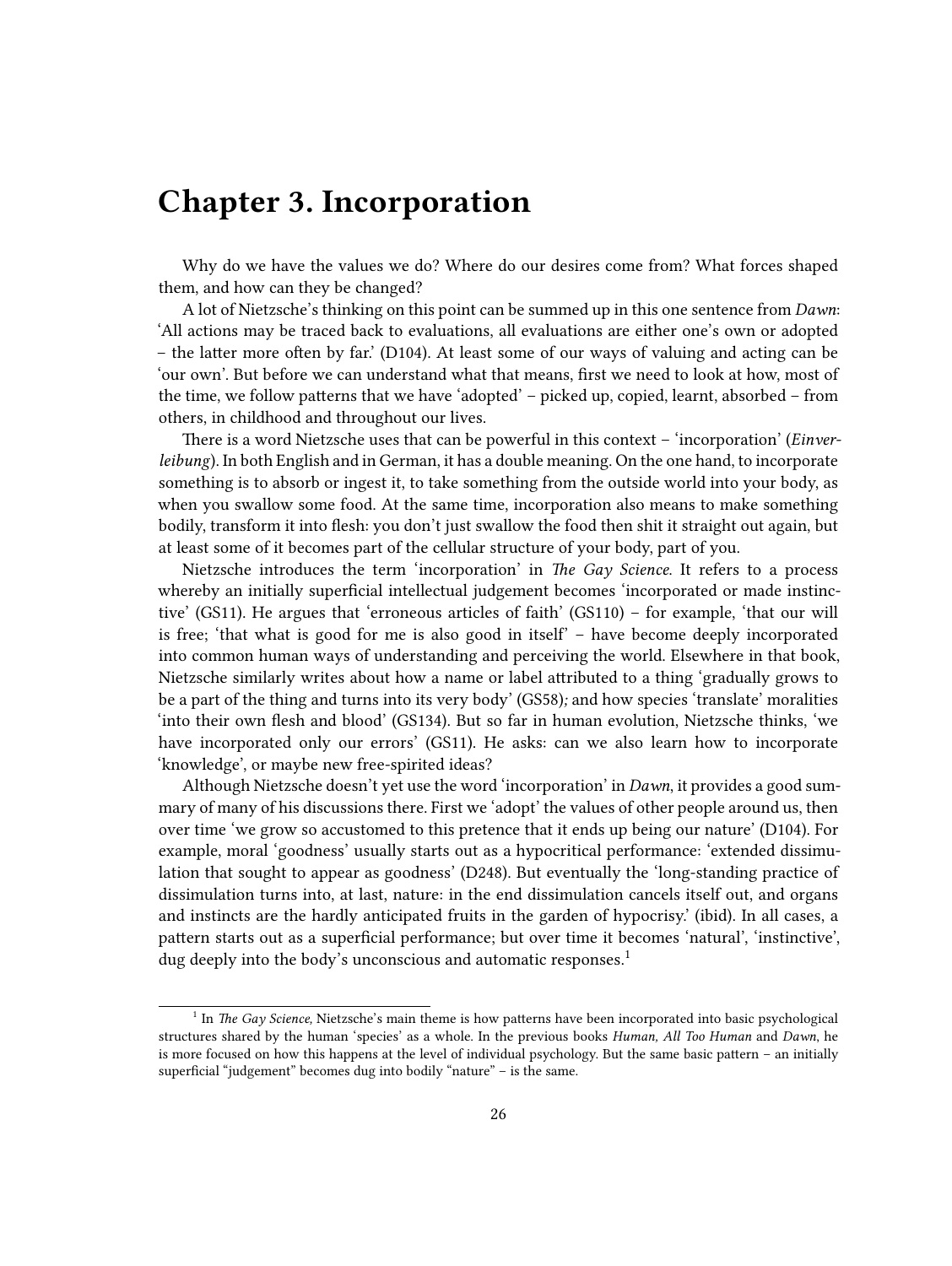Although Nietzsche likes to emphasise the incorporation of hypocrisies, errors and lies, we can see the same kind of patterns at work more generally. Think of learning a new dance, a new game or sport, perhaps a new language. At first, the new moves and sounds and ideas are completely 'external' to you. They seem strange, alien, unfamiliar, awkward, pretentious or unreal. You have to copy them from others, or work them out with difficulty, and make a conscious effort to remember. But with time, practice and repetition, the same moves can become unconscious and 'natural'.

Following the idea of incorporation has big ramifications for how we think about our 'natures' and our power to transform ourselves. But first, I want to look at some of Nietzsche's ideas about just how it happens. To do this we can break the process down into two stages: first, we take in patterns from the world outside, from others; then, with time and repetition, they become part of our bodies.

## <span id="page-26-0"></span>**Mimesis**

There can be a range of ways that we initially 'adopt' patterns of interpreting, valuing, desiring, acting, etc., from others. In general, we can call these processes of *transmission*: patterns are spread from one body to another.

Although Nietzsche never develops a systematic theory of such transmission, through his work he tends to think about three main kinds. First, there are conscious processes of learning or *education* involving language and other symbolic systems, and perhaps tools such as books or computers. Second, there are unconscious and automatic processes involving imitation of other people's gestures, movements, sounds, etc. Third, Nietzsche thinks that we also adopt or 'inherit' some patterns biologically or 'in the blood' – or through what nowadays we would call genetic (and epigenetic) inheritance.

The route that Nietzsche pays most attention to, and which I will concentrate on here, is unconscious imitation. As in other aspects of his psychology, Nietzsche emphasises the overlooked power and importance of unconscious processes, and holds that conscious 'education' is weaker and less important than conventionally believed. In later work, particularly *Beyond Good and Evil*, he will increasingly work with eugenicist ideas of 'blood' and 'breeding' (BGE213 and BGE264 are two particularly brutal examples); but these ideas play little role in the free spirit period of psychological close observation.<sup>2</sup>

Nietzsche thinks that human beings have a strong and 'almost automatic' (D142) tendency to imitate each other, and in doing so to absorb each others' emotional states and evaluations. This is the main way we start to adopt moral and other valuing stances: 'children perceive in their parents strong sympathies and antipathies toward certain actions and, as born apes, imitate these inclinations and disinclinations' (D34). Although unconscious imitation is particularly strong in infants, it stays with us throughout our lives:

'Older than language is the mimicking of gestures, which takes place involuntarily and is even now, when the language of gesture is universally restrained and control

 $2$  What Nietzsche calls 'Breeding' (Züchtung) does not necessarily always mean genetic or biological artificial selection for Nietzsche, but this is certainly one strand in his thinking – prominent in passages such as BGE213 and BGE264 where breeding is clearly connected to inheritance in 'the blood'. Richardson (2004:190–200) has a detailed discussion of Nietzsche on breeding and eugenics.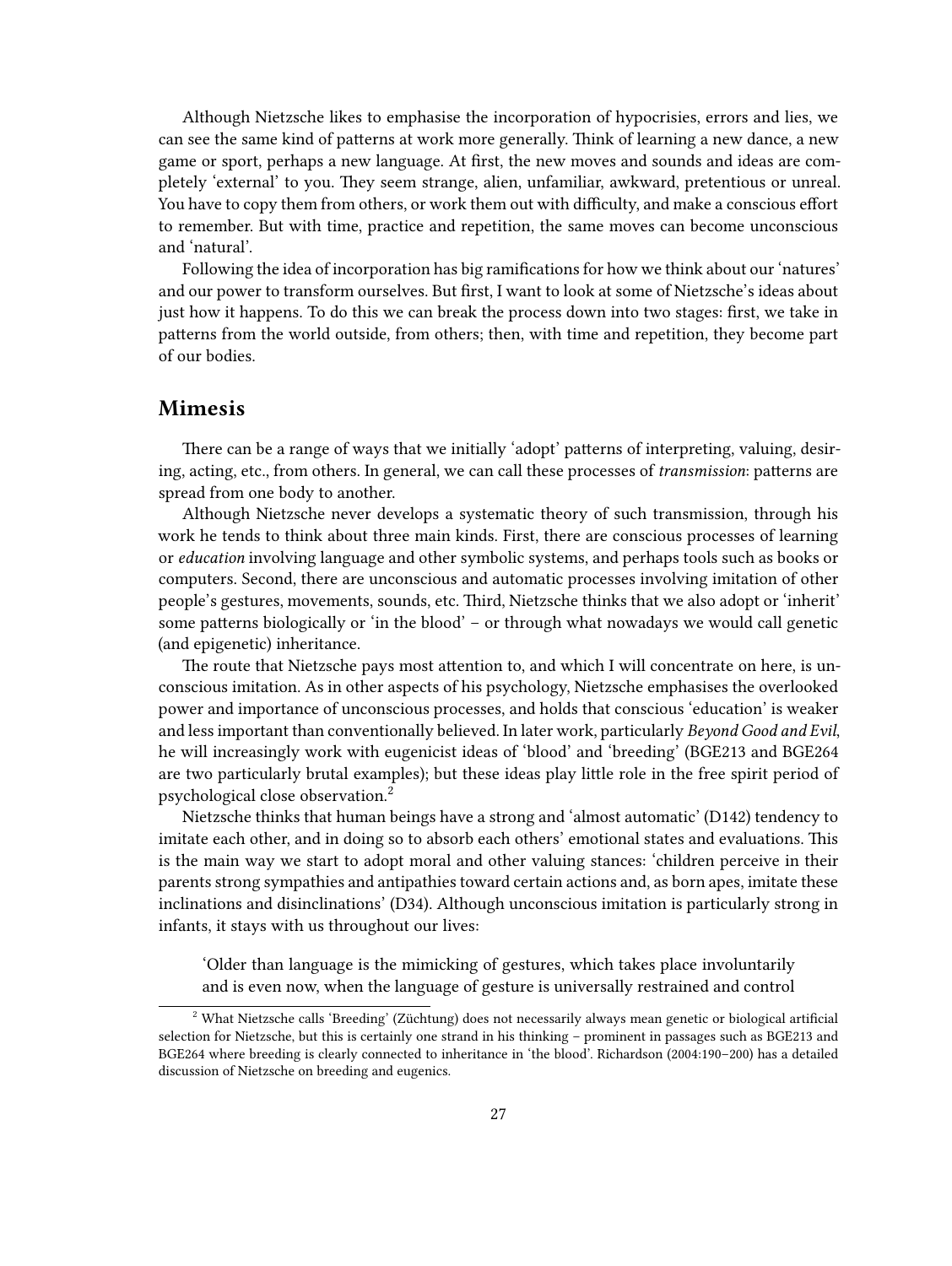of the muscles has been achieved, so strong that we cannot see a mobile face without an innervation of our own face' (HH216).

He describes this process in detail in D142:

we 'produce the feeling in ourselves according to the effects it exerts and displays on the other person, in that we reproduce with our body (or at least we approach a faint similarity in the play of muscle and in innervation) the expression of his eyes, his voice, his gait, his bearing (or even their reflection in word, painting, and music). Then there arises in us a similar feeling, as a result of an age-old association between movement and sensation, which have been thoroughly conditioned to move back and forth from one to another. We have come a long way in developing this skill for understanding other people's feelings, and in the presence of another person we are, almost automatically, always employing it […]

I will also use the term *mimesis* to label this tendency of unconscious imitation. Nietzsche does not use this word himself, but it has a long history in philosophy – going back to Plato, who used it in writing of the dangers of theatre, where audiences are caught up and moved by the "unreal" passions evoked by actors. In recent philosophy, René Girard uses this term to talk about unconscious imitation and the spread of 'mimetic desires'; it is also used in a similar way by some contemporary neuroscientists and psychologists.<sup>3</sup>

At some points, Nietzsche is not far off Plato in identifying mimesis as a dangerous form of contagion.<sup>4</sup> The problem is that, even as adults, we find it very hard to resist unconsciously absorbing patterns from our social worlds:

'inclination and aversion [are] so contagious, that one can scarcely live in the proximity of a person of strong feelings, without being filled like a barrel with his For

Another recent writer who uses the term 'mimesis' in a similar sense, although from a very different tradition, is the American developmental psychologist Katherine Nelson (2007) – I discuss her account of 'mimetic cognition' later in this chapter. Nelson's use of 'mimesis' derives from Merlin Donald (1991), who presents an influential hypothesis about the phylogenetic development of the human brain. He claims that early hominids, before the development of language, had a 'mimetic culture' based on gesture and performance.

Although Nelson and Girard work in quite separate traditions, the two uses of mimesis can be connected. As Girard's collaborator Jean-Michel Oughourlian puts it, mimesis denotes a 'fundamental force' (2011:42) or underlying psychological faculty; for Nelson, mimesis denotes basic characteristics of particular non- symbolic psychological processes. So mimesis refers to the faculty underlying certain acts of imitation, rather than the imitative acts themselves; and not all cases of imitation are mimetic.

<sup>4</sup> This is discussed by Nidesh Lawtoo (2008), who looks at some other interesting dimensions of Nietzsche's ideas on 'mimesis' that I don't touch here: Dionysian 'depersonalisation', epidemic and dramatic mimesis in Nietzsche's first book *Birth of Tragedy* (BT); and then Nietzsche's critique of Wagner's 'mimomania' in *The Case of Wagner* (CW). In this essay Lawtoo also brings out important connections between Nietzsche and the theories of crowds and masses of Gabriel Tarde, Gustave LeBon and other French 'psycho-sociologists' at the end of the nineteenth century.

<sup>3</sup> Matthew Sotolsky's short book just called *Mimesis* (2006) is a decent introduction to philosophical ideas of mimesis, from Plato to Girard. René Girard is probably the best known contemporary philosopher of 'mimesis', at least in the 'continental' scene. (The feminist philosopher Luce Irigarary also uses the word 'mimesis', but in a quite different way.) Very briefly, Nietzschean mimetic incorporation parallels Girardian mimetic desire in so far as both hold that desires are directly taken on from others through imitation, and where this imitation is not conscious or intentional but springs from an underlying faculty or disposition that is basic and automatic in all (or almost all) humans. Girard has a further thesis, which Nietzsche does not share (and nor do I), about what he calls 'mimetic rivalry': i.e., mimetic desire necessarily leads to conflict over scarce objects of desire.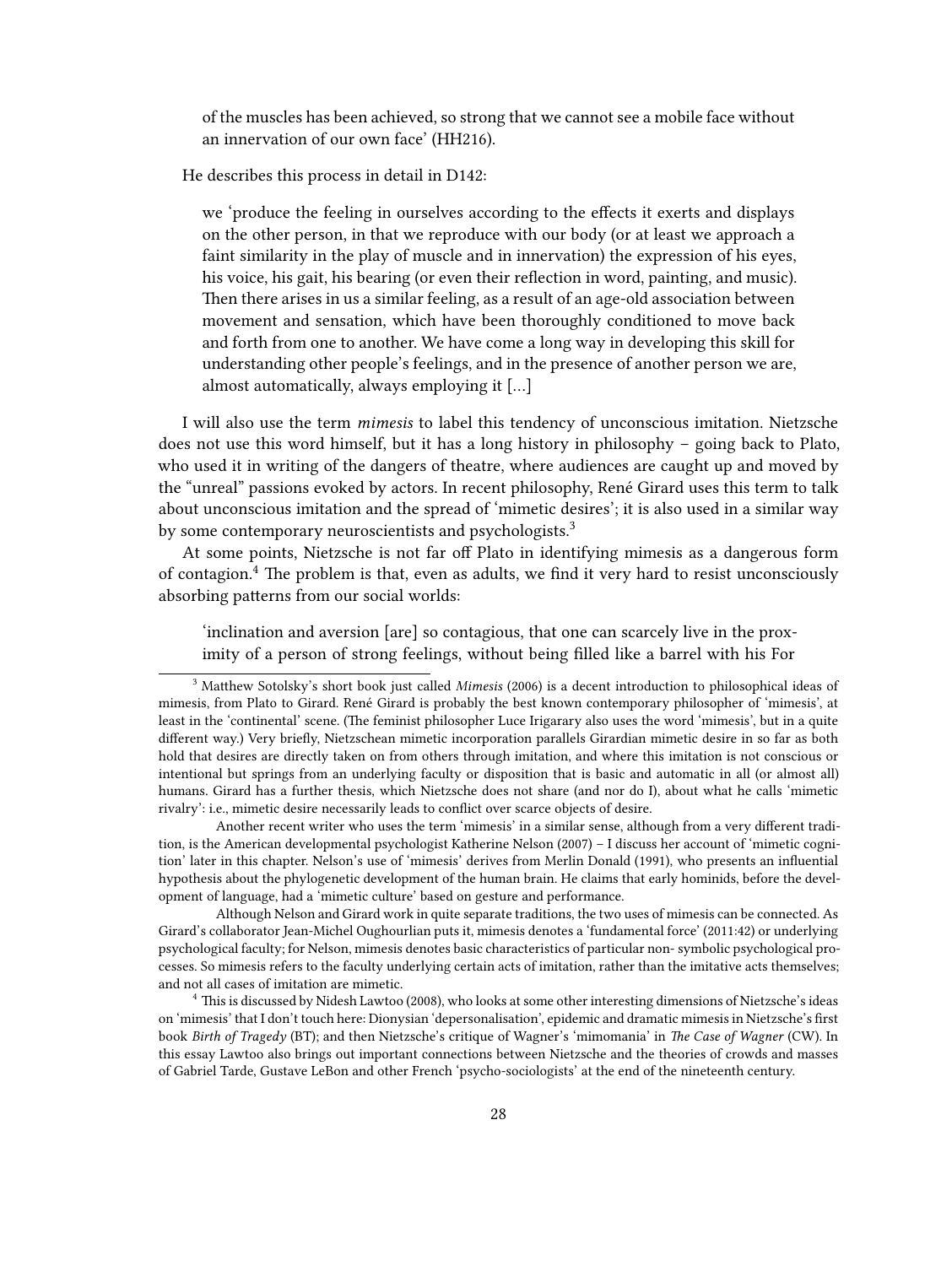and Against […] [W]e gradually accustom ourselves to the way of feeling of our environment, and because sympathetic agreement and accommodation is so pleasant we soon bear all the marks and party colours of this environment.' (HH371).

This is one of the main reasons why Nietzsche thinks that those who want to be 'free spirits' must (in various ways) separate and isolate themselves from the 'herd'.

## <span id="page-28-0"></span>**Research from recent psychology**

To sum up, Nietzsche thinks that imitation is innate, automatic, largely unconscious, and central to the formation of our values. In these points his discussions of mimesis anticipate much recent research in cognitive and developmental psychology.

The idea that mimesis is an 'automatic' tendency present in humans from birth is supported by the pioneering work of psychologists Meltzoff and Moore (1985), who studied newborn babies of even a few hours old mimicking movements of tongue and lips.<sup>5</sup> Further evidence comes from studies of the 'delayed imitation paradigm' featuring infants of a few months old (Meltzoff and Moore 1999; Bauer et al. 2000; Nelson 2007:94). Here the psychologist shows a child, usually with a number of repetitions, a series of three- or four-step action sequences, e.g., moving some toys in a particular order. Some weeks or months later, the baby is brought back and given the same toys to play with. Nine month old children tend to repeat some part of a sequence they were shown a month ago. And children who were 20 months old at the start of the experiment can still repeat a sequence two years later. It seems unlikely that any conscious recall is involved here: these do seem to be cases of 'implicit memory', of unconsciously imitated patterns becoming incorporated over time.

There is also considerable psychological research on unconscious imitation in adults; for example, 'chameleon effects', where people's views and movements unconsciously shift depending on how others act in groups around them; or 'priming' and 'perceptual induction', where people can be prompted to act or think in particular ways through unconscious cues. These effects are widespread in 'low level' micro-actions – e.g., 'imitative interference paradigms', where performance of simple gestures is affected by how you are 'primed' by previous observations of others' actions (Wolfgang Prinz 2005). And also in more complex attitudes to the world, e.g., in experiments conducted by Ap Djisterkhuis and colleagues 'youthful participants who are subliminally primed with words associated with the elderly, such as "gray", "bingo" or "sentimental", subsequently walk more slowly, perform worse on memory tasks, and express more conservative attitudes than age-matched participants' (Hurley and Chater 2005: volume 1, 36). These kinds of processes are, of course, part of the toolkit of modern advertising.

The neuroscience of imitation is also a growth scientific area, following the discovery, in experiments on captive chimpanzees, of so-called 'mirror neurons', brain connections that 'fire' both when the prisoner moves in a certain way, and when she sees another prisoner moving in a similar way. This area of research is controversial not only ethically but scientifically, with many debates about its interpretation.

 $^5$  Not all researchers accept these observations as evidence of newborn imitation – see, e.g., Cecilia Hayes' (2005) alternative associationist account of the development of infant imitation. Much of this research, and the competing interpretations, is represented in the two volume collection 'Perspectives on Imitation', edited by Susan Hurley and Nick Chater (2005). The editors' introduction gives a pretty comprehensive review of the issues.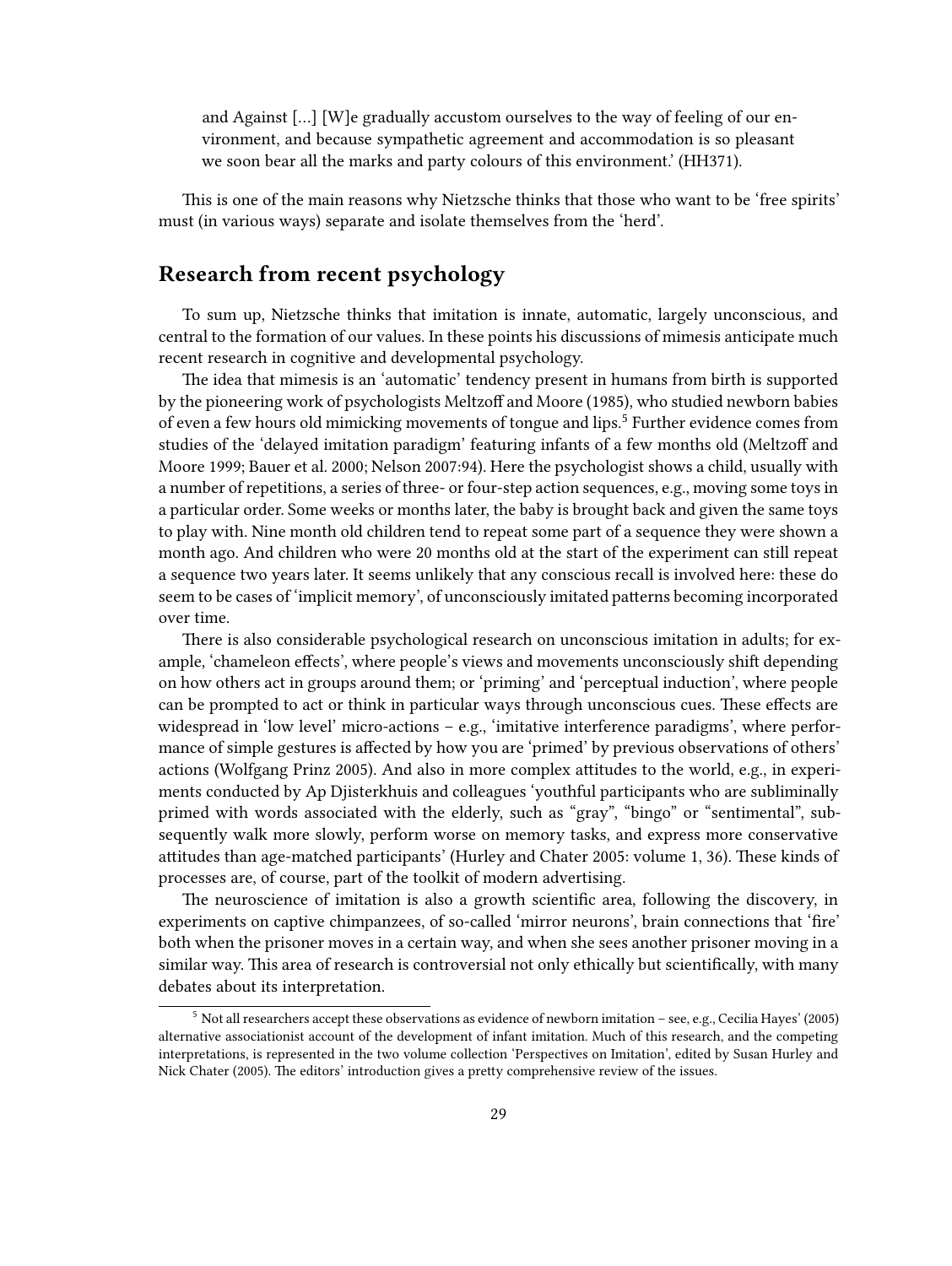# <span id="page-29-0"></span>**Performativity**

Incorporation means not just that you temporarily pick up other people's patterns, but that they become part of your own 'nature'.

Nietzsche studies this second step in numerous observations through *Human, All Too Human* and *Dawn*. One extended discussion is section HH51, entitled 'how appearance becomes being'. Here again he thinks about a hypocritical performance: 'the hypocrite who always plays one and the same role finally ceases to be a hypocrite; for example, priests, who as young men are usually conscious or unconscious hypocrites, finally become natural and then really are priests without any affectation […]' Similarly, in D325, he mentions 'advice given to Wesley by Böhler, his spiritual mentor' to 'preach belief until you have it'. These religious examples recall probably the most famous philosophical discussion of this theme, by Blaise Pascal (1670), who advocated repeated prayer as the way for unbelievers to gain faith.<sup>6</sup> Although in HH51 Nietzsche is clear that the process applies quite generally:

'If someone obstinately and for a long time wants to appear something it is in the end hard for him to be anything else. The profession of almost every man, even that of the artist, begins with hypocrisy, with an imitation from without, with a copying of what is most effective.'

From all of these stories, we can pick out a few basic points:

First, the action or attitude to be incorporation is *enacted*, put into practice.

Second, this enactment is *repeated*, perhaps numerous times, and perhaps over a long period of time.

And third, at least in many of Nietzsche's examples, what happens is not just an enactment but what we can call a *performance*: that is, a social enactment, for an audience (or, maybe at least, for oneself as a kind of internalised audience) of a socially recognised role or pattern – e.g., a 'profession', or a socially valued state like 'goodness' or 'benevolence'.

According to Nietzsche's stories, it doesn't matter much whether, initially, the performance is genuine or 'real', or only a show or appearance, 'hypocritical' or 'dissimulatory'. It doesn't matter what the actor's intentions or conscious beliefs are, or her reasons for putting on the performance. If she repeats it enough, for long enough, it will *become* real.

Why should this be? Nietzsche doesn't give an explicit answer himself, but we can see how this fits with core aspects of his psychology. Recall a few key points from the last chapter.

• Multiple drive patterns of valuing, desiring and acting can be active in a body simultaneously. They may conflict with each other, in a 'clash of motives' (D129).

In this case, we have two patterns in focus. On the one hand, a pattern of conscious valuing, what the performer inwardly tells herself she "really" believes. On the other, the 'hypocritical' pattern she is performing, physically enacting. She may tell herself this is only a show. But putting on a physical performance, and especially it is to be convincing, is more than just a sequence

<sup>6</sup> Actually maybe the earliest surviving philosophical discussion of this idea is in Aristotle's *Nichomachean Ethics*. There are also more recent variations on this theme in, for example, Erving Goffman's account of what he calls 'dramaturgy' in *The Presentation of Self in Everyday Life* (1959), and Judith Butler's theory of performativity in *Gender Trouble* (1990), from where I rob the term "performativity".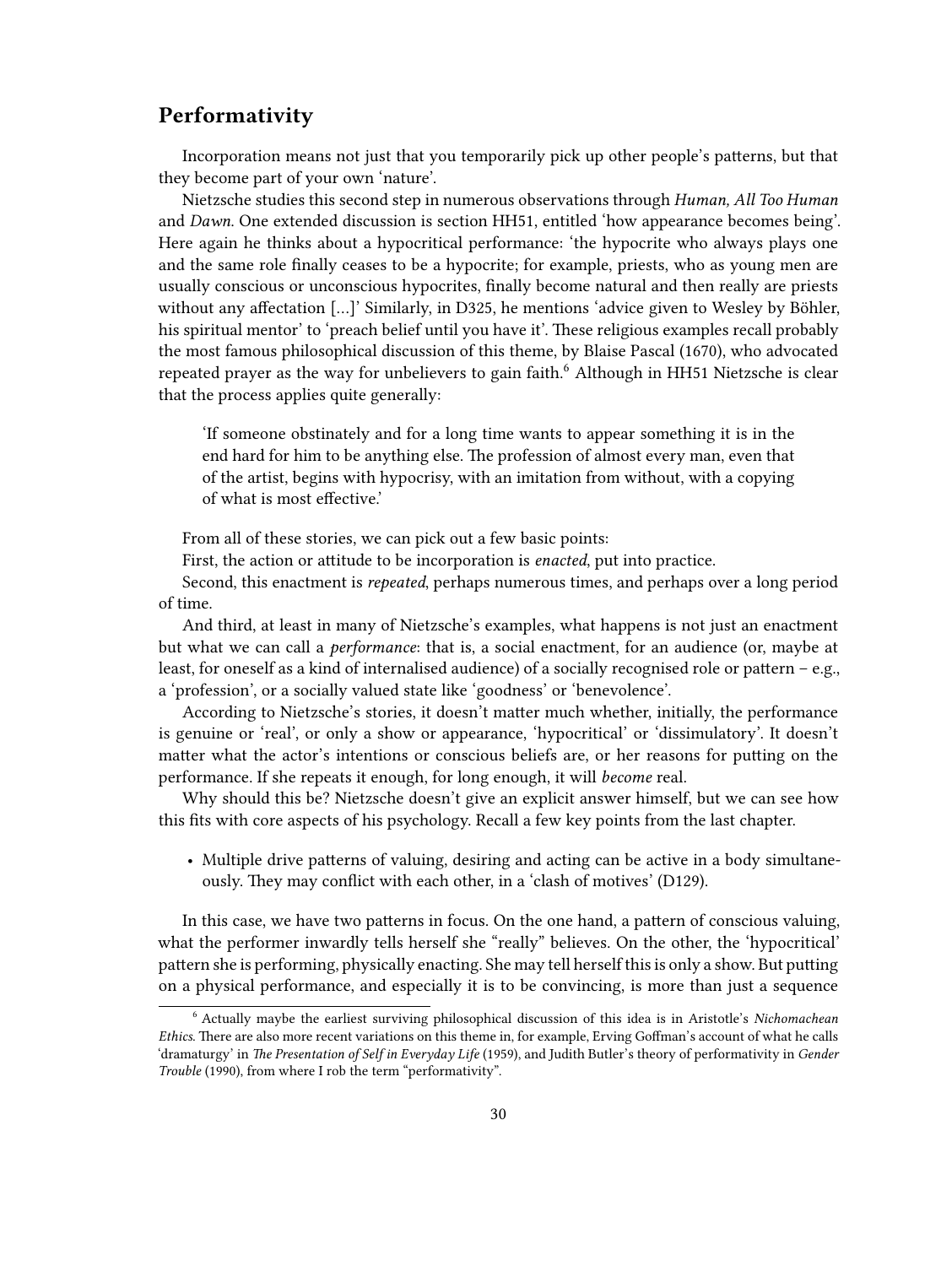of empty movements; it may also stimulate, even if unconsciously, accompanying patterns of valuing and desiring.

• The values we are consciously aware of are often not the strongest ones working in us. Unconscious, but embodied and enacted, values and desires are often more powerful. Deeds are stronger than words.

In this case, the "real" pattern is maintained only in conscious thought; but the 'hypocritical' pattern is physically enacted.

But perhaps the most important idea here is this: Nietzsche thinks that drive patterns are, in general, 'nourished' (D119) or strengthened by repeated activity. Drive patterns that are *enacted* will tend to get stronger, whereas if a drive isn't 'stimulated' for months it 'withers up like a plant without rain' (ibid). This basic nutrition principle is also key to Nietzsche's discussion in *Dawn* of how to achieve 'self-mastery' by 'combating the intensity of a drive' (D109). The first and simplest method is: 'avoid opportunities for gratification of the drive and through longer and ever longer periods of abstinence cause it to weaken and wither away' (ibid). Furthermore, although it is possible to keep suppressed or hidden patterns alive in an 'inner world' of conscious thought and fantasy (what in the last chapter I called internal action), in general the nutrition principle seems to work stronger when enactment is external and expressively physical.

Finally, the 'hypocritical' pattern gets further reinforcement from social approval. I will look more at this point in the next chapter on 'herd instinct'.

We can sum up the core idea like this: repeatedly performing a pattern of valuing and acting can dig it right into your 'nature'. The effect is likely to be stronger where the performance is actively physical, and particularly if it is reinforced by social approval. On the other hand, your conscious judgements about your performance – what you tell yourself you "really believe" – by themselves don't make all that much difference.

# <span id="page-30-0"></span>**Memory, repetition and scripts**

Why should this happen? Here, perhaps, is one part of an answer: there is something deep in the structure of human memory that makes it so. Unconsciously copying and repeating patterns of action is a very basic and early way that humans develop. This is how, in infancy, human psyches begin to be formed, how we start to become what we are. And these basic processes of imitating, learning, remembering, and becoming don't disappear, they continue to work in us as adults.

Again, recent research in psychology backs up these ideas. Until the 1980s, most psychologists believed that infants (children under 1 year old) had no long term memory stretching over months. Research using games like the 'delayed imitation paradigm' discussed above showed this to be wrong. Small children do remember, just not in the way that psychology and philosophy has traditionally thought about memory. The conventional paradigm of memory is consciously recalling a specific object or event, perhaps like a witness in a courtroom: e.g., I can remember and state your name, or what I was doing at 8pm last Thursday night.

Yet early human memory is not about specific objects, but about recurring patterns or sequences – as developmental psychologist Katherine Nelson puts it, 'action programs', 'the dynamics of events' (2007:90). And it is not conscious recall ("ah yes, I remember that") but *im-*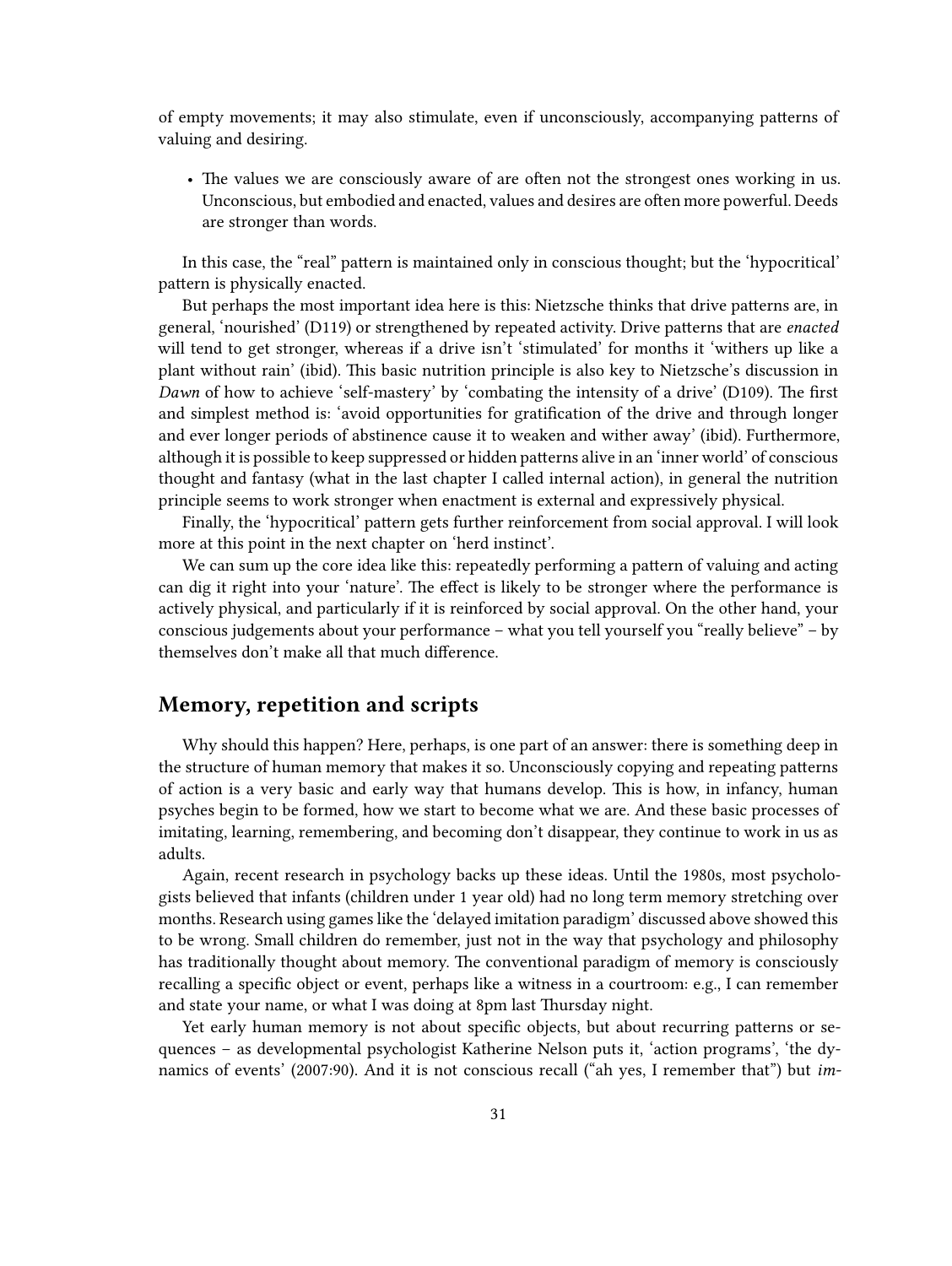*plicit* memory – that is, a pattern recurs when stimulated, perhaps unconsciously, in a particular context. For example, a child implicitly starts playing again with toys in the same remembered sequence, or my body implicitly starts to tremble again when I hear a dog barking or smell the first spring jasmine.

For developmental psychologists like Katherine Nelson, the concept of a *script* (or 'event schema') can be very useful in thinking about early memory and development. A script is a recurring sequence of actions that bodies learn, remember, and then repeat themselves in particular contexts. In the 'delayed imitation' games, children copy and repeat basic scripts for playing with toys. Nelson and colleagues watched small children learning 'repertoires' of scripts for daily activities – e.g., scripts for bedtime, dinnertime, going out, playing different games, etc. E.g., 'first you wash your hands, then you sit down, then you eat', etc. Like mini-dramas, scripts may contain a number of different roles: 'mummy does this, baby does this', etc. As children learn scripts, they are also learning sets of beliefs and expectations about what people will or should do in a context. And they are also learning patterns of valuing and desiring – 'bedtime' and 'dinnertime' scripts, etc., tell us not just what to do in a particular moment or context, but also what to want.<sup>7</sup>

The strong evidence from developmental psychology is that infants and small children tend to copy and incorporate repeated script patterns. We can see here a basis for Nietzsche's idea of drives being 'nourished': the more small children observe a pattern being repeated by others around them, the more likely they are to pick it up and repeat it themselves; but patterns that are not repeated over 'relatively short periods of time' (Nelson ibid:89) are usually forgotten. As well as interactions with adults, children also repeat and incorporate scripts in play, alone or with others. One important role of early play is the rehearsal and exploration of scripts, including different roles and variations. In Nietzschean terms: a bit like the 'hypocrite' learning to be a priest, children 'nourish' and so strengthen patterns of valuing, desiring, and acting through performative play.

It is probably impossible, and unnecessary, to separate out "nature" and "nurture" and say to just what extent early processes of imitation, memory, etc., are due to "innate" dispositions of newborn human brains (which have already been developing for nine months in the womb). We could also look, for example, at the roles played by cultural traditions of parenting. In any case, the basic idea that small children learn by imitating and incorporating scripts seems to hold in many settings. On the other hand, the kinds of scripts that children pick up in different social worlds may be very different indeed.

In general, we can think of any recurring and relatively stable pattern of action or interaction as a script. Individuals can have scripts all of their own: e.g., I have my own personal habitual or ritual-like scripts for writing. A social script, though, is a script that is shared, understood and followed by a group of people. This doesn't mean they all play the same roles: for example, 'mummy' and 'baby' share a dinnertime script which they both remember and follow, but their scripted parts are quite different. Or men and women, masters and slaves, bosses and workers,

 $<sup>7</sup>$  The script framework stems from the broader concept of a cognitive schema, largely developed by the psy-</sup> chologist Frederic Bartlett (1932) in his work on memory. Bartlett argued that people recognise, categorise and so understand figures, pictures and stories by organising elements in schematic patterns. A script, sometimes also called an 'event schema', is a particular kind of schema for social interactions. The term was first used in this way by the Artificial Intelligence (AI) theorists Roger Schank and Robert Abelson (1977), before being picked up in developmental and child psychology by Katherine Nelson and others – see Nelson and Gruendel (eds.) (1986), Nelson (2007) – and by social cognition theorists such as Susan Fiske and Shelley Taylor (1991:119).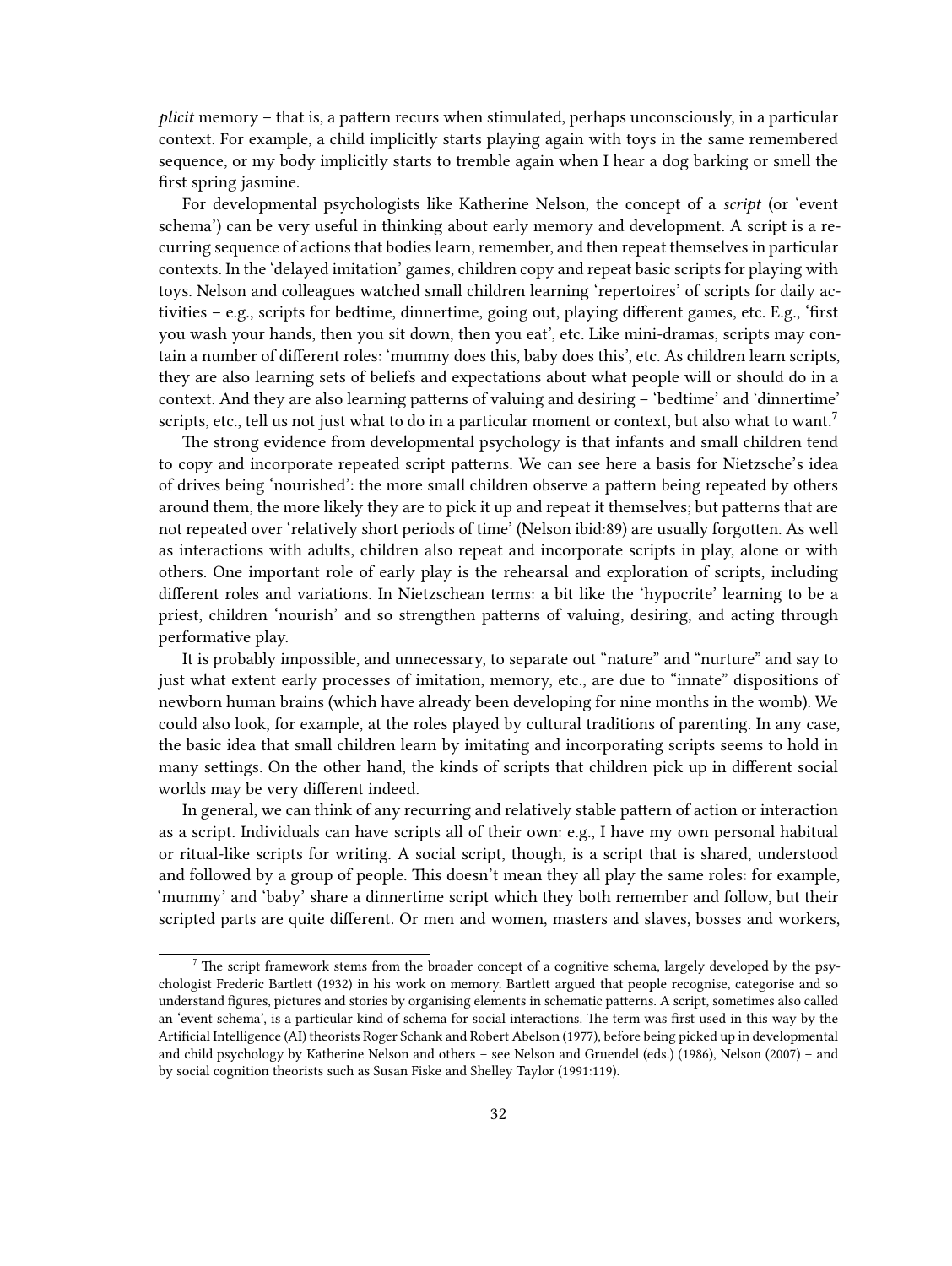teachers and students, etc., may follow scripts in which, again, they are assigned very different social roles.

From early childhood on we see, copy, learn, repeat, incorporate, spread, and help reproduce many such social scripts. This is one important underlying part of what Nietzsche sometimes calls the 'herd instinct' – which I will look at in detail in the next chapter. As we imitate and repeat the scripts of the 'herds' around us, we incorporate common patterns of valuing and desiring shared by fellow herd members. Or, to use more recent psychological language, we can think of this in terms of 'repertoires' of scripts. A herd-like group shares an overlapping 'social repertoire' of common scripts. Growing up as a member of this group involves learning and incorporating these social scripts into your own personal repertoire.

And one of the most basic things we need to learn in this process is how to identify, categorise and value other members of our herd or in-group, so that we know just who to imitate. Nietzsche writes that we learn this basic form of prejudice:

'as children and rarely ever learn to change our view again; most often we are, throughout our lives, dupes of the way we learned in childhood to judge our neighbours (their intellect, station, morality, exemplarity or reproachability) and to deem it necessary to pay homage to their evaluations' (D104).

Although script-learning is particularly strong in early childhood, it doesn't stop there. Again, these same basic psychological processes continue to work in us as adults, even if we are unconscious of them. Conscious structures involving language and reasoning, what developmental psychologists call 'higher' psychological processes, are built on top of these basic unconscious patterns, but never fully replace them. To paraphrase Nietzsche: 'Consciousness is the last and latest development' of the developing human body 'and hence also what is most unfinished and least strong'  $(GS11)<sup>8</sup>$ 

 $8$  Here I'll give a slightly more detailed summary of Nelson's theory. Since Piaget, the main godfather of child psychology, developmentalists have been keen on identifying various 'stages' of child development. Nelson also has a kind of stage theory – she talks about six 'levels' of processes that children typically develop. However, unlike Piaget, (and more in the vein of the other rival developmental godfather, the Soviet psychologist Lev Vygotsky) Nelson is keen to point out that 'there is no implication that one moves on from one level to another' (2007:26). In fact 'rather than forming a clear sequence, they [appear] to be developing more or less simultaneously' (ibid:50). 'Lower' level processes do not stop being active as new layers are added.

To make things more concrete, I will zoom in on one step in Nelson's account. Although babies imitate from the start, imitative activity really takes off slightly later (usually in the second half of year one) once infants have the perceptual and motor faculties necessary to recognise other humans around them, to 'share attention' with others, to observe and copy physical movement patterns, and to use communicative gestures and cries. Nelson uses the term 'mimetic cognition' to describe the characteristic pre-linguistic processes of this level – her 'Level 2'.

Speech, and its internalisation to form linguistic consciousness, then initiates a new layer ('Level 3') of cognitive processes characterised by symbolic representation. The child still uses and stores many of the 'same' event scripts, as well as adding new ones. But these scripts are now thickened, as it were: additional dimensions are added or overlaid on existing scripts. For example, a bedtime script still involves patterns of embodied action, gestures, and affects but can now also be conceptualised symbolically, with word labels attached to particular actions or sub-events in the sequence, and (later) to particular atomised objects and roles abstracted from the event context.

A further thought here is that the thickening or layering of scripts may often involve introducing new *distinctions*. For example, according to Nelson, Level 2 scripts do not make clear distinctions between 'real' or 'imaginary' actions, or between actions performed by oneself or perceived being performed by others. E.g., the wooden toy car in a game is just as much a "real" car as the big metal one that actually carries people about. These perception/action,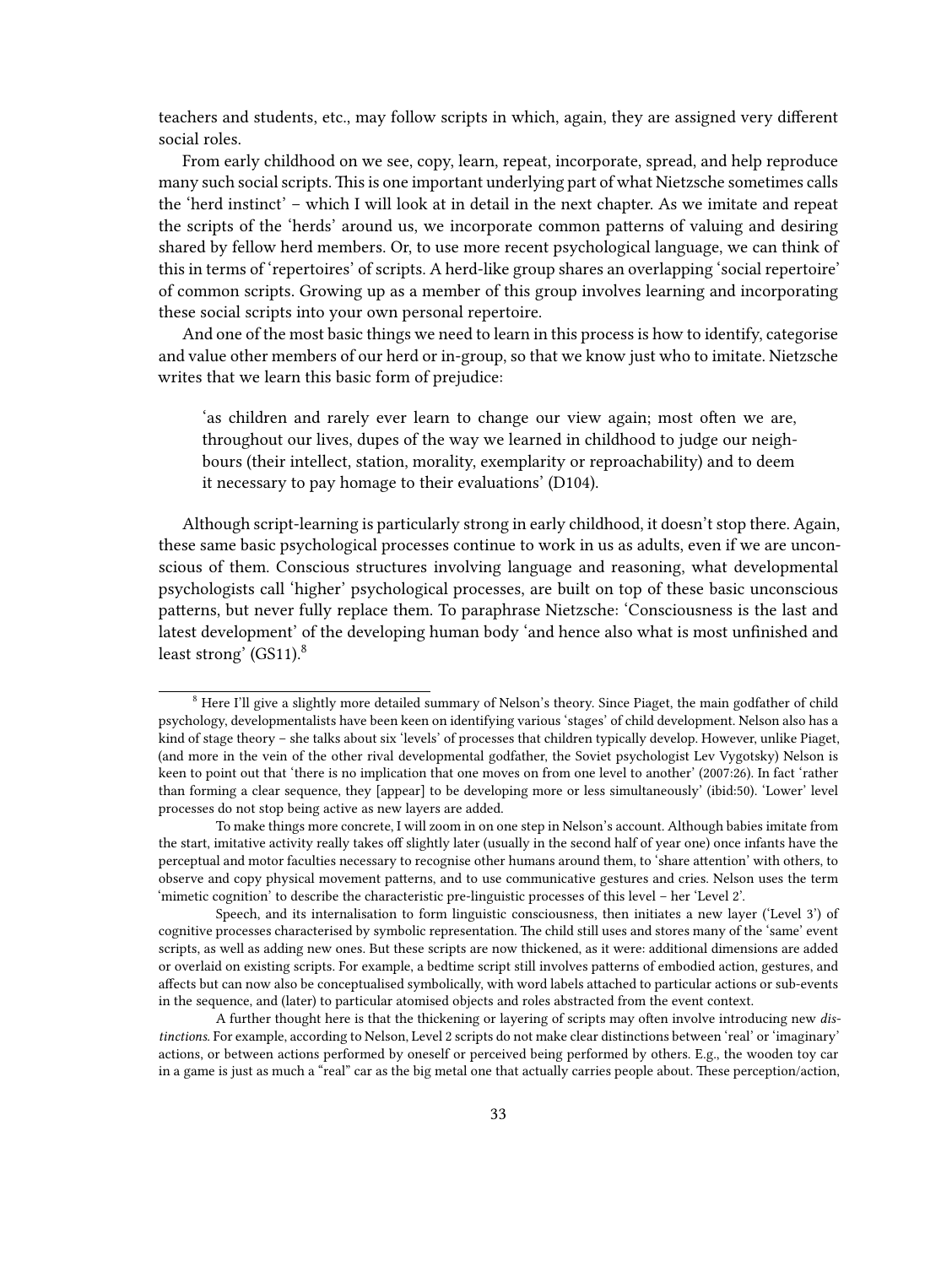However, we can also make use of consciousness to understand better the deep and early processes that have shaped and continue to shape us. And then, Nietzsche thinks, we can learn ways to intervene, to resist, redirect, and use them for new goals. We can, at least partly, break the power of 'herd instinct', and become self-shaping 'free spirits'.

self/other, real/pretend distinctions only start to come in with the symbolism of Level 3. Still later layers involve, amongst other things, the development of a sense of temporal flow across events, and of a persisting self (Nelson 2007: Chapter 7).

On this account, unconscious mimetic and performative processes are, as Nelson puts it 'characteristic' of 'Level 2'. This does not mean that they only work at this age, but that this is where we see them most strongly and clearly, before further processes overlay and interact with them. For example, mimetic transfer here appears as a particularly free flow of drives from social to individual worlds. Later, 'higher' processes involving linguistic consciousness may at least partially block mimesis, but they can also interact it with it to create new forms of imitation involving language and thought.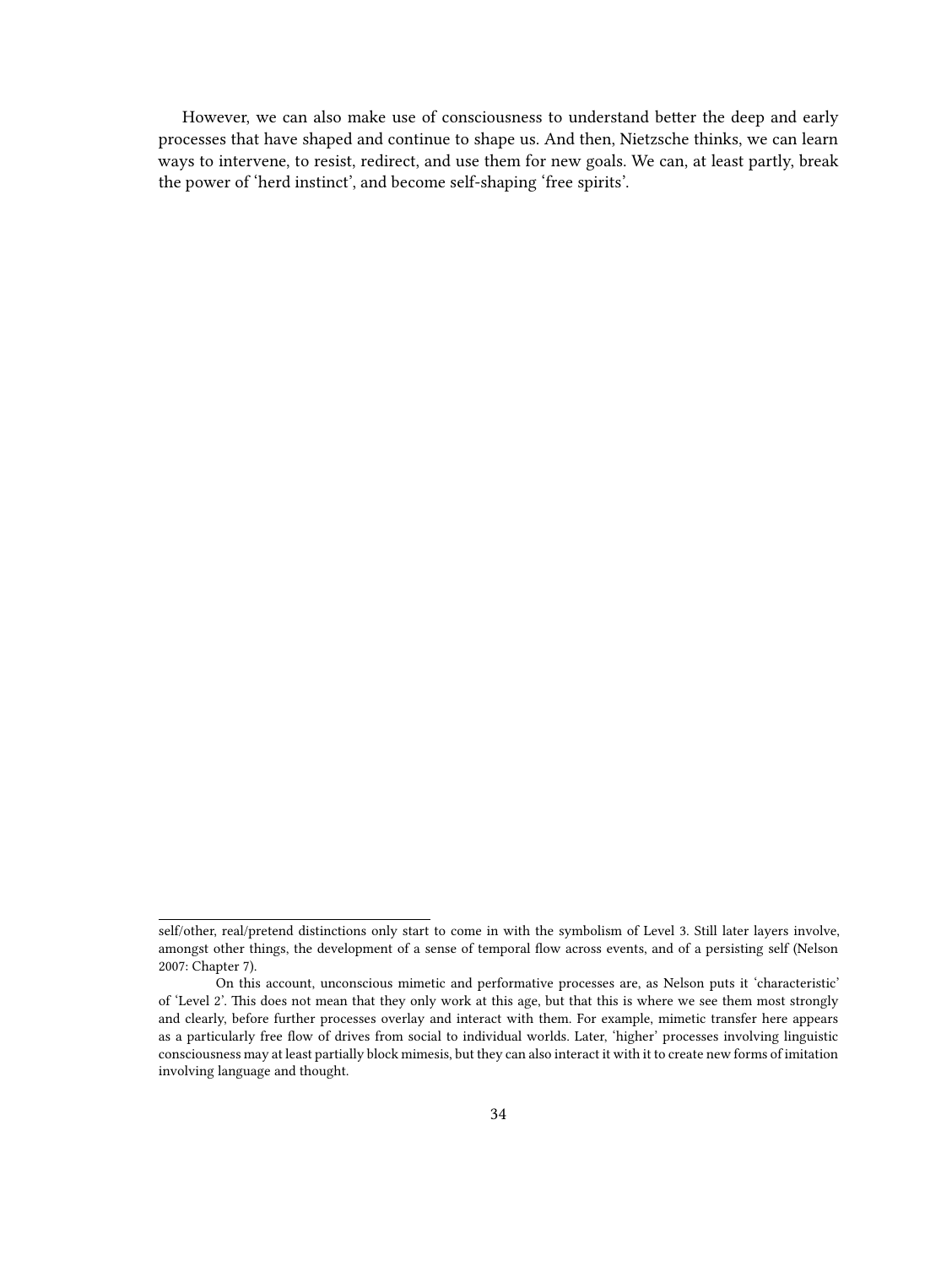# <span id="page-34-0"></span>**Chapter 4. The herd and the norms**

'As long as there have been humans, there have also been human herds (clans, communities, tribes, peoples, states, churches)' (BGE199). Herds may take many forms and names, but always they are groups bound together by conformity, obedience, fear and shame. Becoming a 'free spirit', standing against the herd and its norms, is difficult and dangerous, those who stand out are liable to be attacked, punished, shunned. But also, becoming a free spirit means struggling to overcome powerful forces of conformity that have been deeply incorporated in our own bodies. These internal forces are what Nietzsche sometimes calls 'herd instinct'.<sup>1</sup>

## <span id="page-34-1"></span>**Uncovering morality**

Looking at the herd instinct brings us to one of the key themes running through Nietzsche's philosophy, his investigation and critique of *morality*. At one point, Nietzsche says simply that 'morality is herd instinct in the individual' (GS116).

To start with, we can see that morality involves a way of valuing. When someone takes a moral stance, they evaluate, they judge. The objects of judgment may be people, actions, ideas, feelings, or whatever. But (as discussed in Chapter 2) for Nietzsche *all* life continually involves valuing – we are valuing the world in some way whenever we desire, feel, think, taste, sense, move, act. And not all life is moral. Morality is a particular, perhaps particularly human, kind of valuing, with special characteristics of its own.

Here is a basic starting point for thinking about moral – or more broadly, to use a more recent philosophical term, "normative" – valuing: morality judges things not just as "good" or "bad", but as "right" or "wrong". In particular, morality tells us that some actions, some ways of behaving, are right – are what we should do, we ought to do. Other things are wrong, should not be done.

A second crucial point, in Nietzsche's analysis, is that moral valuation comes with particular kinds of feeling, of affect. Often, it feels like a commanding voice – the 'conscience' (GS117, BGE199). When we are under the sway of morality – when moral drives are strong in our bodies – we feel as if guided, pushed, or 'stung' (GS117) by the voice of conscience that tells us: do this,

<sup>1</sup> Herd Instinct becomes a named theme for Nietzsche in *The Gay Science* (see GS1, GS116, GS117), although the key underlying points about conformity and tradition – the 'morality of custom' – are already developed in *Dawn*. Nietzsche continues to develop the idea of human herds through his work. In later texts such as *Beyond Good and Evil* he makes more of a contrast between the herd and the ruling elite: e.g., in BGE199 the herd instinct is an instinct of obedience 'a kind of formal conscience that commands: "thou shalt unconditionally do something …"' Because of this instinct the herd 'accepts whatever is shouted into its ears by someone who issues commands'. This 'thou shalt' is clearly related to the traditional imperative of morality of custom discussed in D9, but there is a difference: in *Dawn* people obey 'the community' as a whole and its traditions, more than 'commanders' or elites.

To sum up, I think Nietzsche's story goes more or less like this: 'primitive' herd society, as discussed in *Dawn*, is conformist but basically egalitarian; then, after state conquest (see Chapter 6) and the birth of class society, herd instinct continues but starts to play a new role, it becomes a prop for new forms of hierarchical social ordering, a key element in the 'logic of submission'.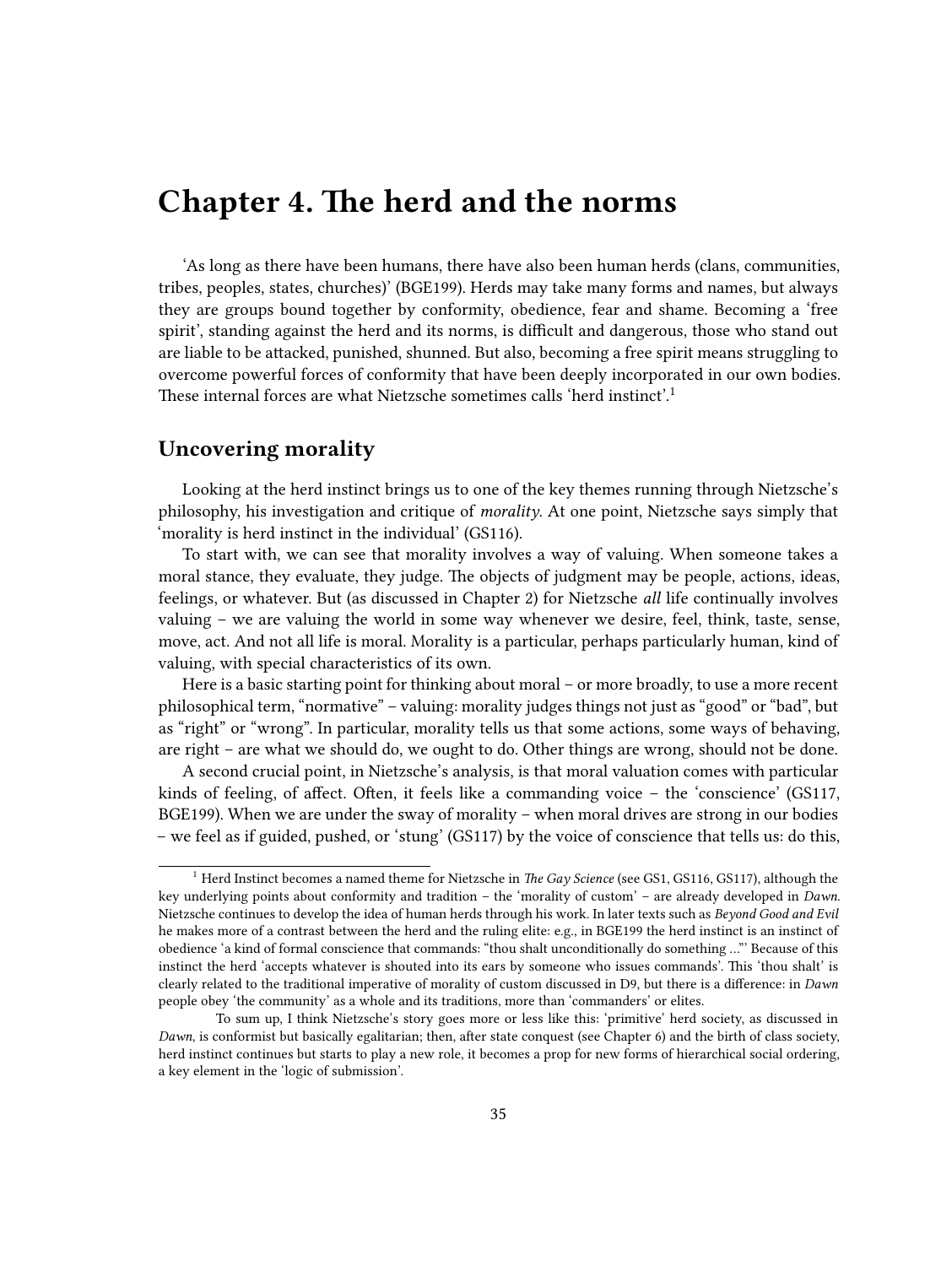don't do that. If we do wrong, or if we question the pull of conscience, we may feel bad, anxious, guilty, ashamed.

Nietzsche thinks that some very different forms of morality have developed over human history: 'every people speaks its own language of good and evil: its neighbours do not understand it' (Z: I On The New Idol). For example, one of the key themes of *On The Genealogy of Morals* is the gulf between contrasting 'noble' and 'slave' moralities. These different moral perspectives not only evaluate the world in very different ways, but also overlay different affects: for example, Christian slave morality brings in bitter doses of guilt and resentment. But one thing all moralities have in common is that they are ways of valuing that are collective, social, shared by herds or tribes. And they also all share some basic and deep psychological patterns, including the 'sting' of conscience. Nietzsche's investigation of morality thus starts with its most basic and 'ancient' form, which he calls the 'morality of custom'. He analyses this deep foundation layer of moral psychology in the first part of *Dawn,* and continues to refer back to and build on this analysis in his later books including the *Genealogy*.

# <span id="page-35-0"></span>**Morality of custom**

In a morality of custom, 'morality is nothing other (therefore no more!) than obedience to customs, of whatever kind they may be' (D9). Customs are simply 'the traditional ways of behaving and evaluating' of a particular tribe (ibid). Perhaps some customs arose for a 'reason', but others may be completely arbitrary: just 'fundamentally superfluous stipulations' (D15) – such as supposedly 'among the Kamshadales forbidding the scraping of snow from the shoes with a knife' (ibid).

In a morality of custom, people obey the customs of the tribe simply 'because tradition commands it'. 'What is tradition? A higher authority that one obeys, not because it commands what is useful to us, but because it commands.' (D9). In fact, according to Nietzsche, obeying a custom because it is useful, or for any other reason of one's own, may itself be immoral: it is necessary not just to obey but to obey unthinkingly, without question. Nietzsche, critically following Immanuel Kant – probably the most influential of all enlightenment moral philosophers – thinks of morality in terms of a 'categorical imperative', an unconditional command: '"though shalt unconditionally do this, unconditionally do that", in short, "thou shalt"' (BGE199).<sup>2</sup>

 $2$  A brief note on some of the influences on Nietzsche's analysis of morality, and how it fits with mainstream traditions in moral philosophy.

First of all, throughout Nietzsche's work, the key reference point is Immanuel Kant, the biggest giant of modern European philosophy. Nietzsche's analysis is a full-on critique of Kantian moral theory. Nietzsche's account in D9 of moral law – 'A higher authority that one obeys, not because it commands what is useful to us, but because it commands' – follows Kant's account both of the Categorical Imperative, and of the motivating force of 'Reverence' to the moral law. The other obvious influence in the passages discussed here is the 19<sup>th</sup> century German philosopher Arthur Schopenhauer. The idea that fear is crucially involved in motivating humans to obey the moral law comes directly from him. See Maudemarie Clark and Brian Leiter (1997:xxx) for a full discussion of how Nietzsche's theory of morality and custom relates to these two writers.

Besides Schopenhauer, there is a major line of thought that morality is inextricably tied up with certain kinds of feelings, affects or 'sentiments'. Perhaps the best known 'sentimentalists' are the British liberal thinkers David Hume and Adam Smith, and their followers – including Charles Darwin – who argued that morality is rooted in sentiments of 'sympathy' or 'empathy' with other beings. This line is also present, via Darwin, in the work of Nietzsche's one-time friend Paul Ree, who was a big influence on Nietzsche's earlier views in *Human, All Too Human*, but which he is now breaking with and implicitly critiquing in *Dawn*. Some other recent moral theorists have focused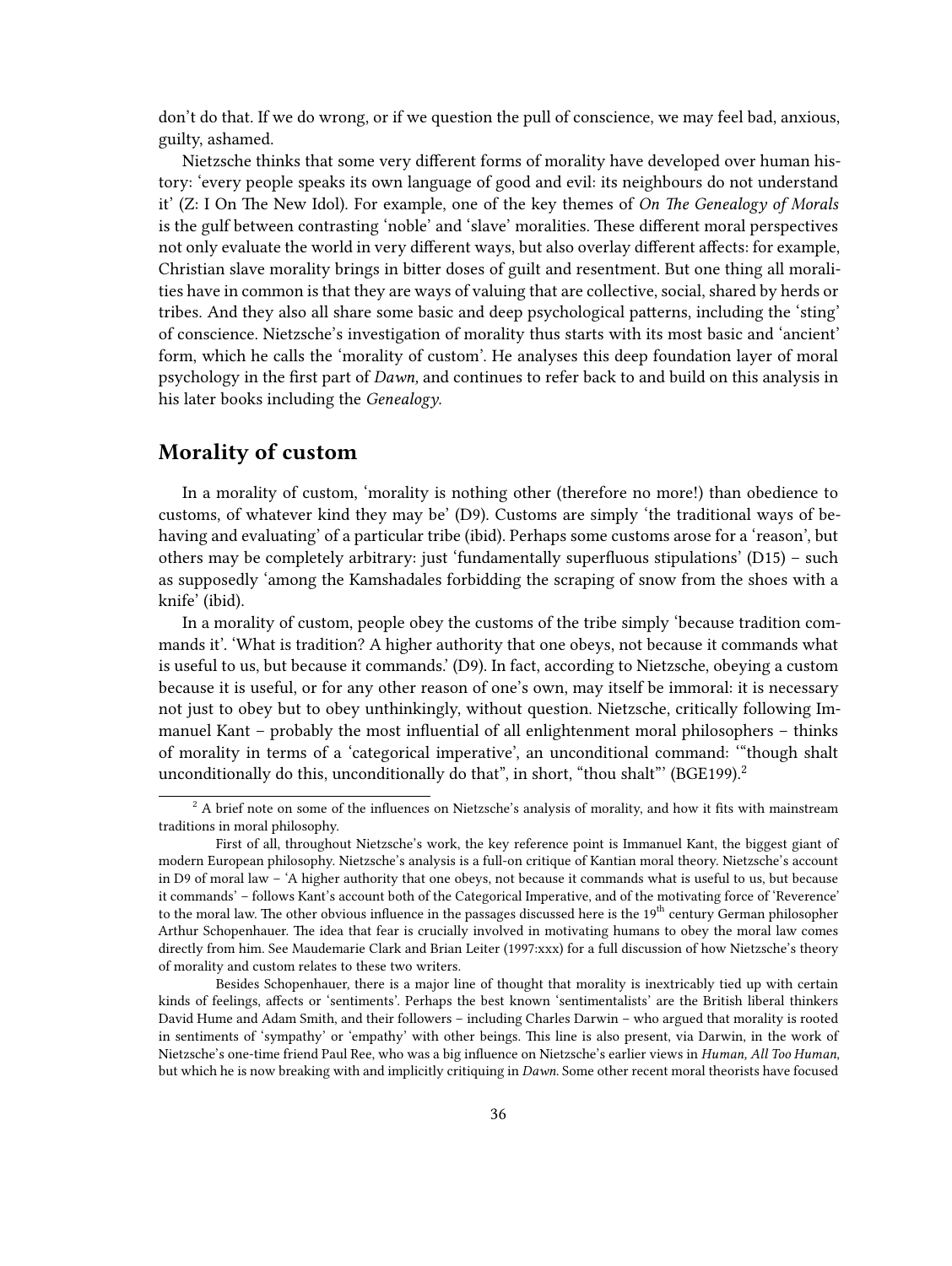The key affect of this deep morality, according to Nietzsche, is not any kind of sympathy or altruism, or even guilt or shame – it is*fear*. We hear the commanding voice of tradition, embodied in the conscience, and obey fearfully.

'What differentiates this feeling with regard to tradition from the feeling of fear in general? It is the fear of a higher intellect that commands through tradition, fear in the face of an inexplicable, indeterminate power, of something beyond the personal – there is superstition in this fear.' (D9).

The place of fear in Nietzsche's account of morality is linked to his view of prehistory as a time where weak and trembling early humans live in 'perpetual fear and precaution' (D18).<sup>3</sup> There are three main sources of prehistoric fear. Firstly, fear of very real and present dangers – wild animals, harsh environments, enemy tribes, etc. Secondly, superstitious fear of unknown forces: according to Nietzsche, prehistoric humans believed that failure to observe customs will bring down unexplained disaster on the community as a whole (D9). Thirdly, there is the more mundane fear of being punished by other group members if you break the customs.

We don't have to follow all of Nietzsche's speculations about ancient humanity.<sup>4</sup> The importance of his analysis is how it challenges still powerful presumptions about morality. Against standard moral theories from Christian orthodoxy to liberal utilitarianism, he argues that moral rules do not have to serve any kind of reason, purpose or utility. We tend to unconsciously inherit, adopt, and incorporate moral rules of the herds we are brought up in. We largely obey them automatically, unthinkingly. But if we do start to question them, we may feel the force of a very basic moral affect: a command that carries fear, a sense of 'an inexplicable, indeterminate power' (ibid).

We don't need to think of this 'conscience' as an innate human inheritance. It may stem from processes of education that begin in early childhood, and continue through our lives as we are again and again subjected to disapproval, sanction, punishment for non-conformity. We are trained to fear and obey the laws of the tribe. Nietzsche himself looks at this training process in the *Genealogy*, where he argues that violent and traumatic punishment is the key mechanism for shaping human beings through 'an increase in fear, a heightening of prudence, mastery of the desires' that 'tames men' (GM2:15).

instead on the role of 'reactive emotions' such as guilt, shame, etc. (e.g., for a recent version, Gibbard (1999)). The psychologist Paul Rozin (1999) investigates the role of disgust in forms of morality, and in the 'moralisation' of social practices. But, strangely enough, Nietzsche's emphasis on fear does not seem to have been picked up by many moral theorists.

<sup>&</sup>lt;sup>3</sup> Also D23: 'the feeling of powerlessness and fear was in a state of almost perpetual excitation for so long a time'. And D5: 'The greatest achievement of humankind to date is that we need no longer be in constant fear of wild animals, barbarians, the gods, and our dreams'. In *Dawn*, the material punishment of individuals actually seems to be an offshoot of the primary fear of supernatural collective punishment: the community takes 'revenge on the individual because owing to him and the alleged after-effect of his deed, the storm clouds of the gods have gathered over the community' (D9). This superstitious fearfulness is maybe a symptom of humans' weakness faced with a deadly world; but also a consequence of early humans' propensity to read 'will' into everything, to 'imagine themselves into nature' (D17, also D23).

<sup>4</sup> Maybe not all, but a lot of Nietzsche's speculations about 'prehistoric' human life are complete bullshit. For example, see David Graeber (2011) for a detailed anthropological and historical study that quite soundly trashes Nietzsche's views on early institutions of debt in the Genealogy (GM 1.8).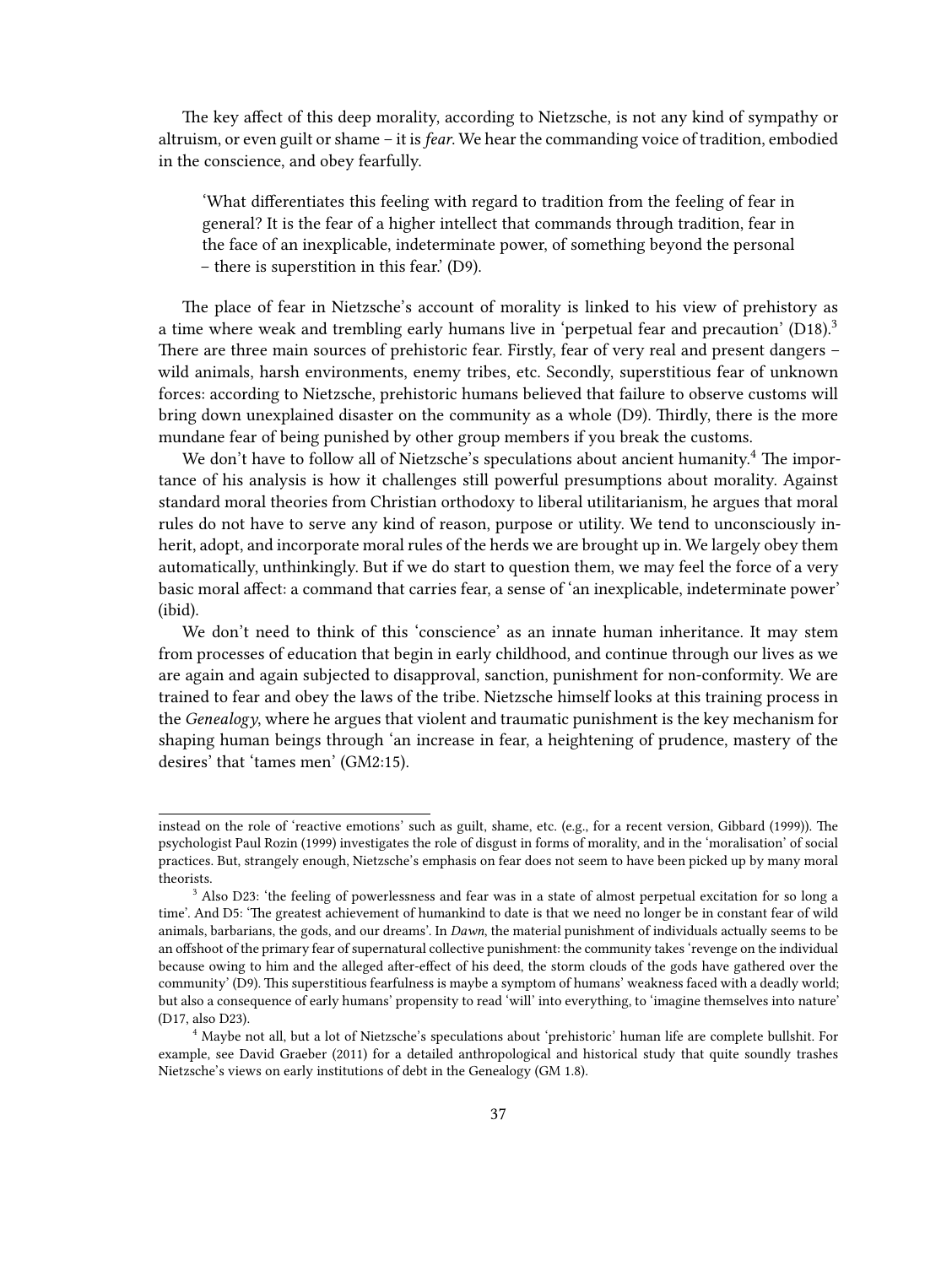#### **Norms**

To take Nietzsche's analysis further, it can be helpful to bring in some more modern terminology. Nietzsche's 'customs' are *norms*. A norm is a pattern of valuing, desiring, acting that is common, expected – *normal* – within a particular social group. And a norm carries the weight of "normativity": i.e, members of the group feel, however consciously or unconsciously, that following the norm is*right*, and deviating from it is *wrong*. And, in many cases, groups will reinforce the power of their norms with sanctions – punishments, from bad looks or bad-mouthing to violent attacks – as well as possible rewards of status, approval, etc., for those who conform.

In the last chapter, I introduced the idea of a social script: a more or less regular pattern of interaction in which people take on given roles, and so act (and value, desire, feel, believe, and more …) in socially expected ways, according to their role. We looked at how, from early childhood, humans see, copy, learn, repeat, incorporate, spread, and help reproduce or transform many such social scripts.

Now, scripts, and the roles and actions they define, can be, and very often are, norms. We expect someone to play a particular role, and act in a certain way. I expect you to act like a woman, like a worker, like a boss, like a servant, like a member of my sub-cultural club. It is normal for you to do so. Not to do so is abnormal, deviant, dangerous, frightening, shocking, shameful, wrong.<sup>5</sup>

### **Strands of herd instinct**

But, however deep it goes, fear is just one motivating force involved in herd morality. Although Nietzsche talks about the 'herd instinct', singular, his analysis actually has multiple strands: numerous different motivations and patterns work together to bind us to the herd, to hold us to the norms. We can try and summarise some important ones here.

First, in the last chapter we looked at the power of *mimesis*, unconscious imitation. From infancy, and throughout our lives, human beings have a strong tendency to 'almost automatically' copy and adopt the actions – and values, desires, feelings, beliefs – of others around us. Mimesis itself is a strong force in creating and holding together herds. Mimesis spreads and digs 'normal' patterns and scripts into the bodies of children and new group members. And, as adults, people who live together and interact continue to unconsciously imitate and reinforce the same patterns and scripts.

 $5$  The term 'norm' is broad, diverse, and subject to much debate. Philosophers discuss aesthetic norms, linguistic norms, mathematical norms, moral norms, personal norms, etc. What I am talking about here are what might be called 'social norms', but these may well include or overlap with other categories. My definition of (social) norms – as (i) normal or expected within a group; (ii) backed up by a sense of 'normativity' or oughtness'; (iii) and typically reinforced by social sanctions – is I think a pretty standard summary, although there are lots of variations in different accounts. One classic early discussion of social norms is in Max Weber (2002), one of the founding godfathers of sociology – although in fact he uses the term 'convention' (Konvention). Weber also makes a distinction, which I am not following, between norms/conventions as enforced generally by group members, and 'laws' which are enforced by specialist organisations (police, the state, etc.). For more recent academic theory, the edited collection by Michael Hechter and Karl-Dieterr Opp (2001) surveys some current sociological views on norms. Christina Bicchieri (2005) is a leading philosopher of norms from the analytical tradition, and makes the connection between norms and scripts. Kristen Andrews (2012) is interesting to read on recent research on norms amongst small children and also non-human primates.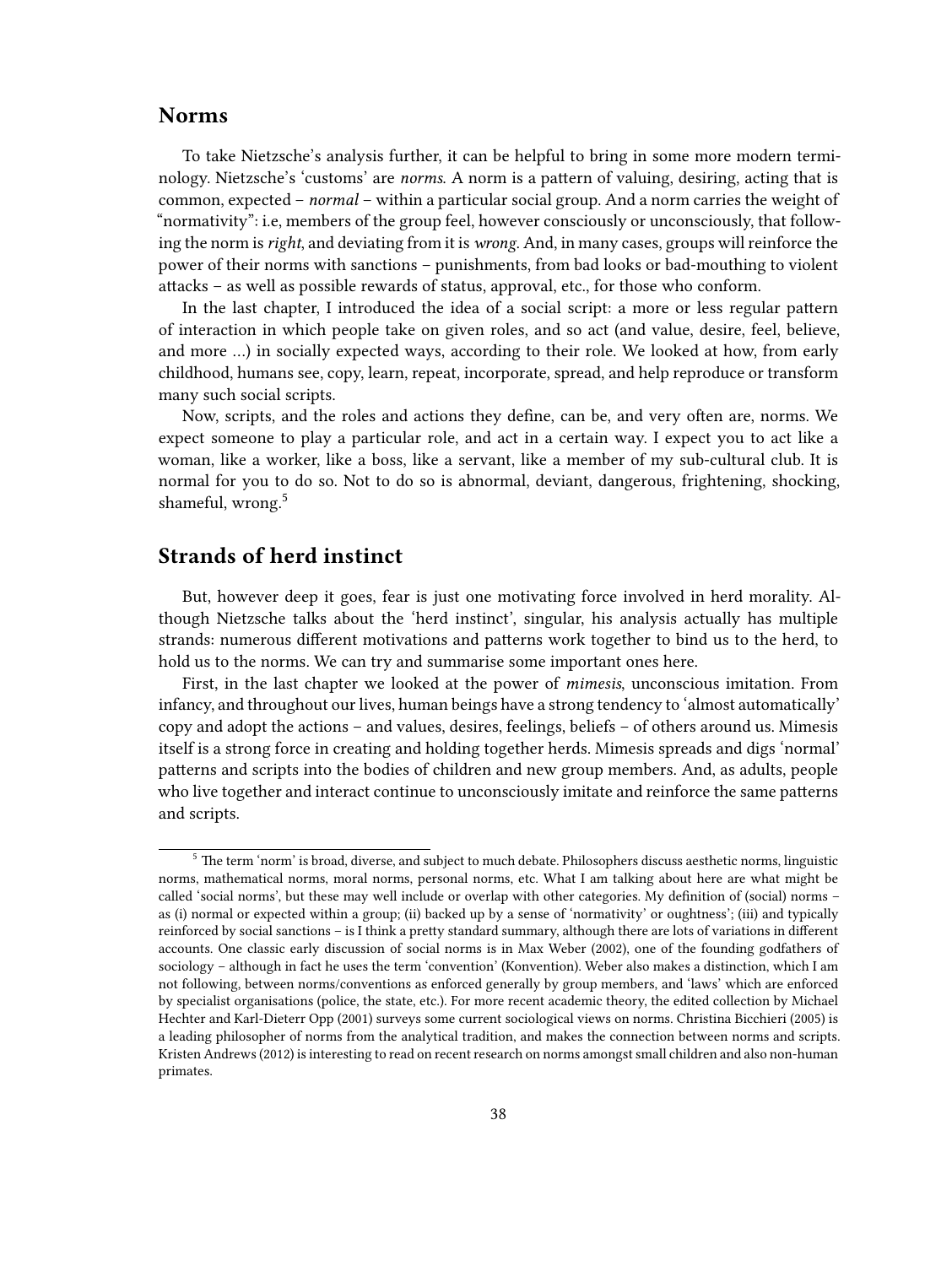Second, normal patterns and scripts are then further reinforced by the 'sting' of conscience, the 'feeling with regard to tradition' – my own deeply incorporated fear of doing wrong.

Third, of course, norms are maintained not only by my own individual conscience, but by the others, as they continue to reward or punish me. A sanction may be a bad look, a sigh of disapproval, or a violent assault. The herd instinct is also the instinct or drive to enforce the norms on others: to punish, shame, scorn, or simply distance oneself from deviants, abnormals, and outsiders.<sup>6</sup>

But also, fourth, norms are not only maintained by punishment and trauma, but also by more positive means. To be in a herd is comfortable, safe, and carries its pleasures. Those who uphold the norms are acclaimed, respected, admired, desired, praised, recognised, bathed in the glow of collective good conscience. So another strand of herd instinct: the desire to be accepted, esteemed, judged as worthy members, feel comfortable and righteous.

Fifth, people may also decide consciously to cleave to the norms. Perhaps because they rationalise, justify, believe that the norms are right. Perhaps because they believe that following the norms is in their self-interest, helps them realise their individual projects, flourish, avoid suffering. But it should be emphasised that, in Nietzsche's thinking, these more conscious processes are generally rather less important that we usually tend to think: unconscious fears, desires, habits, affects are the main drivers of conformity and identity; conscious reasoning very often provides just a superficial *ex post hoc* justification of our embodied forms of life.

#### **The herd**

A herd, we can say, is a group that is held together by shared norms. Members of the group are led to follow these norms by all of the strands of herd instinct noted above, and more. These strands tie them together in following a set of normative scripts – a herd form of life.

We should keep in mind that the idea of a herd is an "ideal type": i.e., an extreme or pure case that probably no group completely lives up to in reality.<sup>7</sup> Some human groups are more herdlike, some less. Probably no group is *only* held together by norms, by herd instinct. Many kinds of motivations lead humans to form and maintain groups: individual projects and self-interests, ties of love and affinity, and more. But perhaps, on the other hand, every human group is at least to some degree a herd. The power of norms, of herd instinct, is deep and strong.

<sup>6</sup> Sanctioning practices may involve further layers of norms. For example, think about a norm that prescribes certain ways for people to act depending on their gender, race, class status, property ownership, etc. If people break this norm, others may punish them by shunning, mocking, threatening, beating, calling the police, etc. Such sanctioning practices may themselves be norms: that is, it is expected and in some way obligatory to show disapproval of deviant behaviour, and failure to do so may itself be punished. We might call these 'second order' norms – the evolutionary game theorist Robert Axelrod (1986) calls them 'meta-norms'. There can also be 'third order' norms about how to respond to those who fail to follow second-order norms, and so on.

One big difference between Nietzsche and many recent liberal theorists of norms, such as Axelrod, is this: whereas writers such as Axelrod see it as difficult or "costly" to enforce sanctions, Nietzsche believes that humans typically enjoy punishing (and more generally, hurting) others. It is then very easy, in a Nietzschean picture, to start and maintain such punishment meta-norms. See GM2.6: 'To what extent can suffering balance debts or guilt? To the extent that to make suffer was in the highest degree pleasurable …' Also D15, D18, D30.

 $^7$  The useful notion of an 'ideal type' (Idealtypus) was introduced by Max Weber (1997). Manuel De Landa (2006:30) has an interesting discussion which fits well with my Nietzschean philosophical views, arguing that Weber's concept can be separated from any essentialist connotations.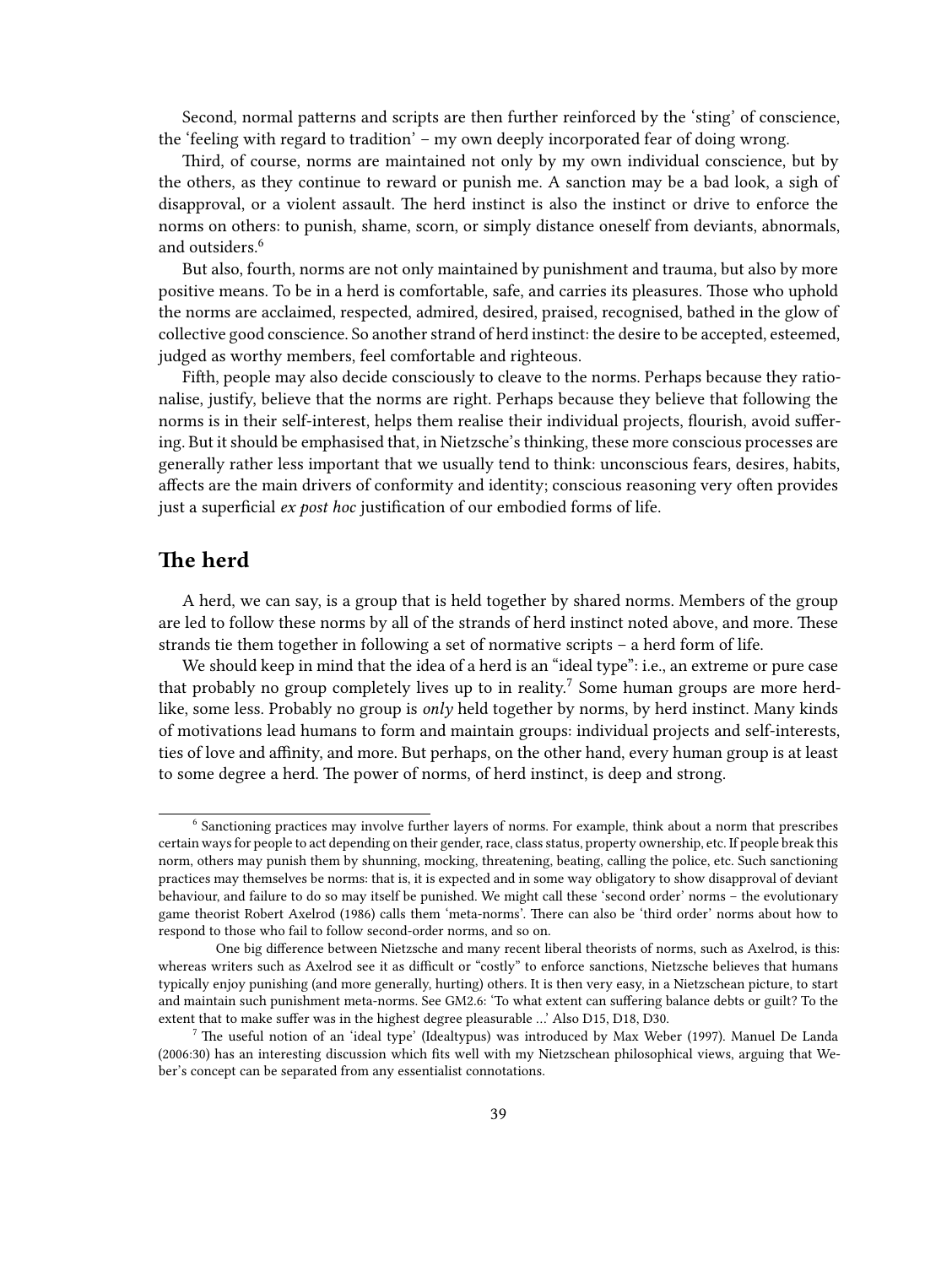Herds can be found everywhere. Although, arguably, big groups have particularly strong herd tendencies, there can also be small herds, even herds of two or three. Again: 'As long as there have been humans, there have also been human herds (clans, communities, tribes, peoples, states, churches)' (BGE199).

Rebels and anarchists also form herds. For instance, one good place to find study herd behaviour is in a meeting or assembly. In a meeting, I may find myself imitating everything from the postures to the ideas of the others. I may identify and abide by local norms and customs, or at least, if I become aware of it, feel a strong impulsion to do so. I may find myself, also, identifying esteemed members, alpha males, charismatic models of righteousness – and outsiders, abnormals, scapegoats, antisocial individuals who threaten the peace of the norms. I may feel the desire to be accepted, liked, listened to, desired, respected. I may find myself participating in factions, in-groups and out-groups. I may find myself turning on opponents and outsiders, perhaps with a ferocity I can justify by the urgent need to prove a crucial point.

Or perhaps, on the other hand, I deliberately court controversy, revel in an outsider status, enjoying being different and superior to the others – could this, too, be an inverted form of herd instinct?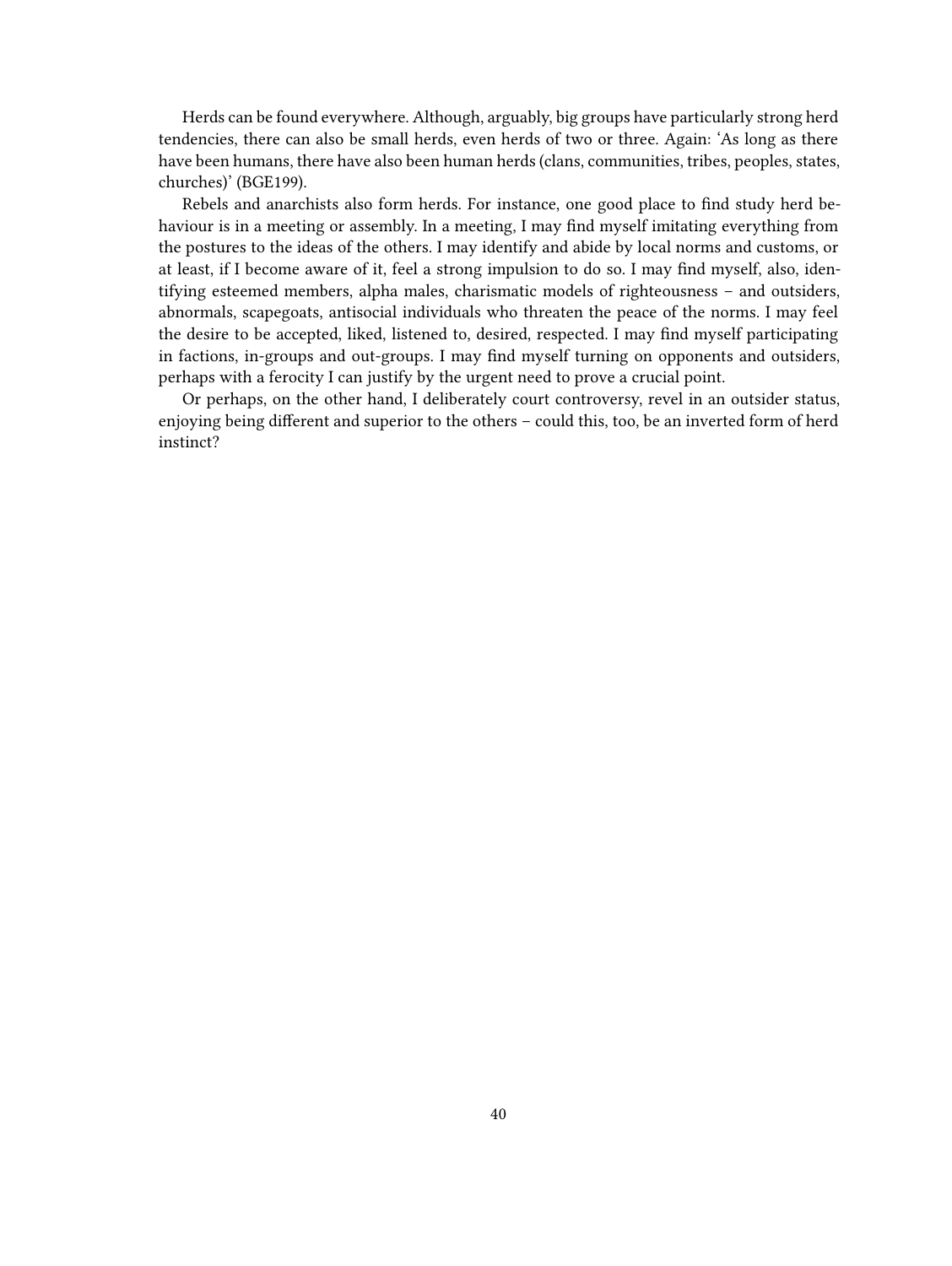## **Chapter 5. Becoming an individual**

We are not born individuals. Individuals are made – and only ever incompletely.

The most general picture of a human being, in Nietzsche's thought, is not an individual but a *dividual*: a body of drives, of many diverse patterns, habits, structures of valuing, desiring, acting, thinking, feeling, becoming.

These multiple forces may pull in different directions, so that a human is a divided, perhaps chaotic, flux of struggles, inconsistencies, contradictions, tensions, adventures, hesitations. Or a body may become ordered into a more stable kind of being with predictable routines, fixed habits, driving instincts – and, perhaps, lasting aspirations, long term commitments, life projects.

Nietzsche uses the term 'individual' in different ways throughout his writing. Sometimes he denies that individuals exist at all. More often, he wants to reserve the term for human bodies of a particular kind: we are not all individuals, or at least not all of the time, but individuality is something to aspire to. One of his most powerful contribution to these questions is his idea of the 'sovereign individual', which he discusses in the *Genealogy* (GM2:1–3).

#### **The sovereign individual**

A 'sovereign individual' is, first of all, a body that has become relatively ordered and coherent, that is not just pulled in lots of contradictory directions. But it's also more than this: as Nietzsche puts it, the 'sovereign individual' is someone who has acquired 'the right to make promises' (GM2:2). Or more generally: the power to become self-directing, to commit to projects and follow them through. And, crucially, this is also the foundation of a further power: the power to transform yourself, to make yourself into something new.

How do we become sovereign individuals? According to Nietzsche, it is not easy, and involves difficult and painful processes of training or education. Here we get to a thought that can seem paradoxical, or at least needs some working through. A sovereign individual is a being who has developed some kind of sovereignty, self-determination, and so becomes able to actively work on herself. But we can't become such an individual all by ourselves: in fact we are shaped, perhaps even forced, into individuality by social forces.

#### **The right to make promises**

The second essay of the *Genealogy* opens like this:

'To breed an animal with the right to make promises – is this not the paradoxical task that nature has set itself in the case of man?' (GM2:1)

First of all, Nietzsche says, such an animal needs to develop a special kind of memory and desire: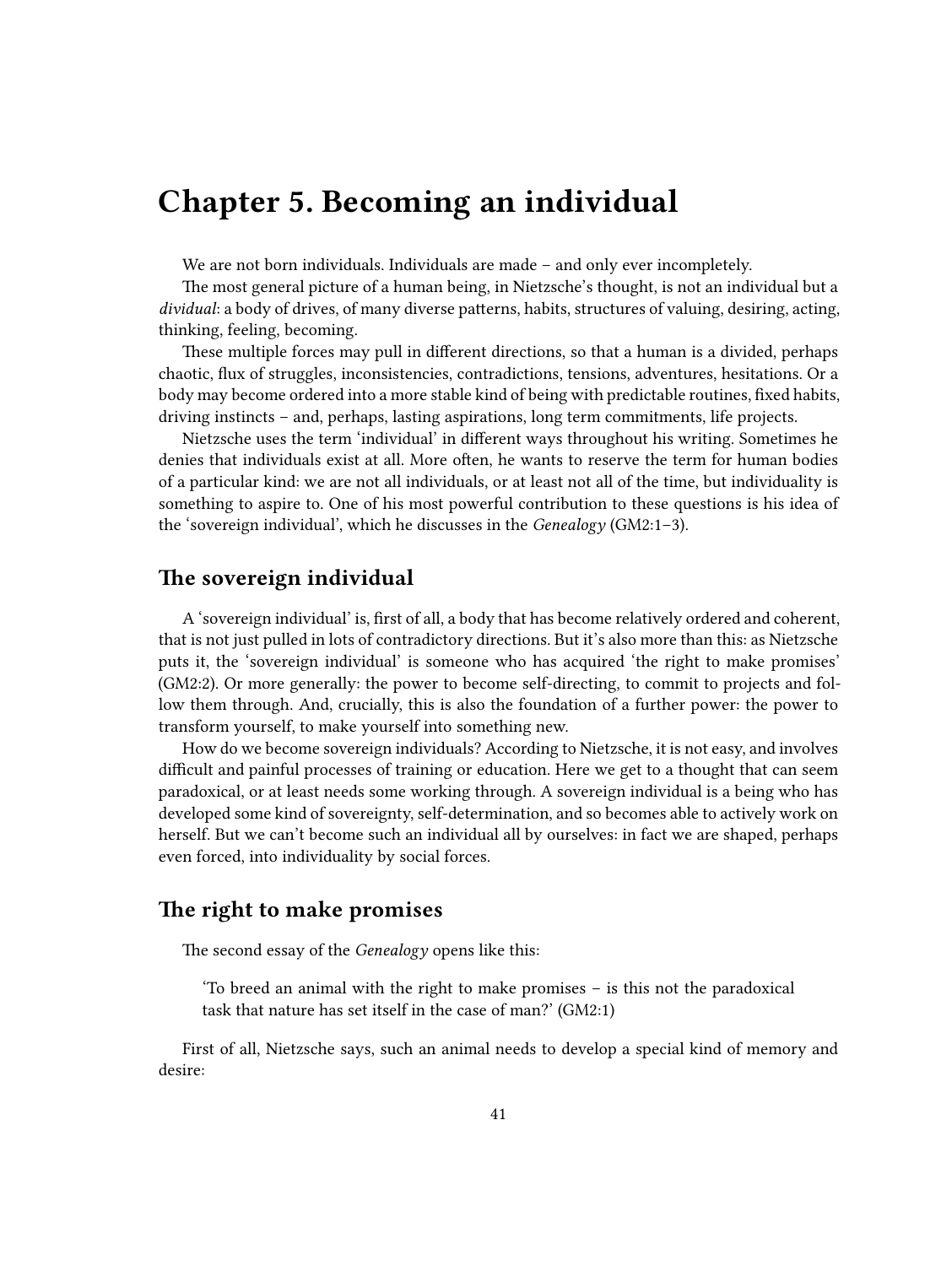'an active desire not to rid oneself, a desire for the continuance of something desired once, a real memory of the will: so that between the original "I will", "I shall do this", and the actual discharge of the will, its act, a world of strange new things, circumstances, even acts of will may be interposed without breaking this long chain of will. But how many things this presupposes!

Think here of two moments, or two actions:

• First, I say 'I am going to do this thing'.

Maybe I say it aloud to other people: 'I'm going to be there with you tomorrow'. Maybe I say it silently to myself. Maybe it's an action I intend to do tomorrow, or in ten years, or right now. In any case, making this statement is itself an action: remember, in Nietzsche's anti-dualist 'psycho-physiology' a silent thought is a movement of the body, just as much as a whisper or a shout or a vigorous deed ('your deciding, for instance, that [something] is right, is also an action' (GS335); see discussion in Chapter 2).

• Then, later, I do the thing.

These two actions, two moments, are separated by a span of time, even if it's only a split second. In Nietzsche's psychological picture, a human body is a dividual body of many different, often conflicting, and often changing, 'drive' patterns of valuing, desiring and acting. Even in the same moment, different drives may be pulling a body in different directions. And across two different moments, quite different drives may be in play.

For example, at one moment I may really "mean it" when I say that I will stop smoking tomorrow, I will stand and fight, I will love you forever, I will definitely be on time next time, etc. But at another future moment, the forces that shape my activity may be very different: not only the "internal" alignment of values, desires, beliefs, ideas "within" me; but also the interplay of my body and the world around me – e.g., whether a friend presses me to have a drink with them, whether there's a bus strike or someone betrays me to the cops, whether I'm captivated by a scent of perfume that brings up powerful memories.

So it's certainly not the case that people always do what they say they're going to do – even if they really feel they will at the time they make statements of intent. But sometimes people do. And some people do so more than others. What makes it happen?

Back to Nietzsche:

'But how many things this presupposes! To ordain the future in this way, man must first have learned to distinguish necessary events from chance ones, to think causally, to see and anticipate distant eventualities as if they belonged to the present, to decide with certainty what is the goal and what the means to it, and in general be able to calculate and compute. Man himself must first of all become calculable, regular, necessary, even in his own image of himself […]'

To break this down a bit, there are two important factors here. First, a human being that can make commitments needs to become 'regular' and consistent: that is, the same drives, the same sets of values and desires, continue to shape and direct her across time. But also, to make a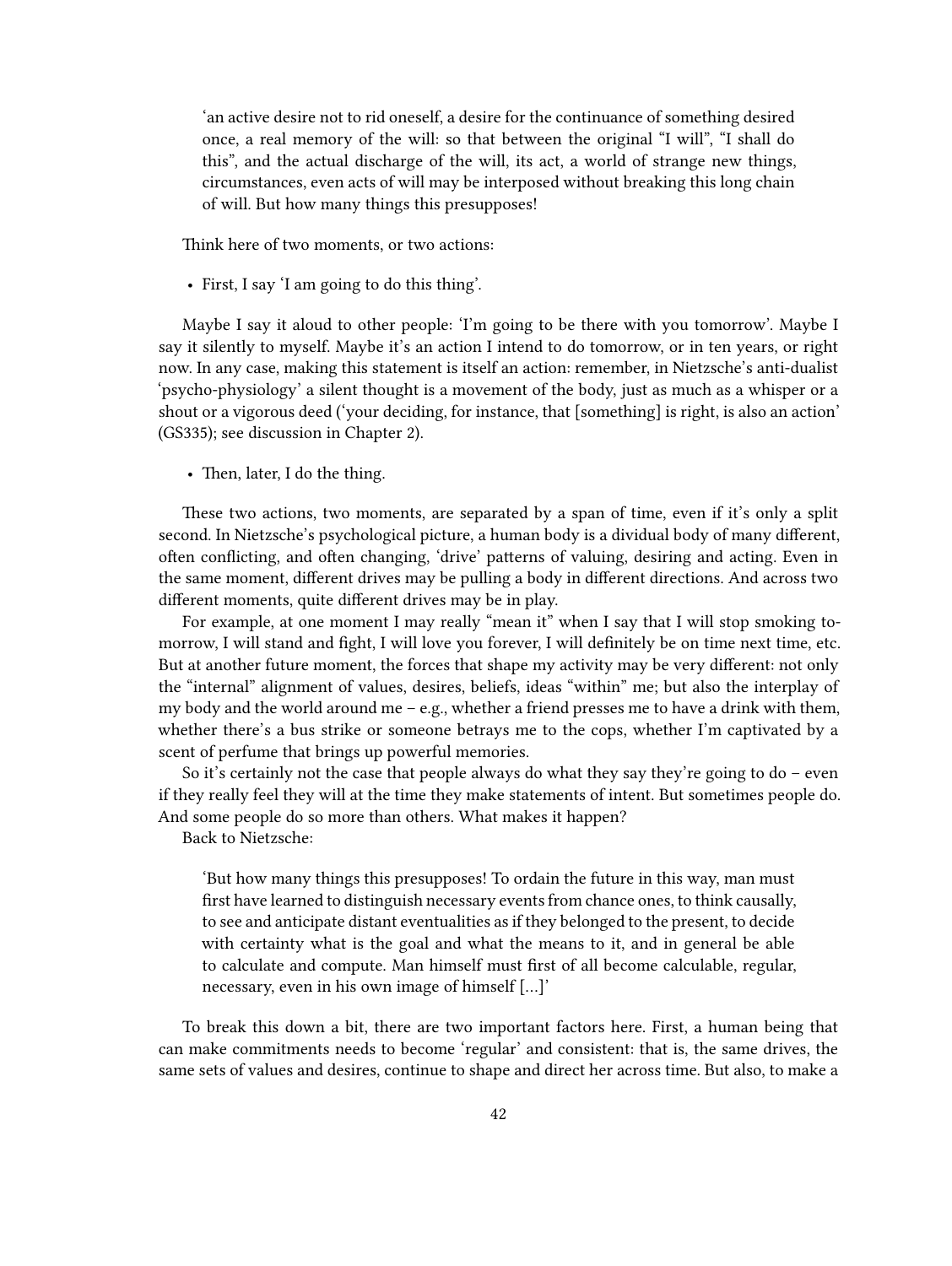commitment involves a form of awareness, of self-consciousness: it's not just that I am consistent over time, but that I know myself to be so; not just that I am calculable, but that I am able to calculate about myself, and about how I interact with the world around me.

#### **Ordering processes**

The *Genealogy*'s next section picks up the first of these two points. Nietzsche writes:

'The task of breeding an animal with the right to make promises evidently embraces and presupposes as a preparatory task that one first makes men to a certain degree necessary, uniform, like among like, regular, and consequently calculable.' (GM2:2).

And then Nietzsche tells us how this works: it is the job of 'morality of custom', of the herd and its norms:

'the labour performed by man upon himself during the greater part of the existence of the human race, his entire prehistoric labour, finds in this its meaning, its great justification, notwithstanding the severity, tyranny, stupidity, and idiocy involved in it: with the aid of the morality of custom and the social straitjacket, man was actually made calculable' (ibid).

We have already looked at the morality of custom, and the associated idea of herd instinct, in the last chapter. To recap, there are actually a number of 'herd instinct' processes through which human beings are ordered – shaped, trained, educated, and so made 'regular' – within social groups.

First, the ordering of mimesis: from infancy, and through our lives, we 'almost automatically' copy and adopt the actions – and values, desires, feelings, beliefs – of others around us.

Second, normal patterns and scripts are then further reinforced by the 'sting' of conscience, the 'feeling with regard to tradition', my own deeply incorporated fear of doing wrong.

Third, norms are maintained by punishment sanctions, including violence and shame, applied by other members of the herd.

Fourth, they are also reinforced more positively by rewards, including the pleasurable glow of conformity, acceptance, and status.

Fifth, people may also learn to rationalise, consciously justify, the norms they have incorporated.

At different points, Nietzsche tends to emphasise different aspects of these processes. In *Dawn*, he particular develops the idea of mimesis, of deep tendencies to imitation and sociality. In the *Genealogy*, he places particular stress on the role of repressive and traumatic violence:

'man could never do without blood, torture, and sacrifices when he felt the need to create a memory for himself […] pain is the most powerful aid to mnemotechnics' (GM2:3).

More generally, we can see processes of all these kinds interacting as they help order a body of drives into something more regular and predictable.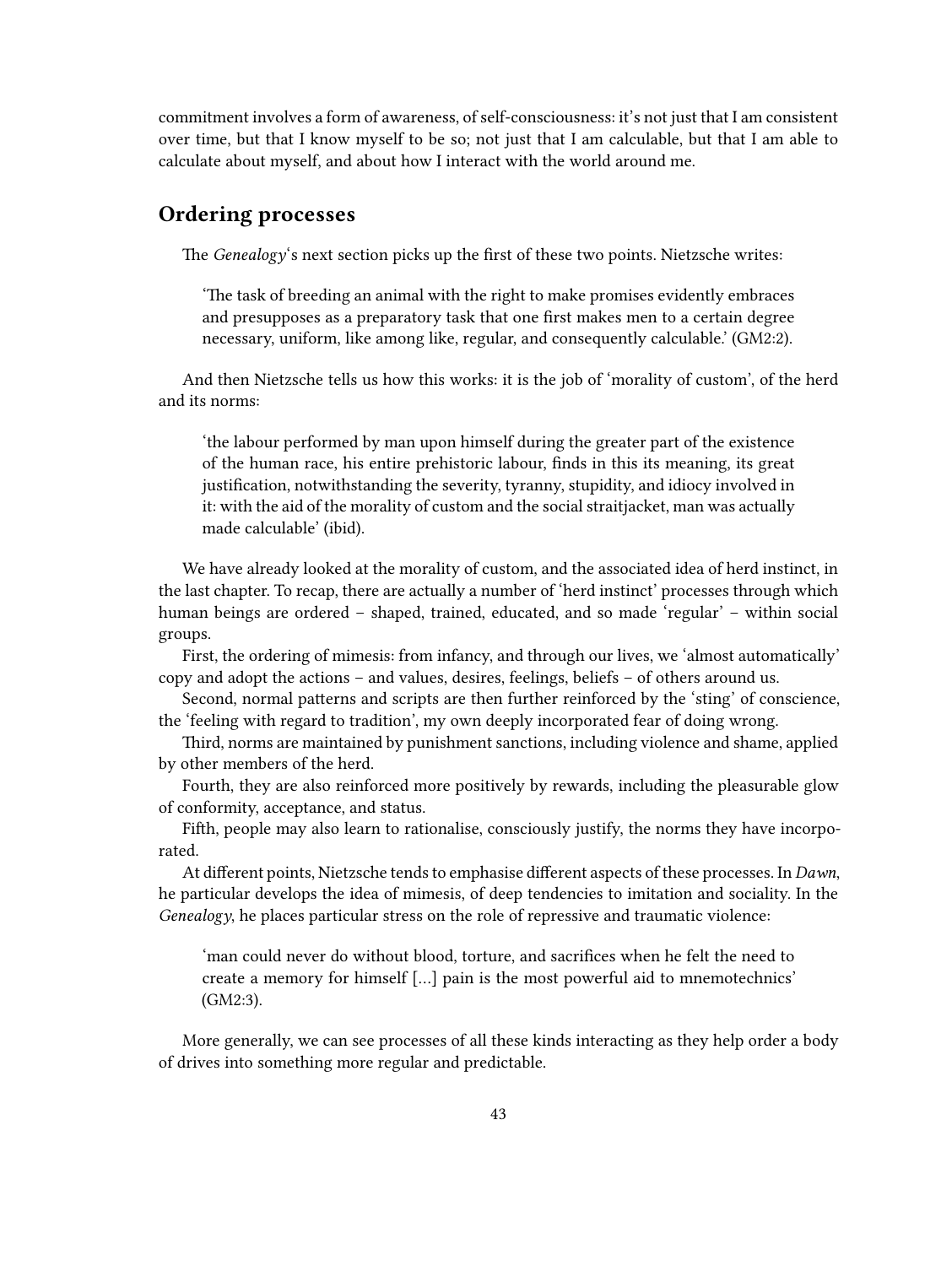#### **Self-consciousness and language**

But ordering of the body by herd processes is not all it takes to make a sovereign individual: it is only the 'preparatory stage'. Nietzsche gives quite a list of further abilities that humans need if they are going to make commitments, including:

'to distinguish necessary events from chance ones, to think causally, to see and anticipate distant eventualities as if they belonged to the present, to decide with certainty what is the goal and what the means to it, and in general be able to calculate and compute.' (GM2:1).

I won't look in detail at all of these, but they all share at least one basic thing in common: they all involve some form of consciousness – and, specifically, of self-consciousness. As we've seen, Nietzsche stresses the importance of unconscious processes. But this doesn't mean that consciousness has no power at all. It is key to individuality, and to our ability to reflect on, understand, and so transform ourselves.

One of Nietzsche's most important discussions on consciousness is in *The Gay Science*, GS354. Here he starts with the idea that:

'we could think, feel, will and remember, and we could also "act" in every sense of the word, and yet none of all this would have to "enter our consciousness" (as one says metaphorically). The whole of life would be possible without, as it were, seeing itself in a mirror.'

And yet, we do have consciousness. So, Nietzsche asks: why, what is it for? His answer, to summarise, is that humans developed consciousness alongside language, as a communicative tool. Being weak herd animals, early humans needed to express their feelings to each other – particularly, states of distress. To do this they needed words and other signs to label these states. But also, they needed to be able to identify the states to be communicated. So: some thinking (and feeling, etc.) is conscious because our ancestors developed, and we have inherited, a capacity to reflectively track or monitor mental states, in order to talk about them.

But this tracking capacity is highly limited, because it captures only those states that are able to be identified and expressed using linguistic signs. And many aspects of our psychic life cannot be captured by language: 'the world of which we can become conscious is only a surface and sign-world, a world that is made common and meaner' (GS354). Linguistic consciousness catches only the 'superlative degrees' of our mental activity (D115); it misses what is 'altogether incomparably personal, unique, and infinitely individual' (ibid).

Here is how Mattia Riccardi (2015), a recent scholar of Nietzsche, sums up: 'Nietzsche seems to hold that we re-interpret our own mental states in light of a socially developed "theory of mind": we attribute to ourselves the same type of mental states we have learnt to attribute to others.'

To clarify, in fact not all consciousness is linguistic. We have some kinds of awareness that aren't structured by language. We are conscious of sensations, feelings, colours, scents, emotions, etc., in many different ways, and not all of these can be put into words. What Nietzsche is talking about here is really only one particular kind of consciousness – but one that is certainly an important feature of our mental lives. It is the consciousness of reflection and introspection, of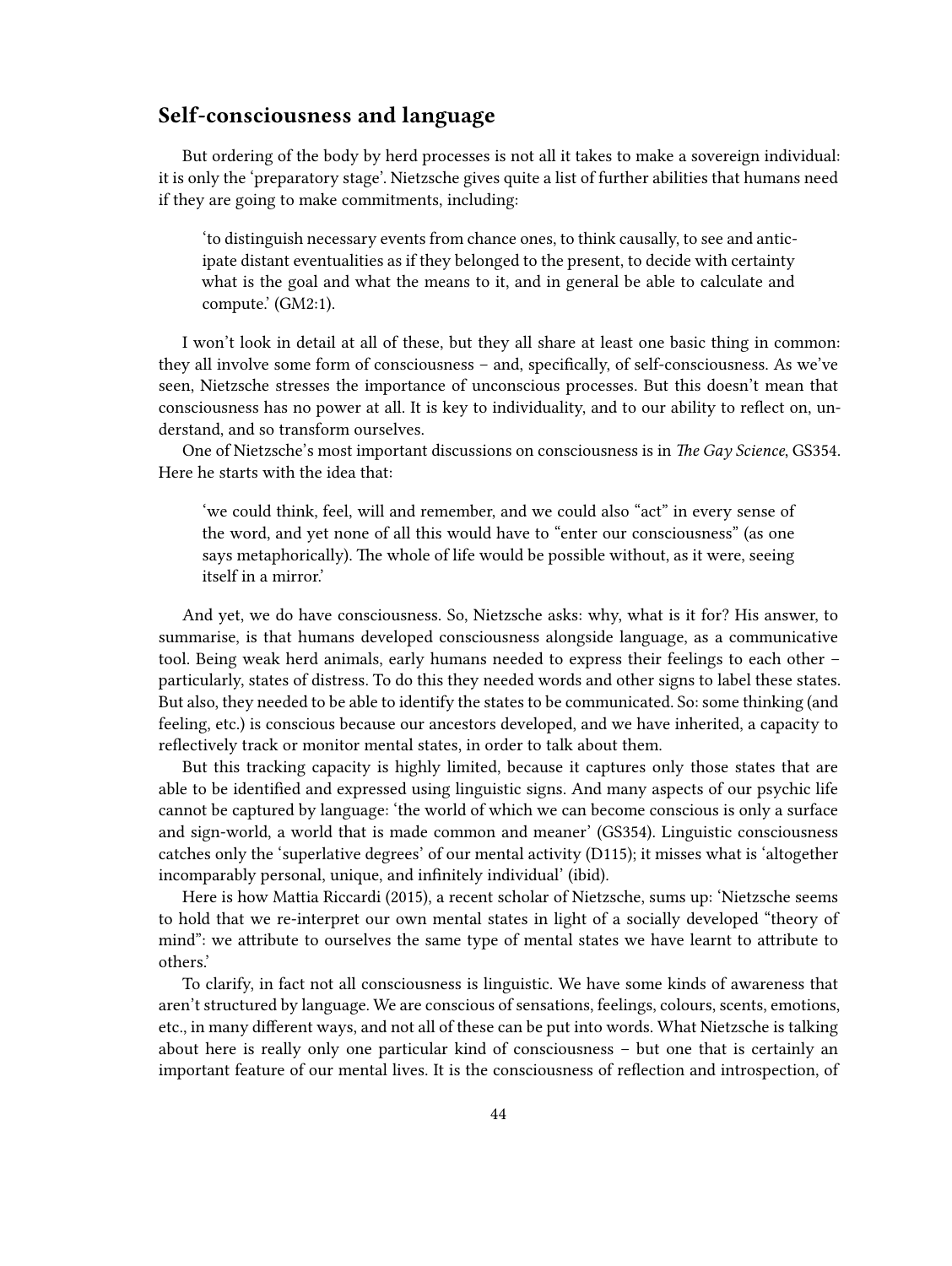deliberative thought, where this is accompanied by a kind of internal monologue or chatter. We might call it "reflective consciousness". And, whatever we think of Nietzsche's evolutionary "just so story", it is certainly tied to and shaped by language.

It may help to bring in here a more recent account of the relation between language and reflective consciousness, from the Soviet developmental psychologist Lev Vygotsky, which has strong parallels with Nietzsche's story, and adds to it.

Very summarily, Vygotsky says that reflective consciousness begins with social interactions where children are faced with 'complicated tasks' (1976:27) that they cannot solve alone, and so use linguistic signs to call on adults for help. They then 'internalise' (in a slightly different sense than Nietzsche's) these speech patterns through what starts out as 'private speech', i.e., babbling and talking to oneself). '[I]nstead of appealing to the adult, children appeal to themselves; language thus takes on an intrapersonal function in addition to its interpersonal use' (ibid).

Finally, private verbalisation becomes silent inner monologue – or dialogue, as the voice of consciousness may play more than one part. Nietzsche's conclusion is that 'consciousness does not really belong to man's individual existence but rather to his social or herd nature' (GS354). In Vygotsky's words, language users 'organise their own activities according to a social form of behaviour, they succeed in applying a social attitude to themselves' (1976:27).

Recent developmental psychologists such as Katherine Nelson (2007) have studied further these processes: particularly, how small children often talk and think through the world around them in babbling monologues, initially aloud. As we babble, question and explain, we learn to apply social categories to our own experiences and feelings, as well as to those of other people. We start to label our mental states, using words and ideas from the cultures around us. We also learn to use patterns of explanation, which involve labelling causes and effects, means and ends, as we apply "theories of mind" which are built into the everyday "folk psychology" we are taught by adults and other children around us. This includes learning to identify others, and ourselves, as individuals, beings with stable identities that persist over time. And so, as Nietzsche puts it, we learn to 'calculate and compute' the actions of others, and also our own actions.

As Nietzsche keeps telling us, linguistic consciousness and folk psychology are full of errors, misapprehensions, and simplifications. We calculate and compute, but using crude inherited tools. Still, these crude tools have made us remarkable, and deadly, animals.

#### **Interventions**

The ordering processes of herd instinct make us into regular, calculable beings. The internalisation of language and theory of mind make us into self-conscious beings who can calculate. These are both necessary conditions for becoming a sovereign individual. But there is still something more to it.

I can predict the future actions of another person, maybe the president of the United States, without having any power or influence over whether these prediction comes true. I can do this because the president is relatively predictable, and because I have the knowledge and ability to calculate about their actions.

Sometimes I also 'calculate' my own actions in a similar way. Like if someone says: 'if I see you, I'm likely to do something I regret'; or 'if I go there, I know I won't be able to handle it.'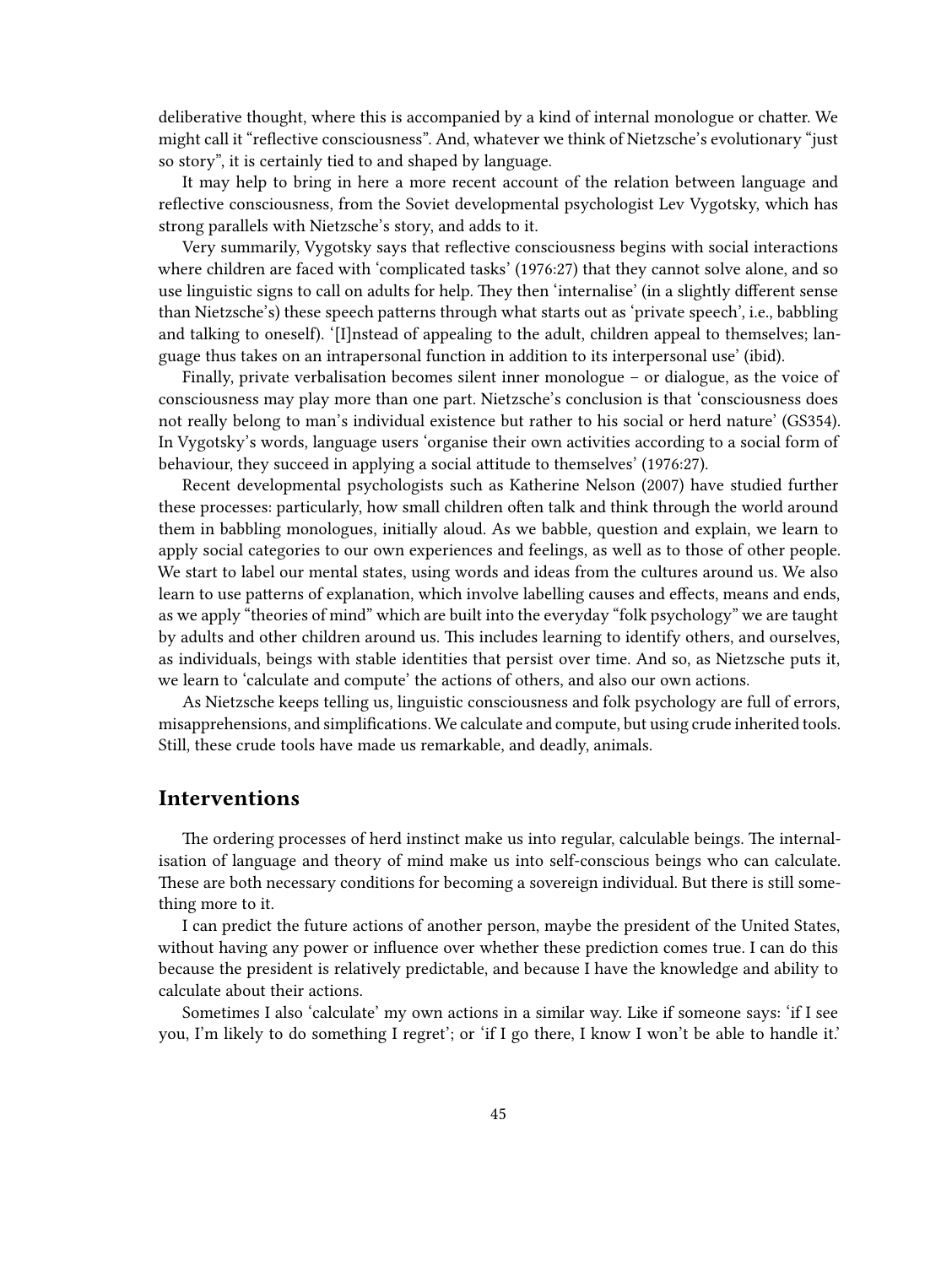Because I too am relatively calculable, I can make a prediction of what values, desires, habits and other patterns will be active in me in future, in a particular context, and so what I'm likely to do.

But a commitment, a statement of intent, is more than this.The act of making a commitment, if it is real, itself influences my future. It is not just an observation or prediction about the forces that move my body; it is also an *intervention* in these forces. In the terms of Nietzsche's psychology: making a (serious) commitment is an action that helps shape the future composition of my body of drives, my values and desires.

How does this work? In much the same way that any other kind of action can shape my future psycho-physiology. There are many ways to stimulate particular values, desires, beliefs, ideas, feelings, etc., in other people and in ourselves. E.g., I can set an alarm clock, write myself a note, tie a knot in my handkerchief, berate myself, walk past the open door of a coffee shop, move to a new environment, take a pill, put on some rousing music, watch a stirring film, call up a loved one, go for a run, remind myself of a commitment I have made, …

All of these actions are interventions in my own body of drives. All of them will have some effect on my future mental states and processes. And, if I have learnt to know myself at all, I can use these interventions to shape how I act in future.

For example, making a promise can be one such tool to help shape future activity. How does this work? Here's just one possible story: as a child the value of keeping promises was drummed into me, until it became a deeply incorporated drive. Now, whenever I make a promise, this is a trigger (Nietzsche's 'mnemotechnics') that stimulates a deep desire to uphold commitments. Maybe the stimulating act is stronger if it involves a statement signed in blood or pronounced aloud in front of witnesses. But it could also just be "saying" it to myself in an internal event of reflective consciousness. In any case, once this desire is active in my body, and if it stays alive, it will become one factor in the 'clash of motives', conscious and unconscious, that shapes my future actions. If it is strong enough to win out against other conflicting desires, then I will follow through on my statement, I will keep my promise.

So, a sovereign individual, an 'animal with the right to make promises', is this: a body of drives that is ordered and self-knowing, and composed in such a way that when she makes statements of commitment, these are not just hot air, they are tools to shape her future activity.

It is a good idea to be clear on one point here. A sovereign individual doesn't have some kind of magical "free will" that other mortals lack. Like other animals, a sovereign individual is a body of drives, of diverse patterns of valuing, desiring and acting, which are largely unconscious. But her psycho-physiology has become ordered, trained and regulated in certain ways, that make her conscious commitments effective. And this, again, may largely be due to deeply incorporated unconscious processes.<sup>1</sup>

<sup>1</sup> I don't think that Nietzsche thinks that conscious deliberations and decisions are always *epiphenomenal*: i.e., don't actually have any causal effect on action. They can make a real causal difference – just not nearly as much as we are taught to think. In the 'clash of motives' discussed in D129, the point is that a conscious deliberation is just 'one motive' amongst others, and may be outweighed by other non-conscious forces: but it is at least one motive, and sometimes might get its way.

What *is* epiphenomenal for Nietzsche, I think, is 'the will' – or, more exactly, the conscious 'feeling of willing'. Brian Leiter (2002, 2009) discusses this issue in depth. Leiter brings out Nietzsche's claim, made notably in BG19 and TI 'Four Great Errors', that 'the phenomenology of willing systematically misleads us as to the causation of our actions' (2009:122): experiences or sensations of apparently 'willing' an action (to the extent that there are such experiences) do not in fact point to any event or process that causes action. As Leiter notes, there is substantial evidence from empirical psychology and neuroscience, as surveyed by Wegner (2002), to back up Nietzsche's views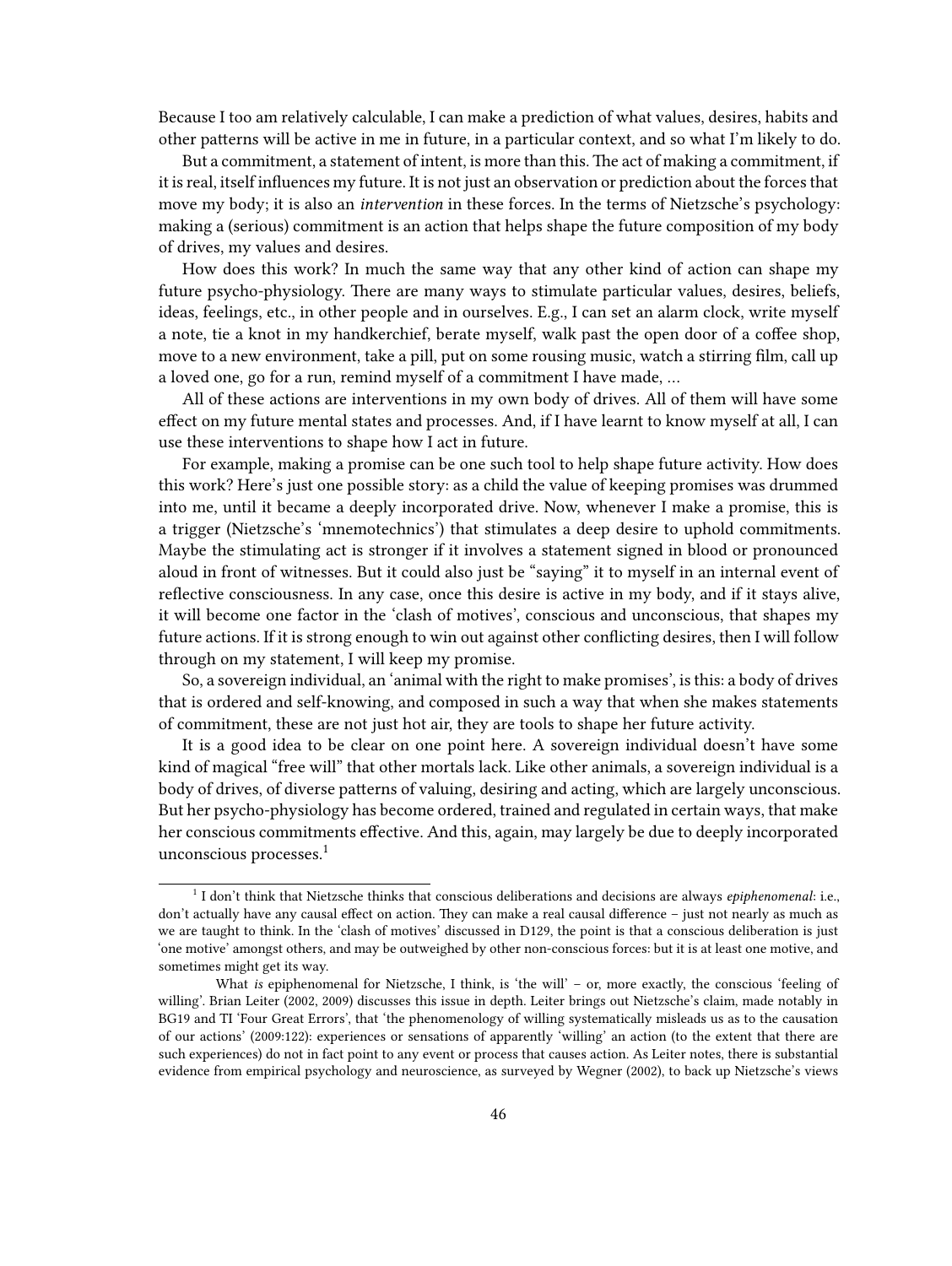## **Self-transformation**

We can now grasp the paradox of Nietzsche's account of human individuality, if paradox it is. Every step of the way, the sovereign individual is *made* what she is, a product, very largely, of social processes over which she had no control. Her drives have been ordered, regulated, by external norms. She has developed self-awareness by internalising linguistic patterns and crude folk psychologies. Her ability to intervene in her future desires is itself owing to unconscious patterns incorporated from the social environments around her.

And yet, the outcome is a being who is able to *re*-make herself. She can use conscious reflection in order to observe and understand herself, and to formulate new plans and projects. She can use her tools of intervention not just to make promises to others, but to consciously work on herself, to shape her future values, desires, and practices. Including: she can use these tools to dig out and undermine the power of norms in her own body, so fight and overcome her own attachment to herd values, desires, and practices.

Nietzsche's image of the sovereign individual is an "ideal type", an idealised case of someone who has a strong power of self-control and self-determination. More generally, human individuals have powers to make commitments – and to intervene in their own psyches in other ways – to varying degrees, which may be stronger or weaker at different times, in different contexts.

This power is never total. However much I know myself, and develop my tools and skills of self-analysis and self-transformation, there will always be many forces and patterns shaping my psychic life that I don't understand and can't fully control. It makes sense to say: individuals can intervene in their own psyches, just as they intervene in the social and material worlds around them, with lesser or greater power. But if we are 'sovereign', it is only in quite a limited sense: we are more like constitutional monarchs, or maybe puppet emperors, than lords and masters of all we survey.

Actually, Nietzsche has some other images that give a better general picture than the idea of sovereignty. In *Dawn*, he uses the image of a gardener of the drives, a self-cultivator:

'One can handle one's drives like a gardener and, though few know it, cultivate the shoots of one's anger, pity, musing, vanity as fruitfully and advantageously as beautiful fruits […]' (D560).

In *The Gay Science*, he thinks of an artist, a kind of sculptor of the self who practises the 'great and rare art' of 'giv[ing] style to one's character'. This art:

'It is practised by those who survey all the strengths and weaknesses of their nature and then fit them into an artistic plan until every one of them appears as art and reason and even weaknesses delight the eye. Here a large mass of second nature has been added; there a piece of original nature has been removed – both times through long practice and daily work at it.' (GS290).

on this point. But the kind of causally relevant conscious events I am talking about now – e.g., reflective statements of intention – are something else altogether. They need not involve any experience of willing; or if they do, it is not by virtue of this that they influence action.

Katsafanas (2005) and Riccardi (2015) also make some further points relating to how conscious states can have causal impacts within Nietzsche's drive approach, although my account differs from both of theirs.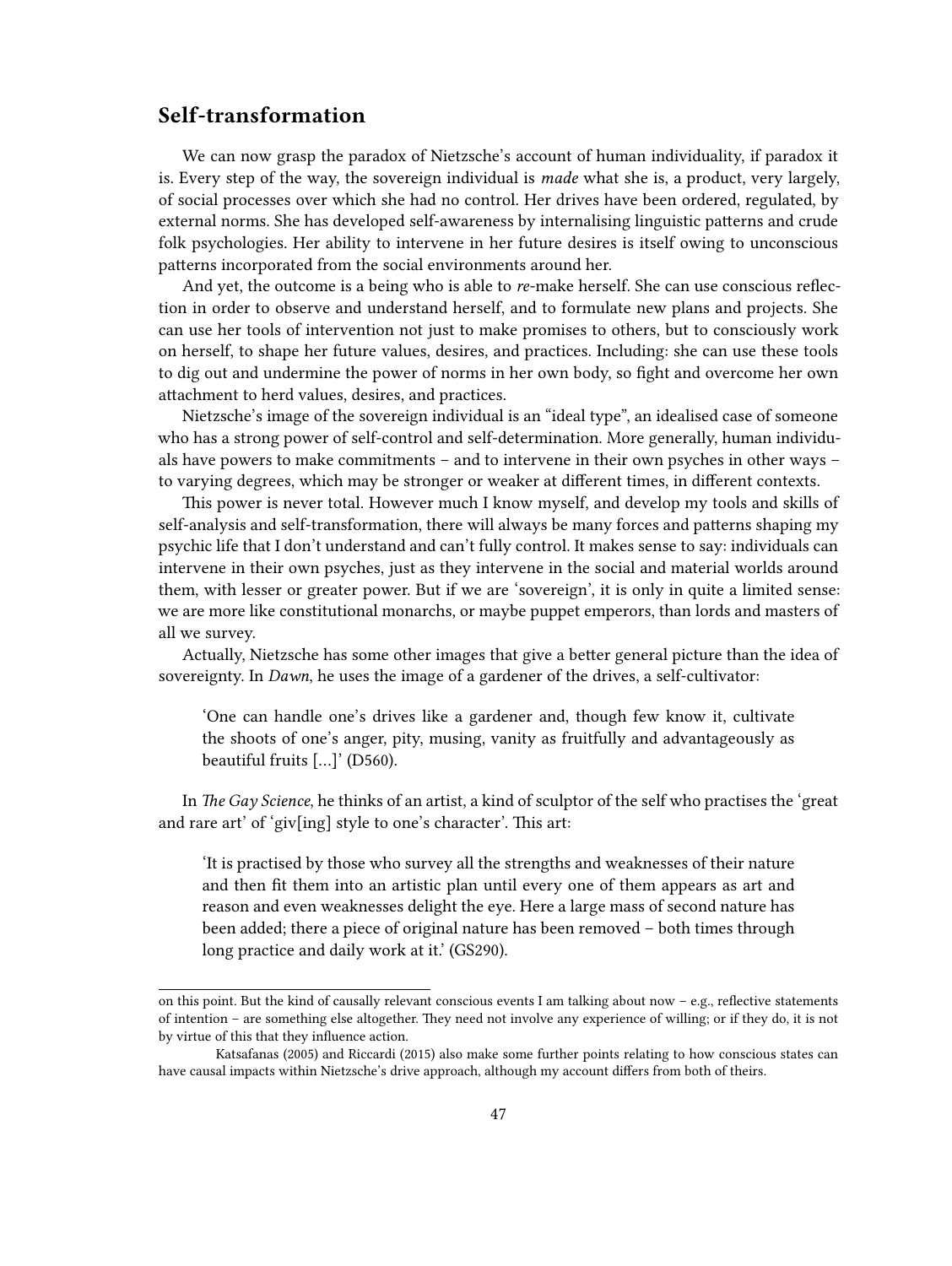The individual is not born but made. She doesn't appear unsullied from some pure pre-social source. She starts to be made, in the first instance, by 'external' forces, including the norms of the herd. But as she develops, she also acquires powers to intervene in and shape her own making, even to the point of fighting and undoing herd values. She becomes a self-transformer. This is a difficult and unending process of continuous reconstruction, undoing and redoing, which involves practice, work, skill, pain and struggle – but which can also bring beauty, delight, joy.

#### **Practices of the self**

As an afterword, it's worth mentioning another philosopher who has important things to say on these questions, Michel Foucault. Foucault's approach is strongly influenced by Nietzsche, but he adds further lines of investigation.

Where Nietzsche talks about the 'sovereign individual', Foucault uses the idea of the 'subject'. Like Nietzsche's sovereign individual, Foucault's subject is not born ready-made, but has to be 'constituted' through processes which involve, on the one hand, social forces and their relationships of power, but also the active contribution of the subject herself. Foucault introduces the term 'subjectivation' to mean 'the process by which one obtains the constitution of a subject, or more exactly, of a subjectivity, which is obviously only one of the given possibilities for organising self-consciousness' (FL:472).

As that quote suggests, Foucault thinks that a different body can have numerous self-identities or subjectivities: 'you do not have the same type of relationship to yourself when you constitute yourself as a political subject who goes to vote or speak at a meeting as when you are fulfilling your desires in a sexual relationship' (EW1:290). In general, a subjectivity is a way that someone is 'tied to his own identity by a conscience or self-knowledge' (EW3:331).

One of Foucault's main contributions, in his last works, is the study of how 'the subject constitutes itself in an active fashion through practices of the self' (EW1:291). Foucault's idea of 'practices of the self' is very close to the discussion above of tools for self-intervention, and of Nietzsche's self-sculpting and gardening of the drives. In his historical studies, Foucault looks in detail at some western self-shaping traditions, including philosophical mentoring amongst Greek philosophers and disciples, through medieval Catholic confessional practices, and Christian 'pastoral power' more generally (EW3:332). A key point is that even the ways in which we transform ourselves are not usually 'something invented by the individual himself. They are models that he finds in his culture and are proposed, suggested, imposed upon him by his culture, his society and his social group' (EW1:291). Always, then, we are both made and self-making.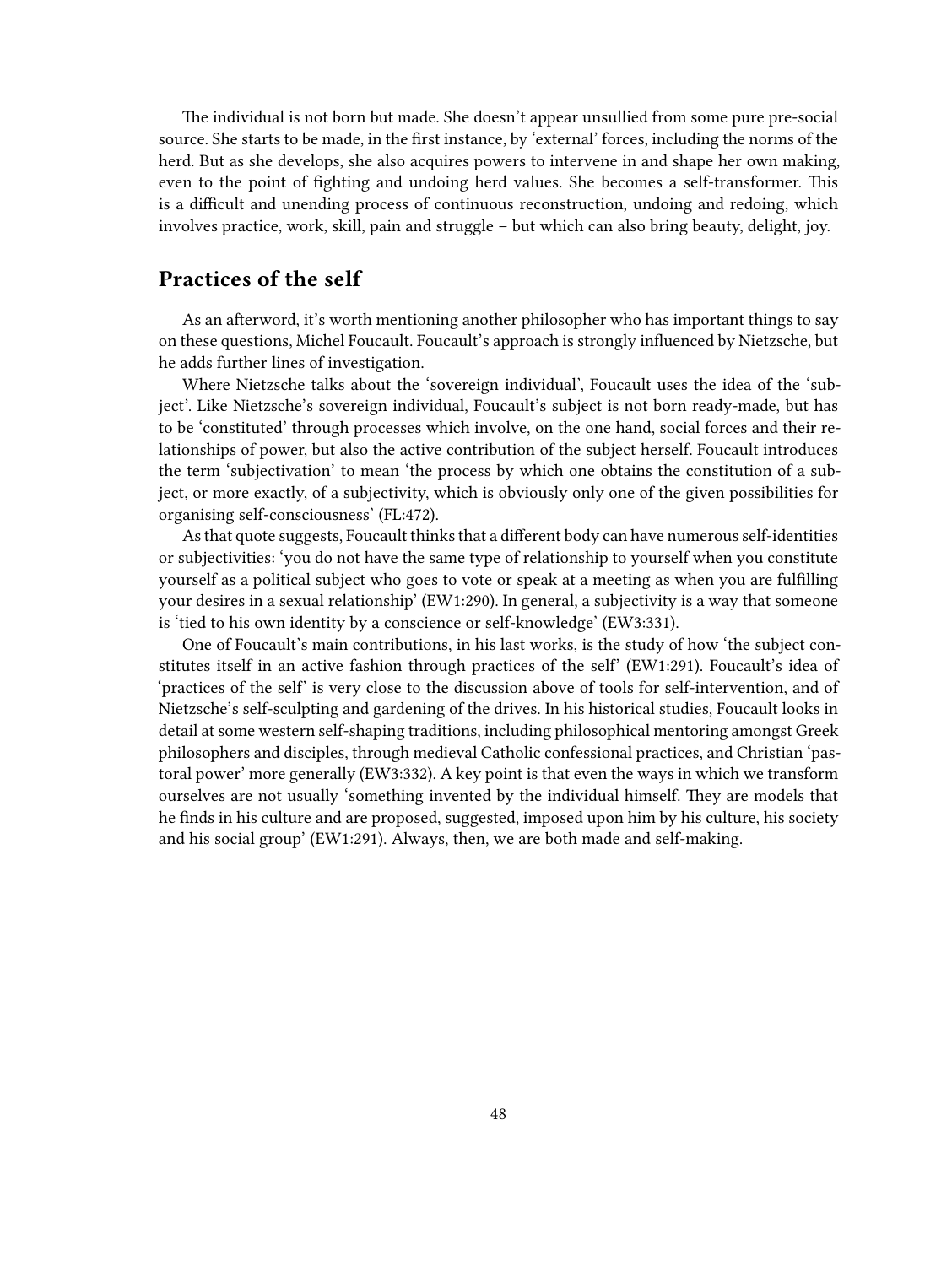# **Chapter 6. Slave morality**

We have taken a brief tour of the heart of Nietzsche's psychology. Human beings are dividual bodies of drives, composed of many diverse and changing patterns of valuing, desiring and acting. We pick up and incorporate these patterns from the social worlds around us. Our bodies are ordered by the norms of herd-like groups. But we also develop self-consciousness, and so some power to understand and re-make ourselves, becoming self-shaping individuals.

We don't choose the material we have to work on. We have been made, by ourselves but also by others. What kinds of values, desires and practices get dug into our bodies depends on the cultures we are born and grow up in.

Nietzsche has a very pluralist view of human psychology. For example, he thinks that ancient Greeks,  $19<sup>th</sup>$  century Europeans, or  $19<sup>th</sup>$  century Chinese people, typically had very different ways of valuing. He mocks and criticises 'naive' psychologists who just project their own moralities and habits of mind back onto past generations, imagining them to be eternal (see GM1:1–2, 2:12). Even the same individual can be a maelstrom of multiple and contradictory drives. And 'how differently men's instincts have grown, and might yet grow, depending on different moral climates' (GS7).

So there are no timeless universals, no fixed 'human nature'. But there are local and temporary stabilities: people who share the same environments and histories are certainly likely to share some similar psychological patterns, and particularly if they are bound together by norms and shared social scripts.

In particular, much of Nietzsche's work focuses on studying some psychological patterns that he thinks run deep in modern European culture, and are embodied in Christian morality. These patterns – resentment, guilty bad conscience, and the 'ascetic ideal' – are diseases, they make us sick, weak. And they make us passive and submissive, prone to conformity and domination. We have inherited them from our ancestors, through the conjunction of many intertwining cultural lineages and encounters, and we keep on infecting new victims. Nietzsche's major work *On the Genealogy of Morals* is a study of these diseases that, he thinks, dominate modern humans' psyches.

#### **Nietzsche's story of the state**

In the *Genealogy*, Nietzsche tells 'just so' stories about how things came to be the way they are. They can be read as historical speculations – in which case some are fascinating, some nasty, some easily dismissed by 20<sup>th</sup> century anthropology and linguistics, some still cutting edge. And/ or they can be read as psychological essays, working through the core ideas of Nietzschean drives and bodies, putting them into action.

I'll start with one of the central pieces in the jigsaw puzzle of the *Genealogy*: Nietzsche's story about the beginnings of the state, that 'coldest of cold monsters'(Z: I: *On the New Idol*).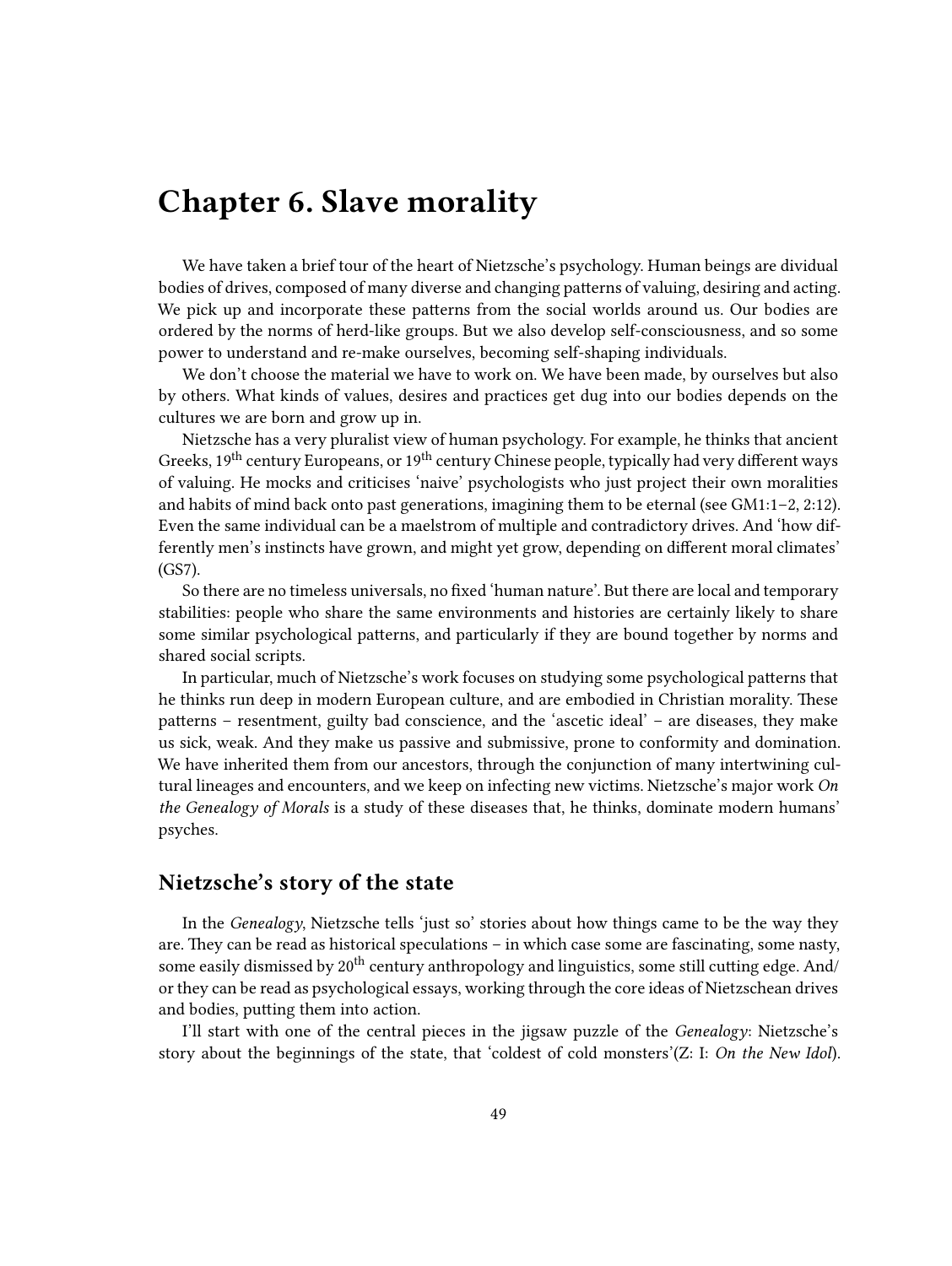In 'primeval times' (GM2:2), Nietzsche imagines, humans lived in 'the original tribal community' (GM2:19), ruled by herd instinct and the morality of custom. Tribes have figures of status: 'medicine men', prophets, and martyrs who created new values (D14, D18). Individuals imitate and adopt the values of those who are esteemed for 'their intellect, station, morality, exemplarity or reproachability' (D104). But they are broadly egalitarian, everyone more or less alike in their superstitious uniformity.

Herd morality, as we have seen, makes human bodies stupid and rigid. But it also brings them powers. A simple and rigid structuring of drives not only makes bodies calculable, it makes them strong. Strength in individuals typically comes from a 'narrowness of views, through habit become instinct … When someone acts from a few but always the same motives, his actions attain to a great degree of energy' (HH228; see also HH229, 230). A body whose patterns are harmonious, consistent, ordered, will act more concertedly.<sup>1</sup>

This point also applies to collective bodies. A strong culture is one whose people share 'habitual and indiscussable principles' (HH224). The strong 'noble' tribe is a group that is particularly 'sternly held in check inter pares by custom, respect, usage, gratitude' (GM1:11), fearful of its ancestors (GM2.19). It gains strength 'by virtue of its hardness, uniformity and simplicity of form' (BGE262), based in a strict moral code of 'intolerance' (ibid).

What happens now is the great disaster. The strong 'noble' tribe becomes a vicious 'pack of blond beasts of prey' (GM2:16). It overpowers the weaker tribes in a war of conquest (GM2:17), and sets up the state: a hierarchically ordered society, in which the noble tribe becomes a 'ruling caste', the weak tribes are turned into a subordinate caste of slaves.

To understand Nietzsche's story of the state, it can help to start with an idealised case of total domination, in which the conquerors manage to create a fully locked-down caste society. In *Beyond Good and Evil*, Nietzsche imagines an aristocratic society in which the conquered are fully instrumentalised: they are 'subjects and instruments' (ibid); 'suppressed and reduced to imperfect men, to slaves and instruments' (BGE258). The slave doesn't create any values of her own, but just receives ideas and desires passively, as instructions from above: 'in no way accustomed to positing values himself, [the common man] also accorded himself no other value than that which his master accorded him (it is the intrinsic right of masters to create values)' (BGE261).

As for the 'nobles' , they appear in a number of different lights. To the slaves, they are terrible 'beast[s] of prey', 'triumphant monster[s]' (GM1:11). Amongst each other, they are respectful friends and equals (ibid). They are also state-building 'artists' who create a social organism: 'a ruling structure that lives, in which parts and functions are delimited and co-ordinated, in which nothing whatever finds a place that has not been assigned a "meaning" in relation to the whole' (GM2:17). Nietzsche's elitism is in full flight in his view that this social body exists 'only as foundation and scaffolding upon which a select species of being is able to raise itself to a higher task' (BGE258) – namely, the creation of high 'culture'.

One point that will be important as the story unfolds is that a strict cultural separation is maintained between the two castes. Nietzsche emphasises how the masters' maintain a 'pathos of distance' (BGE257), an emotional separation from the slaves. The slaves, to them, are just beasts of burden. The nobles maintain their domination through a 'constant exercise of obedience

<sup>&</sup>lt;sup>1</sup> There is also a particularly clear statement of this idea in this later note from 1888: 'The multitude and disaggregation of the impulses and the lack of any systematic order among them results in a "weak will"; their coordination under a single dominant impulse results in a "strong will": in the first case it is the oscillation and lack of gravity; in the latter, the precision and clarity of direction'. (WP46).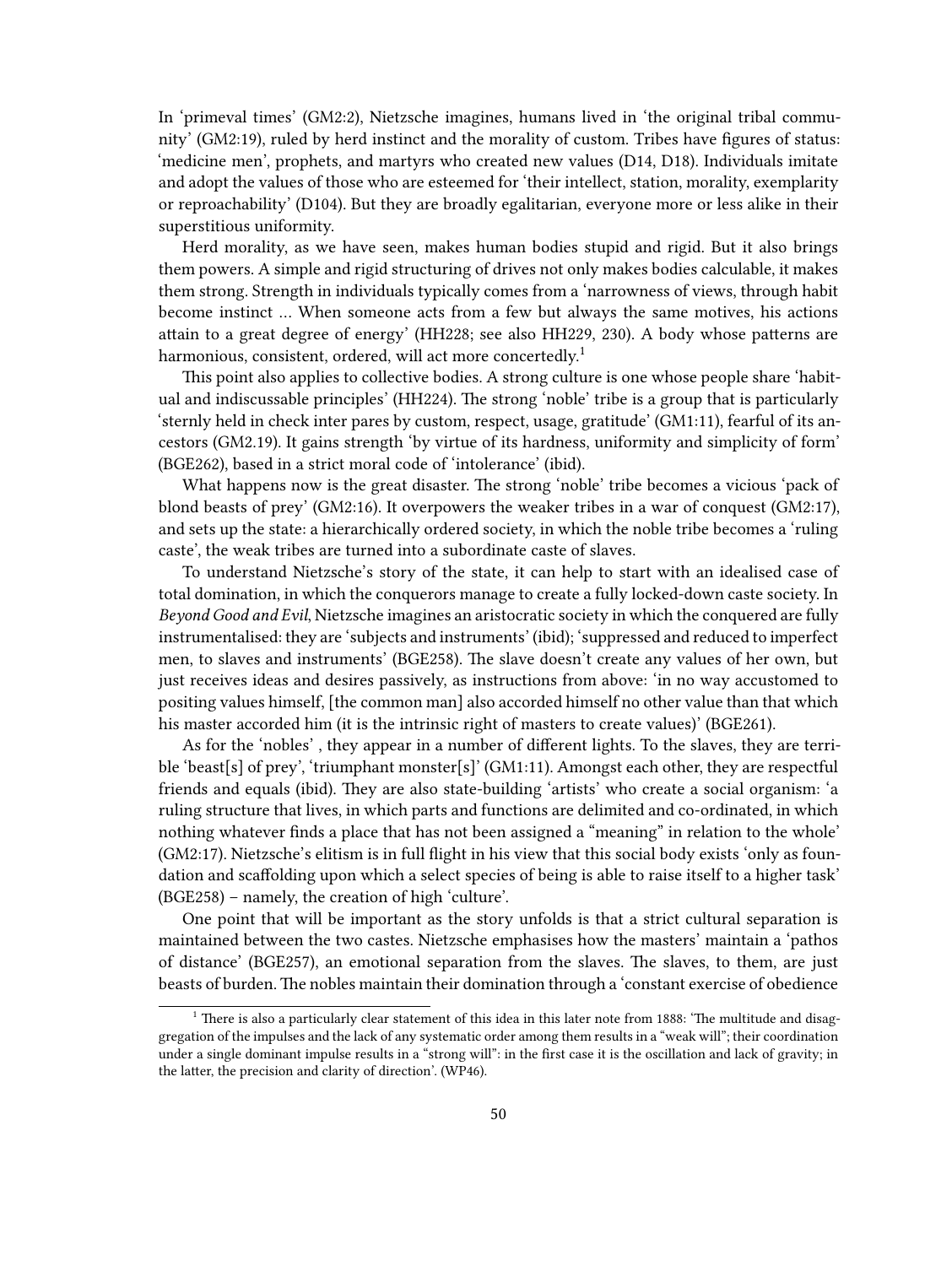and command' (BGE257) enforced with repressive violence. But they wield mastery only from a distance: 'looking out and looking down', 'holding down and holding at a distance' (BGE257). The noble 'separates himself' from and 'despises' lesser natures (BGE260); she disdains to approach the spaces of the slaves, which 'stink' (GM1:14).

But the *Genealogy* is really the story of how this ideal of total domination fails. To paraphrase Foucault: where there is domination, there is resistance. The values and desires of the slaves are not wiped out altogether. They are pushed underground, and transformed.

#### **Internalisation**

The arrival of the state was, for the enslaved, 'an ineluctable disaster which precluded all struggle' (GM2:17). Herd life already confines human beings in the 'social straitjacket' of custom, but the state takes things to a new level. The great problem for the enslaved is that they cannot 'requite' the beatings, insults, humiliations, exploitation they receive. They cannot express in action their 'aggressive instincts', values and desires that cry out to strike back. Nietzsche writes that the advent of state society made humans into 'an animal that rubbed itself raw against the bars of its cage' (GM2:16).

In contemporary language, what Nietzsche is describing is an experience of psychological *trauma*. The feminist psychiatrist Judith Herman, a pioneering figure in the study of trauma, writes:

'Trauma is an affliction of the powerless. At the moment of trauma, the victim is rendered helpless by overwhelming forces. When the force is that of nature, we speak of disasters. When the force is that of other human beings, we speak of atrocities. [...] Traumatic events are extraordinary, not because they occur rarely, but rather because they overwhelm the ordinary human adaptations to life.' (1997:33)

Very summarily, the basic phenomena of psychological trauma occur when bodies are exposed to threats that excite danger responses – arousal of the sympathetic nervous system, creating an adrenalin-fuelled state of alert – which then cannot be 'discharged' (as Nietzsche puts it) in external action. The effects of chronic, prolonged, trauma such as that experienced by many captives, are the most serious. Herman studies how captors, from prison and concentration camp guards to domestic abusers, use trauma as a weapon:

'The methods that enable one human being to enslave another are remarkably consistent. […] [they] are based upon the systematic, repetitive infliction of psychological trauma. They are the organised techniques of disempowerment and disconnection.' (ibid:77)

'All the psychological structures of the self – the image of the body, the internalised images of others, and the values and ideals that lend a person a sense of coherence and purpose – have been invaded and systematically broken down.' (ibid:93)

In the terms of Nietzsche's psycho-physiology, chronic trauma disrupts and shatters the ordering of a body of drives. It can break stable individuals down into fractured dividuals, with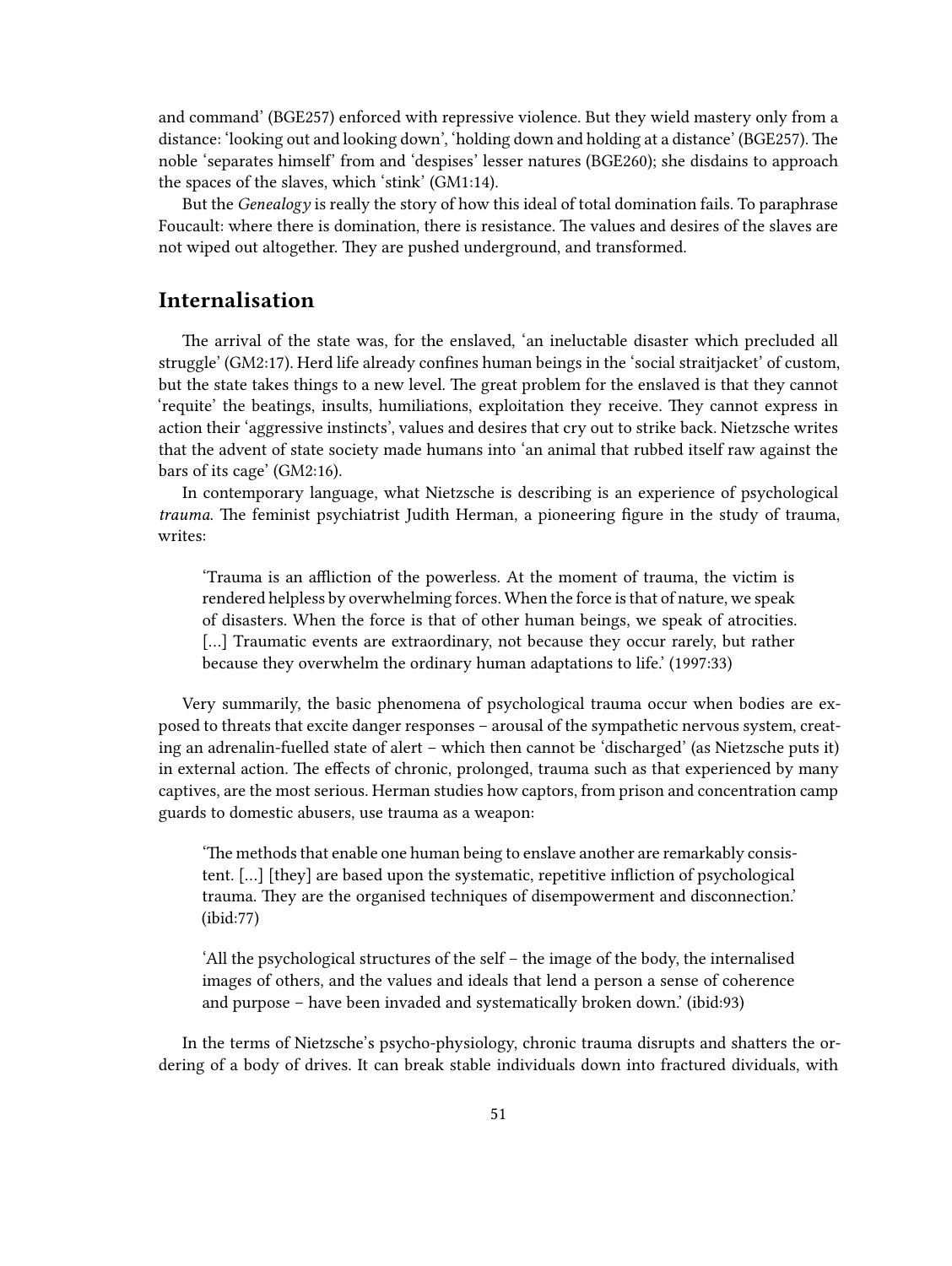a range of symptoms including obsessions or buried memories, dissociative catatonia or split personalities.

This brings us to one of Nietzsche's most important and influential psychological ideas, the theory of internalisation. Captivity blocks the expression of the slaves' aggressive drives; but these drives do not simply vanish.

'All instincts that do not discharge themselves outwardly turn inward – this is what I call the internalisation [Verinnerlichung] of man: thus it was that man developed what was later called his "soul". The entire inner world, originally as thin as if it were stretched between two membranes, expanded and extended itself, acquired depth, breadth, and height, in the same measure as outward discharge was inhibited. Those fearful bulwarks with which the state organisations protected itself against the old instincts of freedom – punishments belong amongst these bulwarks – brought about that all those instincts of wild, free, prowling man turned backward against man himself.' (GM2:16)

The punished, captured, and traumatised body of drives is weakened and fragmented. Some of its drives are blocked from action. But these blocked drives don't just disappear: instead, they are transformed, they find new activity paths.

Specifically, Nietzsche in the *Genealogy* analyses two pathological forms of internalisation: bad conscience (and the related emotion of guilt); and *ressentiment*. The full accounts are complex: multiple other psychological forces, and historical accidents, are involved in shaping the paths that internalised drives will take.

Very roughly, in 'bad conscience', blocked aggressive drives turn against their own body. Unable to attack the captor, the anger of the enslaved fixes on aspects of her own body, for example on her failings, regrets, 'sins', or on her self-image, self-identity. In *ressentiment*, blocked aggressive drives are internalised in another way. The enslaved hate the captor but hide their aggression, and instead 'compensate themselves with an imaginary revenge' (GM1:10). Their rage plays out in dreams, daydreams, empty talk, revenge fantasies.

In both cases, internalisation means: a drive pattern of valuing and desiring is transformed. Previously it followed an *external* activity path – attacking the enemy, striking a blow, or otherwise directly impacting other bodies and the social and material worlds beyond. Now its activity becomes *internal*: hidden, underground, 'subterranean' (GM1:8, 3:14), lived out only in an 'inner world'. Over time, with repetition, this new activity path of the aggressive passion becomes incorporated – fixed, habitual, deeply dug. Guilt, self-loathing, and bitterness, passive aggressivity, resentment, become normal, 'natural', responses.

#### **Slavish values**

And then, in Nietzsche's story, we have a crucial turning point in human history: not only are the activity paths of aggressive instincts transformed, but also their patterns of valuing and desiring. The slaves start to moralise their passivity, enshrining it as herd custom, with the force of the norms behind it. This is what Nietzsche calls 'the slave revolt in morality', where '*ressentiment* itself becomes creative and gives birth to values' (GM1:10). The original 'aggressive instincts' are now doubly transformed – both redirected, and resignified – until they are changed beyond all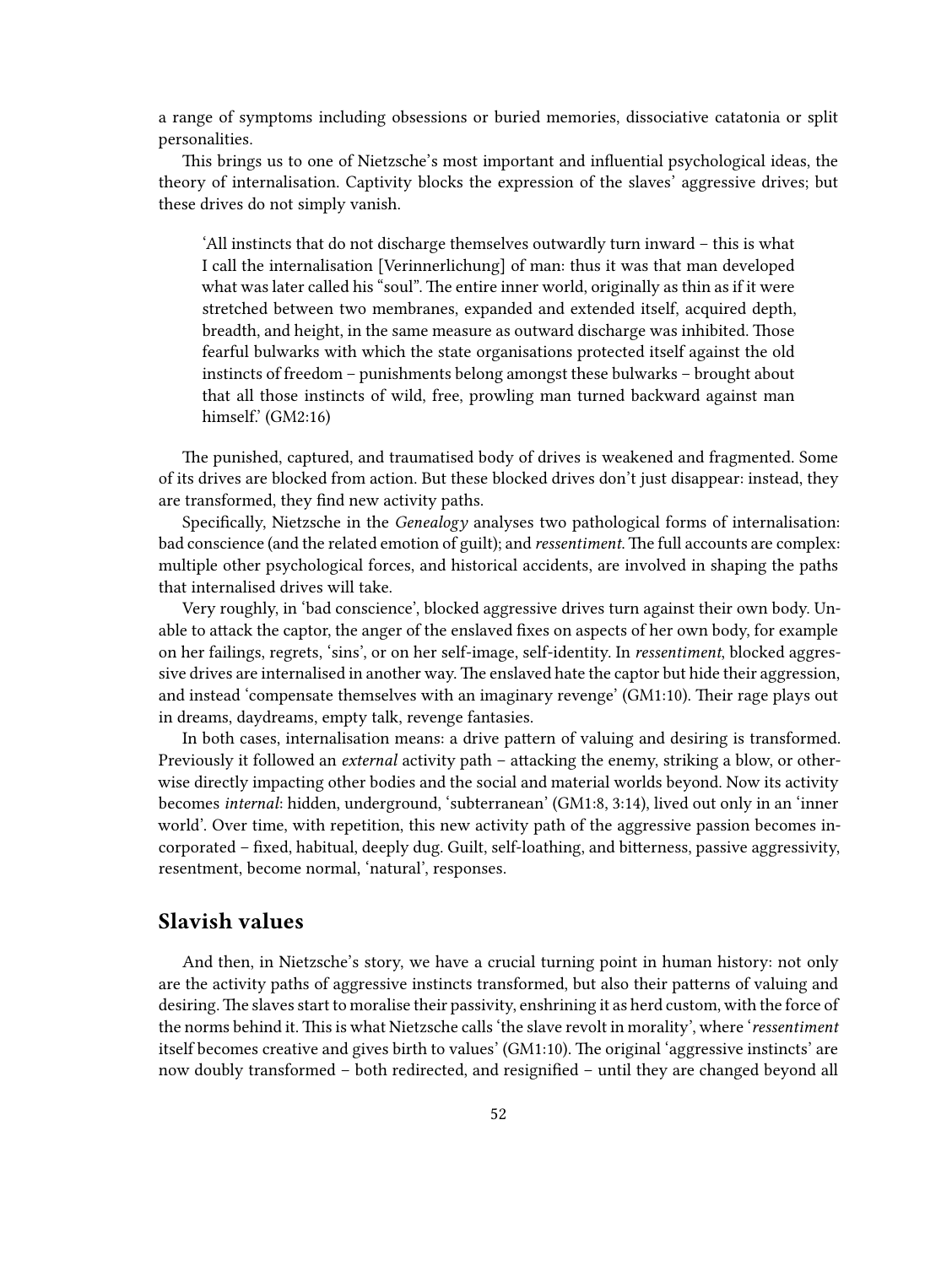recognition. By this point, the slavish drives have become something entirely new, quite different from the old desires for external requital.

This is why, although he despises the values of the slave revolt, Nietzsche is clear about their transformational impact: they have created something new. Ressentiment is what makes the human an 'interesting animal' (GM1:6). Bad conscience is 'an illness just as pregnancy is an illness' (GM2:19), and 'the womb of all ideal and imaginative phenomena' (GM2:18).

In particular, as Deleuze (1962) picks up in his deep reading of the *Genealogy* , the slavish mode of valuation is '*reactive'*. The 'active' valuing of Nietzsche's imaginary noble warriors 'develops from a triumphant affirmation of itself'. It begins with a Yes, when the nobles see their own form of life and call it good: 'filled with life and passion through and through – 'we noble ones, we good, beautiful, happy ones!'' (GM1:10). Reactive valuing, in contrast, begins with a No: the slaves see the feared enemy and call it evil:

'This inversion of the value-positing eye – this need to direct one's view outward instead of back to oneself – is of the essence of ressentiment: in order to exist, slave morality first needs a hostile external world; it needs, physiologically speaking, external stimuli in order to act at all – its action is fundamentally reaction.' (GM1:10).

To be clear, Nietzsche is not saying that all 'reactions' are slavish and sickly. There is no such problem with the 'true reaction, that of deeds' (ibid), where a body responds to 'requite' an attack or insult with physical action. Even: '*ressentiment* itself, if it should appear in the noble man, consummates and exhausts itself in an immediate reaction, and therefore does not *poison* […]' (ibid). Negation, reaction, striking back, revenge (served hot rather than cold), can be healthy. But they sicken and weaken us if, instead of being projected into external action outside the body, they are internalised, stored up, left to fester – and then, worst of all, start to guide our fundamental valuing stances and life projects, and become enshrined as morality or ideology.

Nietzsche's story is psychological: it is about a body of drives, an individual, who is captured and systematically traumatised, and who responds by creating new ways of acting and living. But it is also a collective story: numerous individuals are submitted to similar conditions of state captivity, and go through this captivity together. They must all respond to the trauma of captivity, but they can copy, share and learn from each others' responses.

In section 1:14 of the *Genealogy*, Nietzsche imagines the slaves together in what he calls the 'dark workshop of the slave revolt', an underground cavern where 'all these mutterers and counterfeiters … crouch warmly together' (ibid), sharing their curses and revenge fantasies against the masters. This is where, collectively, they experiment, develop and spread ways of responding to the trauma of enslavement by re-inventing their values and desires.

Christianity provides a set of myths, stories, rationalisations, images, that the slaves can use to frame these values, and transform as they do so. Christianity, as taken up by the slaves, is the religion of ressentiment. Ostensibly, it speaks of love and peace, humility and compassion. This moralises the passivity of the slaves: "we are not like those evil ones, the masters". But in fact it only defers and hides its violence: it carries at its heart the great revenge fantasy of the 'day of judgement', when the meek will inherit the earth, become the new masters, while the powerful are cast down and condemned to the torments of hell. (See GM1:15).

In Nietzsche's story, resentful Christian valuing first emerges amongst the conquered and subjugated. But now it has spread throughout the whole human race: even the 'masters' become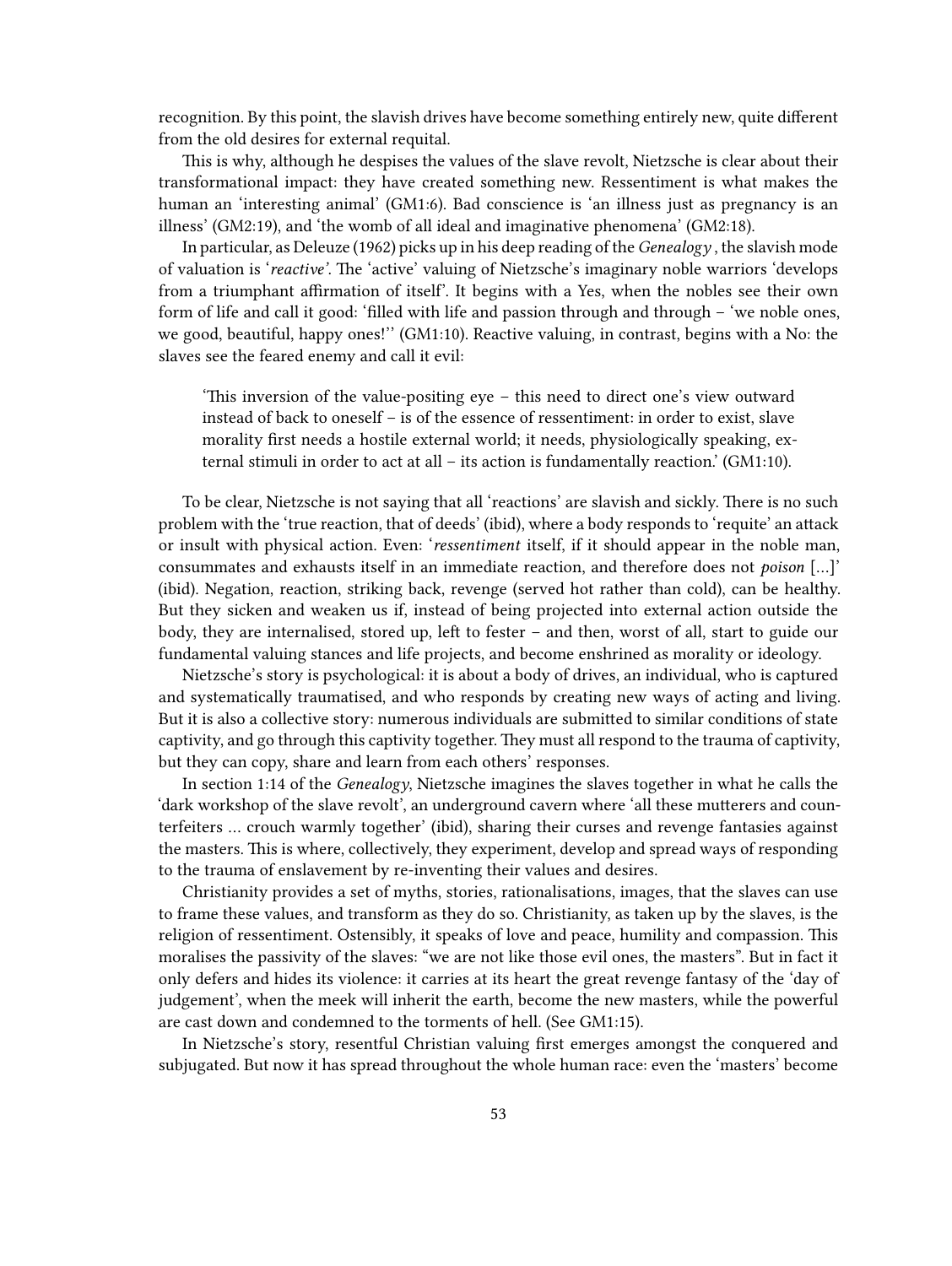corrupted with *ressentiment* and bad conscience. He sees modern society as a world turned upside down in which the majority have not just successfully revolted against the strong but largely achieved their own new form of 'tyranny' (GM3:14), after a 'fearful struggle on earth for thousands of years' (GM1:16).

This 'slave revolt', to be clear, doesn't mean an actual violent revolution. Nietzsche very rarely discusses the possibilities for active insurrection by the oppressed; and when he does, it is with scorn. For example, here is his verdict on the French Revolution:

'nothing more than a pathetic and bloody quackery, which understood how, through sudden crises, to supply a trusting Europe with the hope of a sudden recovery – and in so doing has rendered, right up to the present moment, all the politically sick impatient and dangerous' (D534)

Rather, the victory of the slave revolt is achieved not by open conquest but through contagion, as the slaves manage to transmit their debilitating values to the masters and so debase their form of life. The weak have 'poisoned the consciences of the fortunate with their own misery, with all misery, so that one day the fortunate begin to be ashamed of their good fortune'  $(GM3:14)<sup>2</sup>$ 

While there are passages such as BGE261 where Nietzsche frets about inter-caste miscegenation – 'the mixing of the blood of masters and slaves' is the cause of the 'slow rise of the democratic order of things' – the main danger is the spread of slavish values through *mimesis*. Infection is made possible by the breakdown of the 'pathos of distance', the strict cultural barrier between rulers and ruled. Nietzsche doesn't make it clear in the *Genealogy* just what causes this break down, but there seems to be an explanation in related passages of *Beyond Good and Evil*, where he develops a theme of the cyclical rise and fall of societies and human 'types'. In the early days, the warrior caste is made 'fixed and hard' by 'continual struggle against ever-constant unfavourable conditions'. But:

'In the end, however, there arises one day an easier state of affairs and the tremendous tension relaxes; perhaps there are no longer any enemies among their neighbours, and the means of life, even the enjoyment of life, are there in plenty. With one stroke the bond and constraint of the ancient discipline is broken: it is no longer felt to be a necessity, a condition of existence […]' (BGE262)

Decadence is the eventual price of the masters' success, of the abundance supplied by conquest. The 'ancient discipline' includes the pathos of distance that had maintained separation from the common herd. The result of relaxation is the sudden explosion of 'variation, whether as deviation (into the higher, rarer, more refined) or as degeneration or monstrosity' (ibid) – including the absorption of infectious slave values.

 $2$  As so often with Nietzsche's, though, we can find multiple lines of thought about how the slave revolt wins out. Here are some further explanations that Nietzsche considers in later unpublished notes: 'The values of the weak prevail because the strong have taken them over as devices of leadership' (WP863 [1888]); 'the sick and weak have more spirit, are more changeable, various, entertaining – more malicious' (WP864 [1888]) (see on this point the creativity of the weak discussed in Chapter 7); meanwhile 'the strong races decimate one another' (ibid), so leading to a cycle of periods of 'strong' and 'weak' 'races'. None of these ideas are incompatible with the main point I am making.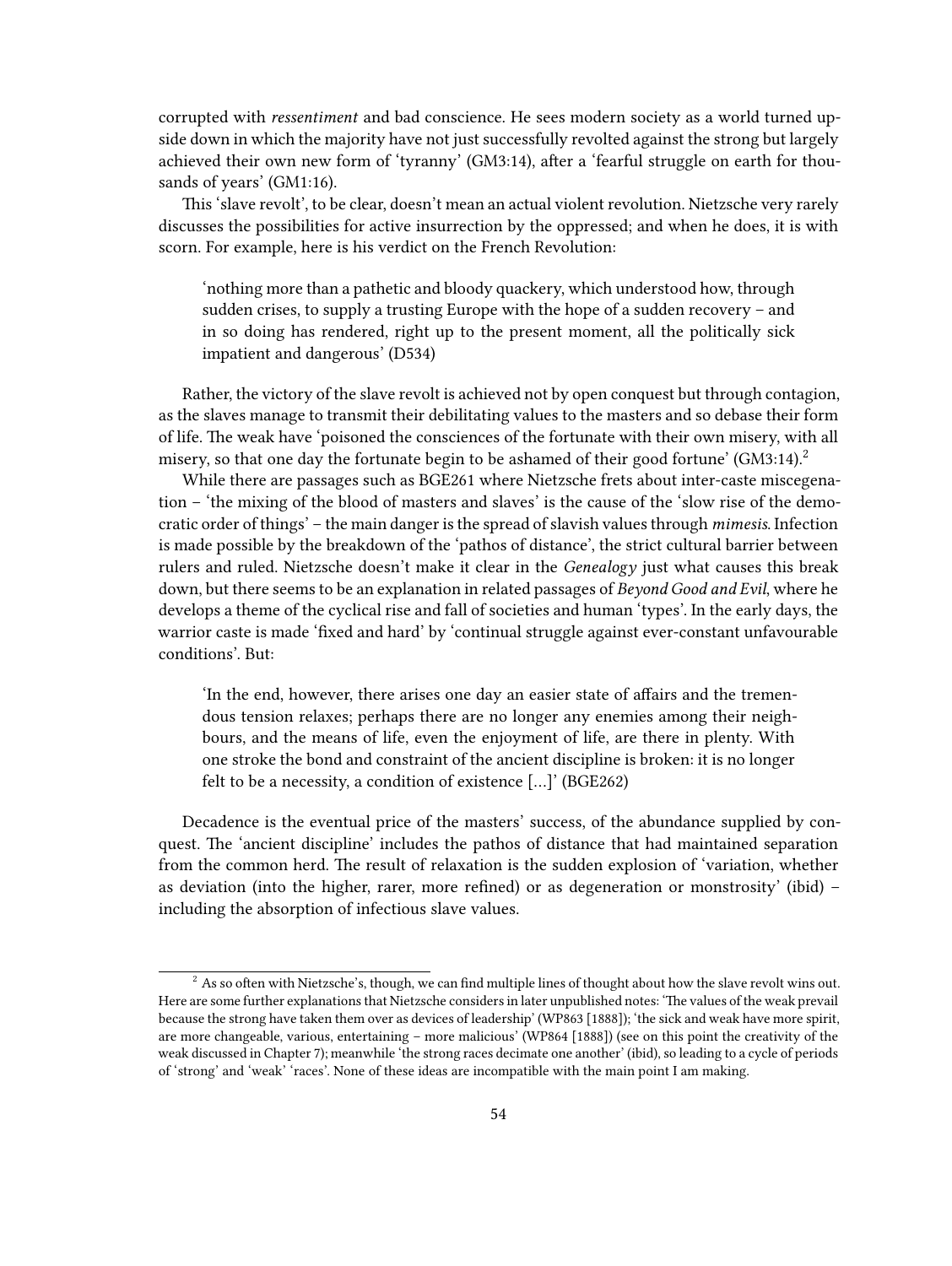### **The priests: managers of revolt**

To follow Nietzsche's story to the end we now need to introduce a third character, the priest, who plays a complex and ambivalent role. On the one hand, priests are nobles, forming an ecclesiastical as opposed to knightly ruling caste (GM1:6); on the other, they ally with the slaves. Their 'priestly mode of valuation' is both self-affirmative, and sickly vengeful (GM1:7).

In the third essay of the *Genealogy*, we see the priests playing off both sides as they further their own project of domination. Their basic strategy or 'art' involves exploiting the weakness of damaged and disordered bodies to acquire 'dominion over the suffering' (GM3:15), the 'concentration and organisation of the sick' (GM3:16). To do this priests pose as 'physicians' offering 'remedies' for the suffering of the weak. Priestly domination is consensual: the weak come to them not under coercion but because of the relief they offer from pain that has already been inflicted by the warrior-masters, and spread by slavish contamination. However these remedies, rather than curing or strengthening, are temporary palliatives that only make their patients weaker and more dependent (GM3:17); 'when he then stills the pain of the wound, he at the same time infects the wound' (GM3:15).

Initially, the priest's function as quack-doctor serves the noble project of maintaining a hierarchical social organism. Because of their caste segregation, the masters are unable to influence how the slaves respond to the trauma of conquest. The priests, on the other hand, are in direct and continuing contact with the slaves – they are not just predators, but 'shepherds' (GM3:15). They do the dirty work of managing the psychic consequences of conquest: they fight 'with cunning and severity and in secret against anarchy and ever-threatening disintegration within the herd, in which the most dangerous of explosives, *ressentiment*, is constantly accumulating' (ibid). Priestly pseudo- therapy delays the danger of the slave revolt by providing 'harmless' activity paths that function to:

'render the sick to a certain degree harmless, to work the self-destruction of the incurable, to redirect the ressentiment of the less severely afflicted sternly back upon themselves […] and in this way to exploit the bad instincts of all sufferers for the purpose of self-discipline, self-surveillance and self-overcoming' (GM3:16)

But when they get the chance the priests will also turn their art against the masters. As the masters grow decadent and lose their 'discipline', points of weakness appear which the priests can target and deepen. The priest 'walks among the other beasts of prey […] determined to sow this soil with misery, discord, and self-contradiction where he can' (ibid); in his presence 'everything healthy necessarily grows sick' (ibid). In particular, the priests sink their teeth into the nobles once these have become infected by altruistic valuing, so begun to 'be ashamed of their good fortune', to 'doubt their right to happiness' (GM3:14), and started to feel the need of a meaning for their existence.

To be more precise, the priests' 'remedies' consist in a number of pseudo-therapeutic methods, which basically mirror the techniques for drive therapy Nietzsche investigated in *Dawn* (particularly D109). The first is a kind of 'hibernation' (GM3:17): 'the hypnotic muting of all sensitivity' (GM3:18) which works to 'reduce the feeling of life in general to its lowest point' (GM3:17) by avoiding and reducing all psycho-physiological stimuli. The second, particularly apt for the 'lower classes', is repetitive 'mechanical activity' – also known as work (GM3:18). The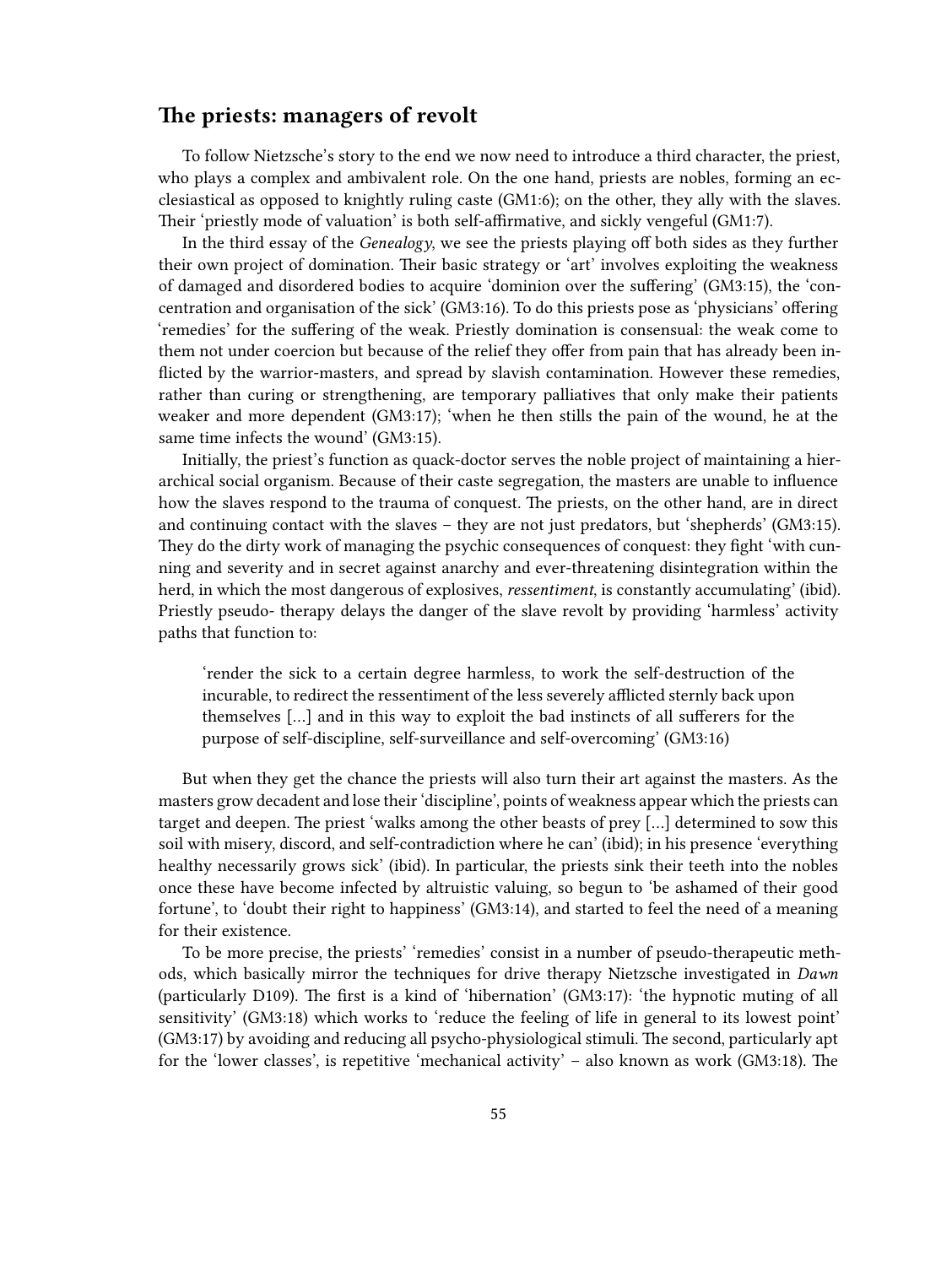third involves 'petty pleasures', of which Nietzsche's main example is the pleasure of sociability or 'mutual helpfulness' in forming herd associations (ibid). Number four involves temporary cathartic release through 'orgies of feeling'. All 'great affects' can be used in this way, unleashing the 'whole pack of savage hounds' of the more passionate drives (GM3:20) – but the favourite orgiastic affect, and the one with the most destructive effects, is guilt  $(GM3:20-22).$ <sup>3</sup>

#### **Slave morality today**

The hallmarks of slave morality are: passivity before power; while aggression is internalised, hidden and deferred. As Nietzsche looks out on the 19<sup>th</sup> century, he sees Christian dogma retreating, but its slavish value-patterns are as strong as ever. We continue to live in state societies that force aggression inwards. And we continue to respond in the same ways, as we are still educated into values and desires that moralise passivity, guilt, and ressentiment. Modern Europeans with their post-Christian values and practices have inherited key characteristics from these ancient adaptations of the slaves, and continue to reproduce them – although, certainly, with lots of other transformations taking place along the way.

Nietzsche thinks that basically all modern europeans have been thoroughly contaminated by slavish valuing – bad conscience, ressentiment, and christian moral patterns. But he particularly condemns recent revolutionary ideologies, above all socialism and anarchism, as the inheritors of Christian morality. The 'socialist pied pipers who want to inflame you with mad hopes' (D206) are just priests in new clothes.

Just like the priests, the leaders of the Left teach revenge against the masters, but eternally delayed to the mythical 'day of judgement'. They 'enjoin you to be prepared and nothing more, prepared at any moment such that you are waiting and waiting for something external, but otherwise you continue to live in every way the same way as you had otherwise lived before […]' (D206). Today's managers of *ressentiment* apply the same techniques: repetitive work, zombielike hibernation of the passions, the pleasures of herd sociability, punctuated by orgies of nationalist bile, the five-minute hate, when a safety valve is needed.

Anarchists come off even worse. In references scattered throughout his later books, Nietzsche fingers anarchism as just about the most vicious recent form of christian morality. 'But first a word in the ear of the psychologists, provided that they have any desire to study *ressentiment* itself up close for once: this plant grows most beautifully nowadays among anarchists and anti-Semites […]' (GM2:11). Nietzsche makes a number of claims against anarchism, but perhaps the main one, and the most telling, is this:

 $3$  There are strong similarities between the priests' remedies and the techniques of drive therapy that Nietzsche listed in D109 as 'methods of combating the intensity of a drive'. Most clearly, 'hibernation' reprises the sixth method of D109, 'general debilitation and exhaustion', which Nietzsche already associated with asceticism. Like work, the second method of D109 involves imposing periodisation or routine on drives. The third method of D109 involves orgiastic 'wild, uncontrolled gratification of a drive' – although in this case only 'in order to become disgusted with it'. Just like the techniques of D109, the priestly methods fundamentally involve developing control over drive patterns by nourishing, starving, or re-directing them. But, of course, there are also crucial differences. Priestly therapy is not conducted autonomously, but under watchful guidance. And whereas the aim of *Dawn*'s techniques is to bring empowering order to the individual body, all the priestly techniques do is temporarily suppress painful affects, and in the long run weaken the body. The techniques work with the same underlying psycho-physiological drive principles, but have very different outcomes: on the one hand, individual self- mastery; on the other, domination by the pseudotherapist.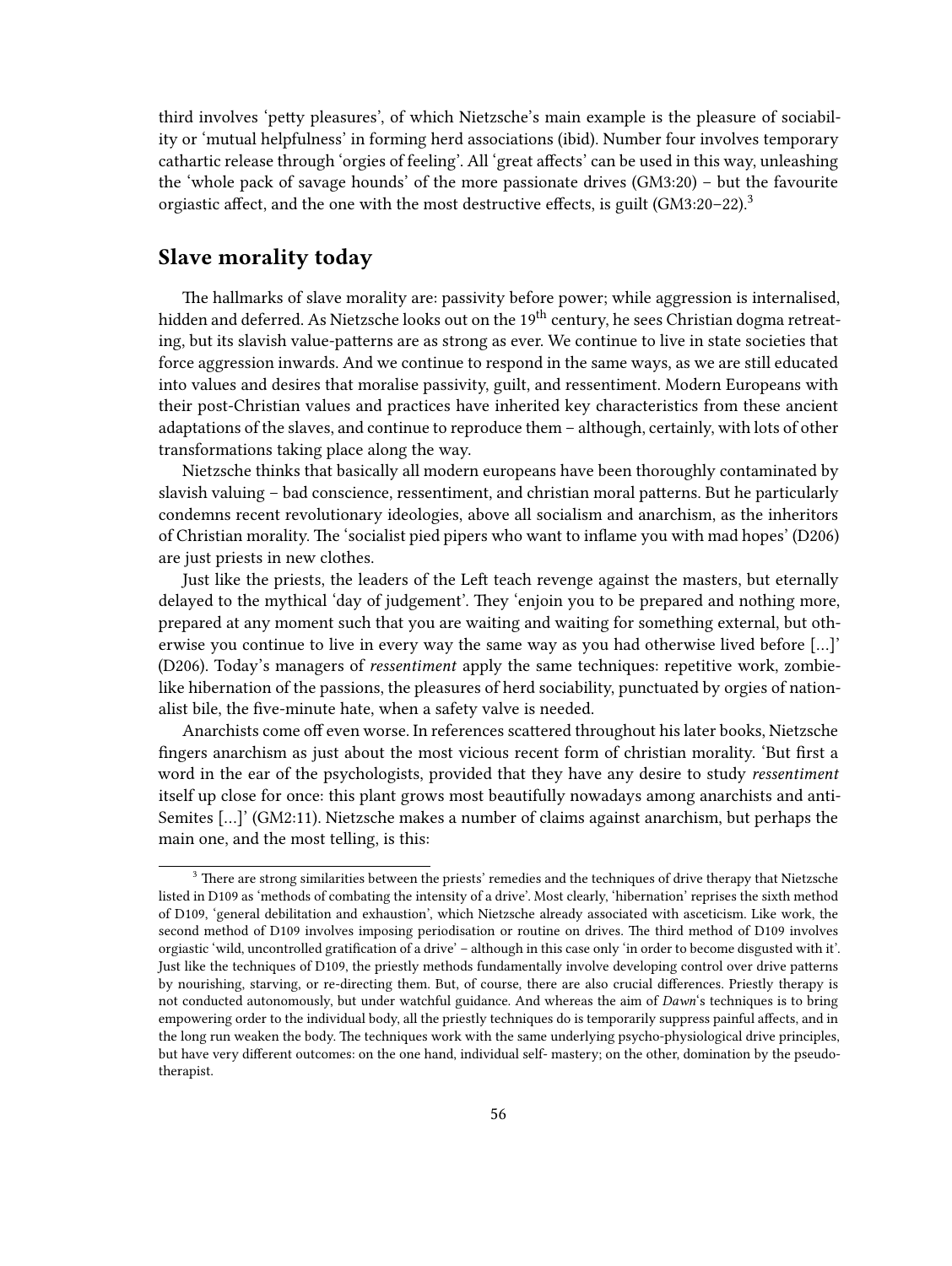'Christian and anarchist. […] The "last judgment" is the sweet comfort of revenge — the revolution, which the socialist worker also awaits, but conceived as a little farther off. The "beyond" — why a beyond, if not as a means for besmirching this world?' (TI 34).

Anarchists inherit the Christians' hatred of life. Their valuing remains entirely 'reactive': i.e., focused obsessively on the evil figure of the enemy, rather than on their own affirmative values. Because they don't have the strength or boldness to act, they have internalised their aggression and allowed it to fester into fantasies of revenge – waiting for the great revolutionary judgement day. They poison minds and hearts, try to infect everyone with their sickness. And so anarchist ideology is, again, a construction to rationalise and sanctify what is really just a nasty little disease.

It's easy enough to point out that Nietzsche actually knew very little about anarchism (see Appendix 1 for a full discussion). But I don't deny that his criticism bites. Now, as then, there are many anarcho-christian strands in anarchist thought and practice: we continue to recreate priestly castes, eternal delays, judgement day fantasies, martyr complexes, etc. At the same time, now as then, there are other very different strands and currents that affirm life, joy, creativity, active attack in the present.

The key Nietzschean point is, once again: human beings (anarchist or otherwise) are complex bodies composed of a tangle of many often contradictory drives and passions, inherited and transformed in strange ways. And we have potentials to respond to oppression in many different ways, passively or actively. Slave morality is in all of us; so are the active passions we can use to uproot and overcome it.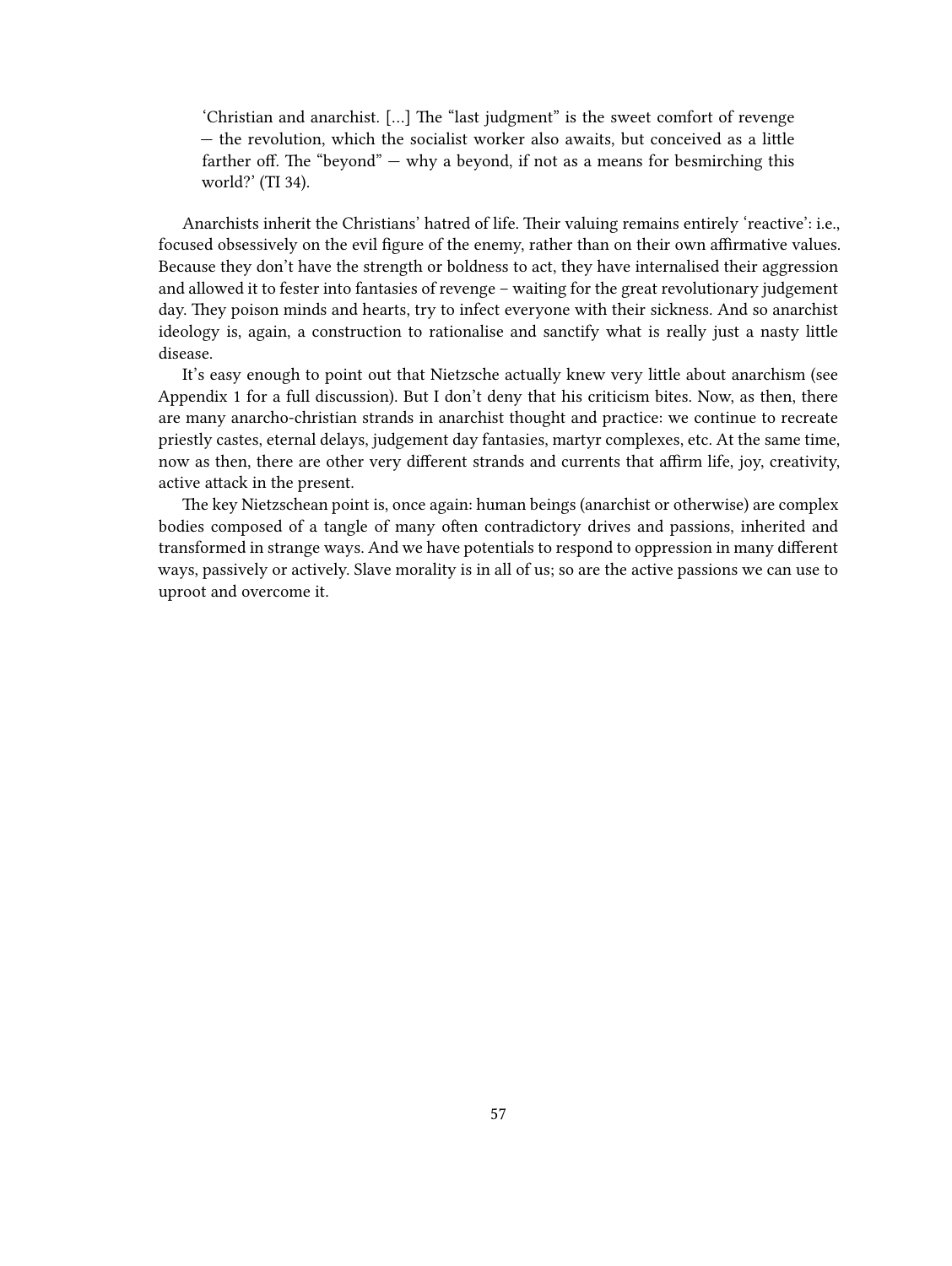# **Chapter 7. Free spirits**

Philosophy is not just idle curiosity. It can help us find ways to live, and ways to re-make ourselves. Thinking about this, Nietzsche sketches a number of ideals or targets, who become characters in his work. The most famous is the 'Übermensch' or 'Over-human', representing a form of post-human life that has gone beyond the deeply incorporated 'errors' and sicknesses of the human.<sup>1</sup> Another ambiguous figure is the 'philosopher' herself: sometimes attacked or ridiculed, other times held up as a model, at least in the form of the potential 'philosopher of the future'.

But Nietzsche's most consistent positive character, the one he dedicates a series of three books to and keeps returning to until the end, is the 'free spirit'. The free spirit is an individual who has become freed from the rigid herd life of norm and custom, and so able to create new ideas, new values and ways of living. But, as with all Nietzsche's characters, this is not a simple hero figure, the free spirit is a complex and challenging image.

#### **Creativity of the weak**

In *Human, All Too Human*, the first of the free spirit books, Nietzsche explains:

'He is called a free spirit who thinks differently from what, on the basis of his origins, environment, his class or profession, or on the basis of the dominant view of his age, would have been expected of him. He is the exception, the fettered spirits are the rule.' (HH225).

This section is called 'Free spirit a relative concept'. There is no pure or 'absolute' free spirit, just those who have broken at least some of the 'fetters' or chains of the norms of their particular herds, who think (and feel, value, desire, act) differently. Free spirits are the opposite of good citizens. They are solitary (HH625), they 'prefer to fly alone' (HH426), they don't care about politics or social status (HH291, HH438, HH625). Instead, walking their own paths, traditionally labelled mad, they become inventors, creators of new values.

But then comes the twist: free spirits are weak. Even 'degenerate' (HH224). In particular, they're usually bad at action. The free spirit stands in contrast to the strong and resolute 'man of action' (HH281-6). The strong body is conservative, rigid, made stable by the discipline of custom and herd instinct: she only knows how to do a few things, but she does them well, and has no problem making decisions. The free spirit's problem is that she has too many 'possibilities to choose from' (HH228), 'too many motives and points of view' (HH230). She is a disordered, divided body, rich in values and perspectives.

<sup>&</sup>lt;sup>1</sup> I'm not going to say anything more about *Uebermenschen* in this book. For some interesting philosophical explorations of Nietzsche's post- or maybe trans-humanist thinking, see Keith Ansell Pearson's book *Viroid Life* (1994).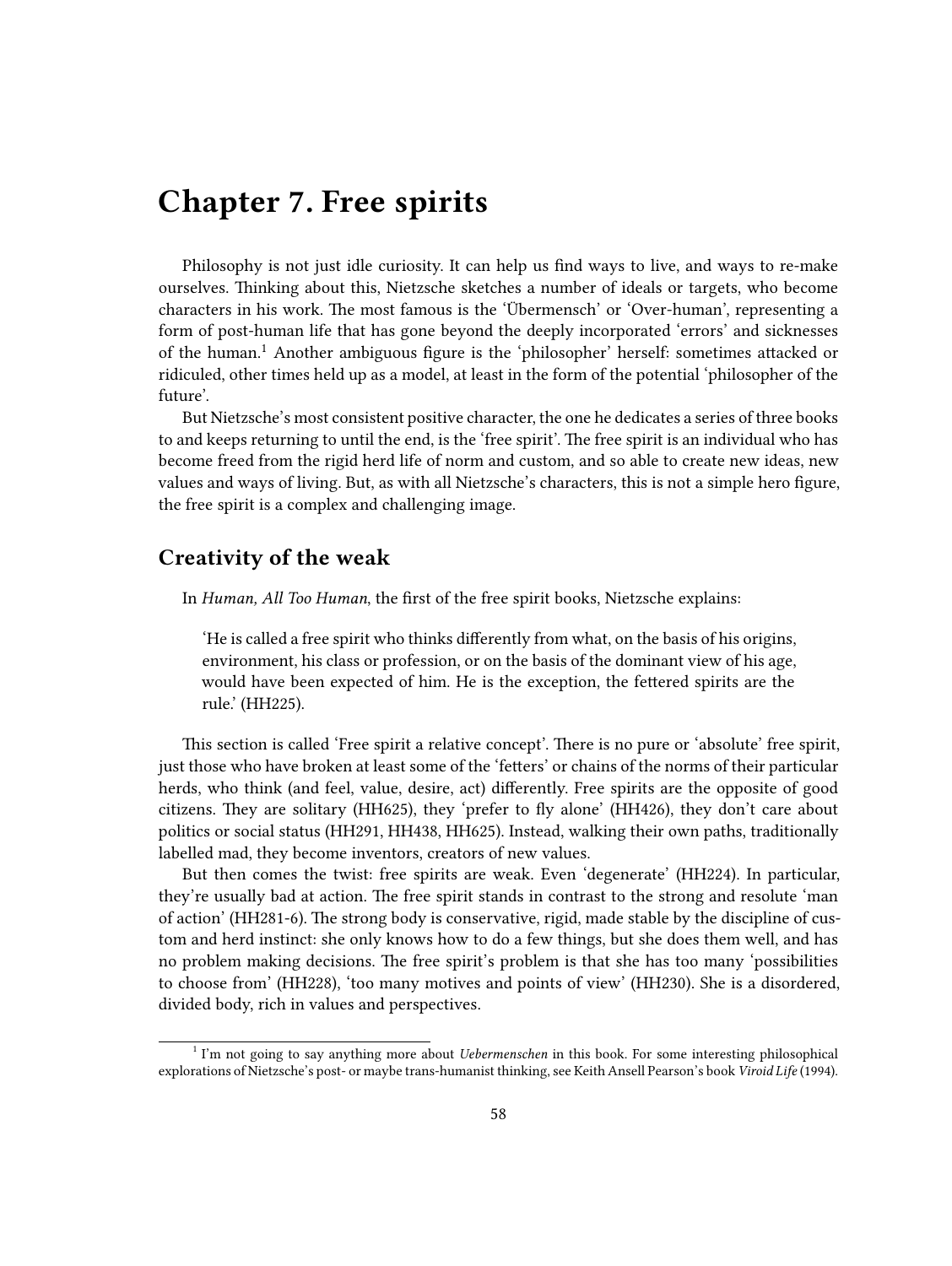Free spirits are those who 'attempt new things, and in general, many things' (HH224), but they usually fail – 'countless numbers of this kind perish on account of their weakness without producing any very visible effect' (ibid). However, a few lucky hits create 'progress' (ibid). Here Nietzsche imagines a division of labour in human cultural evolution: 'The strongest natures preserve the type, the weaker help it to evolve'. The free spirits make everything that's interesting, but it would all die out without the herd to carry on.

It may be surprising that Nietzsche, here, connects creativity to weakness because, particularly in his later works, he can come across as a strident worshipper of strength. But actually this idea keeps running through his thinking, though sometimes as a subterranean current. For example: it is the slaves, the weak and sickly, who start to make humanity into an 'interesting animal' (GM1:6) as they respond – creatively, if pathologically – to the trauma of their captivity by the state.

In *Human, All Too Human* Nietzsche is very open on this point of creative weakness. It has a double aspect. On the one hand, bodies are weak because they are divided, full of diverse and clashing patterns – and the chaotic interaction of these creates new things. But also, weak bodies meet obstacles, opposing forces and adverse environments, and these set-backs and blocks prompt invention. Nietzsche goes through a run of images reflecting on creative 'genius'. A prisoner locked in a cell 'uses his wits in the search of a means of escape' (HH231); 'someone lost in a forest … sometimes discovers a path which no one knows' (ibid.); 'a mutilation, crippling, a serious deficiency in an organ offers the occasion for an uncommonly successful development of another organ' (ibid). In general, 'genius' arises as a response to 'mistreat[ment] and torment':

'a spark as it were thrown off by the fearful energy thus ignited, the light of genius will suddenly flare up; the will, made wild like a horse under the rider's spur, will then break out and leap over into another domain' (HH233)

In the next books of the 'Free Spirit' trilogy, *Dawn* and *The Gay Science*, Nietzsche reflects often on weakness, sickness, and convalescence. At the time he was writing these books, he was physically ill, suffering from a strange mix of ailments including splitting headaches and nearblindness. He values strength and health, the return of life, but also the knowledge, particularly self-knowledge, that comes through suffering, inactivity, going-inwards, and convalescence.

Actually Nietzsche's 'ideal' or target in *Human, All Too Human* is not the free spirit as such. At least, not the weak free spirit who gets destroyed by her internal contradictions or by the hostile world. Sickness can be creative, but we need the strength to keep on our feet. So this is maybe the key question of the book:

'What means are there of nonetheless rendering [the free spirit] relatively strong, so that he shall at least make his way and not ineffectually perish? How does the strong spirit (esprit fort) come into being? This is in the individual case the question how genius is produced. Whence comes the energy, the inflexible strength, the endurance with which the individual thinks, in opposition to tradition, to attain to a wholly individual perception of the world?' (HH230).

The free spirit's difference and creativity is produced by her divided and multiple body. But this multiplicity tends to weaken. And, setting herself against the herd, she needs even more strength than others. Where can she find it?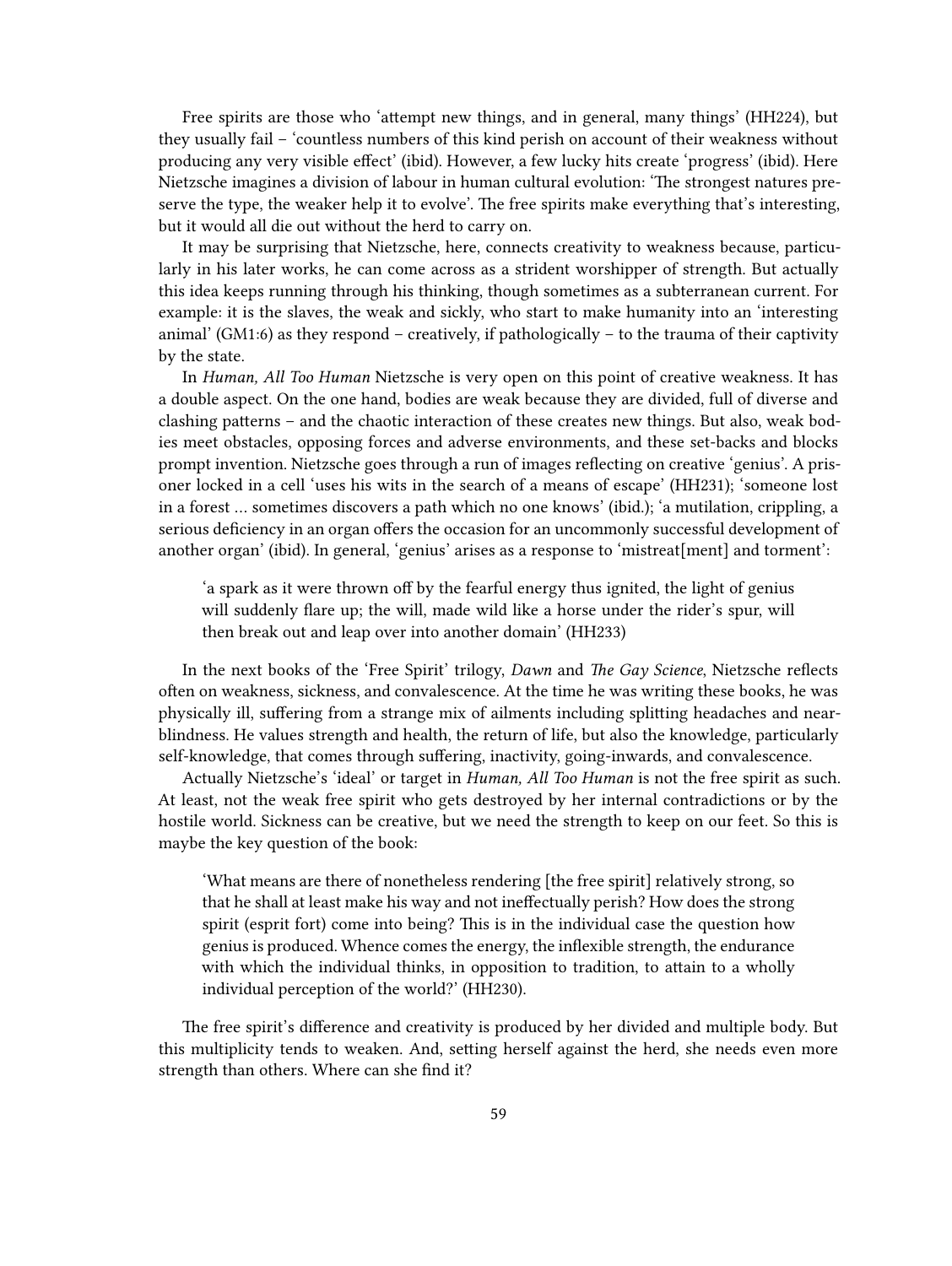#### **Self-making**

Book Four of *The Gay Science* is some of the most joyful and 'yes-saying' of all Nietzsche's writing. It draws on and takes towards new directions the account of self-constitution and selftransformation developed in *Dawn*. The longest section of the book, and at its heart, is GS335. The section ends with a call to action. As moral values and the voice of conscience are just deeply incorporated inherited evaluations, the moral 'great majority' are those who 'have nothing else to do but to drag the past a few steps further through time and who never live in the present'.

'We, however, want to become those we are – human beings who are new, unique, incomparable, who give themselves laws, who create themselves. To that end we must become the best learners and discoverers of everything that is lawful and necessary in the world: we must become physicists in order to be able to be creators in this sense […]'

This statement sums up much of Nietzsche's project over the free spirit period. It is possible to transform ourselves into wholly new compositions. But first we need to really study what we are, and so the principles and possibilities of how we can transform. 'Physics' here refers us both to *psycho-physiology*, the study of the (largely unseen) workings of our drives, and also to *genealogy*, the study of the workings of the relations and encounters that have shaped our bodies through time. The section ends with Nietzsche's invocation of the 'honesty' or 'integrity' (*Redlichkeit*) that we need if we are going to pay proper attention of these processes. Another key passage here is GS290, in which Nietzsche presents projects of transformation as a 'great and rare art' of 'giv[ing] style to one's character'. This art:

'is practised by those who survey all the strengths and weaknesses of their nature and then fit them into an artistic plan until every one of them appears as art and reason and even weaknesses delight the eye. Here a large mass of second nature has been added; there a piece of original nature has been removed – both times through long practice and daily work at it.'

To get a little bit clearer on what Nietzschean self-making involves, we might read here three steps or moments in the 'art' of self-transformation. First of all: *reflection*. I 'survey' my 'nature', learn about the processes of its becoming, about its strengths and weaknesses, its capacities, limits and potentials. This is the 'physics' of GS335 (nature = *physis,* in Greek).

Second: *projection*. I set myself an 'artistic plan'. That involves a projection, a vision of the future – an aim, an aspiration, maybe a new way of valuing, a new way of acting, an idea of something I want to change in me, something I want to learn, something I want to become. Reflection informs my choice of aims: my plan may be challenging, perhaps dangerous, but it is based on an understanding of my present 'nature', my existing capabilities. All the same, because my understanding is always very limited, never complete, every project is always a wager, a throw of the dice.

One important point to note here: setting a project always involves a "selection". My body is composed of a myriad of diverse 'drive' patterns, multiple values and desires that may conflict with each other. When I pursue a particular project one of these values, or a group of them, is prioritised; others are ignored or actively combated. If we are going to make ourselves as a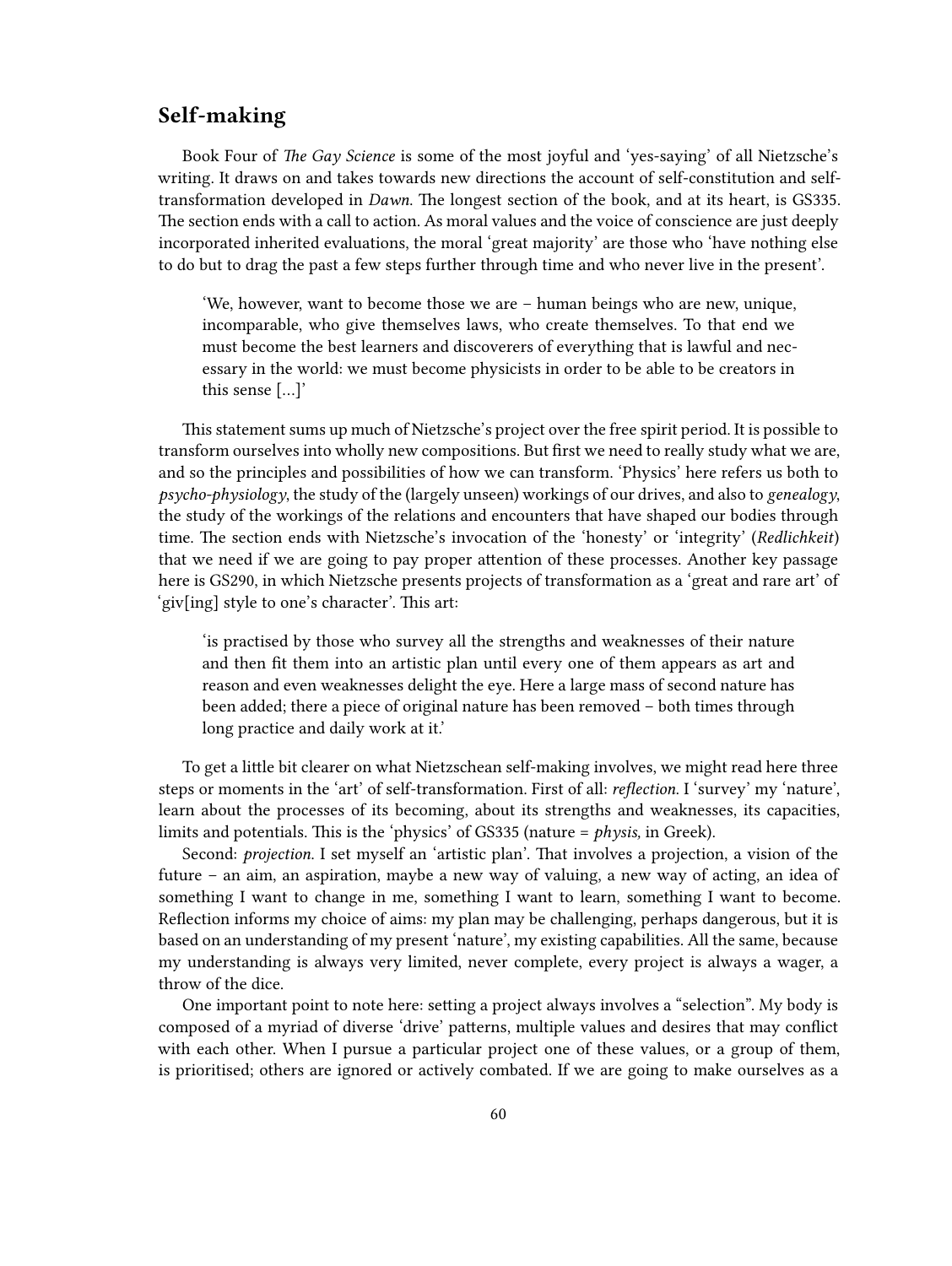coherent individual, then one set of values and desires must be in the "driving seat", as it were, using reflection and self-understanding as instruments to re-shape the psyche in a particular way – 'a single taste govern[s]' (GS290).

I will put it like this: self-making involves identifying and affirming certain core values and desires, the ones that will hold (relatively) fast and guide the ongoing work of self-transformation as a whole. My projects flow from these core values.

Thirdly: *action*. Re-making myself, in pursuit of my core projects, means undoing some incorporated patterns – habits, norms, fixed ideas, reflexes – built up over a lifetime, and re-training myself into new patterns. This is the nurturing (D109, D119), pruning and 'gardening' (D560) of the drives. It isn't achieved in an instantaneous act of will, it takes 'long practice and daily work at it'. If you are training your muscles to become strong, or training yourself to learn a new sport, dance, art, language, etc., it takes repetition, immersion, a lot of small steps. Similarly, shifts in valuing have to be embodied and enacted, put into daily practice, until they come 'natural' to  $_{\rm H}$   $_{\rm Z}$ <sup>2</sup>

### **Alone?**

The overwhelming theme in Nietzsche's books is that the aspirant free spirit must do this work *alone*. This is one obvious sense in which Nietzsche is an individualist. To focus on developing my own project I have to get away from the 'noise and dust' (D177) of society.

For this reason I enter into solitude – so as not to drink out of everyone's cisterns. Amid the many I live like the many and don't think as I; after some time I always feel then as if they wanted to ban me from myself and rob my soul – and I turn angry toward everyone and fear everyone. Then I need the desert to turn good again. (D491)

The common values and desires that I am exposed to in society are particularly sick and harmful values, values of*ressentiment*.Those I encounter in society are 'revenge addicts', 'invalids of all stripes, the sickly and oppressed', and 'the whole air is constantly buzzing from the arrows and darts launched by their malice so that the sun and sky of life are darkened by it – not just for them but even more so for us, the remaining ones' (D323). 'Therefore solitude' because otherwise 'don't we end up denying from time to time sun and sky simply because we haven't seen them for so long?'

These ideas continue to develop in later texts where Nietzsche links solitude, cleanliness, and what he calls the noble 'pathos of distance'. In *Thus Spoke Zarathustra*, Nietzsche explores Zarathustra's movements of retreat – going out to the desert, or 'going up' to the mountains – to work on himself in solitude, as well as his attempts to 'descend' again to society. Zarathustra also describes his ascent as 'draw[ing] circles around me and sacred boundaries' (Z 'On Old and New Tablets' 19). In *Ecce Homo*, Nietzsche will call *Zarathustra* 'a dithyramb on solitude or, if I have been understood, on cleanliness […]' (EH: Wise:8).

And yet there is a continual tension. Nietzsche praises and desires solitude, but he also hungers for friends and companions he can share projects with. Running through his books are

 $2^2$  A book reference for exploring further Nietzsche's ideas about psychological care of the self in the "Free Spirit" period: Michael Ure (2008) *Nietzsche's Therapy: Self-cultivation in the Middle Works*.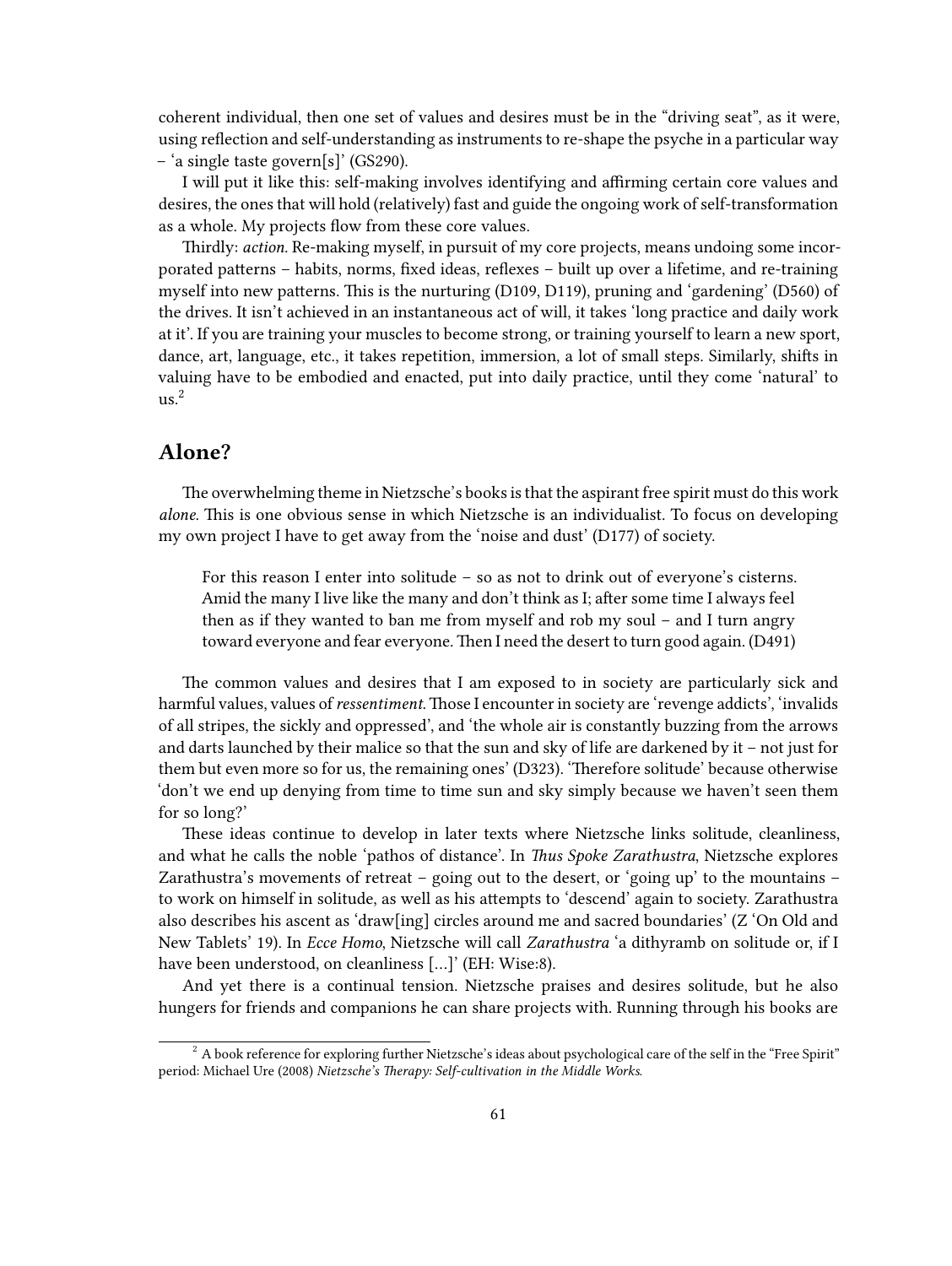beautiful flashes on the idea of friendship. The friend is a 'festival of the earth and an anticipation of the overman' (Z 1 Neighbour 4). Friendship is not dependency and possessiveness but a '*shared* higher thirst for an ideal' (GS14). Friendship means sharing joy, not pitifully sharing pain – in German '*Mitfreude*', or 'joying-with', as opposed to '*Mitleid*', pity or 'suffering-with' (HH499, AOM62, GS338). A friend is also an antagonist – even, 'the best enemy' (Z 1. Friend 4) – who helps by challenging and spurring us on. $3$ 

In his life, Nietzsche actually attempted to set up a kind of community of self-transforming free spirits: what he called in 1876 a 'cloister for free spirits' (*Kloster für freiere Geister*), or '"school of educators" (where they educate themselves)'. Benedetta Zavatta, who has studied the letters where Nietzsche wrote inviting friends to join the project, describes it as 'a micro-community of friends' who would live and study together. Nietzsche wrote in one letter: 'If you knew what this meant to me! In fact, I am always hunting for men like any pirate, but not to sell them as slaves, rather to ransom myself with them in liberty!'<sup>4</sup>

According to Keith Ansell-Pearson (2015), throughout the 'free spirit' period Nietzsche nurtured the idea of founding 'a philosophical school modelled on Epicurus's garden', writing about this project to his friend Peter Gast as late as 1883. In following this model, Nietzsche both envisages a community that can work together on projects of self-transformation, and at the same time takes up the Epicurean injunctions to 'live unnoticed' and 'do not get involved in politics'. In short, the Epicurean garden is a shared seclusion.<sup>5</sup> Like Zarathustra, the retreating individual draws 'circles' and 'boundaries' around herself, segregating herself from the wider social world in order to focus on self-work. She may do this alone or with close comrades who share similar projects. But, in either case, it is still a retreat.

#### **Transformation and struggle**

Nietzsche never recognises a possibility that we can both work on transforming ourselves, as individuals, and at the same time engage actively in social struggle. As a lifelong member of the leisure class, the thought probably never occurred to him. He almost never considers how projects of self-transformation can be carried out people by who have to contend with slavery, oppression, exploitation, material hardship, discrimination, and also their psychic consequences.

About the closest he gets is a passage in *Dawn* directed to 'the impossible class' of workers subject to 'today's factory servitude' (D206). Here he starts by presenting the problem of factory workers as precisely a problem of the individual self: what is at stake is not just an economic condition but whether you can hold onto your 'inner value', your nature as a 'person', or whether you become fully instrumentalised, 'merely a cog'. Capitalism wants 'to produce as much as possible and be as rich as possible', but 'what vast sums of genuine *inner* value are being squandered

<sup>&</sup>lt;sup>3</sup> E.g., Z 1 Friend 4: 'In one's friend one should have one's best enemy'. See also GS338, the beautiful 'star friendship' of GS279, and GS283 where Nietzsche advises 'seekers of knowledge' to 'Live at war with yourselves and your peers!' Also GM1:10 on the noble's 'reverence' for enemies. For further perspectives on Nietzsche and the relation between friendship and enmity see Richardson 1995 185–191); van Tongeren (2008).

<sup>4</sup> KSB 5. 188, translation Zavatta (2008).

<sup>5</sup> The image of the garden runs through Dawn – therapy is viewed as the gardening of the drives; and the aim is '*fashioning* out of oneself something the other will behold with pleasure, a lovely, peaceful, self-enclosed garden, for instance, with high walls to protect against the dangers and dust of the roadway, but with a hospitable gate as well' (D 174).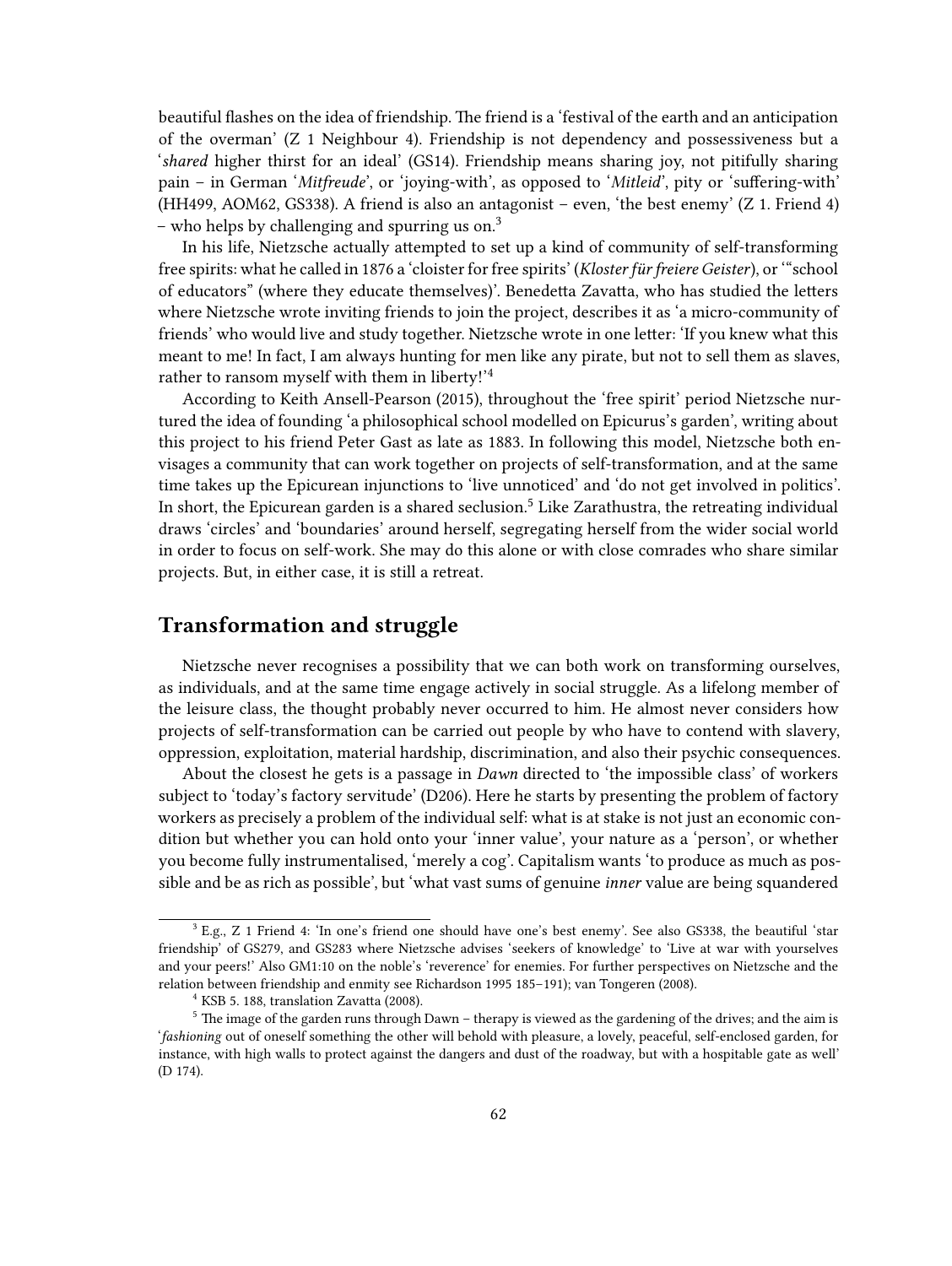on such a superficial external goal! Where is your inner value, however, when you no longer know what it means to breathe freely?'<sup>6</sup>

Nietzsche then mentions three ways out for workers, two of which are traps or dead ends. The first dead end is the reformist struggle for higher wages: 'To believe that higher payment could lift them from the essence of their misery, by which I mean their impersonal enslavement!' The second is revolutionary socialism, which just means listening to new priests who 'enjoin you to be prepared and nothing more, prepared at any moment such that you are waiting and waiting for something external, but otherwise you continue to live in every way the same way as you had otherwise lived before […]'

The third path, Nietzsche's own proposal, is emigration to 'wild and fresh parts of the world'. Again, seclusion, retreat. And when there are no 'wild and fresh' places left?

Again, what Nietzsche never imagines is that we can act, stand and fight, and in fighting grow, challenge, examine, develop and transform ourselves and each other. As individuals, and as communities of friends and self-educators and aspirant free spirits, not (or not all the time) in mountain retreats, but also in the thick of social life and social war.

To develop that idea, we have to leave Nietzsche behind, and go beyond him.

 $6$  Nietzsche has an interesting, ambiguous relationship with late  $19<sup>th</sup>$  century industrial capitalism. (NB: he doesn't actually use the word capitalism.) Perhaps his main stance, particularly in earlier and "middle period" works, is a kind of disdain: the modern economy is a depersonalising machine. But then later notes turn pro-capitalist, as he starts to herald the 'mechanisation' of humanity as a potential precursor condition for the overman.

Some late unpublished notes outline a science fiction plot reminiscent of HG Wells' *The Time Machine*. The 'consumption of man and mankind becomes more and more economical and the "machinery" of interests and services is integrated ever more intricately' (WP866). Not only will future capitalism create a greater than ever 'luxury surplus', but also an ever more levelled, 'dwarfish' (WP890) herd class, and so a greater than ever creative 'pathos of distance' between elites and minions. Nietzsche's offers at least two possible scenarios from there: either an 'overall diminution' spelling disaster for European culture as a whole; or the appearance of a new 'higher form of aristocracy' (WP 866) to justify the 20<sup>th</sup> century. The question is: how can such a 'stronger species' 'raise itself' out of the degenerated form of the 19<sup>th</sup> century European intellectual? 'A dominating race can grow up only out of terrible and violent beginnings. Problem: where are the barbarians of the twentieth century? Obviously, they will come into view and consolidate themselves only after tremendous socialist crises …' (WP868).

This is the only way in which Nietzsche has anything positive to say about anarchist or socialist movements: new masters will emerge through the test of overcoming these resistances. In one other note from the same period: 'The revolution made Napoleon possible: that is its justification. For the sake of a similar prize one would have to desire the anarchical collapse of our entire civilisation.' (WP877). BGE262 gives probably his clearest published exposition of the idea of a cyclical history in which strong master classes can emerge in response to revolts from below.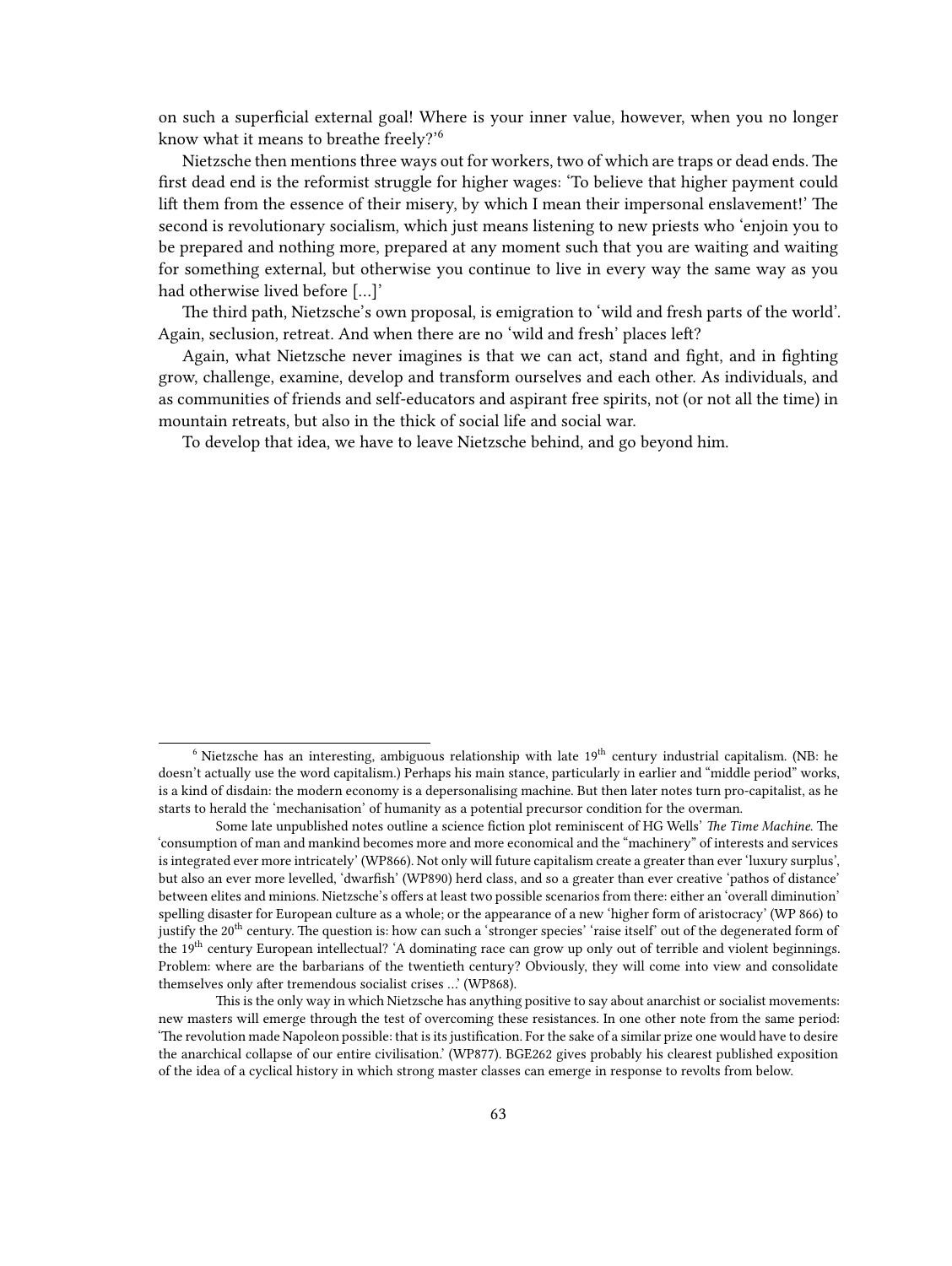# **Part 2: Ontology for Social War**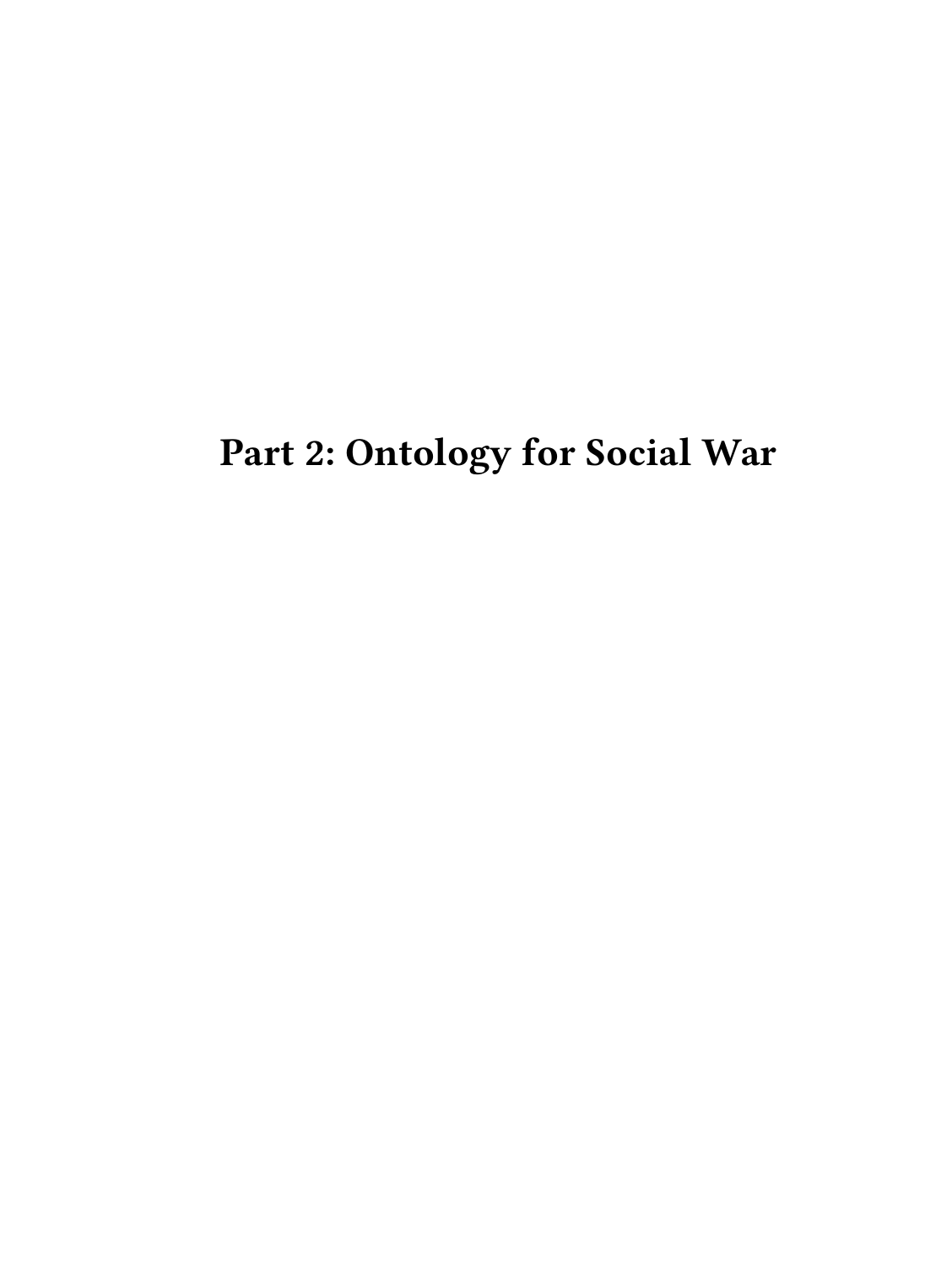# **Chapter 8. Individuals against domination**

#### **A restatement of the problem**

The first part of this book ended with an image of a Nietzschean *free spirit*: an individual who develops the power to set their own projects and re-make themselves, and so stands apart from the norms of the herds around them. Now I want to look at this question: if I want to become a free spirit, what does this mean for how I interact with others? For how I live in social worlds, how I form affinities and alliances, and how I fight against those enemies who seek to interfere with my freedom?

Nietzsche has sometimes been identified as a thinker of "individualism". What does this mean? Individualism can have many different meanings, some much more interesting than others. For example, Nietzsche has nothing to do with individualism if it means some economic doctrine about private ownership (as for US economic individualists such as Benjamin Tucker). Nor is he an individualist if that means some idea (*arguably* to be found in Max Stirner) that a human individual is a source of unique values untouched by social shaping. But Nietzsche is certainly individualist in this sense: he identifies free-spirited self-transformation as a vital life project; and he sees this as the work of individual "self-creators" who must stand against the herd, and very often stand alone. In this sense, my own Nietzschean thinking is also individualist in its core.

The key thing is this: my starting points are my individual projects. That is, I want my actions to flow from projects that I set myself as a self-creating individual. These projects in turn flow from core values and desires that I affirm as part of the individuality that I am constantly selfmaking. And this point applies to all of my actions, including both solitary projects and projects where I join with others in collective action.

For example, if I join with you to plant a garden, fight an enemy, or support each other in working on ourselves as aspiring free spirits, I want to do so because this collaboration fits with my life projects and with yours as well. If our relationship starts to hold either of us back from pursuing our individual projects, then we need to change the nature of our relationship, or maybe end it altogether. For sure, it may be that we come to influence each other's core values and projects, or how we understand these. But we will still refer back to our own reflection and selfunderstanding as our projects develop. Indeed, I want our relationship not to limit but to help develop further our respective powers as self-making individuals.

This is an individualist starting point – but it can lead to collective actions. Some of these may be very different from those Nietzsche imagined. As we saw in the last chapter, Nietzsche often proclaims the need for solitude – but he also thirsts for friends, for fellow "self-educators" to join him on his journeys. In either case, though, his general idea is that aspirant free spirits, alone or in small groups, need to retreat from mass society, escape from the "contagion" of herd valuing, perhaps by occupying mountain hideouts or far-off wildernesses. To be clear: seclusive retreat is also a strategy for dealing with social worlds, a strategy of abandonment rather than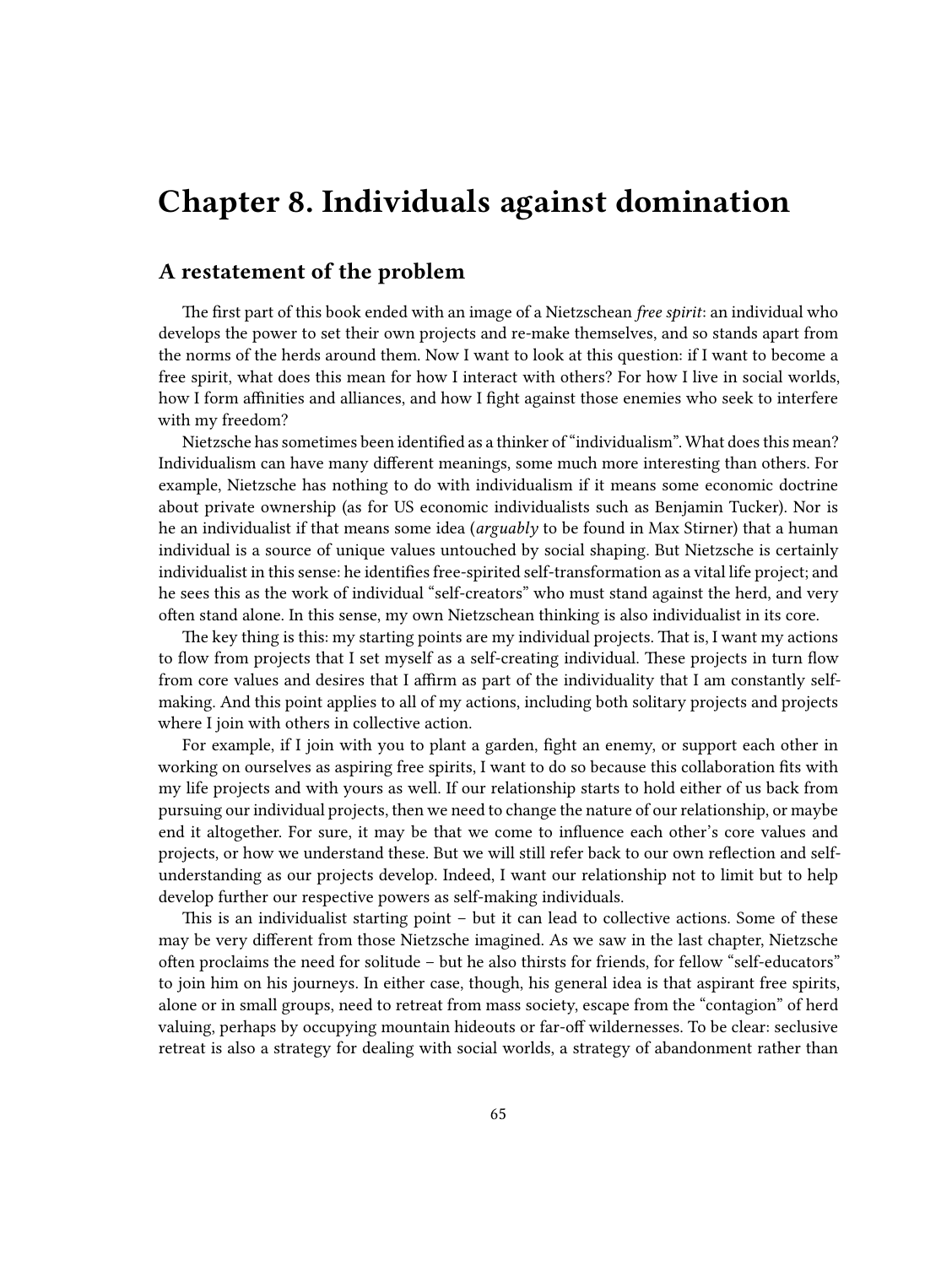engagement. But it is not a feasible strategy that can fit with my core projects, which are different from Nietzsche's.

My desire is to live joyfully, and to live freely – which involves, as far as I can, to live free from domination. Not to be ruled, but to fight and break the power of those who seek to dominate me. And not to rule, not to dominate others, nor to help keep alive relations and systems of domination through complacency or cowardice or ignorance. Furthermore, I don't just want these things for myself: I also desire freedom for those I love, and indeed for all living beings.

Because these values are dear to me, retreat is not an option. First of all, because there are those who seek to dominate me and those I love, and who will keep on invading whatever spaces we retreat to. This is more urgently true than ever in the world we live in today, where consumer capitalism is a global, all-pervasive and all-invasive force. There are no wildernesses left untouched, nowhere beyond the reach of property and exploitation, or of satellite surveillance and drone strikes. But also, retreat is not an option because I could not live joyfully and freely if I run and hide from this world, knowing the pain and shit I leave behind.

Again, you could call this an individualist starting point: these are my values, my core projects, yours may be different from mine, but these are mine and I affirm them and live them. They lead me to fight, and to join with others in order to fight, as well as in order to live. But I don't fight because I am a member of a mass – tribe, people, faith, nation, class, or other herd – sharing a common interest and identity.

This is where my Nietzschean and anarchist approach is very different from collectivist traditions of the Left. It doesn't represent or speak for any others, it doesn't claim to identify the needs or interests of a group. It starts with an "I will", not with a "We must".

### **Circles of action**

I want to fight against the systems of domination I confront in the world. But also, I want to fight against them effectively. I'm not looking for martyrdom of either kind: neither the glorious explosive kind, nor the pathetic kind involving tedium, burn-out and despondency. So I come to the question: how, whilst pursuing my own joyful and free life, and without creating or supporting new forms of domination in the process, can I fight against these enemies most effectively? What can I contribute, as an individual with certain capacities and skills and possibilities?

Though it's obviously a simplification, it might help to think about projects and actions I can pursue in several different arenas or circles.

First of all, individual action. I will fight more effectively if I make myself a more powerful, coherent, free and joyful individual. These are the kinds of projects that Nietzsche largely focuses on, projects of individual self-transformation.

Second, social circles of affinity and alliance. I want to find friends and comrades I can share projects with, and develop these relationships. Some are close projects of affinity. The closest friends and comrades (in Spanish, there is a nice word here that we don't have in English – "*afines*") may also support each other in developing our own individual core projects, including by developing enough trust in each other to criticise and challenge. Then there are more temporary alliances, perhaps coming together for particular actions or projects, without sharing much more in common. Although, certainly, these transient projects can grow into new affinities.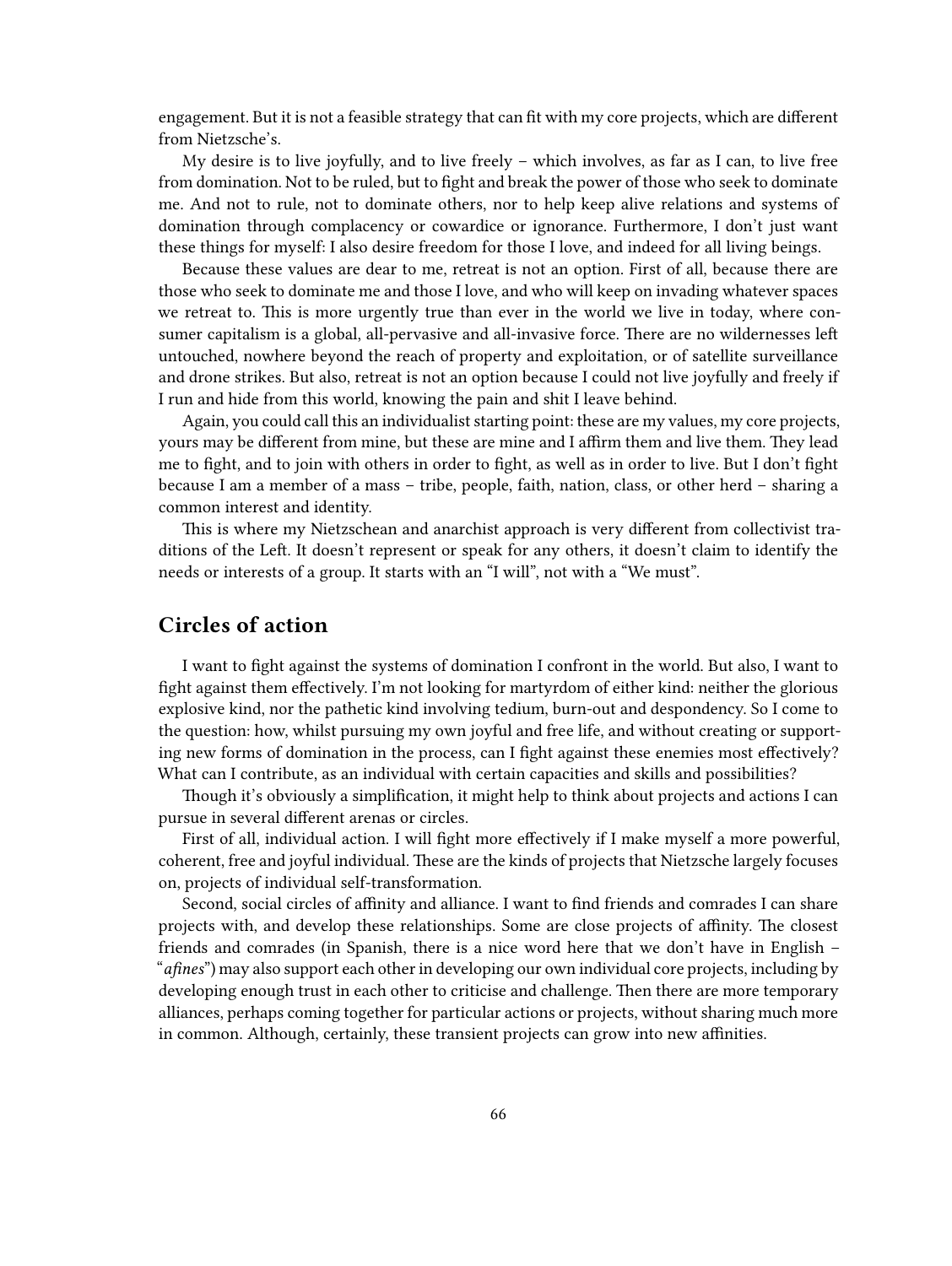One thing seems pretty clear to me: my enemies are very powerful, and I can't fight them effectively all alone. I will be much more powerful if I make alliances. And sometimes these alliances will go wider than the immediate circles of those I feel closely identified with. I think there is a key Nietzschean question to look at here: how can we make collectives that are not just conformist herds, that support all of us in developing our individualities even as we come together?

Third, wider social worlds of strangers – and of enemies, those who actively threaten harm to myself and my loved ones, to our core values and projects. In what ways can I intervene in the big social worlds around me, made up of millions of people, people whom I may have no direct contact with, in order to effectively pursue my projects, and without compromising my values?

Contemporary capitalism works with multiple methods or technologies of domination. These include methods of conquest, invasion and traumatic violence carried out by state and parastate mercenary forces. And methods of care, providing services and sticking plasters, building dependencies. But probably the most powerful capitalist technologies of domination, which have transformed the state of play since the  $20<sup>th</sup>$  century, are methods of contagion: spreading desires which make us into placid but endlessly anxious product-hungry citizen-consumers.

To be effective, our alliances will have to fight on all these fronts. Whenever we seriously threaten the state and capital, they will turn on us with extreme force; from the outset we need to build the capacity and skills for combat. To support struggle, and to support life, we need to create our own networks of care. But maybe the most urgent fight of all is against the power of consumer capitalist desire. I think the only way to fight this culture is by growing alternative forms of life. And I think this has to involve spreading different value and desires, attracting and inspiring more people.

How do we fight, without becoming cruel or cold? How do we care, without becoming more priests or charity workers? How do we spread desires, without becoming more advertisers or missionaries?

To help answer these questions, I think that this principle can help act as a guide. I will fight bitterly if I have to. But I will never compromise with domination – I will never become a ruler, or support those who do, as a supposed stepping stone to a better world.

Finally, I want to apply this same principle not with other humans, but with all life. So in thinking my projects and actions, I also want to think about how I interact with natural and material worlds.

The first part of this book has concentrated on Nietzschean projects in the first, individual, circle. Now in this second part I want to develop some idea-weapons to help answer questions for projects in social worlds.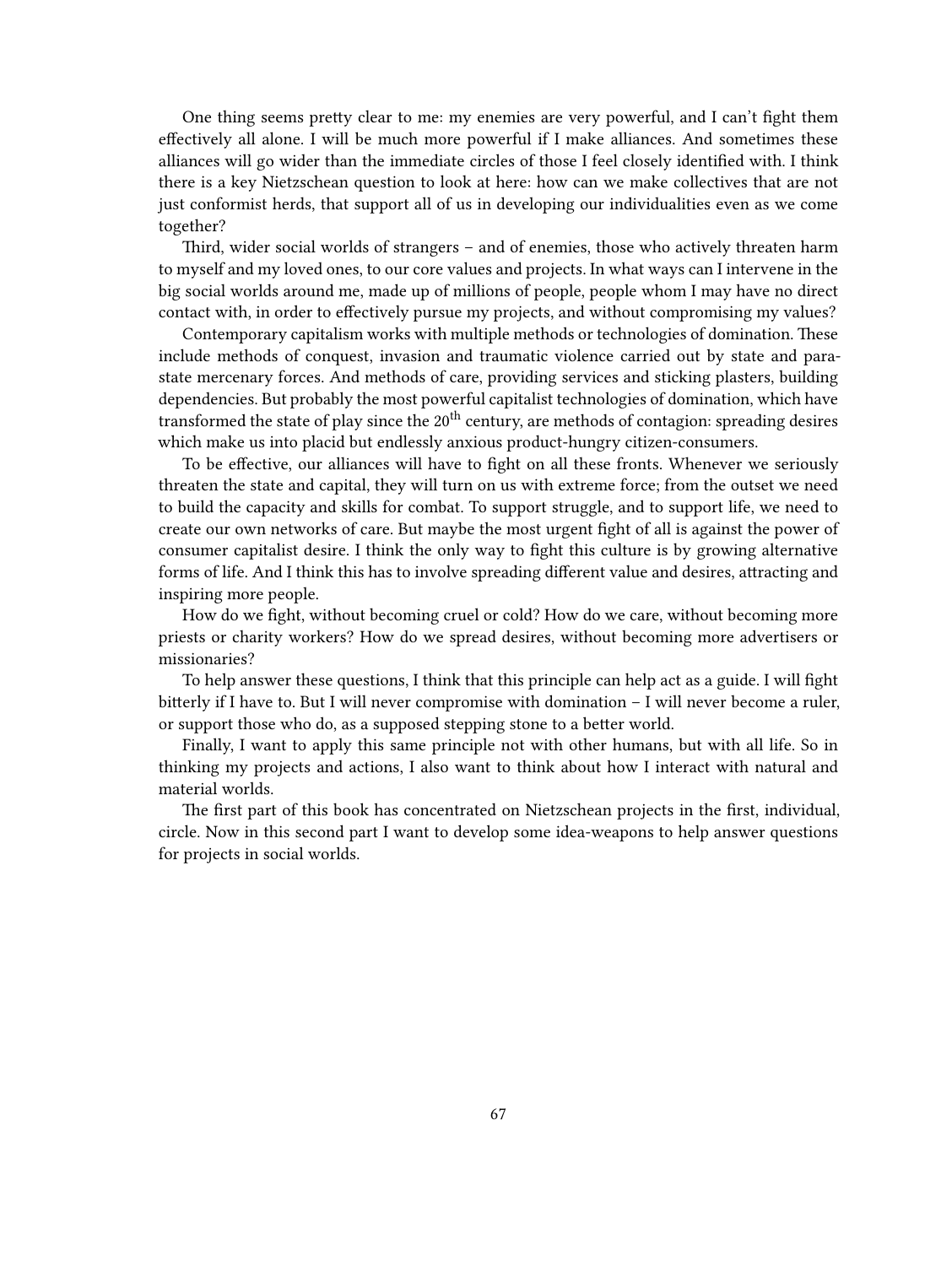## **Chapter 9. Social ontology for social war**

Ontology comes from the Greek word *Ontos*, which means *being*. Ontology is the study of what is, of what kinds of beings make up the world. Is the world made of fire or water, as the first Greek philosophers pondered? Or atoms or flows, waves or particles? Social ontology asks what beings make up social worlds: the worlds of humans and other animals as we interact, the groups and institutions we form, our conflicts and wars.

As with psychology, if we don't examine our ideas about social ontology, we risk getting stuck in dominant models that hold us back. For example, capitalist valuing often works with a social ontology that looks something like this: the world is made up of two basic kinds of beings, on the one hand, human individuals; on the other, things – animals or inanimate objects. Human individuals are "subjects" who make free decisions. Non-human things are "objects" to be produced, owned, hoarded, exchanged, destroyed. Human subjects are all different, but also all alike, because they share the same basic nature, the same basic structures of rationality, the same needs and interests. These shared reasons and interests lead them to come together and form groups and institutions.

In various forms, this liberal social ontology is now widespread. But it has had to fight against older ideas, e.g., feudal ontologies like those often promoted by the Catholic church, which saw society as an "organic" whole, a social body in which individuals were born into different "estates", each of which performed different fixed functions. These older ontologies still survive, of course. In some settings, they remain dominant; whilst in many contemporary social theories, liberal and conservative elements blend together.

Another strong current comes from Marxism. In many ways, Marxist social ontologies branch out of the liberal picture. Marxism, at least in most of its variants, is equally humanist: the world is divided into human beings and non-human things that are at our command. It is just as focused on economic production, and on a universalist view of human nature: humans have the same basic needs and interests, above all economic "interests" realised through material things. But pursuing our interests doesn't lead us to form one big happy society; instead, we are grouped into opposing classes.

Both conservatism and liberalism tend to emphasise social peace. In one, stability comes from a god-given social order; in the other, from universal consent. Of course there is always also war. Holy war against the heretics, infidels, barbarians, and all who threaten social order. War in the name of progress against reactionaries, savages, terrorists, and all who refuse the universal peace of the market and democracy. War is a state of exception from the peaceful equilibrium – though somehow the exception becomes permanent, there are always more barbarians at the gates.

Marxism puts conflict at the heart of social ontology: class war isn't a strange disturbance, it is the very motor of progress. But this war is characterised in a very limited way, as class struggle. The combatants are not diverse and complex individuals, with many shifting desires and allegiances and the power to form their own projects, but economic (or other) categories into which we're slotted by party intellectuals who know our "real" interests.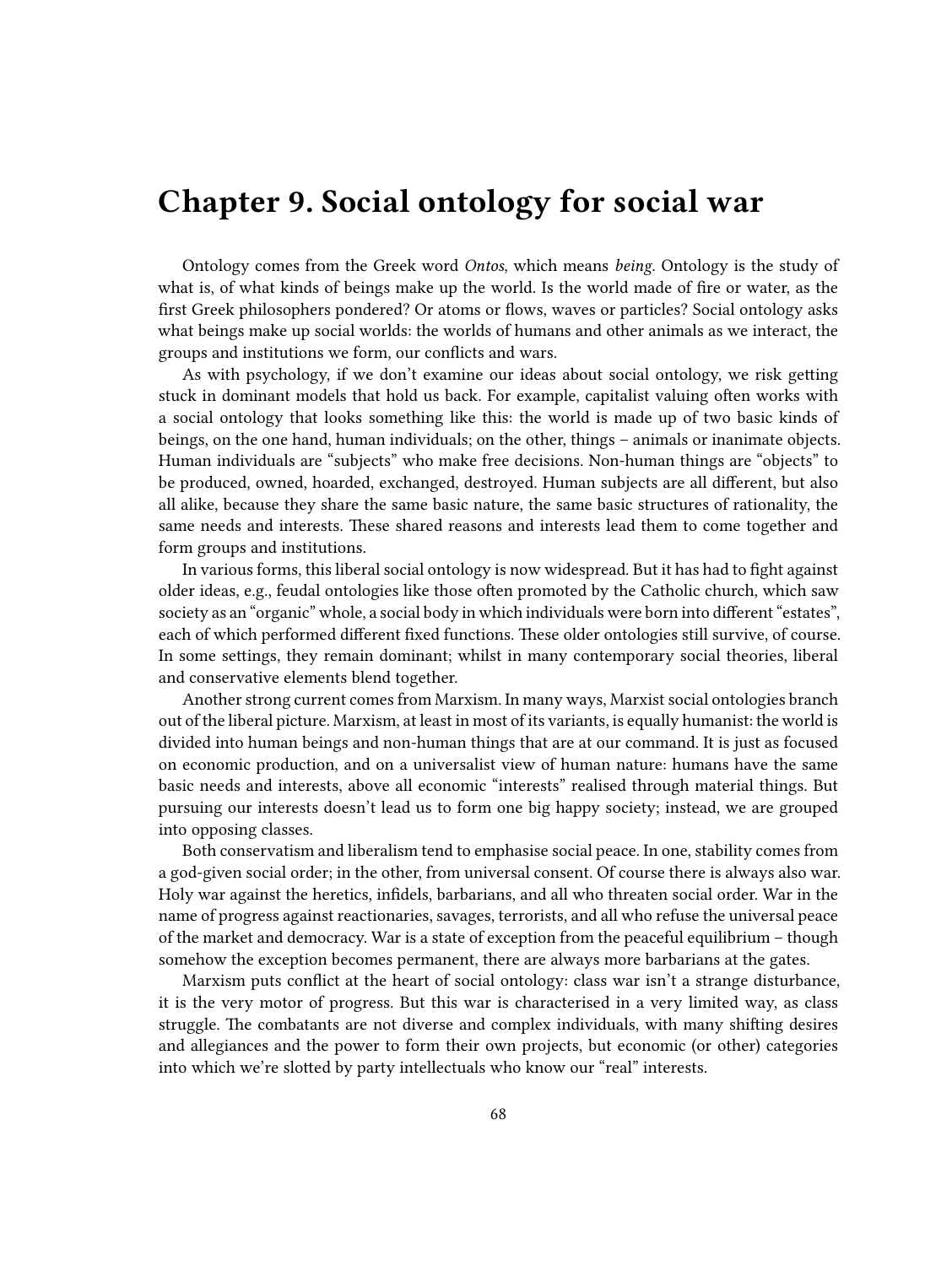We need new views of social ontology to map the terrain we fight on. The dominant visions are traps. To break out of them we have to find better tools and weapons. In this chapter I will outline a few that I think can be useful. This is just a set of sketches: some of the outlines will be filled in further in the following chapters.

Some of the ideas here come straight from Nietzsche, some from other thinkers before and after. Some come from "post-structuralist" thinkers like Felix Guattari, Gilles Deleuze and Michel Foucault, who in many ways continued to develop ideas from Nietzsche. But I also pick up helpful ideas from quite different traditions. In any case, the approach here is "Nietzschean" because it develops the core themes introduced in the first part of this book: human bodies don't have a fixed nature; they are composed of multiple patterns of valuing, desiring and acting that are diverse, often conflicting, and always open to change.

#### **1. Three ecologies**

Free-spirited individuals don't exist in isolation from the social and material worlds around them. Orthodox "enlightenment" theory tends to carve up psychological, social and material life: psychology studies the mind; social sciences study the social; physical sciences study the material. We need tools that recognise their interdependence. The first idea I'll look at comes from the French radical (anti-)psychiatrist Felix Guattari.

In his essay "The Three Ecologies", Guattari writes: 'it is quite simply wrong to regard action on the psyche, the socius, and the environment as separate' (1989:134). Guattari's proposal is that we think in terms of three interlocking 'ecologies': mental, social, and material (or, as he has it, 'environmental'). I am not going to look at Guattari's own discussion in any detail here, but adapt it to fit the Nietzschean ideas developed in the first part of this book.

To speak more strictly, the three ecologies are not different worlds. They are three different ways of viewing the world: three perspectives, or as Guattari says, three 'visions or lenses' (ibid: 140). Each one sees the world as made up of interacting entities, but picks out different kinds of beings, and different kinds of relations between them.

In the ecology of mind, the beings we are looking at are 'drive' patterns of valuing, desiring and acting. We are interested in how these patterns develop, how they interact with each other, how they transform, how they spread – both within "individual" psyches/bodies, but also flowing between and across them, e.g., passed on by mimetic imitation or through forms of education. (As Guattari puts it, the eco-logy of mind observes a 'pre-objectal and pre-personal logic' (ibid:140).)

In the social ecology, the entities we are looking at are *bodies of drives*, bodies composed of many patterns of valuing, desiring, and acting. These bodies may be ordered as individuals with more or less stable self-identities. In any case, now we are interested in how they come together to form groups and alliances of many kinds: collectives, support networks, institutions, hierarchies, etc. And in how bodies and their groupings clash with each other.

In the material ecology, we also look at bodies, but this time not as psyches/bodies of drives but as organic or inorganic bodies. The processes and relations we are interested in here might be electrical, mechanical, chemical, biochemical, genetic and epigenetic, or otherwise.

Of course, a lot of entities and relations can be seen through multiple lenses. We might look at a social group, for example, as a collection of physical organisms, a collection of individuals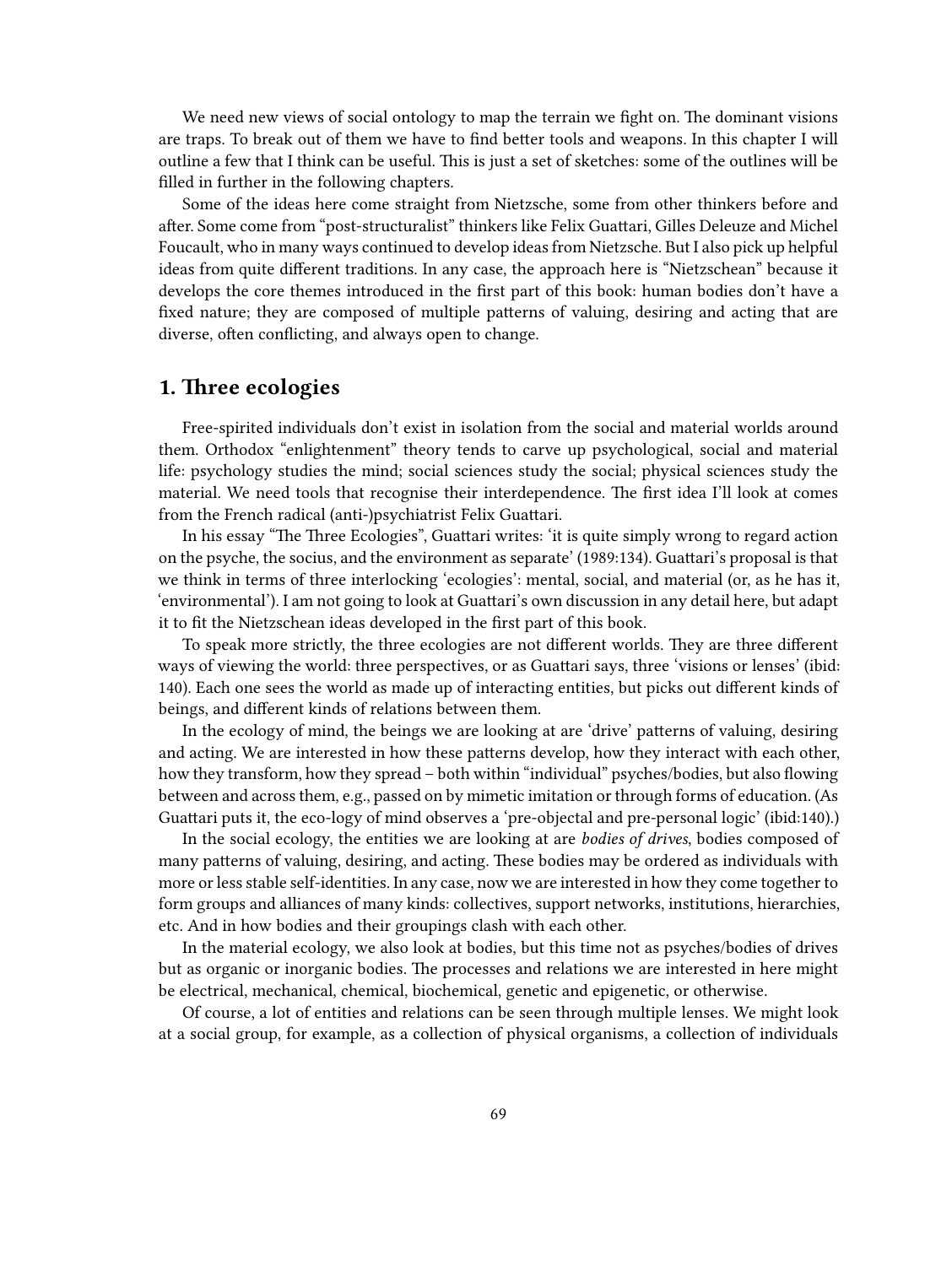arranged in alliances and antagonisms, or a collection of desires settling in and flowing between bodies. Often we need to move between these perspectives.

Why call them ecologies? The thought is that, like the biological worlds studied by ecologists, each is: a highly complex environment inhabited by many different but interconnected beings; where these beings, and the relationships between them, are continually changing, evolving; so that any state or condition of the ecology at a given time is temporary and precarious, and future states may be highly unpredictable.

A key aim of the first part of this book was to bring out Nietzsche's point that individual psyches/bodies are not the kind of self-complete atoms enlightenment theory has tried to teach us. A psyche/body is, indeed, a world alive with multiple, diverse, and transforming values, desires, practices, beliefs, ideas, habits, etc. But also: these psycho-physiological entities are not contained within the walls of a unique individual. The psychic ecology overflows bodies.

In this second part, we'll work mostly through the social lens: we need to look now at how bodies relate to each other.

#### **2. Assemblages**

An ecology is made up of multiple beings that interact with each other. But another warning: don't assume that any being has a fixed identity.

This may seem clearest when we start to look at social ecology. Any social group or institution, from a bunch of friends to the Bank of England, an affinity group to a state, is a temporary arrangement. It is formed by a number of bodies coming together and relating to each other in certain ways. Over time, these bodies and their relations change, and the social entity in question dies, splits, grows, or transforms into something new.

In a famous passage of the *Genealogy*, Nietzsche emphasises this forcefully whilst discussing the history of "justice" and punishment. He attacks the liberal theorists he calls 'English genealogists', because they assume that a social institution or practice has a fixed identity and function – namely, the function they assign to it in their own ideological scheme. Rather, he writes, 'the cause of the origin of a thing and its eventual purpose lie worlds apart; whatever exists, having somehow come into being, is again and again reinterpreted to new ends, taken over, transformed  $[...]'$  (GM2:12).<sup>1</sup>

The same also goes for psychic and material ecologies. A material body, say a diamond or a bicycle or a bison, is a temporary arrangement of matter brought together – fused, compressed, combusted, welded, bolted, grown, grazed and digested, or whatever – through specific physical processes, and lasting for a particular span of time before it shatters, scatters, rusts, rots, or is otherwise broken apart. In the psychic ecology too, we look at how particular values, desires and practices flow between bodies, are organised and ordered in particular ways, and themselves shape and transform the bodies they compose. Again, an ordering or composition of a body of drives is always a temporary arrangement: it may be more chaotic and fragile, or more rigid and stable, but it never lasts forever.

 $1$  On the English Genealogists see note 13 above. For more on Nietzsche's genealogical view of history, of how social institutions and other "customs, things, organs," etc., are formed and trans-formed by usually conflictual encounters, two secondary essays may be of interest: Michel Foucault's "Nietzsche, Genealogy, History" (NGH) and Raymond Geuss' "Nietzsche and Genealogy" (2001).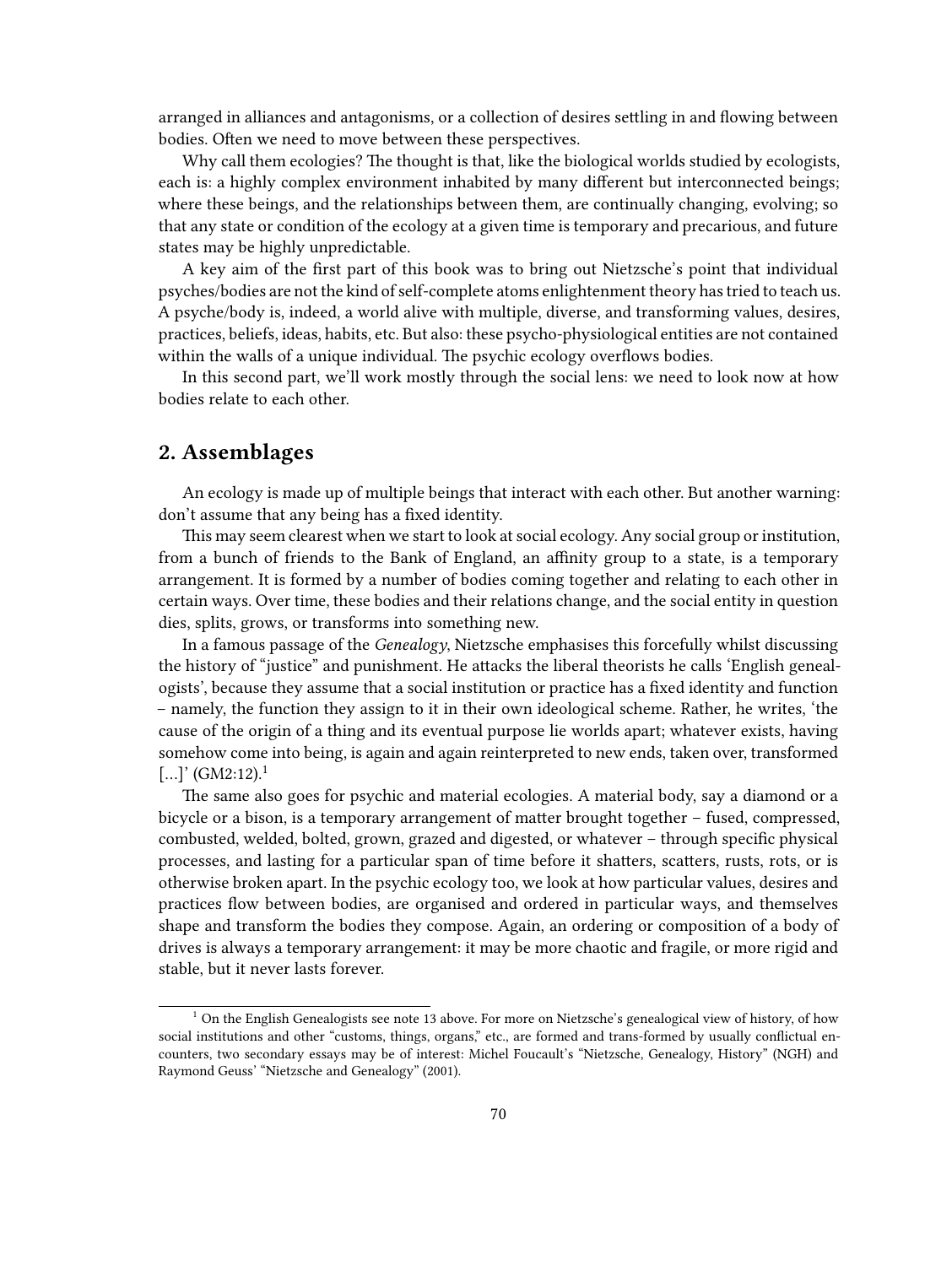It can help to think of all these bodies, groups and institutions, as *assemblages*. This idea was developed by Felix Guattari and Gilles Deleuze in their *A Thousand Plateaus*. Manuel de Landa's recent work on assemblages, in his *A New Philosophy of Society*, is also useful. An assemblage is any collection of component elements that are held together in some arrangement, however precarious or stable. An assemblage is made, assembled – and then disassembled. Its elements are brought together by assembly processes (e.g., nailguns, sexual desire, mutual interest); they are held together by stabilising processes (e.g., gravity, corrosion, laziness); and they are broken apart, sooner or later, by processes of destabilisation and disassembly (e.g., sledgehammers, restlessness). Note that the same forces might play both assembling and disassembling roles. Rust can weaken a link or weld it together. Splitting up one relationship can spark another, etc.

When an assemblage breaks up, its components may come together with different components and form new assemblages. For example, in Nietzsche's genealogy of morality, the resentful drives of slave morality survive the decline of Christian dogma and take new ideological forms in secular socialism. De Landa makes this point by saying that elements of an assemblage are connected by 'relations of exteriority'(2006:10). A relation of exteriority is a contingent relation between elements in which an element may be 'detached from [an assemblage] and plugged into a different assemblage' (ibid). This point is important because it cuts against a dominant habit of thinking in social ontology: what De Landa calls the 'organismic metaphor', in which individuals or classes, etc., are seen as organs of a greater social body. For example, in 'functionalist' sociology, a group or class is identified and defined by its 'function' within 'society' as a whole.

To break with the habit of organismic thinking, Deleuze and Guattari often turn towards imagery of machines, or of biological symbioses. Machines are made of components that can be dismantled and re-assembled to form new machines. A wasp and an orchid, or a human and the billions of bacteria that live in her gut, form symbiotic assemblages. They need each other to live, but we can still identify them as separate beings with their own identities. There is really no clear line between organisms and symbioses: some entities depend on symbiotic relationships for their existence, and new technologies now allow the removal and re-assembly of organs, or the creation of animal-machine cyborgs with artificial limbs and organs. What are organisms, really, but relatively stable assemblages that we have learnt to class as one?

The key point is that while assemblages may be held together by dependencies, such relations are, as De Landa puts it, 'contingently obligatory', but not 'logically obligatory' (ibid:11): i.e., they could be otherwise. There are wasps without orchids; and humans with iron lungs. There are no unicorns, but not because they're logically impossible. Humans have got used to states and markets, but that can change.

Finally, we should note that, at the end, everything is an assemblage. As we have known since the development of nuclear physics, there is no ultimate atomic layer of eternal things that can't be broken and re-arranged into new things. An individual, a body, a drive … for the moment, we might treat them as stable and give them names, but they can all be dis-assembled. *No atoms – assemblages all the way down.*

#### **3. Encounters**

We can see the starting point of much of Nietzsche's thinking like this: two bodies meet; what happens next? For example, think of Nietzsche's story about the state (See Chapter 6). The two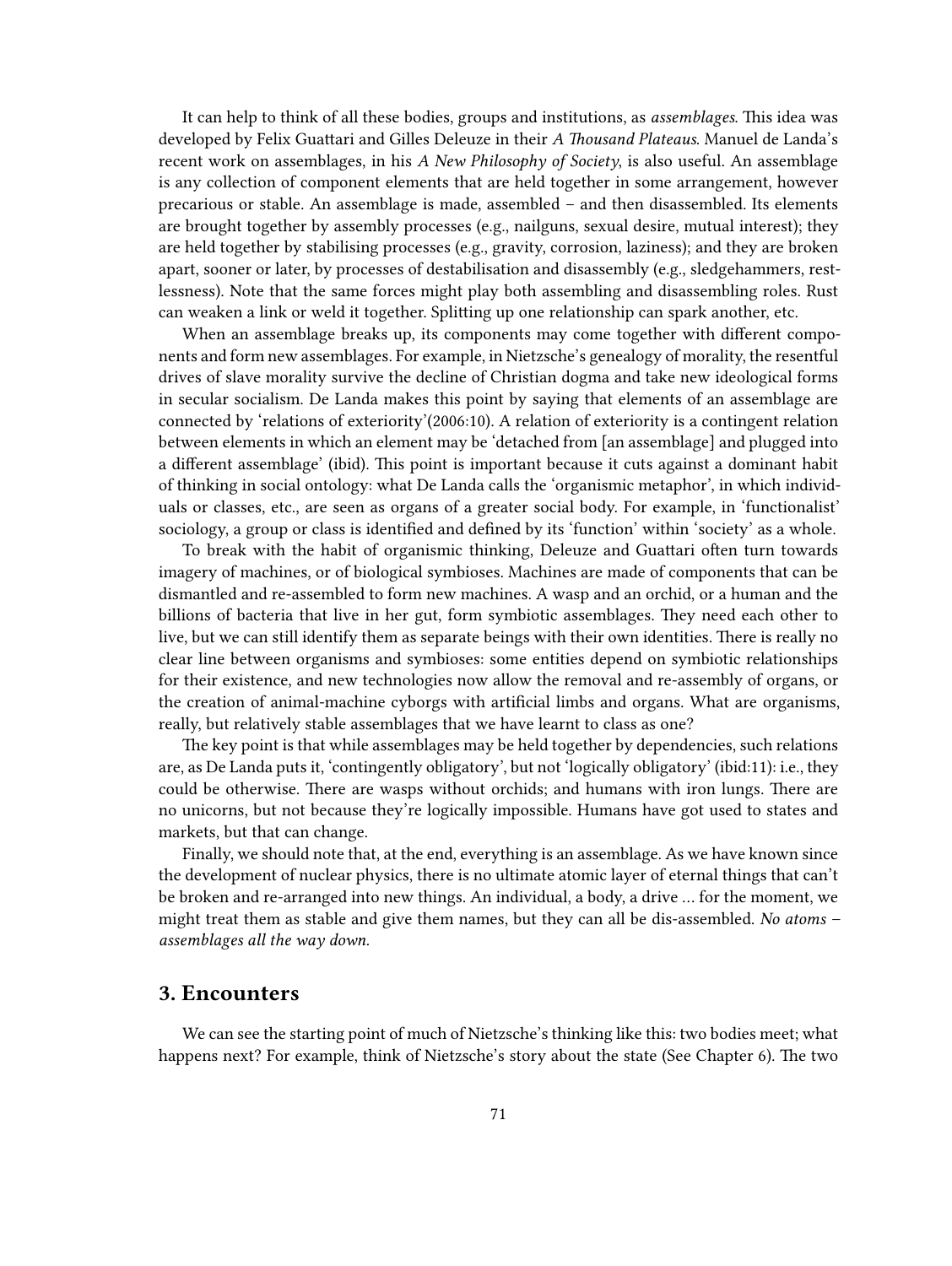bodies are two tribes. Both have been assembled and stabilised by herd instinct and the 'morality of custom'. But one has been made particularly strong and aggressive, while the other is a more placid 'mass'.

Here are a few things that might happen when bodies meet. Perhaps nothing much: they exchange a glancing contact, then carry on along their own paths, as before. Or perhaps, like a collision of billiard balls, the encounter alters their paths, sends them off in new directions – but otherwise they seem just the same as before, their internal composition unchanged. Or perhaps they move off in their own directions, but the encounter has changed them – like a collision between two cars which come away dented. Or maybe the encounter dis-assembles the existing bodies: they split apart, something falls off, maybe one or both are destroyed (smashed, written off, scattered into little pieces). Or maybe it assembles: the two bodies, or parts of them, join together, forming new bodies.

In Nietzsche's story of the state the two bodies form a new assemblage, the state society with its hierarchy of ruling and ruled castes. Here the two bodies are joined together, but also maintain their separate identities. These identities, however, are transformed. Initially, it is the enslaved who are most radically transformed by the encounter: the suppression and internalisation of their 'instincts of freedom' makes them sick, creates the maladies of guilt and resentment, but also a new 'inner world' of consciousness in which the 'slave revolt in morality' hatches. The long-term implications of these psycho-political shifts affect the ruling classes as well, as they also weaken and get infected by Christian values. These complex developments are the outcome of the initial meeting of the two tribes: but also of many other encounters, and the many ways in which bodies shape and respond to them.

In very general terms, we can look at how encounters set in motion processes of various kinds: disassembly processes, weakening bonds that hold existing bodies together, maybe splitting them apart; assembly processes, in which parts or wholes of existing bodies come together to form new bodies; rearranging processes, in which existing bodies retain their identities but their internal components are changed in other ways. And also: creative processes, in which encounters spark unexpected mutations.

The usual pattern in Nietzsche's stories is that there is a strong body and a weak one, one body that dominates and another that is made to submit – but also, always, resists. Nietzsche sees this dynamic of domination and resistance everywhere, and with particular insistence in his later writing as he develops the idea of 'will to power': 'life operates essentially, that is in its basic functions, through injury, assault, exploitation, destruction, and simply cannot be thought of at all without this character' (GM2:11). Thus, developing his genealogical account of how institutions and practices such as those of punishment are continually transformed by new encounters, Nietzsche sums up:

'*The "evolution" of a thing, a custom, an organ, is thus by no means its progressus toward a goal, even less a logical progressus by the shortest route and with the smallest expenditure of force – but a succession of more or less profound, more or less mutually independent processes of subduing, plus the resistances they encounter, the attempts at transformation for the purpose of defence and reaction, and the results of successful counteractions'* (GM2:12).

This focus on confrontation is one of the things that makes Nietzschean thought so valuable for us. It breaks through the liberal dogma that social life is based on agreement and consensus. It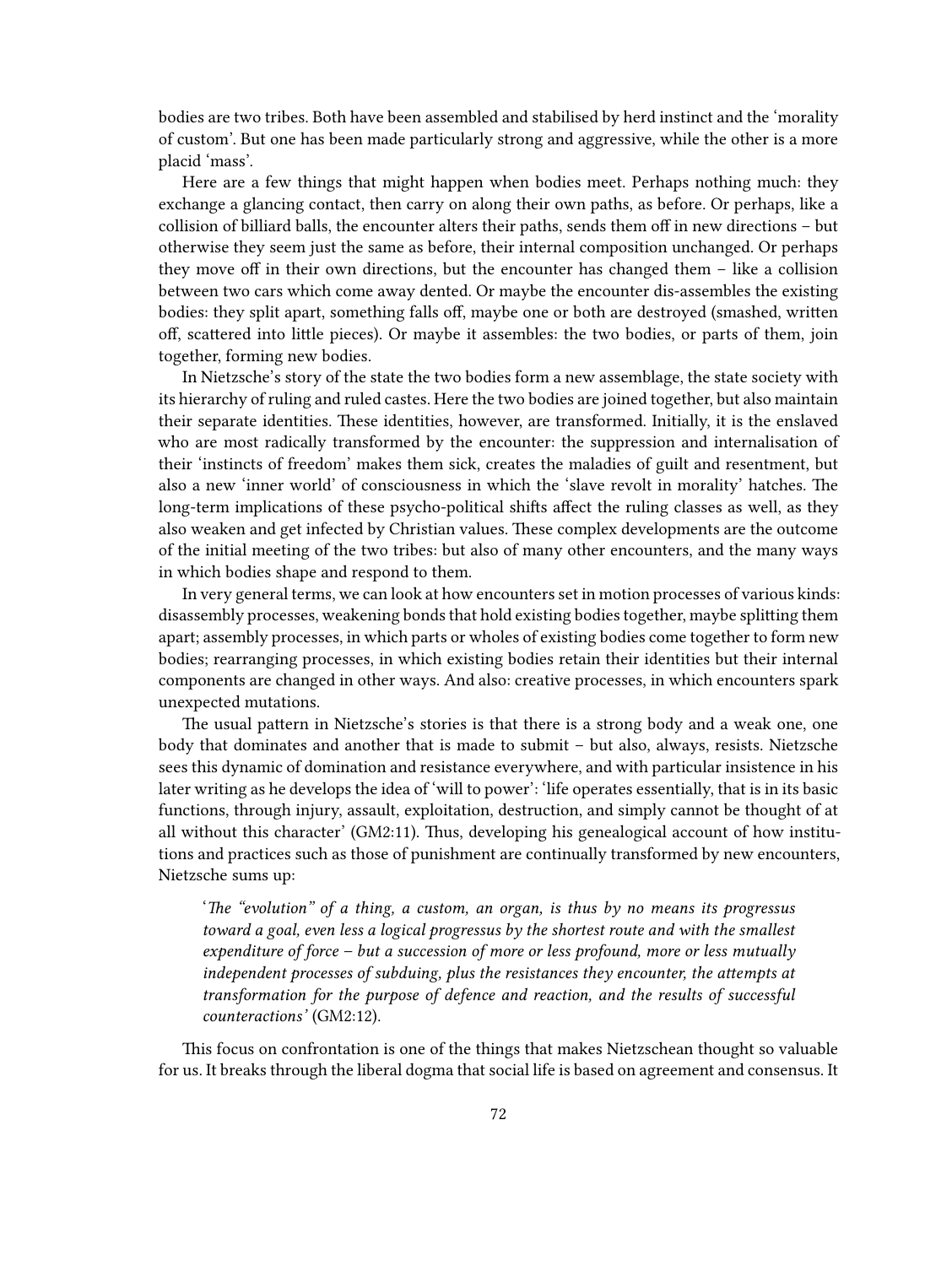helps us develop idea-weapons for social war against the exploiters and oppressors. But it is also limited. There are other kinds of encounters we need to look at: alliances and affinities, relations of love, trust, mutual aid, shared desire and complicity. In fact, despite his bluster, Nietzsche doesn't totally ignore creative encounters. The warlike body of the noble 'pack' is made strong precisely because custom binds its members together as an organised alliance. And Nietzsche also has important and beautiful things to say about friendship. Still, to think a Nietzschean social ontology through all the way, we will need to go beyond Nietzsche's own limits.

#### **4. Scripts**

In Chapters 3 and 4 we looked at the idea of a 'script': a recurring pattern of interaction, in which two or more bodies are assigned to defined roles, and expect each other to behave in certain ways. For example, there are scripts about how to interact in a workplace, in the market, with cops, with bosses or beggars, with people of different genders, people of different social status, friends or strangers, members or in-groups or outsiders, etc.

Many social encounters are of this kind. We categorise the situation we are in; we identify which bodies perform which roles; and we go through the customary motions of the script. So long as everyone follows the expected script, there are no surprises. These kinds of encounters are repeated and stable. They occur within existing assemblages, and help reinforce them. And then there are moments when the scripts break, the players don't follow the rules.

#### **5. Projects and powers**

By a project I mean the pursuit of certain values and desires through a continuing course of action. A project may be consciously worked out, or not. Individuals, collectives, and all kinds of bodies of drives can have projects. A body of drives may have multiple projects that pull it in different directions, or it may pursue one project with consistency and determination.

One thing we will be interested in is the power of a body to pursue and realise its projects. Or, more accurately, its *powers*, plural. Just as a body may have multiple projects, it may have multiple powers. I may have a power to feed myself, or make my friend smile, or escape from prison, or dig out the norms sunk into my body, etc. Powers can be of very different kinds: e.g., this one has the power to raise an army, but only that one has the power to make you smile, so who is the most powerful? As we go on it will often be easier just to talk about "power", singular, but remember that this is a simplification. If we say 'a body becomes more powerful', this means it has gained or increased new powers – but maybe it had to lose some others in the process. (I will look further at ideas of power in Chapter 9).

An encounter can make bodies more or less powerful. Again, this can happen in various ways, as encounters involve various processes. Here are just a few examples:

A body can increase – or decrease – its power by imitating, learning from, incorporating values, desires and practices from others.

A body can increase its power as it is forced to change and become more disciplined and consistent in order to survive encounters with others. Nietzsche often emphasises this role of encounters, even encounters of friends, in challenging bodies. As in the much-quoted line from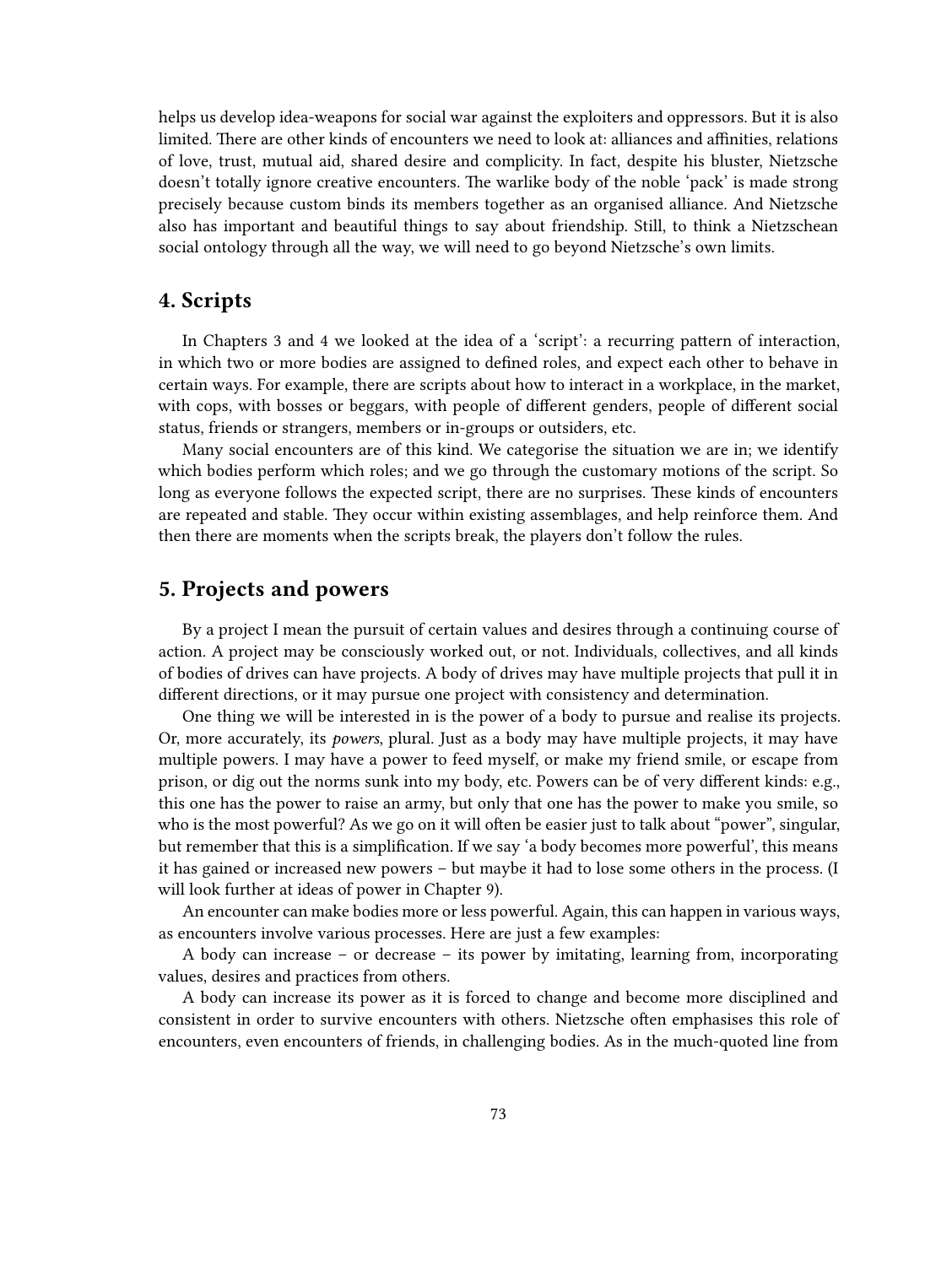*Twilight of the Idols*: 'From life's school of war—What does not kill me makes me stronger' (*TI*, Maxims and Arrows, 8).

Of course, bodies can also be destroyed, injured, traumatised.

A body can increase its power by enslaving and exploiting others. This is what happens in Nietzsche's story of the state: the masters create a hierarchical assemblage in which the slaves, their bodies and resources, are harnessed as 'instruments' in pursuit of the masters' projects.

In the same assemblage, the slaves' power – to pursue their own 'instincts of freedom' – is severely weakened.

Bodies can also increase their power by forming non-hierarchical coalitions and collectives. Nietzsche downplays this point. But it is there in his stories: after all, the conquering tribe is just such an alliance: a community 'with the aim of aggressive collective action' (GM3:18), 'organised for war and with the ability to organise' (GM1:17).

Nietzsche often stresses how non-hierarchical collectives can also be weakening forces. This throws up a big question we will come back to in later chapters: what kinds of alliances or collectives can we make that augment, rather than diminish, our power as individuals?

Bodies can also be made more or less powerful by dis-assemblies. For example, escaping or breaking up a disempowering relationship, standing on our own, can increase our power.

#### **6. Joyful and sad encounters**

It may help to bring in another philosopher here, Baruch Spinoza. Whereas Nietzsche tends to see encounters overwhelmingly in terms of domination, Spinoza has a richer view that can complement Nietzsche's. Reading Nietzsche together with Spinoza is nothing new: its great proponent is again Gilles Deleuze, whose book *Nietzsche and Philosophy* could perhaps be called a Spinozist-Nietzschean ontology.

In his interpretation of Spinoza, Deleuze distinguishes two sorts of encounters between bodies, which can be characterised by the affects (emotions) they produce in us: either 'joyful', or 'sad' (1968:239). A joyful encounter is one where I meet another body which 'agrees with my nature' and 'increases my power of acting' (ibid). A sad or 'evil' meeting is one that weakens my body, acting on it, as Spinoza explains in his correspondence with Blyenburgh, like a decomposing poison (ibid:248). So it's crucial to find out which bodies 'agree' with us and seek out their company; and avoid those that make us sick.

Spinoza is one of the great figures of early liberal humanism, a radical democrat in his time (17th century Amsterdam). In his *Tractatus Politicus*, he develops a democratic theory based on the idea that: 'If two men unite and join forces, then together they have more power, and consequently more right against other things in nature, than either alone …' (1955:2.13). In recent political philosophy, the leftist philosophers Antonio Negri and Michael Hardt have drawn heavily on some Spinozist ideas to advocate new forms of (post-)Marxist humanism and world government.

But we don't have to take Spinoza down that road. Human societies can be poisonous encounters, and the encounters that help us thrive may go beyond what Spinoza or Negri ever dreamt of. The point is not to prescribe what forms of "society" are supposedly good for us all. Rather, we can bring together Spinoza's framework of joy and sorrow with Nietzsche's insistence that bodies are radically different, and so developing our individualities may lead us along very different paths.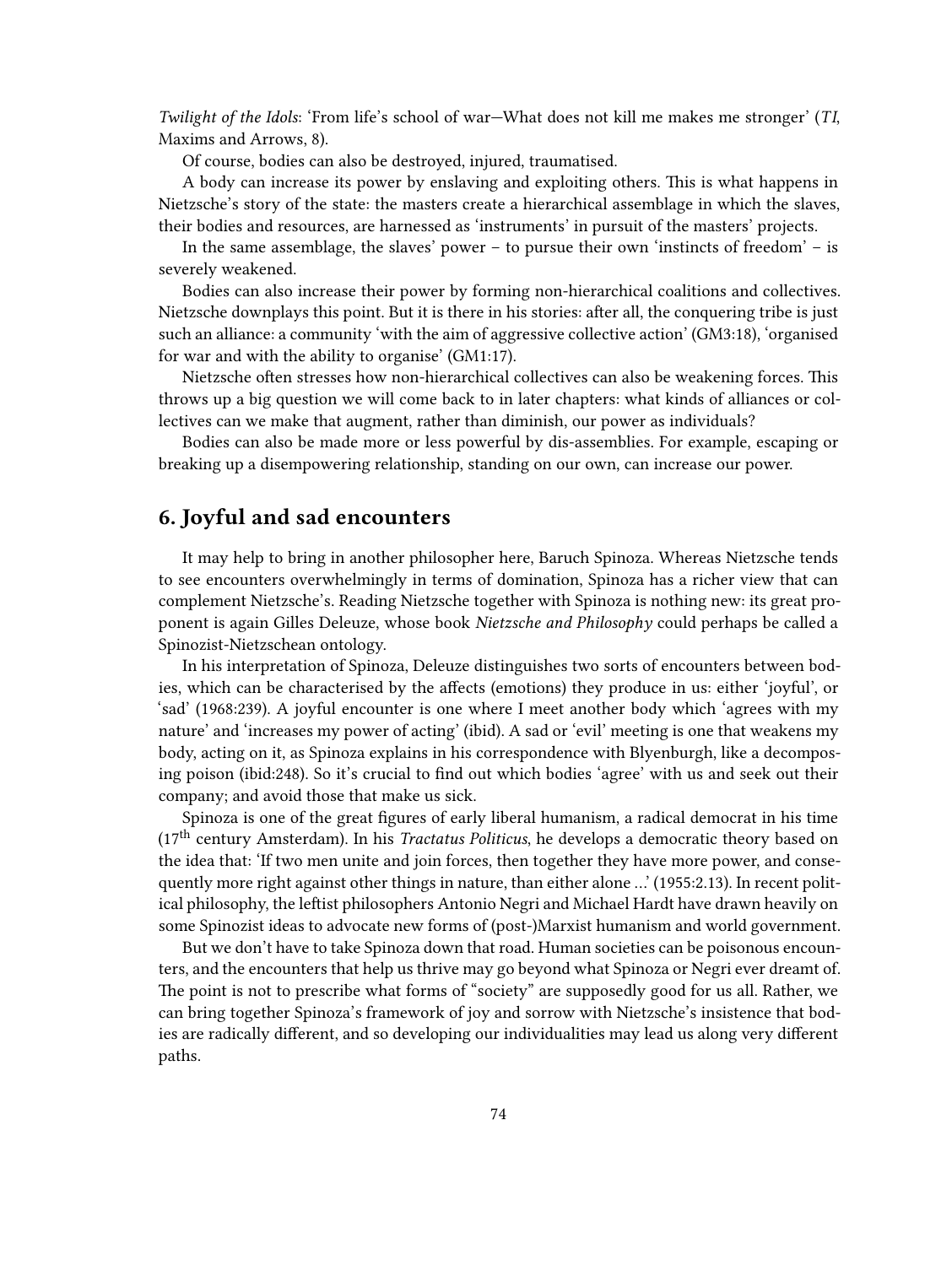## **7. Enemies and allies**

We live in a situation of social war. There are bodies and assemblages that have projects of domination and exploitation: consciously or unconsciously, they set out to invade, destroy, injure and enslave, to steal our energies and make us into their instruments. If we let these bodies capture us, incorporate us into their hierarchies, they will make us weak and sick. In short: their projects and ours are opposed. They become more powerful, more able to pursue their projects, by making us less powerful. These are sad, 'evil', encounters.

I define an enemy as a body whose projects are directly harmful to mine and who, in pursuit of those projects, seeks to attack me, force me into a harmful encounter. In contrast, I define an ally as a body whose projects increase my power. So an encounter between allies is what Spinoza calls a joyful encounter.

Certainly, bodies affect and transform each other in many ways. To look at their encounters just in terms of projects and power is to take a particular and quite limited perspective. Even more so, to identify bodies just as allies or enemies. We can call this: *the perspective of social war*. It can be crucial to look at the world this way because, whether we like it or not, we face those who aim to dominate and exploit us. But we shouldn't lose sight of its limitations. Life is war, but also much more.

## **8. Cultures: forms of life and culture-assemblages**

I use the term 'form of life' to mean a broad collection of recurring and interlocking values, desires, practices, projects, norms, scripts, etc. As far as I'm aware, it was the philosopher Ludwig Wittgenstein (1958) who first used this term to think about social worlds: he writes that the 'language games' people play when they communicate only work against a rich and complex shared background.

An individual body can have a particular form of life, but forms of life are also shared between bodies, within groups. We can say: where two or more bodies share many overlapping patterns of valuing, desiring and acting, then they share a form of life.

How does this idea relate to assemblages and encounters? Bodies that share a form of life may often also be in some kind of stable relationship. For example, members of a herd share a tightlyknit form of life because they share the same upbringing and their conformity is continually reinforced by ongoing interactions, following the same shared scripts. Until recently, humans growing up far apart were likely to have quite different forms of life; in the  $21<sup>st</sup>$  century, thanks to colonialism, globalisation and consumer capitalism, we probably share much more.

Although sharing a form of life – or, more generally, sharing similar projects – does not necessarily make us allies. Some forms of life may encourage strong alliances. For example, Nietzsche's nobles are able to 'organise for war' because they are bound together by a shared warlike form of life. But other forms of life may encourage scattering, isolation, competition.

As well as the philosophical term 'form of life', we could also a more common word: *culture*. We have to be a bit careful, though, because this word carries a lot of baggage. For example, Nietzsche himself always uses 'culture' in the elitist sense of a 'higher' or 'advanced' form of life, something that belongs to aristocrats and artists. Though they didn't agree on much else, here Nietzsche is not far from 19<sup>th</sup> century writers like the Victorian poet and critic Matthew Arnold,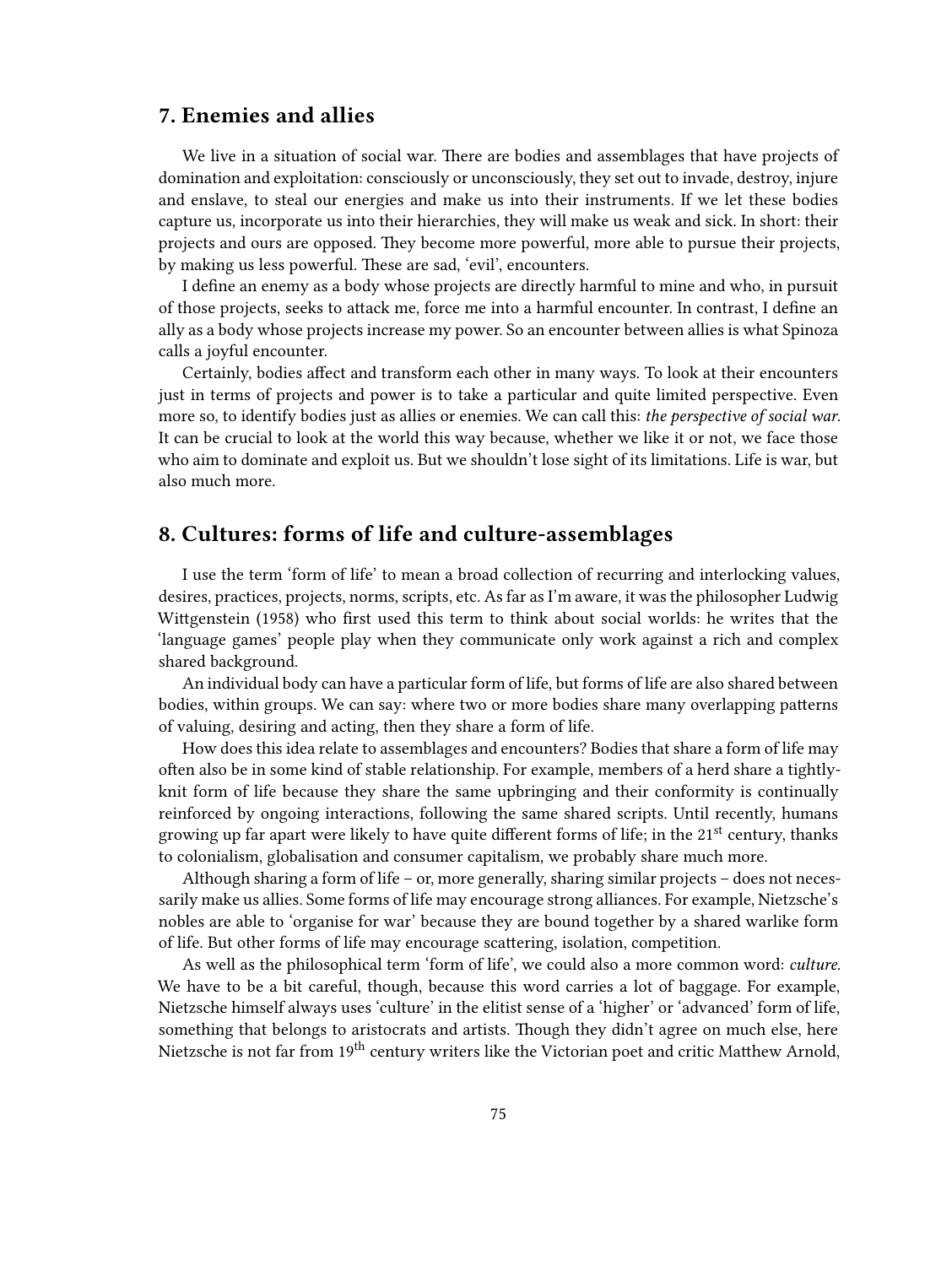who defined culture as 'the best which has been thought and said in the world' (1869). Instead, the idea of culture we need is closer to that of the late 20<sup>th</sup> century 'British Cultural Theorists' like Raymond Williams. For Williams, culture meant 'a particular way of life, whether of a people, a period, a group, or humanity' (1976:90).

But here I also want to introduce one more idea. What does it mean to talk about a "capitalist culture", or the culture of a "people", or a state society or class, or whatever? On the one hand, within any social assemblage, there are shared patterns and projects; but there are also clear lines of difference. For example, all of us growing up in  $21<sup>st</sup>$  century global capitalism are exposed to similar desires for consumer products, valuing of wealth and economic status, ways of seeing the world as made up of objects to be used, hoarded, traded, enjoyed. But there are also many very distinct forms of life within capitalism: e.g., the shared forms of life of factory workers or migrant farm labourers, of managers or political or military elites, as well as multiple national identities, religions, elites, counter-cultures, etc.

To catch these points, we can think of a culture as, more exactly, a *culture-assemblage*. Just as masters and slaves are bound together in a state society assemblage, their forms of life are bound together as a culture-assemblage. In general: a culture-assemblage is an assemblage of forms of life of multiple grouoings that have separate but interdependent identities. Like other assemblages, a culture assemblage may be more or less coherent and stable, or it can be precarious and riven with conflicts and antagonisms.

## **9. Contagious desires**

One way that a body can be transformed by an encounter is: it may pick up new values, desires and practices from the bodies it meets. We can also say: values, desires and practices are spread or transmitted between bodies.

In the first part of this book we looked at some of the ways this can happen – though for sure not all of them. For example: even small human babies have a strong tendency to mimesis, unconscious imitation of gestures, behaviour patterns, emotions, and valuing attitudes of other bodies around them (See Chapter 3). As children grow, they also develop further ways of imitating and learning,including some involving language and reflective consciousness. These "transmission routes" develop at different paces, but they don't replace each other: e.g., mimesis is still very much alive in adult bodies, we are continually absorbing and adapting ourselves to unconscious cues from others.

In general: bodies continually receive new values, desires and practices from others they meet, through a variety of interconnected transmission routes. These new "inputs" interact in complex ways with the existing patterns incorporated in their bodies. As a result, encounters may transform bodies, their recurring patterns of valuing, desiring, and acting.

The key point here, in terms of our social ontology, is that bodies are not sealed vessels. They are porous, leaky. Values, desires, ideas, beliefs, affects, habits, etc., flow between bodies and reshape them. But bodies may become more or less open or closed. We looked at a few factors that may be relevant, including:

transmission is likely to be more powerful if contact is closer, prolonged, repeated; small children seem particularly open to mimesis;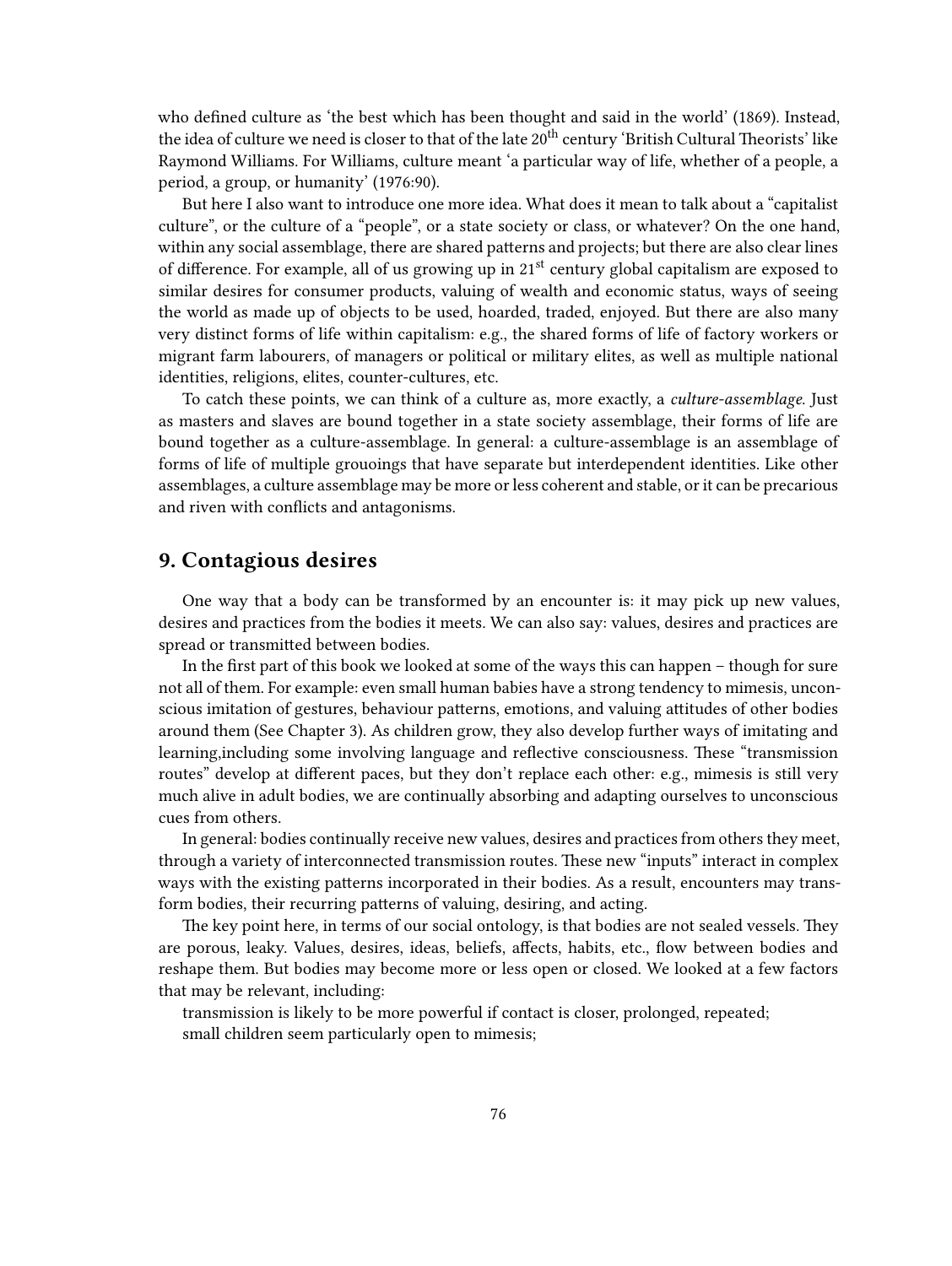humans bodies in general are more open to transmission from others whom they feel close to, those they love, trust, admire, etc. – and from those they identify as members of their groups or 'herds';

human bodies are more likely to pick up patterns that "fit", in some sense, with their existing projects and forms of life;

humans can build up conscious and unconscious resistances to mimetic contagion – close themselves off, set up barriers;

barriers can be broken down by emotional upheavals – e.g., by trauma.

In Nietzsche's stories in the *Genealogy*, both "opening" and "closing" processes are at work, and they function as processes of both assembly and dis-assembly. Within the tribe, herd instinct helps open bodies to mimetic sharing. The nobles, who join together to form war bands, develop a shared form of life, which they celebrate: 'we noble ones, we good, beautiful, happy ones!''(GM1:10). The slaves huddled together in the 'dark workshop of the slave revolt' (GM1:14) share new values and practices in response to the collective trauma of conquest. But between the two castes, the mimetic barriers are strong. In particular, Nietzsche emphasises how the masters' maintain a 'pathos of distance', an emotional and cultural separation from the slaves: 'looking out and looking down', 'holding down and holding at a distance' (BGE257).

What we have in Nietzsche's state assemblage, then, is a strictly segregated social ecology. The social world is partitioned into two connected but separate domains. Mimetic contagion runs free within each sphere, but is blocked between them. When this barrier breaks down, the masters are in trouble. This is the final *denouement* in Nietzsche's story of the 'slave revolt'. Basically, having conquered their empire, the masters get weak, lazy, and become open to contagion from slavish desires. A key transmission route, in Nietzsche's story, runs through christian religion.

In general: if a form of life or culture is going to develop and maintain itself as something distinct, it may need to maintain a space in which it is relatively closed to other cultures. This closing can work in various ways. For example, through sheer physical distance, or sheer incomprehension. Or otherwise, by creating some kind of psychic barrier.

#### **10. Creativity**

We have looked at how values and other patterns spread – but where do new values come from in the first place? This is a question that Nietzsche struggled with throughout his work, and many others have struggled with since. In Nietzsche's work, there are two main lines of thought about 'value creation'. Sometimes, particularly in later works, he emphasises an idea that new values are created 'spontaneously out of himself' by a strong or 'noble' body (GM1:10). But he also has another idea, which we looked at already in Chapter 7, and which I find more interesting. This is is: bodies are spurred to invent new values, desires, and ways of acting when their usual paths are blocked by difficult or hostile encounters.

Nietzsche develops this idea in *Human, All Too Human* in a run of images reflecting on creative 'genius'. A prisoner locked in a cell 'uses his wits in the search of a means of escape' (HH231); 'someone lost in a forest … sometimes discovers a path which no one knows' (ibid.); 'a mutilation, crippling, a serious deficiency in an organ offers the occasion for an uncommonly successful development of another organ' (ibid). In general, genius seems to be a response to 'mistreat[ment] and torment':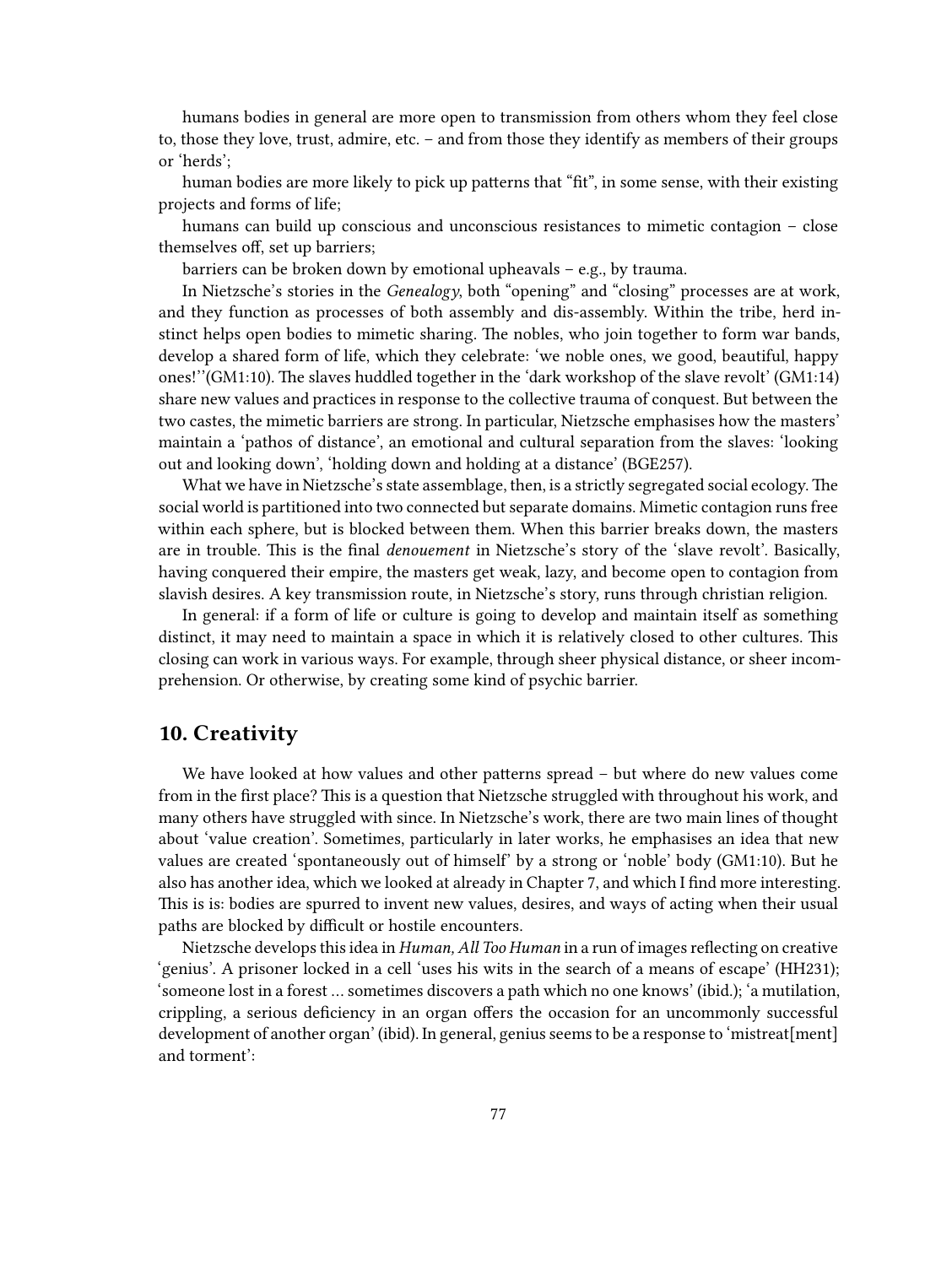'a spark as it were thrown off by the fearful energy thus ignited, the light of genius will suddenly flare up; the will, made wild like a horse under the rider's spur, will then break out and leap over into another domain' (HH233)

This theme still takes a central role in the *Genealogy*. The slave revolt begins when the slaves' blocked and internalised 'instincts of freedom', 'turn creative', finding new values and ways of acting in response to the traumatic conquest. In Nietzsche's story, these new mutations are fascinating, but sickly. Do all creative responses to blocks and torments have to be so sickly?

## **11. Practices of identity**

What is a social group? A group is a collection of bodies: but collected how, and by who? Think of: the group of all red-headed men, the group of all people in this room, the group of all workers, the group of all women, the group of all anarchists.

Maybe members of a group share certain characteristics or points of resemblance. Maybe there is one shared characteristic: e.g., having red hair, being in this room at the same time, being part of a particular project. Or maybe a number, perhaps a form of life with many overlapping values, desires and practices. As Wittgenstein (1958:s.67) highlighted, maybe we can't ever list all the points they have in common: they share a 'family resemblance' of overlapping characteristics: e.g., some members of the Jones family have red hair and freckles, some have freckles and Roman noses, some are in this room, but few if any Joneses have all of these distinguishing features. But is there a "fact of the matter" about whether a body is a Jones, or a woman, or an anarchist? (And if there is, who decides?)

In Nietzsche's perspectivist thinking, no. Every identification, just like every evaluation, always comes from a perspective (See Chapter 2). There is no such thing as the one true definition of workers, women, anarchists, or anything. There is my definition of anarchism, if I have one; your definition; maybe our definition, to the extent we agree, etc. Or, to be more precise still, given that I'm a changing dividual body of drives, there is: my definition as I understand it at this time and in this context. Most generally, then, there are no absolute perspective-independent identifications; there are only identifications made at a particular moment, by a particular identifying body, from a particular identifying stance, and in a particular act of identification.

Certainly, there can be relatively stable and widespread identifications – just as there are relatively stable and widely shared values, desires, etc. There are common, 'normal', normalised, ways of identifying people, animals, objects, etc., which are passed on, dug into habituated social scripts, reinforced by norms and laws. We learn, and teach, how to identify bodies as members of many different kinds of groups: groups of species, gender, race, class, sub-culture, political affiliation, and many more. We learn specific techniques: e.g., how to spot key characteristics of appearance, dress, behaviour, speech, etc., how to use certain tests and questions, etc. In short: identification is a practice. And like other practices, techniques of identification are copied, learnt, and otherwise shared and spread.

Practices of identification can play crucial roles in different kinds of projects. For example, it is crucial for Nietzsche's masters, as for his slaves, to know how to identify and distinguish members of their own caste, and the others. The masters need to do so in order to govern; and also to maintain their 'pathos of distance' from the slaves, so preserving their own separate identity. Theorists including Michel Foucault in his work on biopolitics, or recently James C.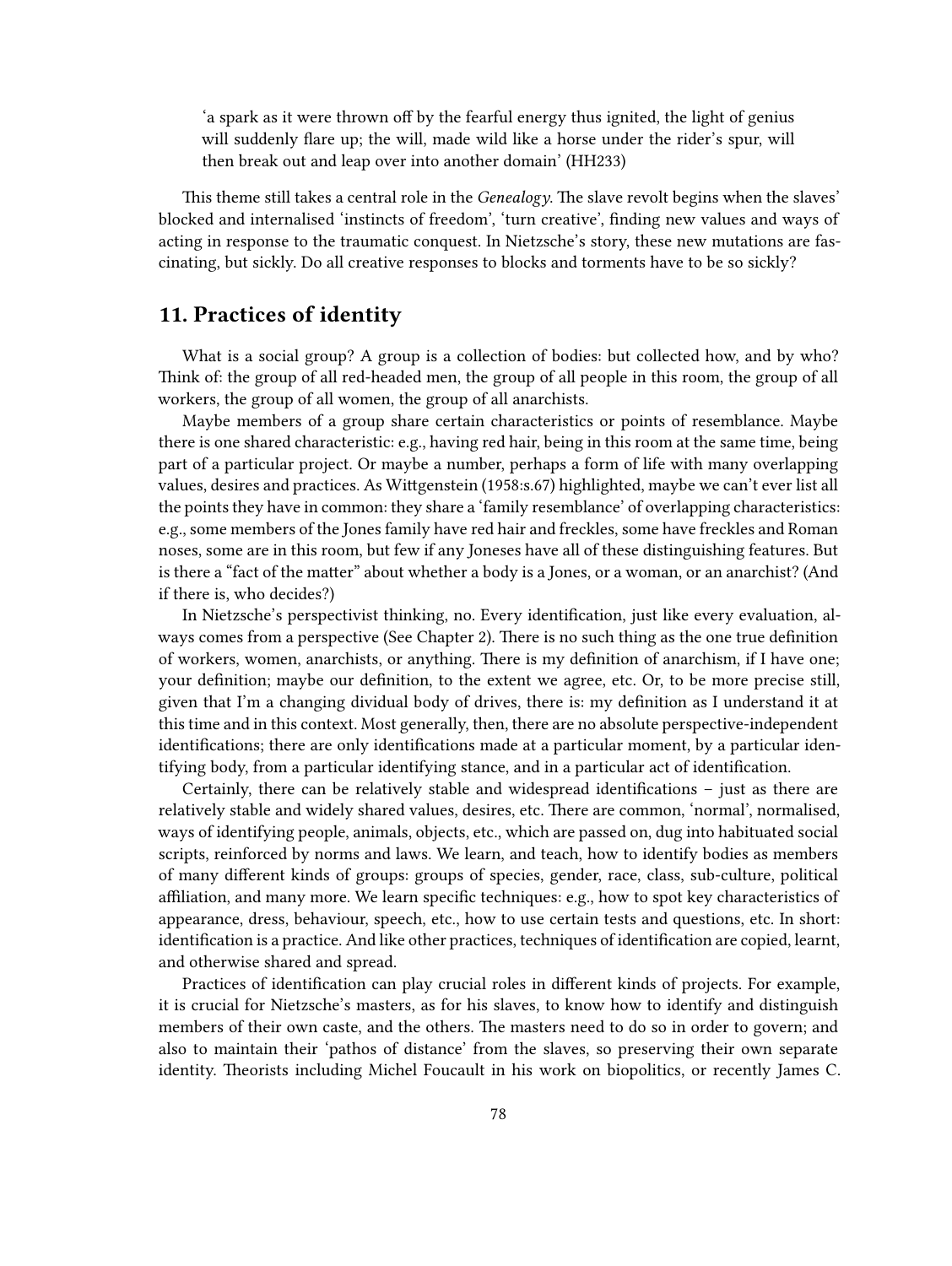Scott in his *Seeing Like A State* (1998), have studied the development of particular identification practices serving the needs of modern states, such as statistics, censuses, and standardised forms of measurement.

#### **12. Domination and resistance**

Some bodies and forms of life pursue a particular kind of project: dominating others. Domination is not simply power. A body's power is its ability to make changes in the world in pursuit of its projects, whatever these might be. All social relationships are, amongst other things, power relationships. That is: wherever two or more bodies meet and interact, they effect each others possibilities of action, aid or impede each others' abilities to pursue their projects. This is one of the key points made by Foucault in his work on power, which I will examine further in Chapter 9: 'in human relations whether they involve verbal communications …, or amorous, or institutional, or economic relations, power is always present' (EW1 290–1).

We can define a state of domination as: a relationship in which power is uneven, and this asymmetry is held fixed. In other words: a hierarchy, an assemblage in which one body is consistently in the driving seat. As Foucault puts it, here:

'power relations, instead of being mobile, allowing the various participants to adopt strategies modifying them, remain blocked, frozen. When an individual or social group succeeds in blocking a field of power relations, immobilizing them and preventing any reversibility of movement by economic, political or military means, one is faced with what may be called a state of domination' (EW1 283)

We can also think of a state of domination as a *hierarchical script* – or assemblage of hierarchical scripts. Bodies are identified and so assigned to roles: human/non-human, male/female, master/slave, white/black, adult/child, owner/non-owner, boss/worker, etc. etc. Those occupying the dominating roles give orders, make decisions, must be treated with respect, etc. Those in subordinate roles are expected to defer, obey.

In many human cultures, the desire to establish and maintain states to domination – the desire to rule – is celebrated as an end in itself. But projects of domination are also pursued as means to other ends. For example, a project of domination may serve a project of *exploitation*. That is, it allows rulers to harness the bodies and resources of others as instruments, tools that aid further projects: e.g., accumulating wealth, territory, status, glory, etc.

Or, indeed, projects of domination and exploitation, and other projects, may grow together and support each other in a complex assemblage. This seems to be the case in Nietzsche's story of the state, where the 'nobles' conquer as an expression of their urges for violence and aggression; for the pure joy of mastery; for the 'artistic' desire to 'create' new social forms; and to turn the slaves into 'subjects and instruments' (GM2:17) serving their basic needs.

Some states of domination may be quite limited and self-contained. For example, a classic family patriarch who exerts an iron rule over his chattels. But at least some projects of domination are closely tied to projects of expansion. This is the case for Nietzsche's nobles, who have an aggressive hunger for new conquests and adventures. It's also the case for contemporary capitalist projects of domination, as "entrepreneurs" compete to "open" new markets, reach new territories of demand, etc.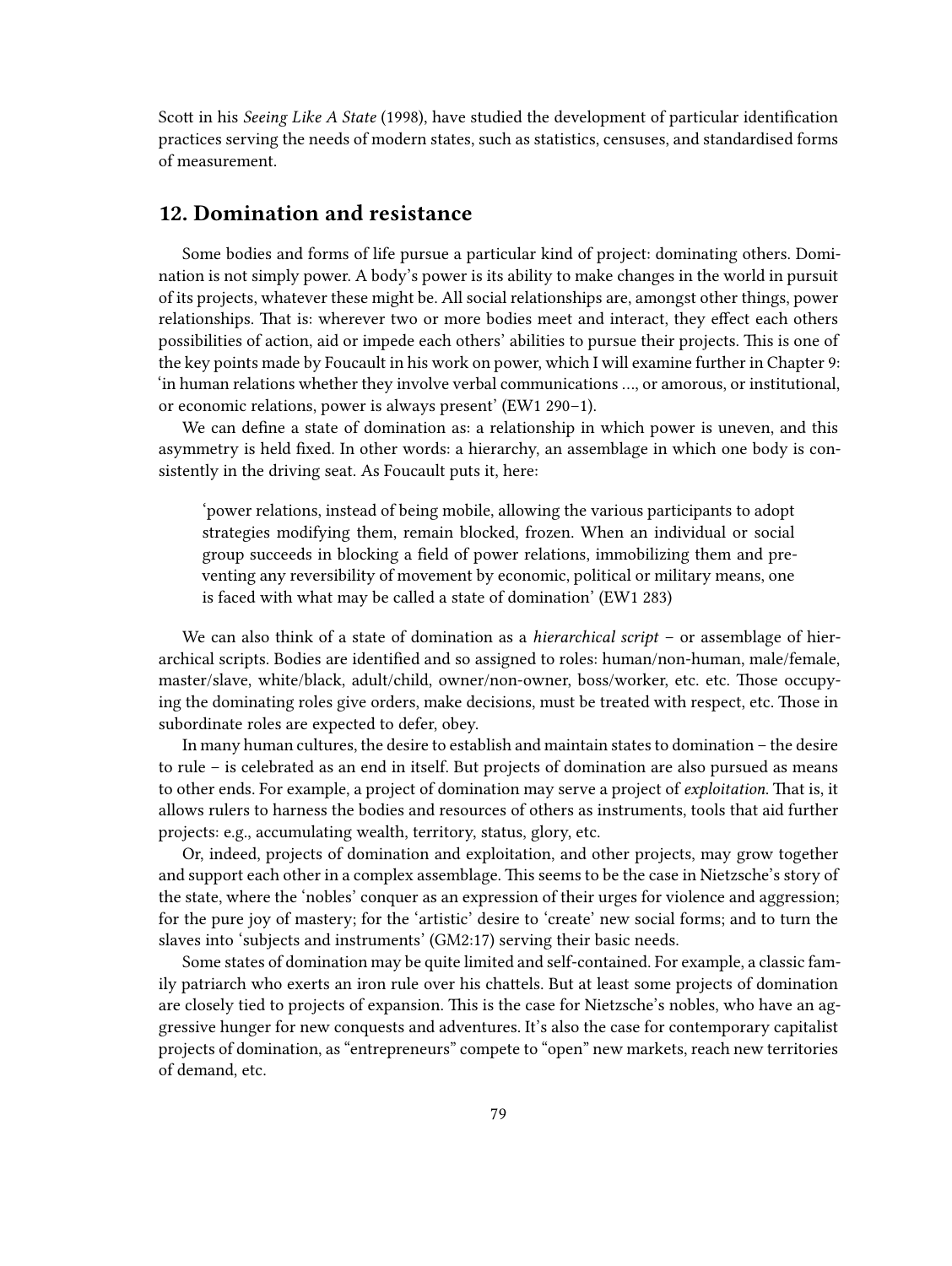Not all projects of domination are projects of invasion. Likewise, not all projects of invasion are projects of domination: for example, there are raiding parties that attack and withdraw with their spoils, without creating any stable hierarchy. But the two often go together.The combination is particularly dangerous: a dominating-invading form of life that continually seeks out other forms of life to disorder and conquer.

As we saw in Nietzsche's story, the domination the masters establish is not total. This is generally true: a power imbalance is rarely absolute; and rarely entirely stable. Even in the most totalitarian state, there are always cracks in control. Escape routes – what Deleuze and Guattari call 'lines of flight', paths that unravel an assemblage. And hidden spaces, undergrounds, where the masters can't see. Foucault writes: 'where there is power, there is resistance' (HS1 96). Nietzsche said it already:

'resistance is present even in obedience: individual power is by no means surrendered. In the same way, there is in commanding an admission that the absolute power of the opponent has not been vanquished, incorporated, disintegrated. "Obedience" and "commanding" are forms of struggle' (WP642 (1885)).

Just what do we mean by resistance? In the most general terms, there is resistance wherever the activity of one body or force is blocked or limited in some way by the activity of another body or force. A tree offers resistance to an axe, friends may resist each others' suggestions, and a master resists a slave's moves to liberate herself. More specifically, we can focus on resistance to domination: one body or assemblage seeks to dominate another, to impose and fix a hierarchical relationship; the other body seeks to avoid, escape, break, or otherwise overcome this state of domination.

## **13. Some technologies of war**

I use the term "technology" to mean any practice, recurring pattern of activity, that is employed in pursuit of a project. Like all practices, technologies are "invented", shared and spread across bodies, varied and combined with other practices in different ways. There are technologies for growing food, for telling stories, for building houses, for dance and play, for identifying and studying, for all kinds of projects and activities. Technologies may involve a high degree of conscious "rational" thought, or they may be unconscious and deeply embodied. They may have quite a narrow application – e.g., ways of fixing a bicycle wheel, or they may be applicable and adaptable across a range of contexts. Our focus now is social war, and so I want to make a few notes on technologies that we may see at work when bodies are engaged in projects of conflict. We will look at some of them in more depth in the next few chapters.

#### *shock and awe*

In Nietzsche's story, the 'pack of blond beasts' descends on the herd like a 'bolt of lightning', in a devastating attack using overwhelming force – what US military strategists nowadays call 'shock and awe'.

According to the great early nineteenth century theorist of war, Karl Von Clausewitz, the basic aim of war is to destroy the enemy's 'capacity to resist'. A body's 'capacity to resist' has two elements: its 'means', including its material resources (troops, weapons ammunition, supplies, etc.); and its 'will' (1989:75). Beyond destroying the means of resistance, the aim of conquest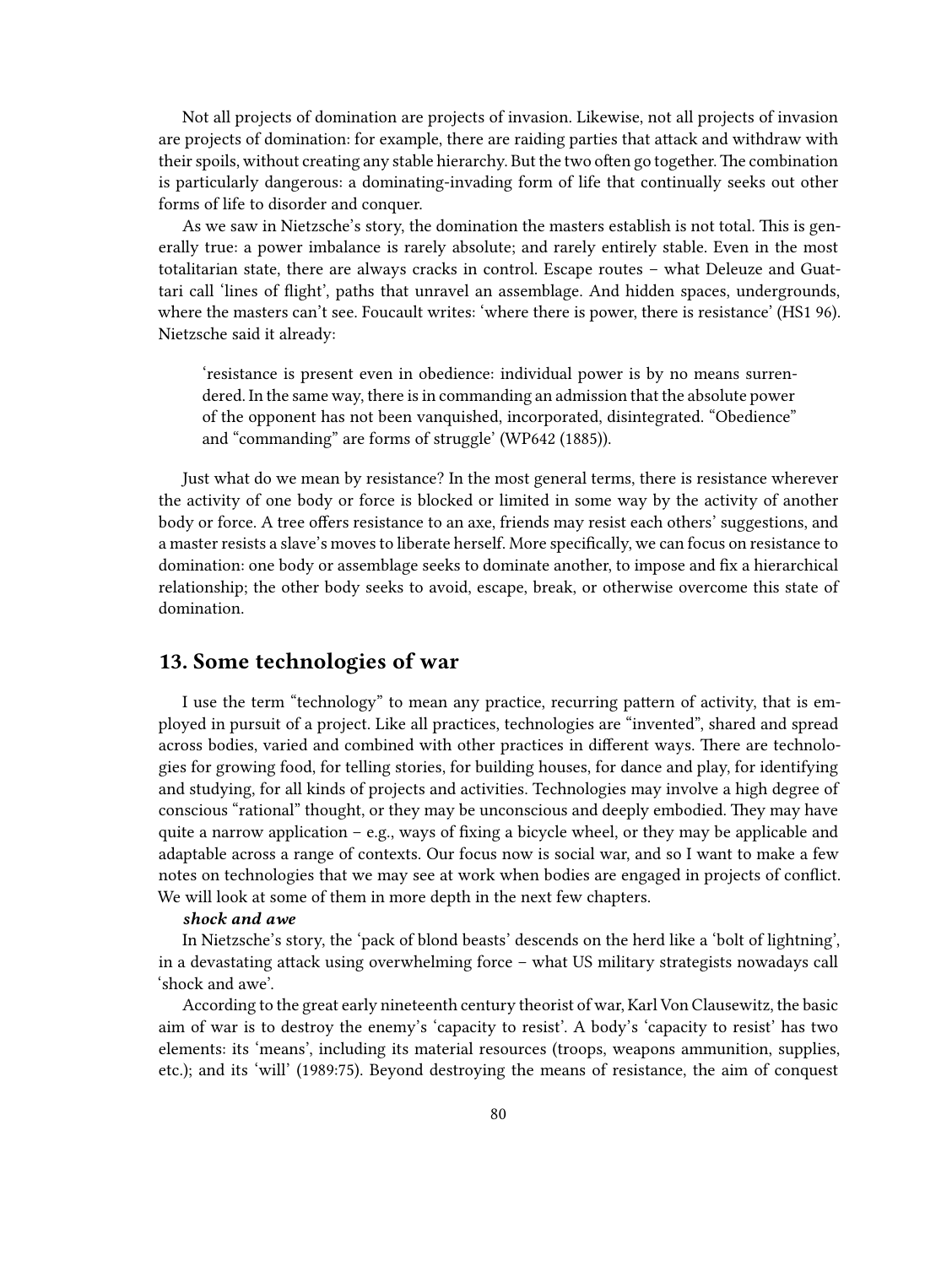is total disruption of the 'will'. Similar techniques are well known not only by state-founding conquerors but by prison guards, torturers, domestic abusers, parents, educators, bosses, and other dominators. As the feminist psychiatrist Judith Herman writes:

'The methods that enable one human being to enslave another are remarkably consistent. … [they] are based upon the systematic, repetitive infliction of psychological trauma. They are the organised techniques of disempowerment and disconnection.' (ibid 77)

We can say that the initial aim of traumatic conquest is a dis-assembly process: it smashes the existing form of life of the victim, every seemingly stable structure of values, desires and practices. The conquered are *dispossessed*: robbed of their vanished resources, territories, and also their customs, certainties, and projects. If the conquest is part of a project of domination and exploitation, this dis-assembly and dis-possession process is just a preparatory softening up stage. The aim is to turn the shattered bodies of the conquered into mere 'instruments', imposing new values or desires on them.

#### *creeping methods*

Of course, not all invasions use "shock and awe" tactics. The opposite method can also be effective: slow, gradual encroachment. In real-world histories of conquest, we often see a mixture of both methods. Take, for example, many colonial histories, which involved a slow progress of trading posts, land-grabs, treaties, broken treaties, etc., punctuated by occasional shocks, genocidal massacres. Or, on a less vicious scale, the current dis-assembly of the postwar welfare state in Western Europe. On the one hand, crises such as the financial crash of 2008 are used to push through sudden massive doses of "austerity". On the other, reforms are introduced drip by drip, and using smokescreens like "PFI" and "public private partnership", "neighbourhood regeneration", "extending choice", etc., so that no one measure alone seems like a major change.

#### *going underground*

The immediate response of the enslaved, in Nietzsche's story, is to submit on the surface – but keep alive a hidden space where they maintain a separate existence and keep alive their own culture, their own identity, their own dreams. In the *Genealogy*, this going underground works at two interdependent levels: collectively, as the slaves gather together in their secret 'dark workshop' to plot the slave revolt; and individually, as slaves 'internalise' their 'instincts of freedom', carving out for them an 'inner world' of fantasy and myth.

Beyond Nietzsche's story, the political scientist James Scott has studied actual and historical slave and peasant communities and their technologies of resistance to domination. His key point is that subordinate groups keep resistance alive by defending hidden spaces where they can maintain an 'autonomous life' – e.g., a culture of stories, myths, revenge fantasies, and, more immediately, sharing skills and plots for sabotage and subversion, and everyday ways of undermining exploitation and control. This 'hidden transcript' of resistance can stay invisible to the masters, who think all is peace and contentment; until, unexpectedly, it 'erupts' into open rebellion. I will look at these ideas in Chapter 11.

#### *flight*

Another classic response to invasion is flight. Since the beginnings of civilisation, wherever there is an empire there are the barbarians on its fringes, beyond control in the mountains, deserts and swamplands. Including many who have escaped: maroons and quilombos of runaway slaves;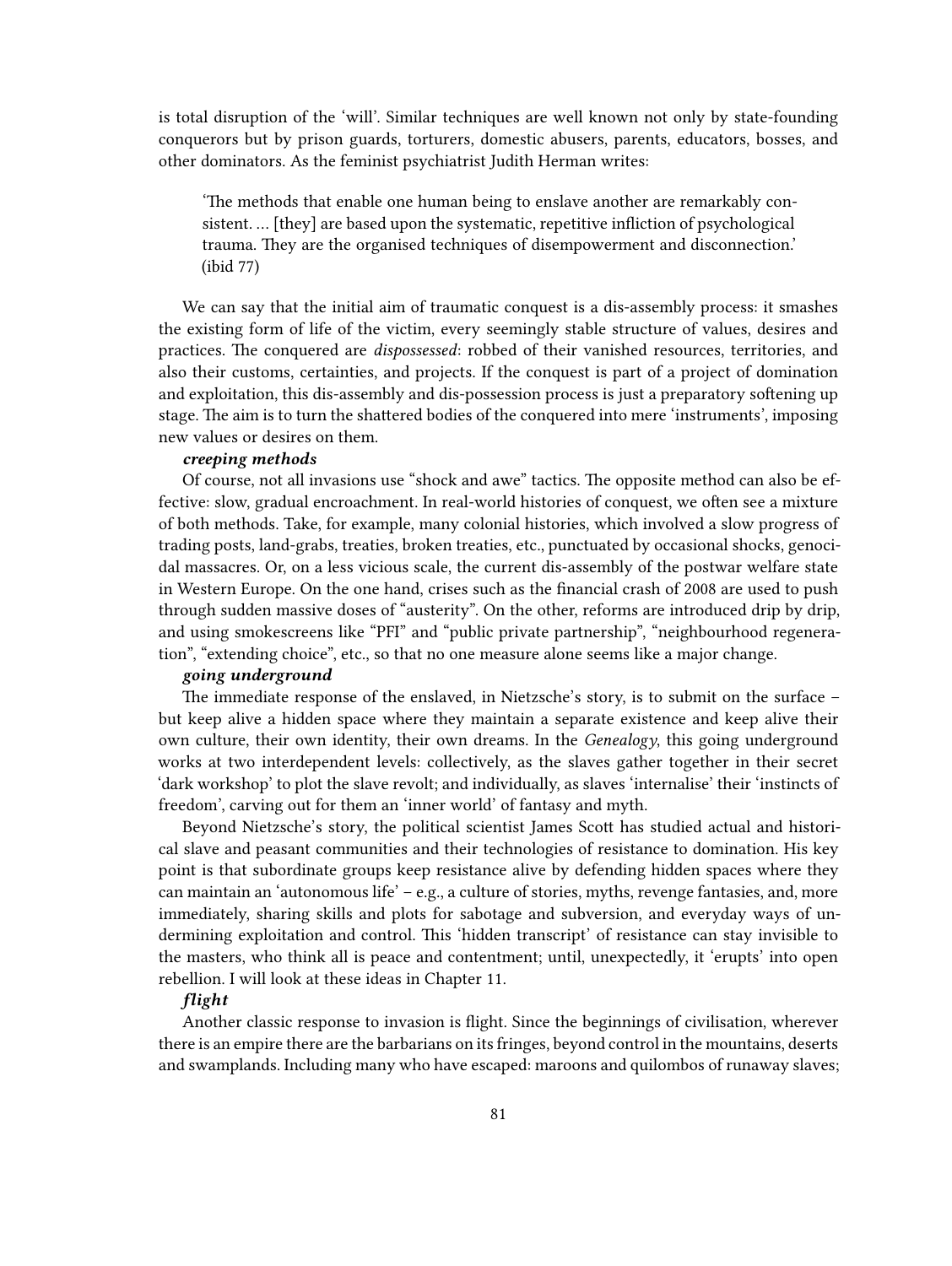the original cossack communities of escaped Russian serfs; multiple waves of exodus to the South Asian highlands, out of the reach of the Chinese and other empires (also studied by James Scott); many nomadic desert tribes; the vagabonds, wanderers and itinerants always feared by state power; down to recent counter-cultures, hippies or new age travellers.

#### *contagion*

In Nietzsche's story, the slave revolt is not an open rebellion. Instead, it uses the more subtle technology of mimetic contagion. The slaves ultimately win out by spreading their values and desires to the masters. Although this contagion starts out, in Nietzsche's story, as a technology of revolt, it may also become a technology of domination. Nietzsche thinks that the old mode of 'aristocratic society' has been defeated by a 'democratic' age, in which the weak majority have now achieved their own new form of 'tyranny' (GM3:14), after a 'fearful struggle on earth for thousands of years' (GM1:16). The slavish have won because they have 'poisoned the consciences of the fortunate with their own misery, with all misery, so that one day the fortunate begin to be ashamed of their good fortune' (GM3:14).

This flags up a couple of important, if obvious, points. At least some technologies can be turned either way, for or against states of domination. And many projects that start out as rebellions against power can end up as new tyrannies. In Nietzsche's mind, Christianity is the perfect model of a successful project of contagious values. The obvious 20<sup>th</sup> century case has to be the advertising industry. In the early  $21<sup>st</sup>$  century, evangelical religion and consumer capitalism are both powerful forces, sometimes combining to make strange hybrids.

#### *pastoral care*

There is also a third key character in Nietzsche's story: the priest, who comes to the fore in the third essay of the *Genealogy.* The priests have a different kind of technology or 'art', distinct from both noble conquest and slavish contagion. They present themselves as 'physicians' who offer 'remedies' for the suffering of the traumatised, and the weak come to them voluntarily. But their remedies, rather than curing or strengthening, are temporary palliatives that only make their patients weaker: 'when he then stills the pain of the wound, he at the same time infects the wound' (GM3:15). The priests' fake 'remedies' are a number of pseudo-therapeutic techniques including the use of trance-like 'hibernation' (GM3:17); repetitive 'mechanical activity' – or work (GM3:18); distraction by 'petty pleasures' (ibid); and 'orgies of feeling' (GM3:20), such as religious or nationalistic outpourings of emotion. Patients build up dependency on the priests' care, which allows them to acquire 'dominion over the suffering' (GM3:15), the 'concentration and organisation of the sick' (GM3:16).

Who are the priests of today? Nietzsche particularly figures politicians, democratic and socialist party leaders. We can also mention domestic abusers, penologists with their 'earned privilege' schemes and control units, headshrinkers and social workers, disaster managers, charity bosses, bringers of aid and structural adjustment, poverty professionals, liberal do-gooders. All those who come in to manage lives scarred by domination, apply sticking plasters and sympathy while telling us the world can't be otherwise.

#### *division and inclusion*

Some of the oldest and best-known technologies involve encouraging dis-assembly of the enemy body, splits and divisions. Promote factions that will war against each other. For the conqueror, buy off, coerce or otherwise co-opt elements to become informers, collaborators, internal police. Co-option is part of every occupation strategy. In contemporary capitalism, states and other bodies help promote numerous lines of division on national, gendered, racial, etc. grounds.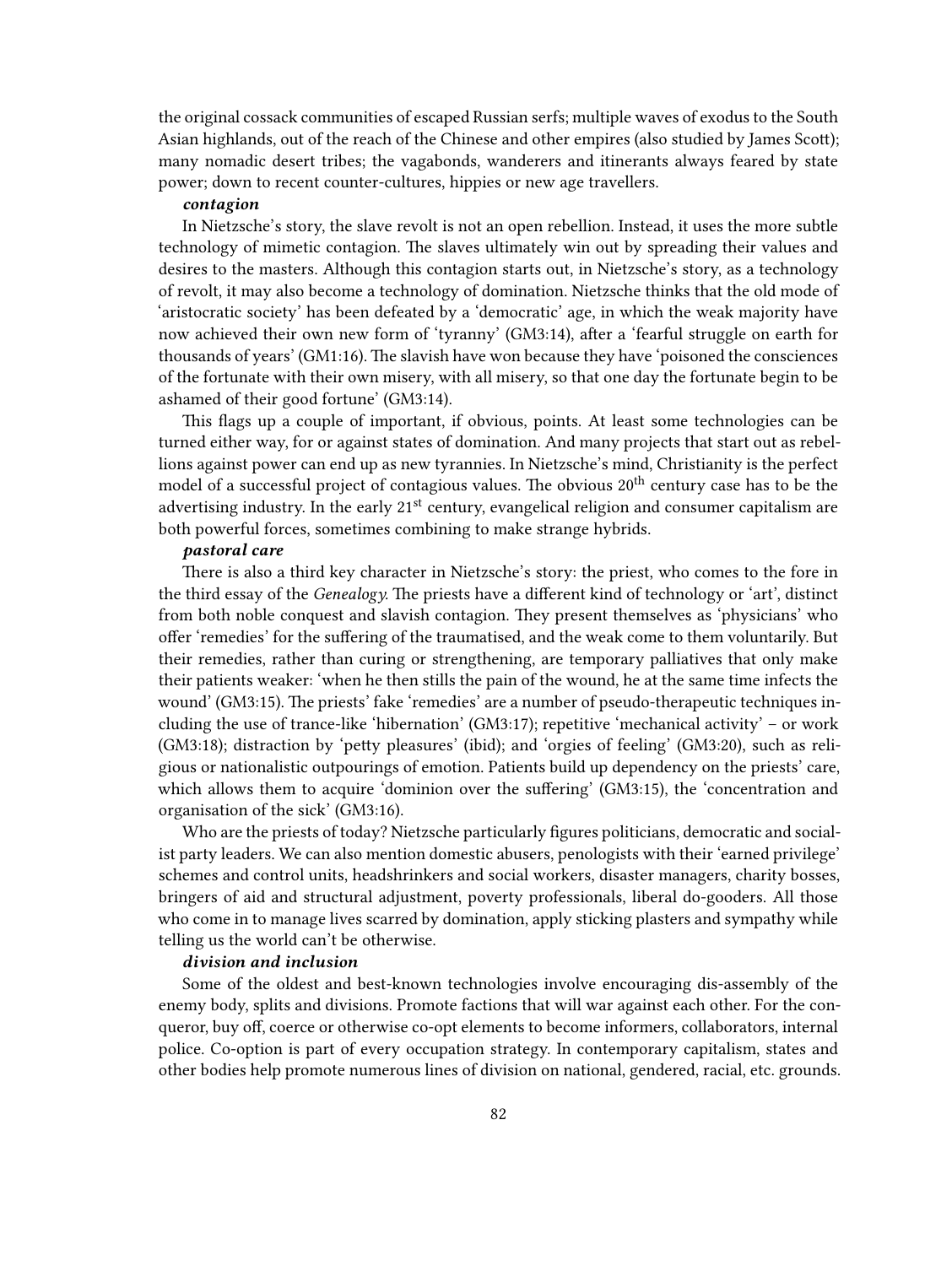There are cracks within cracks: citizens vs. migrants; settled immigrant communities vs. new arrivals; genuine refugees vs. bogus asylum seekers, etc.

Some of these important lines of fracture can be seen in terms of divisions between "included" and "excluded".<sup>2</sup> Through the 20<sup>th</sup> century new forms of consumer and welfare capitalism allowed many more people, in richer parts of the world, to become *included*: to consume and accumulate mass-produced goods, to enjoy leisure time, to dream about climbing career or property "ladders", to feel protected by welfare state safety nets, to participate in myths like the "American Dream".

Simplifying a lot, we can then trace another pattern of dis-assembly and re-assembly: first, conquest smashes old ways of life and dis-possesses bodies; later, the dispossessed are offered a new form of life, new meaning, by being included into a new social body. Yet it was never possible for capitalism to include everyone. There was always the "third world", where capitalist exploitation and expansion continued to follow older more brutal paths. Now, increasing numbers in the "developed" economies too are becoming dispossessed again as neoliberal strategies increase their dominance – and as markets fail, bubbles burst, welfare is cut, employment disappears.

### **14. Rebellions**

Nietzsche's slaves never rise in open rebellion against the masters. In real life, rebels do so all the time. Many rebellions against domination are cut down and destroyed by vicious reaction. Some are victorious. Of course, successful rebellions often lead to new states of domination. Acts of rebellion, like other actions, can be used to serve all kinds of projects.

Recall the idea of a state of domination as a hierarchical script. Bodies are identified as dominant or subordinate, and expected to fulfil their assigned roles, follow the rules – where rules don't have to just be written laws but also assumed norms, unspoken expectations, e.g., of respect for authority, property, decency, etc. If I am subordinate I might:

- Submit willingly: follow the rules, play my assigned role, and value and desire to do so.
- Submit unwillingly: follow the rules, but only under coercion. I have other values and desires that I need to hide or suppress.
- Rebel. I refuse to submit, I break the rules.

There are, of course, many kinds of rebellions. There are secret rebellions: you break the rules, but the rulers never know – or maybe, it wouldn't look good for them to let on that they know. E.g., the peasants who hide grain from the imperial tax collector, the workers who fiddle the clock. There are anonymous rebellions: you break the rules, and the rulers know something's happened, but they can't pin it on you. E.g., anonymous acts of sabotage. There are open rebellions in broad daylight.

Obviously, some rebellions are more dangerous than others. There are isolated or momentary acts of rebellion, that temporarily break hierarchical scripts before everything goes back to normal. There are rebellions used as bargaining tools for slight improvements in terms and conditions, but without challenging the overall script. And there are moments of rupture, that perhaps

 $^2$  For a now classic anarchist analysis of "included" and "excluded" in recent capitalism, see Alfredo Bonanno's "From Riot to Insurrection".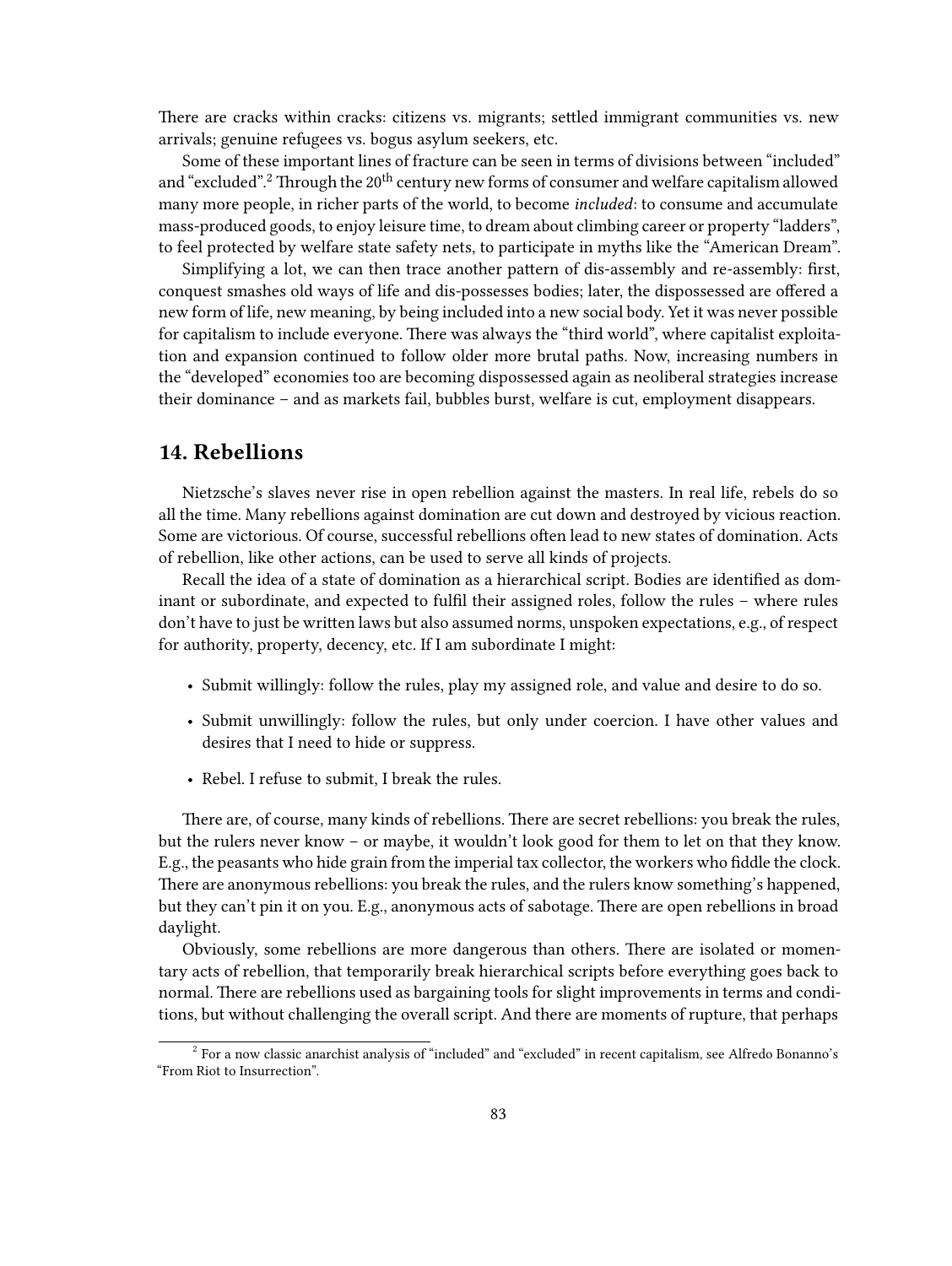start out isolated and unexpected, but strip away the emperor's clothes and mount an irreversible challenge: the dominant have to act decisively and re-assert their authority, or rebellion will grow and spread.

## **15. Threats and force**

Many states of domination are underpinned by coercion: the threat of harm. Even if it's only rarely tested, the dominant and their allies have the power to inflict punitive harm on any rebels or potential rebels, and will use this to maintain their submission. The harm involved doesn't necessary have to involve bodily damage: for example, it might be to wealth, reputation, selfesteem, sense of shame or guilt or honour. But, at least very often, force is the ultimate grounding of many states of domination, including the domination of property or the state. That is: the dominant have the necessary force to kill, destroy, imprison or terrify rebels.

In most situations, coercive power is only rarely put to the test. Sometimes the dominant make a point of displaying force, to remind the subjugated that it is still there. And sometimes the force isn't still there: the rulers' bodily strength, resources, alliances and allegiances, supplies of ammunition or soldiers' pay or mercenaries, etc., has weakened. Often, the real balance of forces is an unknown, it can only be estimated, guessed at, or probed and tested.

A rebellion almost always involves a gamble, a throw of the dice. In many cases, though, rebels must be prepared for a fight. Unless their power visibly crumbles, or their projects have shifted so much that they are no longer bothered to defend the state of domination, rulers will attack rebels, or even potential rebels, often with brutal violence. Any rebellion that offers a serious threat needs to deal with this violence.

#### **16. Rebel alliances**

Why do bodies dominate? Why do bodies rebel?

Why do bodies do anything? For many different reasons. This is one of the basic Nietzschean points we started with: bodies have multiple, diverse, and changing, values and desires. We can't read off their struggles, or predict what positions or sides they will take, from some fixed nature or basic set of "interests", economic or otherwise, whether those interests are individual or class interests or whatever. We are much more complex than that. In general, a state of domination (or any other assemblage) is supported and opposed by complex alliances, made up of bodies all of whom may have many different projects.

Supposing we are talking not about a one-off rebel act but a body – whether an individual or a group – with a project to break a state of domination altogether. But at the moment, the balance of power is against us, the dominant are strong. In this situation we face an extended campaign of struggle. Our aim is: to increase our strength, and reduce the strength of the enemy, until we are able to break the state of domination.

We have looked at some ways in which bodies can increase their power. For example, we can work on ourselves, make our values, desires and activities more coherent and directed, develop our strengths and skills, dig out fears, norms, habits and fixed ideas that weaken us. We can develop our material resources – weapons, tools, supplies, etc. We can make alliances: find other bodies that share our projects, or overlapping projects, and share resources and ideas, learn from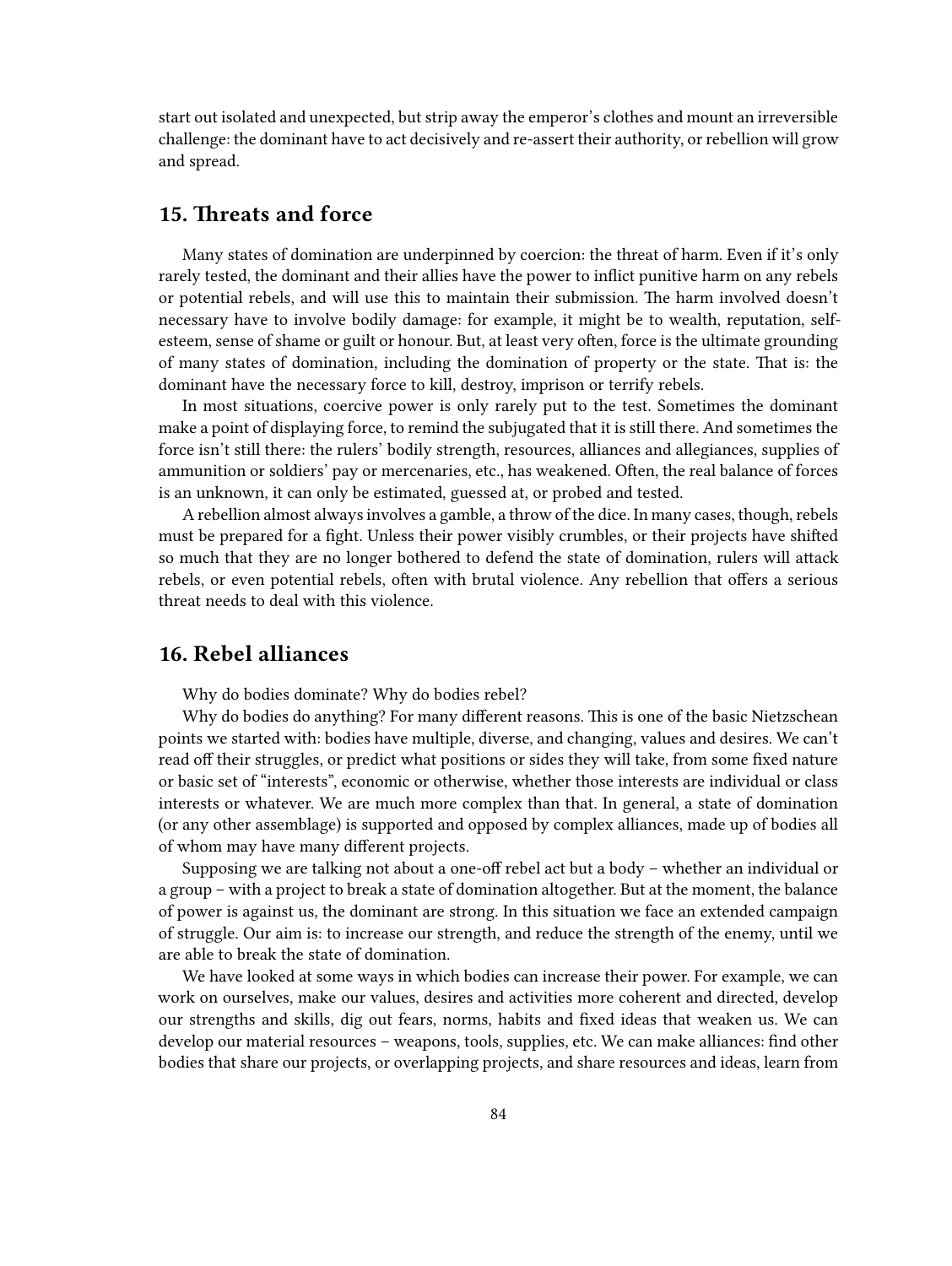each other, coordinate our plans and actions, etc., whilst also disengaging ourselves from social assemblages that weaken us. And we can spread values, desires and practices of rebellion: attract others to our projects and forms of life; show that it is possible to fight.

At the same time, we want to decrease the power of our enemies. For example, to destabilise enemy bodies, their values and desires; to attack and destroy their material resources; to undermine and break their alliances.

#### **17. Anarchy**

Anarchy, as I understand it, means: no domination. No rulers, and no slaves. For Nietzsche, this is a laughable idea. Many would agree with him. Nietzsche thinks: every project that presents itself as a project of freedom is really just another project of domination in disguise – if it succeeds in overcoming the stronger forces that are currently dominating it, it will become a new tyrant in turn. Just look at the histories of christianity, democracy, socialism, or whatever other social movement.

Perhaps there have never been any pure conditions of anarchy, and perhaps there never will be. But there are certainly anarchic desires. The desire to live free with no gods, no masters, no rulers of any kind. The desire to rise up and fight against all domination, wherever we see it: not just the "major" dominations of occupying armies and brutal economic exploitation, but everyday tyrannies made almost invisible by custom and repetition, in the home, the street, including amongst our own social circles. Never to be satisfied by replacing one set of leaders with another.

Does the idea of anarchy spring up from the recent assemblage of  $19<sup>th</sup>$  century anarchism, emerging from the experiences of those dispossessed by capitalism in the 18<sup>th</sup> and 19<sup>th</sup> centuries, and from new conjunctions of ideas as the enlightenment heated up and more icons came under attack? Or has this desire to overcome all dominations, this generalised "passion for freedom", always been there through human history?

Maybe we can best see anarchy as a *tendency* within struggles against domination. Any rebellion involves an alliance which may include numerous bodies with very different projects. These bodies may unite around a particular battle; but their different projects will sooner or later pull them in different directions. So these projects and their interactions create different tendencies that the struggle can follow as it develops: e.g., tendencies to sell-out, tendencies to create new hierarchies, tendencies to split up or attack each other, etc. Or: tendencies to extend and deepen the struggle against domination, to turn the passion for freedom it has excited against further states of domination too. These are the anarchic tendencies, which are present in many, maybe all, rebellions.

The life I want to live involves working on myself to become a freer and stronger spirit, whilst helping to create anarchic forms of life alongside friends and comrades. At the same time, fighting alongside other rebels in struggles against domination – and within those struggles, always seeking the tendencies for anarchy and helping them to flourish.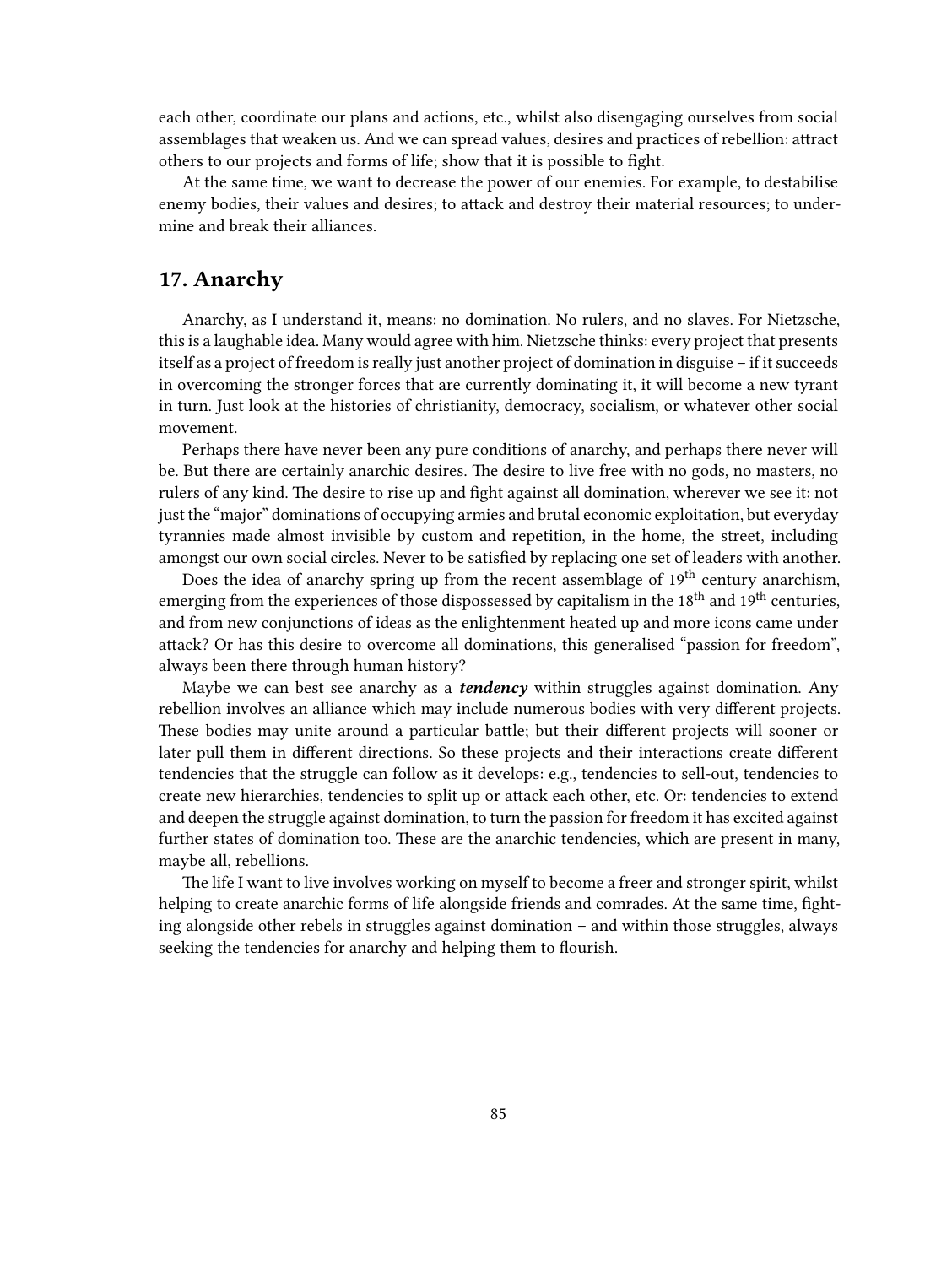## **Chapter 10. Power and domination**

What exactly do we mean by domination? First, we need to think about a more general idea: power. In the broadest possible sense, *power* can be defined as the ability of any being to cause – or, conversely, to resist or block – changes in the world. Certainly not only humans can be powerful. We can talk about the power of waves or tornadoes, of weapons or tools or remedies, of dreams or ideas or emotions, of states, institutions, cultures, forms of life, etc.<sup>1</sup>

Although I'm writing power, singular, this is really only a shorthand. To be more exact, a being can have different powers to do many different things. For example, maybe you have a power to run fast, a power to convince me of something, and a power to imagine new worlds, and these are all very different things. Who is more powerful: the fast runner, or the one who can imagine? This question doesn't make sense out of context, but only when we are focused on a particular question, on certain kinds of changes.

But now we need to look more narrowly at a certain kind of power: what we could call "social power", though I will often just call it "power", for short. This is the power to make changes in the social world, the social ecology of bodies that value, desire, and act, and the groups and institutions they form. To understand this kind of power, I will work through some ideas from Michel Foucault.

## **Social power**

In his essay 'The Subject and Power', Foucault defines an 'exercise of power' as 'a way of acting upon one or more acting subjects by virtue of their acting or being capable of action. A set of actions upon other actions' (EW3:341).<sup>2</sup> He also says: 'a way in which certain actions may structure the field of other possible actions' (ibid 343).<sup>3</sup>

<sup>&</sup>lt;sup>1</sup> To be terminologically more precise, we could borrow from Spinoza and call this general kind of power by the Latin name *potentia.* In this use of Spinoza's terminology I follow Steven Lukes (2005:73–4). Lukes also makes use of Spinoza's term *potestas*, which he reads as 'power over'. Neither of the two other power terms I define below correspond exactly to *potestas* as I understand it: 'social power' is rather broader, and 'domination' rather narrower.

<sup>2</sup> This 1984 essay is one of two key texts in which Foucault sets out his thinking on power at different points in its development, the other being the list of propositions on power in the first volume of *The History of Sexuality*, published in 1976 – anticipated and with some further interesting formulations in the 1975–6 lecture course *Society Must Be Defended*. Very roughly, in the earlier work Foucault presents a picture of the formation of macro-level structures of power and domination, arguing that we have to see "major dominations" such as class or gender as emergent from particular and contingent local interactions. It is an account of the dynamics of "Power" with a capital P, but says little about just what power relations (small p) involve at the base level of interactions between (and within) individuals. That is the question on which Foucault refocuses in the late essay, and also in a number of interviews of the 1980s. In this reading of Foucault I agree with Mark Kelly (2009), who has written a useful book on *The Political Philosophy of Michel Foucault*. Kelly argues – against some other commentators – that we should see these two stages in Foucault's thinking about power as complimentary not contradictory.

<sup>&</sup>lt;sup>3</sup> Another question is whether Foucault's formulation provide a precise or comprehensive definition of social power. Compare Max Weber's classic definition of power: 'the probability that one actor within a social relationship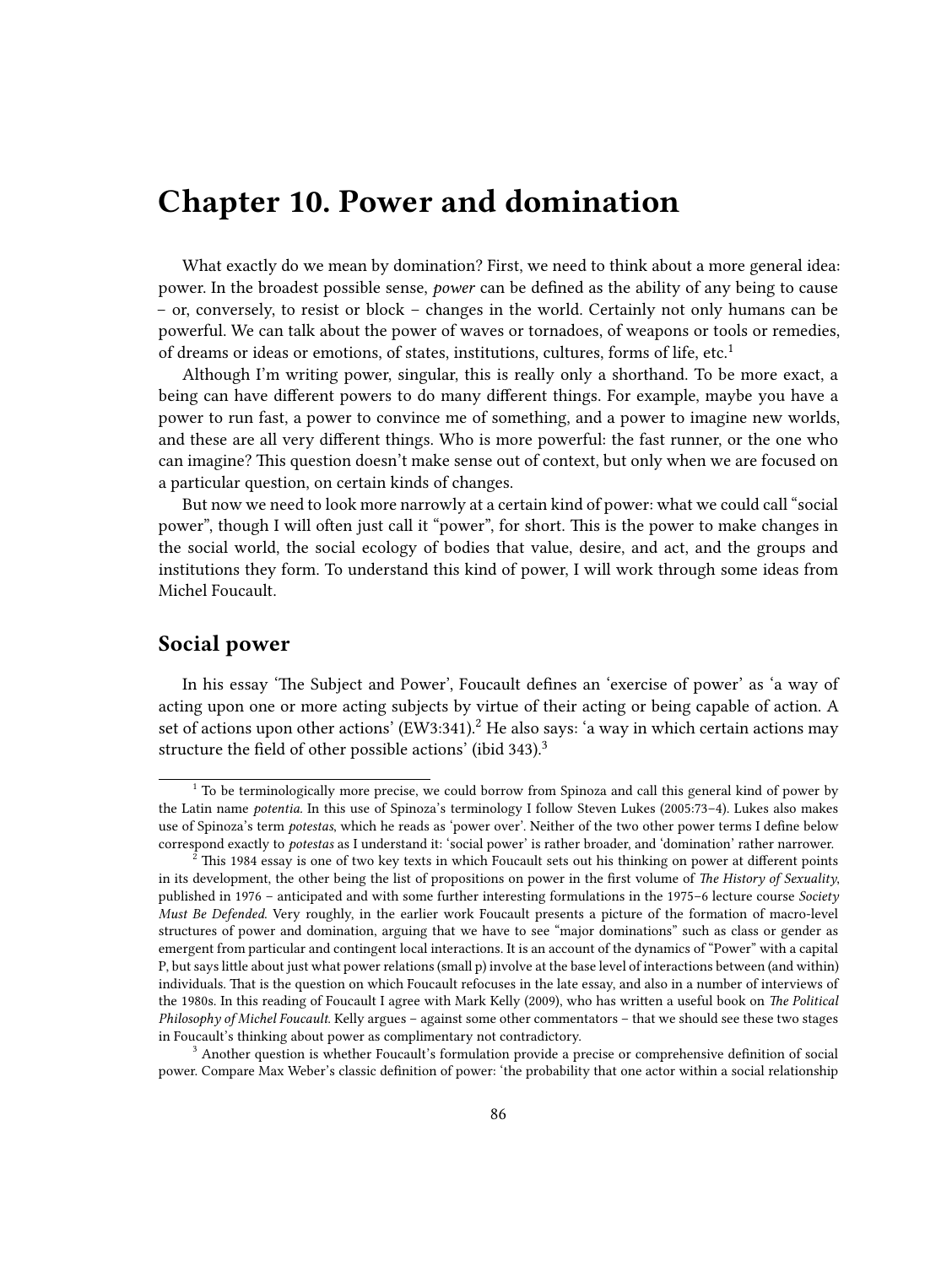I will adapt Foucault's wording a bit to put it like this: an exercise of (social) power is an action in which bodies shape the possibilities of action of other bodies, or of themselves. The bodies in question do not necessarily have to be human or individual "subjects": e.g., they might be non-humans (e.g., other animals, artificial intelligences, etc.); they might be bodies that are not ordered into subjects (see Chapter 5); they might even be sub-individual assemblages of drives, etc.<sup>4</sup>

To see what is special about social power, we can contrast it to another form of power, which Foucault sometimes calls force. For example, suppose that someone imprisons or injures you. This action is an application of *force*: that is, it makes a direct physical change in your body, or in your immediate material environment. But, in doing so, the action changes your possibilities for action: now that you are locked up, or no longer have the use of your legs, you can no longer act in the same ways. It is in this sense that the action is also an exercise of *social power*.

So, an exercise of force changes the material world, the *material ecology*. An exercise of social power changes the *social ecology,* the social world made up of bodies that value, desire, and act, and their relations. It may also change the *psychic ecology*: i.e., the values, desires, beliefs, practices, habits, dreams, projects, etc., of the bodies involved.

The same action may do all of these at once. For example, if I whisper a powerful secret in your ear, this involves a physical interaction of vocal chords, sound waves and ear drums, etc. But these direct physical effects of the whisper aren't what we're most interested in. More relevant is how the whisper changes your desires, beliefs, interpretations, etc. And so social power can involve not only acts of force but, e.g., making threats or offers, making available or concealing information, or inciting or inducing or arousing desires in various ways.

Foucault draws out one key element in the distinction between force and (social) power, perhaps a bit extravagantly, by saying that power always 'includes an important element: freedom. Power is exercised only over free subjects, and only insofar as they are 'free'' (ibid 342). If you

will be in a position to carry out his own will despite resistance.' (1978:53). This definition adds a number of elements. On a Weberian view, an exercise of power doesn't just effect the other's 'possibilities for action', it (at least probabilistically) effects their action itself. And, still more precisely, it does so in a way that furthers the 'will' of the powerful; and despite their 'resistance' – against their own 'will'.

All of these elements bring up further questions, some of which have become the subject of lengthy academic debates. Should we talk about (social) power wherever someone reshapes my desires, values, affects, ideas, etc., (my psychic ecology), or only where these changes lead (directly) to action by me? Are exercise of (social) power necessarily acts of will – or perhaps intentional acts in some broader sense – or should we also consider, for example, acts that have powerful intended consequences? And what about acts in which we shape others' possibilities of action others in ways they themselves desire and/or intend? Lukes (2005:76) gives a survey of some of these discussions.

One more issue: a body or force may have power to effect changes, without this potentiality ever being actualised. There are also complex cases, discussed by a number of writers on power, in which the distinction between capacity and exercise are not always so clear: for example, as James Scott points out, being (socially) powerful may often mean 'not *having* to act' (1990:28) because the desires of the powerful are anticipated by subordinates. Lukes (2005: 69–84) also discusses this point.

<sup>4</sup> One of Foucault's clearest statement of a Nietzschean view in which power relations may involve subindividual entities in more or less transitory assemblages comes in a discussion translated as 'The Confession of the Flesh'. 'FOUCAULT: This is just a hypothesis, but I would say it's all against all. There aren't immediately given subjects of the struggle, one the proletariat, the other the bourgeoisie. Who fights against whom? We all fight each other. And there is always within each of us something that fights something else. J-A MILLER: Which would mean that there are only ever transitory coalitions, some of which immediately break up, but others of which persist, but that strictly speaking individuals would be the first and last components. FOUCAULT: Yes, individuals, or even subindividuals. J-A MILLER: Sub-individuals? FOUCAULT: Why not?' (PK:208).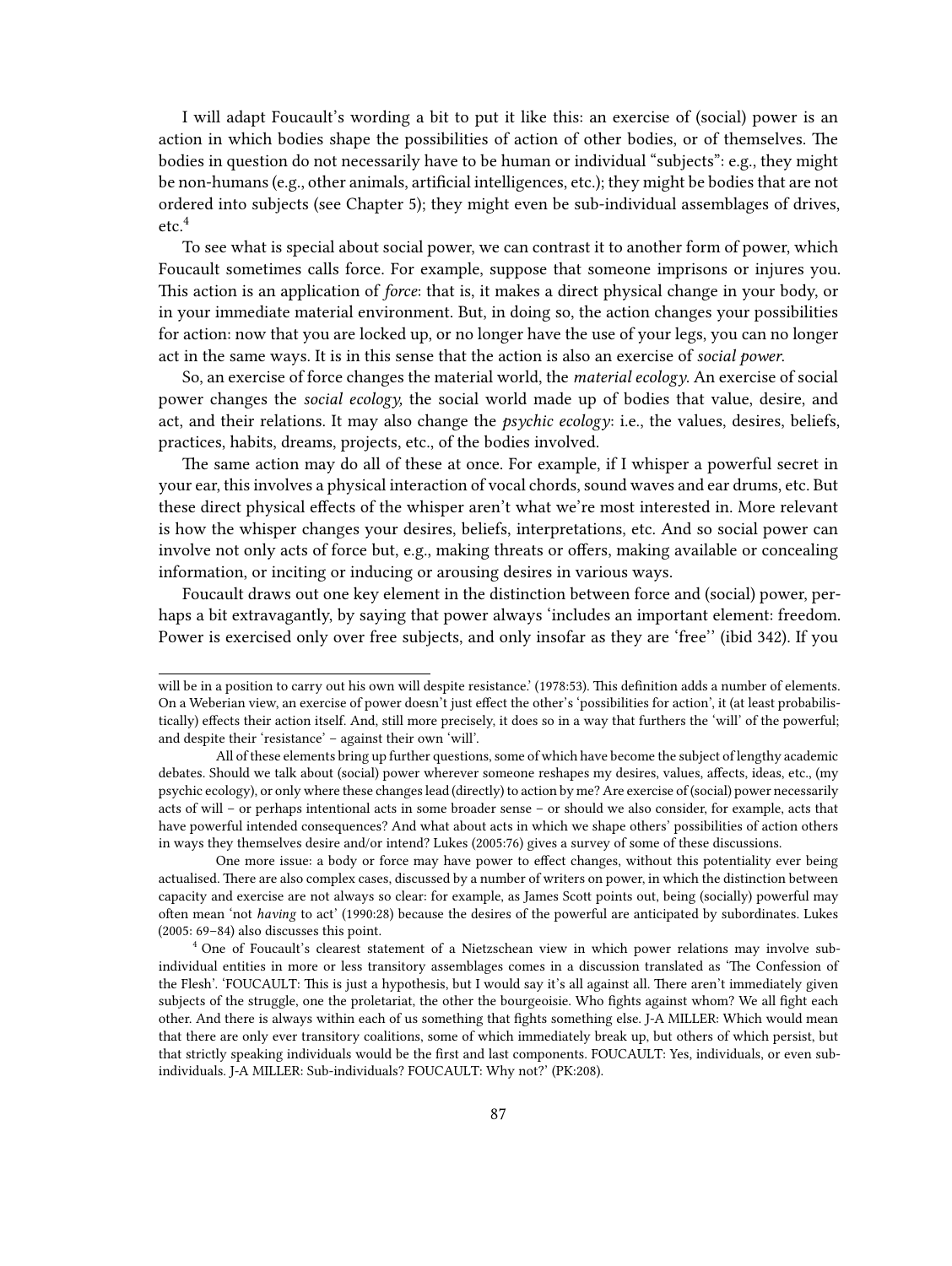are strong enough, you can use force to move or break my body, and there is nothing I can do to stop this. But force alone cannot determine my action: even in the most extreme cases of injury or imprisonment, I am left with at least some limited range of alternatives, however desperate. For example, I can go on hunger strike, or commit suicide.

The 'freedom' invoked here may be severely restricted: although you cannot fully determine my action (restrict it to just one possible path), you can leave me only an 'extremely limited margin of freedom' (EW1 292).<sup>5</sup> But it highlights an important point: even the strongest forces are not able to fully control the consequences of their actions upon others, as there are always at least some options open to us. Foucault puts it: 'faced with a relationship of power, a whole field of responses, reactions, results, and possible interventions open up.' (Foucault 1982a: 220) Furthermore, at least very often, some of these options may lead to outcomes that are unexpected, and/or that in some way undermine the power of the powerful. This takes us to Foucault's famous claim that 'where there is power there is resistance' (HS1 96).

#### **Resources and relations**

Why or how does a body have the powers and abilities it has? One possible way to look at power relations is in terms of the control or possession of resources. For example, I need certain resources – bodily strength, or weapons, or alliances with others – in order to use force, and so to make credible threats. Or I might use resources such as money, gifts, favours, influence, to make offers and persuade. We can think of knowledge and know-how as resources – skills, techniques, technologies, including 'governmental' arts and technologies of how to exercise and develop power. We could also look at social properties such as attributions of rights and privileges, or of status, attractiveness, respect, etc. where these may involve others' views of me and my roles in social scripts.

For example, the "privilege theory" that is fashionable in left-wing circles at the moment can work with a view of power in terms of resources. See, for example, Peggy McIntosh's (1988) discussion of 'white skin privilege' as 'like an invisible knapsack of special provisions, assurances, tools, maps, guides, codebooks, visas, clothes, compass, emergency gear and blank checks'. Appearing white, or male, etc., gives you a store of resources that you can use to wield power or dominate others.

Resource based approaches to power really reach their height in economists' and sociologists' theories of human, social, or cultural *capital*. <sup>6</sup> Many power resources involve reinforcing and cumulative structures. E.g., occupying a social status position gives me power to threaten, offer, persuade, or simply be accorded certain forms of treatment as an unquestioned right, etc. And then I can use these powers to maintain my status or even develop it further. So I can grow my power, in a similar way to capitalists accumulating economic capital.

<sup>&</sup>lt;sup>5</sup> Foucault's example here is: 'the other still has the option of killing himself, of leaping out of the window or of killing the other person' (EW1:292).

<sup>&</sup>lt;sup>6</sup> "Human Capital" theory was pioneered by the neoliberal Chicago School economists Gary S. Becker (1964) and Theodore Schultz (1971): very roughly, the basic idea is that education is investment in one's future earning power. See Foucault's lecture course *The Birth of Biopolitics* (BP) for an important discussion of human capital theory and its role in developing a new stage of the conception of humans as 'subjects of interest', in which now the pursuit of 'interest' is understood specifically on the model of rational investment in future (self-)production. The sociologist Pierre Bourdieu (1986) was largely responsible for introducing ideas of social, cultural and symbolic capital.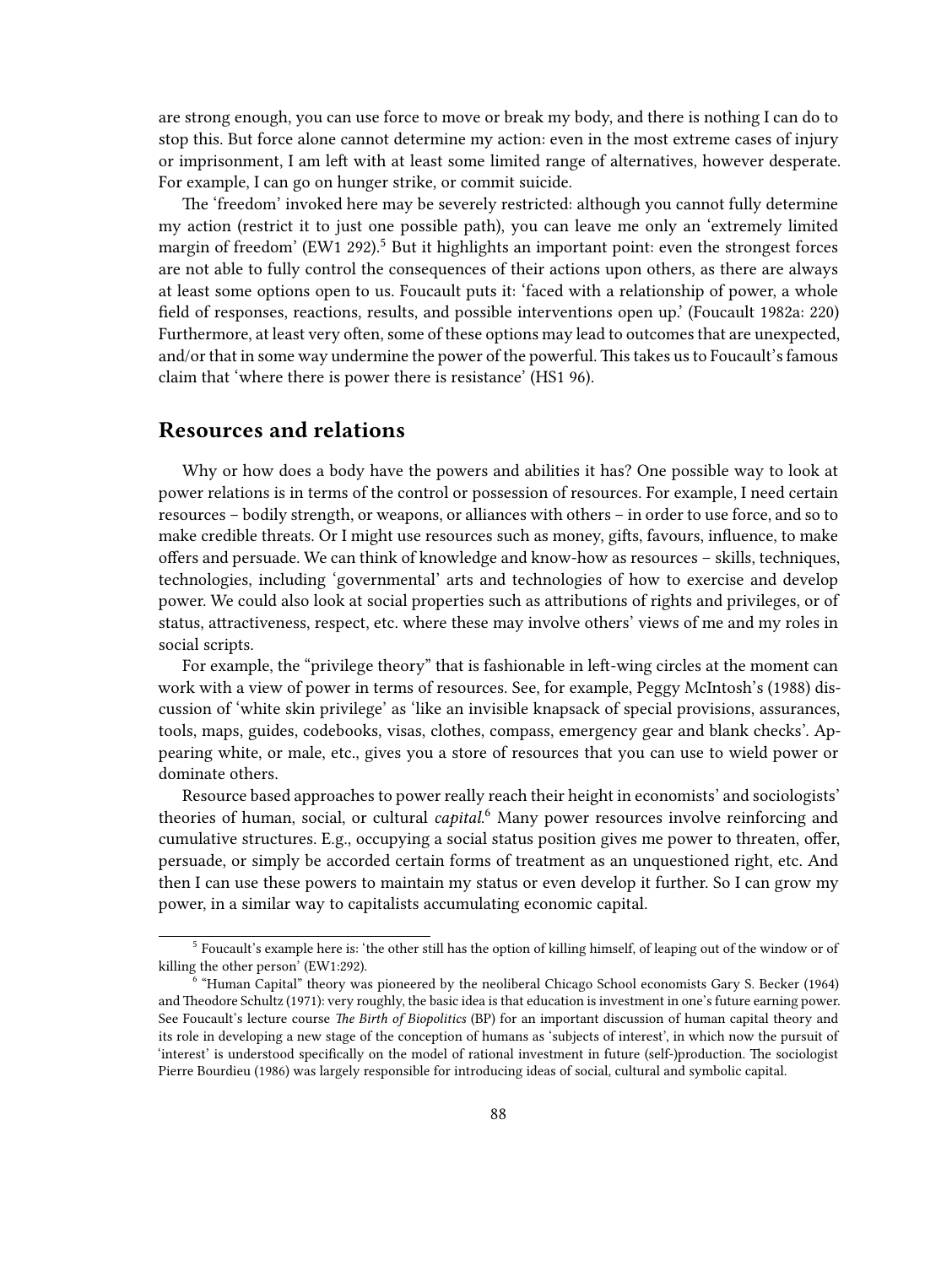While it may sometimes be useful to think of power in this way, Foucault insistently reminds us of its limitations. Foucault's first thesis on power in *The History of Sexuality* is that 'power is not something that is acquired, seized or shared, something that one holds onto or allows to slip away' (HS1 94). Instead, he emphasises the 'strictly relational character of power relationships' (ibid 95).

For example, money only gives me power within a complex context of property norms, a functioning money system, and people who desire or need to trade for goods, etc. Take away that context and it becomes worthless. Similarly, whiteness or maleness carry power within specific contexts of norms and scripts. These contexts are certainly widespread, though their features also differ widely across cultures and localities. But be careful to remember that gold or printed paper or skin colour in themselves aren't the "sources" of power. A possession or resource view of power is a handy, but limited and potentially dangerous, abstraction.

In fact, it may be well to note that the relationality of power extends not us to social power but to *powers* of all kinds. For example, a sledgehammer is a powerful tool only when assembled with a body that can wield it, and with a house to be demolished, etc. To talk about power is to talk, from a particular perspective, about the relationships that a body or other assemblage enjoys, about how it is blocked or supported in different ways by other entities and forces, about its positioning in its ecologies.

### **Domination**

Another of Foucault's key points is that *all* social relations are, at least from one perspective, power relations. 'In] human relations whether they involve verbal communications …, or amorous, or institutional, or economic relations, power is always present' (EW1 290–1).

Wherever two bodies interact, their actions have effects (however great or small) on each others' possibilities for action. So the only way to escape from social power would be to escape from social life altogether. '[P]ower is co-extensive with the social body' (PK 142). And that means that it would be pointless, unless you become a hermit, to ethically or politically oppose yourself to social power in general: thus Foucault's declaration, against Sartre, that 'power is not evil' (EW1 298).<sup>7</sup>

Also, Foucault maintains, all power relations contain asymmetries. For example, in close relationships between lovers, friends and comrades, we have great power to shape each others' possibilities, and this power is unlikely to be entirely balanced at any moment. At any moment, for example, some partners may need or desire others more. But relations may be balanced over time if asymmetries are 'mobile, reversible, and unstable' (EW1 292). Foucault writes: 'to wield power over the other in a sort of open-ended strategic game where the situation may be reversed is not evil; it's a part of love, passion, and sexual pleasure' (EW1 298).

Domination means that this mobility and reversibility is lacking. As Foucault puts it, 'situations or states of domination' (EW1 283) are power relationships that are 'fixed in such a way that

 $^7$  This quote continues: 'I do not think that a society can exist without power relations, if by that one means the strategies by which individuals try to direct and control the conduct of others. The problem, then, is not to try and dissolve them in the utopia of completely transparent communication but to acquire the rules of law, the management techniques, and also the morality, the *ethos*, the practice of the self, that will allow us to play these games of power with as little domination as possible.' (EW1 298)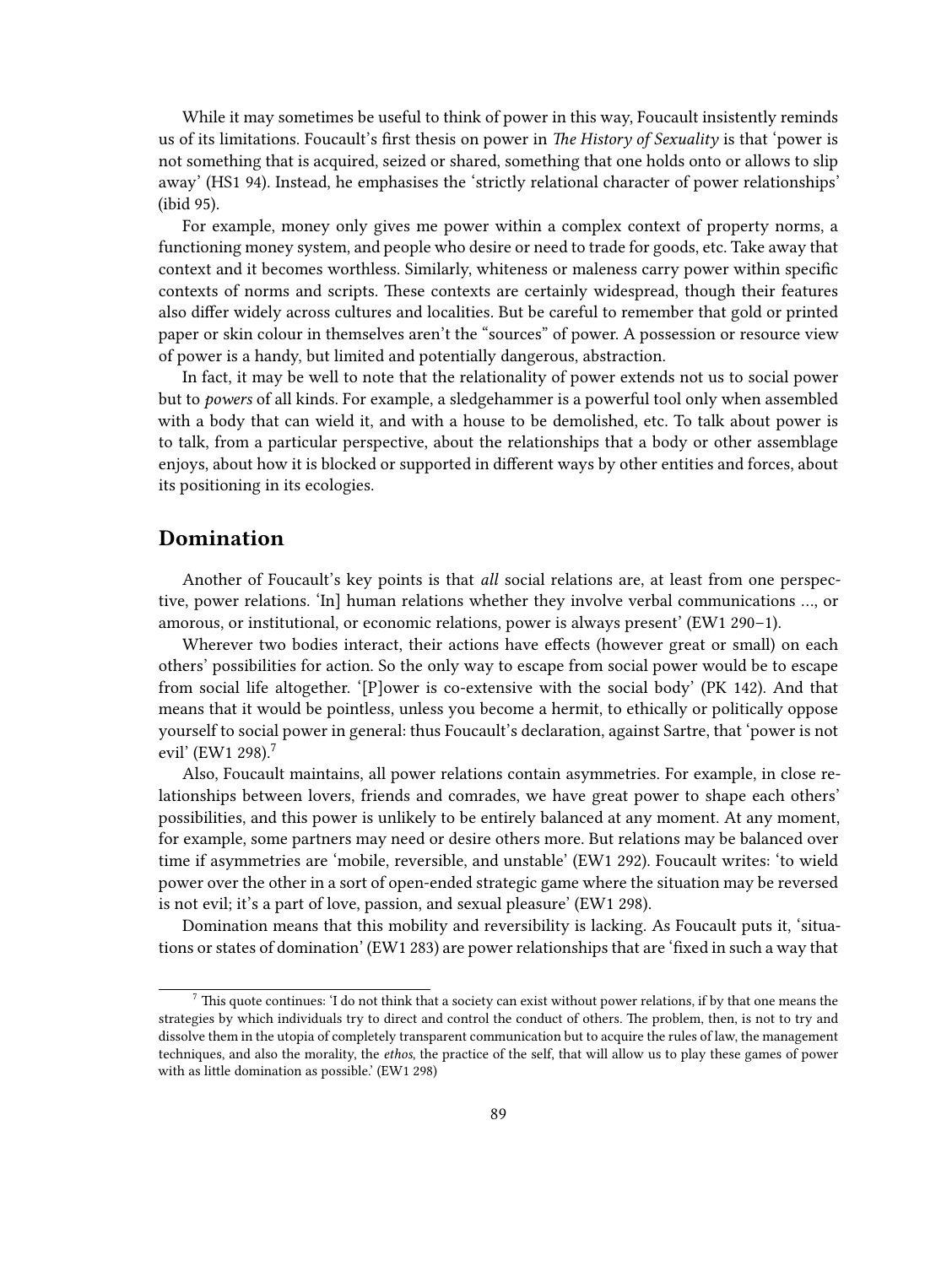they are perpetually asymmetrical and allow an extremely limited margin of freedom' (EW1:292). Here:

'power relations, instead of being mobile, allowing the various participants to adopt strategies modifying them, remain blocked, frozen. When an individual or social group succeeds in blocking a field of power relations, immobilizing them and preventing any reversibility of movement by economic, political or military means, one is faced with what may be called a state of domination' (EW1 283)

To sum up, then, a state of domination is a *fixed asymmetrical power relationship*. We might also say: a *hierarchy*.

A further way to think about domination is to bring in the idea of social scripts (see Chapter 3). A script is a recurring pattern of interaction, in which two or more bodies are assigned to defined roles, and expected other to behave in certain ways. For example, there are scripts about how to interact in a workplace, in the market, with cops, with beggars, with people of different genders, people of different social status, friends or strangers, members or in-groups or outsiders, etc. We learn social scripts from early childhood, practice them in play and real life interactions, and incorporate many of them into our unconscious and embodied practices.

We could think of a state of domination as a hierarchical script. It has roles that are: (a) more or less fixed – individuals are repeatedly assigned to the same roles; and (b) these roles wield asymmetric social power. Bodies are identified as human/non-human, male/female, master/slave, white/black, adult/child, owner/non-owner, boss/worker, etc. etc. Those occupying the dominating roles give orders, make decisions, must be treated with respect, etc. Those in subordinate roles are expected to defer or obey.

#### **Technologies of domination**

Some of the most interesting questions about power involve its dynamics. How do power relations *become* states of domination? And how are states of domination maintained? I will use the term *technologies of domination* to refer to practices, techniques, strategies, tactics, moves, etc., through which powerful bodies and alliances work to turn mobile power relations into states of domination, and keep them fixed.<sup>8</sup>

<sup>&</sup>lt;sup>8</sup> I am leaving aside a further dimension of Foucault's philosophy of power: his idea of 'government' or 'govermentality'. In the same interview Foucault says: 'There are three levels to my analysis of power; strategic relations, techniques of government, and states of domination' (299). Some commentators, e..g., Mark Kelly, see Foucault as 'mov[ing] from a model of domination to one of government' (Kelly 2009:77) at the end of the 1970s. Roughly, Foucault develops the idea of domination in HS1 and SD, at which point he theorises power in terms of war and relations of conflict; then in the lecture courses STP (1977–8) and BP (1978–9) he develops new ideas of governmentality and biopower, in which power relations are seen in terms of 'pastoral' management rather than conflict; and finally, in his late interviews, Foucault brings these ideas of domination and governmentality together with a three level model: 'between the two, between games of power and states of domination, you have technologies of government' (EW1 299). However, governmentality isn't just a kind of "soft" power opposed to or distinct from domination. In fact, as Foucault continues, 'it is very often through such techniques [i.e., techniques of government] that states of domination are established and maintained' (ibid). That is, techniques of government, at least 'very often', act as technologies of domination. We can also note that there is at least an overlap between Foucault's discussions of 'pastoral' techniques of government and the 'priestly' techniques Nietzsche discusses in the *Genealogy.*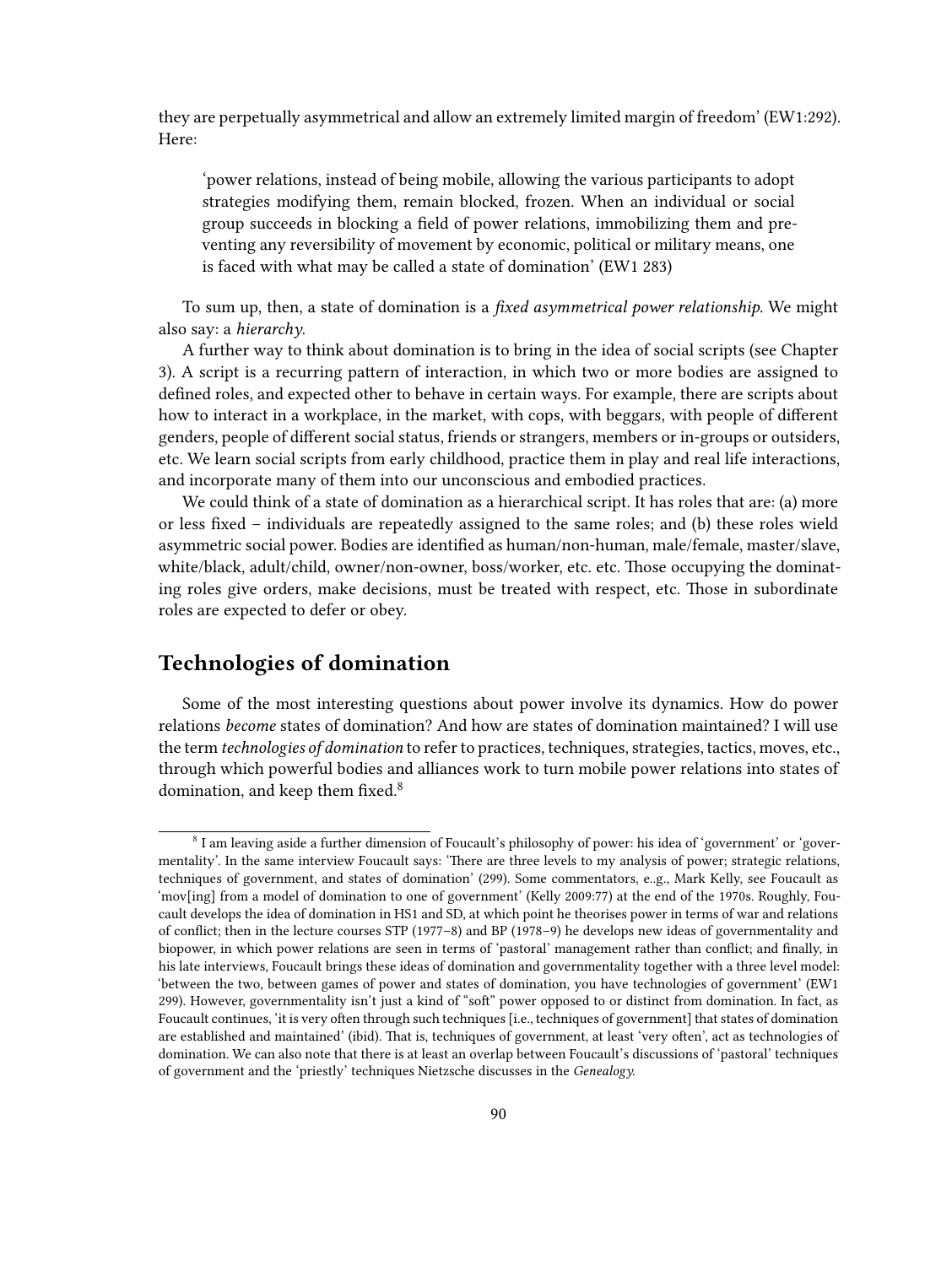Dominating practices can take many forms. They may be 'economic, political or military' but also everyday, micro-political, domestic, inter- (or indeed intra-) personal. They may be deliberate strategies that powerful individuals and elite groups study and consciously apply; but they can also be unconscious "instincts" and habits. They may be employed by very different individuals and groups in different contexts: by military commanders, bosses, parents, members of racial elites, men, siblings, prison guards, manipulative friends, teachers, revolutionaries, etc. Some dominating techniques may apply to quite specific contexts – e.g., military tactics, lessons for politicians, practices of animal husbandry; others may be spread and adapted across wide ranges of social life.

Just one last general point on this. Foucault's account of domination emphasises how it is tied to immobility, the freezing or crystallisation of power relations. But it's also the case that some key weapons of domination do the opposite, they destabilise. For example, rulers use technologies that divide, terrorise and traumatise. This doesn't have to be a contradiction: rulers may destroy and destabilise existing and rival cultures, bodies, support networks, etc., in order to impose their hierarchies. On the other hand, not all stabilising practices work in the interest of hierarchies. For example, anthropologists since Pierre Clastres (1990) have noted the prevalence of egalitarian, anti-hierarchical, norms of redistribution found in many non-state societies, and have argued that these traditional practices work precisely to undermine or ward off states of domination.

## **Foucault vs. Marxism**

There are other approaches to domination besides Foucault's. In fact, Foucault's is probably not the most mainstream or widespread definition. I am not going to mount a full defence of this approach here, but just note the main outlines with respect to one of Foucault's most cogent opponents on this point, the leftist political theorist Steven Lukes (2005). Very summarily, Lukes sees himself as upholding a 'radical view' of power and domination, connected to Marxist humanism, against both a 'liberal view' on the one hand, and Foucault's 'ultra-radical' view on the other.

We can characterise these different views more or less like this:<sup>9</sup>

- (Liberal) domination: A exercises power over B in a way that conflicts with B's 'subjective interests'.
- (Radical) domination: A exercises power over B in a way that conflicts with B's 'real interests'.
- (Foucauldian) domination: A exercises power over B in a way that establishes or reproduces a stable hierarchical relationship between them.

 $9$  Lukes himself does not frame the issues in this way as he does not seem to notice, or find relevant, Foucault's own definition of *domination* (as opposed to power). This is a source of confusion in his reading of Foucault. In fact Lukes' explicit discussion of Foucault in Chapter 2 of the expanded edition of *Power: A Radical View* (2005) does not identify the substantive differences between his position and Foucault's, and I will not look at that part of Lukes' work here. The issues become much clearer once we contrast Lukes' discussion of domination and Foucault's own thoughts on this subject.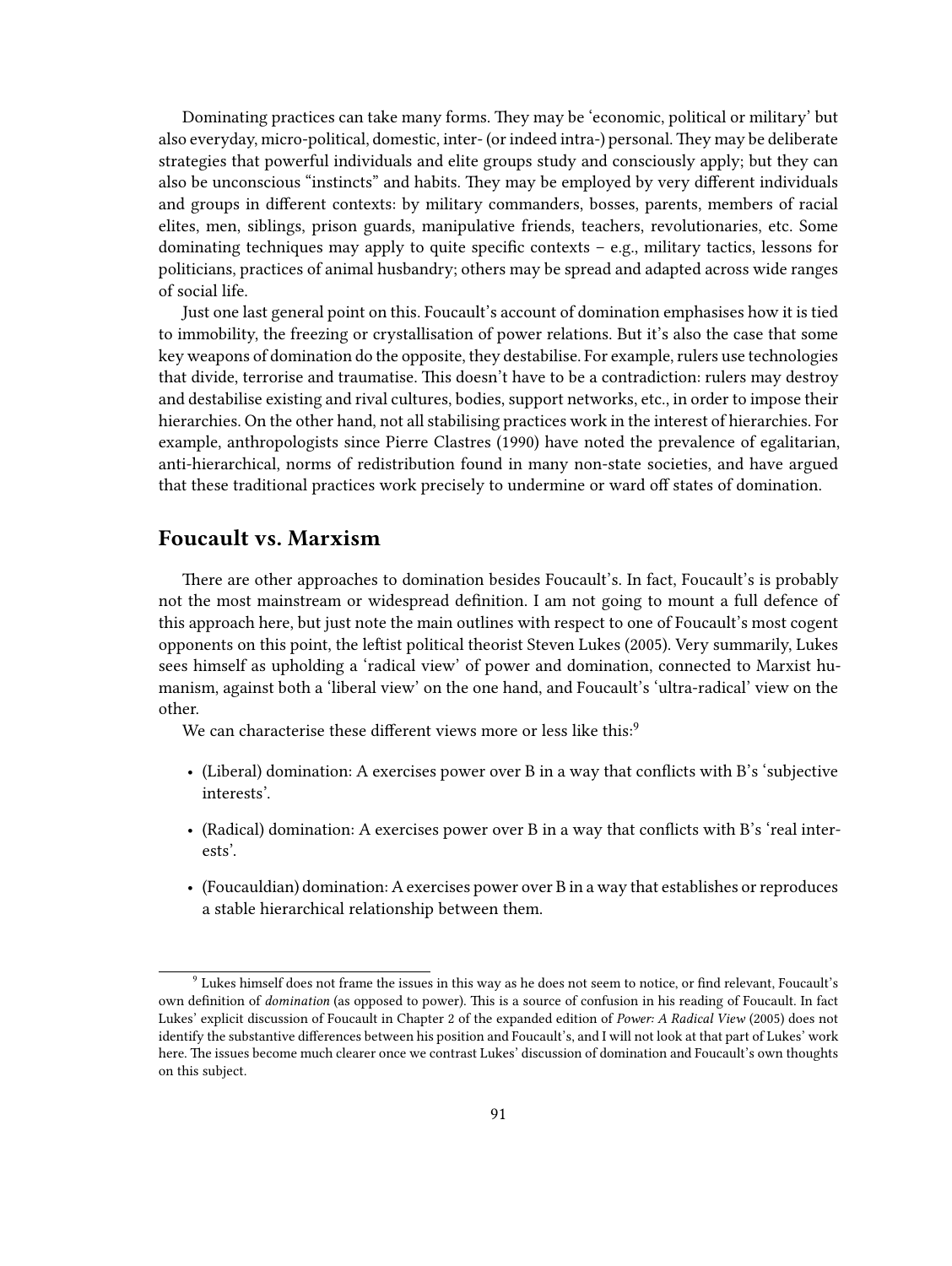Note that the liberal and radical definitions share a common form: both effectively understand domination in terms of *coercion*. That is, dominating acts are power exercises that go against individuals' 'interests' – or maybe their desires, volitions, or values – however these are conceived.

Where the liberal and radical views disagree is on the nature of the valuings that count. On the liberal view, the relevant evaluations are 'subjective interests', which Lukes explains as 'preferences' expressed or affirmed, in some way, by a subject. As Lukes writes, this liberal definition is associated with the 'Benthamite view that everyone is the best judge of his or her own interests'  $(2005:81).^{10}$ 

On Lukes' 'radical' view, the relevant values are the subject's 'real interests'. Lukes argues for this view because he thinks it is important to understand how people's subjective preferences can themselves be shaped by actions of the powerful, so that the dominated can come to voluntarily embrace their own domination. In that case, people can still be dominated even though their subjective values are not being infringed. What are being infringed are their 'real interests': objective values that the dominated may not even be aware of themselves.

So, for this definition to work, there must be such things as 'real interests' – or as Lukes also puts it, borrowing a phrase from Spinoza, as an individual's 'own nature or judgement' (ibid 73). These 'real interests' must be (a) not themselves shaped by domination; and (b) not necessarily the same as people's 'subjective interests', what they themselves think they value; but (c) can still, at least in theory, be identified by somebody, maybe an outsider.

There are many problems with this idea. First there is the obvious objection to Marxist theories of 'false consciousness': who gets to say what our 'real interests' are? And when "scientific socialists", intellectuals, party leaders, state planners, etc., make claims to know what we need, does this empower us, or help to impose further states of domination?

Another problem is that, from a Nietzschean perspective, nothing is outside the shaping of power relations, including relations of domination. In so far as any being has a 'nature', this is a moving assemblage continually open to being re-made by encounters in its material, social and psychic ecologies.

#### **Domination as rulership**

But the main point I want to note is that the Foucauldian sense of domination takes a quite different form from both 'liberal' and 'radical' definitions. Unlike them, it doesn't tie domination to coercion. So it allows us to see that there may be non-coercive dominating practices. Slaves may indeed desire and value their own submission. And, on the other hand, there may be acts of coercion that do not dominate. A revolt that threatens or harm the interests of oppressors – including their most obviously 'real' interests, such as survival – is not an act of domination.

The point is that domination is not about the violence or coerciveness of individual actions, but about how these actions contribute to shaping ongoing relations. This doesn't rule out *also* looking at whether actions are coercive, infringe values and desires of various kinds; but that is a different question.

<sup>&</sup>lt;sup>10</sup> It is also notable here that Lukes defines both positions in terms of 'interests'. Interests, even subjective ones, are values and desires of a subject that are particularly stable, long standing, and ordered or consistent in some sense; as Lukes puts it, subjective interests *qua* preferences are 'structured, standing, rankable dispositions' (2005:157). Actually maybe defining domination in terms of interests already introduces norms of rationality, or at least some criteria (in terms of ordering, consistency) that are open to *external* or objective assessment.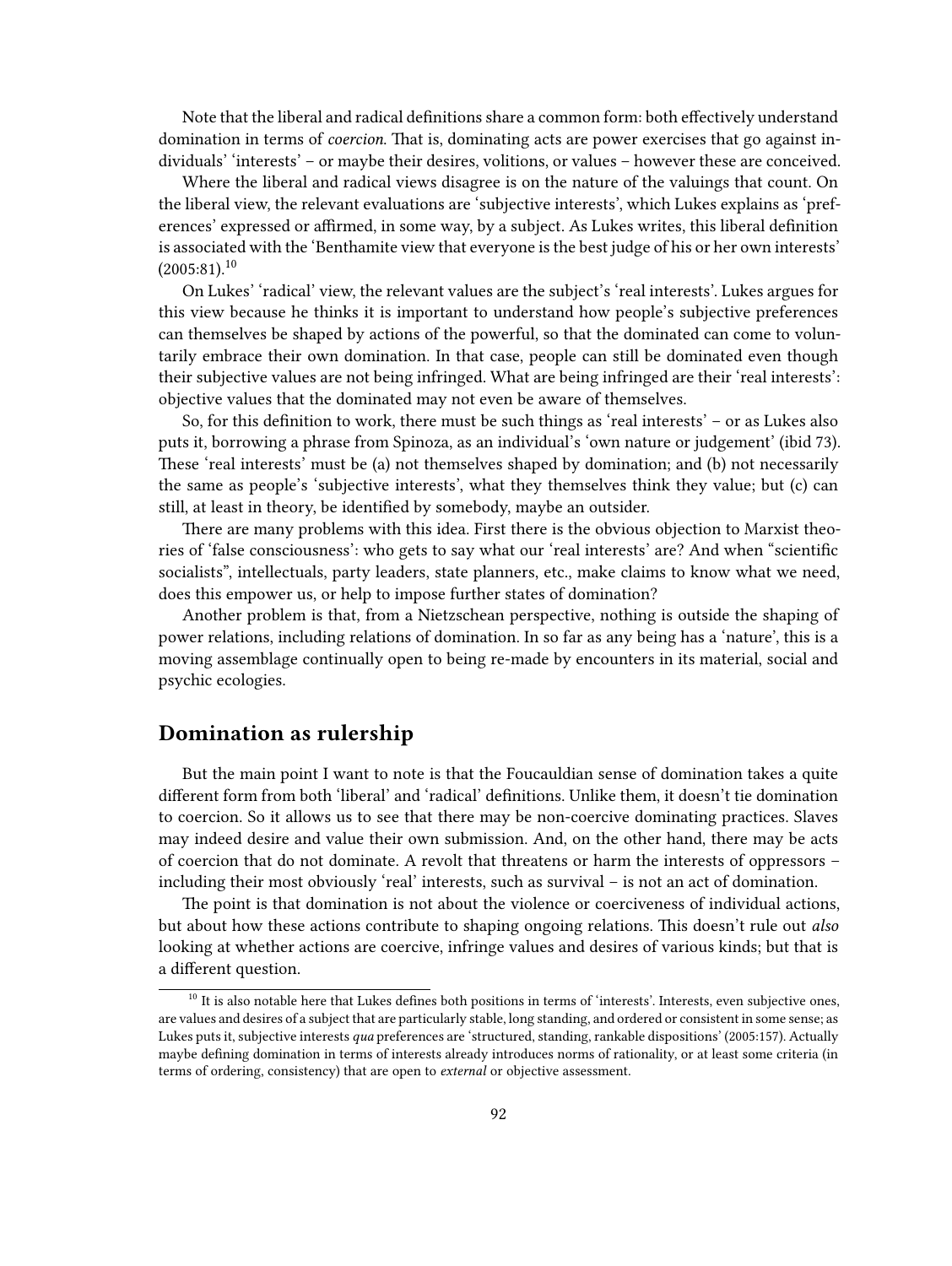For what it's worth, we can root this idea in etymology. In its Roman roots, *dominus* was originally the title of a master of slaves, later taken up as an imperial title and formalised under the *dominate* of the emperor Diocletian. Domination suggests an established, continuing – and potentially contested – relationship of rulership. Dominating actions are actions that create and reproduce such relationships between rulers and ruled, masters and slaves. To attack and destroy a master, or a system of mastery, even using coercive violence, is not an act of domination, unless in doing so we start to create and embed a new hierarchy.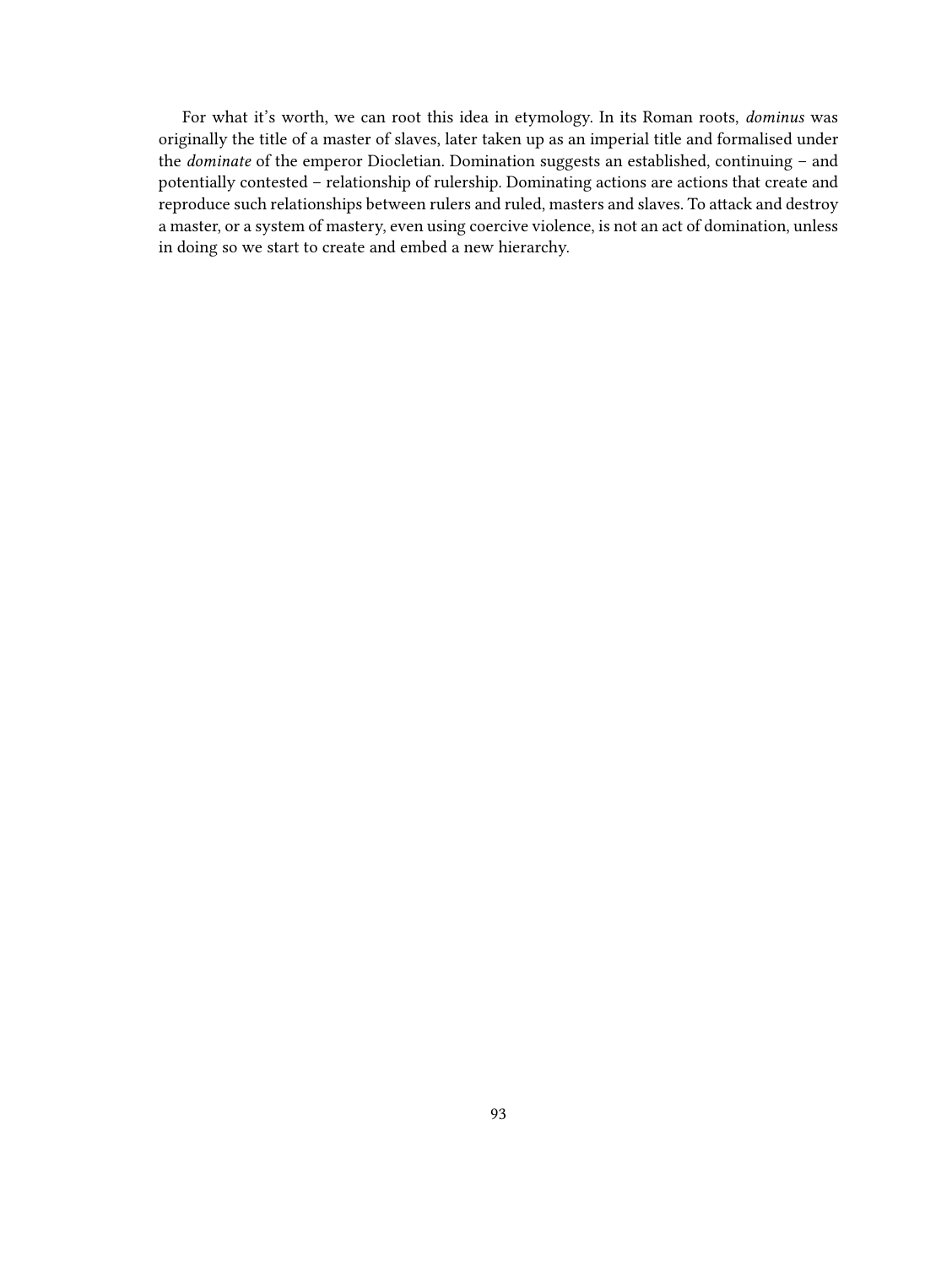# **Chapter 11. Capitalism as a culture of domination**

Capitalism is a sick culture. It's a culture that kills, and makes us sick. I call capitalism a culture because I want to point out that this is about a lot more than just economics. Talking about culture may bring its own problems, but it helps remind us that capitalism is also values, norms, habits, customs, attitudes, desires, ways of living.

Talking about capitalism, too, is just a crude shorthand. This word sums up many of the relations of domination and exploitation we're tangled up in. But not all of them, for sure. And nor is there really one big monolithic system called capitalism. Maybe it's better to say that there are, and have been, many capitalisms, many capitalist cultures – and, sadly, probably there are still many more to come. And any capitalism is itself an assemblage of multiple forms of life, themselves containing multiple scripts, multiple patterns of valuing, desiring and acting.

However, from this multiplicity we can identify some patterns that are more or less at the heart of capitalist systems. I will call these: capitalism's core projects. In particular, I want to look at how these projects are both dominating and invasive – i.e., they invade other cultures and forms of life, disrupt and destroy them, and impose new states of domination.

#### **Capitalism: the economy and below**

Capitalism is more traditionally thought of as an economic system. Using the term culture emphasises that capitalist economic practice are embedded within a broader complex of values, desires and practices.<sup>1</sup> Still, it is certainly the case that "the economy" is right at the heart of capitalist culture, and probably the best way to get a grip on the nature of capitalism is to start by looking at how it organises the production and distribution of goods. Although there may be numerous economic arrangements that we can call capitalist, typical features include:

strong forms of individual and corporate private property rights;

a strong role for markets as decision-making institutions;

the commodification of many beings and resources – i.e., making them into owned property to be bought and sold – including human time, energy and creativity, as well as much of the non-human world;

centralised state institutions to enforce property and market law, invade and "open" new markets, and take on further functions.

We can also think of these economic institutions and practices in terms of social scripts. For example, markets of different kinds, from the local shop to the jobcentre to the virtual trading floors of global financial markets, are all sites of interactions that follow familiar sequences, and

<sup>1</sup> The economic historian Karl Polanyi (2001) famously developed the idea of markets as '*embedded*' within broader political and social contexts.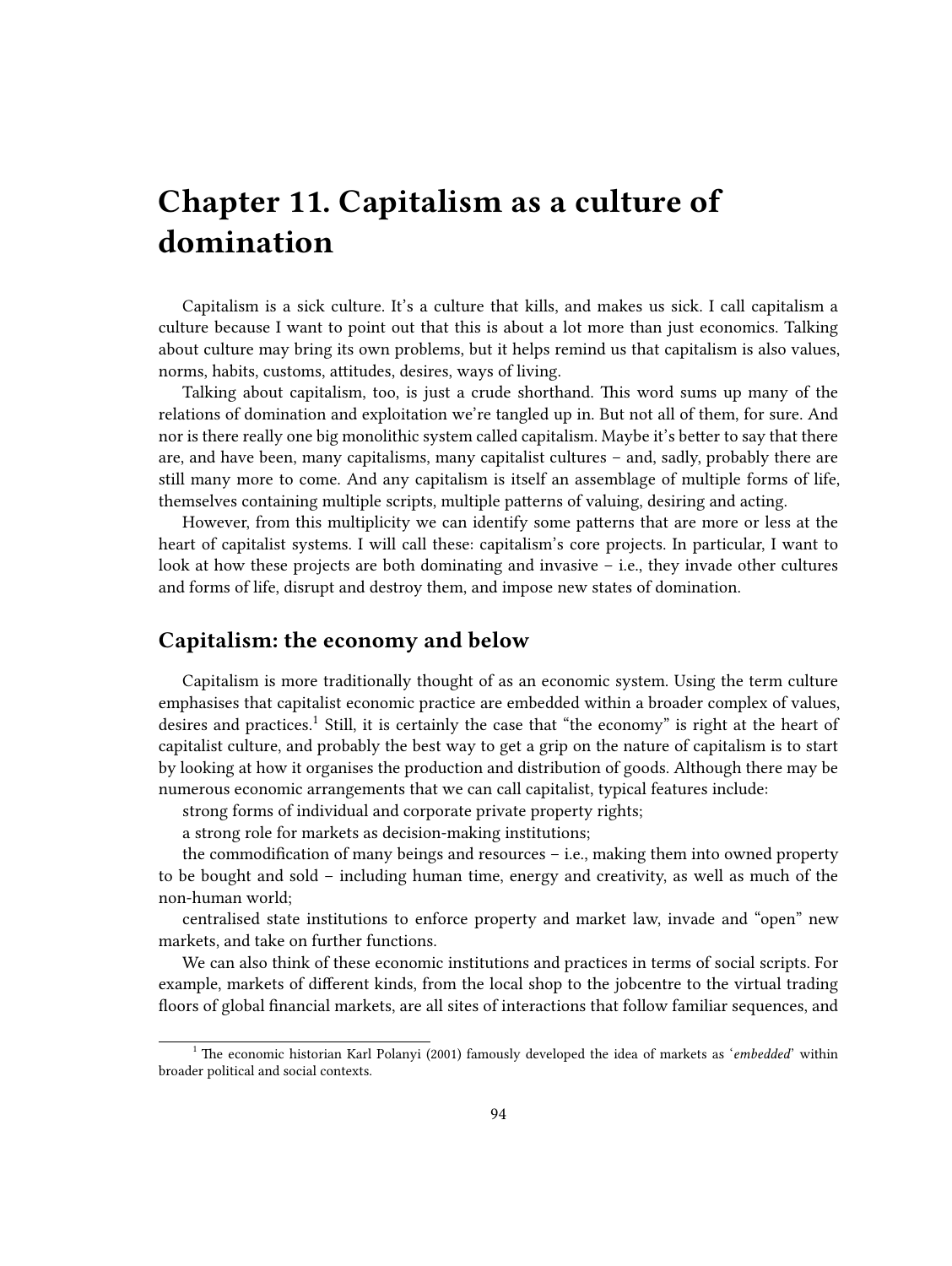in which actors take on distinct roles as buyers, sellers, traders, regulators, etc., of various kinds. These interactions are also power relations, in which (to simplify) market power is largely connected to the ownership of tradeable property.

Here are a few reasons why we need to look more broadly at capitalism as a culture:

First, the roles and actions of market scripts make sense only within a complex framework of norms and laws, and of ways of valuing. None of these are 'natural' to human beings. For most of human history markets, wage labour and commodity property only played marginal roles in organising social life.<sup>2</sup> Capitalist economic scripts have been assembled over hundreds of years of cumulative development, dramatically transforming earlier forms of interactions.

Second, the very idea of the economy, as a particular restricted domain of human activity, is itself a product of modes of valuation that have grown up within capitalist culture.<sup>3</sup> For example, the development and transformation of norms about just what kinds of things can be treated as economic goods is central to the development of markets and capitalist culture as a whole.

Third, although economy is at the heart of capitalist culture, capitalism has driven much more extensive social changes, transforming pretty much every aspect of life from love to war.

Fourth – and this is the main point I will focus on here – we need to look at capitalism in terms of broader evaluative stances if we want to understand the dynamics of its development. For example, norms and laws that assign strong alienable property rights are not possible unless and until human beings come to view the world as made up of things that can be possessed and traded by individuals. An economy based on wage labour is not possible until people become trained to work regular long hours for pay. A centralised authority to enforce property and market rules requires an acceptance of state legitimacy. Market interactions cannot become central to human life until people come to routinely value things as commodities to be consumed, accumulated, or profited from. And in "developed" forms of capitalism from the 20<sup>th</sup> century on, the further proliferation of markets requires spreading rampant consumption to whole new swathes of the world's population.

All of these phenomena involve shifts in people's values and desires that cannot be simply explained by relations within economic systems. For example, in the early  $20<sup>th</sup>$  century US industrial capitalists introduced new technologies of mass production, such as the famous assembly line in the Ford car plant. This led to a crisis of over-production, as there weren't enough consumers to buy the dramatically increased supply of products. The solution, as Ford and other forward-thinking managers realised, was to "liberate" the industrial working class from subsistence wages into the modern paradise of high wages and leisure time.

But then industry faced a new, unexpected, problem: it turned out that workers weren't so greedy for consumer products, and weren't spending nearly enough of their increased income on buying new stuff. Despite the beliefs of economists, the passion for accumulation didn't come naturally: instead, consumer desires had to be actively stimulated by spreading new kinds of aspirations, social status anxieties, desire for the new products. The primary mimetic channels for doing this, as traced most ably by the historian Stuart Ewen (1976), were mass media and the advertising industry.

<sup>&</sup>lt;sup>2</sup> The anthropologist David Graeber (2011) argues this point with a detailed discussion of relevant historical and anthropological literature.

<sup>&</sup>lt;sup>3</sup> On the development of ideas of the "economy" in the modern era, and the economising of politics, see Foucault (BP), Albert Hirschman (1977).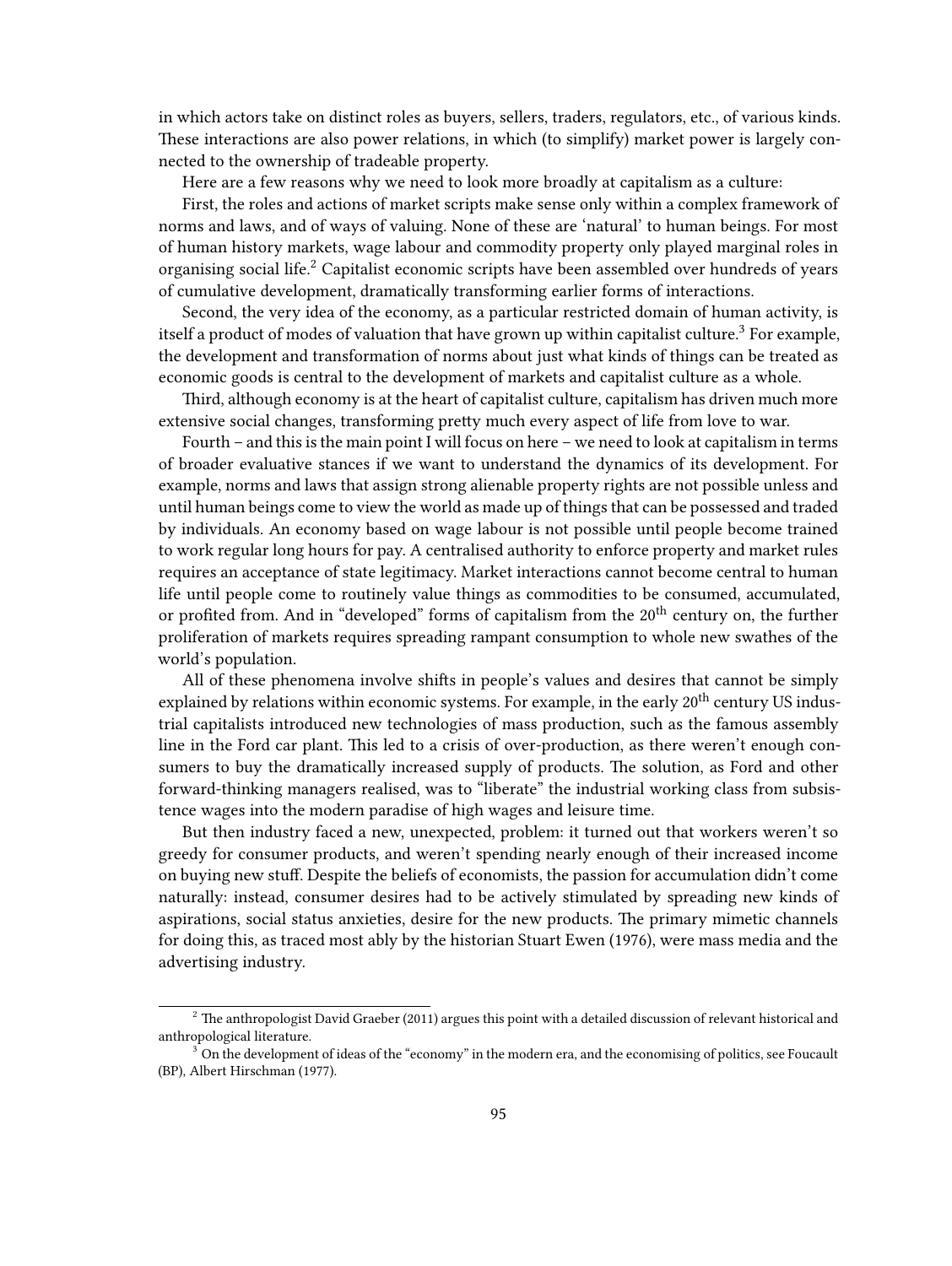There was certainly a market rationale for spreading consumer values – the existing profit motive of industrialists and investors. But while the market helped form their motive, it did not provide the means. To understand how the new forms of life of consumer capitalism were assembled, we have to look at extra-market processes including the development of advertising, mass media and compulsory education, amongst many others.

## **Capitalism as a system of domination**

We might say that capitalism's most characteristic pattern of domination is economic domination based on the unequal ownership of property. Market interactions are power relations in which power lies mainly with those who own something to trade. These interactions create states of domination – i.e., hierarchies, relatively fixed asymmetries of power – because some systematically have more tradeable resources than others.

Beyond this basic form of domination, market and property relations also help many other dominations to thrive. The distancing and alienating effects of market interactions – how did that shrink-wrapped water-pumped slice of pink flesh get into your supermarket aisle? – serve to mask many brutal power relations. The commodification of ever greater aspects of life transforms our relations with each other and with the natural world. The overriding valuing stance that affirms accumulation, profit, growth above all else allows inequalities to appear as natural or inevitable, or not to appear at all.

It is important to keep in mind that capitalism as a culture-assemblage is not monolithic. I mean this in at least two senses:

First, capitalism is an assemblage of multiple forms of life. For example, any capitalist system involves different kinds of actors or players all with their own particular forms of life. Classically, these have been "capitalists" and "workers". But it will often make sense to look at more finegrained formations: investment bankers, captains of industry, advertisers, politicians, idle superrich, cops, labour "aristocracies", day-labourers, piece workers, students, the unemployed, slum dwellers who crowd around the financial metropolis, etc. etc. These and many more groupings interact in multiple economic and non-economic scripts. Their similarities and differences may be more or less distinct or overlapping, stable or fluctuating, partial or life-defining.

Second, capitalism still co-exists, combines and clashes, with other culture-assemblages. This is most obvious on the borders where capitalism still meets non-capitalist cultures. But even in the heart of "advanced" capitalist societies, many other patterns remain alive. For example, to draw on a favourite theme of Kropotkin's *Mutual Aid* (1908), capitalist firms themselves rarely use market structures internally: they rely on neo-feudal hierarchies, or even use practices of mutual aid and solidarity. Externally, capitalist institutions coexist with much older military, governmental, religious, patriarchal, etc., structures. And capitalist entities are also adept at forming symbioses (or parasitisms) even with superficially opposed forms of life, e.g., with workers' movements.

#### **Capitalism as an invasive culture**

Although capitalism can and does co-exist with other forms of life, it is an invasive culture that radically transforms social ecologies. Its practitioners use techniques of domination to (a)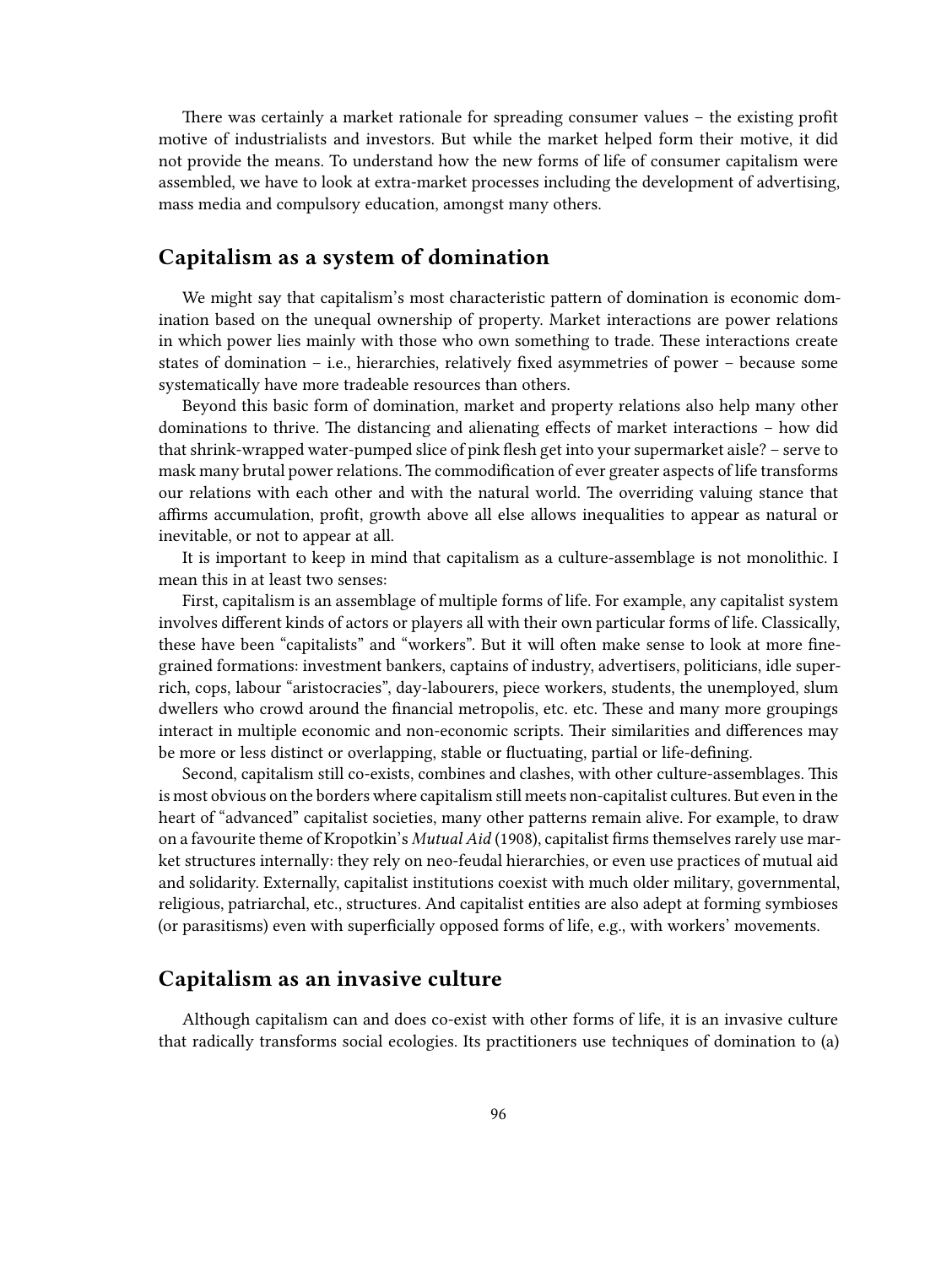disorder rival forms of life, (b) spread capitalist values and practices through social ecologies, and (c) normalise and naturalise them.

Here I want to focus on what Adam Smith and, following him, Karl Marx called 'primitive accumulation', which is closely related to what Locke called 'original appropriation', and to what might today be called "opening new markets". That is: parts of the world become newly commodified into tradeable private property.

The *enclosures* of early English capitalism have been particularly well studied by historians. In medieval England, most land was either worked by families under open field or strip farming, or was held as "commons" such as forest, pasture, ponds and rivers, etc., collective resources of villages. Although feudal landlords subjected villagers to demands for rent, labour obligations, tithes and other services, there was still some scope for autonomous organisation in which the use of village land was largely governed by custom and by collective forms of decision-making. In England from the 15<sup>th</sup> through to the early 19<sup>th</sup> century the term enclosure meant, in its most technical sense, fencing or hedging areas of land, and legally identifying them with title deeds as private property belonging to named individuals.<sup>4</sup>

In much the same period, in the colonies of the "New World", land and other "natural resources" were even more brutally being claimed, parcelled up, and assigned to private ownership. More figuratively, we can also think of a further kind of enclosure as property relations and markets also came to play much greater roles in governing human bodies, their time and energy: markets both for slaves and for "free" or waged labour massively expanded in this period. Furthermore, as feminist writers such as Silvia Federici (2004) point out, the enclosure of slaves' and wage-workers' lives in early capitalism was accompanied by increasing "biopolitical" control of women's bodies as means of reproduction.

In all of these cases, and in more modern examples – for example, the "enclosure" of new forms of intellectual property rights – we can think of a transformation in the practices, institutions, scripts that people use to manage their relations with respect to a resource, whether it be land, labour, ideas, etc. In short: the resource is transformed into a *commodity*. This commodification has a number of aspects. First, the resource needs to be defined and identified as a discrete and quantifiable substance, and parcelled into units. Second, these units can then be claimed as property by particular individuals or groups. Third, markets are established in which these units can be traded.

Throughout capitalism's history, the opening of new markets has met resistance. For example, rural populations in 16<sup>th</sup> century England, or indigenous cultures in the colonies, had their own ideas about how the land they inhabited and their own bodies should be treated.

To simplify, I will think about these conflicts in terms of clashes between different forms of life. On the one hand, a capitalist form of life that sets out to create new markets and commodities out of a resource; on the other, a non-capitalist form of life that has quite different values, desires, practices, and institutions in relation to the resource. Where such a form of life resists capitalist expansion, this expansion must take the form of invasion: its success in changing the practices relating to a resource necessarily involves the transformation of the resisting bodies.

One cautionary note here: again, I don't want to think of either capitalism, or on the other hand of non-capitalist cultures, as monolithic. For example, it may be that the form of life that actively moves to open a market is only a relatively small formation within a much wider capi-

<sup>4</sup> On the English enclosures see E.P. Thompson (1968) and Jeanette M. Nelson (1993).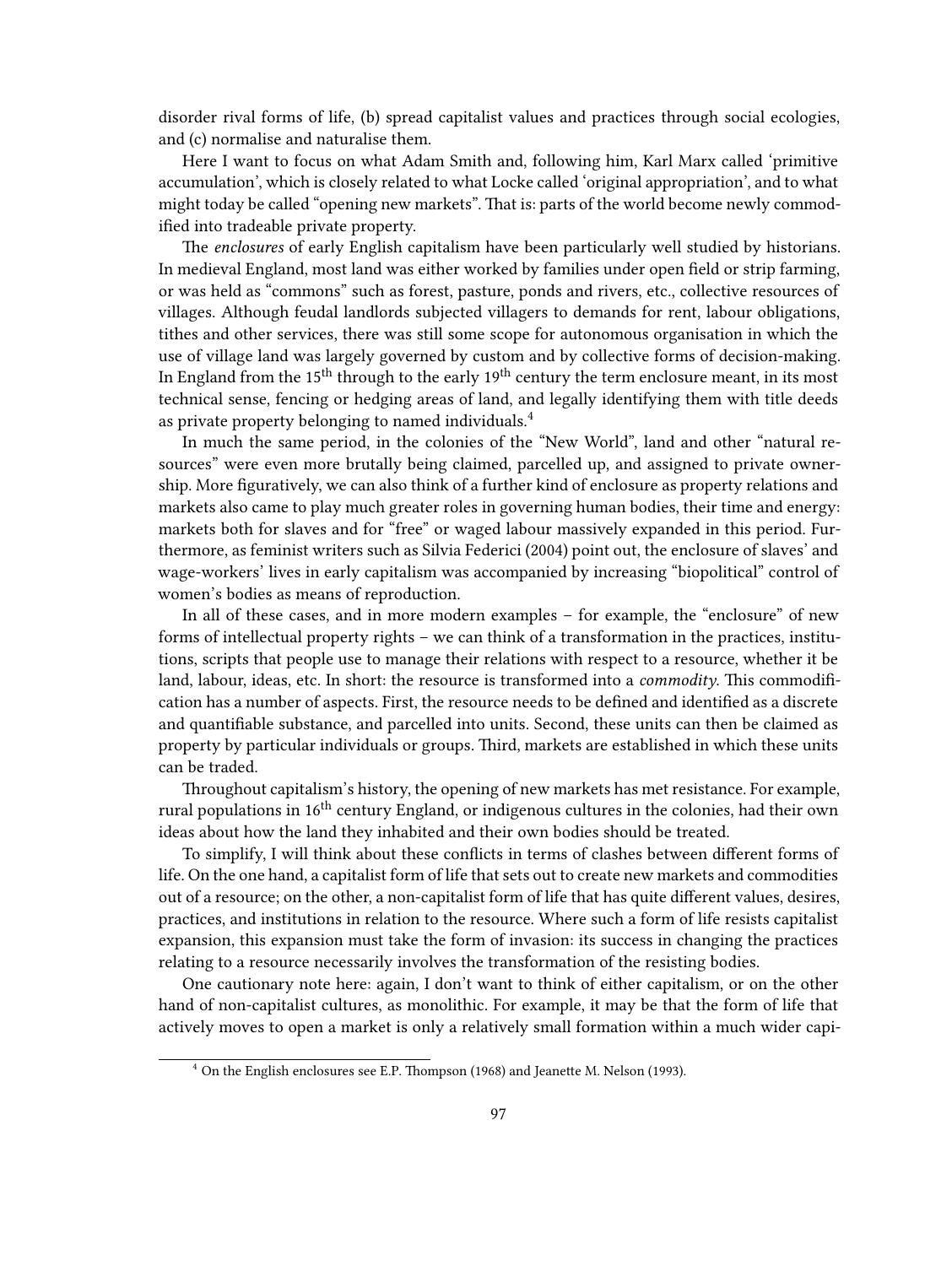talist culture: through the history of capitalism there have been "improvers", "modernisers", "pioneers", "entrepreneurs", etc., and also "bureaucrats", "reformists", "moderates", "conservatives", etc., working in different directions. Similarly within resistant cultures there are more militant and more accommodating groupings and tendencies, and often internal debates and struggles amongst these. So the idea of appropriation as a confrontation between two opposed forms of life is always a simplification.

#### **Some technologies of domination in capitalism**

Now we can come to the main question: how do bodies and assemblages establish and maintain states of domination within capitalism? Here I will just pick out a few key technologies of domination at work. These are in some respects specifically capitalist, but also follow broad patterns that we can see in many other historical systems of domination. In Chapter 9, I drew on Nietzsche's discussion of the state and the slave revolt to label a few different practices or technologies of domination, including: the traumatic *conquest* inflicted by the masters; the pseudotherapeutic *care* wielded by the priests; the *contagion* of the slave revolt. We can see all of these moves, and more, at work in capitalist cultures.

#### *conquest*

A quick glance at the history of capitalist development shows that the oldest and most common technology of domination at work is forceful and traumatic *conquest*. This is most obvious in the colonised world, e.g., Africa, where millions were enslaved, and the Americas, where in places the vast majority of the population was wiped out. $^5$  In 16 $^{\rm th}$  and 17 $^{\rm th}$  century England too, and across Europe, land enclosure was brutally enforced with clearances and dispossessions. Enclosures were vigorously resisted, from local acts of sabotage and disobedience through to major uprisings.<sup>6</sup>

The use of overwhelming force to create and maintain markets is by no means over. At the most "macro" scale, we can see this clearly in the continuing history of interventions in the service of property by both state and mercenary armed forces. Just to take the most obvious example, since the end of the second world war US government agencies and sub-contractors have carried out a constant stream of overt and covert armed interventions overseas, often justified in the name of anti-communism or, more recently, of the "War on Terror".<sup>7</sup> US foreign policy serves to support business by removing or terrorising governments and populations that threaten existing markets or resist the development of new ones.

Naomi Klein's (2007) study of "shock treatment" in the recent "neoliberal" phase of capitalist expansion makes an interesting contribution here. Neoliberalism can be fairly well understood, as its proponents such as the Chicago School economists avow, in terms of a return to "classical

 $5$  The association of capitalism with waged labour obscures the fact that the rise and spread of capitalism also coincides with a a rise in enslaved and indentured forms of labour. See Losurdo (2011).

<sup>6</sup> The largest anti-enclosure uprising in England was "Kett's Rebellion" in Norfolk in 1549, which began by uprooting hedges across the county and progressed to seizing the city of Norwich with a force of 16,000. The rebels had 29 demands, the first one reading 'from henceforth no man shall enclose any more'. State forces eventually defeated the insurrection and massacred several thousand prisoners. Smaller local riots and uprisings, always involving digging up the hedges, took place throughout the period across England. See Federici (2004: Chapter 2).

 $7$  William Blum (2003) has chronicled in detail the history of overt and covert post-war US military and CIA interventions.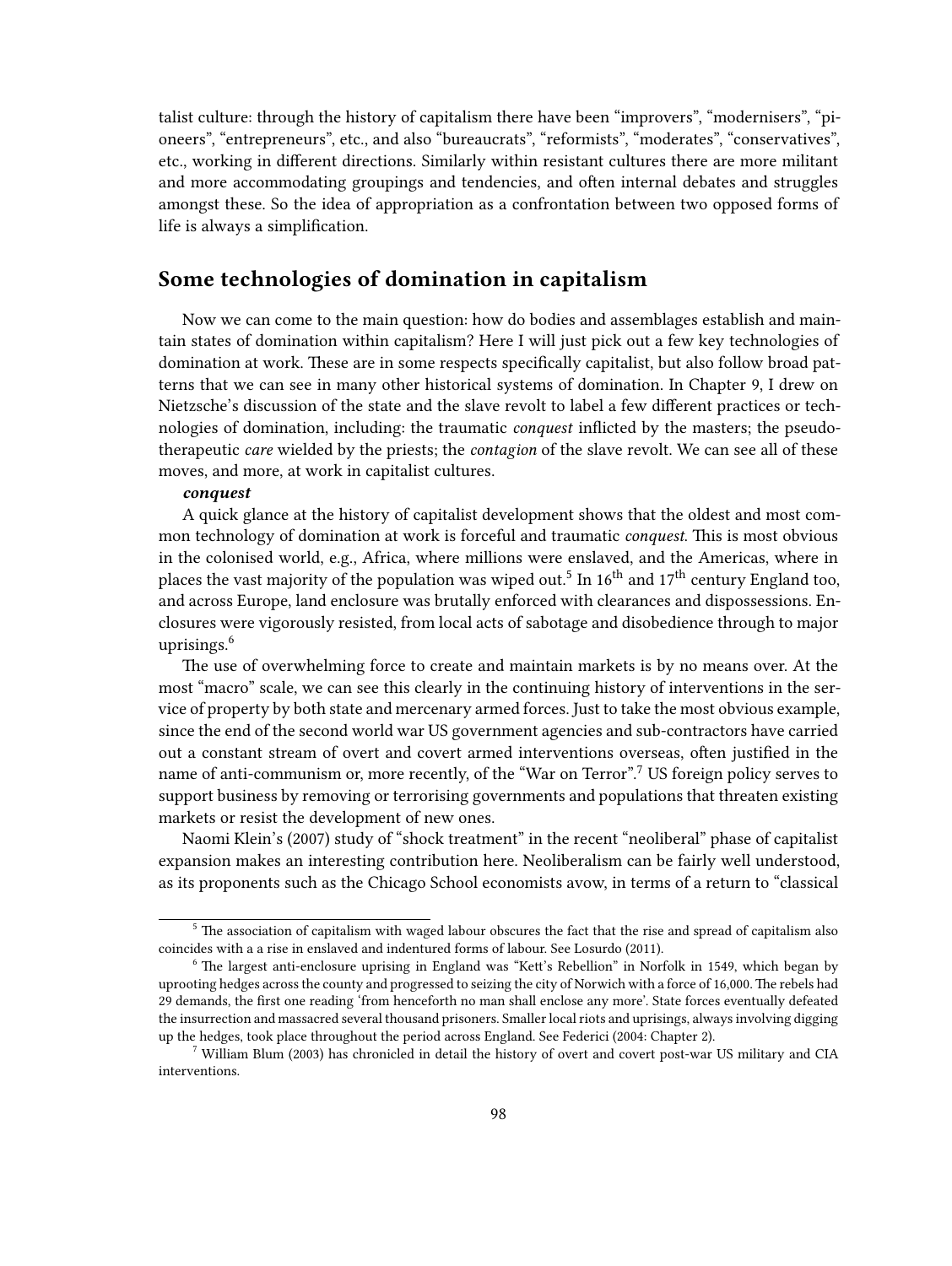liberal" laissez-faire practices after the post-war interregnum of Keynesian "social liberalism". The core project, as presented by intellectual leaders such as Milton Friedman and political leaders from Pinochet to Thatcher, was to return to market control (privatise) areas of economic life that had become organised by state structures. But state controlled resources represent just one rich source of profitable commodification. Other important sources in recent decades have been the creation of new "emerging markets" in the "developing world" and former Soviet bloc; and of massively expanded financial markets built on consumer credit bubbles and the "innovation" of new financial instruments involving securitisation and derivatives.

Klein argues that this wave of market expansion is characterised by the systematic use of 'fear and disorder' (ibid 9), of 'moments of collective trauma' (ibid 8), as 'catalysts for each new leap forward' (ibid 9). She traces this pattern from the experiment of the 1973 Chilean coup, in which Pinochet's US-backed forces imposed a state of terror that was immediately followed up with an economic 'second shock', a raft of simultaneous privatisation and price liberalisation measures, to Iraq's case of 'shock and awe' assault followed by an attempted corporate takeover. However, military terror is only one way to create an exploitable collective trauma: for example, a natural disaster will also serve, as seen in the way that Hurricane Katrina was immediately seized on as an opportunity for radical reform of local housing, education and other government services. To summarise:

'This is how the shock doctrine works: the original disaster – the coup, the terrorist attack, the market meltdown, the war, the tsunami, the hurricane – puts the entire population into a state of collective shock. … Like the terrorized prisoner who gives up the names of his comrades and renounces his faith, shocked societies often give up things they would otherwise fiercely protect.' (ibid 17).

A still more current example is the effective exploitation of the 2008 credit crisis by the very neoliberal formations responsible for precipitating the collapse. The immediate aftermath of the credit crunch saw a backlash against deregulated finance, with talk of a "return to Keynes", or even a "return to Marx". But this proved short-lived: in fact the outcome was a political movement towards austerity in Europe and other rich regions, not a retreat but an escalation of marketisation.

An important point is this: while a crisis or trauma can induce a transformation in values, desires and practices, the shape of change is contingent and largely open. In Nietzsche's story of conquest, the masters induced massive trauma in the subjects they enslaved – but they couldn't control or predict how slaves' traumatised bodies would respond to this trauma by creating new value systems. In this respect today's leading neoliberal actors are much more practised. The 2008 crisis created an opening for a range of possible transformations of current economic norms and practices; but it was the neoliberals themselves, not Keynesian reformers (let alone any anticapitalist forces), who were in position to give a meaning to the crisis and offer "solutions".

#### *care*

This last point moves us from technologies of conquest to "priestly" practices of control. In Nietzsche's story, after the masters inflict the original trauma, the priests appear with pseudotherapeutic 'remedies' to assuage the suffering, but which in fact create further weakening and dependence. This is exactly the pattern we find in Klein's account of the 'shock doctrine'. The identities of 'masters' and 'priests', those who apply 'noble' or 'priestly' tactics, is only a secondary question. In Judith Herman's discussions of domestic captivity, the abuser is also the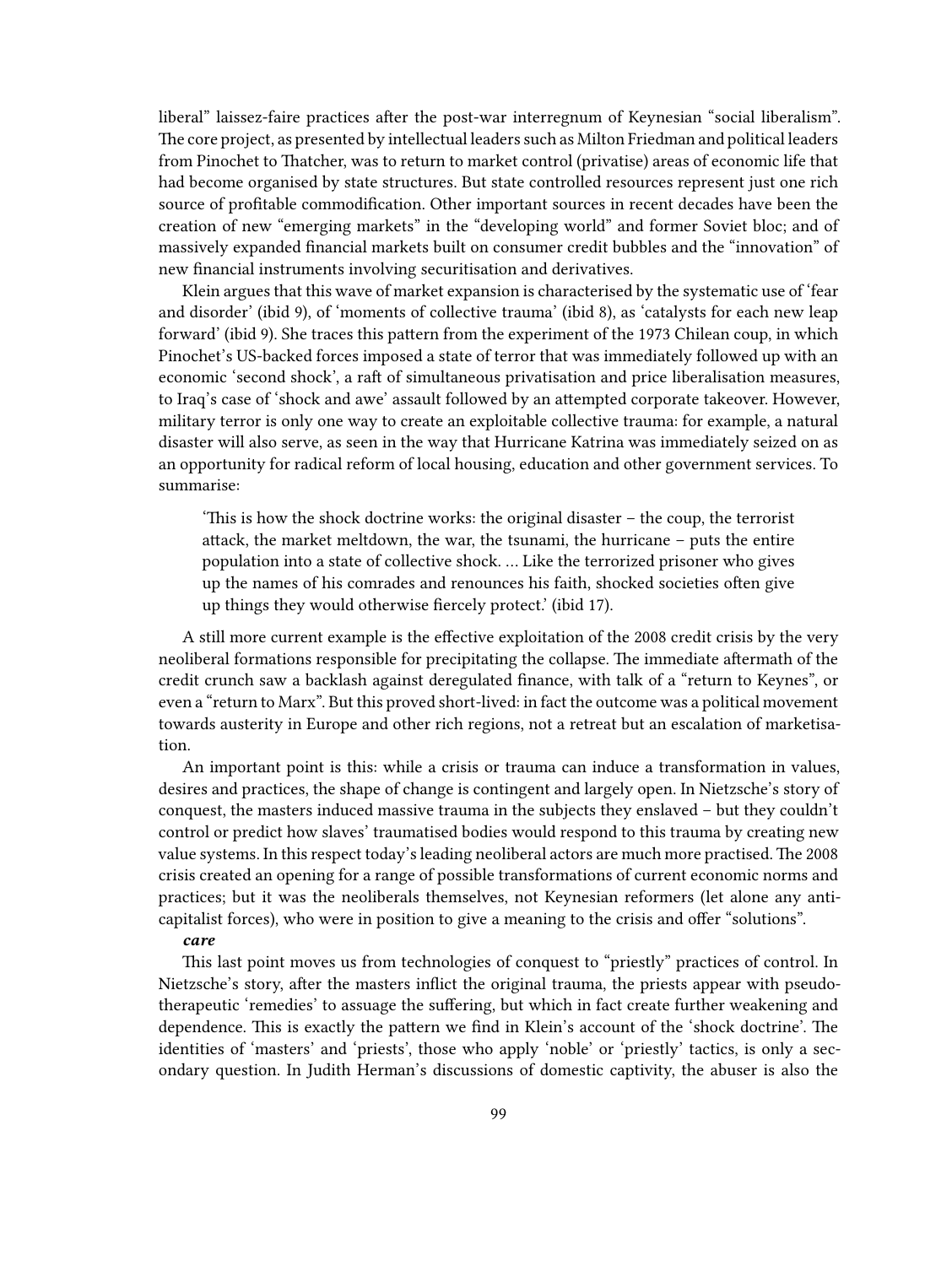beloved partner. In austerity politics, the same politicians who helped crash the system are back to inflict austerity. In contemporary crisis capitalism the same outsourcing corporations often provide the full range of functions from disaster to disaster relief.<sup>8</sup>

In other cases, though, causing damage and offering remedies may be independent roles, perhaps played by individuals and groups with quite distinct forms of life, who may even see themselves as antagonists. So: on the one hand the soldiers and cops; on the other the NGOs, educators, reformers, social workers, who reset the broken limbs and build the new norms. On the one hand the hard right, the hawks; on the other the liberals, the doves, the Left. Both have clear roles to play.

#### *contagion*

Another type of Nietzschean technology I identified was *contagion*. I want to mention two forms of value contagion in capitalist history. But first I want to remember a key point from above: capitalism is a culture-assemblage of multiple different forms of life and social groupings. A stable or expanding capitalist culture does not require that all groups share the same 'capitalist values', only that their different values do not lead to clashes that break the system.

For example, in the early history of capitalism it certainly helped market expansion for*certain groups* to develop forms of life in which the accumulation of property was a core motivating force – David Hume's mercantile 'passion of avidity', Max Weber's protestant 'spirit of capitalism', etc. But so long as the majority of humans within capitalist cultures were either enslaved or tied to subsistence wages, there was little opportunity for accumulative drives to thrive and spread very widely and, furthermore, early bourgeois were probably right to treat accumulative aspirations from the lower orders as dangerous sedition. In early capitalism, the "men of property" remained a narrow caste, physically and culturally segregated from the majority.

The "democratisation" of aspects of capitalist valuing, to create what we now know as a consumer culture, is a recent phenomenon. As noted above, it began in the early 20<sup>th</sup> century when Fordist mass production required corresponding mass consumption to boost demand for the new goods rolling off the factory lines. A consumer form of life in which much larger sections of populations come to feel "included" in capitalist culture, to share core values tied to market practices, and feel themselves threatened by any disruption of the system, is a very effective stabilising force in contemporary capitalism. It transforms capitalist culture from an unsteady assemblage of open parasitism and class antagonism, to a much denser symbiosis.

There is also another key capitalist contagion technology to note, older but still very much in use. This works by spreading not unity but division, to fracture forms of life that threaten domination. Here again I turn to Silvia Federici's (2004) account of primitive accumulation. Federici argues that the destruction of community 'subsistence economies' in Europe went together with 'years of propaganda and terror [that] sowed among men and women the seeds of a deep psychological alienation from women, that broke class solidarity and undermined their own collective power' (ibid 189). And the tactics used to create racial divisions between Europeans and colonial subjects ran very much in parallel  $-$  e.g., many of the same weapons of rape, torture, and legal abjection, and the same propaganda slurs of bestiality, idiocy, and infanticide were used against working class women, African slaves and American indigenous people.

<sup>&</sup>lt;sup>8</sup> E.g., the UK security and outsourcing corporation G4S is (a) active in the occupation of the Palestinian territories, providing security and prison services to the Israeli state; (b) imprisons Palestinian and other refugees arriving in the UK and other "safe" countries, where it contracts to run immigration detention centres; (c) and in 2011 was awarded a UK government contract to manage a third of the country's housing provision for asylum seekers.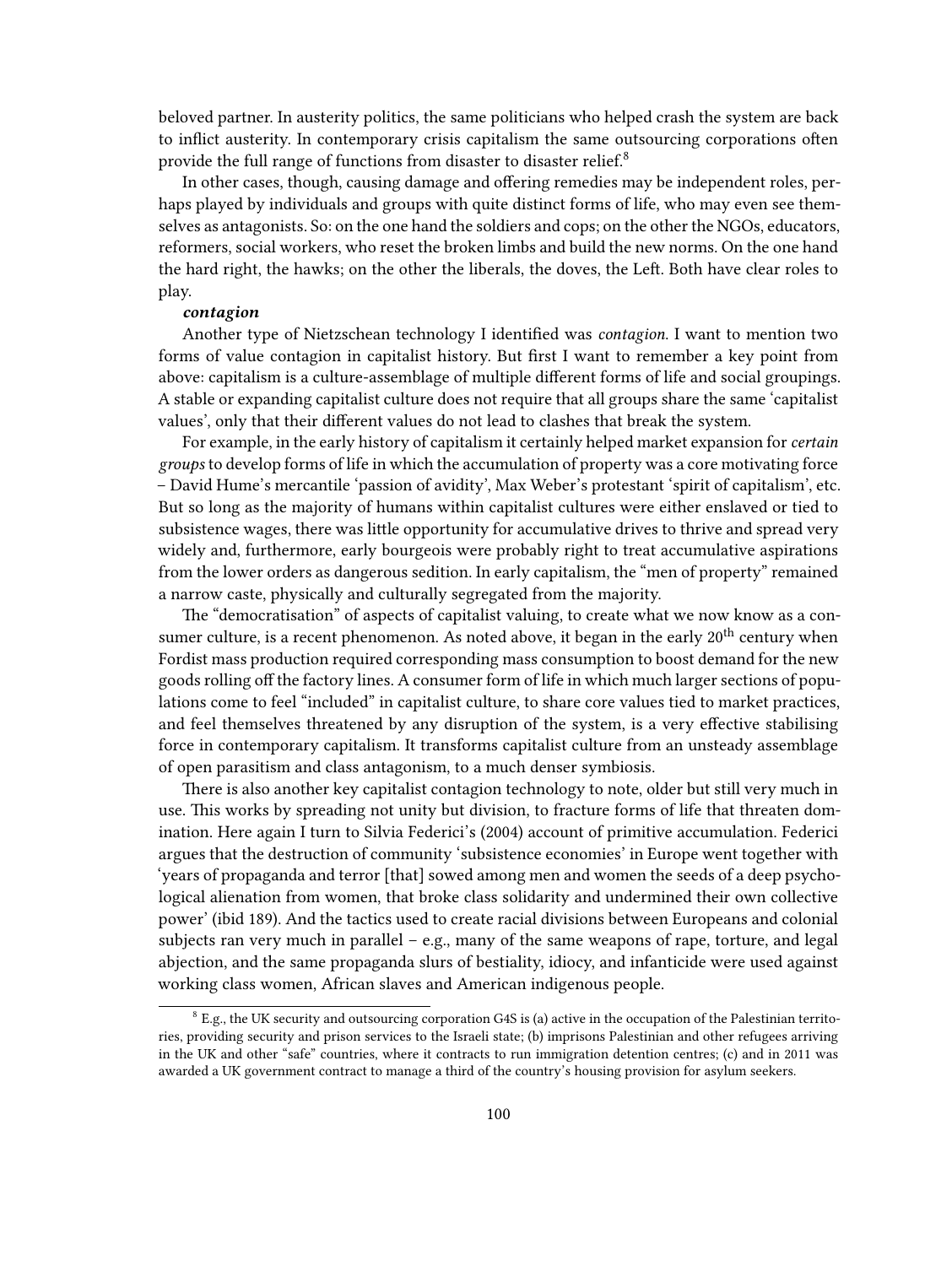With respect to gender, the terror was most brutally evident in the witch hunts that exterminated hundreds of thousands of women, attacking especially the poor, the old, and all those seen as a threat to new norms of production and reproduction. For example, midwives were particular targets because they resisted the loss of women's control over fertility; old women were 'the ones who embodied the community's knowledge and memory … traditionally considered a wise woman, she became a symbol of sterility and hostility to life' (ibid 193). With respect to propaganda, Federici connects the witch-hunt to 'the first persecution in Europe that made use of a multi-media propaganda to generate a mass psychosis among the population' (ibid 168). The first printing presses were simultaneously publishing misogynist tracts, witch scare pamphlets, and pornographic scenes of indigenous cannibal orgies.

#### **Domination and resistance**

This chapter has been only the briefest of sketches of some recurring technologies of invasion and domination found in the history of capitalism. And there is something very important missing: I've basically been looking at capitalist domination as a one-way interaction, in which certain powerful forms of life act on other weaker formations. But that is nothing like the whole picture. For example, to note another important point highlighted by Federici, many of the first moves of capitalist accumulation were in fact reactions against the 'anti-feudal struggle' of peasants' and workers' movements that tore across Europe from the late 14<sup>th</sup> century. It is very far from true that enclosures and appropriations were imposed by dynamic "modernisers" on a static peasantry: the lower orders had their own radical ideas about how to change the world. We can only start to understand the development of capitalism if we also look at the active roles played – often as antagonists but on other occasions, as collaborators – by the dispossessed.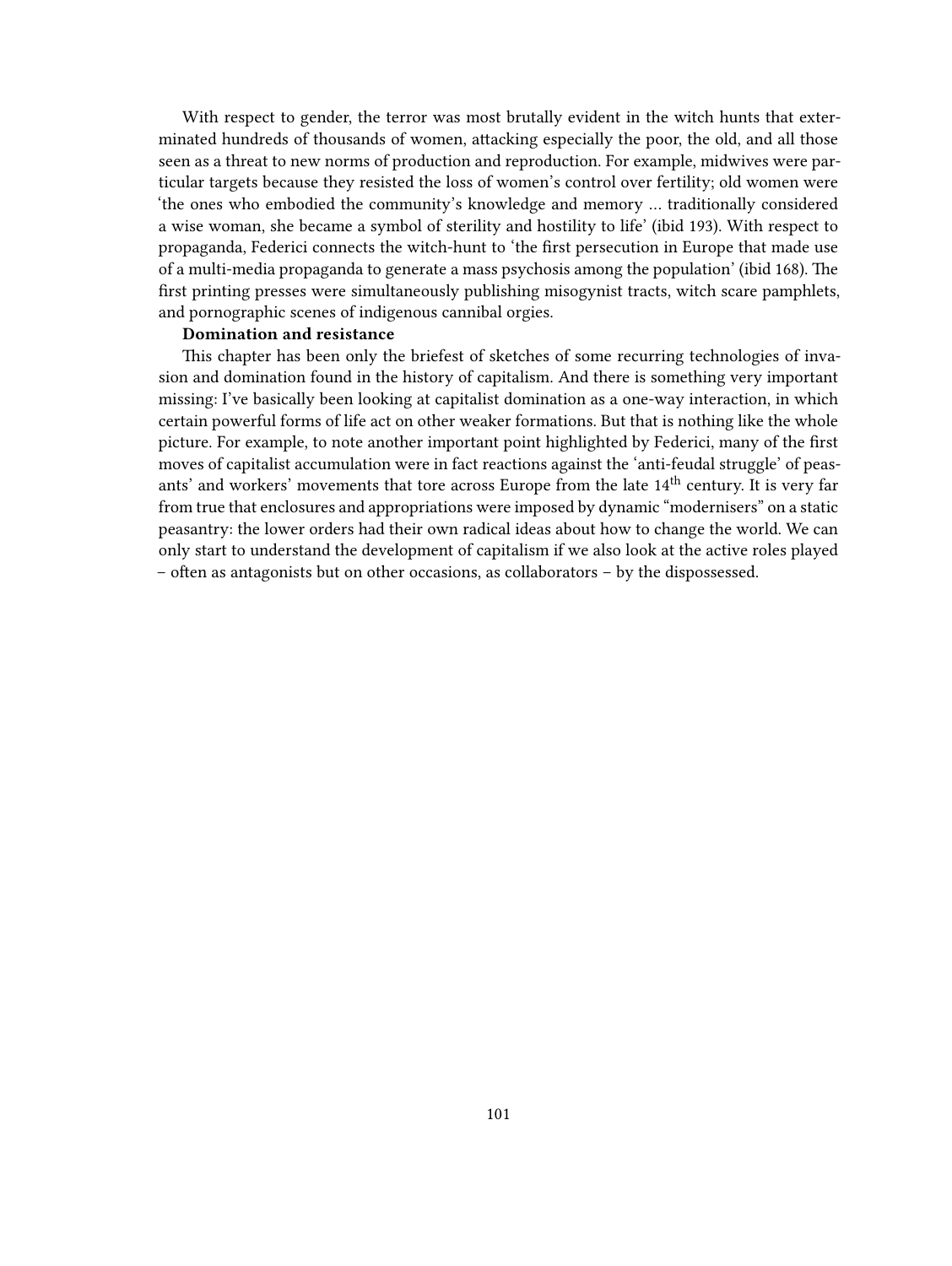# **Chapter 12. Against voluntary servitude**

Why do humans so readily accept domination? This question has been asked, and answered, in many different ways. I'll start by noting two famous historical discussions that I think are still interesting. One comes from the  $16<sup>th</sup>$  century French writer Etienne de La Boétie in his essay 'On Voluntary Servitude'. La Boétie writes:

'I should like merely to understand how it happens that so many men, so many villages, so many cities, so many nations, sometimes suffer under a single tyrant who has no other power than the power they give him; who is able to harm them only to the extent to which they have the willingness to bear with him; who could do them absolutely no injury unless they preferred to put up with him rather than contradict him.'

La Boétie frames the question in terms of exceptional conditions of 'tyranny', but the issue goes much wider. The philosopher David Hume, writing some 80 years later, observes that the same 'maxim' is true of both 'the most despotic and most military governments' and of 'the most free and most popular'. In all cases:

'NOTHING appears more surprizing to those, who consider human affairs with a philosophical eye, than the easiness with which the many are governed by the few; and the implicit submission, with which men resign their own sentiments and passions to those of their rulers. When we enquire by what means this wonder is effected, we shall find, that, as FORCE is always on the side of the governed, the governors have nothing to support them but opinion.' (1758: On the First Principles of Government, para.1).

And we can go even further: humans 'resign their own sentiments and passions' not only to state governments, but to rulers big and small throughout our everyday lives, from cops to bosses to petty masters of all kinds.<sup>1</sup>

One feature of both La Boetie's and Hume's essays is how they approach this question dynamically. Both think of submission as something that develops over time, involving a shift in desiring ('sentiments and passions') as well as in practice. La Boétie thinks that 'custom becomes the first reason for voluntary servitude'. The human under tyranny is like a horse who becomes broken to the rider; like Mithridates who, according to legend, trained himself to drink poison,

<sup>1</sup> Other recent formulations of the same problem include that of Wilhelm Reich in *The Mass Psychology of Fascism*: "What has to be explained is not the fact that the man who is hungry steals or the fact that the man who is exploited strikes, but why the majority of those who are hungry don't steal and why the majority of those who are exploited don't strike." (1975:53). And also Deleuze and Guattari's question in *Anti-Oedipus:* how it can be that 'desire can be made to desire its own repression'? (1972:98)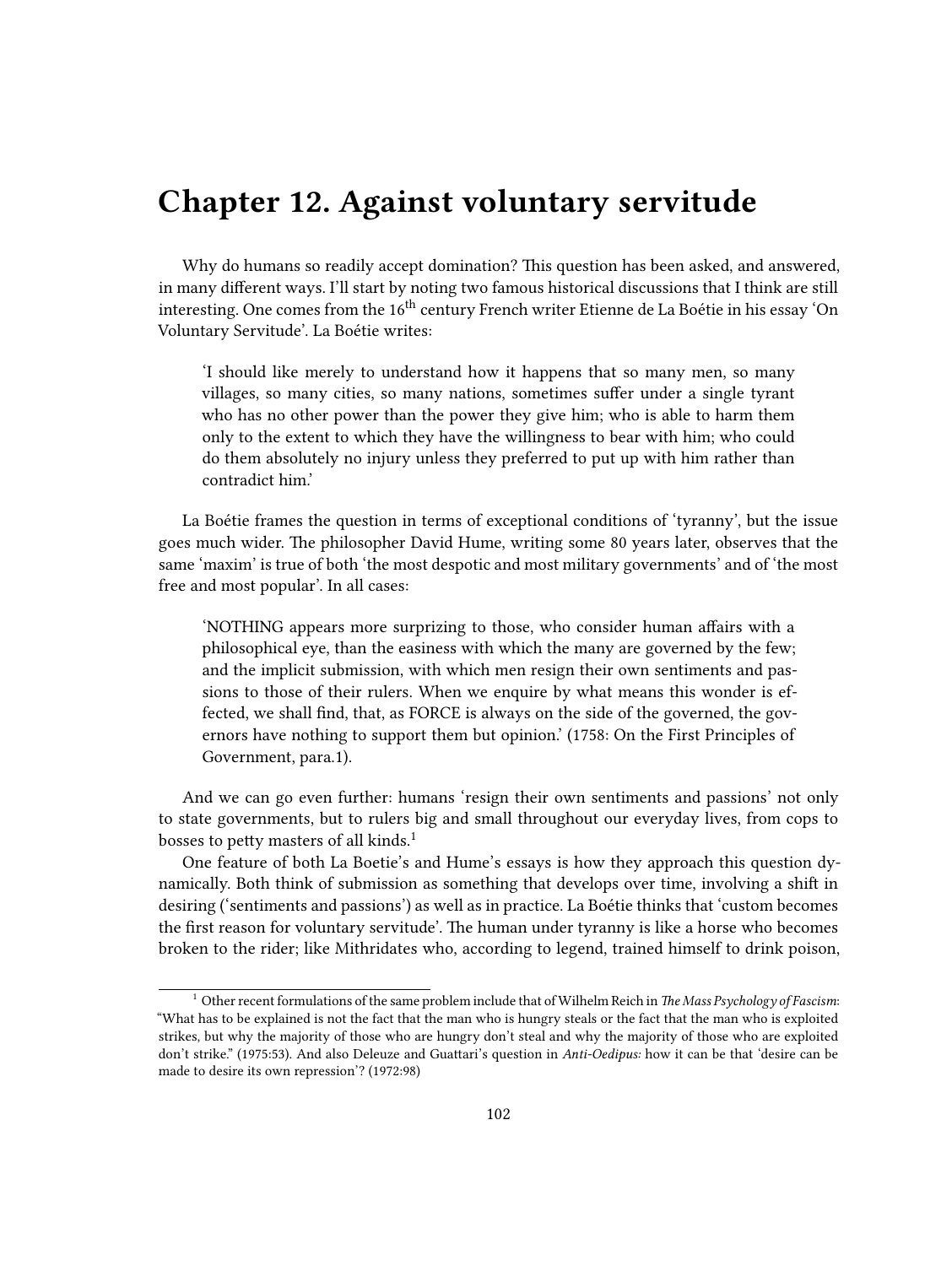'we learn to swallow, and not to find bitter, the taste of servitude'. For Hume, 'when a new government is established, by whatever means, the people are commonly dissatisfied with it, and pay obedience more from fear and necessity, than from any idea of allegiance or of moral obligation' (1758: *Of the Original Contract,* para.22). But then '[t]ime, by degrees, removes all these difficulties, and accustoms the nation to regard, as their lawful or native princes, that family which at first they considered as usurpers or foreign conquerors' (ibid.)

There is a major difference, though, between these two writers' approaches. La Boétie thinks that 'it is truly human nature to be free', and that submission to tyranny is an unnatural condition that makes us 'suffer'. Hume, by contrast, believes that submission to almost any government, by securing property-based 'justice' and so economic accumulation, serves widespread human self-interest. In one version, habituation works *against* natural human valuing, in the other it assists it.

My Nietzschean perspective, which recognises the diversity of valuing stances, stands apart from both these schools of thought. Humans, as a whole, are neither naturally desirous of freedom, nor naturally subordinate. Some human bodies indeed desire their own submission, and in such a way that these desires have become their 'nature'. But others have values that fight against particular forms, or perhaps all forms, of domination. And these tendencies are not fixed: we can change from being passive to active. The question I'm interested in is how it happens that a body *becomes* submissive, at least in a particular context; or, on the other hand, overcomes tendencies to submission, and begins instead to act for freedom.

### **Deep domination and incorporation**

To start with, we can distinguish deeper and shallower states of domination. I will say that domination is *deep* to the extent that the dominated body affirms – that is, positively values and desires – its subordinate role.

Remember here the core Nietzschean point that bodies are moved by multiple, complex and often conflicting values and desires engaged in a 'clash of motives' (D129). A captive body may have many active desirings, some involving rationally calculating benefits and risks of compliance or rebellion, but others deeply affective movements of rage and longing, or of paralysing fear, and others more or less entirely unconscious habits of resistance or submission, more patterns of nerve and muscle than thoughts or feelings.

Still, abstracting from this complexity, we can loosely think about a continuum with two extreme cases. In a situation of deep domination the individual's valuing stances overwhelmingly support the subordinate practice, without any significant internal "dissent". In shallow domination, strongly incorporated forces within the individual's body oppose the practice. The body still outwardly follows the imposed script, but only against these strong values and desires – e.g., as Hume puts it, 'from fear or necessity'. So shallow domination means there is a division within a body's psychic ecology: on the one side, submissive (e.g., fearful or pragmatic) values and desires that move the body to outward compliance; on the other, rebel values and desires that are blocked from (external) action.

Becoming submissive may involve a movement from shallow to deep domination – a "voluntarisation" of servitude. And we can think of such transitions in terms of Nietzsche's idea of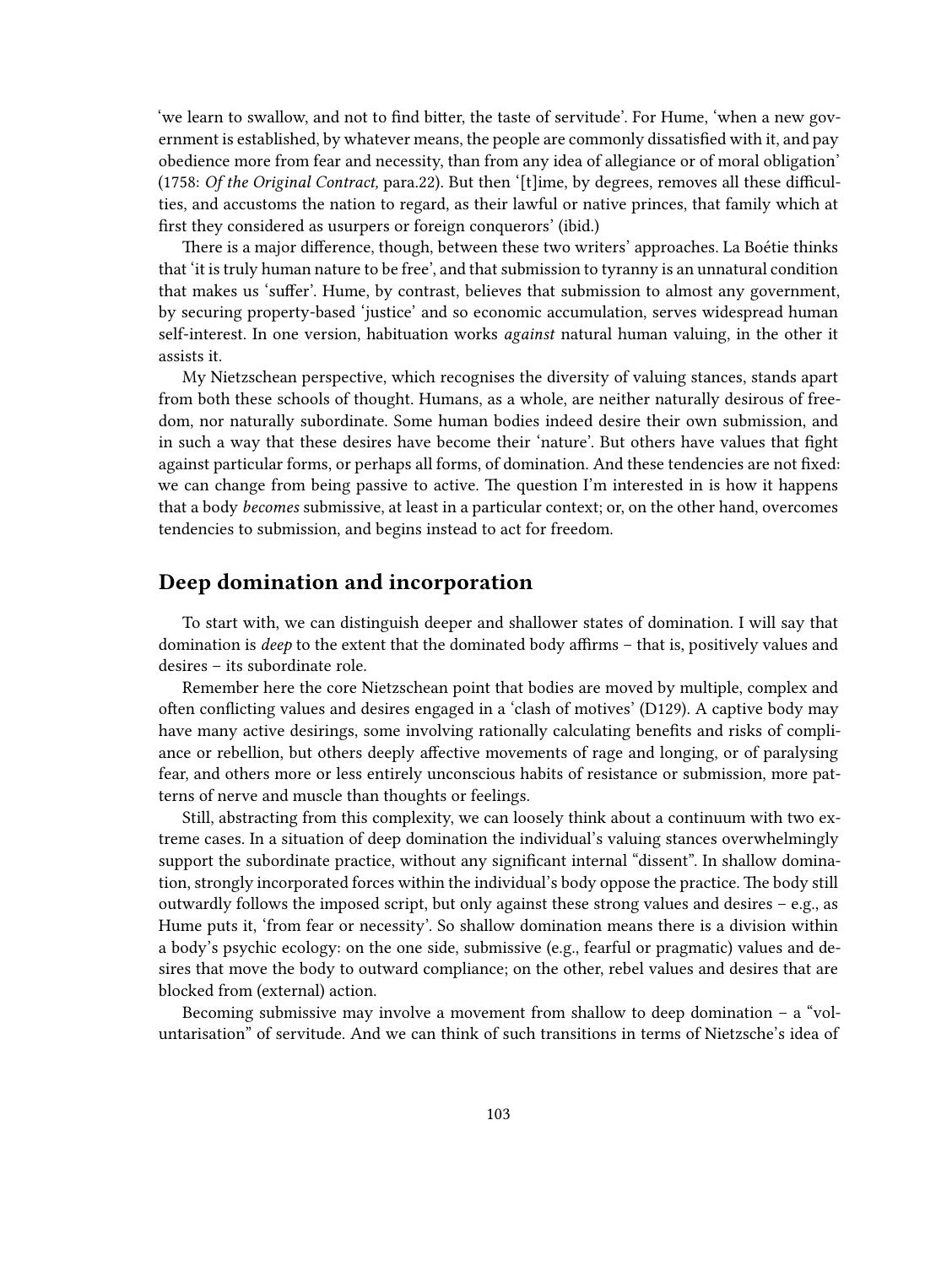incorporation. In particular, we can think about the pattern of performative incorporation discussed in Chapter 3.

To recap, in Nietzsche's stories, someone begins by performing a role in a superficial and insincere way, maybe 'out of fear' (D104). But then over time 'we grow so accustomed to this pretence that it ends up being our nature' (ibid.) I looked at this process in terms of a clash between two different drive patterns that are both active within a body. On the one hand, a "public" valuing stance that openly, performatively, affirms the socially demanded role; on the other, a "hidden" valuing that holds out against it, but cannot be openly enacted. The public valuing strengthens the more it is repeatedly enacted, while the hidden valuing fades – the fate of a Nietzschean drive that receives no 'nourishment' (D109, D119). In the case of deep domination: the more we act out submissive values and desires, the more they become incorporated, and start to come "naturally".

In general, *tendencies* towards incorporation are present wherever bodies are repeatedly exposed to, and especially where they themselves repeat, values, desires and practices in their social ecologies. These tendencies may be strongest in childhood, but continue to act in us throughout life. Technologies of domination are tools for elites to encourage and reinforce these tendencies.

But these are always tendencies not certainties, they can be defeated. The principle is simple enough: if we want to nurture and keep rebel values alive, we need to keep on putting them into action. If we can't do that openly, because of surveillance and control, we need to find other ways to act.

#### **In the dark workshop: James Scott on the arts of resistance**

We can see this principle running through Nietzsche's *Genealogy*. After their conquest by the state, the slaves are too weak to openly challenge the domination of the masters. But they are never turned into completely submissive instruments, because they maintain their own distinct patterns of valuing (even if in the twisted forms of slave morality). This is because they are able to act out these values in 'inner worlds' and segregated 'underground' spaces.

To explore this point further, we can take a quick look at some ideas from the political theorist and anthropologist James Scott. In his *Domination and the Arts of Resistance*, which builds on his research on everyday class struggles in a Malaysian peasant village, Scott looks at how resistance is maintained under harsh conditions of 'slavery, serfdom, caste domination, and … peasant-landlord relations in which appropriation and status degradation are joined' (1990:193). The concepts he develops can also, with some care, be applied more widely.

One of Scott's main contributions is the distinction between what he calls 'public' and 'hidden' 'transcripts'. Public transcripts are records of acts and discourse in which elite and subordinate groups openly and directly encounter each other; whereas in hidden transcripts they talk and act out of sight of each other. In the public sphere, elites typically make displays of strength, wisdom, pomp and circumstance, while subordinates perform deference and willing acceptance of dominant values. So reading only the public transcript gives a partial and distorted view of power relations, as resistance mainly lives underground. When struggle "erupts" into open rebellion, and so appears in the public transcript, it very often takes elite observers by surprise – e.g., think of the sheer panic and incomprehension from the media when the police lost control of the streets of London in 2011. Ignorance of hidden transcripts thus leads to big gaps and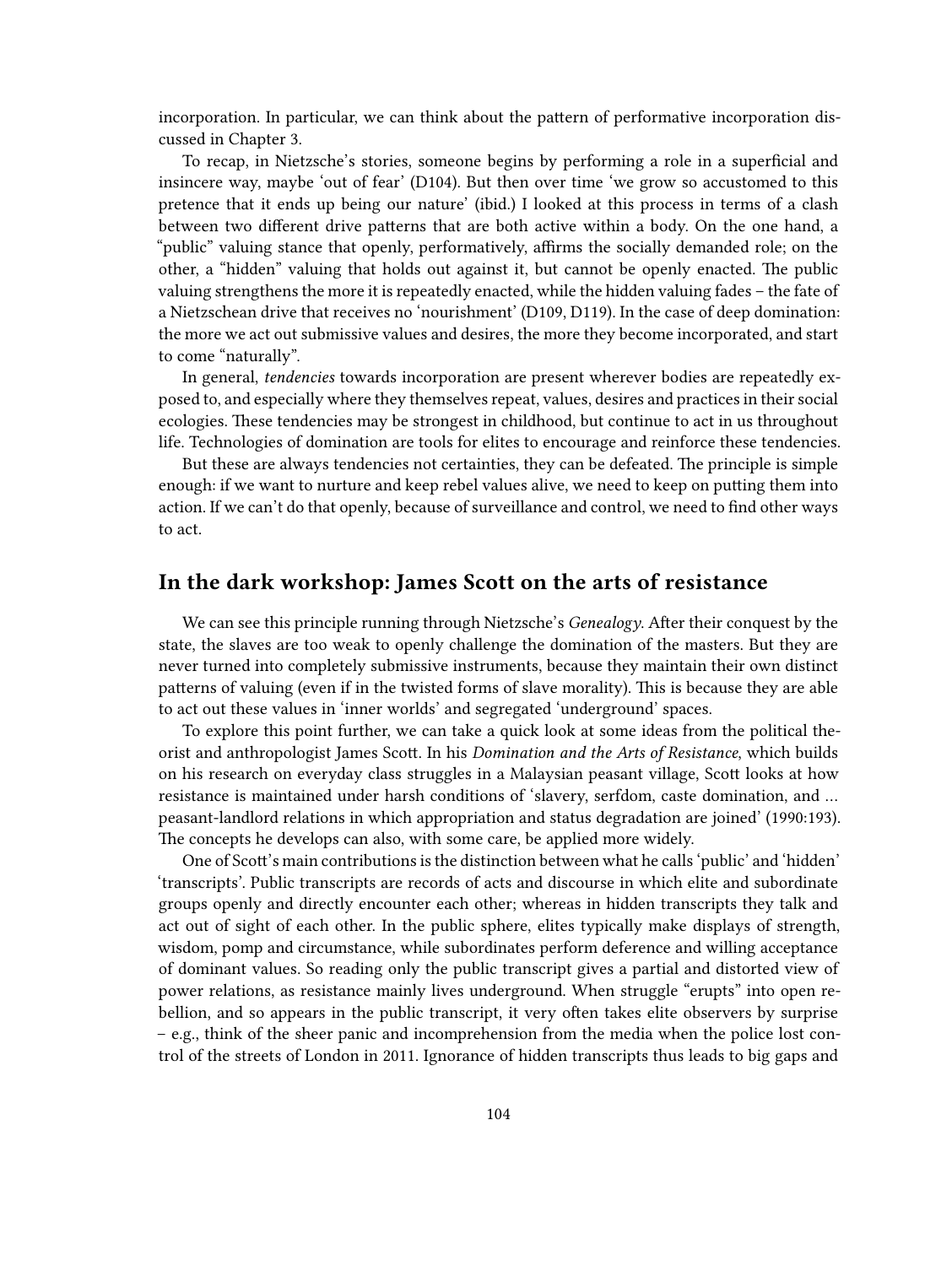misunderstandings in mainstream history and theory: 'much of the active political life of subordinate groups has been ignored' (198). Of course, from the point of view of rebels rather than intellectuals, this may not be a bad thing at all. $<sup>2</sup>$ </sup>

A warning: as Scott himself is clear, it is a big simplification to think of "a society" divided into two groups with one 'public transcript' and two 'hidden transcripts'. We need to root any such analysis in a broader conception of social ecologies as made up of multiple interacting bodies and assemblages, where multiple forms of domination intertwine in complex ways.

Scott uses his idea to mount a critique against Marxist theories of 'false consciousness', or 'hegemonic ideology'. The theory of false consciousness, he writes, comes in two forms, 'thick' and 'thin'. According to the thick version, domination leads 'subordinate groups to believe actively in the values that explain and justify their own subordination'; in the thin version, slaves don't actively affirm dominant values, but do become convinced 'that the social order in which they live is natural and inevitable' (ibid 72). Scott's argument is that theorists diagnose false consciousness mainly because they take public performances of submission at face value. He thinks that absence of open confrontation can usually be explained by lack of means rather than lack of will: it is not that slaves and peasants don't want to turn the world upside down, but they are 'divided by geographical and cultural background', and well aware that they face overwhelming military force. Indeed, the history of peasant and slave rebellions shows not so much passive resignation as the periodic recurrence of courageous optimism about the chances of insurrection against well-armed forces of professional killers.

Scott's critique isn't just a challenge to Marxist false consciousness theory, but also to my Nietzschean view of deep domination. I have indeed been arguing that incorporation processes can shape our values in ways that sustain subordinate positions. But while Scott makes very

<sup>&</sup>lt;sup>2</sup> It could be interesting to think about the role of the mass media within Scott's framework, this time looking at the public and hidden transcripts of contemporary capitalist societies. Major media very often present themselves as either speaking for "the public" or, slightly more modestly, as important voices or representative positions within "the public debate". In either case, we can typically find in media discourse the reproduction of, firstly, the claim that this public sphere stands for human politics and social life as a whole – or at least, for those human voices that we need to listen to. This is the point that Scott's theory critically addresses. But also, we can find the conception that this "public sphere" is *singular* – although there are disagreements about how coherent or multivocal, monocultural or multicultural, the public is or should be. This claim also needs examining. For example, the voices, coverage, angles, commentary, etc., of a right wing newspaper (e.g., The Daily Mail) largely but not entirely overlaps with that of a liberal newspaper (e.g., The Guardian), and somewhat less with a black community newspaper or a radical website. Should we see these media as participants within one public transcript, or as separate public transcripts that intersect and cohere to varying extents – but may also be, on other issues and at other times, mutually incomprehensible? In thinking about this question we also need to consider how different public transcripts connect to different hidden transcripts: for example, how Daily Mail editorials implicitly refer to what can only be said privately about immigration and race.

For an introduction to some of the main lines of debates on the idea of the public within recent liberal political thought see Gripsrud et al. (2010). I find still more illuminating Stuart Ewen's (1996) history of the development of ideas of the public in relation to the history of the mass media and of 'public relations'. An important point Ewen brings out concerns how 'the public', as a manageable agent of reason, is distinguished from 'the crowd', a morass of dangerous and uncontrollable passions; a theme he traces back to late  $19<sup>th</sup>$  century psycho-sociologists including Tarde and Le Bon. Ewen (1996:73) also quotes the American sociologist Edward A. Ross: 'The crowd may be stampeded into folly or crime by accidental leaders … the public can receive suggestions only through the columns of its journal, the editor of which is like the chairman of a mass-meeting, for no one can be heard without his recognition'.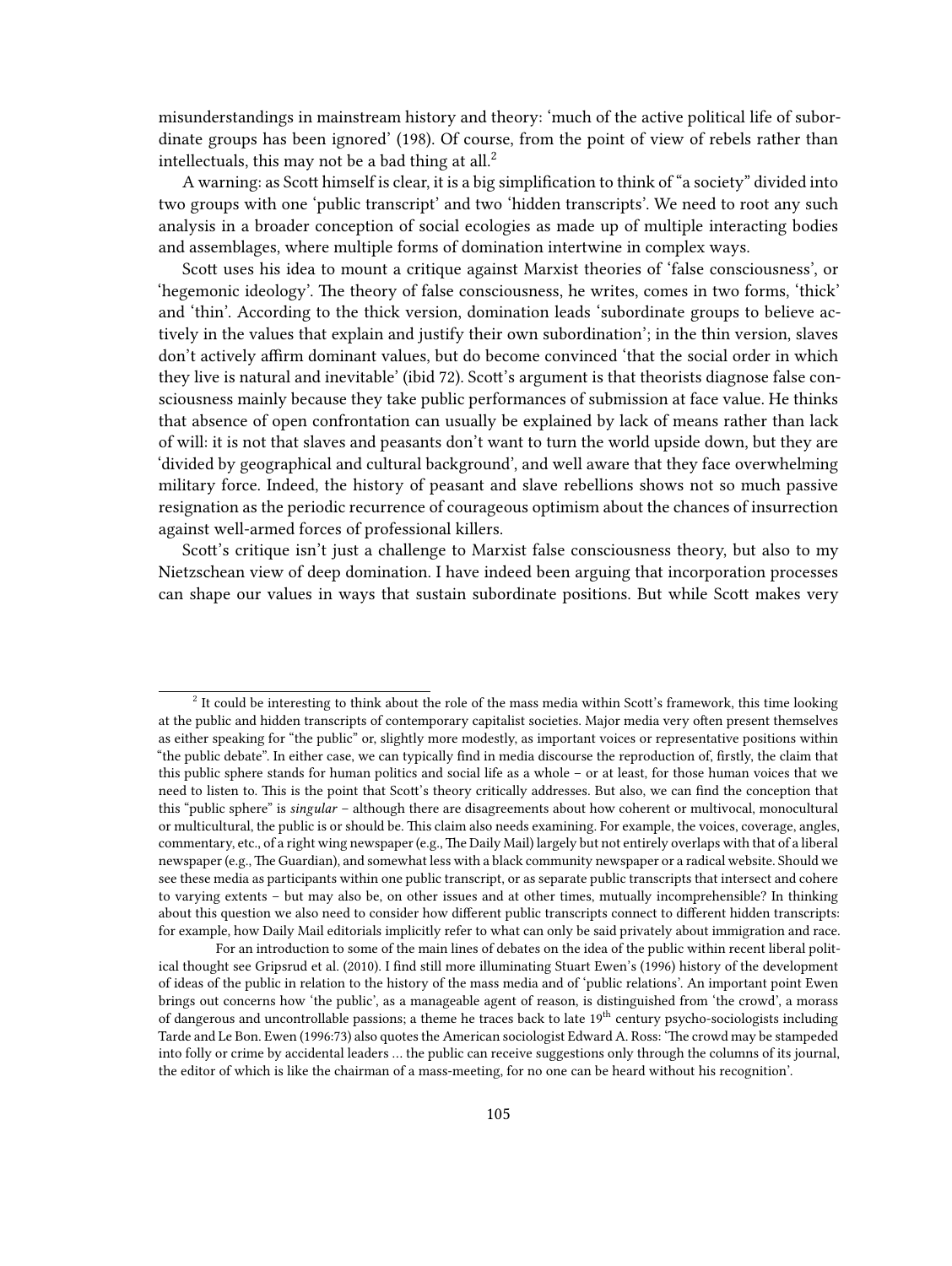important points, he overstates them – and particularly when he generalises it beyond slave and peasant struggles.<sup>3</sup>

Our values, desires and practices are significantly shaped by the social ecologies we inhabit, by the values, desires and practices of other bodies we encounter. Incorporation processes may be particularly strong in childhood, but our values do not cease to develop and transform with the world around us. And our social ecologies, throughout our lives, are sites of power relations – and, in the world we live in that means, to a very large degree, relations of domination. So, to be succinct: domination shapes our world, and the world shapes our values, and our values shape our acts of rebellion or submission. Given this, it makes little sense to deny the very possibility of voluntary servitude.

For example, I inhabit a social ecology in which those with bodies marked as female are educated from birth into practices of subordination and deference, and to accept as normal and natural acts of harassment, violence and discrimination and relations of dominance. I live in a social ecology in which most people around me accept as natural, normal, inevitable ("there is no alternative"), or just do not ask questions about, a brutal and alienating economic system that is destroying life on this planet.

What I think Scott's analysis shows is not that deep domination never happens, but that it happens to greater or lesser extents in different circumstances, and that we can identify some of the factors that count. Scott himself allows that a 'paper thin' form of ideological incorporation may work in extreme conditions, such as states of highly intrusive captivity: e.g., isolation cells, or the nuclear family.<sup>4</sup> The key point in these conditions, according to Scott, is that:

subordinates are more or less completely atomised and kept under close observation. What is involved is the total abolition of any social realm of relative discursive freedom. In other words, the social conditions under which a hidden transcript might be generated are eliminated. (ibid 83)

By contrast, an important feature of the conditions experienced by 'slaves, serfs, peasants and untouchables' is that 'they have always had something of a life apart in the slave quarters, the village, the household and in religious and ritual life' (ibid 85). As in Nietzsche's picture of an aristocratic society, castes are kept well segregated with 'the existence of social and cultural barriers between elites and subordinates' (ibid 132). Dominant castes in these societies are then 'unable to prevent the creation of an independent social space in which subordinates can talk in comparative safety' (ibid 85) – and not only talk, but also prepare action. To summarise Scott's analysis:

(i) what defends against deep domination is the continuing existence of an 'autonomous life' or 'counter-culture' (ibid 132) – or what we might call a *rebel form of life*. In the deep historic

<sup>&</sup>lt;sup>3</sup> For example, he argues that according to both 'social psychology' and 'the historical evidence' 'little or no basis exists for crediting either a fat theory or a thin theory of hegemony' (81), and the domain he discusses here goes beyond slave and peasant societies to also take in contemporary capitalism.

<sup>4</sup> Scott thinks of extreme cases of captivity perpetrated by states. But I think that the classic site of deep domination, in many cultures, is the family home. First of all, families are very often where we first get caught in relations of domination between husband and wife, parents and children. Secondly, they are where as children we incorporate values, desires and practices that embed some of the oldest and most powerful major lines of domination, including those of gender. Thirdly, the power of the family as a mimetic micro-ecology can be harnessed by states and other elite groups (though also by 'counter-ideologies') to reinforce further forms of domination: for example, to educate children as citizens, workers and consumers.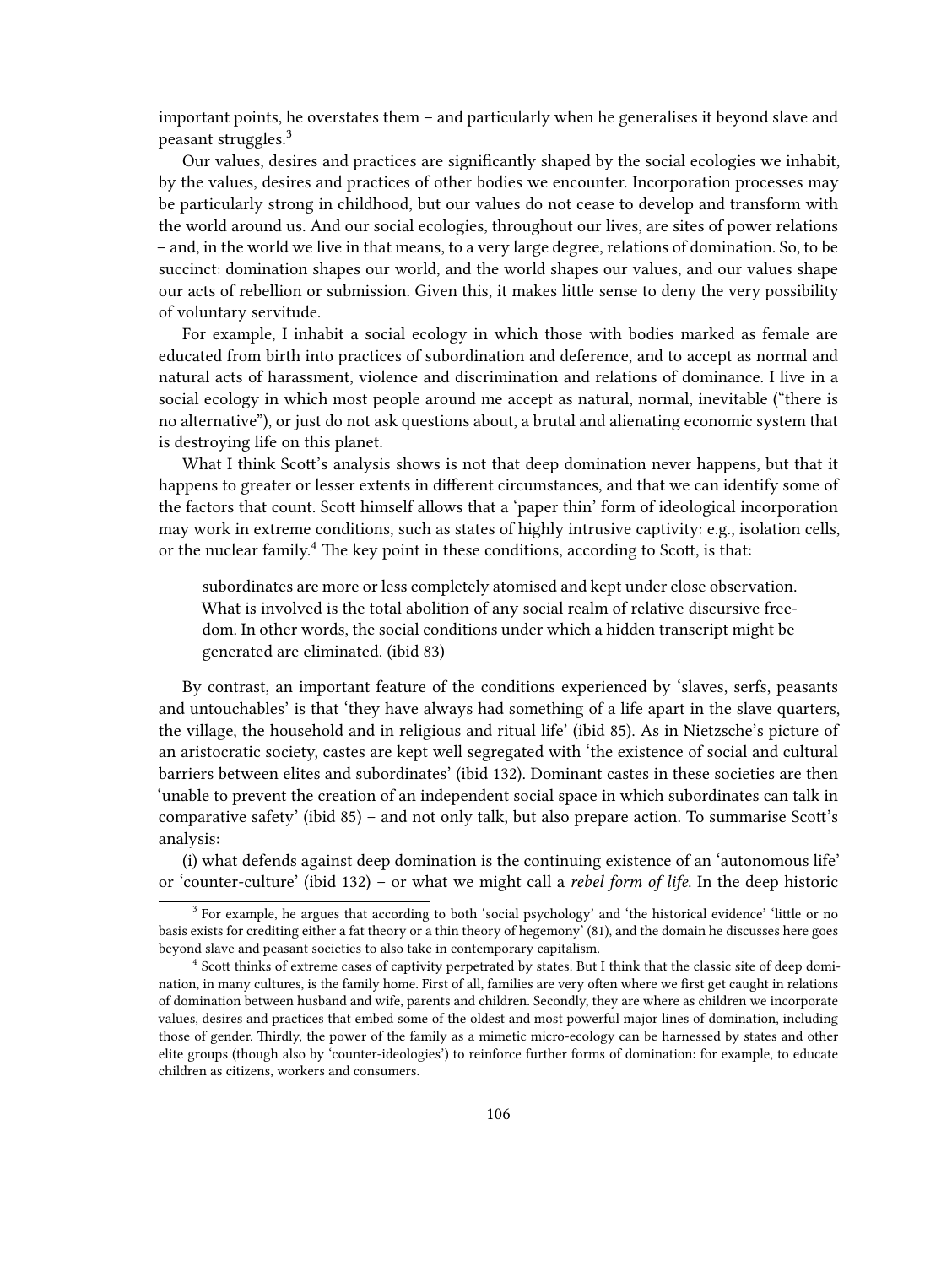cases that Scott discusses, this may be a whole independent culture and tradition, with its own language, myths, projects, histories, and dreams. 'A counter- ideology … that will effectively provide a general normative form to the host of resistant practices invented in self-defence by any subordinate groups' (Scott 1990 112).

(ii) To keep alive a rebel form of life its values, desires and practices must be *enacted*. This takes place in a network of 'free spaces', social sites of action and discourse that are 'insulated from control and surveillance from above' (ibid 118).

(iii) One classic strategy for maintaining these autonomous spaces is to keep them secret, invisible, underground: guarding a hidden transcript that is 'opaque to the elite' (ibid 132). Note, though, that secrecy is not necessarily the only way to maintain free spaces: it is a strategic method rather than an end in itself.

(iv) Free spaces, and their invisibility, cannot be taken as given – they are sites of struggle that need to be 'carved out' (ibid 118) and continually defended. '[W]hether these possibilities are realised or not, and how they find expression, depends on the constant agency of subordinates in seizing, defending and enlarging a normative power field' (ibid 132).

Just what does it mean to enact rebel values in free spaces? A lot of Scott's discussion focuses on talk: like Nietzsche's "dark workshop of the slave revolt", the spaces Scott looks at are places where slaves gather to 'vent' their rage with curses, gossip, myths, stories, conspiracies and revenge fantasies.<sup>5</sup> This is a crucial way of keeping values and desires alive, particularly if you don't have the capacity to do much more. It is also a way, as in Nietzsche's story, to create altogether new values, desires and projects.

But also, as Scott is clear to point out, the 'hidden transcript' isn't just talk. Not all revenge fantasies stay fantasies. The underground is also where covert forms of active rebellion are organised and carried out. And where we share skills and experience, find comrades and allies, test and develop networks of trust, gather and hide resources, shelter fugitives, and in general create the infrastructure we need for all forms of action, including also open confrontation.

One last point from Scott: in one common dynamic of resistance, at least in peasant and slave societies, the hidden transcript is where subordinates constantly probe the limits of the enemy's power and experiment with new tactics. '[T]he actual balance of forces is never precisely known, and estimates about what it might be are largely inferred from the outcomes of previous probes and encounters' (ibid 192). If there is an effective underground network, then word about weaknesses and openings spreads fast: 'any weakness of surveillance is likely to be quickly exploited; any ground left undefeated is likely to be ground lost' (ibid 195). This is when hidden rebellion can suddenly 'erupt' into the open, taking the masters by surprise.

#### **Resilience: Judith Herman on resisting trauma**

In Chapter 6, I looked at Nietzsche's genealogy of the state and slave morality as a story of psycho-physiological *trauma*, and I introduced the work of the feminist psychiatrist Judith Herman.There are also strong parallels between Scott's account of resisting groups and Herman's thoughts on how individuals can fight the trauma of captivity: on what can make bodies 'resilient' to chronic traumatisation, and aid recovery. Of course, the parallel is not at all surprising: the

 $5$  Max Scheler, as quoted by Scott (37), made the basic point in reference to Nietzschean ressentiment: where an 'ill-treated servant can vent his spleen in the anti-chamber, he will remain free from the inner venom of ressentiment.'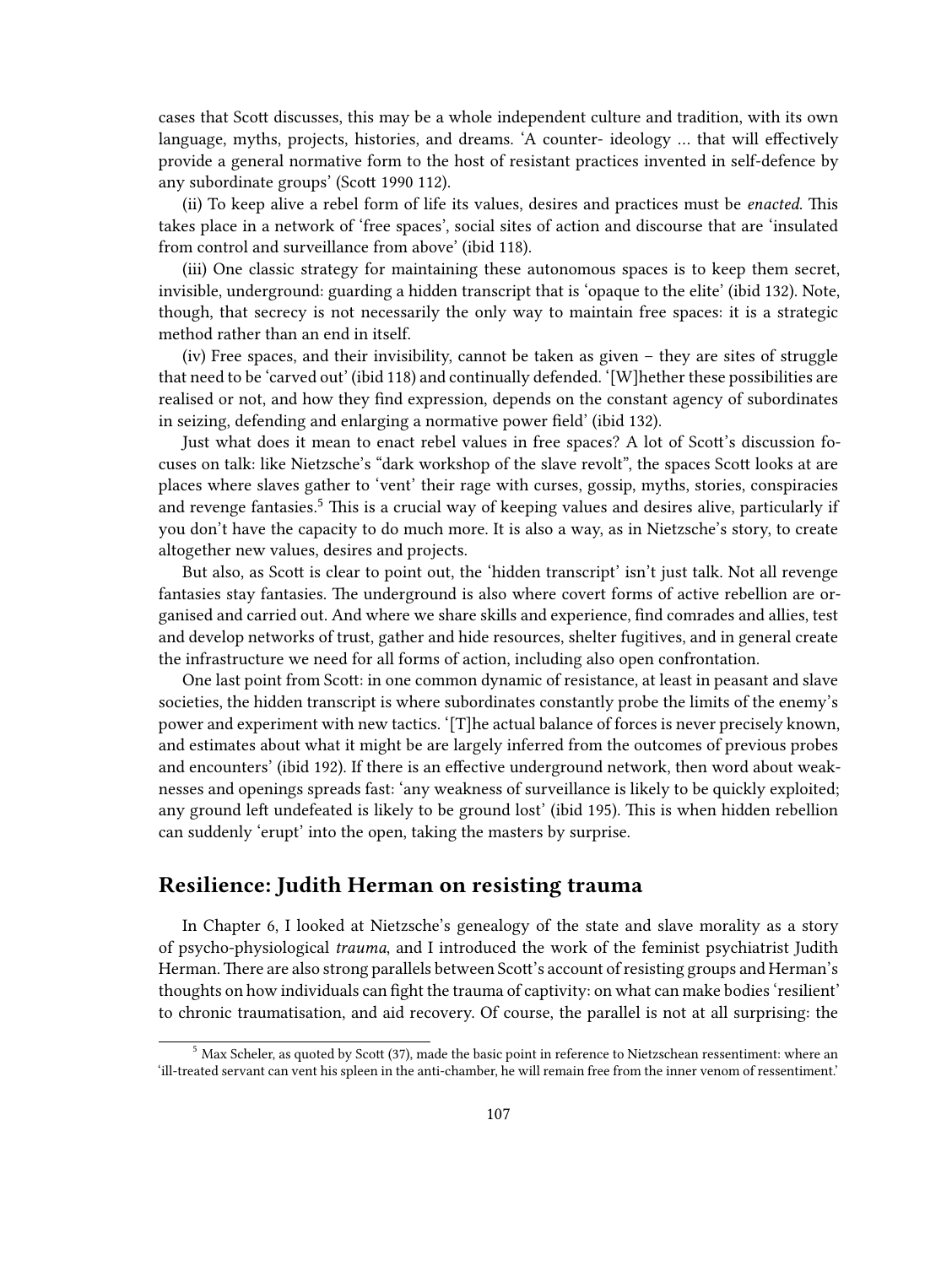'systematic repetitive infliction of trauma' is at the basis of many systems of domination, from the nuclear family to the prisons of the state and the prison-society of capital.

There are three ideas I want to bring in from Herman. First, as trauma fundamentally involves *disempowerment* or the loss of control, the massive blocking of paths for action, a first defence can be to find ways to maintain independent capacities to *act –* as Herman puts it, to 'preserve … active coping strategies' (Herman 1997:58). Where the scope for action is severely limited, small practices of resistance and survival can still help play this role. Herman notes as an example the significance of the hunger strike for many prisoners, which can offer a last means of re-taking control over your own life, your own body, in the face of extreme domination that deprives you of all other resources.

Second, trauma very typically involves *disconnection* – separation, isolation, atomisation – from the world beyond the individual body. The traumatised individual becomes cut off from supporting relationships in their material and, particularly, social ecologies. This disconnection also has the danger of opening the body to desperate attachments to captors ("Stockholm syndrome"). So a key defence is to maintain (social) connections – even if, in the most extreme cases of isolation, these are in memory and imagination. Early military psychiatrists realised that 'the strongest protection against psychological breakdown [in soldiers] was the morale and leadership of the small fighting unit' (ibid 25). Concentration camp survivors identify the pair as the 'unit of survival'(ibid 92). And just as captors know the power of isolation, prisoners and their comrades on the outside know how important it is to maintain solidarity.

Thirdly, trauma typically involves a *breakdown of meaning*, the loss of a sense of coherence, purpose or value in the world, the loss of belief in one's identity, projects and form of life. One way to defend against this, is to develop or hold onto goals, hopes, beliefs, communities (real or imaginary) and other structures that extend horizons beyond the present to a future beyond the hostile present. Religion, with its inbuilt immune defences against reality, comes to play this role for many desperate people: the classic opening for Nietzsche's priests peddling remedial meanings. But so can projects of rebellion.

## **The depth of capitalist domination**

Different social ecologies of domination, from villages to schoolyards, supermax prisons to shopping malls, contain different possibilities for nurturing rebel projects. But there are always possibilities. What kinds of terrain do we see in contemporary capitalism? Of course, very different conditions obtain in different places and contexts: there are villages and schoolyards and prisons and more. But we can also note a few basic tendencies with increasingly global reach.

One is that states are developing unprecedented powers of surveillance and control of territory. There are no uncharted wildernesses or pirate islands left outside of state and market control. There are no spaces that cannot be immediately viewed by satellite or attacked with drone strikes. The military and technological advantage of states and corporates is perhaps greater than ever. CCTV, mobile phones and internet surveillance are creating a world-scale panopticon. But technologies of surveillance and force by themselves do not close down free space. For one thing, invisibility is only one strategy against control. For another, no technologies of surveillance (so far invented) are total: the arms race of asymmetric resistance continues as it always has done.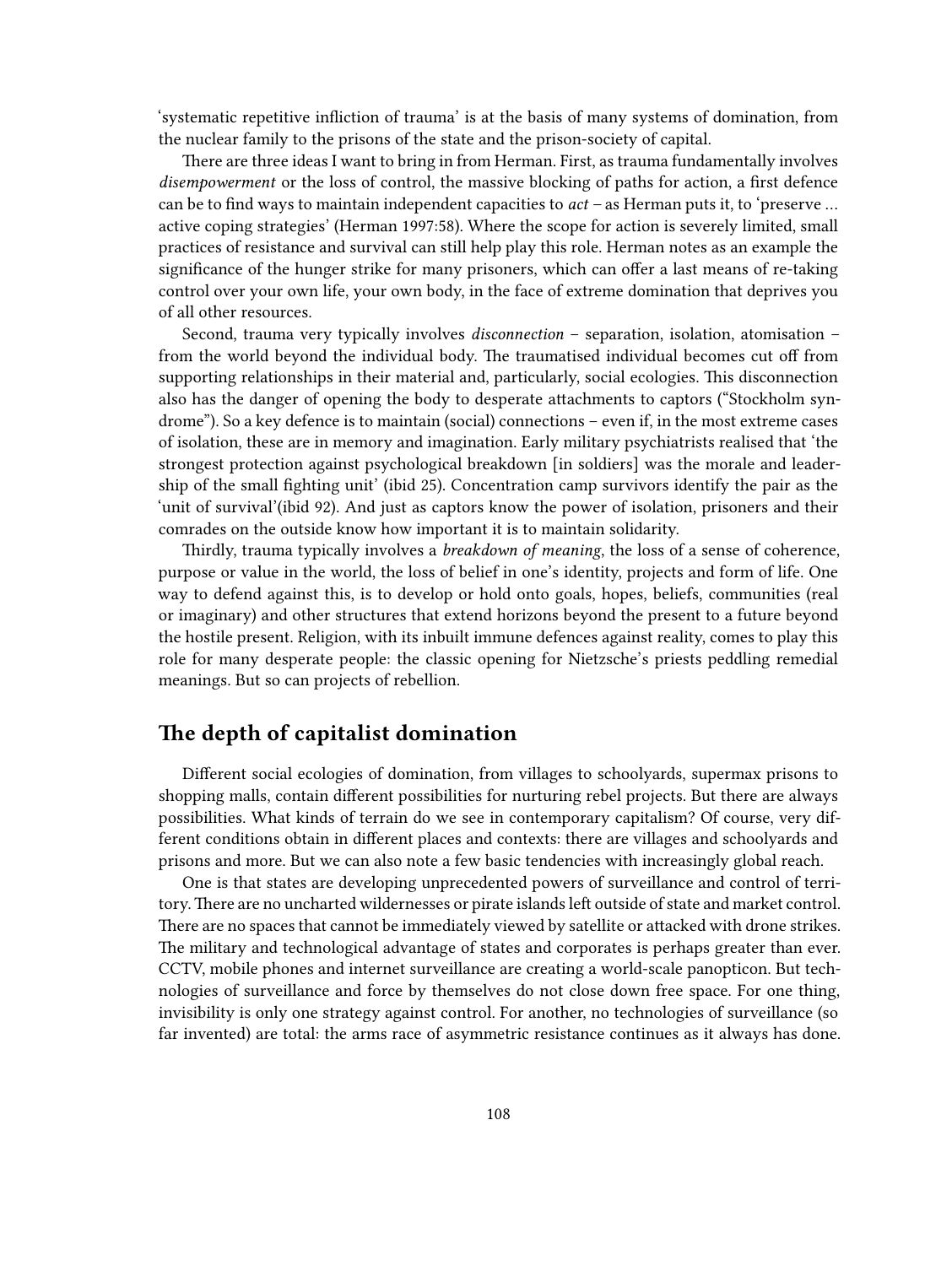For these reasons, the threat of surveillance can be over-stated; as has often been the case, the bigger danger may come from the paralysing effect of our *fear* of surveillance and repression.

At least for now, I think that the most challenging features of contemporary capitalist domination work on other levels. The major shift of  $20<sup>th</sup>$  century capitalism was the democratisation of consumption, harnessing the contagious power of consumer desires. Consumer cultures developed first in the richest parts of the first world, but have mutated and spread globally in various forms. Of course, they always co-exist with and are backed up by more obviously brutal technologies of conquest. Consumerism succeeds in isolating, atomising, disconnecting individuals from communities and traditions, at breaking up social micro-ecologies that can support rebel cultures. At the same time, consumer cultures have proved extremely successful at "recuperating" counter-cultures and new rebel projects. Here the problem is less flows (of information) out of resisting spaces than flows in.

We shouldn't get too carried away, though: consumer capitalist contagion is not always successful. For example, old forms of life such as those based around patriarchal religions have proved resilient. These ancient lineages have returned with a vengeance in recent decades. In many contexts they have been able to fill gaps left by the death of Marxist authoritarian socialisms, and take their place in linking up struggles against capitalist invasions. In doing so they have often been promoted by capitalist states and other formations, as they may ward off greater threats. Sometimes, for sure, their success lies from forming horrific hybrid assemblages with consumer capitalist cultures: e.g., gulf state shopping meccas.

The projects and forms of life of the Left – in all its many colours, including the red and black of anarchism – have not been so resilient. The Left is over. Right now, I don't feel either mournful or celebratory about this. To have any serious chances of fighting even for pockets of freedom in the future, I think those of us who love anarchy will have to create new kinds of rebel alliances, and new kinds of collective forms of life, because we are not are strong enough to fight alone. What will these new projects and forms of life look like? Maybe they will be very different from those anarchists made in the past. If they are to be resilient, they will need to continually nurture their rebellious desires by putting them into action.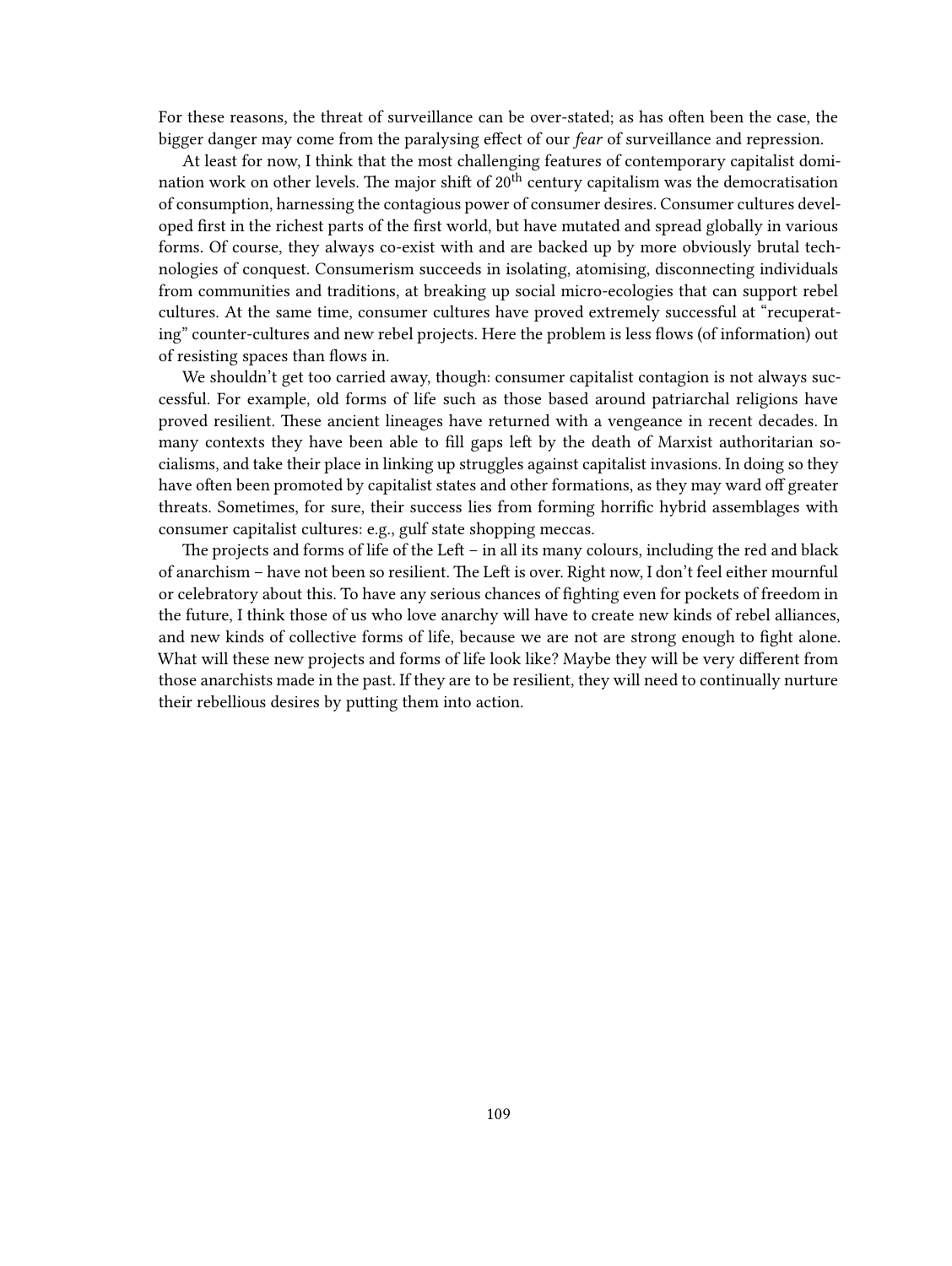## **Chapter 13. Packs vs. herds**

There are different ways of being with others. What Nietzsche calls a 'herd' is a group that is bound together by conformity, fear and shame. In this society, pretty much all groups and institutions are herdlike to some extent. This certainly includes alternative scenes and counter-cultures. How can we create different kinds of collectives in which we can thrive as joyful 'free spirits', supporting each other's individual projects as we join together to fight against domination?

#### **Herds**

I will start by thinking about some different models of groups. To be clear: these are "ideal types" or extreme examples, and most real life groups mix together elements of them all. The first one is the herd, a group of people who have a shared set of norms or customs, to which they are held by 'herd instinct'. (Here I recap some of the main points from Chapter 4.)

The norms are rules, habits, behaviours, etc. that are commonly followed by herd members. Many are unspoken, perhaps deeply unconscious and embodied. They include not just patterns of action, but also shared beliefs, values and desires. We can think of them as including a set of social 'scripts', regular patterns of interaction in which bodies are assigned to social roles that should follow set models of behaviour. Taken together, we can think of the norms as forming a herd culture or form of life shared by the group.

'Herd instinct' is really a complex psychological force made up of various layers and strands. These include:

the deep human tendency to mimesis, unconscious imitation of others;

'conscience', deeply incorporated fear of breaking the norms of the group;

sanctions, punishments we impose on each other if we break the norms – from mild expressions of disapproval, through shaming and ostracism, to full-on violence;

but also rewards, such as the comfortable glow of acceptance and esteem when you "fit in" as part of the group;

and also conscious justifications, rationalisations and dogmas that confirm that the norms of my group are right and just.

#### **Utilitarian coalitions**

The second kind of group I will call a utilitarian coalition, or just a "coalition" for short. It is the classic liberal model of a group: a number of people brought together by their individual "interests" or desires. At least some of the time, it also seems to be what Max Stirner is talking about with his idea of a 'union of egoists'. In places Stirner, in order to attack 'every hypocrisy of community', picks up with relish the very capitalist language of property, utility, and objectification, writing: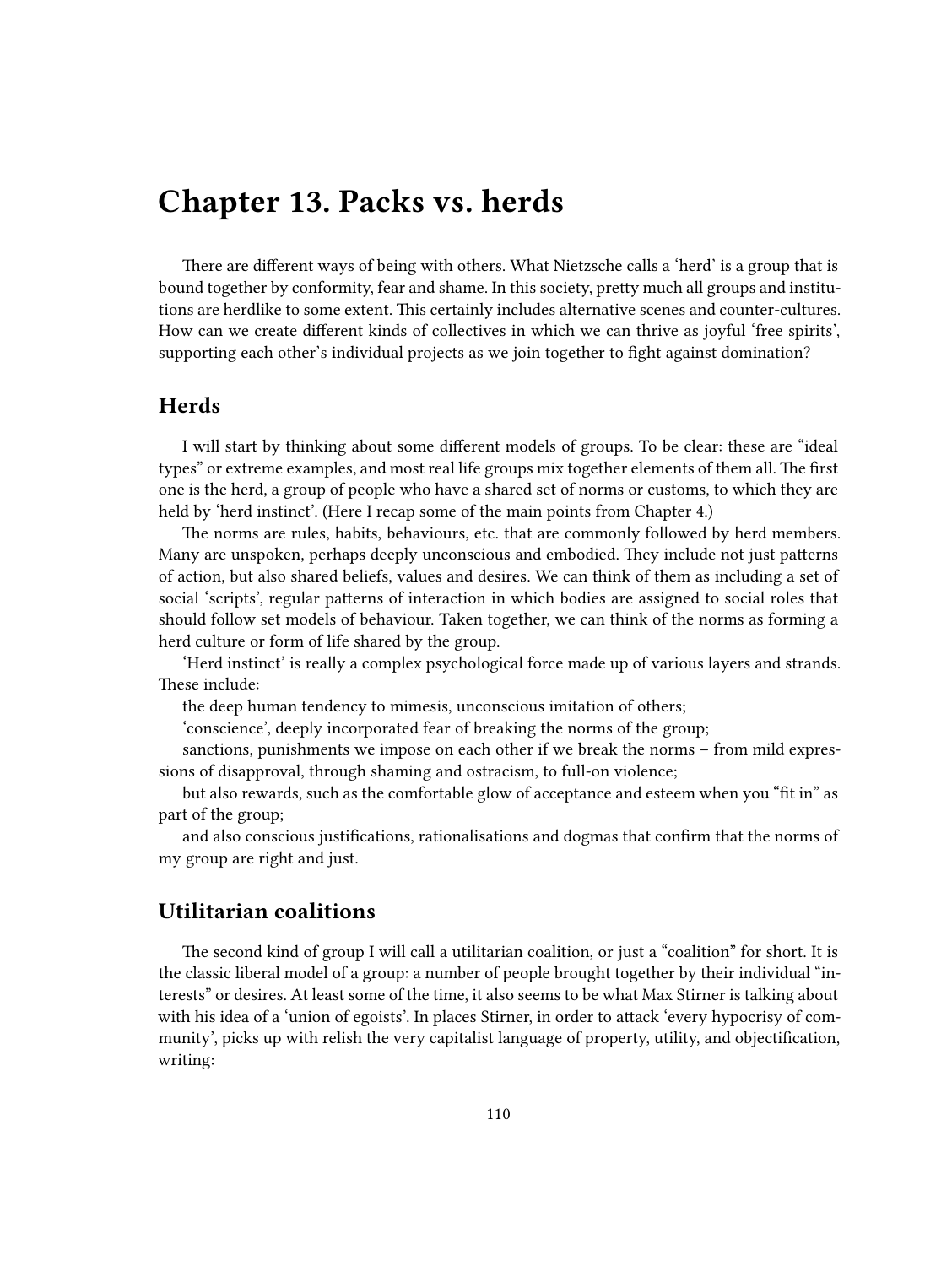'let us seek in others only means and organs which we may use as our property! [...] For me no one is a person to be respected, not even the fellow-man, but solely, like other beings, an object in which I take an interest or else do not […] And, if I can use him, I doubtless come to an understanding and make myself at one with him, in order, by the agreement, to strengthen my power, and by combined force to accomplish more than individual force could effect.' (312)

In my Nietzschean language, I will say: a coalition is a group of bodies who come together in order to pursue their independent projects. By a project I mean a continuing course of activity, in which a body pursues some values and desires through time. A project may be consciously worked out, or it may be unconscious, implicit, instinctive. Individuals, collectives, and all kinds of bodies of drives can have projects. A body may have multiple projects that pull it in different directions, or it may pursue one project with consistency and determination.

The key point about the utilitarian coalition is that members' projects are independent – that is, bodies form these projects, and continue to have them, independently of their membership in the group. For example, first of all someone has a project to make money, or learn a language, or whatever, and then they join a group – a company, a language class, whatever it is – because it helps them pursue this project.

This is the pattern of many versions of the liberal "social contract" theory of society. Human beings are born with, or independently develop, basic structures of "reason" or "interest" – e.g., an interest in living peacefully and accumulating property. Then they agree, whether explicitly or tacitly, to join with other individuals to form a society in which they can all pursue their individual interests whilst respecting each others' property rights, gaining the benefits of social peace and economic "cooperation". The basic project comes first, the social contract is its instrument.

Note that although individuals' projects are "independent", in this sense, they are not necessarily different. They may be all the same. In the liberal story, we all share a 'like interest' (as David Hume (1740) puts it) in forming the society, because we all share the same basic projects: what we all want is peace and economic prosperity.

A coalition lasts as long as it serves the projects of its members. In the "social contract", this is forever. In other coalitions, members may leave, split up, form new coalitions, as their projects develop.

We can also think about projects of the herd. Maybe we can say (Nietzsche does) that the herd as a whole, has certain projects: it aims to survive, to perpetuate and reproduce its form of life. What about its members? Maybe they have various projects of their own. But what they all share is this project: to follow the norms, to belong, to keep on being accepted, to be a good citizen. This is the project embodied in the 'herd instinct'. The key difference is that, unlike the projects of coalition members, this project of herd members is not independent, but completely tied up to membership in the herd. My project, as a herd member, is to follow the norms of my herd, whatever they are – in a similar way that the policeman's project is to "follow orders" without question, whatever these orders may be.

To sum up: in a herd, members are held together by the mutual dependency of herd instinct; in a coalition, by the coincidence of independent projects.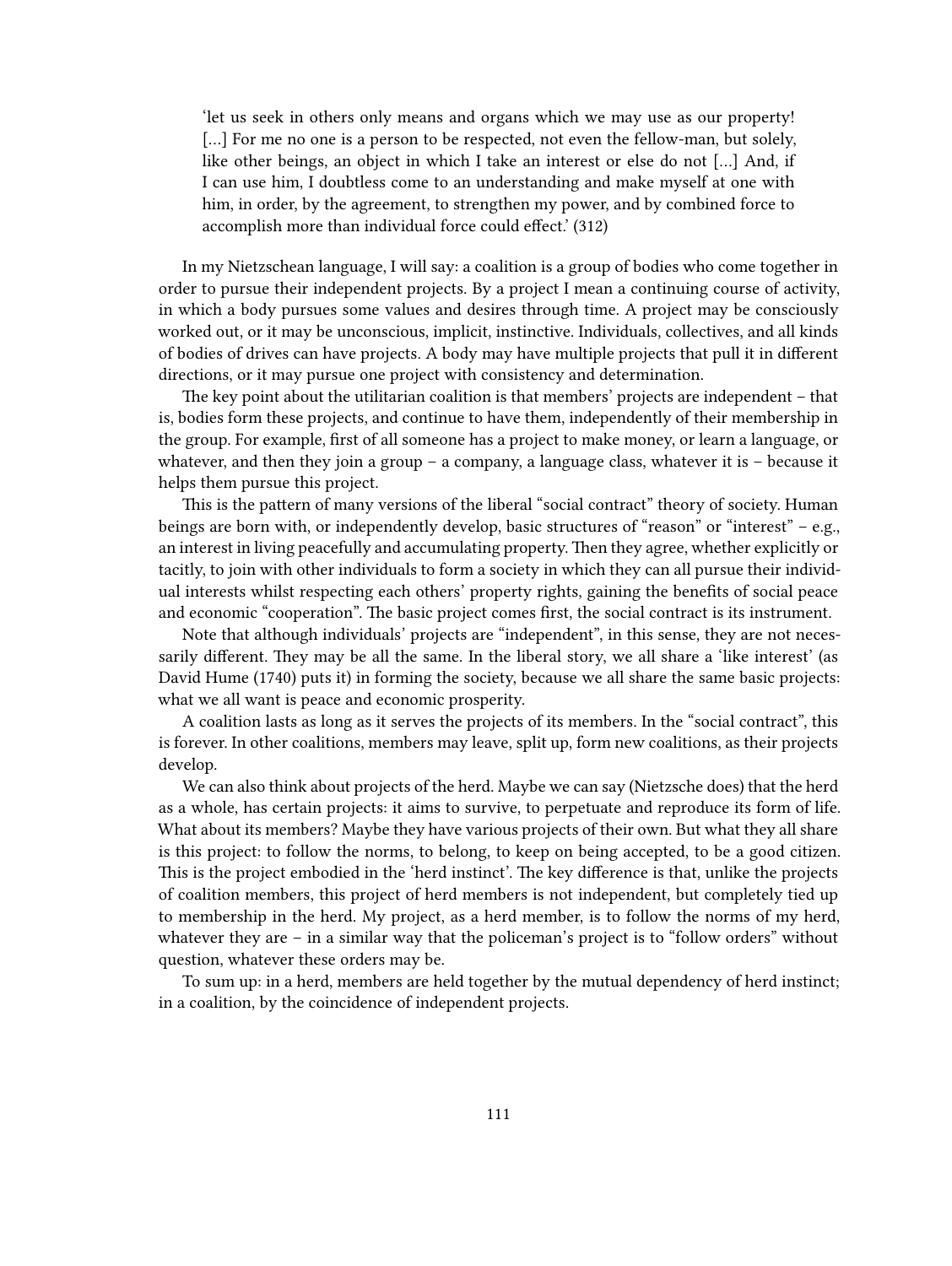#### **Relationships of love, desire and delight**

It seems to me that a relationship of love between individuals is something quite different from either relations in the herd or relations of "utility". I talk about "love", but I don't want to put too much weight on this word, so heavily loaded already. In any case what I mean is: there are relationships in which we feel strong desires and affects connected to particular others. For example:

Powerful affects and desires aroused by or associated with others – to like, to value, to find beautiful, to feel joy when I am near someone or see them or just think of them. I think of my friend, and the thought makes me smile, makes me glow, brings me strength and warmth. I delight in them.

I feel desires for (on behalf of) my friends: I desire good things for them, I want them to flourish, to be strong and powerful, to feel joy.

I want to share part of my life with my friends, to be with them, to make projects together, to fight alongside them, to care for them and help them flourish, and receive their care too, to learn from and with them, to grow together.

Some times these various desires and affects are tightly bound together. Other times we can separate them out. For example, there are people I love deeply, but I know we can't be together, we are following different paths. Still, I delight in them, in the memory of our times together, and when I hear news about them and their current projects. On this, Nietzsche has a very beautiful passage in *The Gay Science*, entitled 'Star Friendship':

'We were friends and have become estranged. But this was right, and we do not want to conceal and obscure it from ourselves as if we had reason to feel ashamed. We are two ships each of which has its goal and its course; our paths may cross and we may celebrate a feast together, as we did […] But then the almighty force of our tasks drove us apart again into different seas and sunny zones, and perhaps we shall never meet again […]' (GS279)

In any case, there are two important points about all of these desires and affects. One is that they are positive affects, affects of joy. That is, to borrow the definition from Spinoza: they are what it feels like to be in a relation that increases my power (and that of the others involved), not one that poisons me or saps my strength. Which is not to deny that, of course, there are many loves in this world where joy and delight are bound together with sadness, guilt, jealousy and other pains.

The other is that they relate to *particular* others. It is *this* friend, not just anyone, whom I delight in. It is these friends, not just anyone in the herd, whom I want to care for or be with. Here, I think, is a key difference with herd relationships. In the herd, too, it may be that we identify particular individuals of high status and respect. But my feelings for these others are shaped by the norms and herd instinct. For example, I admire someone because they are a leading citizen or a hero, according to the norms of my group, and widely praised by all the others. Again: the norms come first, the particular after; evaluations of particular others are derived from, and determined by, the norms.

Here I confront a doubt. Could it be that all my desires and loves for others are heavily shaped by the norms? Is all love herd love, flowing from deeply incorporated normative evaluations?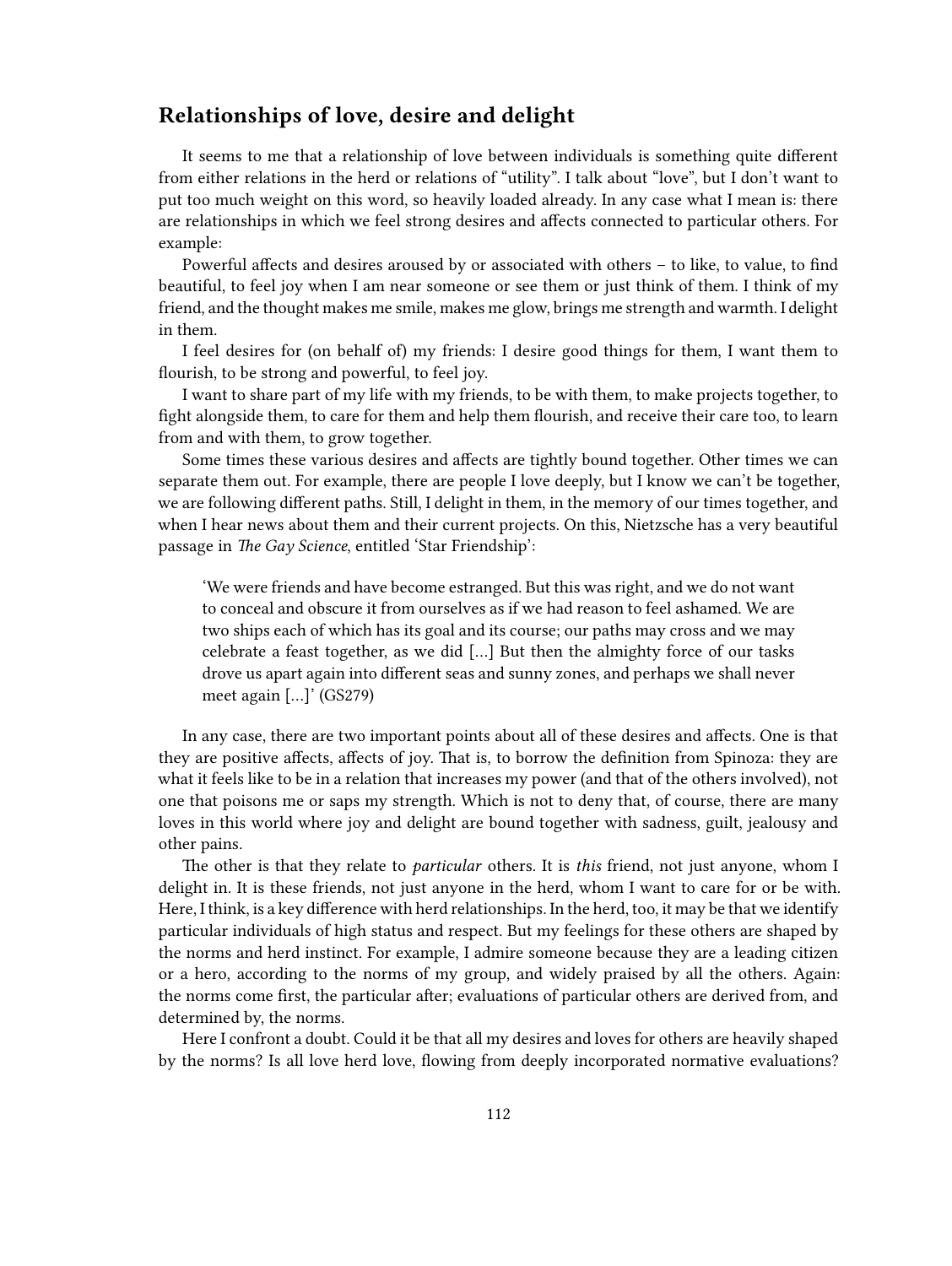What if everything I love about my friend – the enchantment of their smile, their strength and boldness, their tenderness, even their uniqueness – are judgements I have learned conforming to the attitudes of social groups I have been raised in?

This is a troubling thought. But I think there is one more thing we can say: the mark of a herd attachment is that it carries the trace, the sting, of the herd instinct that forms it – guilt, shame, obligation and the fear of punishment. It can be hard to untie joyous encounters from these herd taints, that are tangled around so many of our relationships. But I believe in fighting for loves that are free from guilt and obligation.

#### **Packs**

My idea of a pack is: a group who come together, and run together, both because being together helps their individual or shared projects flourish, and because they love and trust each other.

Coinciding or shared projects are not enough to make a pack: a pack is more than just a utilitarian coalition. A union of egoists can be a pack – but only if these egoists love each other, so this is also a union of friends. Nor are affects of love and desire enough to make a pack: I can love people but our projects are not compatible, in which case perhaps we separate, or like Nietzsche's 'star friends' meet occasionally for joyful 'feasts' – or, if not, we risk binding ourselves together with conventional joyless attachments, or in relations of domination.

So: a pack is a coalition of friends, who both delight in each other and share projects together. My idea of a pack is thus a very strong notion, and so packs can be rare and hard to find. But, to repeat: this idea of a pack, like that of the other groups discussed, is an "ideal type", an extreme case. Maybe it's rare that we know the joy of being in a pack as something very strong and immediate; but many groups have at least some pack-like aspects; and in the meantime it can be something that we aspire to and strive for.

Nietzsche's 'noble' pack of 'beasts of prey' (GM2:16) is itself a complex case. Sometimes, it appears to be no more than a utilitarian coalition: its members come together to pursue a joint project, 'the aim of aggressive collective action and collective satisfaction of their will to power' (GM3:18); but their alliance is only maintained 'with much resistance from the individual conscience' of these members of the 'solitary, beast-of-prey species of man' (ibid). Other times, in contrast, the noble group looks like the ultimate herd: it has become powerfully organised because of its supreme herd instinct group, because its members are 'sternly held in check *inter pares* by custom, respect, usage, gratitude' (GM1:11), and have a particularly strong superstitious fear of their ancestors and breaking the old ways (GM2.19).

Other times, Nietzsche emphasises how 'in their relations with one another [they] show themselves so resourceful in consideration, self-control, delicacy, loyalty, pride and friendship' (GM1:11). They share not just projects of war but a shared 'mode of valuation', and a joyful form of life expressed in the first person plural affirmation that Nietzsche says is the source of all their valuing: 'we noble ones, we good, beautiful happy ones!' (GM1:10).

In short, Nietzsche's pack actually has aspects of all the kinds of groups we've looked at: herdlike norms, utilitarian calculations, and love and delight combined. And this is probably the case, in different ways, of all the groups we are likely to know in real life, so long as humans are moved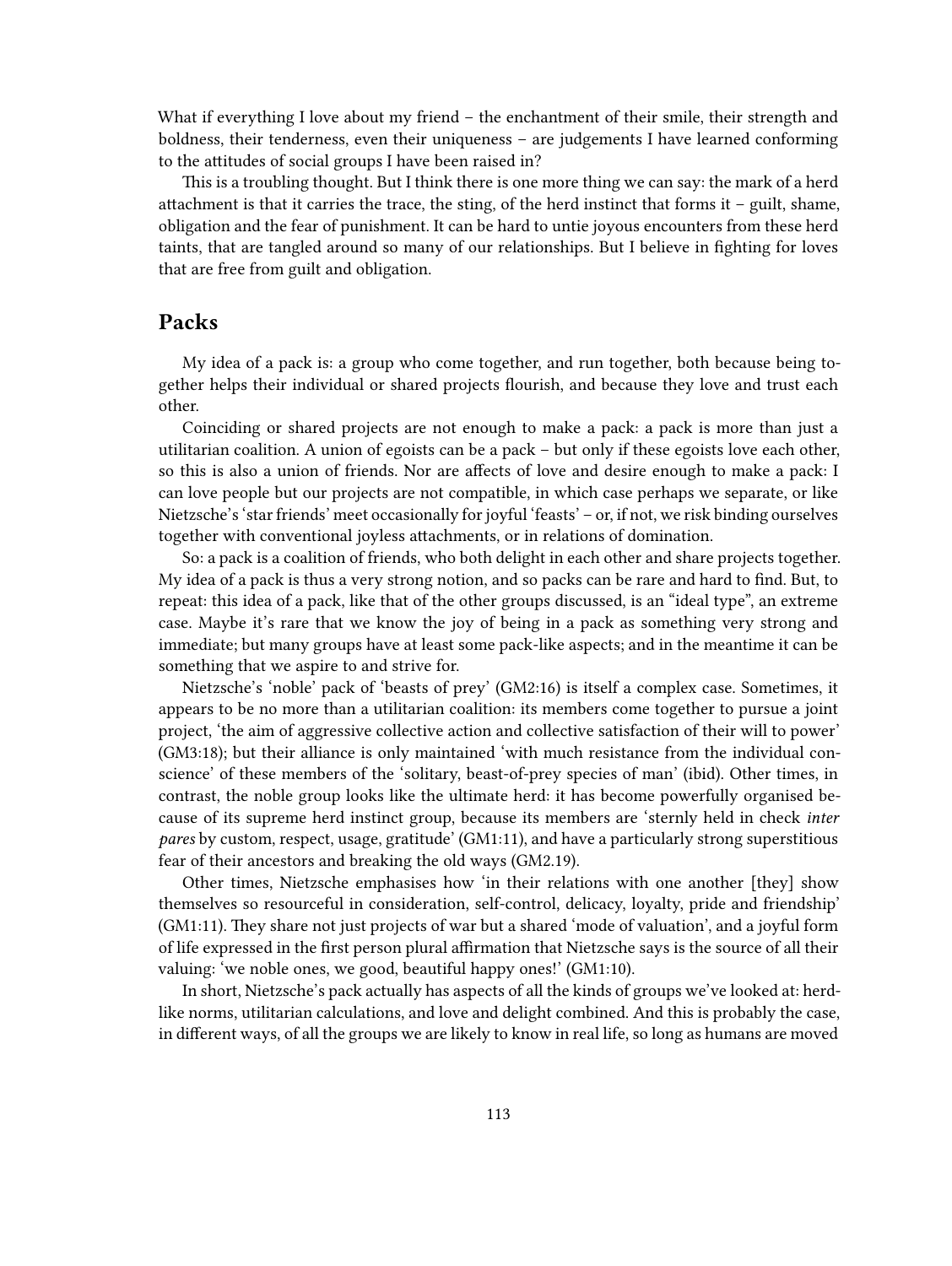by many different kinds of motivations, including obligation and fear, forms of self-interest, and also love and joy in each other.

#### **Packs of free spirits**

Free spirits are those who stand out from the herd, who defy and break the norms, who pursue diverse individual projects. If, despite their differences and uniqueness, they delight in each other, and can manage to form alliances in which they come together to pursue shared or coinciding aspects of their projects, then they can form packs.

One way that free spirits may ally is to form communities that support them, as individuals, in their own projects of self-work and self-transformation. This seems to have been Nietzsche's own vision, when he reached out to find friends who would join a community of 'freer spirits', of 'educators, who educate themselves'. (See Chapter 7).

Free spirits might also come together, like Nietzsche's 'nobles', to form packs of war. For those who hunger for freedom, these two kind of collective projects may well coincide: we form packs to support each other as we develop our own individual and collective forms of life; and as we create war bands to fight our enemies who seek to dominate and enslave us, to destroy what destroys us.

Packs of free spirits face some particular challenges. One is that their diversity and changeability does not pull them apart. The other, contrary problem, is the threat that they may lose their free-spirited independence as they become close and attached to one another, and so the pack turns into a new herd, bound together by fear and dependence. How can we avoid this in our packs – but without just running away from others, giving in to another kind of fear?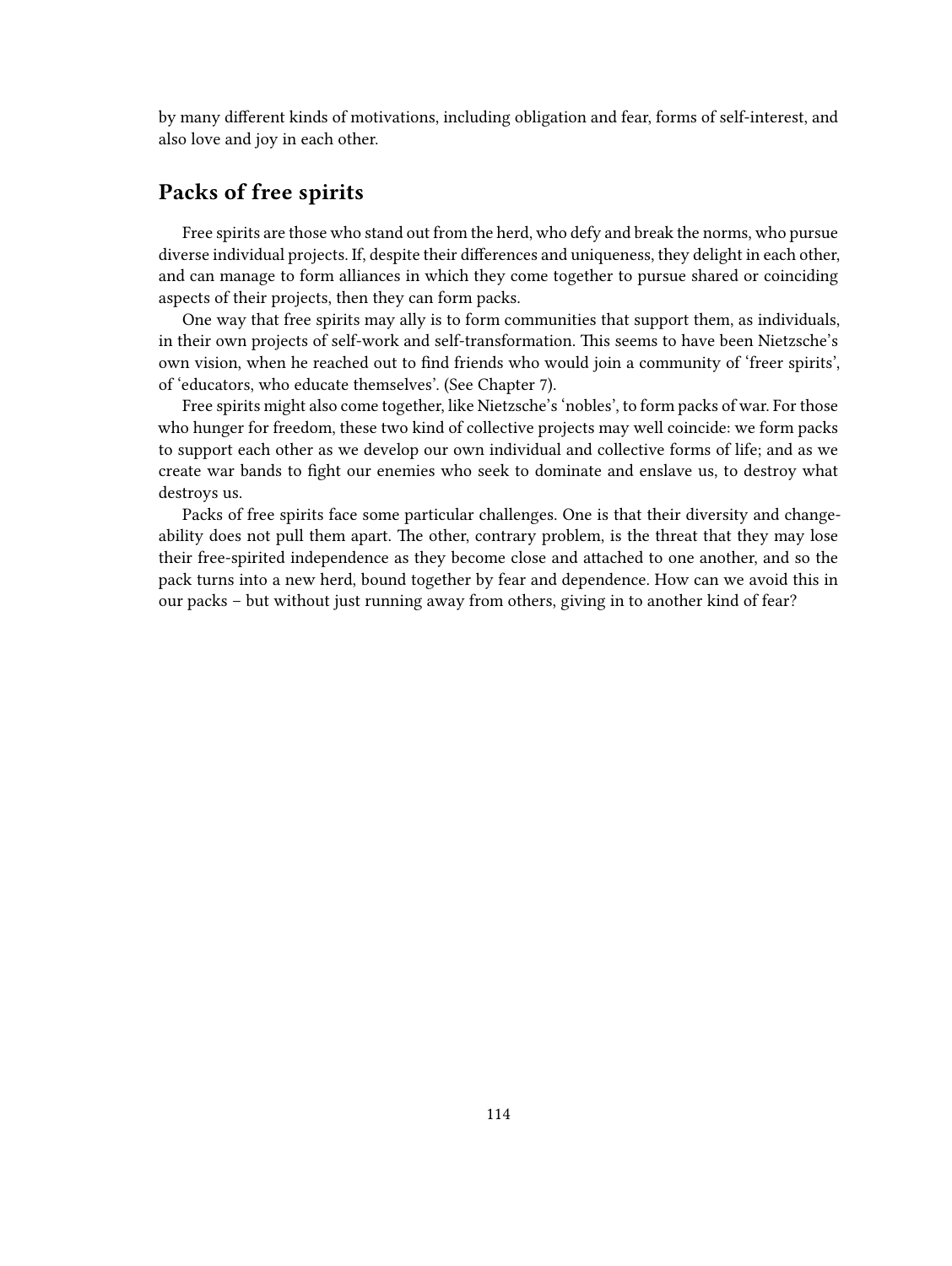# **Chapter 14. Spreading Anarchy**

I don't say that my values and desires are the right or true ones. For instance, I don't say that it is right or true to love anarchy and hate domination. I affirm my values. This affirmation is not like saying "anarchy, you're right", but more like saying "anarchy, you're beautiful, I love you". A declaration of love is an affirmation that demands no explanation. I also reflect on my values, I test and develop them and try to make them more coherent and powerful. And I put them into action.

I also try to spread anarchic values and desires. Again, not because I call them right or true. But I do think that others, at least some others who are already inclined in this direction, may also find joy and freedom in pursuing anarchy. And also, more selfishly, I want more comrades and allies.

I know that most people would disagree with my values, perhaps think they're crazy. I don't think I'm going to convince many people otherwise by a reasoned argument demonstrating the truth of my assertions and the falsity of theirs. I don't think that's how desire works. I think desires spread by seduction, by incitement and contagion.

#### **All impure**

For how could we say that any value is more "true" or "right" than any other?

First point: we can't identify the true values by pointing to their pure source – transcendental reason, the absolute ego, or whatever it may be.

My values have been shaped by the worlds around me: by the religions or cultures I was born into, the codes of behaviour I learnt in the family, at school, at work, or other kinds of prisons and institutions, the TV, social media … – "this mass of material, intellectual and moral influence exercised on him by all the individuals around him, belonging to the society in which he was born, has developed and dies" (Bakunin 1871). And by counter- and sub-cultures, gangs, political scenes, alternative milieu. Particularly in more heterogeneous social worlds where we are exposed to many different influences, these different sources get mixed up, varied, mutated and transformed in all kinds of ways. And, perhaps, I also reflect on my forms of life and my ideals, and actively set out to take charge and reshape them in more determined ways. But even then, in short: all values have muddy and mixed-up origins, none are pure.

Second point: we can't identify the true values by measuring them against the one true standard.

The key point of Nietzschean "perspectivism" is that any thing can be assessed only from a particular valuing stance of a particular body (See Chapter 2). E.g., I can judge that this value furthers or fits with other values of mine, or that another value does so better, and I can even have an opinion on how it fits with *your* apparent values. But we are likely to assess the same value very differently if our other values are at odds. There is no universal standard for assessing values.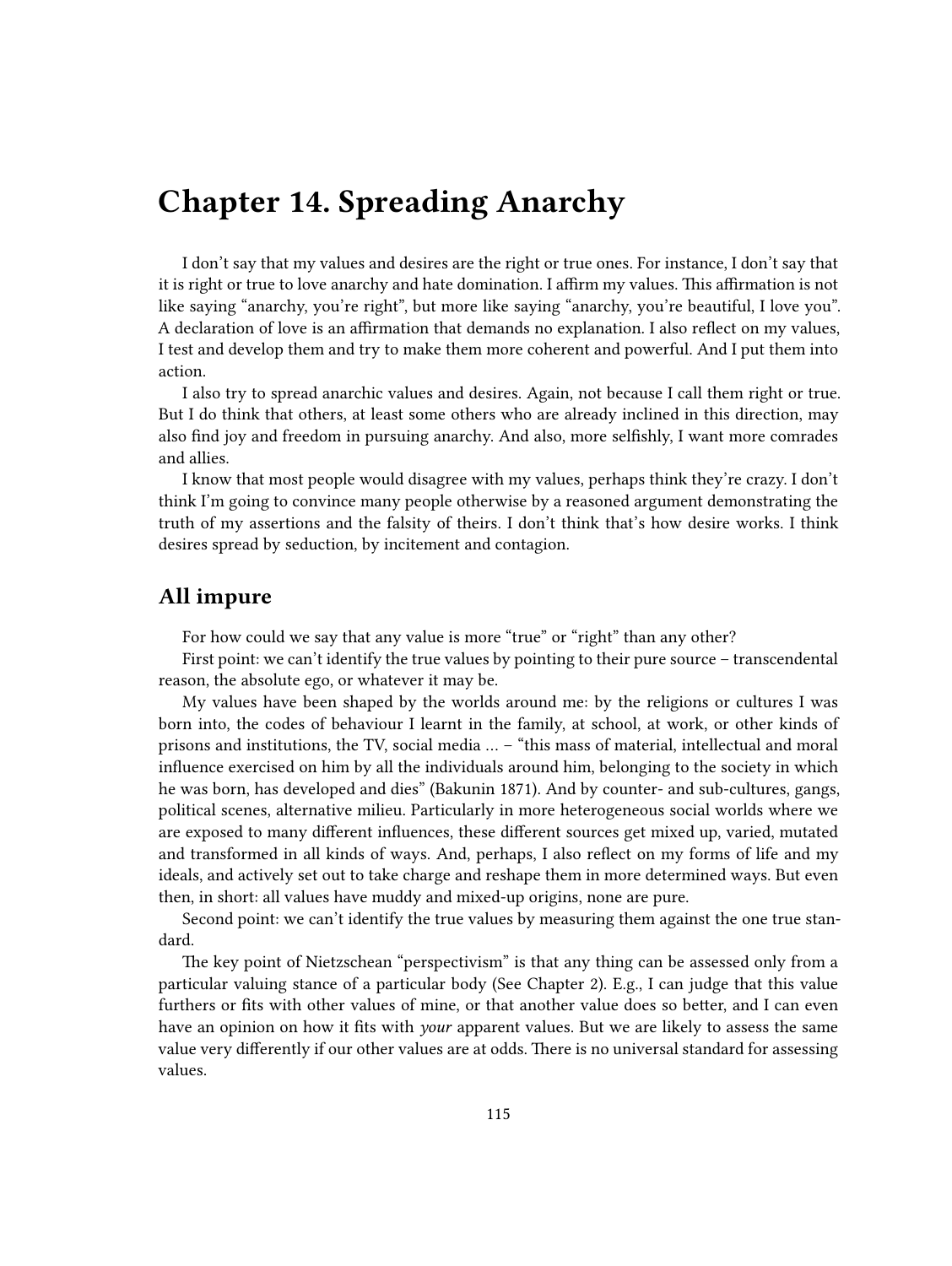Of course, most philosophers and theologians throughout history have believed the opposite. Traditionally, many have argued that there is:

(a) *some universal standard of value entirely independent of the valuing stances of any actual bodies – a "God's eye view", as it were.*

But if so, what would it be? And how would we know about it? The standard claim is that it is given to us by divine revelation: written on stone tablets, in a holy book dictated by an angel, etc. In any case, dictated to some bearded character whose word we're meant to take as gospel. Why should we trust them?

For those more sceptical, enlightenment thinkers have instead developed a different line, something more like this:

(b) *although on the surface it might not appear so, human bodies do in fact all share in common some basic valuing perspective which is the "true" one for all of them.*

This thought can be found in various forms. Very summarily, these include "Kantian" arguments that human valuers share a universal structure of *reason* (which Kant's critiques manage to identify). Or "Humean" arguments that human valuers share a common structure of *interest* – e.g., we are fundamentally economic creatures seeking material prosperity.

In contrast, a Nietzschean position says that: (i) even if many human bodies happen to share a valuing stance, this is a *contingent* fact – i.e., a product of particular historical events that might have turned out differently. For example, consumer capitalism has to some extent succeeded at spreading the drive to greedily accumulate economic goods through human bodies worldwide. But, first of all, this does not make such economic valuing "true", or in any way right for those bodies that resist it.

And it also points out that: (ii) actually, the supposed universality of human valuing patterns, even in globalised consumer capitalism, is overstated. Despite the homogenising forces of MTV and all, we are still complex creatures with diverse and multiple values. These cannot be assimilated into one common standard.

#### **Not under the banner of truth**

The other thing Nietzsche does, recurrently throughout his work, is ask: just why are people so interested in saying that something (and particularly something so hotly disputed as a life value) is true or right? Just what is a truth claim for?

The 'will to truth', says Nietzsche, is one more drive with its own patterns of valuing, desiring and acting. Or, more precisely, there could well be a few 'wills to truth'. For some truth-seekers 'their "knowing" is creating, their creation is a legislation, their will to truth is – *will to power*' (BGE 211). Here Nietzsche is talking about 'philosophers', but the same could hold for many scientists, priests, official historians, party leaders. In this case a truth claim is an assertion of authority over other humans, or maybe over the material world: 'the entire apparatus of knowledge is an apparatus of abstraction and simplification – directed not at knowledge but at taking possession of things' (WP 503).

Or, conversely, the will to truth can be a way of giving up responsibility, by submitting to the authority of the experts. '[T]he less a person knows how to command, the more urgent is his desire for that which commands – and commands sternly, – a God, prince, caste, physician, father confessor, dogma, or party conscience' (GS347).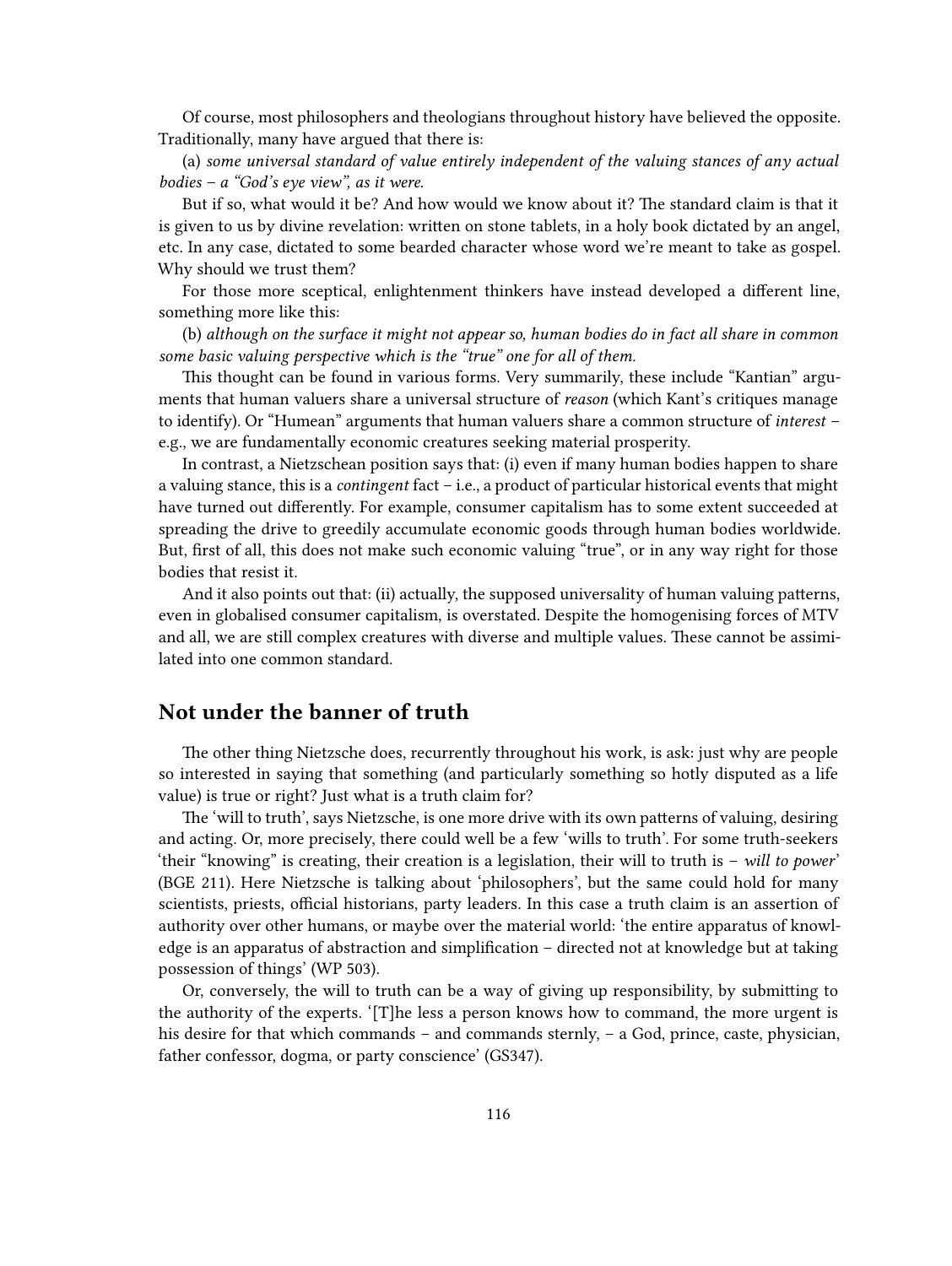This isn't to say that seeking truth is always harmful. Like other drives, the will to truth exists in various assemblages and alliances, it can be harnessed by very different forces. Nietzsche's point is not to hold truth as an absolute value. 'No, this bad taste, this will to truth, to "truth at any price", this youthful madness in the love of truth – have lost their charm for us.' (Second edition preface to GS). The question, he says, is not whether a judgement is true or false, but to what extent it serves 'life' (BGE2, BGE4).

And, for sure, sometimes claims to truth can work in the service of life. For example, one helpful thing a truth claim might do is to reveal something relevant to your projects for action. E.g., I point out a fact or mistake which shows that an action isn't likely to have the outcome your thought, or that a project is inconsistent with what you desire.

But note how these kinds of truth claims are only useful if we have a relatively stable starting point: I am not questioning your desired outcome, we can take that much as given, I'm just showing that this particular action isn't going to get you there. In general, if I want to question one of your values or beliefs or practices, I can only do so at all effectively against a background of other overlapping values and beliefs and practices that we hold in common – or that, at least, are not currently in question. But if it's just that we are starting from fundamentally different valuing perspectives, we just desire very different things, then these kinds of arguments have no purchase, we'll only be talking at cross-purposes.

Also: pointing out mistakes and inconsistencies generally only helps if we trust each other enough not to take criticism as an attack. Amongst comrades, it is possible to probe, examine, and critique. Amongst strangers, so-called critique or "polemic" is usually just macho posturing.

Another thing truth claims often do is act as rallying cries for the faithful, as calls to arms. The liberal philosopher Charles Taylor (1984), arguing against Michel Foucault's Nietzschean investigations of power, says: to fight against domination we need to 'raise the banner of truth'. Here Taylor deploys truth as a norm. Like other strong words (justice, equality, queen and country, …) it brings together the herd. Such rallying cries have often been powerful revolutionary weapons. But they have also often been wielded – maybe by the very same revolutionary parties – as instruments of domination and tyranny. Precisely the point of much of Foucault's work is to show how truth has become a key weapon of modern 'governmental' systems involving psychiatry, education and prison systems, population statistics, and much more.

To be clear, I am not pushing some ethos of universal "respect for difference". We can acknowledge different forms of life and projects, and distinguish them, without labelling them as either "true" or "false". I would rather say: some are different from mine, but we can still co-exist, form some kinds of alliances, live together more or less closely, share some spaces. But others are utterly opposed to mine, we can't co-exist at all. For example, capitalist forms of life make me sick, they destroy me and I seek to destroy them. Even so, I don't say that my way is true and theirs is "false". I say: we are enemies, we can't live together, we are at war.

#### **On Propaganda**

We can fight very well without having to raise the banner of truth. Here are two methods I like much more:

• Find others with whom I have affinities, whose values are close enough to mine that we can make projects together.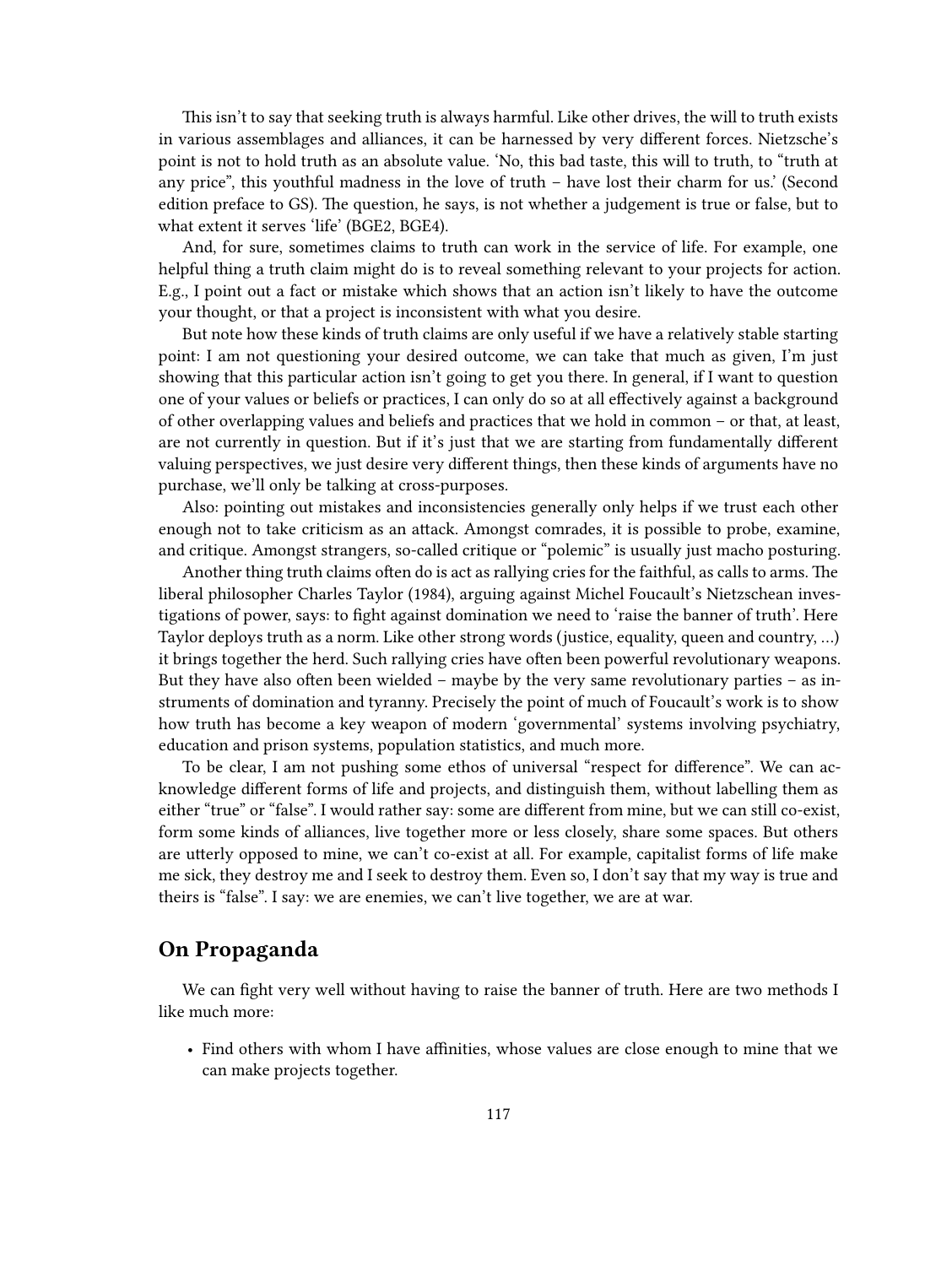• Spread my values and desires not by appeal to norms, but by example, persuasion and contagion, helping to stimulate anarchic desires in others.

In contemporary anarchist circles, no one is going to disagree with the first of these. The second, though, might sound disreputable to some ears. Once upon a time anarchists were very open about their desire to spread widely the "beautiful idea". This might mean "propaganda of the deed", practical examples of life and action, or "propaganda of the word", the spoken or printed communication of ideas – or also, we can add, of images, sounds, and more things too. Nowadays anarchists often seem more shy. Is this because they are less certain, less confident in their values and desires? Or because they have developed serious concerns that acting to spread their ideas can itself be authoritarian?

The term "propaganda" has a bad name nowadays, but to me it sounds nicely honest. Literally, it means to *propagate* – that is, to reproduce or spread. The things anarchists have often wanted to spread are rebellious and anarchic values, desires and practices. For example: valuing independence, experimentation, individualism, mutual aid, disobedience to norms and authority; desires to question and break the rules, to stand up to cops and bullies, to attack enemies and exploiters, to take the streets, to find passions and affinities; or practices of self-education, sabotage, solidarity, and much more.

To be clear: to make propaganda is to try and influence people. More specifically, to use the terms developed in this book, it is an intervention in the psychic ecologies of others, aiming to influence the formation and trans-formation of their values, desires and activities.

I looked in Part One at Nietzschean ideas about how we can intervene in our own psychic ecologies. Our body-minds are complex worlds composed of many different, often competing, "drive" patterns of valuing, desiring and acting. But we can learn techniques ("practices of the self") to stimulate, activate, transform, etc., our patterns.

And psychic ecologies are not self-contained or sealed off: our body-minds are porous, we absorb influences, stimuli, mementos, chemical substances, from the social and material worlds around us. Thus many of the same techniques can be applied to my own psychic life or that of another: e.g., I can use words, music, images, films, foods, scents, drugs, or other stimuli to prompt desires in myself or in someone near me.

This may involve, for example:

Arousing a pattern that is already there in others, prompting it to become active and grow stronger. E.g., in Nietzsche's story in *Dawn* (D119), when you hear a stranger apparently laughing at you in the marketplace, this stimulates your feeling of humiliation, indignation, or whatever.

Prompting a transformation of someone's existing patterns. E.g., in Nietzsche's story in the *Genealogy* (GM), the trauma of state society forces the slaves' "aggressive instincts" to take on new internalised and distorted forms.

Prompting someone to pick up or "adopt" a pattern that is new for them. E.g., as Nietzsche's story continues, the slaves learn and copy from each other ways of responding to the trauma of state society, spreading the new values of Christianity. This "transmission" might involve conscious processes involving teaching and learning, or gathering information through texts, recordings, films, etc. Or it might be through unconscious processes of "contagion" such as the mimesis discussed in Chapter 3: human beings have deep tendencies to unconsciously imitate and so "catch" patterns from those around them.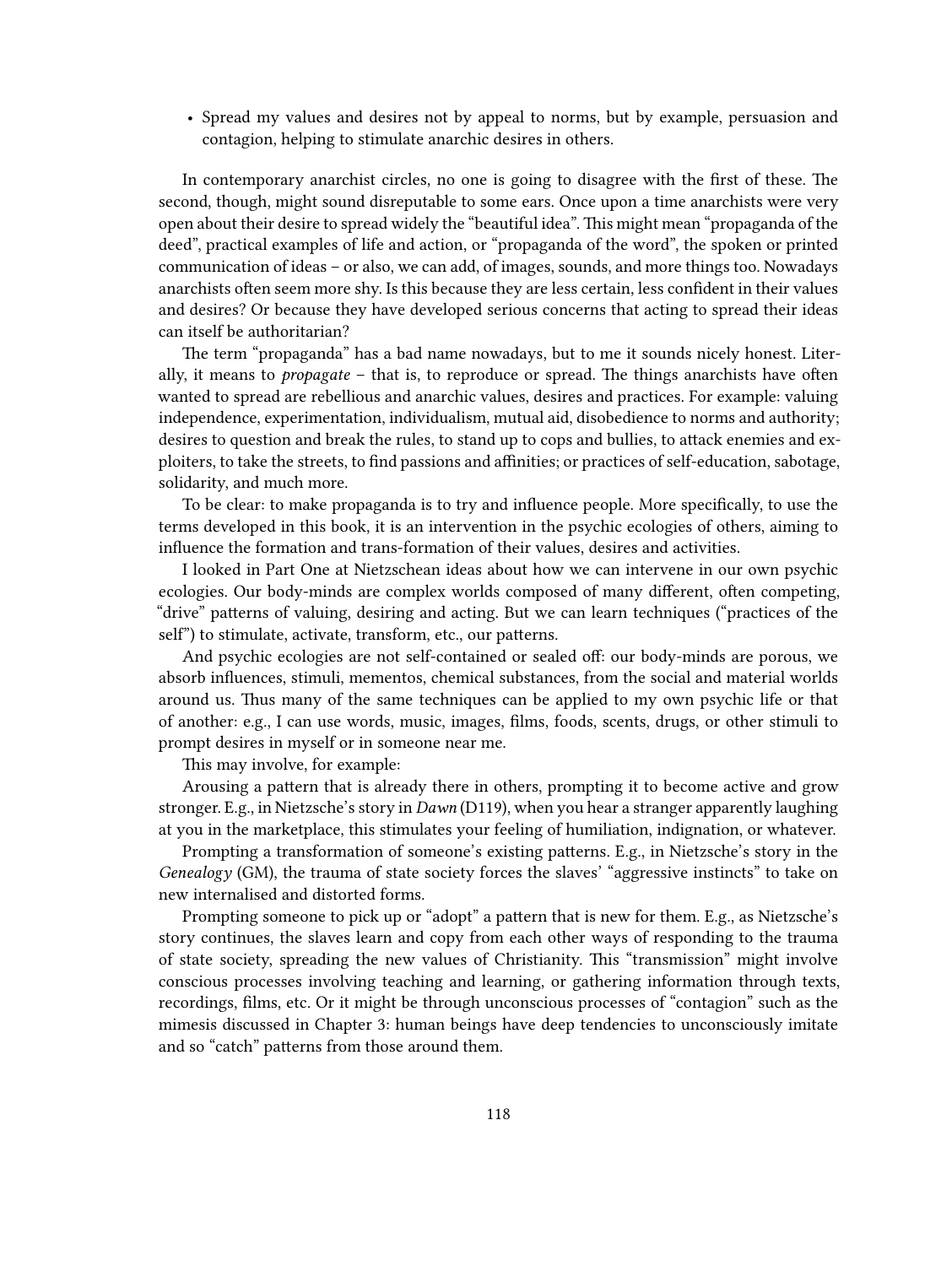Propaganda can work in all of these ways. Suppose that someone makes a film, or writes a text, or puts up a poster, or breaks a window, or assassinates a tyrant, or whatever other act. If the action is effective as propaganda, maybe it can arouse your anger and passion for freedom. And maybe it prompts clashes, questions, dilemmas, or otherwise sparks changes in your patterns and projects. And maybe it conveys new information, or suggests to you a new idea or desire you never had before.

In all these cases, for propaganda to have an effect on you, you already have to be "open" to it in some way. An act of propaganda can only speak to you, e.g., awaken your desire to act, if your body is composed in a certain way, if certain values and desires are already "alive" in you. Maybe these patterns are weak, lying quiet, but they are there, seeds of rebellion.

#### **Propaganda as seduction**

An effective act of propaganda is an exercise of *power*. Power – or "social power", to be more exact – means the ability to cause changes in the world by shaping someone's possibilities for action (see Chapter 10). Stimulating and influencing someone's desires does this. As does pretty much any action we make that has an impact on other people – the only way to escape power relations altogether is to kill yourself or maybe become a hermit.

Power, of course, is why propaganda can be dangerous: both to our enemies, but also to our own projects. For example, here are two big ways in which making propaganda might endanger anarchic projects: it may help create or maintain states of domination; or it may help create or maintain herdlike conformity.

The point I'm making here is far from new. Although I've expressed it in language closer to Foucault's, Bakunin put it well back in 1871:

All individuals, even the most gifted and strongest, indeed most of all the most gifted and strongest, are at every moment of their lives, at the same time producers and products. Equal liberty for every individual is only the resultant, continually reproduced, of this mass of material, intellectual and moral influence exercised on him by all the individuals around him, belonging to the society in which he was born, has developed and dies. To wish to escape this influence in the name of a transcendental liberty, divine, absolutely egoistic and sufficient to itself, is the tendency to annihilation. To refrain from influencing others would mean to refrain from all social action, indeed to abstain from all expression of one's thoughts and sentiments, and simply to become non-existent. (Michael Bakunin: "The Programme of the Alliance". Also quoted in Errico Malatesta: "Anarchy".)

Bakunin then goes on to make a famous distinction between "natural" and "artificial" influences: "What we wish for is the abolition of artificial influences, which are privileged, legal and official." Here I think we're able to make the point better in the  $21<sup>st</sup>$  century, having become more suspicious of ideas of "natural" goodness. The problem is domination: the fixing of power relations into hierarchical relationships, where some are rulers and others ruled. The issue with Bakunin's hated laws, privileges, and official institutions is not that they are not part of "nature", but that they are instruments to concentrate and crystallise power.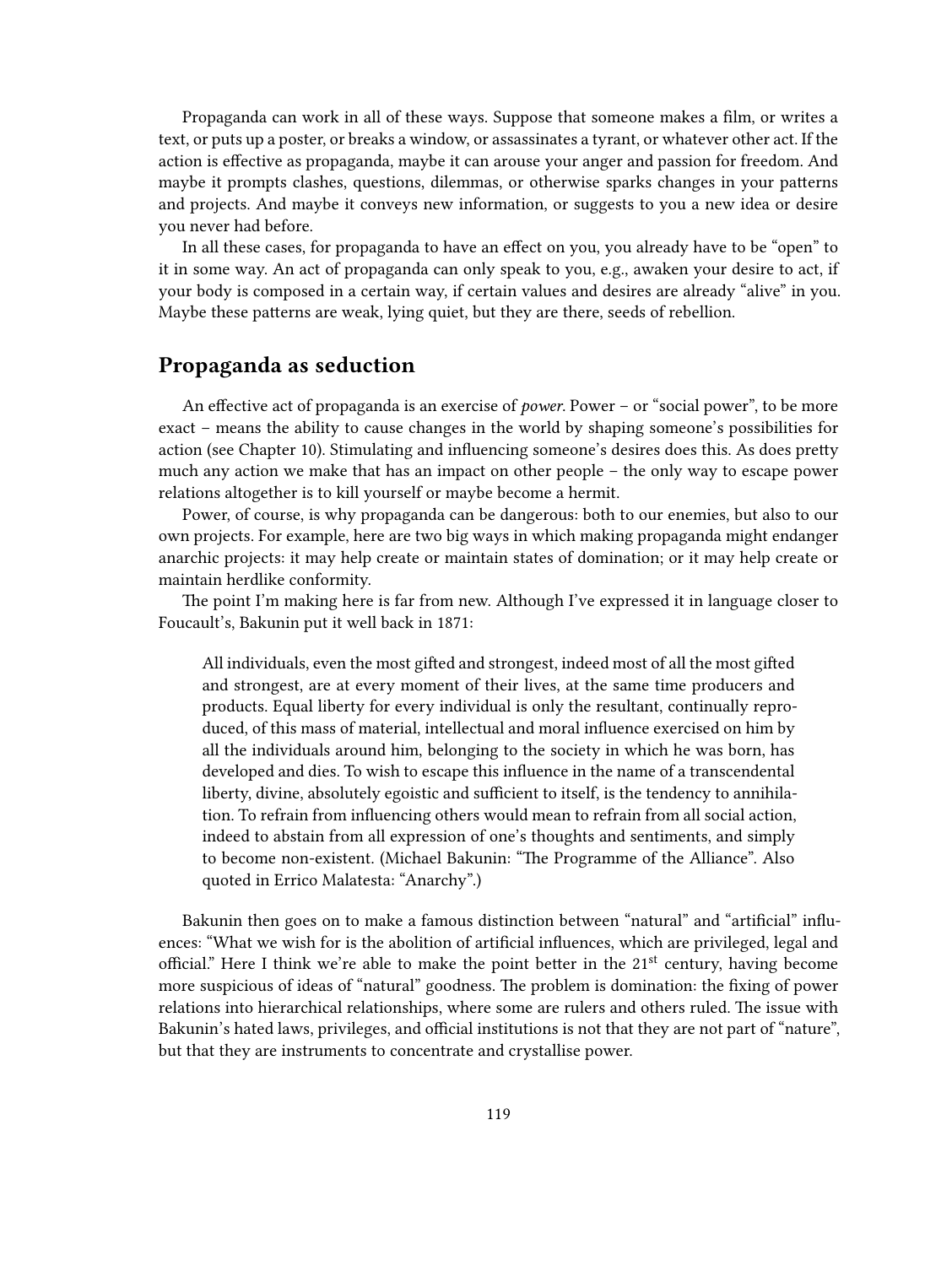Then the question is: when I influence someone through an act of propaganda, does this help to establish and maintain states of domination, or to challenge and break them? Certainly, many forms of propaganda are dominating. Some are designed to be so. For example, if my propaganda serves a state or other system of domination by spreading values of loyalty and submission, by sowing divisions amongst subject groups, or by stimulating addictions, consumer-product lust, work ethics, guilt, status anxiety and other debilitating afflictions.

There's also another kind of domination problem. This is: a set-up in which the power to influence is concentrated in some people's hands, while others are just passive recipients. We see this on a massive scale in capitalist societies, where major information channels – education systems, mass media, advertising, and other spectacles – are tightly controlled by elites. Against these propaganda resources, our means are puny: a few flyers, a bit of spraypaint on a wall or the odd torched car don't come anywhere near upsetting the balance in a world of billboards and cluster bombs. So it may seem that we don't have to worry about our propaganda dominating anyone. Yet it's still a problem if we reproduce patterns of domination on smaller scales, e.g., in personal relationships, or in counter-cultures where some individuals become spokespeople, educators, professionals, leaders of ideas.

As well as the problem of domination, I am also concerned with the problem of conformity. These are not necessarily the same thing: herd instinct and norms very often act to prop up systems of domination, but (at least in theory) it is also possible to have herds of egalitarian conformists, and I don't desire to live that way either.

This is important because many common methods of propaganda work through strands of herd instinct. Mimesis can work in this way, leading us to imitate "in groups" and status figures, leading us to uniformity. On top of this, herd instinct overlays the power of the norms – strongly incorporated pressure to be normal, to fear and punish difference, desire for the comfort of acceptance and recognition. These forces are mobilised in religious mysteries, patriotic rallies, and modern PR. A lot of revolutionary propaganda of the Left has also worked this way, where its aims have been to bring people together into united masses, organised herd bodies.

Again, this point has been made before. Here is Malatesta:

*Our task is that of demonstrating the uselessness and harmfulness of government, provoking and encouraging by propaganda and action, all kinds of individual and collective initiatives.* (Errico Malatesta: "Anarchist Propaganda").

Maybe we could put it like this. The propaganda of domination has one basic aim: to get its targets to adopt certain values, desires and practices which serve the dominant. The more it can control this effect, the more successful it is.

The anarchic propaganda I want to make works differently. In fact, it has two aims. Yes, I want to attract others to join me as comrades and allies. But I also want to provoke and encourage others to break with conformity and the "logic of submission", to become active as individuals, developing increasing power to make their own projects of freedom. It may be that these coincide with mine and lead us to join up together. But maybe they will form projects that are quite different, maybe even at odds with mine.

We might say that anarchic propaganda is an act of seduction. It sets out to stimulate, provoke and awaken desires in others, desires that may lead to new encounters and alliances. But the desires I provoke in others are not under my control. They could even spring back and bite me. Anarchic propaganda makes provocative invitations, and accepts the danger of leaving its effects undetermined.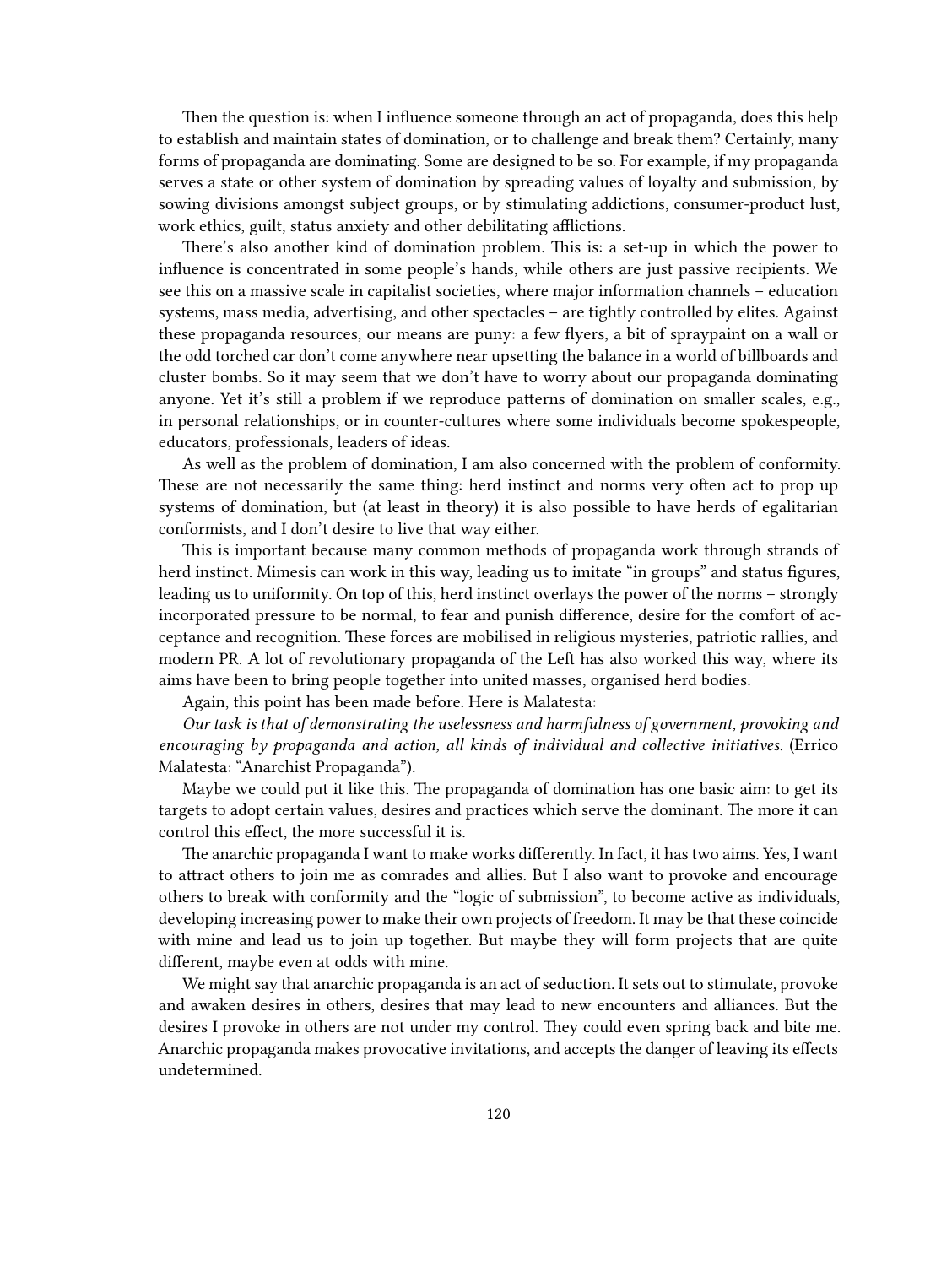## **Chapter 15. Projectual Life**

I want to live free and joyful. But my desires are in tension with the world. How can I live freely and joyfully in a world of oppression and exploitation?

I'm thinking of a recent moment when I was flooded by misery and regret, bitter against the circumstances that brought me here, bitter against myself and the mistakes I'd made, afraid of what might come next, feeling the enemies' power as overwhelming, feeling passive, a victim.

At that moment, I was unfree in a pretty basic sense: deprived by force of the power even to walk outside in the sunshine or feel the rain on my face. But there are still things that are within my power: how I respond to this situation, what I learn from it, whether I let it weaken me, or use it to grow. I decide that I don't want to lie slumped on the bed, I stand up straight, I do some exercises, stretch my muscles and my brain, I observe things, I remember friends and comrades and the memories make me shine, I start to make plans.

In short, I move, in mind and body, from passive to active. I am not just moved by my situation, I am moving it, re-making my possibilities. As I do so, I feel a surge of life returning.

Spinoza defines an affect or emotion as a 'modification of the body, whereby the active power of the body is increased or diminished, aided or constrained' (*Ethics* IIID3). There are two most basic affects, joy and sadness, and joy means just this: an increase in power, a body's 'passage from a lesser to a greater perfection' (Ethics IIIP11). This is a thoroughly dynamic notion: joy is not a finished state of being powerful or fulfilled, it is a movement, a becoming. As the cliché says, it's the journey that counts not the destination.

So, yes, it is possible to live joyfully even in a world of shit. Because joy is not dependent on external forces, it is not a passive state. It is the feeling of becoming active and challenging the limits imposed on me. And however dark the world around me, however severe the limits, there is always a possibility of becoming active.

But in what possible sense can we live freely in this world?

Maybe this seems like empty rhetoric. And, after all, freedom is a very general concept, and often used in an empty way. Basically it just means the absence of a constraint, of a force stopping you from doing something. As there are many kinds of constraints, there are many kinds of freedom: e.g., the freedom to fill your belly or wear what you want in the street without getting harassed, or the cherished capitalist freedom to grab wealth and exploit others without being held responsible for the suffering you cause.

Still, I think there is a real and vital sense in the idea of "living freely" in a hostile world. Another philosopher, Epictetus, starts his 'manual' for living by noting: 'There are things which are within our power, and there are things which are beyond our power.' Where 'the things within our power are by nature free, unrestricted, unhindered; but those beyond our power are weak, dependent, restricted, alien.'<sup>1</sup>

<sup>1</sup> This is the opening passage of Epictetus' *Manual* (*Enchiridion,* in Greek*).* There are a few English translations online, and also a free audiobook: [librivox.org](https://librivox.org/the-enchiridion-by-epictetus-tr-elizabeth-carter/)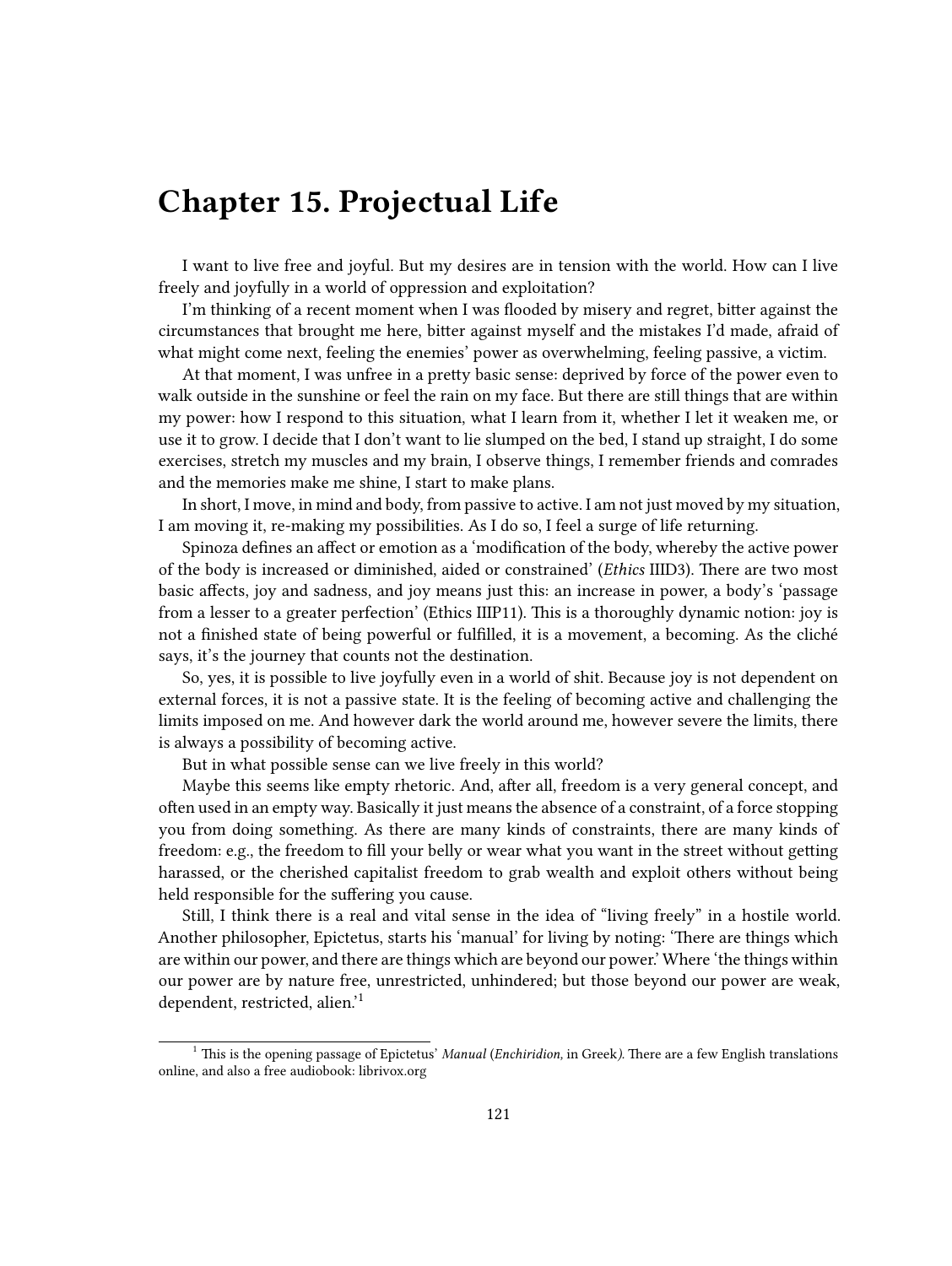It is not within my power, right now, to bring down this rotten system. But I am free to live this situation actively, to act pursuing my desires right up to the limits imposed on me by the outside world and the limits dug into my own mind-body. And not just to go to the limits but to test and break them and push them back. It seems to me that if I take up this freedom and become active, then indeed I am living freely, in an important sense.

Living joyfully and freely, at least for me, has to mean living fighting. I will act as I can, given my capacities, to crack, bring down, and overcome the shit in and around me, and help create new ways of life. Perhaps my capacities for fighting are very limited, but they are never zero, and I seek to increase them.

I will fight, but not like an anarcho-christian martyr, sacrificing myself in a grim struggle while I dream of some future utopia I may never live to see. I fight because this is how I want to live.

#### **Projectuality**

Desire, the passion for freedom, is the starting point. In the hardest moments, I have felt this: a spark, a little flame, buried somewhere inside me, even as darkness and confusion swirls around. I nurture and feed this tiny flame, it grows into the passion that moves my body into action. But passion alone is not enough. Without direction our passions can burn us up, tear us apart. The question is: how can we intervene so that our passions take a coherent and more powerful direction, but without becoming tame?

In recent years some anarchists have developed a concept which can help with this question: the idea of *projectuality*. Alfredo Bonanno introduced this idea in the hot Italian climate of the 1970s and onwards, where active rebellion was alive and strong. But, he says:

'It is not enough simply to rebel. Even if a hundred rebels were to get together it would still not be sufficient, they would merely be a hundred crazed molecules writhing in destructive agony as the struggle spreads, wildly sweeping everything away. Important as an example and stimulus, rebels end up succumbing to the needs of the moment.'<sup>2</sup>

Rebellion then ends up tearing itself apart aimlessly and 'extinguishing itself in small isolated manifestations of insufferance', or getting captured by the politicians and managers of revolution, and so brought back under control. To resist these tendencies we need not just a rebel heart but also a rebel head.

'And using your head means you need a project. So the anarchist cannot simply be a rebel, he or she must be a rebel equipped with a project. He or she must, that is, unite courage and heart with the knowledge and foresight of action. Their decisions will still always be illuminated with the flames of destruction, but sustained with the fuel of critical analysis.'

<sup>&</sup>lt;sup>2</sup> Alfredo Bonanno – *Insurrectionalist Anarchism*. Elephant Editions, trans. Jean Weir. Online at theanarchistlibrary.org.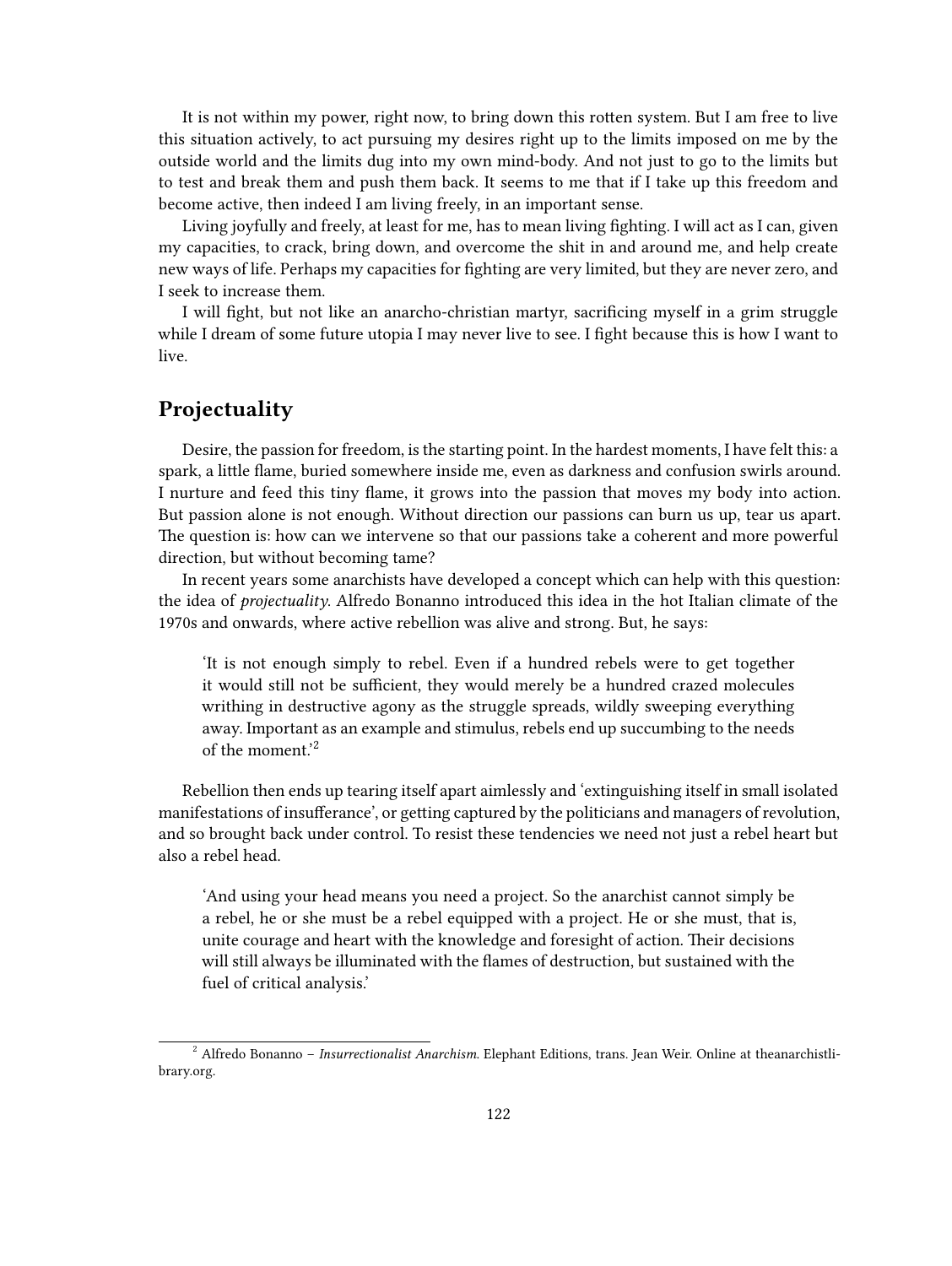Summarily, we can say that such a powerful project is an ongoing course of actions which is: driven by desire, by passion ("the heart");

and continually informed and directed by reflection and critique ("the head"), as well as by vision and imagination;

and always embodied in action.

A project may be big or small, individual or collective, for a few hours or a lifetime. There are no general rules. Maybe we start by proposing an aim for the project – an aspiration for the future – and then some methods and actions to carry out. As we act, and experience reactions, we learn, reflect, become better aware of our limits and possibilities, and find new ones, and our projects develops.

We can use a focus on projects to avoid some of the *traps* that anarchists are often falling into, as noted by Bonanno amongst others:

Trap of 'reflexive' action: acting without any planning or critique, with passion but without any vision of a future. Maybe, a wholly negative kind of nihilism. Danger of self-destruction. Danger of allowing ourselves to be led in any direction by any proposal that comes along and somehow fits with our impulses.

Trap of 'routine' action: action that becomes mere habit and custom, repeating the same patterns aimlessly because they are all we know. There may be interminable critique and reflection but all passion and imagination have drained away. Danger of anarchists turning into 'editor[s] of barely readable pages', or sad bureaucrats of pointless membership clubs without any relevance to anything, just a new herd with new norms. Danger of boredom, everything seems futile.

Utilitarian trap: present action, passion and concern wholly subordinated to a future goal. "The end justifies the means". Nechayev's 'Catechism of a Revolutionary'. Danger of becoming just like our enemies, the enemies of life.

Against these traps, we need to be continually re-assessing our projects and asking: does this project increase my power, and the power of those I love and care about? Is this path likely to make us more free and joyful? Is it worth the gamble?

In the text I've quoted from, Bonanno is largely focusing on collective action, on how anarchists can organise – in affinity groups, informal networks, and 'autonomous base nuclei' alongside non-anarchists – to pursue collective insurrectionary projects. But the same points very much apply to individual projects of rebellious self-transformation. Another anarchist, Wolfi Landstreicher, has brought this out strongly in his thoughts on living a 'projectual life'. Living projectually, he says, is a weapon against the 'logic of submission', the way in which we continually train ourselves, through unconscious practice and conscious justification, to follow the rules. At the heart of that logic is a passive view of life:

'In this society, we are taught to view life as something that happens to us, something that exists outside of us, into which we are thrown.'<sup>3</sup>

As I said above: yes, there are things beyond our control, and in a sense we are 'thrown' into the world, even into our own selves, into conditions that are not of our making. But here and now I have power to act. Forming a project, and following it into action, is a way to 'grasp' my life:

<sup>3</sup> Wolfi Landstreicher: "On Projectuality", in *Willful Disobedience*. Online at theanarchistlibrary.org; also in a recent collection *Willful Disobedience* published by Ardent Editions.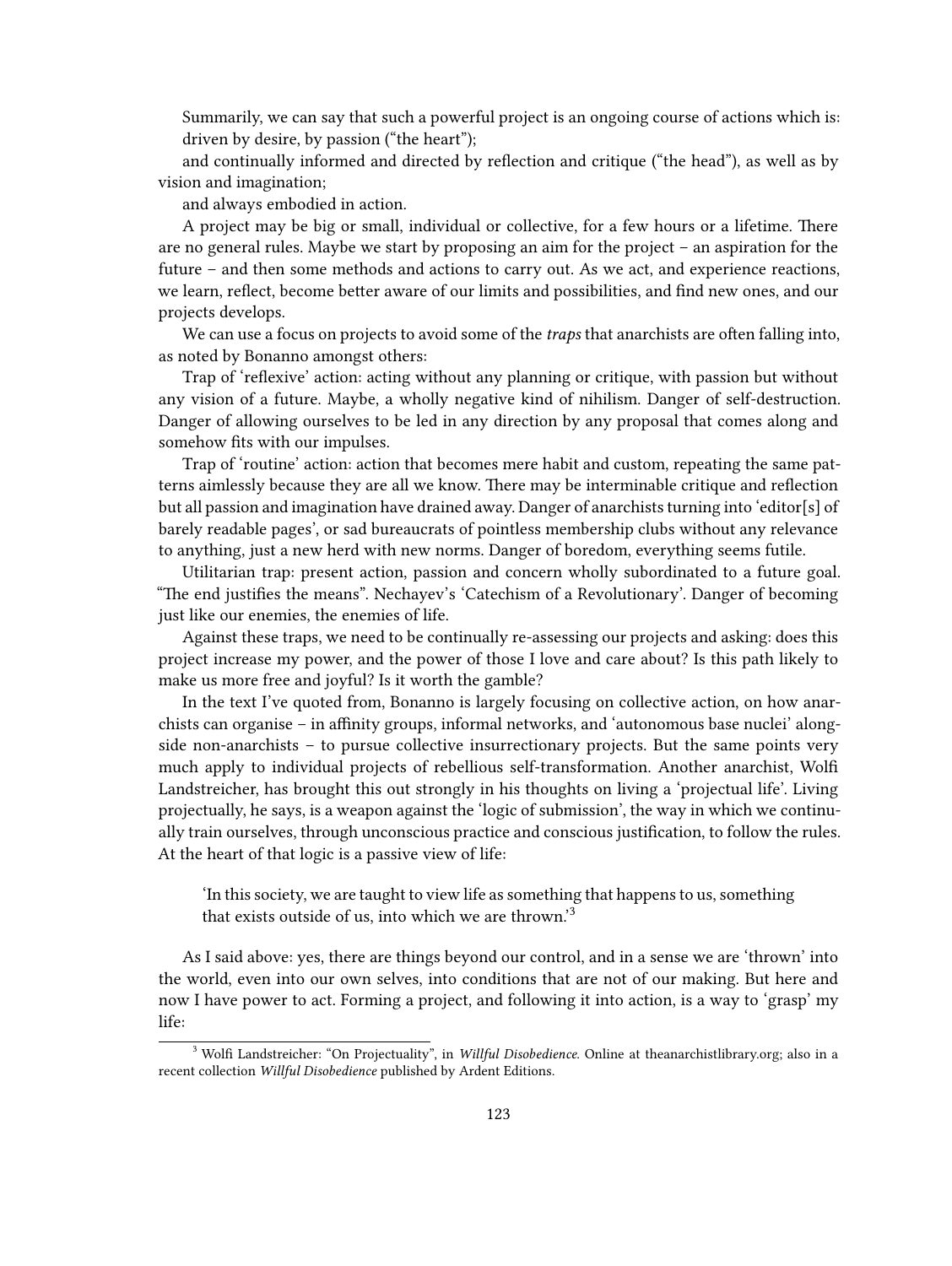'In short, anarchist projectuality is the practical recognition in one's life that anarchy is not just an aim for the distant future, an ideal that we hope to experience in a far away utopia. Much more essentially, it is a way of confronting life and struggle, a way that puts us at odds with the world as it is. It is grasping our own lives as a weapon and as a stake to be played against the existence that has been imposed on us.'

#### *Amor fati*

Projectuality is a very Nietzschean idea. Indeed, both Alfredo Bonanno and Wolfi Landstreicher mention Nietzsche in the texts I have quoted from above. Bonanno indicates that by setting our own projects we move "beyond good and evil" – out of the realm of herd morality, of custom and norm. Landstreicher invokes Nietzsche's powerful idea of *amor fati* – the love of fate. Yes, we are thrown into this world. Now what are we going to do about it?

We have a choice. We can bemoan our fate as passive victims of the state, capital, the wicked bankers, the violent cops, the nasty Tories, that horrid Angela Merkel, those treacherous leaders we voted for yesterday, our parents, society that fucked us up, etc., etc., how could they be so mean. This is the reflex mode of the Left, as of Nietzsche's christians, always *protesting* against the evil ones, simultaneously enshrining them as unstoppable forces that we are powerless to resist – a handy excuse for laziness and cowardice.

Or we can take an active projectual stance, and see misfortunes as challenges, and fate as:

'*a worthy adversary* that moves one to courageous action. It springs from the willful self-confidence that develops in those who put all of their substance into what they do, say or feel. Here regrets melt away as one learns to act as one wills; mistakes, failures and defeats are not devastations, but situations from which to learn and move on in the perpetual tension toward the destruction of all limits.<sup>4</sup>

Nietzsche challenges us to maintain an honest gaze at ourselves and the world without retreating into bitterness, despair, moralisation or idealisation. Those who have experienced traumatic histories of domination may face this challenge in particularly acute forms. Nietzsche asks whether anyone could possibly endure the experience of 'the history of humanity as a whole as his own history', with its 'immense sum of grief of all kinds' (GS337). His image is a 'hero on the evening after a battle that has decided nothing but brought him wounds and the loss of his friend', but who then 'as the second day of battle breaks, welcomes the dawn and his fortune'. It is this affirmation that he calls love of fate.<sup>5</sup>

<sup>4</sup> Wolfi Landstreicher: "A Projectual Life", in *Willful Disobedience*. Online at theanarchistlibrary.org; also in a recent collection *Willful Disobedience* published by Ardent Editions.

<sup>5</sup> This idea is introduced in the opening section of Book 4 of *The Gay Science*: 'I want to learn more and more to see as beautiful what is necessary in things; then I shall be one of those who make things beautiful. *Amor fati*: let that be my love henceforth! I do not want to wage war against what is ugly. I do not want to accuse; I do not even want to accuse those who accuse. Looking away shall be my only negation. And all in all and on the whole: some day I wish to be only a Yes-sayer.' (GS276).

A difficulty with my interpretation, which reads *amor fati* together with "integrity" or *Redlichkeit*, is that here Nietzsche advocates 'looking away' rather than looking honestly at what is ugly. But it may be some things are just too ugly or dangerous to scrutinise – as, e.g., in the dark workshop of GM, where the investigator can only bear a brief exposure to the processes of *ressentiment* creating values. Looking away may then be a necessity; the real problem would be not just looking away from things but also denying their existence. This comes across more clearly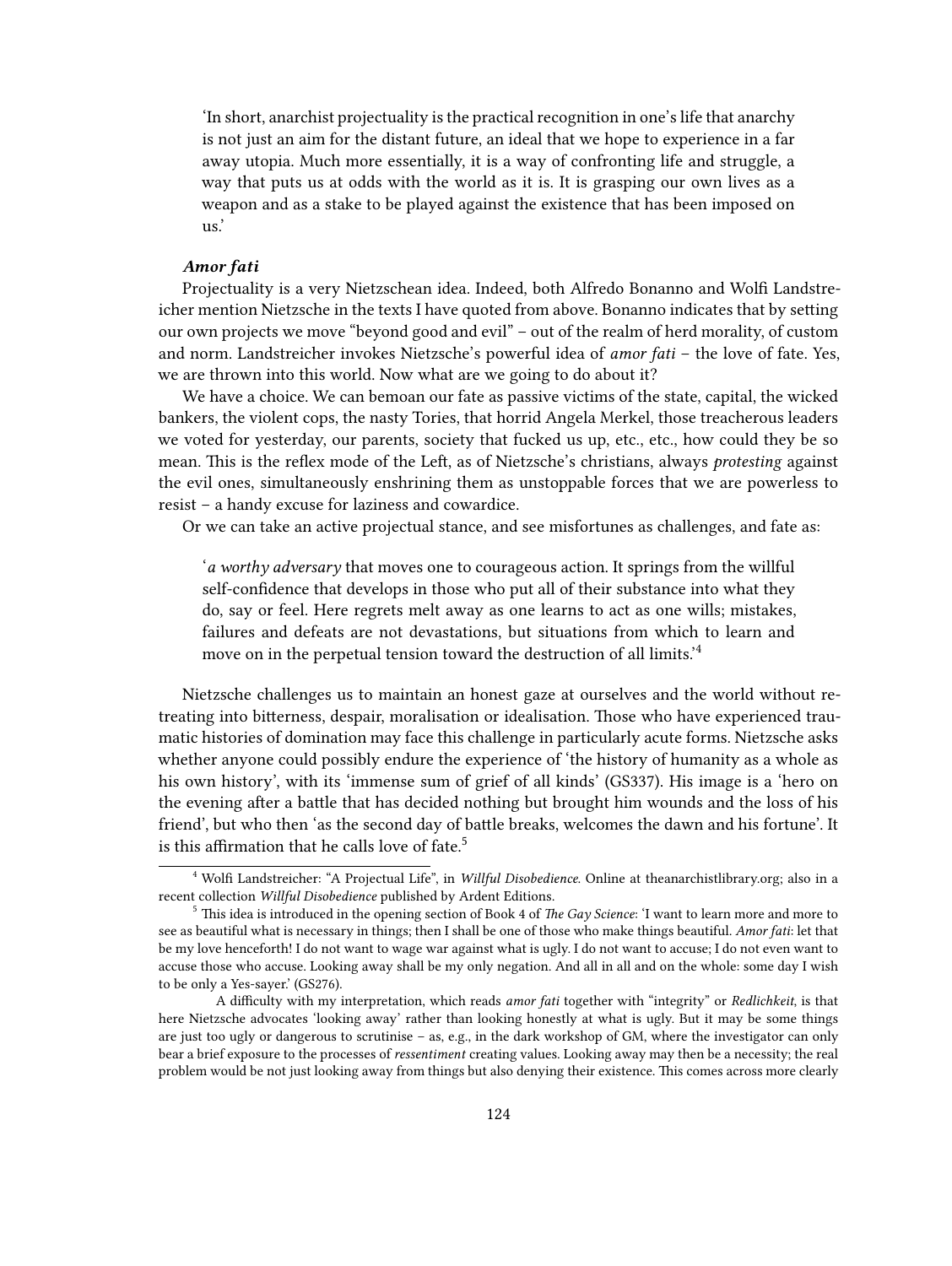#### **Nietzschean self-transformation**

Nobody says it's easy. We will fail, make mistakes, be weak, sometimes we may collapse and fall. When this happens, once again, regret and resentment aren't our friends. There is no shame in taking a step back, time to rest and heal, time for reflection.

Here I have found Nietzsche a help. He was certainly no anarchist, but a deep and careful thinker of how to study oneself and develop projects of self-transformation. This passage from *The Gay Science* gives an opening into Nietzsche's projectual thinking:

'To give style to one's character – a great and rare art! It is practiced by those who survey all the strengths and weaknesses of their nature and then fit them into an artistic plan until every one of them appears as art and reason and even weaknesses delight the eye. Here a large mass of second nature has been added; there a piece of original nature has been removed – both times through long practice and daily work at it.' (GS 290).

Here we can see three steps or moments in the 'art' of self-transformation. First of all: *reflection*. I 'survey' my 'nature', learn about its strengths and weaknesses. In Part One of this book, I looked in some depth at Nietzsche's method of psychological close-observation, and at some of the conclusions he reaches. To recall: despite the ideological assumptions of enlightenment thought, we are not in general unified subjects, but rather complex bodies made up of many values, desires and forces – 'drives' – which may well conflict with each other, and which are not on the whole immediately transparent to conscious reflection. Thus it may take time, modesty, and more than usual honesty to really get to know the forces at play in us.

Secondly: *projection*. Reflection isn't just for idle curiosity: we need to understand the processes of psychological development so that we can actively intervene and re-make our psyches. 'We, however, *want to become those we are* – human beings who are new, unique, incomparable, who give themselves laws, who create themselves.' (GS335). I start by projecting a vision of the future – an aim, an aspiration, maybe a new way of valuing, a new way of acting, an 'artistic plan' of something I want to change in me, something I want to learn, something I want to become. At this moment, I can outline in imagination what it is I want to realise – but I'm not there yet. This projected aim is a guide, I move towards it. Reflection informs my choice of aims: my plan may be challenging, perhaps dangerous, but it is based on an understanding of my present 'nature', my existing capabilities. All the same, because my understanding is always very limited, never complete, every project is always a wager, a throw of the dice.

in Nietzsche's later formulation: *'amor fati*: that one wants nothing to be different, not forward, not backward, not in all eternity. Not merely bear what is necessary, *still less conceal it* […] but love it.' (EH:Why Am I so Clever 10 – my emphasis).

*Amor fati* is a particularly stringent challenge, and despite Nietzsche's desire to become a 'yes-sayer', his works after GS are increasingly critical and negative, following closer to the model of GS307: 'We negate and must negate because something in us wants to live and affirm'. There are also places, I think, where Nietzsche accepts a less than loving attitude towards fate; for example, in his valorisation of 'contempt' in *Thus Spoke Zarathustra*: 'the time approaches where humans no longer launch the arrow of their longing beyond the human […] the time of the most contemptible human is coming, the one who can no longer have contempt for himself!' (Z Prologue 5). At least the 'noble' attitude of contempt can still share the honesty of *amor fati* – unlike slavish attitudes of resentment, reification, idealisation, etc., that conceal and deny what is.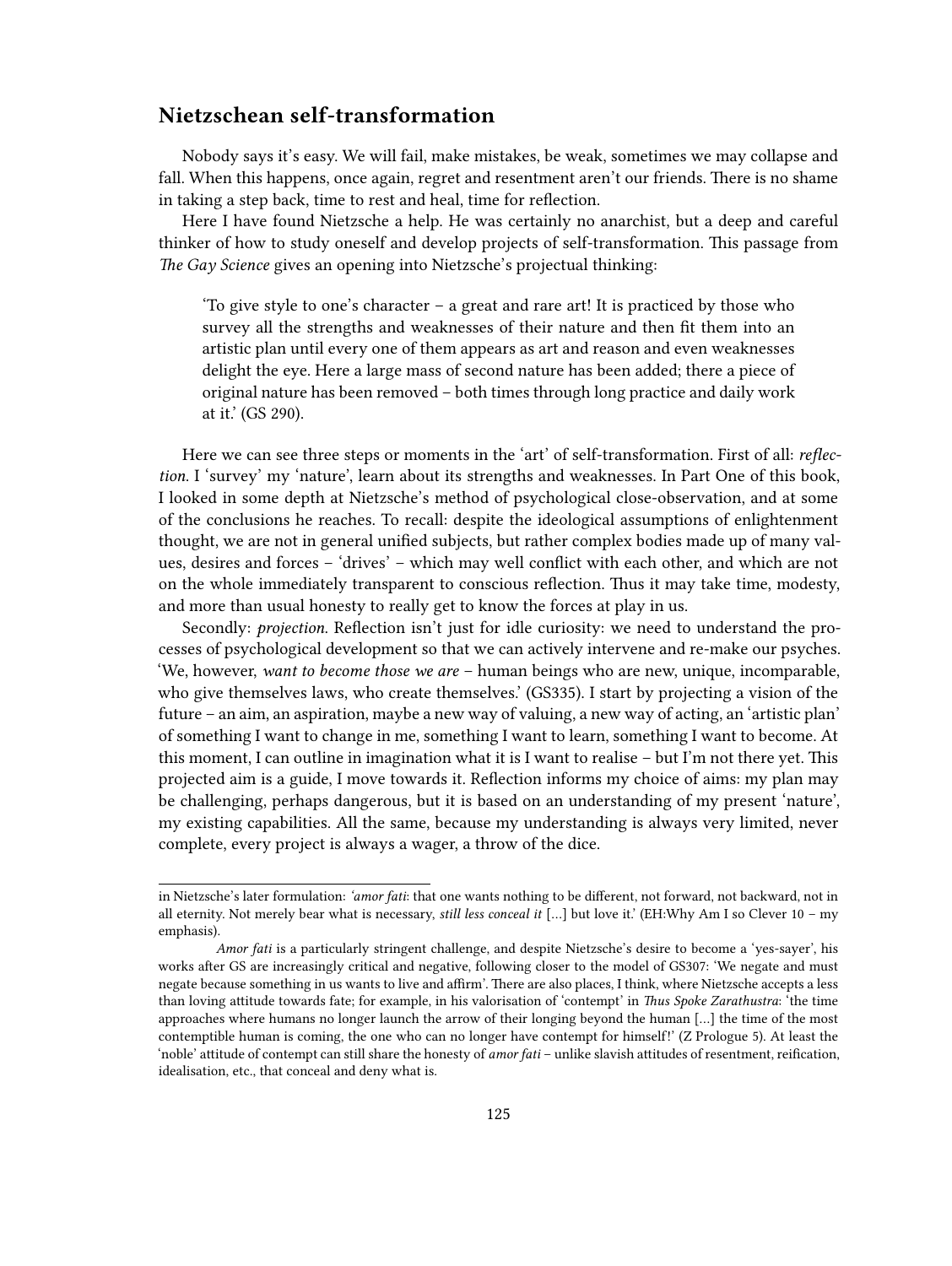Thirdly: *action*. Creating myself means undoing the ways of valuing, desiring, and acting I have incorporated from the social worlds around me, habits, norms, fixed ideas, reflexes built up over a lifetime. This isn't achieved in an instantaneous act of will, it takes 'long practice and daily work at it'. If you are training your muscles to become strong, or training yourself to learn a new sport, dance, art, language, etc., it will take repetition, immersion, a lot of small steps. The same is true with any project in the 'psychic ecology'. It is not enough just to mouth adherence to a different way of valuing – "from now on, I'm an anarchist". Shifts in valuing have to be embodied and enacted, put into daily practice, until they come 'natural' to us.

Sometimes, like Nietzsche, I've been emphasising modesty and patience. The work can be hard and long. But I don't want to fall into a miserable gradualism either. Our journeys are also made of shocks, ruptures, explosions, and sudden reversals and leaps forward.

#### **Interventions**

These Nietzschean points don't only apply to individual projects of self-transformation. In general, many of the same principles apply for projectual action whether in the psychic, social, or material ecologies. Why? Because in all cases we are talking about complex worlds, environments made up of many different forces and assemblages, which interact in many different encounters, conflicts and alliances. And in all these worlds, we are small players, with some real but limited understanding and power to act.

The radical idea of Nietzsche's psycho-physiology is that, even when it comes to "my own' psyche, the self-reflective "subject" is not an all-seeing all-commanding sovereign, but just one assemblage of forces amongst others, and maybe not the strongest. If I think of myself as an actor or agent of self-transformation, it must be as a "small subject": not a grand architect-planner, but a humble "gardener" of the drives.

The same holds for action in social and material worlds. Political thinking, left or right, is just as caught up in an idea of sovereign power. Traditionally, the aim is to seize the political summit, the state, whether through an election or a coup, and command top-down change. There are also more "horizontalist" versions of sovereign thinking – only here it's not the political summit but the political base, popular consensus, the people democratically united as a common body, that we need to win. In either case, though, there is one basic site of power, and if we can take and organise that site, we have the power and right to command.

For the Left nowadays state conquest is either a laughable fantasy (e.g., the UK), or irrelevant (e.g., Greece, as the recent saga of Syriza has shown once again). But the same organising approach stumbles on: we need to build up concentrated strength – numbers, discipline, arms, support – and weld the mass together into one harmonious body.

To sum up, in both psychic and social ecologies, the model of sovereign action involves: (i) a unified body – the coherent individual, or the mass, the nation, the people, the class, etc., united by common interest; and (ii) its sovereign or ruling part – the will, the intellect, reason, the state, the king, the party, the democratic institution, assembly, etc. The sovereign is able to command effectively so long as the body is indeed united, not pulled apart by conflicting values and desires; and has effective channels for receiving information (intelligence, statistics, etc.), and so understanding the body's interests; and has effective chains of command for imposing its decisions.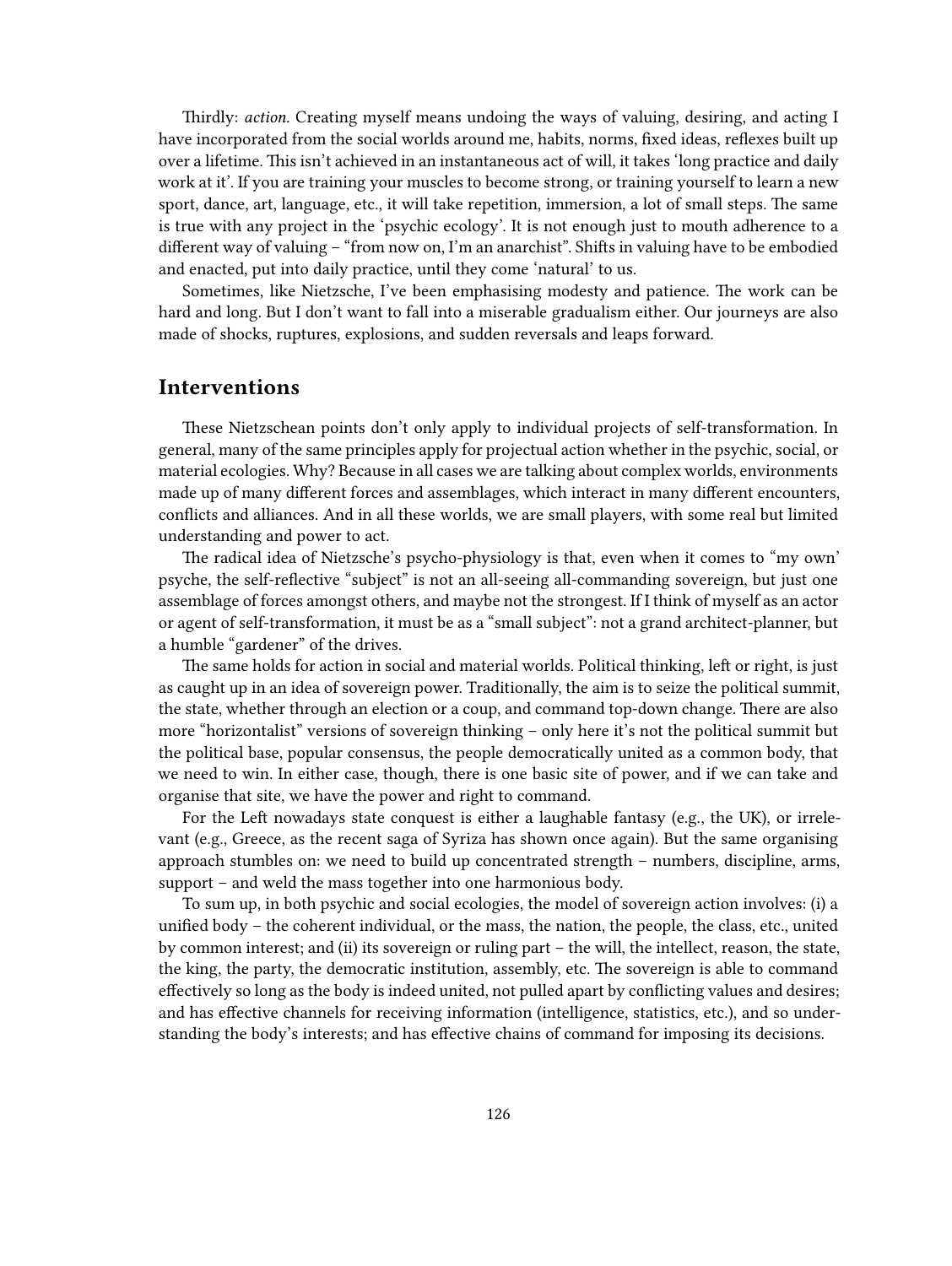We also see similar models in traditional models of human interaction with material or natural environments: the human agent – builder, planner, engineer, farmer, scientist, environmental agency, etc. – is the sovereign who studies then imposes their will on the passive body of the natural world.

These models are useless for thinking about anarchic projects in the three ecologies. In all cases, we are neither all-powerful sovereigns, nor powerless atoms like the worker-consumers of capitalist economics. We are something in between: "small actors", active forces amongst others, in the midst of complex worlds, with real but limited powers to intervene and re-shape them.

For example, even here in the UK, I have seen small groups and loose networks have impacts far beyond their size. How? Because we are not quantity but quality. We are among the most active, daring and confrontational elements. We think creatively, we develop our intuitions, we take initiative. We are just a bit less hindered than others by bureaucracies, ambitions, rivalries, the drive to form pointless talking shops, and other herdlike bullshit. So our actions and methods are relatively powerful. And actions of small actors can be powerful: if you strike in the right place and with commitment. So they spread, they infect, they prod others to act too.

Now, this is all well and good, but maybe our methods are never really put to the test, because we're nowhere near a climate of insurrection. What would it mean to really wage social war without forming herds and masses, but acting through informal temporary alliances of packs and affinity groups? Have informal insurrectional methods ever been "proved"?

Perhaps not, but then the Left has repeatedly been proved to fail. In any case, even if someone could convince me that the Party or the Confederation still had a chance of making the great revolution, I still don't think I'd be signing up. Maybe I fight on the same barricades, but I'll remain an anarchic element with my own projects.

#### **Open-ended projects**

The situation I am living in right now can seem very dark. Europe is still a centre of massive concentrations of power, wealth and violence. Right now I am sitting in the UK, one of the world's major hubs of finance capital and arms dealing, a trading centre and bloodmoney-laundering shop for global oligarchies. At the same time, it has one of the most pacified populations in the world. Most people still feel included, part of the sleepwalk of consumer capitalism. Or, as more citizens feel the cold coming in, hatred turns on the weak, the outsiders, scroungers, migrants. And for those who start to get restless, we have blanket surveillance, relatively efficient police, and self-policing from the tame Left.

Against this, with only a handful of comrades and a very low level of activity on the streets, what kind of projects of freedom can I pursue?

In this context, to talk about great revolutionary strategies seems ridiculous. Even the kinds of insurrectionary projects that comrades like Alfredo Bonanno were discussing in Italy in the 80s and 90s appear well beyond us. Greece may be the one place where there is an anarchist movement that could develop these kinds of projects – and perhaps really needs to start doing so.

On the other hand, I don't want to fall into a purely negative nihilism. I have argued through this book that we can only destroy the values, desires and cultures that destroy us if we also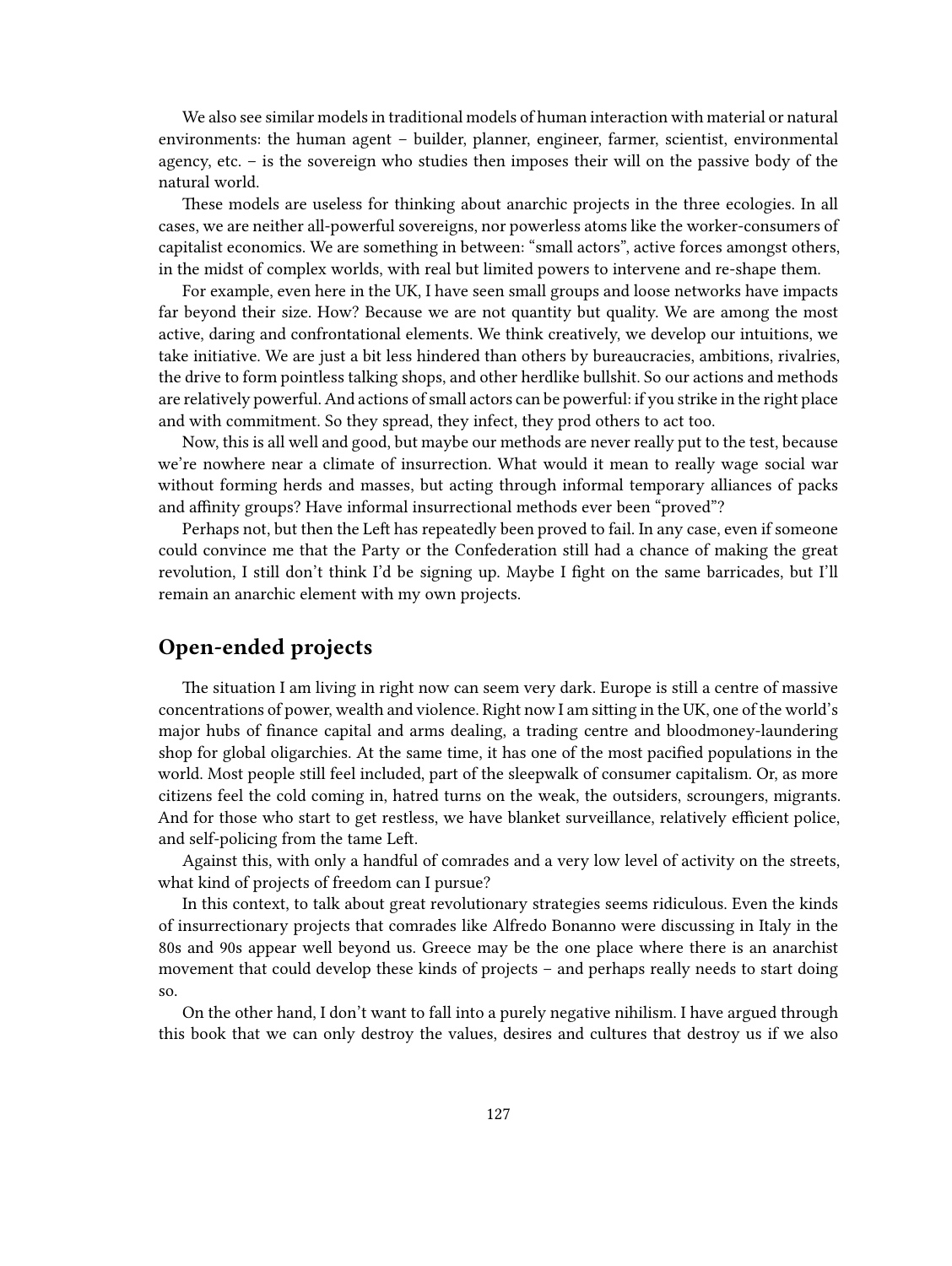create and affirm new values to take their place. Without affirmative projects, it is too easy to slip into despair, and so ultimately to self-destruction, or just back to conformity and submission.

The situation is dark, but also very uncertain and fast moving. Major global shifts are taking place in capitalist power and production. The credit bubbles and crises are their symptoms here in Europe and other "developed" regions, and they're by no means over. It's not just that Europe's economic and political elites haven't got the wit or desire or coordination to turn the clock back to the lost era of Keynesian stability – they couldn't do it anyway, because the "first world" no longer controls the wealth to buy off our dreams. Even our island will catch the shit storm sooner or later. And this is without talking about the ecological catastrophes to come.

Many terrible things may come to pass. There will also be openings, ruptures, where perhaps new forms of life can flourish. But what shape will these opportunities take? Here and now, we can see almost nothing. A long-horizon project for revolution would be about as useful as a ten year weather forecast, as by the time we get anywhere close so much will have changed in so many unpredictable ways. Fantasies about new worlds or uprisings may be spurs to imagination, exercises of creative vision – but not guides for action now. But at the same time, precisely because everything could change rapidly and unpredictably, we need to be *ready* to step up our projects as new situations do develop.

All this means, I think: this is a time for projects that have quite short horizons, but are *openended*, ready to transform and open up into new and unexpected things.

How to identify powerful projects? There are no laws here: it's an art, not a science. Maybe we develop an intuition for what projects feel "right". In any case, we can never be entirely sure, we need to gamble. Here are just a few rough ideas I've been using to help think about my own projects recently.

- Projects that feel joyful. Maybe frightening, but also thrilling, uplifting, alive, because they flow from my strong desires and passions. I am not going to take on a project unless I can throw myself into it with passion.
- Projects that are effective. They will make a difference, effect identifiable changes in the world – in my psychic and social ecologies – to increase my power and the powers of my loved ones and allied forces. I want victories, even if only small ones. I want movement, noticeable increases in our strength: to feel that we are developing new understanding and skills, new resources, new alliances and connections.
- Projects that are achievable that are within my current capacities, as an individual and for my affinity groups and broader networks. I'm not looking for martyrdom of either kind: neither the glorious explosive kind, nor the pathetic kind involving tedium, burn-out and despondency.
- But I don't want to get comfortable either. I want projects that take me to the limits of these capacities, experimenting and pushing into the unknown.
- Every project is a gamble. Maybe I make a mistake, or maybe chance is just against me. So I need to get prepared to meet difficult consequences when things don't work out. Some of these are just not so bad as fear tells me: I can take an active stance and view hard situations as opportunities to learn and grow. Or, if it comes to it, I will meet death. And if there's one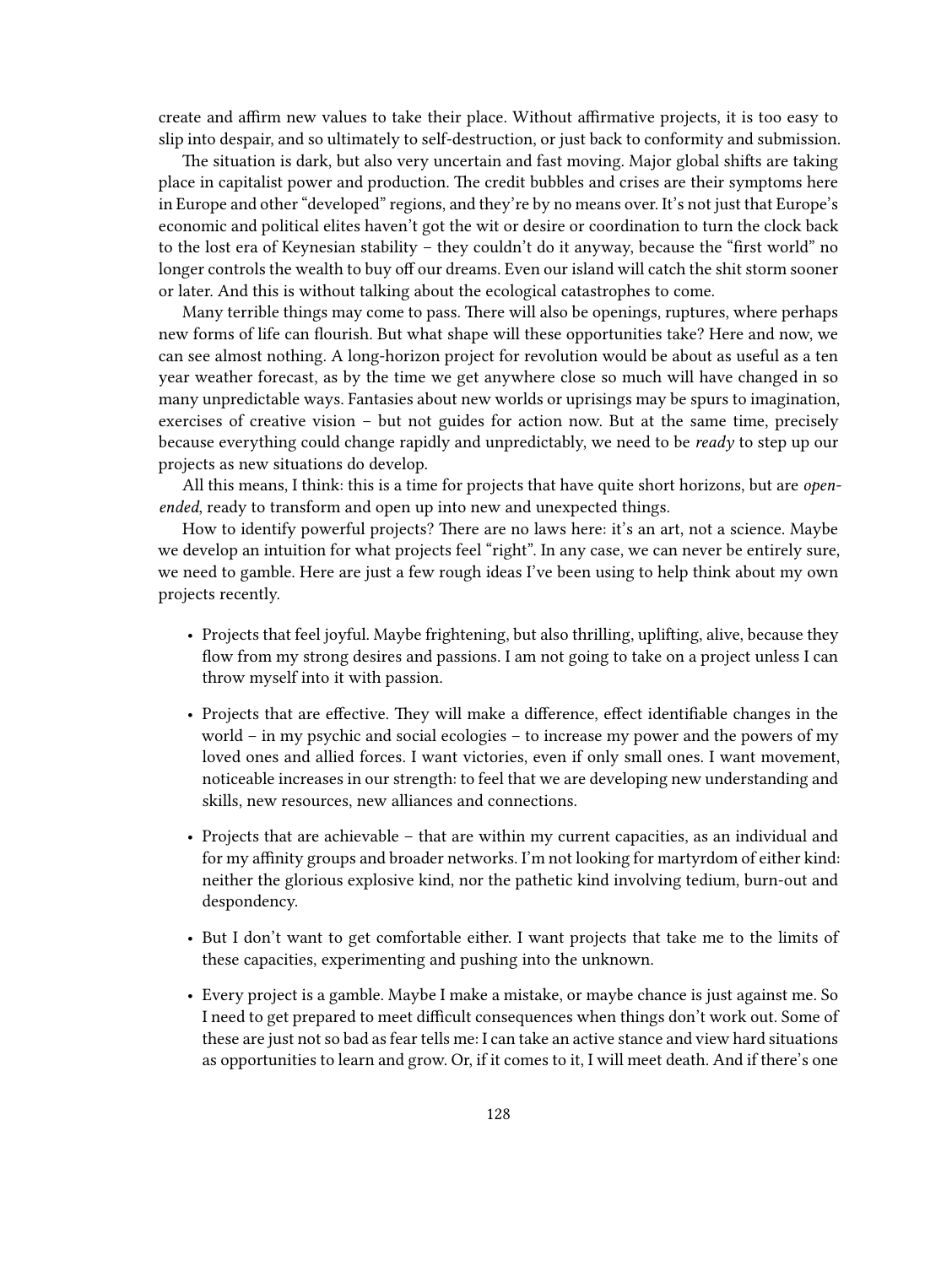thing to learn from philosophy maybe it's just this: if you want to live freely and joyfully, face the fear of death. I played, now the game comes to an end. So what?

• Projects that are open-ended. They won't trap me into fixed habits and other dead-ends. As situations move and our powers grow, they open paths to new projects that I can't yet predict.

As I can't predict what these future situations will look like, how on earth can I know whether my current projects will open or close future paths? Studying history might be a bit of a help, by zooming us out of the hype of the moment and pointing out recurring patterns: e.g., hopefully you're a bit less likely to run down dead-ends like supporting left wing political parties if you recall how the last lot turned out. Or maybe this is where the fantasy visions of revolutionary science fiction play a part, sparking creative imagination. But, again, ultimately maybe this can only be a matter of art and intuition – a dance, and a throw of the dice.

Only a touch more concretely, these are some of the poles that guide my projects at the moment:

Projects that help spark and spread moments of rebellion

Projects that help bring me together with comrades and allies

Projects that create flexible infrastructure for the future

In this situation, far from generalised insurrection, what we can achieve are just moments of rebellion. Moments where we crack through the limits, their control breaks down, and we feel the exhilaration of freedom. In the UK, these moments are rare, small and short, but they exist. Not quantity but quality: what might happen every day somewhere else is here a magical break in normality.

Sharing these moments with friends and strangers on the street is one of the delights of my life. It sustains me, challenges me, and feeds my passion. From these experiences, I develop more confidence and know-how. Growing passion, confidence and experience opens paths to the future. We hit on new ideas. We feel capable of bigger things. We identify comrades and allies. We thrive on the energy these moments create to do more.

But I don't want to just flit from one scattered moment to another. I'm looking for projects that help join up rebellions and take them further. Here is something I would really like to see more: groups of comrades who work together, with sustained commitment, to reflect on our conditions, set ourselves serious projects, and act together to make it happen. Sharing our skills, experience, ideas and criticism, supporting and learning from each other. Linked in to broader networks we can call on when things happen. This is what will open paths to the future: growing our skills, experience, confidence, resources, and above all relationships of trust and complicity. And then, who knows what we can become.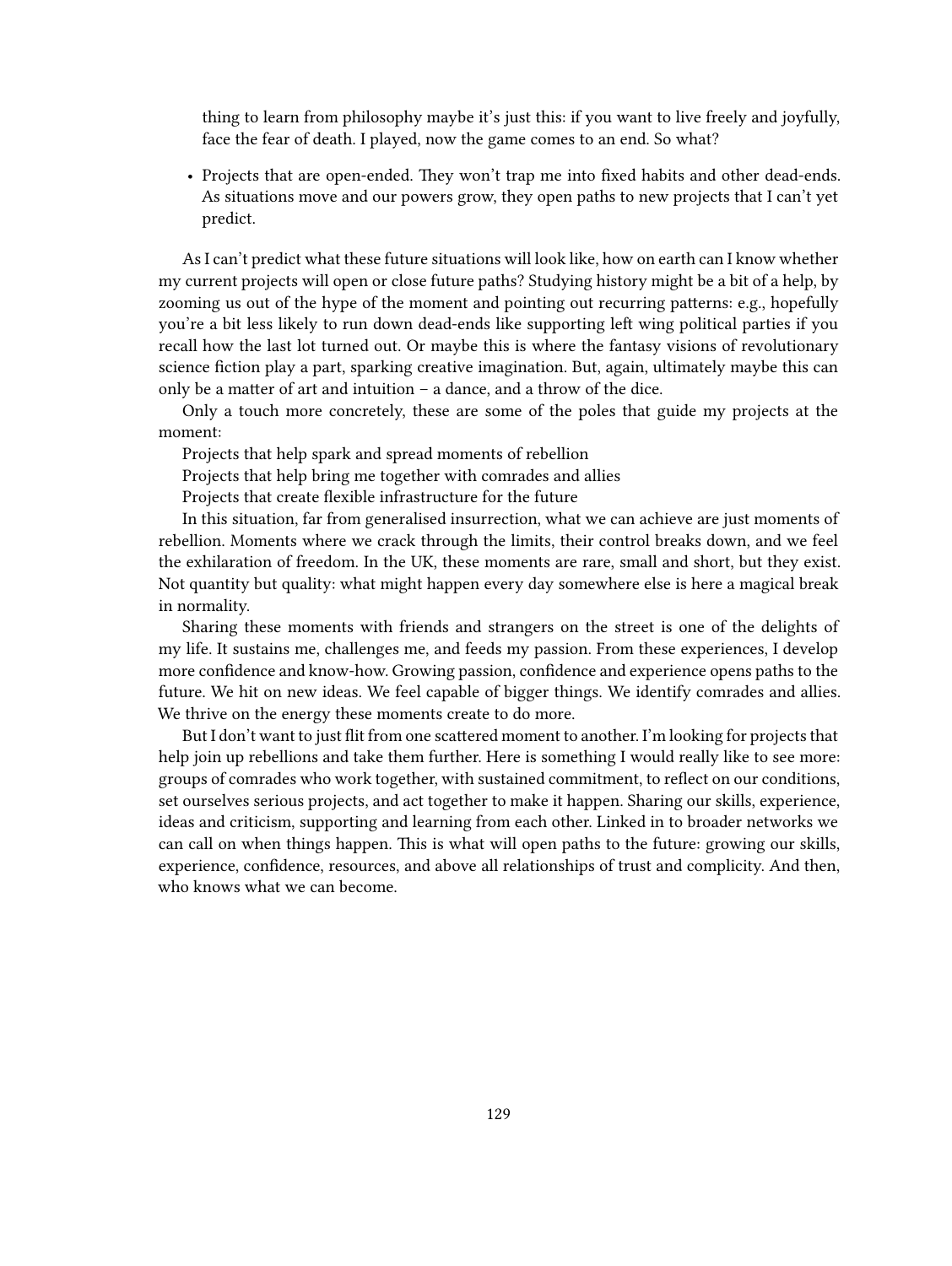**Appendix: Nietzsche vs. Anarchism**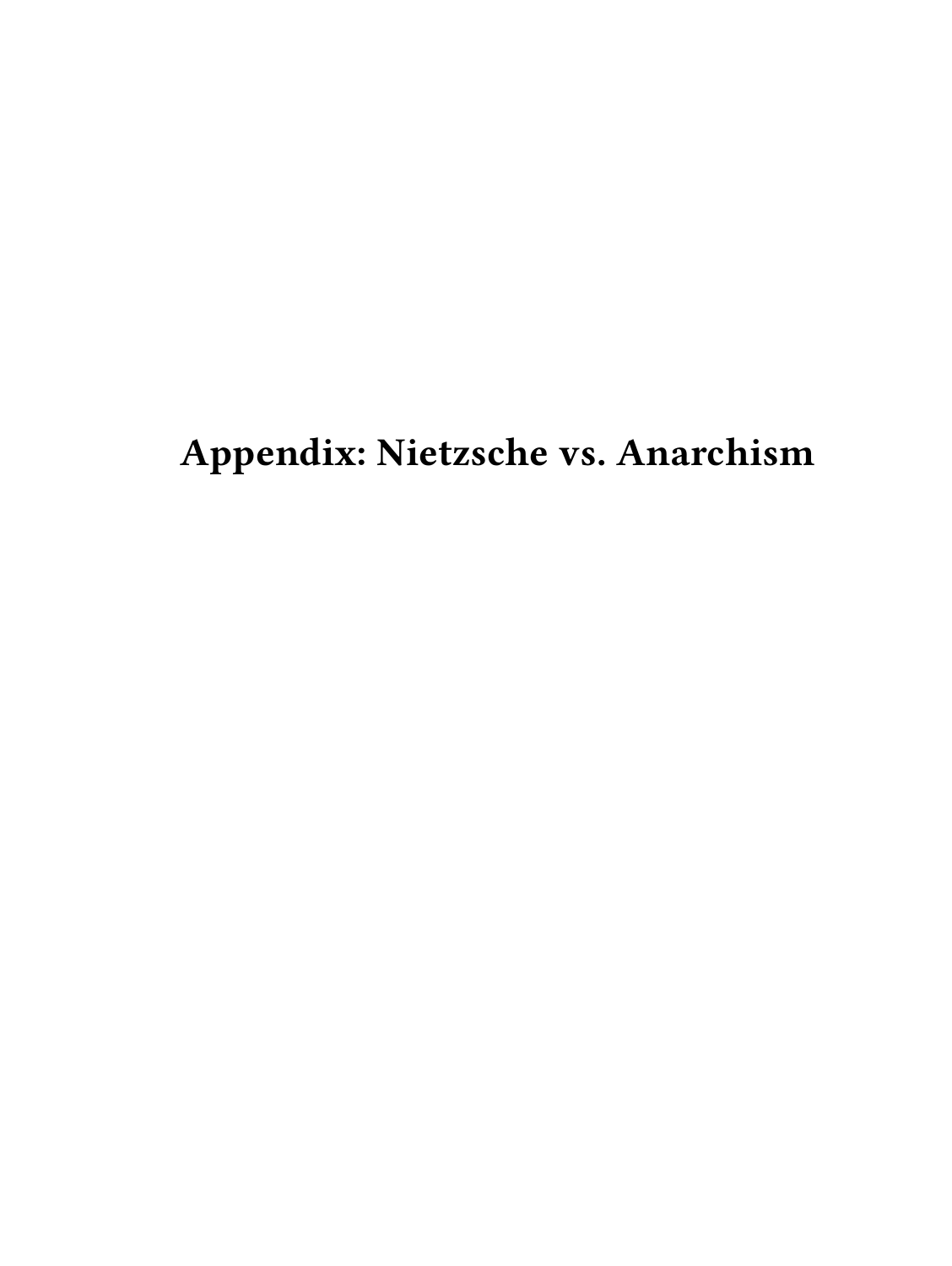Anarchists have inherited, borrowed, stolen, and adapted ideas from many sources. The key thing being how to put these ideas into action, make them tools and weapons for struggle. Through the 20<sup>th</sup> and into the 21<sup>st</sup> century, many anarchists have picked up ideas from Nietzsche. In this appendix I will look a bit at the historical relationship between Nietzsche and anarchism. You could call it a relationship of unrequited love. Not all, but a lot of anarchists have dearly loved Nietzsche. Whereas Nietzsche hated anarchism with a bitter and terrified passion.

#### **What Nietzsche thought of anarchism**

There is an online digital edition called nietzschesource.org where scholars have collected all Nietzsche's published works, and transcribed thousands of notes, letters, and scraps of paper. It is easily searchable, so you can quickly discover that Nietzsche wrote the word *Anarchie* (anarchy) 28 times, *Anarchisten* (anarchists) 23 times, *Anarchismus* (anarchism) 22 times, *Anarchist* 13 times, with a few other variations appearing occasionally. Obviously he was far more bothered by Christianity (688), but anarchism is up there with socialism (52 times) and Darwinism (19) on his list of preoccupations.

All of those references to anarchism and anarchists, if they have any content, are negative. I'll quote four passages, from four different books between 1883 and 1889, which show the main ideas. This first one is from *Beyond Good and Evil*:

'Morality in Europe these days is the morality of herd animals: – and therefore, as we understand things, it is only one type of human morality beside which, before which, and after which many other (and especially higher) moralities are or should be possible. But this morality fights tooth and nail against such a "possibility" and such a "should": it stubbornly and ruthlessly declares "I am morality itself and nothing else is moral!" And in fact, with the aid of a religion that indulged and flattered the loftiest herd desires, things have reached the point where this morality is increasingly apparent in even political and social institutions: the democratic movement is the heir to Christianity. But there are indications that the tempo of this morality is still much too slow and lethargic for those who have less patience, those who are sick or addicted to the above-mentioned instinct. This is attested to by the increasingly frantic howling, the increasingly undisguised snarling of the anarchist dogs that now wander the alleyways of European culture, in apparent opposition to the peaceable and industrious democrats and ideologists of revolution, and still more to the silly philosophasters and brotherhood enthusiasts who call themselves socialists and want a "free society." But, in fact, they are one and all united in thorough and instinctive hostility towards all forms of society besides that of the autonomous herd (even to the point of rejecting the concepts of "master" and "slave" – ni dieu ni maitre reads a socialist formula –) […]' (BGE202)

There is more, but the main points are all there. We could summarise them like this:

Human beings are ruled by 'herd morality' – the morality of conformity, mediocrity, superstition, obedience to customs and norms, fear of difference and individuality (See Chapter 4). We like to think we've progressed and become autonomous individuals, but modern Europeans are just as much herd creatures as ever.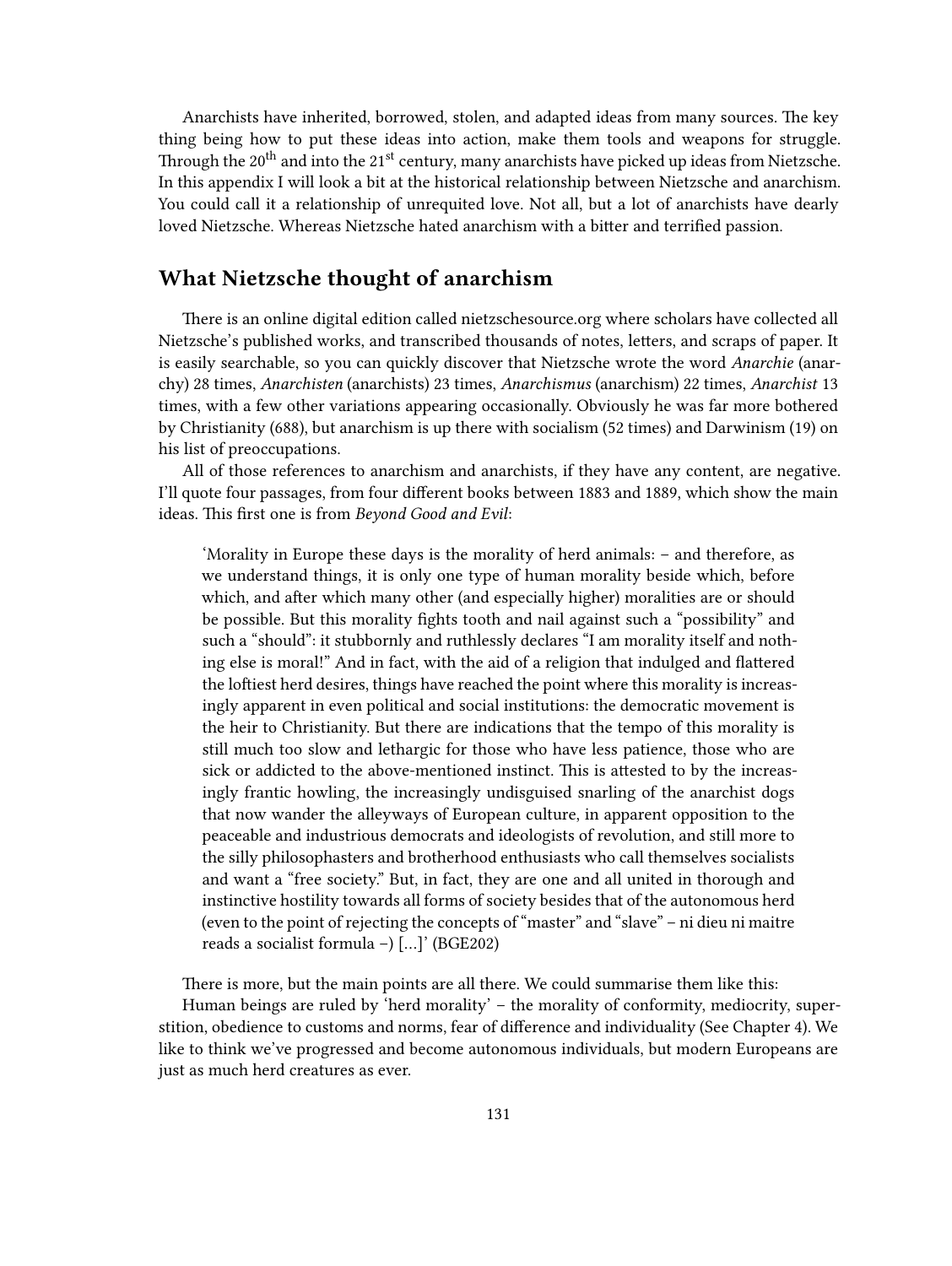Herd morality has been reinforced by Christianity – the religion of slaves, of the meek who passively wait to inherit the earth.

In late 19<sup>th</sup> century Europe, Christianity looks like it's losing ground to atheism and enlightenment rationalism. But that's just surface appearance. Actually, democracy, socialism, faith in scientific progress, and other new creeds are just secular versions of the same old ideals: 'the democratic movement is the heir to Christianity'.

Anarchism claims to be something different, but it's really just a violent and noisy branch of the same democratic movement. Whether they call themselves socialists or anarchists, talk about peaceful reform or violent insurrection, they are all just Christians in new clothes. That is: lovers of the herd and its values of conformity.

Now one from *On The Genealogy of Morals:*

'But first a word in the ear of the psychologists, provided that they have any desire to study ressentiment itself up close for once: this plant grows most beautifully nowadays among anarchists and anti-Semites […] And since like always has to emerge necessarily from like, it is not surprising to see attempts coming forward again from just such circles, as they have already done many times before […] to sanctify revenge under the name of justice—as if justice were basically only a further development of a feeling of being injured—and to bring belated honour to reactive emotions generally, all of them, using the idea of revenge.' (GM2:11)

'*Ressentiment*' is a pathological emotion, a vindictive resentment of the strong by the weak (See Chapter 6). To be clear, Nietzsche is not against revenge as such. He has no problem at all with hitting back, returning an insult with an injury. The issue is not moral but psychological. If you are able to strike back straight away, any ressentiment 'consummates and exhausts itself in an immediate reaction' (GM1:10). The problem is when you are too weak or timid to attack, and let *ressentiment* build up and fester, so that it eats away not at your enemy but at your own psyche.

This is what Nietzsche thinks has happened to human beings, *en masse*, as we have been forced into the 'social straitjacket' (GM2:2) of hierarchical state society. Our aggressive 'instincts for freedom' (GM2:17), have been forced inwards: turned against ourselves as guilt and 'bad conscience' (GM Essay 2); and directed into inner worlds of fantasy, impotent dreams of revenge (GM Essay 1). Christianity fed on these psychological symptoms, channelling them into its mythology of the "day of judgement". These Christian myths console the dispossessed, but don't empower: on the contrary, they keep us sick, passive and powerless.

Finally, two short quotes from two of the last books, *The Antichrist* and *Twilight of the Idols*:

'The Christian and the anarchist: both are décadents; both are incapable of any act that is not disintegrating, poisonous, degenerating, blood-sucking; both have an instinct of mortal hatred of everything that stands up, and is great, and has durability, and promises life a future …' (A58)

'Christian and anarchist. […] The "last judgment" is the sweet comfort of revenge — the revolution, which the socialist worker also awaits, but conceived as a little farther off. The "beyond""— why a beyond, if not as a means for besmirching this world?' (TI 34).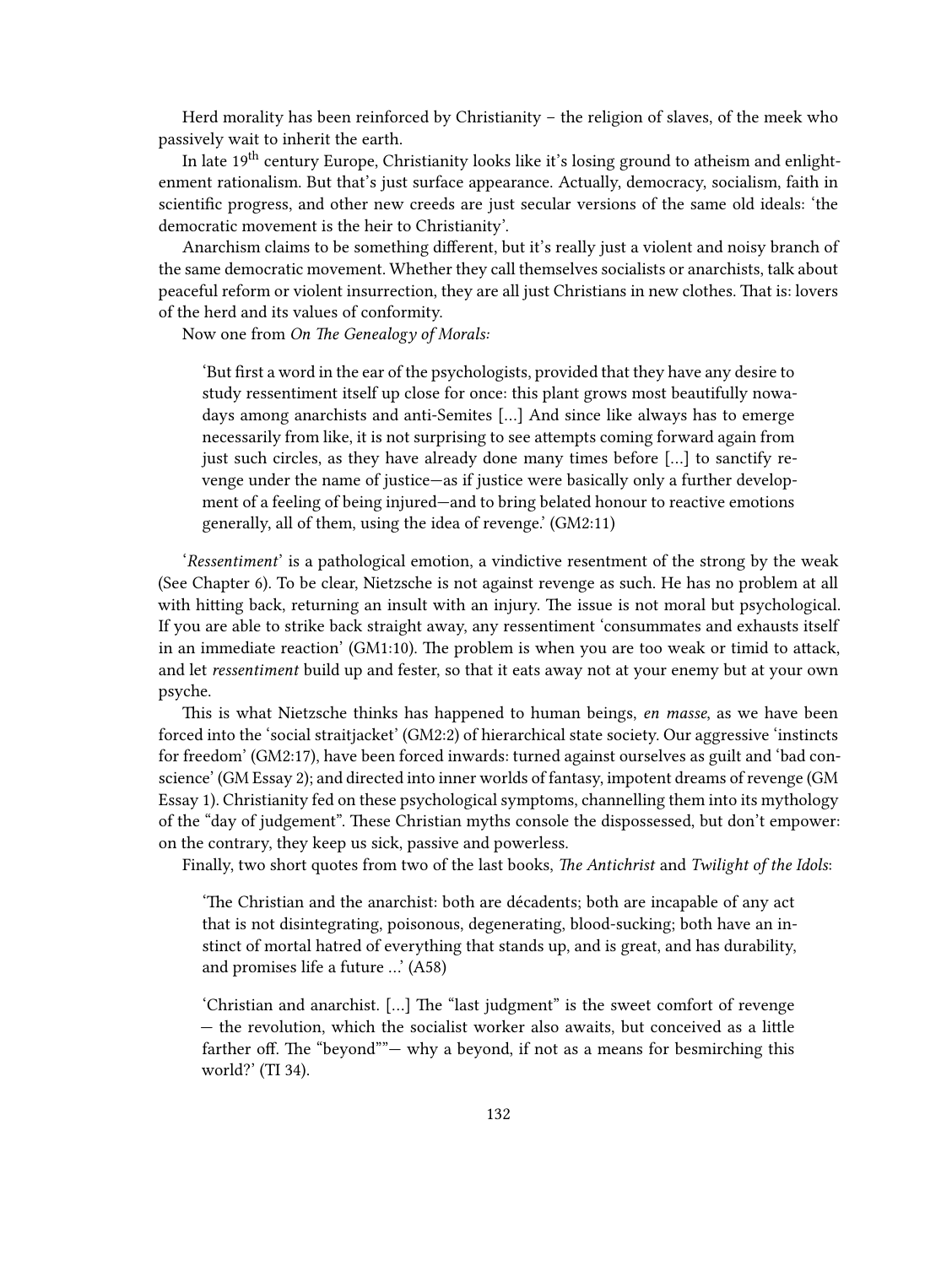In short, again, anarchists are secularised Christians. Like Christians, they are herd creatures, timid, fearful of difference, individuality and greatness, trying to pull everything down to their own level. Bitter, resentful, vindictive. Destructive and "reactive", i.e., focused obsessively on their enemies and their evil deeds, rather than on their own independent values and goals. Because they are too weak to act, they have internalised their aggression and allowed it to fester into fantasies of revenge – waiting for the final judgement day, the great revolution, when the mighty shall fall and the meek inherit all. They don't have the strength or boldness to attack openly, so poison minds and hearts, try to infect everyone with their sicknesses. They hate life.

#### **Nietzsche's knowledge of anarchism**

Where did Nietzsche get this impression of anarchism from? In all of his published books, through the repeated attacks, he doesn't mention any specific anarchists. Or rather: the only person he actually names as an 'anarchist' is Eugen Dühring (BGE 204, also mentioned in GM2:11), a socialist economist and political theorist, and an anti-semite, but who had no connections to anarchism whatsoever. As for actual anarchist writers, there are only two brief passing references to Bakunin and Proudhon (both also anti-semites, by the way) in notebooks from 1873.

There is nowadays a cottage industry of scholarship focused on working out what Nietzsche read, including lists of books he owned or borrowed from libraries. There are no traces of any anarchist literature amongst these. But it is possible that Nietzsche read about Proudhon, for example, through secondhand sources. The Nietzsche scholar Thomas Brobjer, who knows more than anyone about what Nietzsche read, has concluded that he had an indirect knowledge of Marx through reading a number of popular books on socialism. The same might be true for anarchist theory.

Another source was probably the press. Despite claiming to despise newspapers, Nietzsche did read them. It could be that Nietzsche's views on anarchism were largely formed through the equivalents of the *Daily Telegraph*.

#### **Warnings for rebels**

At best, Nietzsche had a limited and distorted understanding of anarchism. Which doesn't mean he was all wrong. There were strands within late nineteenth century anarchism, and there still are today, that match his picture. Anarchists claim to be different, then create conformist herds, "sub-cultures" and sects. We create new leaders, gurus, heroes, martyrs, to think and act for us. We present ourselves as passive victims of misfortune, suffering at the hands of the evil oppressors and their nasty repression. We put off action waiting for the great "day of reckoning", the moment when the time is finally right for revolution.

While Nietzsche knew little about anarchism, he was a deeply honest student of his own psychology, and of how it had been shaped by his own Christian heritage – remembering that his own father was a Lutheran pastor. And he was observant enough to see where socialist and anarchist movements shared signs of the same pathologies.

And insofar as anarchist thought and action today still shares those lineages, it can help us to pay attention to Nietzsche's criticisms. My suggestion is that we read them as a number of *warnings* about the dangers of falling into traps of resentment.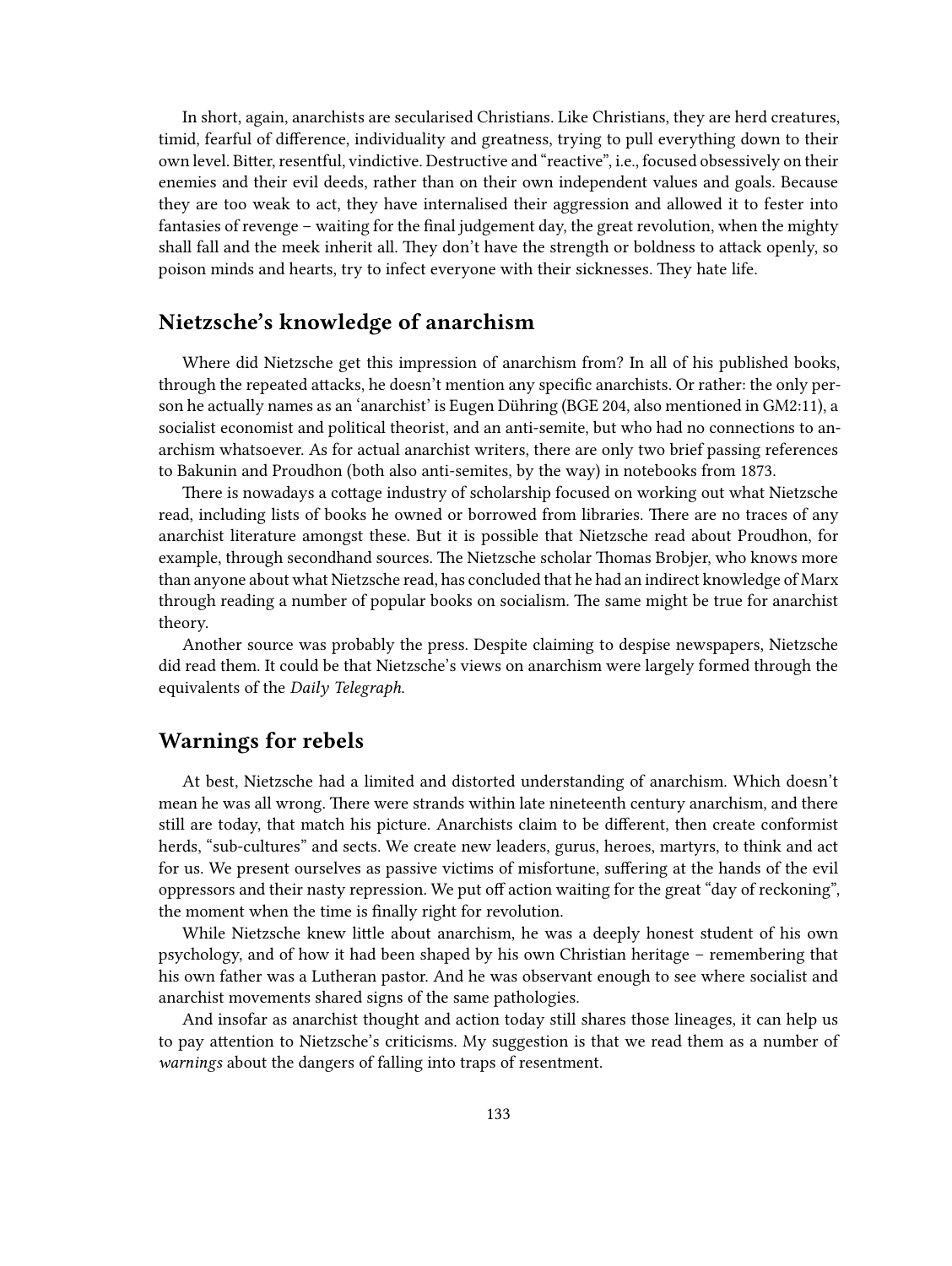First, Nietzsche warns us about the danger of resenting our 'fate', including histories of oppression. Dwelling on misfortunes and "injustices" isn't going to help us fight and destroy structures of domination. Nietzsche challenges us to maintain an honest gaze at what we are, how we have been formed, and at our possibilities for action and transformation, without retreating into bitterness, despair, moralisation or idealisation. It is this sentiment of honest affirmation that he calls '*amor fati*', love of fate*.* (See Chapter 15).

Secondly, Nietzsche warns us against retreating into a fantasy 'after-world', and putting off action for an ever-deferred future. This does not mean rejecting all goals, visions, projects and strategies – that would itself be another kind of retreat, into an entirely reactive living without horizon. Rather, Nietzsche talks about living with 'longing' for new becomings: the struggles of our past and present create a 'magnificent tension of the spirit', and 'with such a tension in our bow we can shoot at the furthest goal' (BGE preface).

What is important is that future goals and present practices are tied together by action. The dangers that Nietzsche diagnoses in socialist movements involve alienating one's power to act: delegating responsibility to others; or deferring life to the future so that 'you are waiting and waiting for something external, but otherwise you continue to live in every way the same way as you had otherwise lived before […]' (D208). Whereas to grow our power we need to *act for freedom now*.

Third, Nietzsche warns against poisoning ourselves with *ressentiment*. This does not mean never negating or requiting, but there is a real danger that we can become *dominated* by responding to the values and attacks of enemies. A form of life without confrontation and struggle will make you weak and sick, but so will a form of life without joy, affirmation, and initiative. Nietzsche writes that he wants to make his friends 'bolder, more persevering, simpler, gayer*'* (GS338)*.* Rebels are perhaps especially in need of learning 'what is understood by so few today, least of all by these preachers of pity: *to share not suffering but joy*' (ibid).

#### **Anarchism without foundations**

Anarchism is a rich, diverse, living, evolving, tradition which has always featured many strands and projects. I doubt that we can identify any one set of "principles" that all anarchists would agree on. There are common themes or points of focus: above all, struggle against domination and oppression. But even there, different anarchists have had very different ideas of what they understand by a concept like "domination".

In fact this point probably holds for all important philosophies or movements. Even religions like Marxism that supposedly stem from one bearded patriarch or one holy book get torn into thousands of conflicting interpretations. Anarchism has no such original or central authority. Anarchists come together, or not, around intersecting histories of multiple ideas, values, desires – and, of course, action, life. Trying to identify some founding principles or axioms for anarchism seems both futile and very un-anarchic.

So, yes, there have been strains of *ressentiment* and "reactivity" in anarchism. But there have also been strands that have affirmed individuality, difference, self-transformation, struggle, activity, creativity, joy in living now.<sup>6</sup>

 $^6$  In his essay  $^{\rm o}$ On Anarchism and the Politics of Ressentiment" (2004), Saul Newman also addresses Nietzsche's attacks on anarchism. Although he makes some interesting points (and some similar to the ones I am highlighting),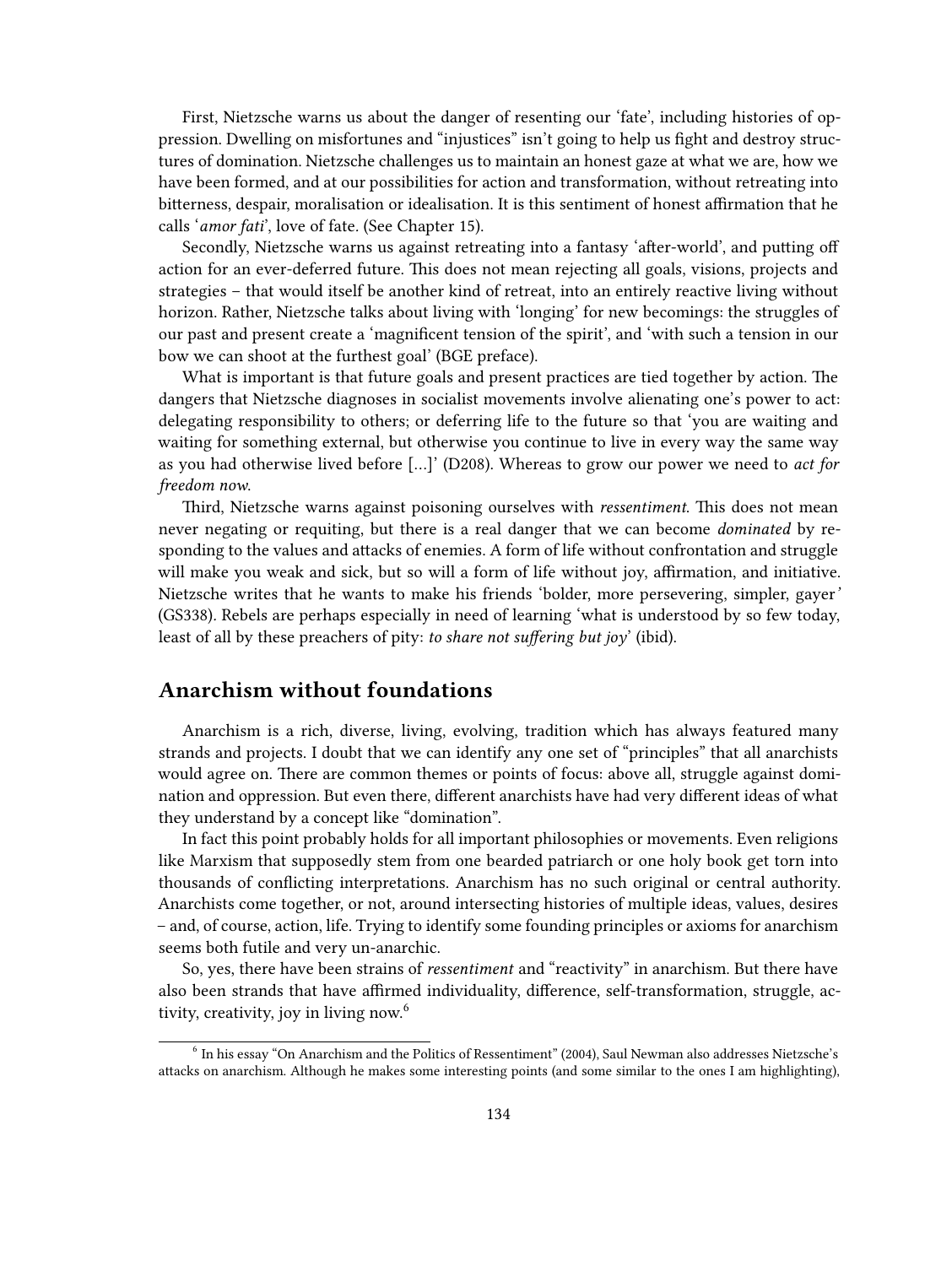Just to give one example of a very Nietzschean-sounding anarchism, take this passage:

'Struggle! To struggle is to live, and the fiercer the struggle the more intense the life. Then you will have lived, and a few hours of such life are worth years spent vegetating. Struggle so that all may live this rich, overflowing life. And be sure that in this struggle you will find a joy greater than anything else can give!' (Peter Kropotkin: "Anarchist Morality")

It's easy to find many similar sentiments in anarchist texts. That one is from 1897, a moment in which Nietzsche was starting to be widely read. But it's by Kropotkin, an anarchist who had no time for Nietzsche. It's highly unlikely that Kropotkin was influenced here by reading Nietzsche. Although they did share influences in common: in particular both were fans of the the French writer Guyau, who wrote a book called *Sketch for a Morality without Obligation or Sanction* (1885), which creates an ethics based around the idea of "overflowing" life.<sup>7</sup>

But it is certainly the case that many other anarchists, starting in the 1890s, did read, absorb, and fall in love with Nietzsche. There were always strands in anarchism emphasising individuality and self-transformation, immediate action, joy in struggle. But I think Nietzsche's influence helped bring out and encourage these currents, and give them new language and resources.

To follow the interaction of Nietzsche's ideas with anarchism since then would be a whole other book. To finish up, I will just briefly mention two currents in early 20<sup>th</sup> century anarchism that had particularly close encounters with Nietzsche: the development of anarchist individualism; and moves away from millennarian visions of the "great revolution" towards an anarchism of action focused on living in the present.

#### **Nietzsche and the individualists**

Nietzsche's most obvious influence is on the development of *individualist* tendencies within anarchism. Extremely broadly, individualist strands in anarchism put the individual at the centre or the start of anarchist projects. Anarchy must be understood in terms of individual freedom, and cannot involve the individual submitting to the good of a collective, or to some abstraction called "society". If I pursue anarchy, I do so from the starting point of my own desires, choices and projects. If I then join with other individuals to fight or build something together, this is not because we are bound together as members of a mass – humanity, the people, the class, or even "the anarchists" – but because I choose to do so. If our projects no longer converge, we go our own different ways.

Newman's essay has a big problem. He characterises "anarchism" – or at least "classical anarchism", which he illustrates with references to Bakunin and Kropotkin – as a fundamentally "essentialist" doctrine. I.e., it is based on the idea of a benevolent human nature which only needs to be freed from artificial authority in order to flourish and live without domination. Thus Newman proposes a "post-anarchism" that keeps the good bits of anarchism while adding some post-structuralist theory to correct the essentialist mistake. As others have noted already, Newman is presenting a gross caricature of "classical" anarchist thought. Yes, you can find references to "natural law" and innate benevolence in some passages from some 19<sup>th</sup> century anarchist writers, but these are by no means the fundamental principles of anarchist thought that Newman imagines. My bigger point here is: actually, there are no fundamental principles of anarchist thought, because anarchism is not an axiomatic doctrine. For a critique of Newman's "post-anarchism", see sasha k's "post-anarchism or simply post-revolution?", available at theanarchistlibrary.org.

<sup>7</sup> Kropotkin discusses Guyau in his unfinished treatise *Ethics* (1924). For Guyau's influence on Nietzsche see Brobjer (2008:172n).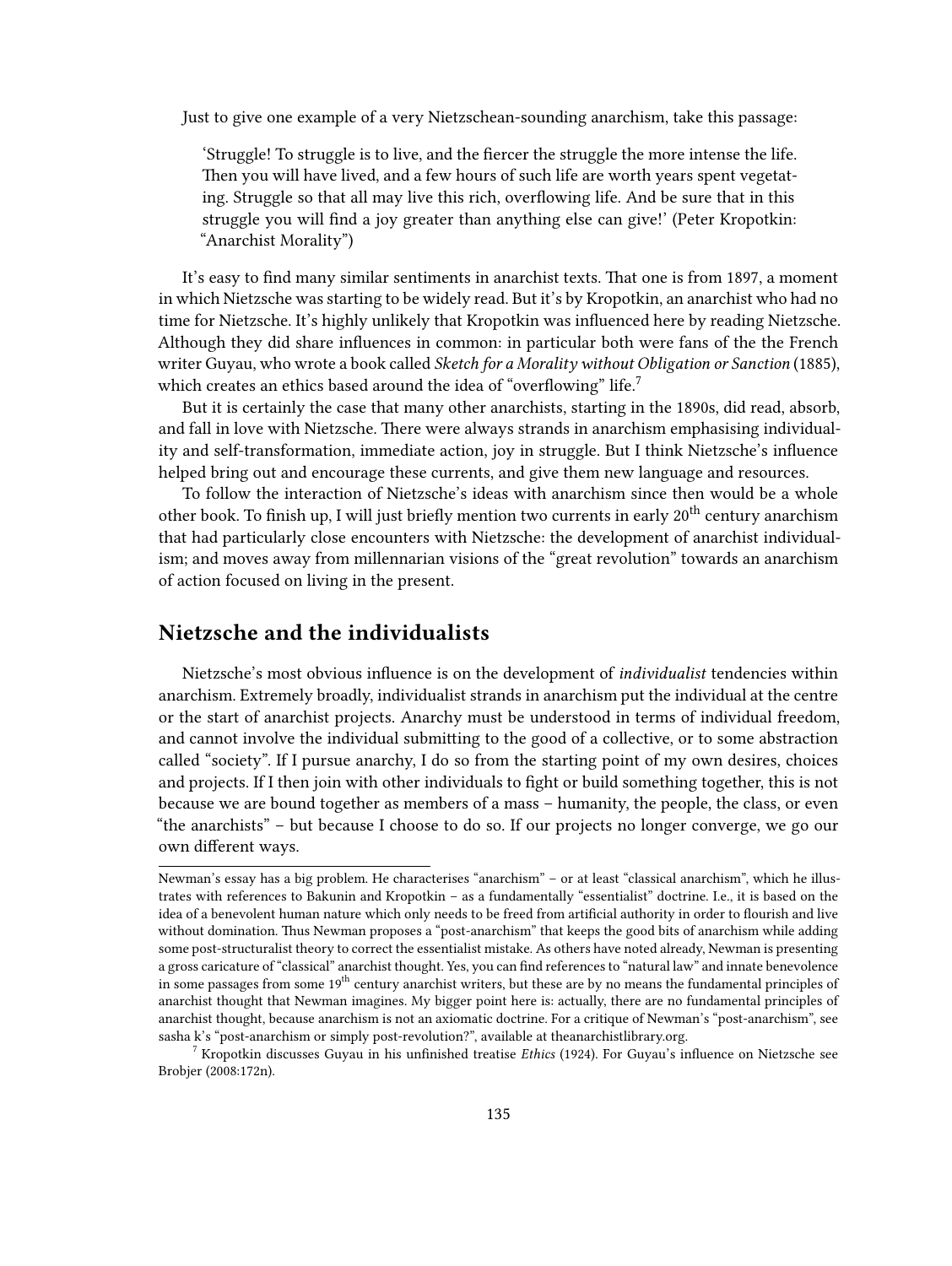This emphasis on the individual may lead to a greater focus on acting alone or in small groups of comrades who share close affinities. This can lead in various directions. For example, individualists have famously carried out lone acts of attack such as assassinations of kings, presidents, and capitalists. Individualists have been amongst those anarchists most concerned with "projects of the self", with fighting for freedom in one's inner life and close relationships. So for example, some individualists have advocated "illegalism", refusing any compromise with the wage slavery of work. Or, for example, individualists were amongst the first to pioneer ideas of free love and to openly celebrate homosexuality.<sup>8</sup>

Individualist ideas bubbled up in the bohemia of 1890s Europe. In Vienna, Berlin, Paris, London and other cities there were individualist or "egoist" clubs, cafes, discussion circles, journals and magazines. Only a few of these also identified as anarchists. More generally, we can think of an intellectual and artistic counter-culture of individualist ideas whose major influences included writers as varied as "Goethe, Byron, Humboldt, Schleiermacher, Carlyle, Emerson, Kierkegaard, Renan, Ibsen, Stirner and Nietzsche".<sup>9</sup> Although of these big names, the only one who could unequivocally be identified as an individualist - or "egoist", in his own terms - is Max Stirner.

Stirner's *The Ego and His Own* was originally published in 1845. But, after provoking some initial controversy on the "Young Hegelian" Berlin philosophy scene, Stirner's great work went out of print and fell into obscurity before enjoying a revival in the 1890s. There is a long-running controversy over Stirner's influence on Nietzsche. There are some clear similarities in their ideas – as well as crucial differences in their political positions and in their understanding of the individual. Both champion the individual striking against norms and idols (Stirner's "spooks"), and extend their critique also to the new "priests" of socialism. Stirner even pre-empts Nietzsche's famous saying "God is Dead", and his call to "be more than human".

Yet Nietzsche never references Stirner, not even in letters or unpublished notes. Did he read him? The point isn't finally decided, but the most recent scholarly opinion says no. That, at least, is the view of Thomas Brobjer, world expert on what books Nietzsche did and didn't read. Nietzsche certainly read books that mentioned Stirner, but there is no evidence of his ever owning or borrowing Stirner's own work, and the only suggestions of a link come from second-hand tales years after Nietzsche's death, e.g., a former student who reported many years later that Nietzsche recommended him to read Stirner.<sup>10</sup>

<sup>&</sup>lt;sup>8</sup> One conception of individualism, though to my mind the least interesting, is about economics and property. For example, at the end of the 19<sup>th</sup> century, US writers such as Benjamin Tucker, argued for individual ownership as against "collectivist" or "communist" social arrangements. Tucker is worth mentioning for his role in spreading early translations of both Nietzsche and Max Stirner; but otherwise his version of individualism has nothing to do with the issues of this book.

<sup>9</sup> This is a list of alleged individualist writers cited by the French individualist George Palantes in his 1909 "Anarchism and Individualism", and which he attributes to a M. Hausch. [http://theanarchistlibrary.org/library/georges](http://theanarchistlibrary.org/library/georges-palante-anarchism-and-individualism)[palante-anarchism-and-individualism](http://theanarchistlibrary.org/library/georges-palante-anarchism-and-individualism)

<sup>&</sup>lt;sup>10</sup> The Nietzsche/Stirner question really needs a whole appendix of its own, but here are just a few more brief notes. On the scholarly issue of whether Nietzsche read Stirner see Brobjer (2003). His conclusion:

*<sup>&</sup>quot;It is possible that Nietzsche read Stirner, but we have no definite evidence of it. It seems to me more likely that Nietzsche only knew of Stirner through secondary sources […] Furthermore, it seems to me highly unlikely that Nietzsche in any sense was profoundly influenced by Stirner. If Stirner had made a strong impression on Nietzsche, there would inevitably have been traces of this interest in his conversations with friends, in letters, in notebooks, or in his library."*

Here are a few main parallels or affinities between the two writers. Stirner smashes "spooks" – fixed ideas, inherited errors and illusions, "idols" (e.g., Stirner (1845(2005)) pp 70, 319) – that trap and possess us. Nietzsche revalues all values, and announces the "Twilight of the Idols". For Stirner, a spook is an idea or habit that has become fixed,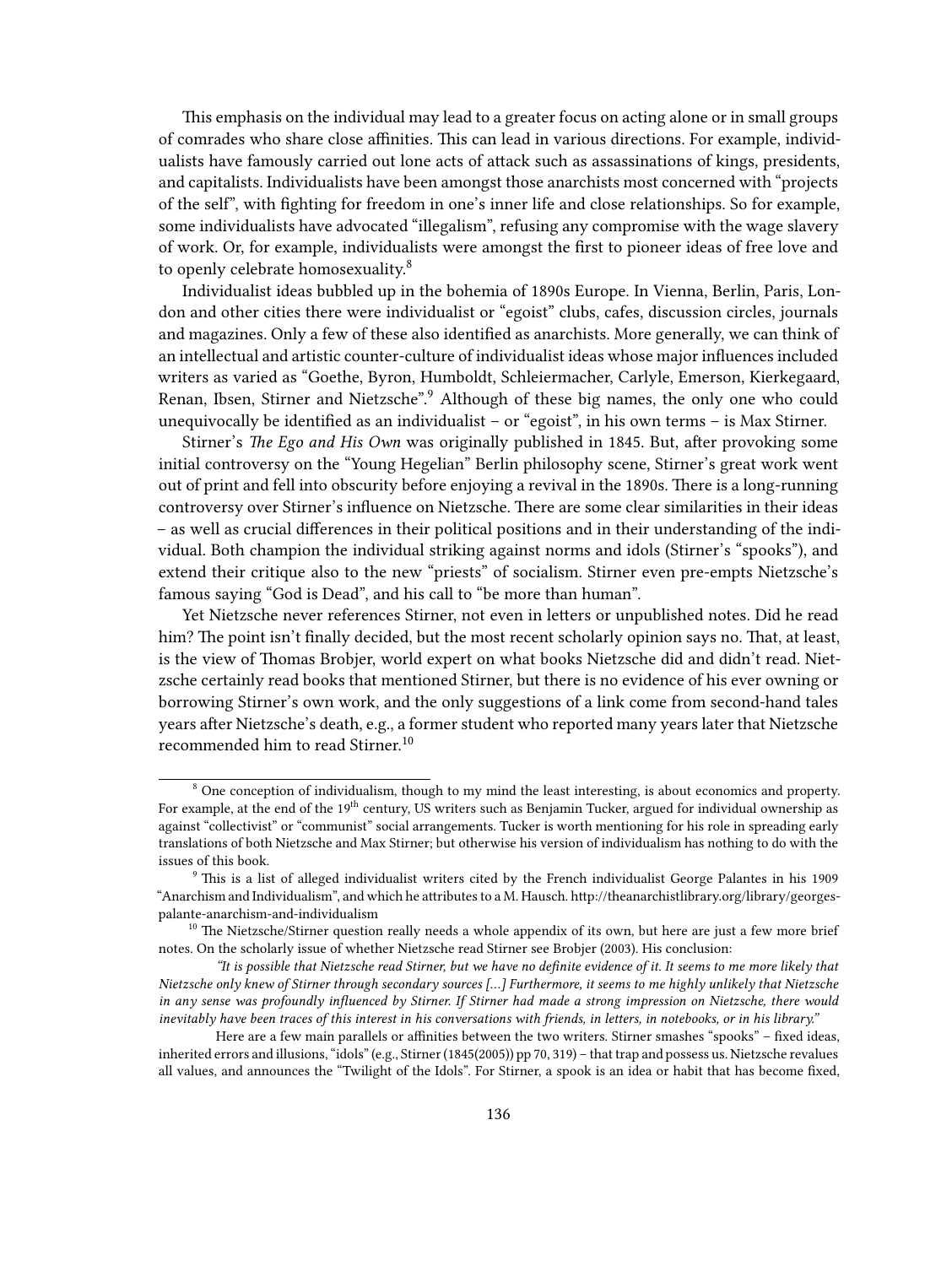The person widely credited for reviving interest in Stirner is the Scottish-German anarchist and individualist John Henry Mackay (1864–1933). Mackay read Stirner in 1888, became a convert to egoism, dedicated a revised second edition of his poetry book *Sturm* to Stirner, and wrote widely to promote Stirnerite and individualist ideas. Mackay also corresponded with the US individualist anarchist Benjamin Tucker, publisher of the journal *Liberty*, who promoted Stirner and Nietzsche in English.

Meanwhile, on 3 January 1889, Nietzsche collapsed in the street in Turin: according to legend, after throwing his arms around a horse that was being brutally whipped. In the next days he wrote strange letters to his friends signed "Dionysus" and "The Crucified", before eventually sinking into complete catatonic withdrawal until his death in 1900. Nietzsche was thus unaware of becoming a great literary craze of the 1890s. According to one mid-nineties commentator, the cafes of Berlin, Munich and Vienna were 'so swarming with "supermen" that you could not fail to notice it, and it left one speechless with astonishment'. Nietzsche quickly became a newspaper bogeyman, blamed by the press when the Crown Princess of Saxony ran off with a low class lover after supposedly reading his books.

As Hinton Thomas traces, Nietzsche was soon frequently quoted and discussed in German anarchist circles. And anarchists began to use Nietzschean language and ideas to frame their thought. An 1893 statement of anarchist principles in the *Freie Bruehne* proclaims "we stand beyond good and evil". In 1897, maybe for the first time Nietzsche is referenced by an anarchist comrade standing before a court: Paul Koschemann, accused of trying to blow up a Berlin police chief.<sup>11</sup>

To be clear, from the start Nietzsche's influence on anarchism was not confined to avowed individualists. One of the best known German anarchists of this period to be strongly affected was Gustav Landauer (1870–1919), who became interested in Nietzsche and Stirner while still a

Nietzsche is famous for announcing "God is Dead" (GS); Stirner had already said it (154). And the spook of religion is still with us even when we think we have escaped it and proclaim ourselves freethinkers: humanists, liberals, socialists, communists, are really just just revamped Christians (46-7, 250). Specifically, both agree that revolutionary ideologues are a new kind of "priests" (73). Stirner also anticipates Nietzsche by pointing out that another dangerous spook/idol is the very idea of truth (302, 347, 353–4).

They are both anti-humanists, fed up of pretensions about the nobility of humanity. Stirner says: "be more than human" (133, all of section 2.3, 177). Stirner, as Nietzsche will, wants to "regain the innocence", remove the guilt and dishonour, from egoistic action (171). Both hate the herd (223), and seek some other kind of social grouping: Stirner's union of egoists (231, 235). They both want to become like children, to play (349). And they both sing hymns to "life": to "squandering, overflowing life" (320); to life as activity (326).

For all these resonances, there are some fundamental points of difference. One is that Stirner was a revolutionary, concerned with freedom for all, whereas Nietzsche was a political reactionary who fantasised about the aristocracy. On the other hand, maybe the major drawback with Stirner's work is that it is stuck in the excruciating frame of Hegelian metaphysics, a frame that Nietzsche played an important role in breaking. But for me the key point of difference is the two writers' very distinct ideas about the nature of the individual or "ego". In Stirner, the ego appears, at least very often, as a kind of untouched essential source of pure and unique values, always there if we can free ourselves from the artificial influence of the spooks. In Nietzsche, there is no core of individual valuing beyond social influence. We don't find our true individual selves, we have to make ourselves into individuals using the impure materials, the damaged goods, we are given.

<sup>11</sup> The quotes and anecdotes in these last two paragraphs are all from Hinton R. Thomas: *Nietzsche in German Politics and Society, 1890–1918*. Specifically, from Chapter 5, on "Nietzsche and Anarchism".

static, "crystallised" (Ibid. pp 45, 62, 226, 306). They are alien ideas that are "imparted", "educated" into us by social groups. (65–6, 82, 242). This is close to Nietzsche's views on incorporation and herd instinct (see Chapters 3 and 4). Also, both oppose metaphysical ideas of "mind", instead affirming the living fleshy body, physiology over thought. Stirner's ego is "flesh". (29, 64, 125, 148, 174).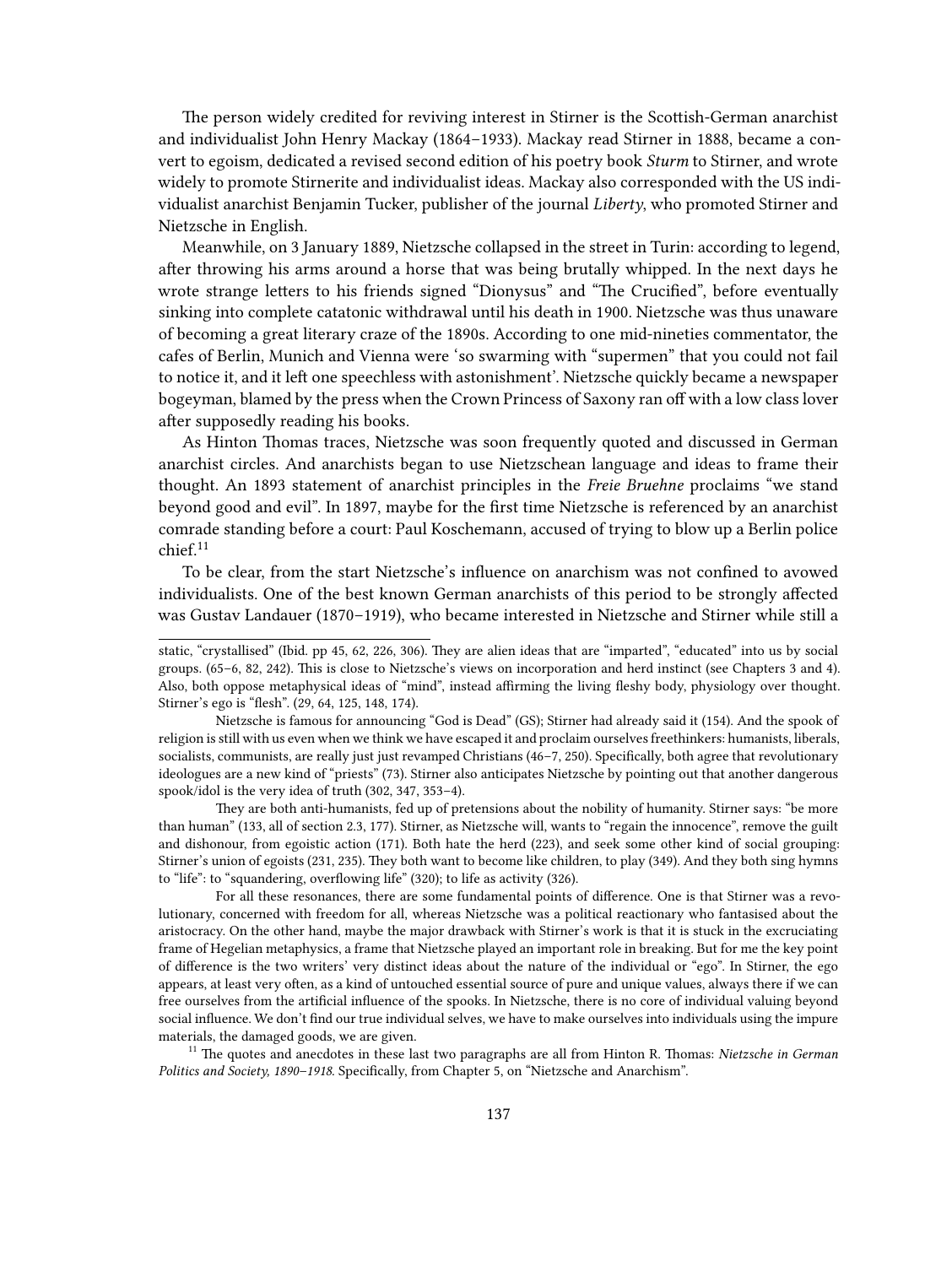member of *Die Jungen*, the left libertarian wing of the Social Democrat party (purged from the party in 1891). Landauer went on to develop an anarchism that has been described as blending "vitalistic Nietzschean individualism and socialist communalism".<sup>12</sup> Another was Rudolf Rocker (1873–1958), Landauer's comrade in *Die Jungen* who would become one of the best known proponents of anarcho-syndicalism – he is less known for his 1910 Yiddish translation of *Thus Spoke Zarathustra*. 13

Another famous Nietzschean "social" anarchist was of course Emma Goldman (1869–1940), who discovered Nietzsche while studying nursing in Vienna in 1895–99.<sup>14</sup> None of these three could be pigeonholed as "individualists", and all were proponents of large-scale "social" organisation. But they all incorporated into their visions of anarchy ideas about the centrality of individual choice and individual self-making, and drew on Nietzschean ideas and language to do so.

In fact individualist anarchism, as a distinct tendency, did not make such strong roots in the German speaking world. Its first great flourishing was in France. The glories of early French individualism came both in word and deed. In word, writers such as Zo d'Axa, Albert Libertad, and Emile Armand, and others around the journals L'EnDehors (first incarnation 1891–1893) and L'Anarchie (1905–1914). In deed, there were of course the "Bonnot Gang" (active 1911–12), illegalist anarchist bankrobbers and original pioneers of the getaway car.

Elsewhere in the early 20<sup>th</sup> century, individualist anarchism particularly thrived in Italy and in Latin America. Renzo Novatore is one of the most distinctive Italian voices, both a powerful poetic writer and an active illegalist and anarchist of action, shot down by carabinieri in 1922. Mussolini's seizure of power in that year smashed anarchist networks inside Italy, scattering many into exile in France, the USA, Argentina, and elsewhere, to join previous waves of emigrants.<sup>15</sup>

The few names above are just a tiny handful, some of the best known. Nietzsche's language and ideas are woven into many of these anarchists' writings and statements, along with the influence of Stirner and other "egoist" thinkers, bringing new perspectives and new questions to anarchist thinking. Then again, it's also the case that Nietzsche was a being of his times, and

<sup>&</sup>lt;sup>12</sup> See James Horrox' biographical article "Gustav Landauer" [http://dwardmac.pitzer.edu/Anarchist\\_archives/](http://dwardmac.pitzer.edu/Anarchist_archives/bright/landauer/landauerbioHorrox.html) [bright/landauer/landauerbioHorrox.html](http://dwardmac.pitzer.edu/Anarchist_archives/bright/landauer/landauerbioHorrox.html). The quote here is from Berman, Russell and Luke, Tim. Introduction to English Edition of Landauer, Gustav, *For Socialism* (St. Louis: Telos Press, 1978), cited by Horrox.

<sup>&</sup>lt;sup>13</sup> Rockers's yiddish translation of Zarathustra can be read online here: <https://archive.org/details/nybc208799>

<sup>14</sup> Emma Goldman reflects on her discovery of Nietzsche in her autobiography *Living My Life* (Vol 1 Chapter 14). 'The fire of his soul, the rhythm of his song, made life richer, fuller, and more wonderful for me.' [http://theanarchistli](http://theanarchistlibrary.org/library/emma-goldman-living-my-life)[brary.org/library/emma-goldman-living-my-life](http://theanarchistlibrary.org/library/emma-goldman-living-my-life) Here EG also recalls how she broke up with her lover Ed Brady in an argument over Nietzsche, after Brady called Nietzsche a 'fool' with a 'diseased spirit'. EG defended and de-fanged Nietzsche's elitism: 'His aristocracy was neither of birth nor of purse; it was of the spirit. In that respect Nietzsche was an anarchist, and all true anarchists were aristocrats, I said.' Nietzsche himself would have strongly disagreed. In an unpublished note, later published by his Nazi sister in *The Will to Power*, he wrote: 'There is only nobility of birth, only nobility of blood. When one speaks of "aristocrats of the spirit", reasons are usually not lacking for concealing something.' (WP942)

EG references Nietzsche in various essays, and gave talks on Nietzsche across the US in 1913–17. The texts of these lectures were lost in a police raid, but some of their main content has been reconstructed by Leigh Starcross in the essay "Nietzsche was an Anarchist" (in *I am Not a Man, I am Dynamite: Friedrich Nietzsche and the Anarchist Tradition*, edited by John Moore, Autonomedia 2004).

<sup>&</sup>lt;sup>15</sup> Translations of texts by Zo d'Axa, Albert Libertad, Emile Armand, Renzo Novatore and other early individualists can all be found at theanarchistlibrary.org. There are also some recent printed collections, all published by Ardent Press (ardentpress.com): *Enemies of Society: an anthology of individualist and egoist thought*; *Novatore*; and *Disruptive Elements: The Extremes of French Anarchism*.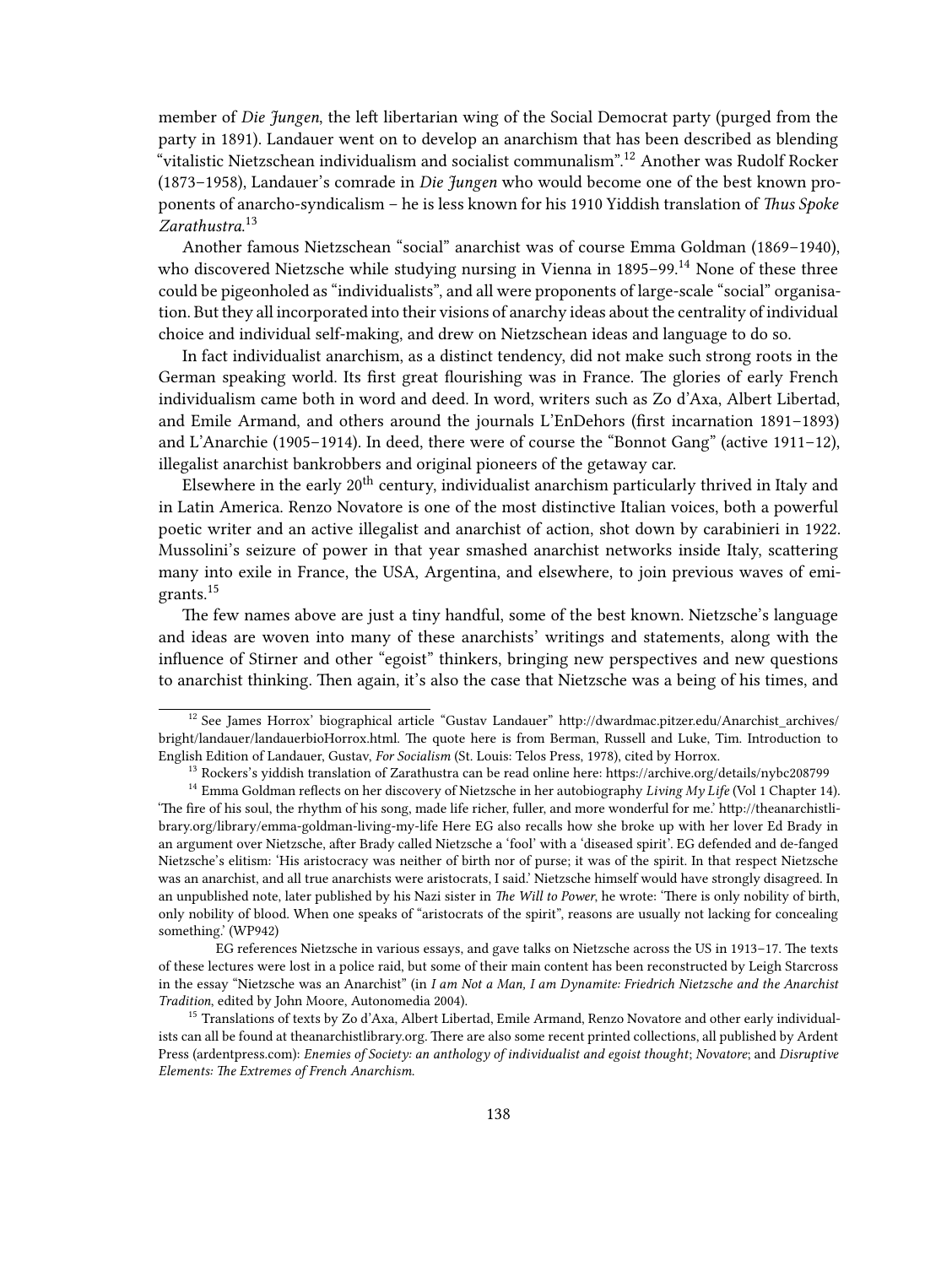by no means the only one at the end of the  $19<sup>th</sup>$  century thinking about bringing down idols, smashing norms, and creating wholly new human or post-human forms of life. How could we even start to disentangle the webs of ideas and desires folded into their explosive declarations?

Here is just a snippet from Novatore's "Toward the Creative Nothing". It is fed by Stirner, Nietzsche, all the bitterness and pain of the generation who lived young through the mass slaughter of the first world war, and the passionate and active love of life of a fighter.

'We have killed "duty" so that our ardent desire for free brotherhood acquires heroic valor in life.

We have killed "pity" because we are barbarians capable of great love.

We have killed "altruism" because we are generous egoists.

We have killed "philanthropic solidarity" so that the social man unearths his most secret "I" and finds the strength of the "Unique".

Because we know it. Life is tired of having stunted lovers. Because the earth is tired of feeling itself trampled by long phalanxes of dwarfs chanting christian prayers.

[…]

Forward, for the destruction of the lie and of the phantoms!

Forward, for the complete conquest of individuality and of Life!'

Renzo Novatore: Towards the Creative Nothing, XVII.

#### **Post-millennium anarchism**

As we saw above, one of Nietzsche's main criticisms of anarchism was: it's just another herd morality. Anarchist individualism takes on and overcomes this critique. Another was: you just sit around waiting for the day of judgement, the great revolution. Not that I think this was all true of anarchists before Nietzsche's time, but some after certainly took on and overcome this issue.

Again, all I'll do is drop another couple of historical snippets. Severino di Giovanni (1901– 1931) is one of the best known early  $20<sup>th</sup>$  century anarchists of action. An Italian immigrant in Argentina, he published the newspaper *Culmine* whose aims included "to spread anarchist ideals among Italian workers", "keep anti-fascism alive", and "establish an intense and active collaboration between anarchist groups". This and other propaganda and book publishing efforts were largely funded by expropriations. Di Giovanni and his comrades were also very effective proponents of violent propaganda of the deed. For example, their attacks included killing nine fascists in an attack on the Italian consulate, and bombing the US embassy and the HQs of Citibank and Bank of Boston in revenge for the death sentences of Sacco and Vanzetti. Apparently, when the police raided his library they found on the walls posters with quotations from Nietzsche – though, for sure, Nietzsche would have been just one of the many influences on his thought. Here's a famous quote from *Culmine*:

'Spending monotonous hours among the common people, the resigned ones, the collaborators, the conformists – isn't living; it's a vegetative existence, simply the transport, in ambulatory form, of a mass of flesh and bones. Life needs the exquisite and sublime experience of rebellion in action as well as thought.'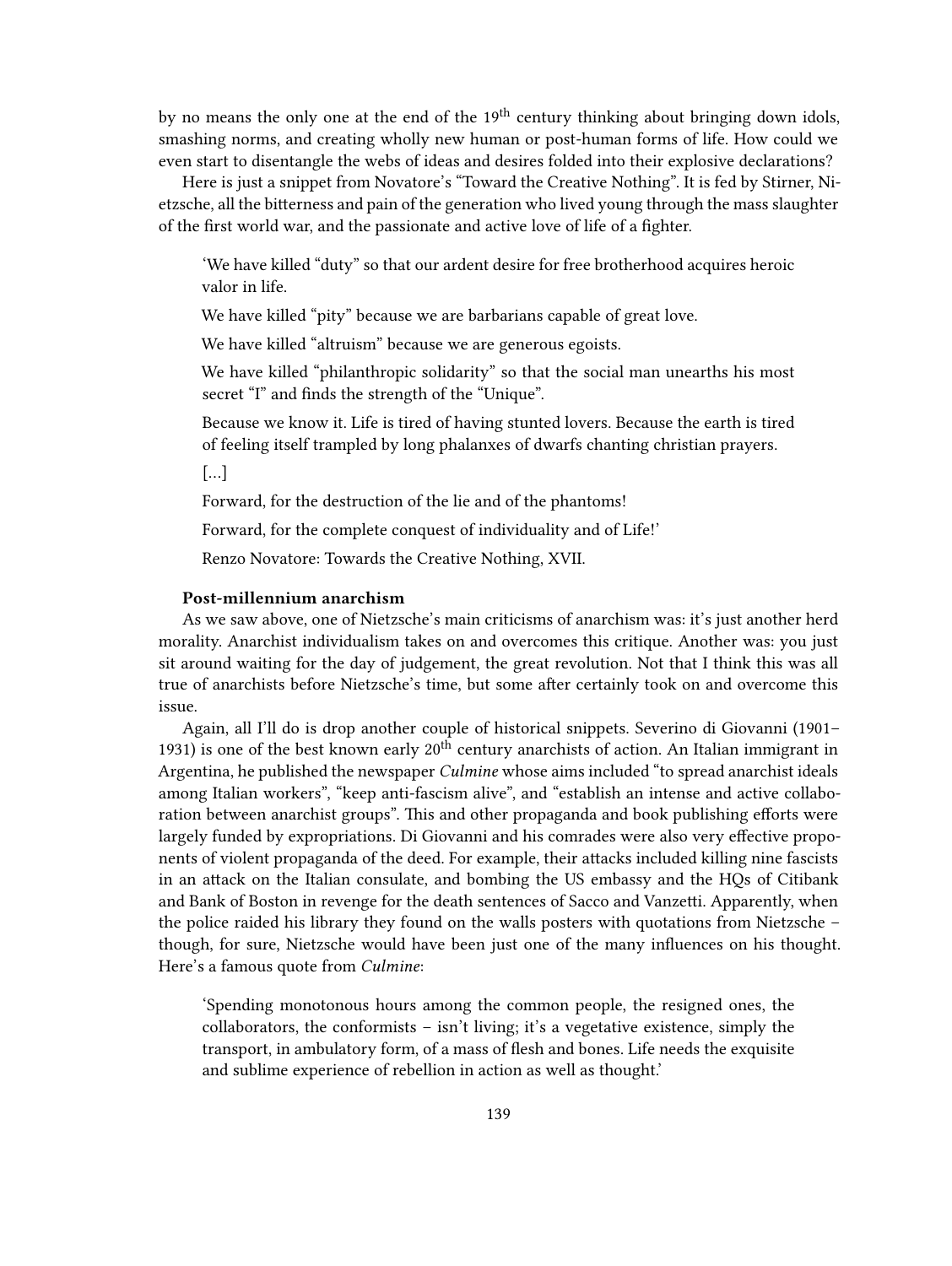Some Argentinean anarchists were scandalised when Severino amicably broke up with his wife and started a partnership with America Scarfó, only 15 years old. After Di Giovanni was executed in 1931, Scarfó lived on to have many further loves and projects, including the publishing house "America Leer" (America reads). This is from a letter America Scarfó wrote to Emile Armand in 1928. Had she been reading Nietzsche too? Or maybe just reading Armand, who drew on many Nietzschean ideas in his writing? Would a young anarchist have written in just this way before Nietzsche contributed to the currents of anarchist thought and practice? In any case, it's a text without *ressentiment*, rich with the desire to live joyfully and freely right now.

'I desire for all just what I desire for myself: the freedom to act, to love, to think. That is, I desire anarchy for all humanity. I believe that in order to achieve this we should make a social revolution. But I am also of the opinion that in order to arrive at this revolution it is necessary to free ourselves from all kinds of prejudices, conventionalisms, false moralities and absurd codes. And, while we wait for this great revolution to break out, we have to carry out this work in all the actions of our existence. And indeed in order to make this revolution come about, we can't just content ourselves with waiting but need to take action in our daily lives.<sup>16</sup>

<sup>&</sup>lt;sup>16</sup> America Scarfó's "Letter to Emile Armand" is in theanarchistlibrary.org and on paper in Ardent Press' collection *Enemies of Society: an anthology of individualist and egoist thought*. For the life of Di Giovanni, including his Nietzsche posters, see Osvaldo Bayer's *Anarchism and Violence: Severino Di Giovanni in Argentina 1923–1931*, which is also in theanarchistlibrary.org and has been published in book form by Elephant Editions (with introduction by Alfredo Bonanno and Jean Weir).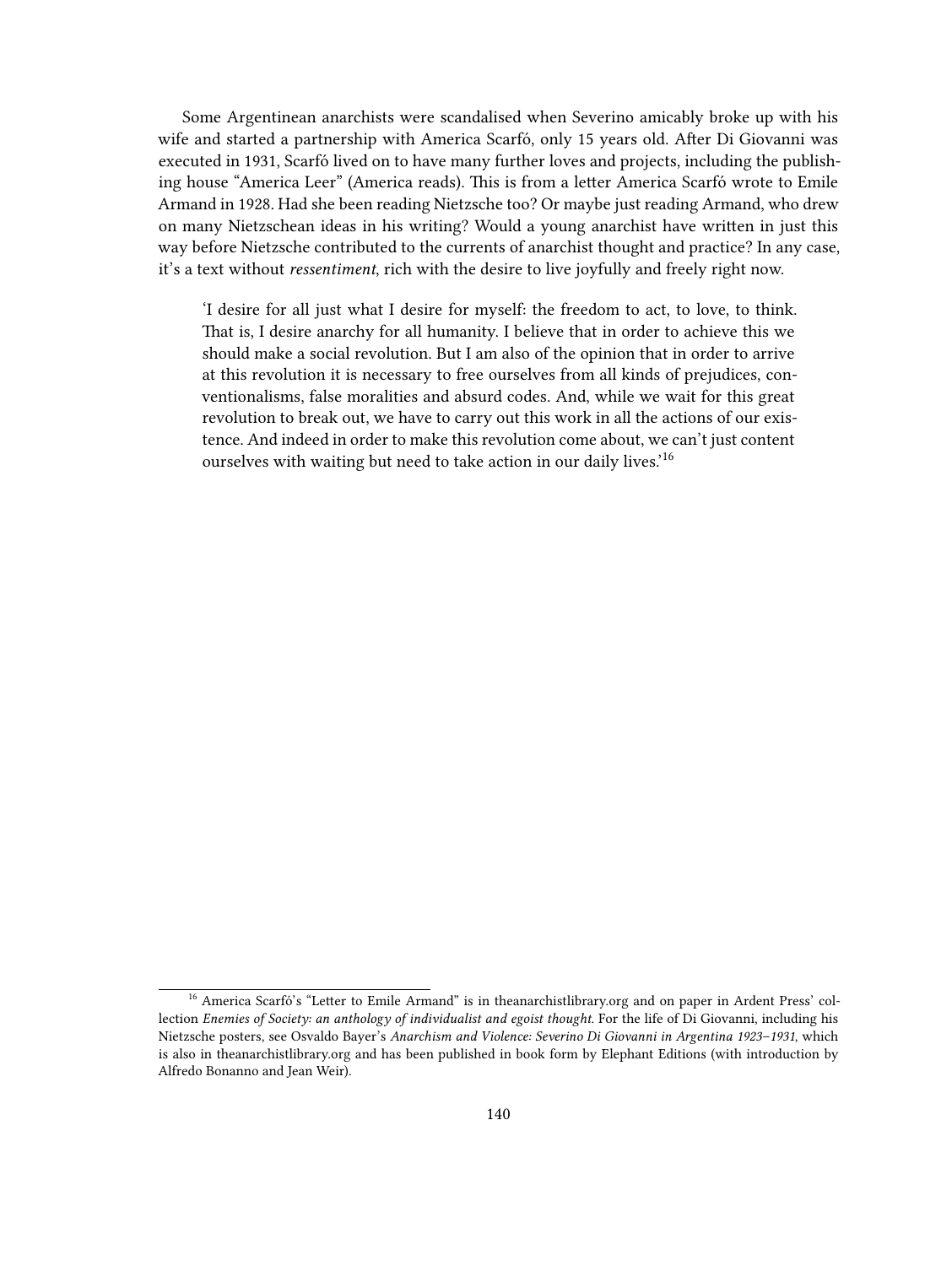# **Bibliography**

All the texts referred to in this book.

## **Friedrich Nietzsche**

- **A**. *The Antichrist*, trans. R.J. Hollingdale. In Twilight of the Idols and The Antichrist. London: Penguin Classics. 1990.
- **AOM**. *Assorted Opinions and Maxims*. Or: *Human, All Too Human* volume 2 Part 1. Edition as HH).
- **BGE**. *Beyond Good and Evil*, trans. R.J. Hollingdale. London: Penguin Classics. 1990.
- **BT**. *The Birth of Tragedy*, trans. Walter Kaufmann, in *Basic Writings of Nietzsche*. New York: Modern Library.
- **CW**. *The Case of Wagner*, trans. Walter Kaufmann, in *Basic Writings of Nietzsche*. New York: Modern Library.
- **D**. *Dawn*, trans. Brittain Smith. Stanford: Stanford University Press. 2011.
- **EH**. *Ecce Homo*, trans. Walter Kaufmann. In *On The Genealogy of Morals and Ecce Homo*. New York: Vintage Books. 1989.
- **GM**. *On the Genealogy of Morals*, trans. Walter Kaufmann and R.J Hollingdale. In *On The Genealogy of Morals and Ecce Homo*. New York: Vintage Books. 1989.
- **GS**. *The Gay Science*, trans. Walter Kaufmann. New York: Vintage Books. 1974.
- **HH**. *Human, All Too Human*, trans. R.J. Hollingdale. Cambridge: Cambridge University Press. 1986.
- **TI**. *The Twilight of the Idols*, trans. R.J. Hollingdale. In Twilight of the Idols and The Antichrist. London: Penguin Classics. 1990.
- **WP**. *The Will to Power*, trans. Walter Kaufmann and R.J. Hollingdale. New York, Vintage Books. 1967.
- **WS**. *The Wanderer and his Shadow*. Or: *Human, All Too Human* volume 2 part 2. Edition as HH.
- **Z**. T*hus Spoke Zarathustra*, trans. R.J. Hollingdale. London: Penguin Classics. 1961.
- **KSA**. Sämtliche Werke. Kritische Studienausgabe in 15 Bänden. Giorgio Colli / Mazzino Montinari (eds.) München/Berlin: DTV/de Gruyter. 1980.
- **KSB**. Sämtliche Briefe. Kritische Studienausgabe in 8 Bänden. Giorgio Colli / Mazzino Montinari (eds.) München/Berlin: DTV/de Gruyter. 1986.

### **Michel Foucault**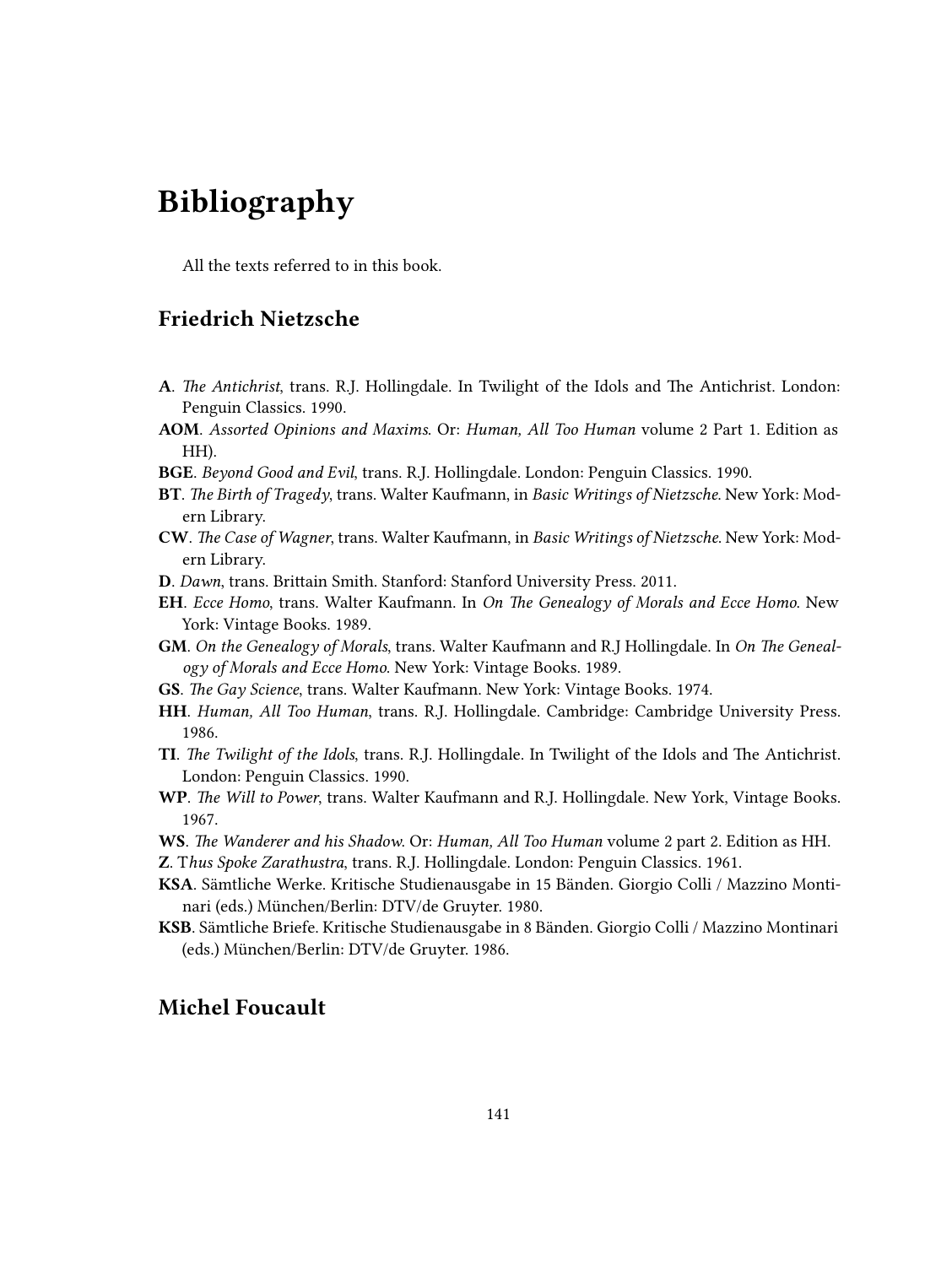- **AK**. *The Archaeology of Knowledge.* Trans. A.M. Sheridan Smith. London, New York: Routledge. 1989.
- **BP**. The Birth of Biopolitics: Lectures at the Collège de France, 1978–1979. Trans. Graham Burchell. Basingstoke: Palgrave Macmillan. 2008.
- **CV**. *Le Courage de la vérité. Le gouvernement de soi et des autres II*. *Cours au Collège de France, 1984.* Paris: Gallimard, Éditions du Seuil. 2009.
- **EW1**. *Ethics: The Essential Works of Michel Foucault 1954–1984 volume 1.* Ed. Paul Rabinow*.* London: Penguin Books. 2000.
- **EW3**. Power: The Essential Works of Michel Foucault 1954–1984 volume 3. Ed. James D. Faubion. London: Penguin Books. 2002.
- **DP**: *Discipline and Punish.* Translated by Alan Sheridan. London: Allen Lane. 1977.
- **HS1**. The History of Sexuality, Volume 1: The Will to Knowledge. Trans. Robert Hurley. Harmondsworth: Penguin Books. 1984.
- **HS3**. The History of Sexuality, Volume 3: The Care of the self. Trans. Robert Hurley. Harmondsworth: Penguin Books. 1990.
- **NGH**: "Nietzsche, Genealogy, History" in John Richardson and Brian Leiter, eds., Nietzsche. Oxford: Oxford University Press. 2001.
- **P/K**: *Power/Knowledge*. Ed. Colin Gordon. Brighton: Harvester. 1980.
- **PMV.** "Power, Moral Values, and the Intellectual. An Interview with Michel Foucault by Michael Bess", History of the Present 4 (Spring 1988). Online here: [http://www.vanderbilt.edu/histo](http://www.vanderbilt.edu/historydept/michaelbess/Foucault%20Interview)[rydept/michaelbess/Foucault%20Interview.](http://www.vanderbilt.edu/historydept/michaelbess/Foucault%20Interview)
- **PT.***. "Prison Talk".* Trans. Colin Gordon. Radical Philosophy No 16. Spring. 1977.
- **OS**. "Of Other Spaces", Diacritics 16 (Spring 1986): 22–27.
- **SD**. Society Must Be Defended: Lectures at the Collège de France 1975–1976. Trans. David Macey. New York: Picador. 2003.

#### **Other authors**

- Andrews, Kristin. 2012. *Do Apes Read Minds? Toward a New Folk Psychology*. Cambridge, MA: MIT Press.
- Ansell-Pearson, Keith. 1994. *An Introduction to Nietzsche as Political Thinker*. Cambridge: Cambridge University Press.
- 1997. *Viroid Life: perspectives on Nietzsche and the transhuman condition*. London and New York: Routledge.
- "The Need for Small Doses: Nietzsche, Fanaticism, and Epicureanism", in Celine Denat and Patrick Wotling (eds.), *Aurore : un tournant dans l'oeuvre de Nietzsche* (Éditions et presses de l'université de Reims, 2015, forthcoming), pp. 193–225.
- Ardent Press. 2011. *Enemies of Society: an anthology of individualist and egoist though.* Ardent Press.
- *—* 2015. *Disruptive Elements: The Extremes of French Anarchism*. Ardent Press.
- Arnold, Matthew. 1869. *Culture and Anarchy*. Online here [www.gutenberg.org](https://www.gutenberg.org/ebooks/4212)

Assoun, Paul-Laurent. 2002. *Freud and Nietzsche*. London and New York: Continuum.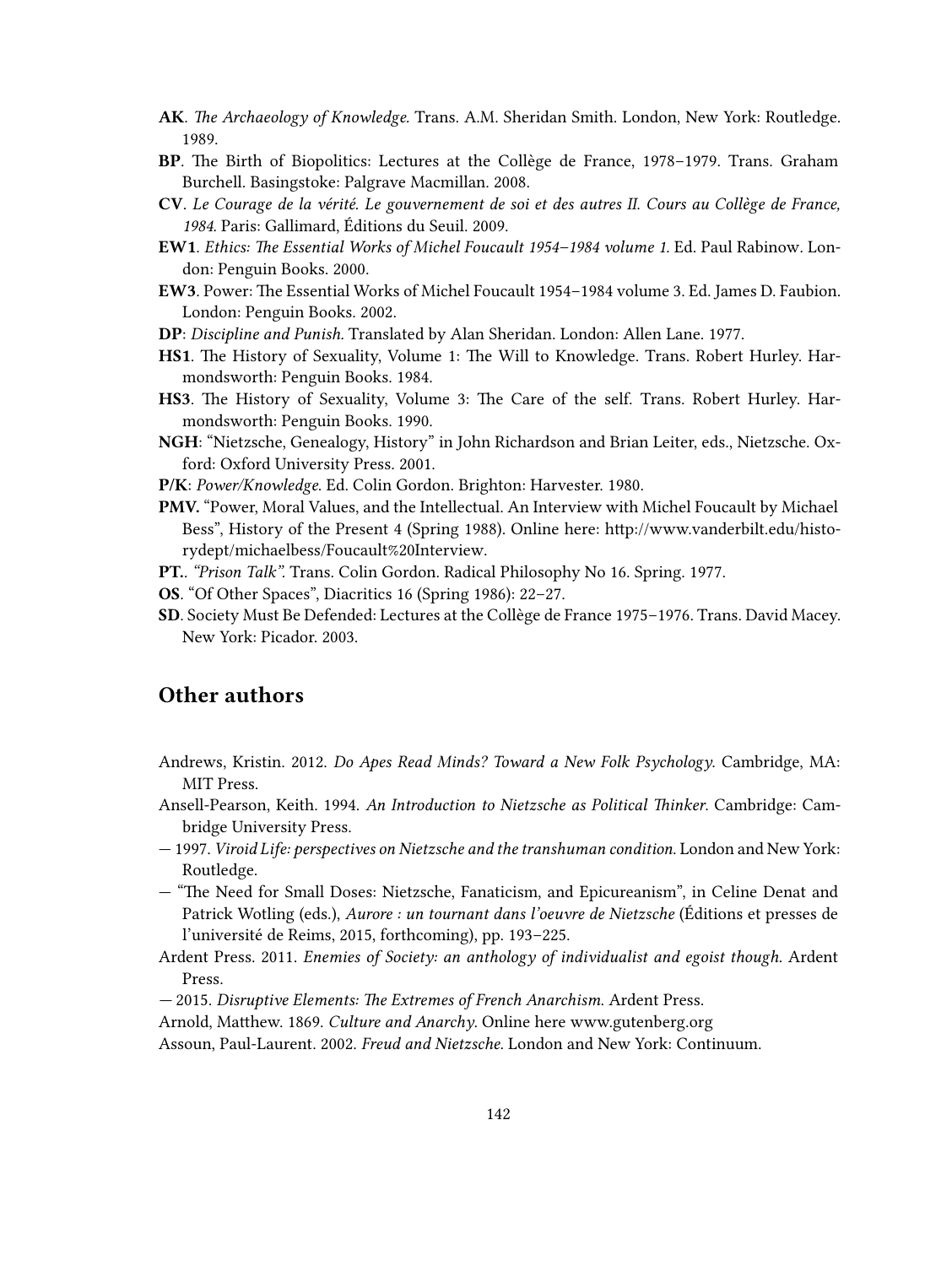Axelrod, Robert. 1986. "An Evolutionary Approach to Norms", American Political Science Review, 80: 1095–1111.

Bartlett, Frederic. 1932. *Remembering*. Cambridge: Cambridge University Press.

- Bakunin, Michael. 1953. *The Political Philosophy of Bakunin. E*d. G.P. Maximoff. New York: The Free Press.
- Bauer, P. J., J. A. Wenner, P. L. Dropik, and S. S. Wewerka. 2000. "Parameters of remembering and forgetting in the transition from infancy to early childhood". *Monographs of the Society for Research in Child Development*, 65 (4, Serial No. 263).
- Bayer, Osvaldo. 2013. *Anarchism and Violence: Severino Di Giovanni in Argentina 1923–1931*. Elephant Editions. Also online at theanarchistlibrary.org
- Becker, Gary S. 1964. *Human Capital: A Theoretical and Empirical Analysis, with Special Reference to Education*. Chicago: University of Chicago Press.

Bicchieri, Cristina. 2006. *The Grammar of Society*. Cambridge: Cambridge University Press.

- Blum, William. 2003. *Killing Hope: US Military and CIA Interventions since World War II*. London: Zed.
- Bonanno, Alfredo Maria. *Insurrectionalist Anarchism* (Part 1). Elephant Editions, trans. Jean Weir. Also online at theanarchistlibrary.org.
- "From Riot to Insurrection". Elephant Editions, trans. Jean Weir. Also online at theanarchistlibrary.org.
- Bourdieu, Pierre. 1986. "The Forms of Capital" in J.G. Richardson, ed. *Handbook for Theory and Research for the Sociology of Education.* New York: Greenwood.
- Brobjer, Thomas H. 2002. "Nietzsche's knowledge of Marx and Marxism". Nietzsche-Studien, 31 (1).
- 2003. "A Possible Solution to the Stirner-NietzscheQuestion". The Journal of Nietzsche Studies, Issue 25, Spring 2003, pp. 109–114 .
- 2008. *Nietzsche's Philosophical Context*. Chicago: University of Illinois Press.
- Butler, Judith. 1990. *Gender Trouble: Feminism and the Subversion of Identity*. London: Routledge.
- 1997. *The Psychic Life of Power: Theories in Subjection*. Stanford, CA: Stanford University Press. Clark, Andy. 1997. *Being There*. Cambridge, MA: MIT Press.
- Clark, Maudemarie and Brian Leiter. 1997. Introduction to *Friedrich Nietzsche: Daybreak.* Cambridge: Cambridge University Press.
- Clastres, Pierre. 1990. *Society Against The State*. Trans. Robert Hurley. Brooklyn, NY: Zone.
- Clausewitz, Carl Von. 1993. *On War*. Trans. Michel Howard and Peter Paret. London: Everyman's Library.
- DeLanda, Manuel. 2006. *A New Philosophy of Society: Assemblage Theory and Social Complexity*. London and New York: Continuum.
- Deleuze, Gilles. 1962 (2006). *Nietzsche and Philosophy.* Trans. Hugh Tomlinson. London and New York: Continuum.
- 1968. *Expressionism in Philosophy: Spinoza.* Trans. Martin Joughin. Brooklyn, NY: Zone Books, 1990.
- 1988. *Foucault*. Trans. Seán Hand. London: Athlone.
- 1997. "Desire and Pleasure: Notes on Foucault". Trans. Melissa McMahon, *Globe,* 5. Online at: <http://www.artdes.monash.edu.au/globe/delfou.html>
- Deleuze, Gilles and Guattari, Felix. 1972 (2004). *Anti-Oedipus*. Trans. Robert Hurley, Mark Seem and Helen R. Lane. London and New York: Continuum.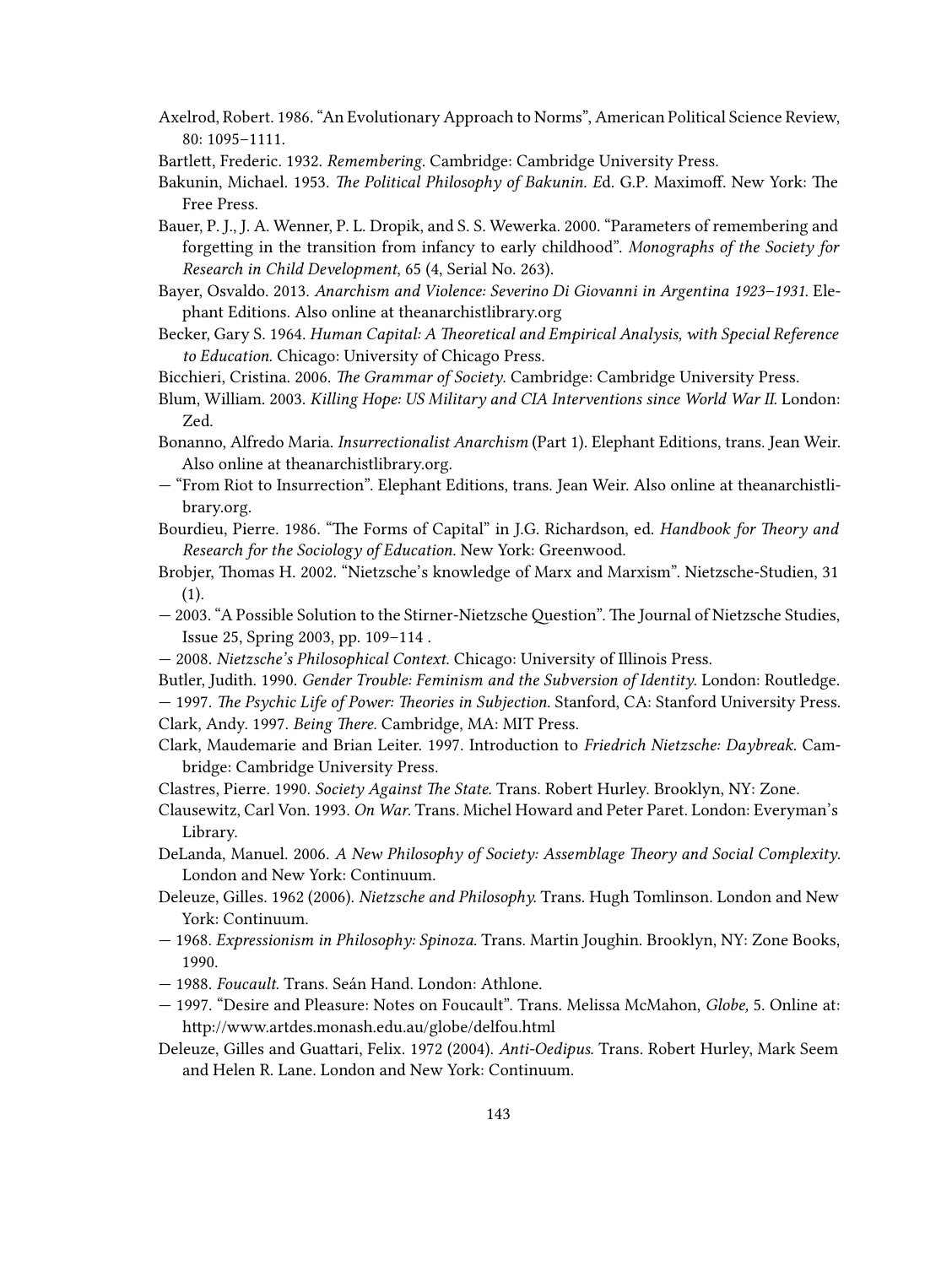— 1980 (2004). *A Thousand Plateaus.* Trans. Brian Massumi. London and New York: Continuum. Du Bois, W.E.B. 1969. *Souls of Black Folk*. New York: New American Library.

- Ewen, Stuart. 1976. *Captains of Consciousness Advertising and the Social Roots of the Consumer Culture.* New York: Basic Books.
- 1996. *PR: A Social History of Spin*. New York: Basic Books.
- Federici, Silvia. 2004. *Caliban and The Witch: Women, the Body and Primitive Accumulation.* Brooklyn, NY: Autonomedia.
- Fiske, S.T., & Taylor, S.E. 1991. *Social cognition* (2nd ed.). New York: McGraw-Hill.
- Gemes, Ken and Simon May, eds. 2009. *Nietzsche on Freedom and Autonomy*. Oxford: Oxford University Press.
- Geuss, Raymond. 2001. "Nietzsche and Genealogy", in John Richardson and Brian Leiter, eds., *Nietzsche*. Oxford: Oxford University Press.
- Gibbard, Allan. 1999. *Wise Choices, Apt Feelings*. Oxford: Oxford University Press.
- Goffman, Erving. 1959. *The Presentation of Self in Everyday Life*. New York: Anchor.
- Goldman, Emma. 1970. *Living My Life*. New York: Dover. Online at theanarchistlibrary.org. Graeber, David. 2011. *Debt: The First 5000 Years*. Melville House.
- Guattari, Felix. 1989. *The Three Ecologies*. Trans. Chris Turner. new formations, 8: 131–148. (Online at: [www.amielandmelburn.org.uk\)](http://www.amielandmelburn.org.uk/collections/newformations/08_131.pdf)
- Guyau, Jean-Marie. 1898. *A Sketch of Morality Independent of Obligation or Sanction.* Trans. Gertrude Kapteyn. London: Watts & Co.
- Hardt, Michael. 1993. *Gilles Deleuze: An Apprenticeship in Philosophy*. Minneapolis: University of Minnesota Press.
- Hayes, Cecilia. 2005. "Imitation by Association" in Hurley and Chater, eds., (2005) vol 1.
- Hechter, Michael and Karl-Dieterr Opp, eds. 2001. *Social Norms*. New York: Russell Sage.
- Hendriks-Jansen, Horst. 1996. *Catching Ourselves in the Act: Situated Activity, Interactive Emergence, Evolution, and Human Thought*. Cambridge, MA: MIT Press.
- Herman, Judith. 1997. *Trauma and Recovery*. New York: Basic Books.
- Hill, Christopher. 1972. *The World Turned Upside Down*. London: Penguin.
- Hirschman, Albert O. 1977. *The Passions and the Interests: Political Arguments For Capitalism Before Its Triumph*. Princeton, NJ: Princeton University Press.
- Hobbes, Thomas. 1982 (1651). *Leviathan*. London: Penguin.
- Hume, David. 1740 (1975). *A Treatise of Human Nature.* Ed. L. A. Selby-Bigge, 2nd ed. revised by P.H. Nidditch, Oxford: Clarendon Press, 1975.
- 1758 (1985). *Essays Moral, Political, and Literary.* Ed. Eugene Miller. Indianapolis: Liberty Fund, 1985.
- Hurley, Susan and Nick Chater, eds. 2005. *Perspectives on imitation: from neuroscience to social science. Volume 1: Mechanisms of Imitation and Imitation in animals.* Cambridge, MA: MIT Press.
- *Volume 2: Imitation, Human Development, and Culture.*
- Katsafanas, Paul. 2012. "Nietzsche's Philosophical Psychology", in John Richardson and Ken Gemes, eds. *The Oxford Handbook on Nietzsche.* Oxford: Oxford University Press.
- Kaufmann, Walter. 2000. Trans. and Ed., *Friedrich Nietzsche: Basic Writings of Nietzsche*. New York: Modern Library Classics.
- Kelly, Mark G. E. 2009. *The Political Philosophy of Michel Foucault*. New York: Routledge. Klein, Naomi. 2007. *The Shock Doctrine*. London: Penguin.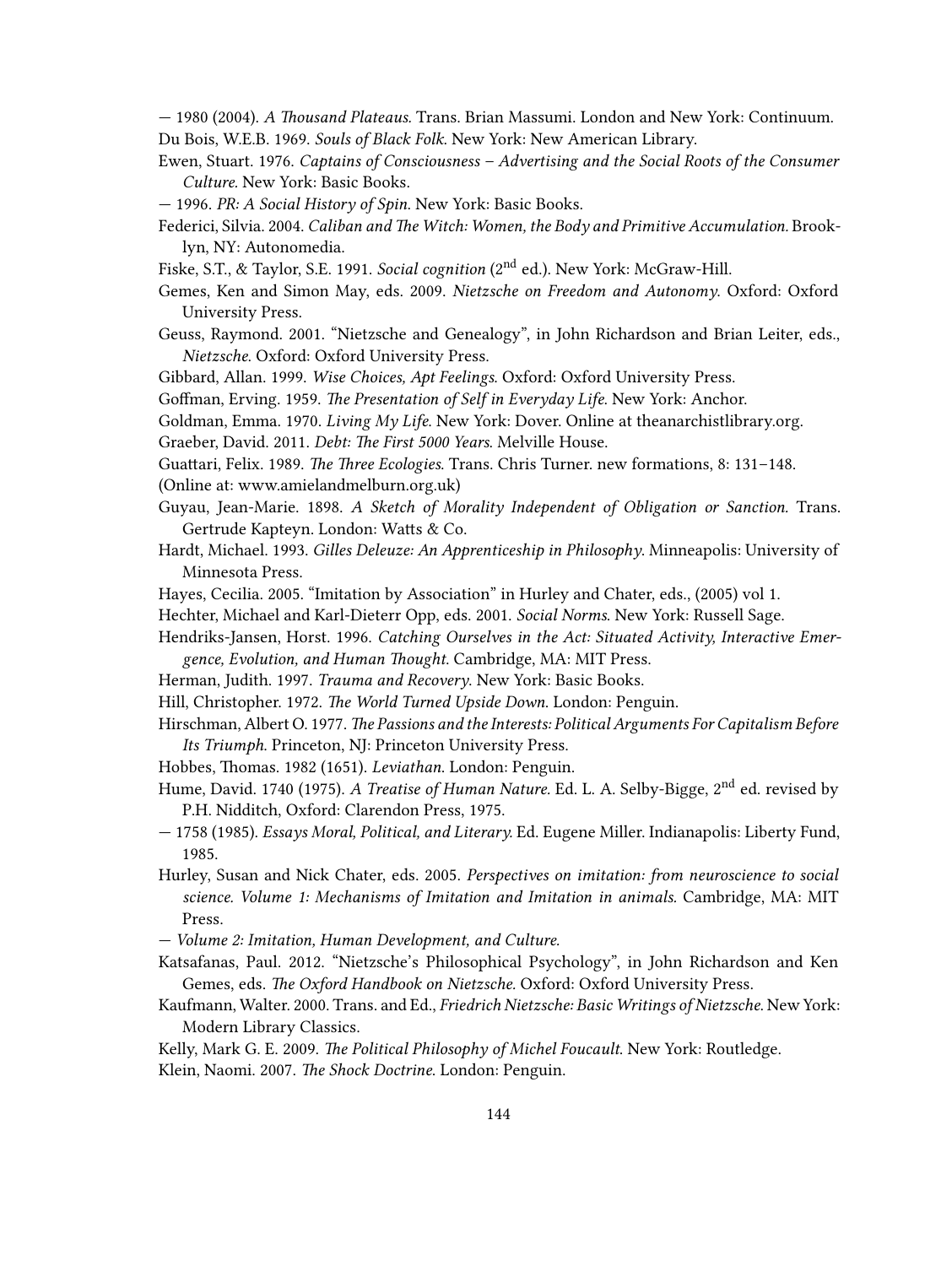Korsgaard, Christine. 2004. *The Sources of Normativity*. Cambridge: Cambridge University Press.

- Kropotkin, Peter Alekseevich. 1908. *Mutual Aid*. London: Freedom Press. Also online at theanarchistlibrary.org.
- "Anarchist Morality". Online at theanarchistlibrary.org.
- Landstreicher, Wolfi. *Willful Disobedience*. Collected volume by Ardent Press (2009). Also online at theanarchistlibrary.org.
- Lawtoo, Nidesh. 2008. "Nietzsche and the Psychology of Mimesis: from Plato to the *Führer*", in Siemens and Roodt, eds. (2008).
- Leiter, Brian. 2002. *Nietzsche on Morality*. London: Routledge.
- 2009. "Nietzsche's Theory of the Will" reprinted in Gemes and May, eds. (2009)
- Losurdo, Domenico. 2011. *Liberalism: A Counter-History*. London, New York: Verso.
- Lukes, Steven. 2005. *Power: A Radical View (2nd ed.)*. London: Macmillan.
- McIntosh, Peggy. 1988. "White Privilege and Male Privilege: A personal account of coming to see correspondences through work in Women's Studies". Wellesley College Centre for Research on Women, Working Paper No. 189.
- Meltzoff, Andrew N. and M. K. Moore. 1985. "Cognitive foundations and social functions of imitation and intermodal representation in infancy" in J. Mehler and R. Fox, eds. *Neonate Cognition: Beyond the Blooming Buzzing Confusion*. Hillsdale, NJ: Erlbaum.
- 1999. "A new foundation for cognitive development in infancy: The birth of the representational infant" in E. K. Scholnik, K. Nelson, S. A. Gelman, and P. H. Miller, eds. *Conceptual Development: Piaget's Legacy*. Mahwah, NJ: Erlbaum.
- Merleau-Ponty, Maurice. 1945 (1962). *The Phenomenology of Perception*. Trans. Colin Smith. New York: Humanities Press.
- Moore, John (ed.) 2004. *I am Not a Man, I am Dynamite: Friedrich Nietzsche and the Anarchist Tradition.* Autonomedia.
- Neeson, Jeanette M. 1993. *Commoners: common right; enclosure and social change in England, 1700- 1820.* Cambridge: Cambridge University Press.
- Nelson, Katherine. 2007. *Young Minds in Social Worlds*. Cambridge, MA: Harvard University Press.
- Nelson, Katherine and Janice Gruendel, eds.. 1986. *Event Knowledge: Structure and Function in Development.* Psychology Press.
- Newman, Saul. 2004. "On Anarchism and the Politics of Ressentiment". Online at theanarchistlibrary.org. Also collected in Moore (2004).
- Oughourlian, Jean-Michel. 2011. "From Universal Mimesis to the Self Formed by Desire" in Scott R. Garrels, ed. (2011).
- Novatore, Renzo. *Novatore* (Collected Writings). 2014. Ardent Press.
- Parkes, Graham. 1994. *Composing the Soul Reaches of Nietzsche's Psychology*. Chicago: Chicago University Press.
- Pascal, Blaise. 1670 (1910). *Pensées*, trans. W. F. Trotter. London: Dent.
- Pippin, Robert. 2009. "How to Overcome Oneself: Nietzsche on Freedom" in Gemes and May, eds. (2009).
- Poellner, Peter. 2009. "Nietzschean Freedom" in Gemes and May, eds. (2009).
- Polanyi, Karl. 2001. *The Great Transformation: The Political and Economic Origins of Our Time*. Boston: Beacon Press
- Potolski, Matthew. 2006. *Mimesis (The New Critical Idiom)*. Routledge.
- Prinz,Wolfgang. 2005. "An Ideomotor Approach to Imitation" in Hurley and Chater (2005) vol 1.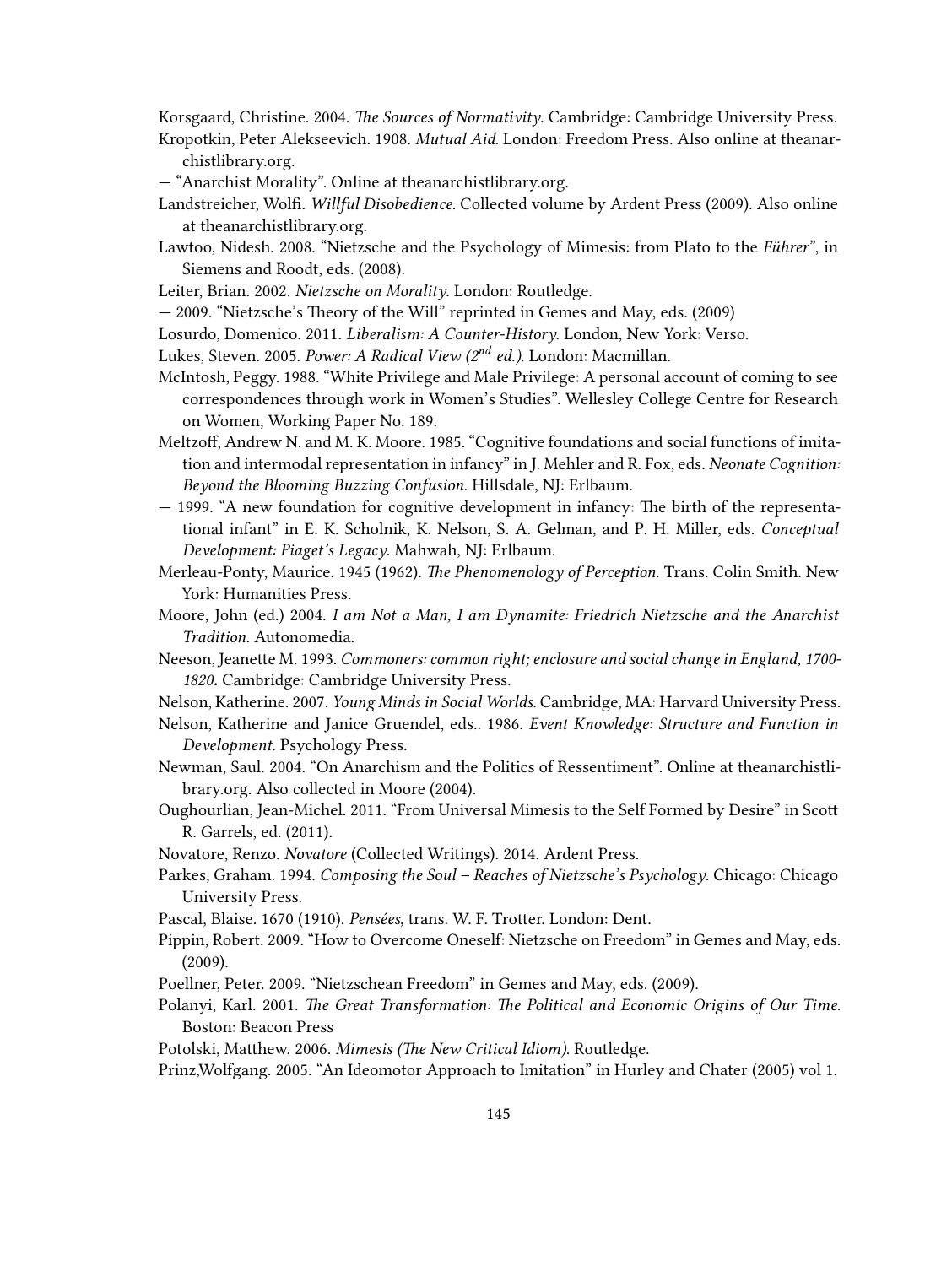Protevi, John. 2009. *Political Affect*. Minneapolis: University of Minnesota Press.

- Riccardi, Mattia. (2015). "Nietzsche on the Superficiality of Consciousness". To appear in M. Dries, ed. Nietzsche on Consciousness and the Embodied Mind. Berlin, New York: De Gruyter. Penultimate version online: [www.mattiariccardi.net](http://www.mattiariccardi.net/Publications.htm)
- Richardson, John. 1996. Nietzsche's System. New York and Oxford: Oxford University Press.
- 2004. Nietzsche's New Darwinism. New York and Oxford: Oxford University Press.

Schank, R.C. & Abelson, R. 1977. *Scripts, Plans, Goals, and Understanding*. Hillsdale, NJ: Earlbaum.

- Scott, James C. 1990. *Domination and the Arts of Resistance*. New Haven and London: Yale University Press.
- *2009. The Art of Not Being Governed: An Anarchist History of Upland Southeast Asia*. New Haven and London: Yale University Press.
- *1998. Seeing Like a State: How Certain Schemes to Improve the Human Condition Have Failed*. New Haven and London: Yale University Press.
- Siemens, Herman W. and Vasti Roodt, eds. 2008. *Nietzsche, Power and Politics*. Berlin: Walter de Gruyter.
- Spinoza, Baruch. 1677 (1996) *Ethics.* Trans. Edwin Curley. London: Penguin.
- 1955. *Political Treatise.* Trans. A. H. Gosset. New York: Dover.
- Stirner, Max. 1845 (2005). *The Ego and His Own: The Case of the Individual against Authority.* Translated by Steven Byington. Dover Books. Also online at theanarchistlibrary.org.
- Tarde, Gabriel. 1899. *Social Laws.* Trans. Howard Warren. New York: Macmillan.
- 1903. *The Laws of Imitation.* Trans. Elsie Clews Parsons. New York: Henry Holt & Co.
- Taylor, Charles. 1984. "Foucault on Freedom and Truth". Political Theory, 12(2), 152–83.
- Thomas, R. Hinton. 1983. *Nietzsche in German Politics and Society, 1890–1918*. Manchester University Press.
- Thompson, E.P. 1968. *The Making of the English Working Class*. London: Penguin.
- Thompson, Evan. 2007. *Mind in Life: Biology, Phenomenology, and the Sciences of Mind*. Cambridge, MA: Harvard University Press.
- Tiqqun. *Introduction to Civil War*. Autonomedia.
- Ure, Michael. 2008. *Nietzsche's Therapy: Self-cultivation in the Middle Works*. Lanham: Lexington.
- Weber, Max. 1978. *Economy and Society*. Ed. G. Roth and C. Wittich. Berkeley, CA: California University Press.
- 1997. *The Methodology of the Social Sciences*. Trans. and Ed. Edward A. Shils & Henry A. Finch. New York: Free Press.
- 2002. *Basic Concepts in Sociology*. Trans. H.P. Secher. New York: Citadel Press.
- Wegner, Daniel M. 2002. *The Illusion of Conscious Will*. Cambridge, MA: Harvard University Press. Wittgenstein, Ludwig. 1958. Philosophical Investigations. Trans. G.E.M. Anscombe. Oxford: Basil Blackwell.
- Zavatta, Benedetta. 2008. "Nietzsche and Emerson on Friendship and its Ethical-Political Implications" in Siemens and Roodt, eds. (2008).